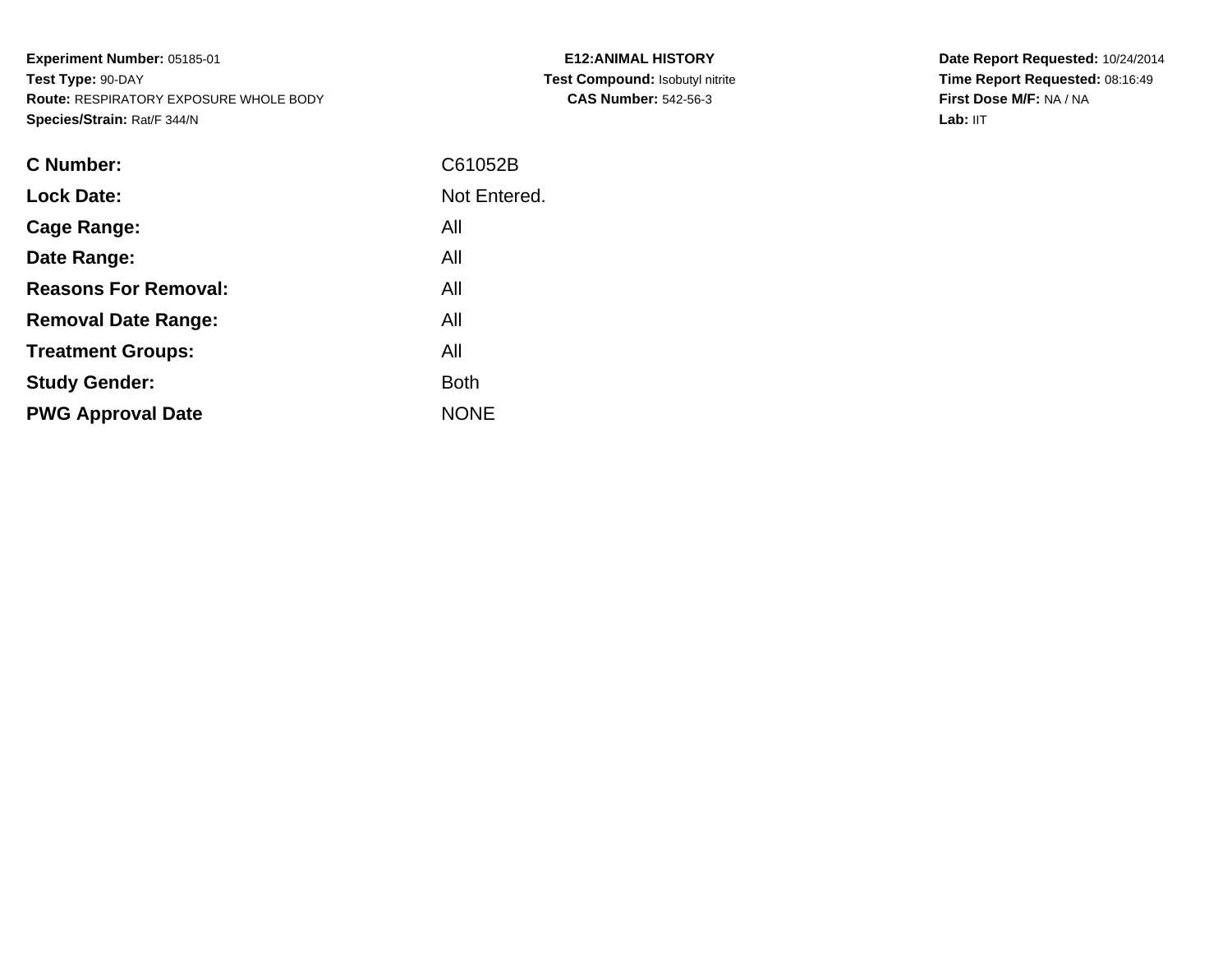**Route:** RESPIRATORY EXPOSURE WHOLE BODY

**Species/Strain:** Rat/F 344/N

#### **E12:ANIMAL HISTORY Test Compound:** Isobutyl nitrite**CAS Number:** 542-56-3

|                | <b>CAGE: 1</b>                         |       | <b>SEX: Male</b> |                    |       | <b>TRT#: 1</b>                 |                 | TRT: CONTROL        |  |
|----------------|----------------------------------------|-------|------------------|--------------------|-------|--------------------------------|-----------------|---------------------|--|
|                | <b>ANIMAL ID: 1</b>                    |       |                  |                    |       |                                |                 |                     |  |
| <b>DAY</b>     | <b>DATE</b>                            | OP ID | <b>DOSE TIME</b> | WEIGHT TIME WT (g) |       | <b>WEIGHT</b><br><b>STATUS</b> | <b>OBS TIME</b> | <b>OBSERVATIONS</b> |  |
| $\mathbf{1}$   | 04/16/87                               | 6     |                  | 07:46:00           | 100.0 |                                | 07:46:00        | Normal              |  |
| -1             | 04/16/87                               | 6     |                  | 07:46:00           | 100.0 |                                | 15:58:18        | Normal              |  |
| 2              | 04/17/87                               | 6     |                  |                    |       |                                | 07:24:00        | Normal              |  |
| $\overline{c}$ | 04/17/87                               | 6     |                  |                    |       |                                | 15:53:10        | Normal              |  |
| 3              | 04/18/87                               | 6     |                  |                    |       |                                | 08:35:46        | Normal              |  |
| 3              | 04/18/87                               | 6     |                  |                    |       |                                | 16:18:22        | Normal              |  |
| 4              | 04/19/87                               | 6     |                  |                    |       |                                | 08:05:38        | Normal              |  |
| 4              | 04/19/87                               |       |                  |                    |       |                                | 15:47:24        | Normal              |  |
| 5              | 04/20/87                               |       |                  |                    |       |                                | 07:21:46        | Normal              |  |
| 5              | 04/20/87                               |       |                  |                    |       |                                | 15:36:28        | Normal              |  |
| 6              | 04/21/87                               | 6     |                  |                    |       |                                | 07:23:44        | Normal              |  |
| 6              | 04/21/87                               | 6     |                  |                    |       |                                | 15:39:20        | Normal              |  |
| 7              | 04/22/87                               | 6     |                  |                    |       |                                | 07:14:58        | Normal              |  |
| $\overline{7}$ | 04/22/87                               | 6     |                  |                    |       |                                | 15:40:46        | Normal              |  |
| 8              | 04/23/87                               | 6     |                  | 07:20:24           | 122.9 |                                | 07:20:24        | Normal              |  |
| 15             | 04/30/87                               | 6     |                  | 06:59:18           | 151.0 |                                | 06:59:18        | Normal              |  |
| 22             | 05/07/87                               |       |                  | 06:59:42           | 184.8 |                                | 06:59:42        | Normal              |  |
| 29             | 05/14/87                               |       |                  | 07:02:50           | 209.8 |                                | 07:02:50        | Normal              |  |
| 36             | 05/21/87                               |       |                  | 07:01:12           | 226.5 |                                | 07:01:12        | Normal              |  |
| 43             | 05/28/87                               | 6     |                  | 07:05:56           | 240.5 |                                | 07:05:56        | Normal              |  |
| 50             | 06/04/87                               | 6     |                  | 07:13:28           | 252.2 |                                | 07:13:28        | Normal              |  |
| 57             | 06/11/87                               | 6     |                  | 07:03:00           | 264.7 |                                | 07:03:00        | Normal              |  |
| 64             | 06/18/87                               | 2     |                  | 07:19:02           | 273.2 |                                | 07:19:02        | Normal              |  |
| 71             | 06/25/87                               | 2     |                  | 07:25:26           | 279.4 |                                | 07:25:26        | Normal              |  |
| 77             | 07/01/87                               | 5     |                  | 07:07:46           | 286.6 |                                | 07:07:46        | Normal              |  |
| 85             | 07/09/87                               | 5     |                  | 07:11:54           | 290.7 |                                | 07:11:54        | Normal              |  |
|                | REMOVED ** REASON - TERMINAL SACRIFICE |       |                  |                    |       |                                |                 |                     |  |
| 92             | 07/16/87                               | 5     |                  | 06:26:16           | 300.6 |                                | 06:26:16        | Normal              |  |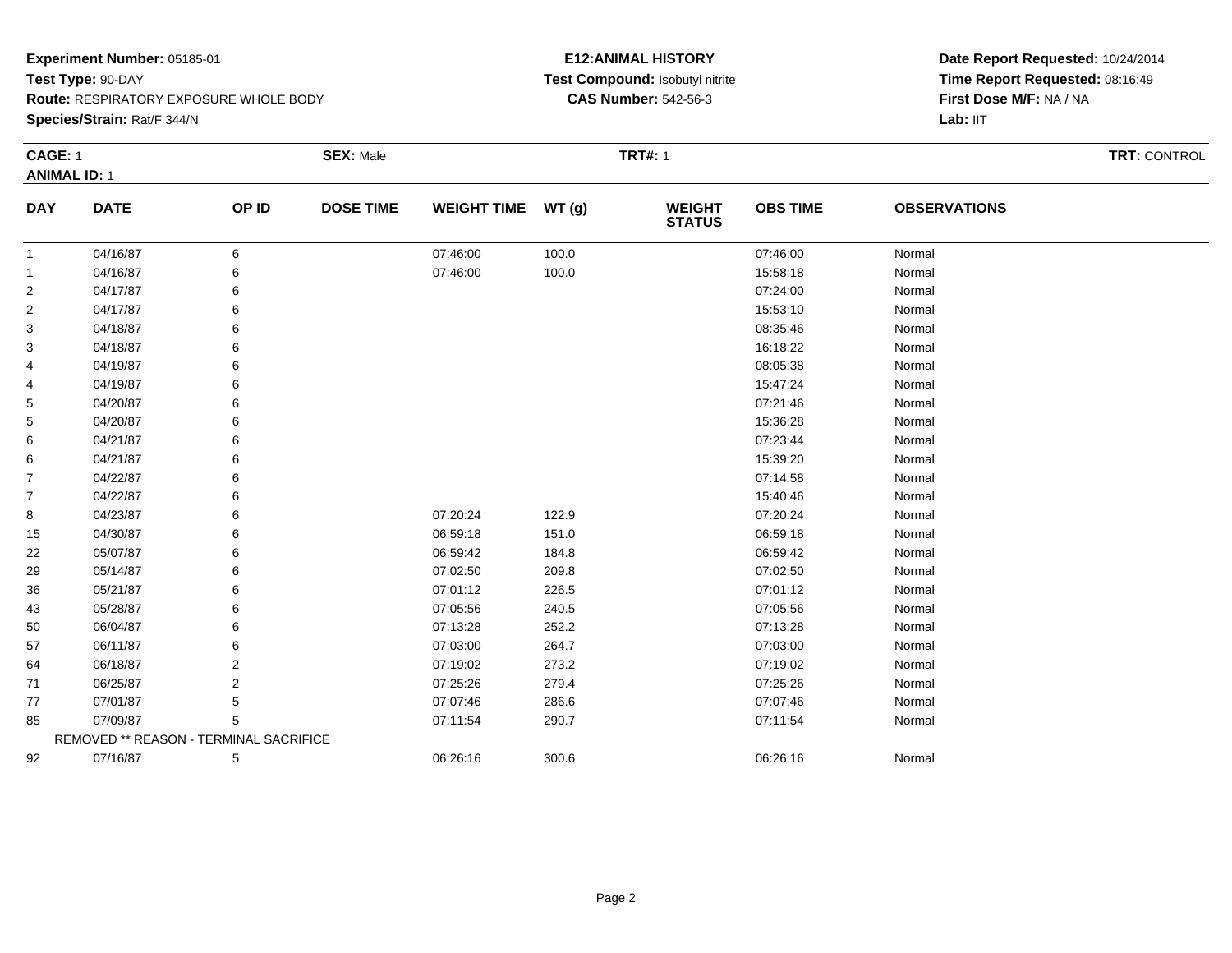**Species/Strain:** Rat/F 344/N

#### **E12:ANIMAL HISTORY Test Compound:** Isobutyl nitrite**CAS Number:** 542-56-3

|                | CAGE: 2                                |       | <b>SEX: Male</b> |                    |       | <b>TRT#: 1</b>                 | TRT: CONTROL    |                     |  |
|----------------|----------------------------------------|-------|------------------|--------------------|-------|--------------------------------|-----------------|---------------------|--|
|                | <b>ANIMAL ID: 2</b>                    |       |                  |                    |       |                                |                 |                     |  |
| <b>DAY</b>     | <b>DATE</b>                            | OP ID | <b>DOSE TIME</b> | WEIGHT TIME WT (g) |       | <b>WEIGHT</b><br><b>STATUS</b> | <b>OBS TIME</b> | <b>OBSERVATIONS</b> |  |
| 1              | 04/16/87                               | 6     |                  | 07:53:00           | 103.3 |                                | 07:53:00        | Normal              |  |
| 1              | 04/16/87                               | 6     |                  | 07:53:00           | 103.3 |                                | 16:01:10        | Normal              |  |
| $\overline{2}$ | 04/17/87                               | 6     |                  |                    |       |                                | 07:26:48        | Normal              |  |
| 2              | 04/17/87                               |       |                  |                    |       |                                | 15:53:58        | Normal              |  |
| 3              | 04/18/87                               |       |                  |                    |       |                                | 08:37:18        | Normal              |  |
| 3              | 04/18/87                               |       |                  |                    |       |                                | 16:19:06        | Normal              |  |
| 4              | 04/19/87                               | 6     |                  |                    |       |                                | 08:16:02        | Normal              |  |
| 4              | 04/19/87                               | 6     |                  |                    |       |                                | 15:52:22        | Normal              |  |
| 5              | 04/20/87                               |       |                  |                    |       |                                | 07:30:22        | Normal              |  |
| 5              | 04/20/87                               |       |                  |                    |       |                                | 15:48:50        | Normal              |  |
| 6              | 04/21/87                               |       |                  |                    |       |                                | 07:46:08        | Normal              |  |
| 6              | 04/21/87                               | 6     |                  |                    |       |                                | 15:43:58        | Normal              |  |
| 7              | 04/22/87                               | 6     |                  |                    |       |                                | 07:25:16        | Normal              |  |
| $\overline{7}$ | 04/22/87                               |       |                  |                    |       |                                | 15:43:52        | Normal              |  |
| 8              | 04/23/87                               |       |                  | 07:34:08           | 133.3 |                                | 07:34:08        | Normal              |  |
| 15             | 04/30/87                               | 6     |                  | 07:17:54           | 163.3 |                                | 07:17:54        | Normal              |  |
| 22             | 05/07/87                               | 6     |                  | 07:07:44           | 194.3 |                                | 07:07:44        | Normal              |  |
| 29             | 05/14/87                               |       |                  | 07:10:54           | 214.6 |                                | 07:10:54        | Normal              |  |
| 36             | 05/21/87                               |       |                  | 07:06:58           | 228.2 |                                | 07:06:58        | Normal              |  |
| 43             | 05/28/87                               |       |                  | 07:12:18           | 241.6 |                                | 07:12:18        | Normal              |  |
| 50             | 06/04/87                               | 6     |                  | 07:25:42           | 252.7 |                                | 07:25:42        | Normal              |  |
| 57             | 06/11/87                               | 6     |                  | 07:12:16           | 261.3 |                                | 07:12:16        | Normal              |  |
| 64             | 06/18/87                               | 2     |                  | 07:21:12           | 271.9 |                                | 07:21:12        | Normal              |  |
| 71             | 06/25/87                               | 2     |                  | 07:28:40           | 280.6 |                                | 07:28:40        | Normal              |  |
| 77             | 07/01/87                               | 5     |                  | 07:14:10           | 288.3 |                                | 07:14:10        | Normal              |  |
| 85             | 07/09/87                               | 5     |                  | 07:18:24           | 297.4 |                                | 07:18:24        | Normal              |  |
|                | REMOVED ** REASON - TERMINAL SACRIFICE |       |                  |                    |       |                                |                 |                     |  |
| 92             | 07/16/87                               | 5     |                  | 06:27:32           | 301.1 |                                | 06:27:32        | Normal              |  |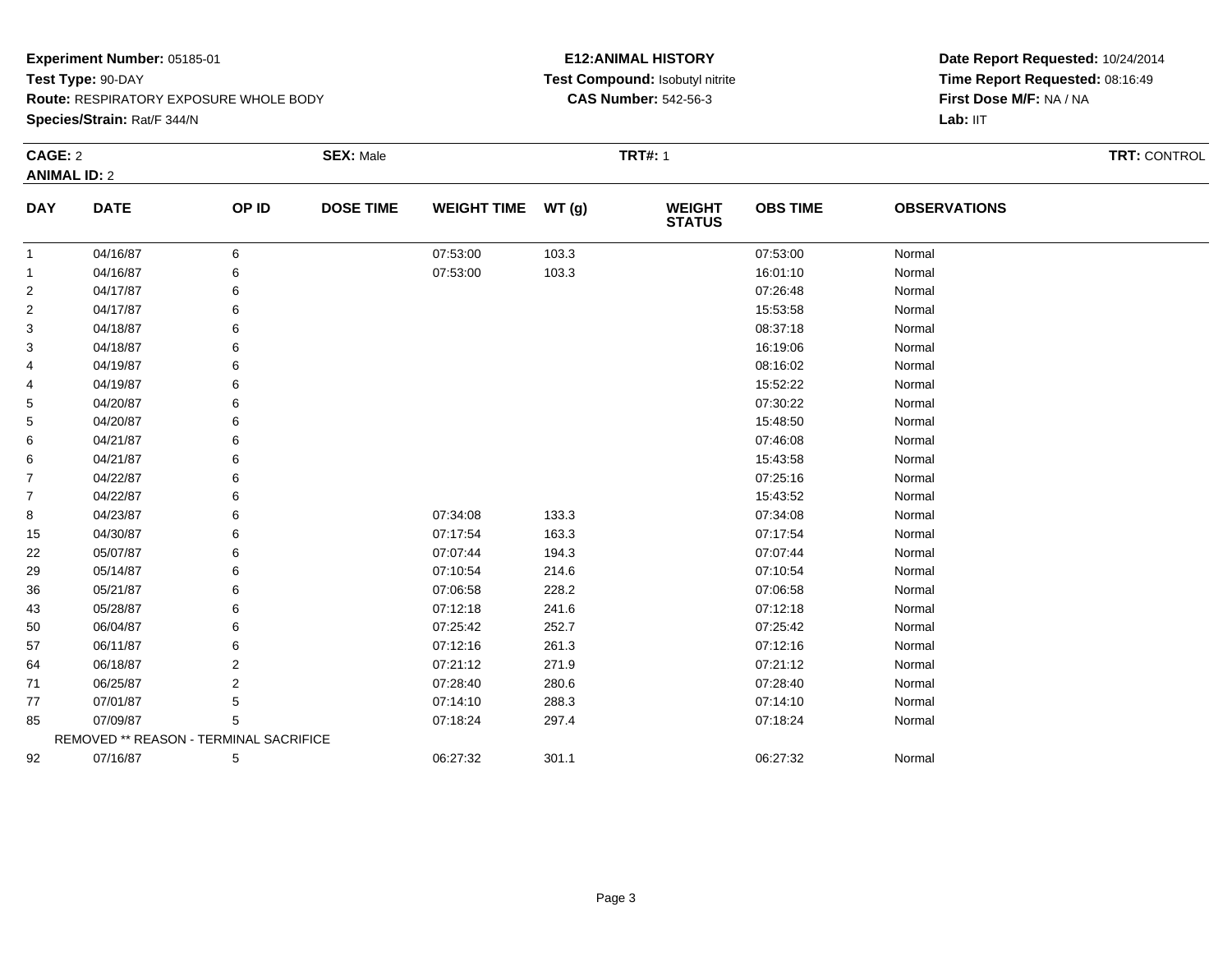**Species/Strain:** Rat/F 344/N

#### **E12:ANIMAL HISTORY Test Compound:** Isobutyl nitrite**CAS Number:** 542-56-3

|                | CAGE: 3                                |                | <b>SEX: Male</b> |                    |       | <b>TRT#: 1</b>                 |                 | TRT: CONTROL        |  |
|----------------|----------------------------------------|----------------|------------------|--------------------|-------|--------------------------------|-----------------|---------------------|--|
|                | <b>ANIMAL ID: 3</b>                    |                |                  |                    |       |                                |                 |                     |  |
| <b>DAY</b>     | <b>DATE</b>                            | OP ID          | <b>DOSE TIME</b> | <b>WEIGHT TIME</b> | WT(g) | <b>WEIGHT</b><br><b>STATUS</b> | <b>OBS TIME</b> | <b>OBSERVATIONS</b> |  |
| $\mathbf{1}$   | 04/16/87                               | 6              |                  | 07:54:00           | 108.5 |                                | 07:54:00        | Normal              |  |
| $\mathbf{1}$   | 04/16/87                               |                |                  | 07:54:00           | 108.5 |                                | 16:01:40        | Normal              |  |
| $\overline{2}$ | 04/17/87                               |                |                  |                    |       |                                | 07:27:14        | Normal              |  |
| $\overline{2}$ | 04/17/87                               |                |                  |                    |       |                                | 15:54:18        | Normal              |  |
| 3              | 04/18/87                               |                |                  |                    |       |                                | 08:37:30        | Normal              |  |
| 3              | 04/18/87                               |                |                  |                    |       |                                | 16:19:16        | Normal              |  |
| 4              | 04/19/87                               |                |                  |                    |       |                                | 08:16:10        | Normal              |  |
| 4              | 04/19/87                               |                |                  |                    |       |                                | 15:52:30        | Normal              |  |
| 5              | 04/20/87                               |                |                  |                    |       |                                | 07:30:30        | Normal              |  |
| 5              | 04/20/87                               |                |                  |                    |       |                                | 15:49:04        | Normal              |  |
| 6              | 04/21/87                               |                |                  |                    |       |                                | 07:46:20        | Normal              |  |
| 6              | 04/21/87                               |                |                  |                    |       |                                | 15:44:08        | Normal              |  |
| $\overline{7}$ | 04/22/87                               |                |                  |                    |       |                                | 07:25:28        | Normal              |  |
| $\overline{7}$ | 04/22/87                               |                |                  |                    |       |                                | 15:44:00        | Normal              |  |
| 8              | 04/23/87                               |                |                  | 07:34:44           | 139.2 |                                | 07:34:44        | Normal              |  |
| 15             | 04/30/87                               |                |                  | 07:18:24           | 179.7 |                                | 07:18:24        | Normal              |  |
| 22             | 05/07/87                               |                |                  | 07:08:08           | 219.9 |                                | 07:08:08        | Normal              |  |
| 29             | 05/14/87                               |                |                  | 07:11:26           | 246.8 |                                | 07:11:26        | Normal              |  |
| 36             | 05/21/87                               |                |                  | 07:07:22           | 264.8 |                                | 07:07:22        | Normal              |  |
| 43             | 05/28/87                               |                |                  | 07:12:50           | 285.9 |                                | 07:12:50        | Normal              |  |
| 50             | 06/04/87                               |                |                  | 07:26:12           | 297.2 |                                | 07:26:12        | Normal              |  |
| 57             | 06/11/87                               |                |                  | 07:12:48           | 312.4 |                                | 07:12:48        | Normal              |  |
| 64             | 06/18/87                               | $\overline{2}$ |                  | 07:21:30           | 323.1 |                                | 07:21:30        | Normal              |  |
| 71             | 06/25/87                               | 2              |                  | 07:29:08           | 331.4 |                                | 07:29:08        | Normal              |  |
| 77             | 07/01/87                               | 5              |                  | 07:14:28           | 340.3 |                                | 07:14:28        | Normal              |  |
| 85             | 07/09/87                               | 5              |                  | 07:18:52           | 352.5 |                                | 07:18:52        | Normal              |  |
|                | REMOVED ** REASON - TERMINAL SACRIFICE |                |                  |                    |       |                                |                 |                     |  |
| 92             | 07/16/87                               | 5              |                  | 06:27:58           | 360.1 |                                | 06:27:58        | Normal              |  |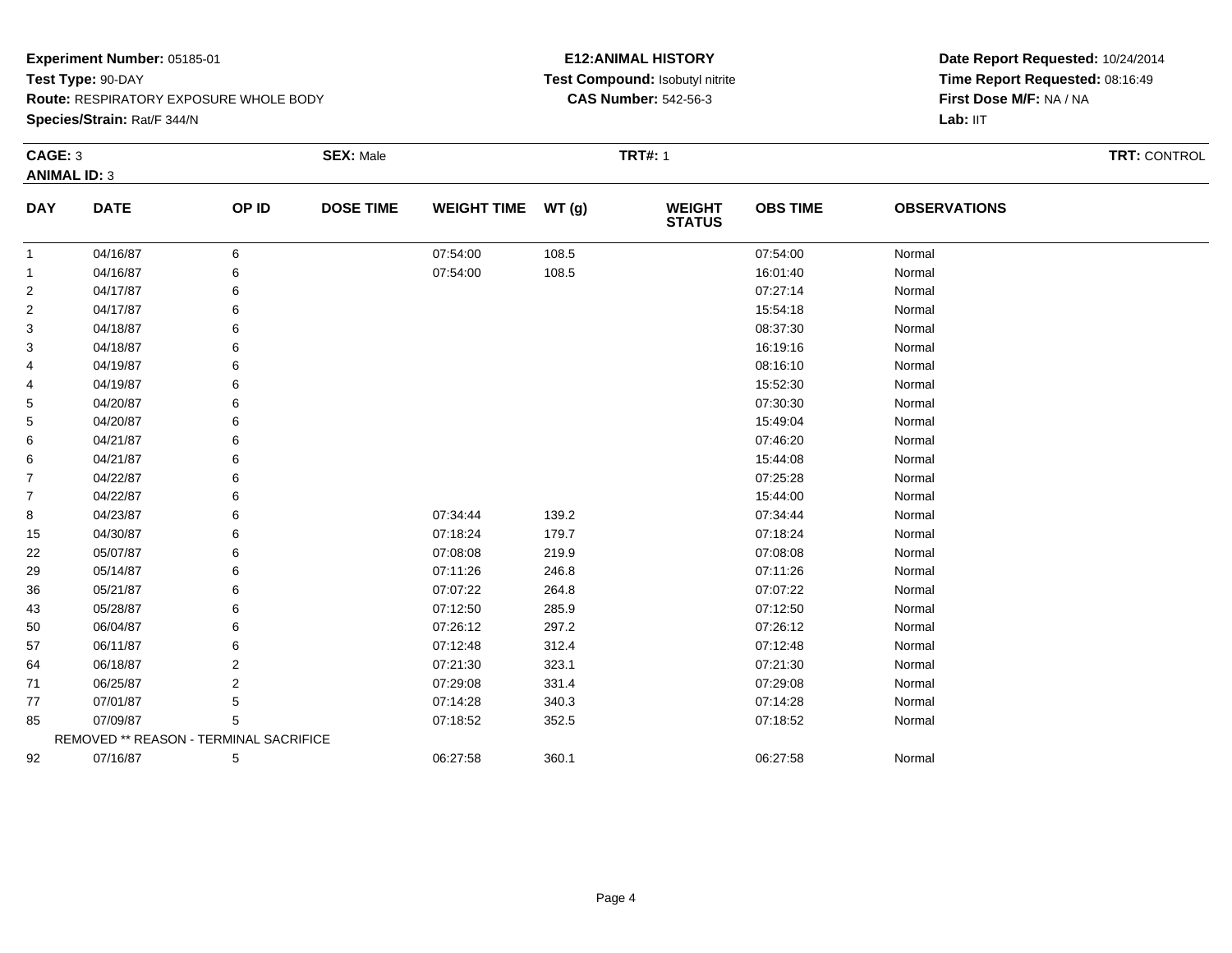**Species/Strain:** Rat/F 344/N

#### **E12:ANIMAL HISTORY Test Compound:** Isobutyl nitrite**CAS Number:** 542-56-3

|                | <b>CAGE: 4</b>                         |       | <b>SEX: Male</b> |                    |       | <b>TRT#: 1</b>                 |                 | TRT: CONTROL        |  |
|----------------|----------------------------------------|-------|------------------|--------------------|-------|--------------------------------|-----------------|---------------------|--|
|                | <b>ANIMAL ID: 4</b>                    |       |                  |                    |       |                                |                 |                     |  |
| <b>DAY</b>     | <b>DATE</b>                            | OP ID | <b>DOSE TIME</b> | <b>WEIGHT TIME</b> | WT(g) | <b>WEIGHT</b><br><b>STATUS</b> | <b>OBS TIME</b> | <b>OBSERVATIONS</b> |  |
| $\mathbf{1}$   | 04/16/87                               | 6     |                  | 07:56:00           | 110.0 |                                | 07:56:00        | Normal              |  |
| -1             | 04/16/87                               | 6     |                  | 07:56:00           | 110.0 |                                | 16:01:54        | Normal              |  |
| $\overline{2}$ | 04/17/87                               | 6     |                  |                    |       |                                | 07:27:36        | Normal              |  |
| 2              | 04/17/87                               |       |                  |                    |       |                                | 15:54:36        | Normal              |  |
| 3              | 04/18/87                               |       |                  |                    |       |                                | 08:37:40        | Normal              |  |
| 3              | 04/18/87                               |       |                  |                    |       |                                | 16:19:26        | Normal              |  |
| 4              | 04/19/87                               |       |                  |                    |       |                                | 08:16:18        | Normal              |  |
| 4              | 04/19/87                               |       |                  |                    |       |                                | 15:52:40        | Normal              |  |
| 5              | 04/20/87                               |       |                  |                    |       |                                | 07:30:40        | Normal              |  |
| 5              | 04/20/87                               |       |                  |                    |       |                                | 15:49:14        | Normal              |  |
| 6              | 04/21/87                               |       |                  |                    |       |                                | 07:46:28        | Normal              |  |
| 6              | 04/21/87                               |       |                  |                    |       |                                | 15:44:30        | Normal              |  |
| 7              | 04/22/87                               |       |                  |                    |       |                                | 07:25:50        | Normal              |  |
| 7              | 04/22/87                               |       |                  |                    |       |                                | 15:44:08        | Normal              |  |
| 8              | 04/23/87                               |       |                  | 07:35:16           | 135.4 |                                | 07:35:16        | Normal              |  |
| 15             | 04/30/87                               |       |                  | 07:19:00           | 164.9 |                                | 07:19:00        | Normal              |  |
| 22             | 05/07/87                               |       |                  | 07:08:36           | 201.5 |                                | 07:08:36        | Normal              |  |
| 29             | 05/14/87                               |       |                  | 07:11:58           | 227.3 |                                | 07:11:58        | Normal              |  |
| 36             | 05/21/87                               |       |                  | 07:07:50           | 244.9 |                                | 07:07:50        | Normal              |  |
| 43             | 05/28/87                               |       |                  | 07:13:18           | 260.3 |                                | 07:13:18        | Normal              |  |
| 50             | 06/04/87                               |       |                  | 07:26:42           | 275.0 |                                | 07:26:42        | Normal              |  |
| 57             | 06/11/87                               |       |                  | 07:13:22           | 288.9 |                                | 07:13:22        | Normal              |  |
| 64             | 06/18/87                               | 2     |                  | 07:21:50           | 300.9 |                                | 07:21:50        | Normal              |  |
| 71             | 06/25/87                               | 2     |                  | 07:29:40           | 310.2 |                                | 07:29:40        | Normal              |  |
| 77             | 07/01/87                               |       |                  | 07:14:52           | 323.6 |                                | 07:14:52        | Normal              |  |
| 85             | 07/09/87                               | 5     |                  | 07:19:36           | 330.8 |                                | 07:19:36        | Normal              |  |
|                | REMOVED ** REASON - TERMINAL SACRIFICE |       |                  |                    |       |                                |                 |                     |  |
| 92             | 07/16/87                               | 5     |                  | 06:28:22           | 339.8 |                                | 06:28:22        | Normal              |  |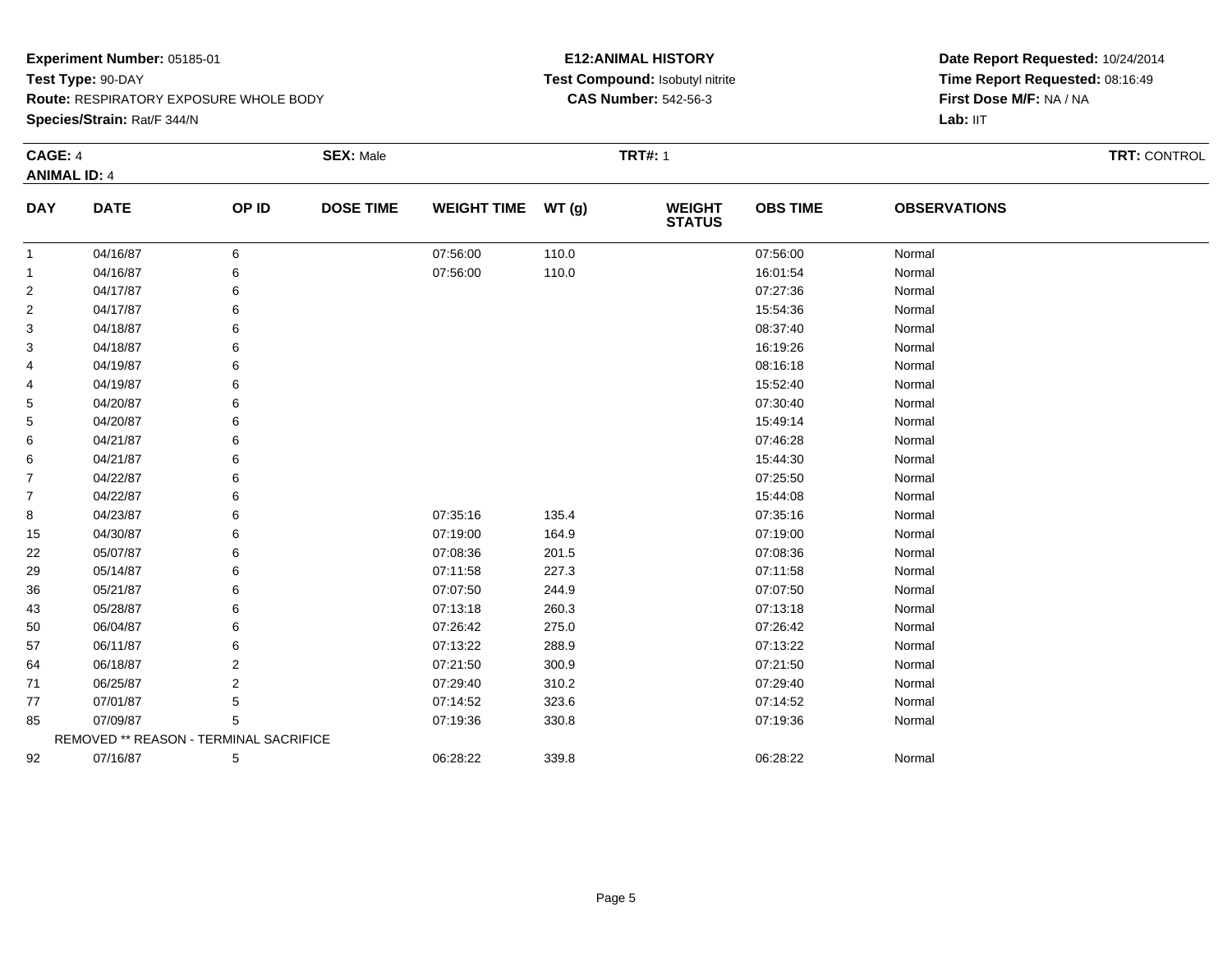**Species/Strain:** Rat/F 344/N

#### **E12:ANIMAL HISTORY Test Compound:** Isobutyl nitrite**CAS Number:** 542-56-3

|                | <b>CAGE: 5</b>                         |                | <b>SEX: Male</b> |                    |       |                                | <b>TRT#: 1</b>  |                     |  |  |
|----------------|----------------------------------------|----------------|------------------|--------------------|-------|--------------------------------|-----------------|---------------------|--|--|
|                | <b>ANIMAL ID: 5</b>                    |                |                  |                    |       |                                |                 |                     |  |  |
| <b>DAY</b>     | <b>DATE</b>                            | OP ID          | <b>DOSE TIME</b> | <b>WEIGHT TIME</b> | WT(g) | <b>WEIGHT</b><br><b>STATUS</b> | <b>OBS TIME</b> | <b>OBSERVATIONS</b> |  |  |
| $\overline{1}$ | 04/16/87                               | 6              |                  | 07:57:00           | 116.2 |                                | 07:57:00        | Normal              |  |  |
| -1             | 04/16/87                               | 6              |                  | 07:57:00           | 116.2 |                                | 16:02:18        | Normal              |  |  |
| 2              | 04/17/87                               | 6              |                  |                    |       |                                | 07:28:00        | Normal              |  |  |
| 2              | 04/17/87                               |                |                  |                    |       |                                | 15:54:50        | Normal              |  |  |
| 3              | 04/18/87                               |                |                  |                    |       |                                | 08:37:52        | Normal              |  |  |
| 3              | 04/18/87                               |                |                  |                    |       |                                | 16:19:40        | Normal              |  |  |
| 4              | 04/19/87                               |                |                  |                    |       |                                | 08:16:32        | Normal              |  |  |
| 4              | 04/19/87                               |                |                  |                    |       |                                | 15:52:50        | Normal              |  |  |
| 5              | 04/20/87                               |                |                  |                    |       |                                | 07:30:50        | Normal              |  |  |
| 5              | 04/20/87                               |                |                  |                    |       |                                | 15:49:24        | Normal              |  |  |
| 6              | 04/21/87                               |                |                  |                    |       |                                | 07:46:40        | Normal              |  |  |
| 6              | 04/21/87                               |                |                  |                    |       |                                | 15:44:40        | Normal              |  |  |
| 7              | 04/22/87                               |                |                  |                    |       |                                | 07:27:26        | Normal              |  |  |
| 7              | 04/22/87                               |                |                  |                    |       |                                | 15:44:18        | Normal              |  |  |
| 8              | 04/23/87                               |                |                  | 07:35:46           | 147.8 |                                | 07:35:46        | Normal              |  |  |
| 15             | 04/30/87                               |                |                  | 07:19:28           | 182.4 |                                | 07:19:28        | Normal              |  |  |
| 22             | 05/07/87                               |                |                  | 07:09:04           | 215.7 |                                | 07:09:04        | Normal              |  |  |
| 29             | 05/14/87                               |                |                  | 07:12:30           | 246.7 |                                | 07:12:30        | Normal              |  |  |
| 36             | 05/21/87                               |                |                  | 07:08:14           | 269.3 |                                | 07:08:14        | Normal              |  |  |
| 43             | 05/28/87                               |                |                  | 07:13:44           | 283.1 |                                | 07:13:44        | Normal              |  |  |
| 50             | 06/04/87                               |                |                  | 07:27:10           | 303.8 |                                | 07:27:10        | Normal              |  |  |
| 57             | 06/11/87                               |                |                  | 07:13:44           | 319.3 |                                | 07:13:44        | Normal              |  |  |
| 64             | 06/18/87                               | 2              |                  | 07:22:22           | 333.6 |                                | 07:22:22        | Normal              |  |  |
| 71             | 06/25/87                               | $\overline{2}$ |                  | 07:30:14           | 342.5 |                                | 07:30:14        | Normal              |  |  |
| 77             | 07/01/87                               | 5              |                  | 07:15:08           | 348.2 |                                | 07:15:08        | Normal              |  |  |
| 85             | 07/09/87                               | 5              |                  | 07:20:02           | 354.4 |                                | 07:20:02        | Normal              |  |  |
|                | REMOVED ** REASON - TERMINAL SACRIFICE |                |                  |                    |       |                                |                 |                     |  |  |
| 92             | 07/16/87                               | 5              |                  | 06:28:46           | 364.3 |                                | 06:28:46        | Normal              |  |  |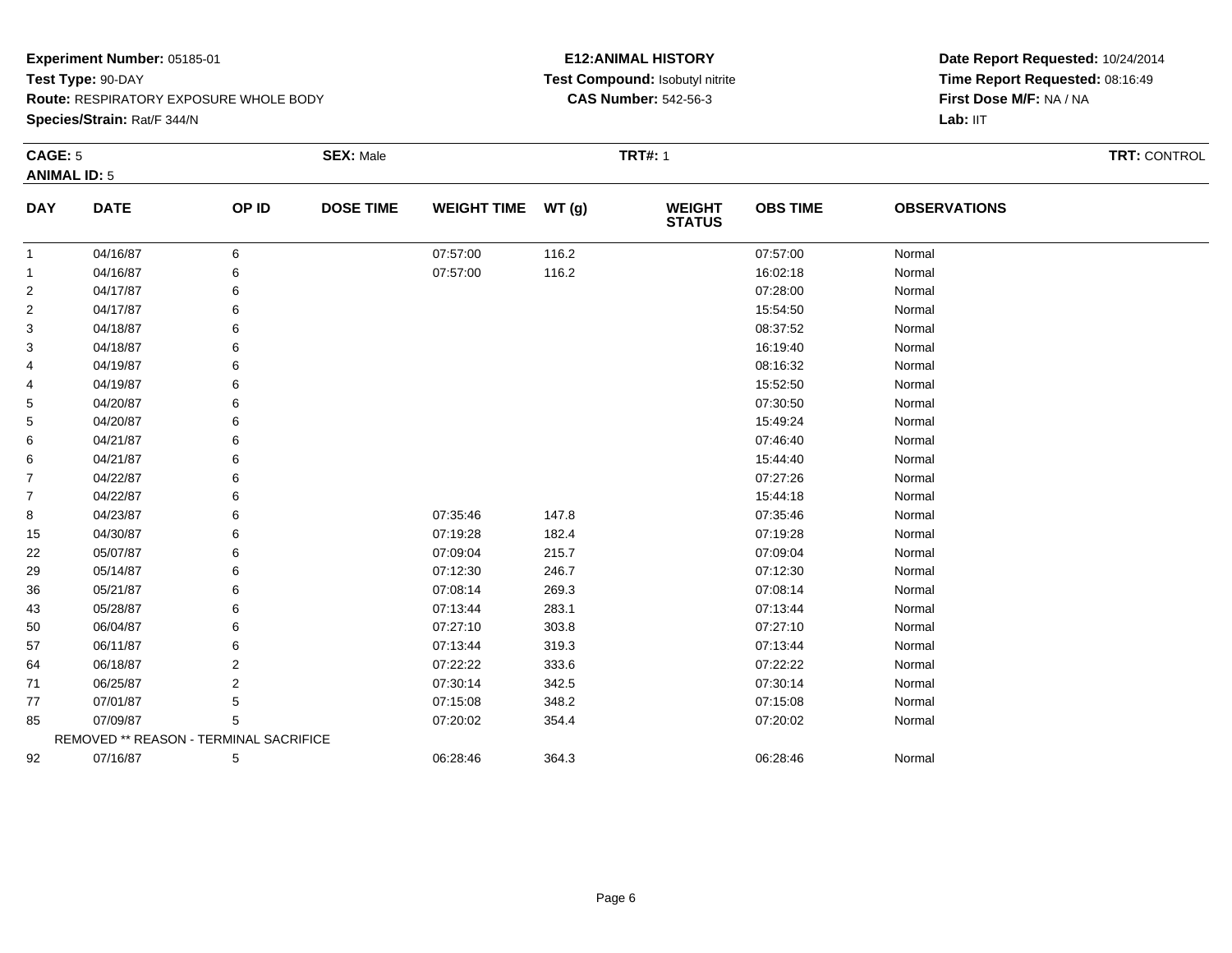**Species/Strain:** Rat/F 344/N

#### **E12:ANIMAL HISTORY Test Compound:** Isobutyl nitrite**CAS Number:** 542-56-3

|                     | <b>CAGE: 6</b>                         |       | <b>SEX: Male</b> |                    |       | <b>TRT#: 1</b>                 |                 |                     | <b>TRT: CONTROL</b> |
|---------------------|----------------------------------------|-------|------------------|--------------------|-------|--------------------------------|-----------------|---------------------|---------------------|
| <b>ANIMAL ID: 6</b> |                                        |       |                  |                    |       |                                |                 |                     |                     |
| <b>DAY</b>          | <b>DATE</b>                            | OP ID | <b>DOSE TIME</b> | <b>WEIGHT TIME</b> | WT(g) | <b>WEIGHT</b><br><b>STATUS</b> | <b>OBS TIME</b> | <b>OBSERVATIONS</b> |                     |
| -1                  | 04/16/87                               | 6     |                  | 07:57:00           | 118.3 |                                | 07:57:00        | Normal              |                     |
| $\mathbf{1}$        | 04/16/87                               |       |                  | 07:57:00           | 118.3 |                                | 16:02:32        | Normal              |                     |
| $\overline{2}$      | 04/17/87                               |       |                  |                    |       |                                | 07:28:16        | Normal              |                     |
| $\overline{2}$      | 04/17/87                               |       |                  |                    |       |                                | 15:55:06        | Normal              |                     |
| $\mathbf{3}$        | 04/18/87                               |       |                  |                    |       |                                | 08:38:02        | Normal              |                     |
| 3                   | 04/18/87                               |       |                  |                    |       |                                | 16:19:50        | Normal              |                     |
| 4                   | 04/19/87                               |       |                  |                    |       |                                | 08:16:42        | Normal              |                     |
| 4                   | 04/19/87                               |       |                  |                    |       |                                | 15:53:00        | Normal              |                     |
| 5                   | 04/20/87                               |       |                  |                    |       |                                | 07:30:58        | Normal              |                     |
| 5                   | 04/20/87                               |       |                  |                    |       |                                | 15:49:32        | Normal              |                     |
| 6                   | 04/21/87                               |       |                  |                    |       |                                | 07:46:50        | Normal              |                     |
| 6                   | 04/21/87                               |       |                  |                    |       |                                | 15:44:58        | Normal              |                     |
| 7                   | 04/22/87                               |       |                  |                    |       |                                | 07:27:42        | Normal              |                     |
| $\overline{7}$      | 04/22/87                               |       |                  |                    |       |                                | 15:44:26        | Normal              |                     |
| 8                   | 04/23/87                               |       |                  | 07:36:12           | 147.6 |                                | 07:36:12        | Normal              |                     |
| 15                  | 04/30/87                               |       |                  | 07:19:58           | 180.6 |                                | 07:19:58        | Normal              |                     |
| 22                  | 05/07/87                               |       |                  | 07:09:34           | 216.8 |                                | 07:09:34        | Normal              |                     |
| 29                  | 05/14/87                               |       |                  | 07:12:56           | 242.0 |                                | 07:12:56        | Normal              |                     |
| 36                  | 05/21/87                               |       |                  | 07:09:40           | 262.0 |                                | 07:09:40        | Normal              |                     |
| 43                  | 05/28/87                               |       |                  | 07:14:10           | 283.8 |                                | 07:14:10        | Normal              |                     |
| 50                  | 06/04/87                               |       |                  | 07:27:34           | 295.2 |                                | 07:27:34        | Normal              |                     |
| 57                  | 06/11/87                               |       |                  | 07:14:12           | 310.2 |                                | 07:14:12        | Normal              |                     |
| 64                  | 06/18/87                               | 2     |                  | 07:22:42           | 318.7 |                                | 07:22:42        | Normal              |                     |
| 71                  | 06/25/87                               | 2     |                  | 07:30:46           | 327.1 |                                | 07:30:46        | Normal              |                     |
| 77                  | 07/01/87                               | 5     |                  | 07:15:32           | 339.3 |                                | 07:15:32        | Normal              |                     |
| 85                  | 07/09/87                               | 5     |                  | 07:20:32           | 347.8 |                                | 07:20:32        | Normal              |                     |
|                     | REMOVED ** REASON - TERMINAL SACRIFICE |       |                  |                    |       |                                |                 |                     |                     |
| 92                  | 07/16/87                               | 5     |                  | 06:29:06           | 351.9 |                                | 06:29:06        | Normal              |                     |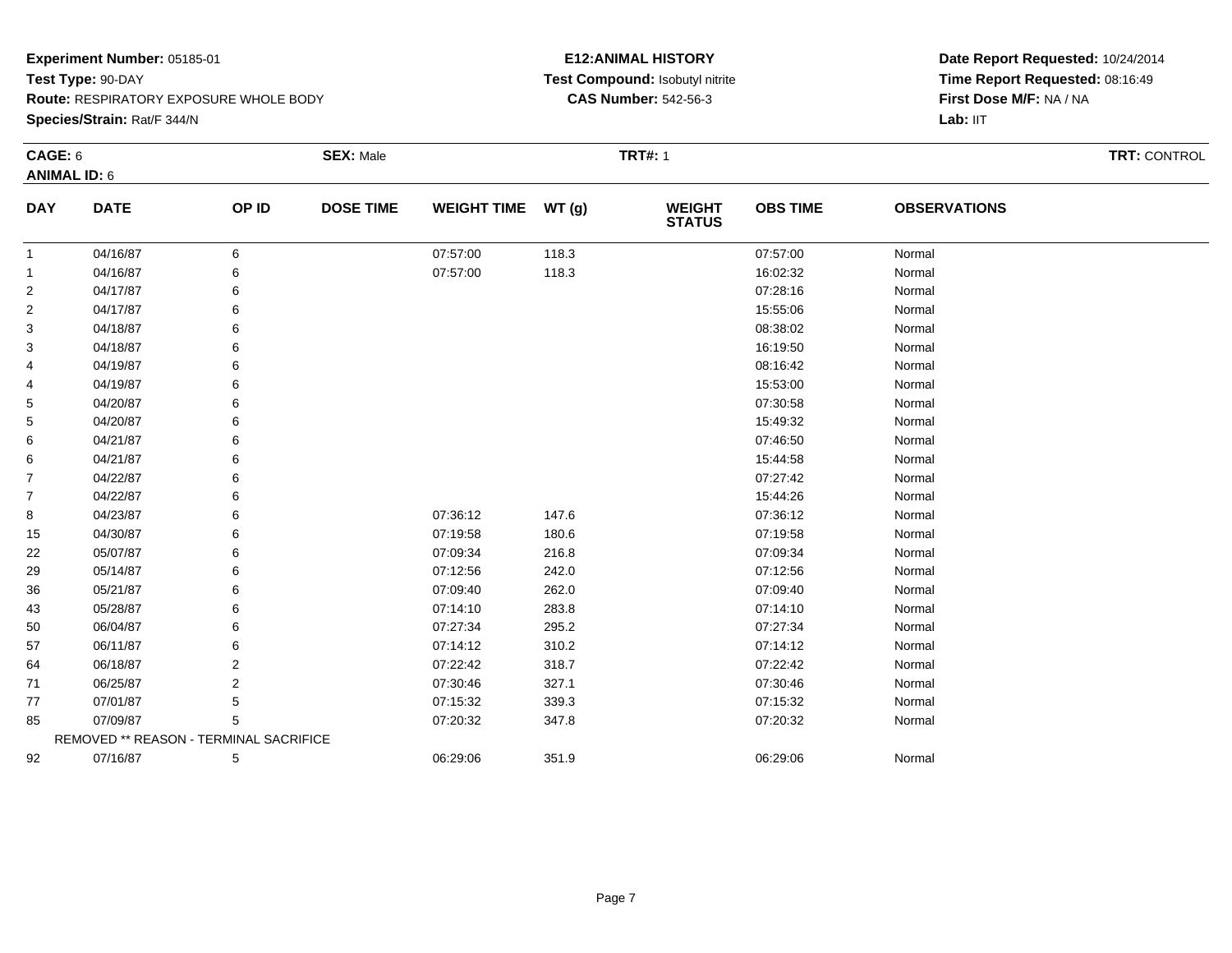**Species/Strain:** Rat/F 344/N

#### **E12:ANIMAL HISTORY Test Compound:** Isobutyl nitrite**CAS Number:** 542-56-3

|                | CAGE: 7<br><b>ANIMAL ID: 7</b>         |       | <b>SEX: Male</b> |                    |       | <b>TRT#: 1</b>                 | <b>TRT: CONTROL</b> |                     |  |
|----------------|----------------------------------------|-------|------------------|--------------------|-------|--------------------------------|---------------------|---------------------|--|
|                |                                        |       |                  |                    |       |                                |                     |                     |  |
| <b>DAY</b>     | <b>DATE</b>                            | OP ID | <b>DOSE TIME</b> | WEIGHT TIME WT (g) |       | <b>WEIGHT</b><br><b>STATUS</b> | <b>OBS TIME</b>     | <b>OBSERVATIONS</b> |  |
| $\mathbf{1}$   | 04/16/87                               | 6     |                  | 07:58:00           | 126.6 |                                | 07:58:00            | Normal              |  |
| $\mathbf{1}$   | 04/16/87                               | 6     |                  | 07:58:00           | 126.6 |                                | 16:02:52            | Normal              |  |
| $\overline{2}$ | 04/17/87                               | 6     |                  |                    |       |                                | 07:28:46            | Normal              |  |
| $\overline{2}$ | 04/17/87                               |       |                  |                    |       |                                | 15:55:20            | Normal              |  |
| 3              | 04/18/87                               |       |                  |                    |       |                                | 08:38:14            | Normal              |  |
| 3              | 04/18/87                               |       |                  |                    |       |                                | 16:20:04            | Normal              |  |
| 4              | 04/19/87                               |       |                  |                    |       |                                | 08:16:56            | Normal              |  |
| 4              | 04/19/87                               |       |                  |                    |       |                                | 15:53:12            | Normal              |  |
| 5              | 04/20/87                               |       |                  |                    |       |                                | 07:31:10            | Normal              |  |
| 5              | 04/20/87                               |       |                  |                    |       |                                | 15:49:44            | Normal              |  |
| 6              | 04/21/87                               |       |                  |                    |       |                                | 07:47:00            | Normal              |  |
| 6              | 04/21/87                               |       |                  |                    |       |                                | 15:45:20            | Normal              |  |
| 7              | 04/22/87                               |       |                  |                    |       |                                | 07:27:54            | Normal              |  |
| $\overline{7}$ | 04/22/87                               |       |                  |                    |       |                                | 15:44:34            | Normal              |  |
| 8              | 04/23/87                               |       |                  | 07:36:46           | 162.8 |                                | 07:36:46            | Normal              |  |
| 15             | 04/30/87                               | 6     |                  | 07:20:30           | 195.3 |                                | 07:20:30            | Normal              |  |
| 22             | 05/07/87                               |       |                  | 07:10:04           | 229.4 |                                | 07:10:04            | Normal              |  |
| 29             | 05/14/87                               |       |                  | 07:13:32           | 253.6 |                                | 07:13:32            | Normal              |  |
| 36             | 05/21/87                               |       |                  | 07:11:40           | 270.8 |                                | 07:11:40            | Normal              |  |
| 43             | 05/28/87                               |       |                  | 07:14:50           | 287.0 |                                | 07:14:50            | Normal              |  |
| 50             | 06/04/87                               |       |                  | 07:28:06           | 305.3 |                                | 07:28:06            | Normal              |  |
| 57             | 06/11/87                               |       |                  | 07:14:40           | 316.9 |                                | 07:14:40            | Normal              |  |
| 64             | 06/18/87                               | 2     |                  | 07:22:58           | 332.4 |                                | 07:22:58            | Normal              |  |
| 71             | 06/25/87                               | 2     |                  | 07:31:14           | 337.1 |                                | 07:31:14            | Normal              |  |
| 77             | 07/01/87                               |       |                  | 07:15:52           | 352.4 |                                | 07:15:52            | Normal              |  |
| 85             | 07/09/87                               | 5     |                  | 07:21:14           | 359.4 |                                | 07:21:14            | Normal              |  |
|                | REMOVED ** REASON - TERMINAL SACRIFICE |       |                  |                    |       |                                |                     |                     |  |
| 92             | 07/16/87                               | 5     |                  | 06:29:40           | 367.0 |                                | 06:29:40            | Normal              |  |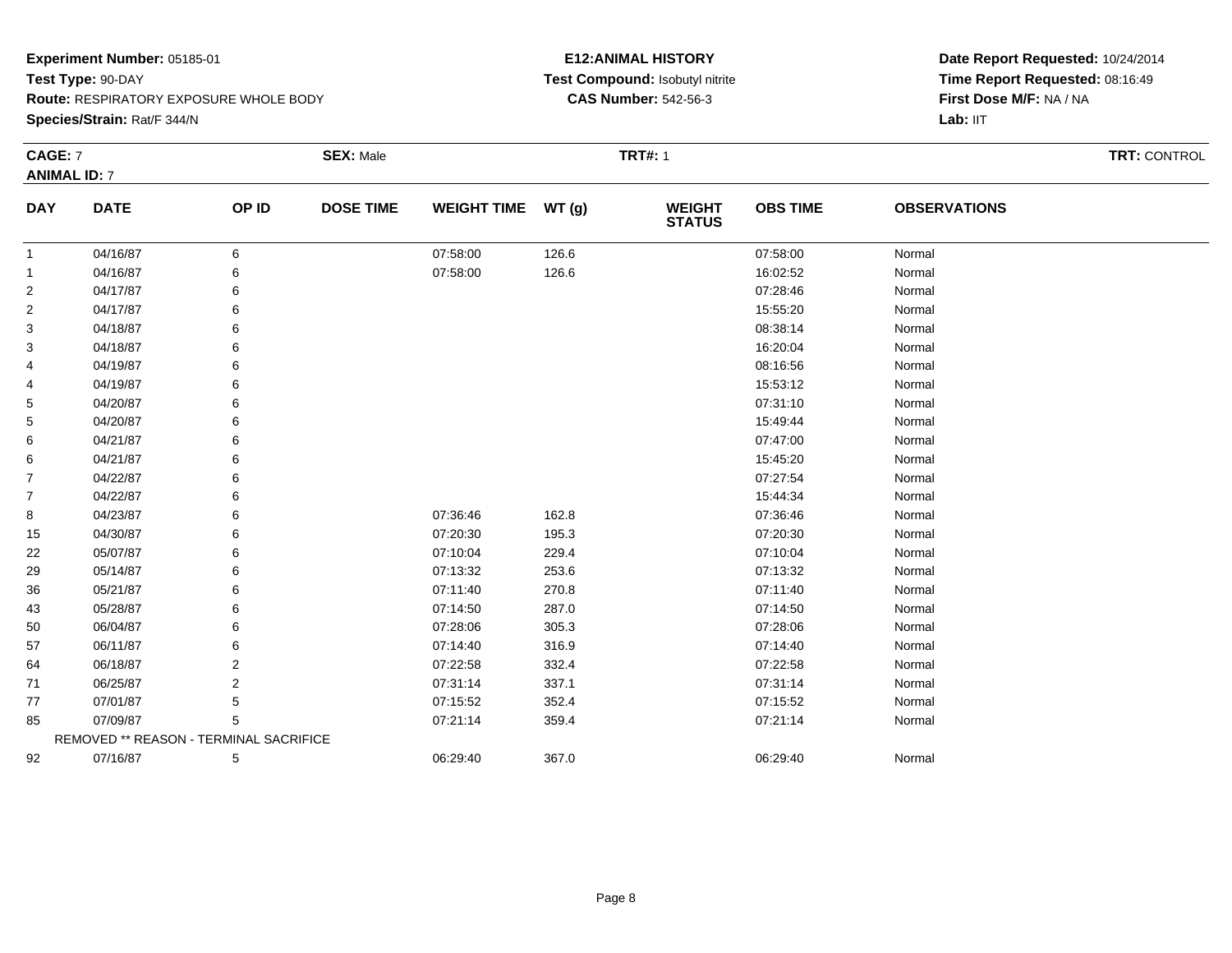**Species/Strain:** Rat/F 344/N

#### **E12:ANIMAL HISTORY Test Compound:** Isobutyl nitrite**CAS Number:** 542-56-3

|                     | CAGE: 8                                |       | <b>SEX: Male</b> |                    |       | <b>TRT#: 1</b>                 |                 |                     | <b>TRT: CONTROL</b> |
|---------------------|----------------------------------------|-------|------------------|--------------------|-------|--------------------------------|-----------------|---------------------|---------------------|
| <b>ANIMAL ID: 8</b> |                                        |       |                  |                    |       |                                |                 |                     |                     |
| <b>DAY</b>          | <b>DATE</b>                            | OP ID | <b>DOSE TIME</b> | WEIGHT TIME WT (g) |       | <b>WEIGHT</b><br><b>STATUS</b> | <b>OBS TIME</b> | <b>OBSERVATIONS</b> |                     |
| -1                  | 04/16/87                               | 6     |                  | 07:58:00           | 126.9 |                                | 07:58:00        | Normal              |                     |
| $\mathbf 1$         | 04/16/87                               | 6     |                  | 07:58:00           | 126.9 |                                | 16:03:06        | Normal              |                     |
| $\overline{2}$      | 04/17/87                               |       |                  |                    |       |                                | 07:29:18        | Normal              |                     |
| $\overline{2}$      | 04/17/87                               |       |                  |                    |       |                                | 15:55:40        | Normal              |                     |
| 3                   | 04/18/87                               |       |                  |                    |       |                                | 08:38:24        | Normal              |                     |
| 3                   | 04/18/87                               |       |                  |                    |       |                                | 16:20:14        | Normal              |                     |
| 4                   | 04/19/87                               |       |                  |                    |       |                                | 08:17:14        | Normal              |                     |
| 4                   | 04/19/87                               |       |                  |                    |       |                                | 15:53:22        | Normal              |                     |
| 5                   | 04/20/87                               |       |                  |                    |       |                                | 07:31:18        | Normal              |                     |
| 5                   | 04/20/87                               |       |                  |                    |       |                                | 15:49:58        | Normal              |                     |
| 6                   | 04/21/87                               |       |                  |                    |       |                                | 07:47:12        | Normal              |                     |
| 6                   | 04/21/87                               |       |                  |                    |       |                                | 15:45:30        | Normal              |                     |
| 7                   | 04/22/87                               |       |                  |                    |       |                                | 07:32:42        | Normal              |                     |
| 7                   | 04/22/87                               |       |                  |                    |       |                                | 15:44:42        | Normal              |                     |
| 8                   | 04/23/87                               |       |                  | 07:37:18           | 163.6 |                                | 07:37:18        | Normal              |                     |
| 15                  | 04/30/87                               |       |                  | 07:21:26           | 190.0 |                                | 07:21:26        | Normal              |                     |
| 22                  | 05/07/87                               |       |                  | 07:10:30           | 224.3 |                                | 07:10:30        | Normal              |                     |
| 29                  | 05/14/87                               |       |                  | 07:13:58           | 249.2 |                                | 07:13:58        | Normal              |                     |
| 36                  | 05/21/87                               |       |                  | 07:12:12           | 270.9 |                                | 07:12:12        | Normal              |                     |
| 43                  | 05/28/87                               |       |                  | 07:15:14           | 286.6 |                                | 07:15:14        | Normal              |                     |
| 50                  | 06/04/87                               |       |                  | 07:28:30           | 297.9 |                                | 07:28:30        | Normal              |                     |
| 57                  | 06/11/87                               | 6     |                  | 07:15:10           | 310.1 |                                | 07:15:10        | Normal              |                     |
| 64                  | 06/18/87                               | 2     |                  | 07:23:16           | 316.8 |                                | 07:23:16        | Normal              |                     |
| 71                  | 06/25/87                               | 2     |                  | 07:31:44           | 329.9 |                                | 07:31:44        | Normal              |                     |
| 77                  | 07/01/87                               |       |                  | 07:16:12           | 342.1 |                                | 07:16:12        | Normal              |                     |
| 85                  | 07/09/87                               | 5     |                  | 07:21:44           | 354.2 |                                | 07:21:44        | Normal              |                     |
|                     | REMOVED ** REASON - TERMINAL SACRIFICE |       |                  |                    |       |                                |                 |                     |                     |
| 92                  | 07/16/87                               | 5     |                  | 06:30:02           | 355.1 |                                | 06:30:02        | Normal              |                     |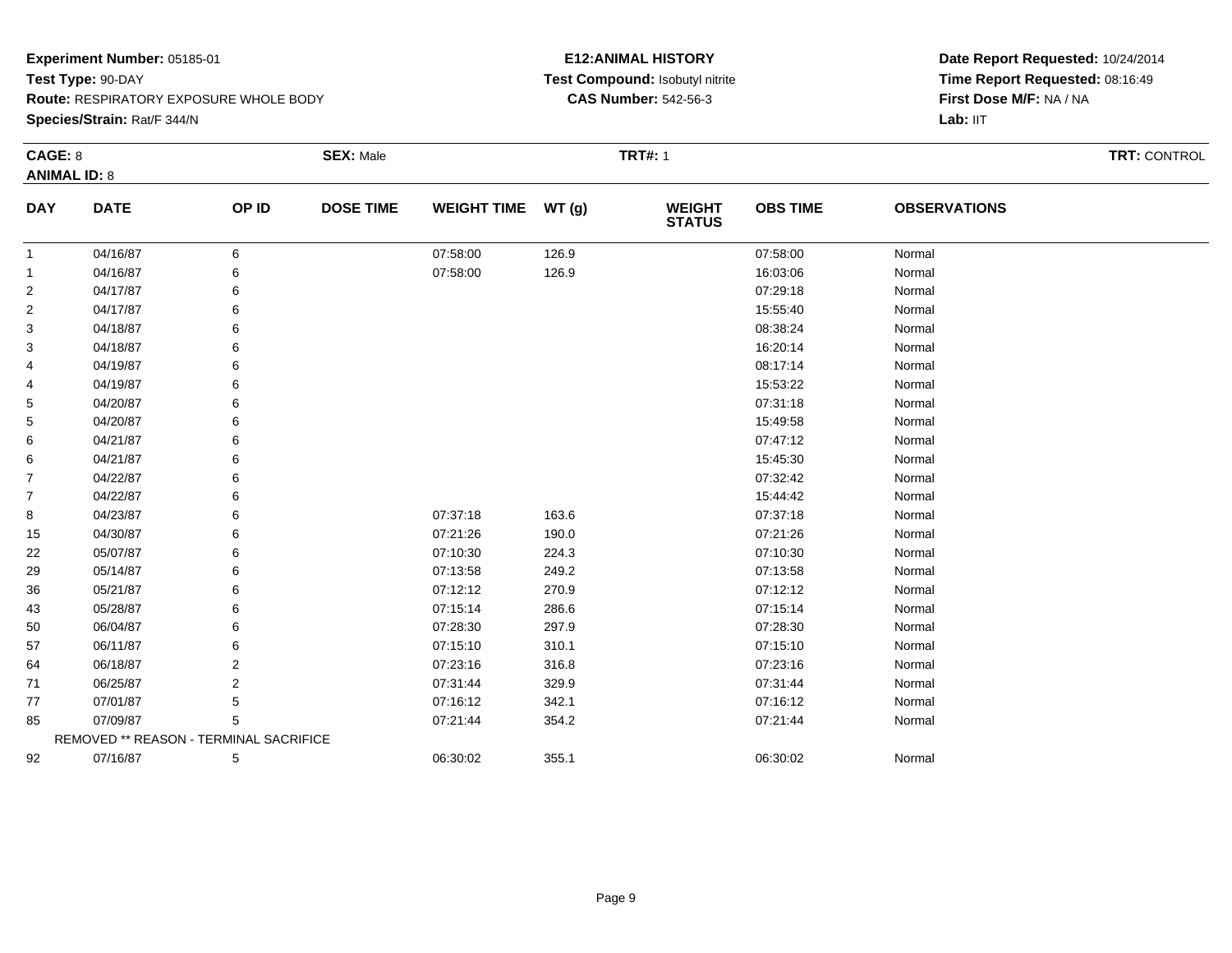**Species/Strain:** Rat/F 344/N

#### **E12:ANIMAL HISTORY Test Compound:** Isobutyl nitrite**CAS Number:** 542-56-3

|                     | CAGE: 9                                |       | <b>SEX: Male</b> |                    |       | <b>TRT#: 1</b>                 |                 | TRT: CONTROL        |  |
|---------------------|----------------------------------------|-------|------------------|--------------------|-------|--------------------------------|-----------------|---------------------|--|
| <b>ANIMAL ID: 9</b> |                                        |       |                  |                    |       |                                |                 |                     |  |
| <b>DAY</b>          | <b>DATE</b>                            | OP ID | <b>DOSE TIME</b> | <b>WEIGHT TIME</b> | WT(g) | <b>WEIGHT</b><br><b>STATUS</b> | <b>OBS TIME</b> | <b>OBSERVATIONS</b> |  |
| $\mathbf{1}$        | 04/16/87                               | 6     |                  | 07:59:00           | 134.9 |                                | 07:59:00        | Normal              |  |
| $\mathbf{1}$        | 04/16/87                               | 6     |                  | 07:59:00           | 134.9 |                                | 16:03:24        | Normal              |  |
| $\overline{2}$      | 04/17/87                               |       |                  |                    |       |                                | 07:29:50        | Normal              |  |
| $\overline{2}$      | 04/17/87                               |       |                  |                    |       |                                | 15:55:54        | Normal              |  |
| 3                   | 04/18/87                               |       |                  |                    |       |                                | 08:38:36        | Normal              |  |
| 3                   | 04/18/87                               |       |                  |                    |       |                                | 16:20:26        | Normal              |  |
| 4                   | 04/19/87                               |       |                  |                    |       |                                | 08:17:28        | Normal              |  |
| 4                   | 04/19/87                               |       |                  |                    |       |                                | 15:53:30        | Normal              |  |
| 5                   | 04/20/87                               |       |                  |                    |       |                                | 07:31:32        | Normal              |  |
| 5                   | 04/20/87                               |       |                  |                    |       |                                | 15:50:06        | Normal              |  |
| 6                   | 04/21/87                               |       |                  |                    |       |                                | 07:47:24        | Normal              |  |
| 6                   | 04/21/87                               |       |                  |                    |       |                                | 15:45:40        | Normal              |  |
| $\overline{7}$      | 04/22/87                               |       |                  |                    |       |                                | 07:33:08        | Normal              |  |
| 7                   | 04/22/87                               |       |                  |                    |       |                                | 15:44:52        | Normal              |  |
| 8                   | 04/23/87                               |       |                  | 07:38:06           | 158.2 |                                | 07:38:06        | Normal              |  |
| 15                  | 04/30/87                               |       |                  | 07:21:58           | 191.7 |                                | 07:21:58        | Normal              |  |
| 22                  | 05/07/87                               |       |                  | 07:11:04           | 218.8 |                                | 07:11:04        | Normal              |  |
| 29                  | 05/14/87                               |       |                  | 07:14:28           | 249.6 |                                | 07:14:28        | Normal              |  |
| 36                  | 05/21/87                               |       |                  | 07:12:50           | 271.0 |                                | 07:12:50        | Normal              |  |
| 43                  | 05/28/87                               |       |                  | 07:15:46           | 289.2 |                                | 07:15:46        | Normal              |  |
| 50                  | 06/04/87                               |       |                  | 07:29:04           | 298.4 |                                | 07:29:04        | Normal              |  |
| 57                  | 06/11/87                               |       |                  | 07:15:42           | 310.1 |                                | 07:15:42        | Normal              |  |
| 64                  | 06/18/87                               | 2     |                  | 07:23:36           | 327.5 |                                | 07:23:36        | Normal              |  |
| 71                  | 06/25/87                               | 2     |                  | 07:32:14           | 338.1 |                                | 07:32:14        | Normal              |  |
| 77                  | 07/01/87                               | 5     |                  | 07:16:34           | 345.5 |                                | 07:16:34        | Normal              |  |
| 85                  | 07/09/87                               | 5     |                  | 07:22:16           | 354.5 |                                | 07:22:16        | Normal              |  |
|                     | REMOVED ** REASON - TERMINAL SACRIFICE |       |                  |                    |       |                                |                 |                     |  |
| 92                  | 07/16/87                               | 5     |                  | 06:30:28           | 355.3 |                                | 06:30:28        | Normal              |  |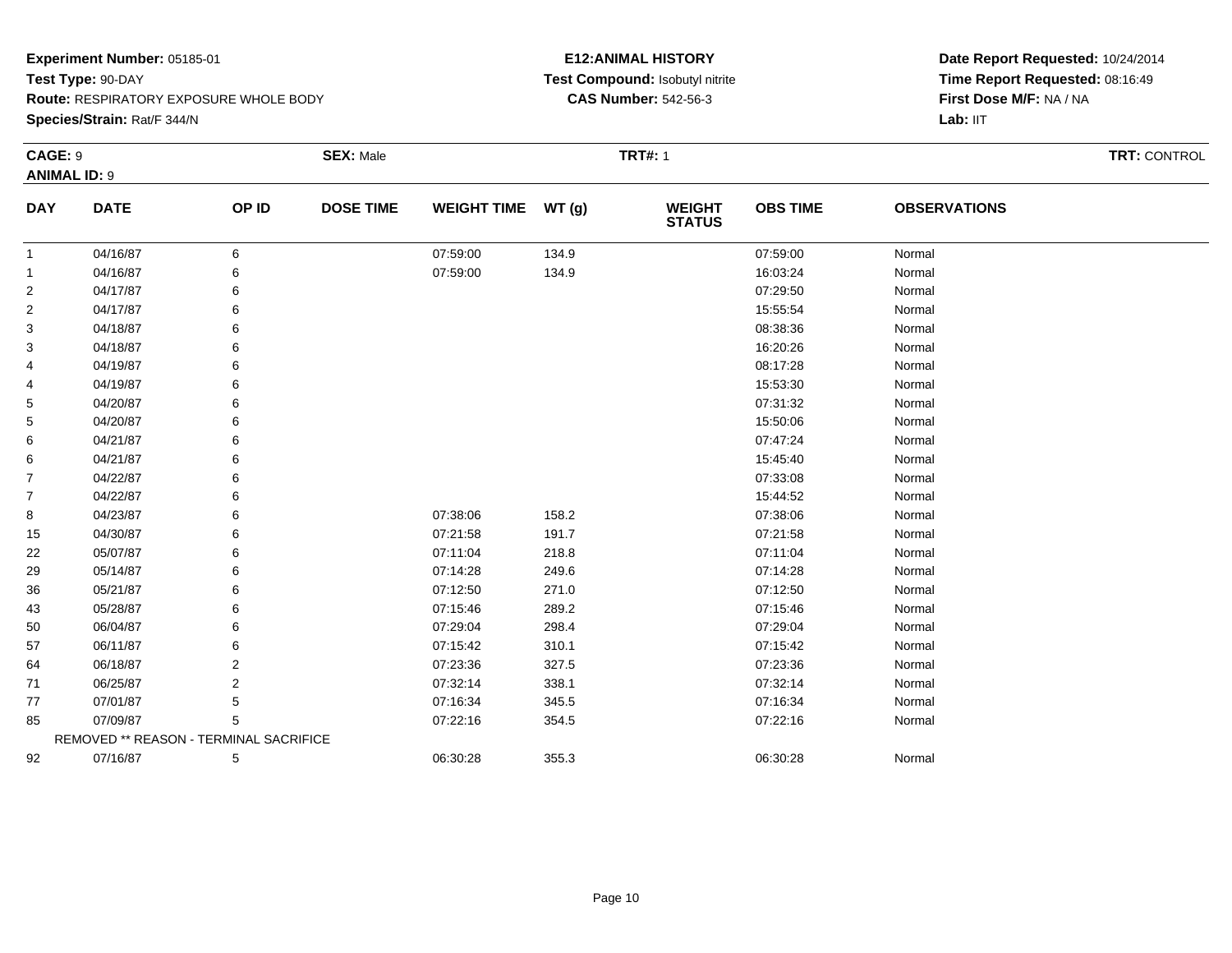**Route:** RESPIRATORY EXPOSURE WHOLE BODY

**Species/Strain:** Rat/F 344/N

#### **E12:ANIMAL HISTORY Test Compound:** Isobutyl nitrite**CAS Number:** 542-56-3

|                | <b>CAGE: 10</b>                        |       | <b>SEX: Male</b> |                    |        | <b>TRT#: 1</b>                 |                 |                     | <b>TRT: CONTROL</b> |
|----------------|----------------------------------------|-------|------------------|--------------------|--------|--------------------------------|-----------------|---------------------|---------------------|
|                | <b>ANIMAL ID: 10</b>                   |       |                  |                    |        |                                |                 |                     |                     |
| <b>DAY</b>     | <b>DATE</b>                            | OP ID | <b>DOSE TIME</b> | <b>WEIGHT TIME</b> | WT (g) | <b>WEIGHT</b><br><b>STATUS</b> | <b>OBS TIME</b> | <b>OBSERVATIONS</b> |                     |
| $\mathbf{1}$   | 04/16/87                               | 6     |                  | 07:59:00           | 135.0  |                                | 07:59:00        | Normal              |                     |
| $\overline{1}$ | 04/16/87                               | 6     |                  | 07:59:00           | 135.0  |                                | 16:03:40        | Normal              |                     |
| $\overline{2}$ | 04/17/87                               | 6     |                  |                    |        |                                | 07:30:10        | Normal              |                     |
| $\overline{2}$ | 04/17/87                               | 6     |                  |                    |        |                                | 15:56:08        | Normal              |                     |
| 3              | 04/18/87                               | 6     |                  |                    |        |                                | 08:38:46        | Normal              |                     |
| 3              | 04/18/87                               | 6     |                  |                    |        |                                | 16:20:36        | Normal              |                     |
| 4              | 04/19/87                               | 6     |                  |                    |        |                                | 08:17:40        | Normal              |                     |
| 4              | 04/19/87                               | 6     |                  |                    |        |                                | 15:53:38        | Normal              |                     |
| 5              | 04/20/87                               | 6     |                  |                    |        |                                | 07:31:42        | Normal              |                     |
| 5              | 04/20/87                               | 6     |                  |                    |        |                                | 15:50:16        | Normal              |                     |
| 6              | 04/21/87                               | 6     |                  |                    |        |                                | 07:47:32        | Normal              |                     |
| 6              | 04/21/87                               | 6     |                  |                    |        |                                | 15:45:48        | Normal              |                     |
| 7              | 04/22/87                               | 6     |                  |                    |        |                                | 07:33:20        | Normal              |                     |
| 7              | 04/22/87                               | 6     |                  |                    |        |                                | 15:45:14        | Normal              |                     |
| 8              | 04/23/87                               | 6     |                  | 07:39:12           | 162.8  |                                | 07:39:12        | Normal              |                     |
| 15             | 04/30/87                               | 6     |                  | 07:22:30           | 194.0  |                                | 07:22:30        | Normal              |                     |
| 22             | 05/07/87                               | 6     |                  | 07:11:38           | 219.0  |                                | 07:11:38        | Normal              |                     |
| 29             | 05/14/87                               | 6     |                  | 07:14:58           | 241.9  |                                | 07:14:58        | Normal              |                     |
| 36             | 05/21/87                               | 6     |                  | 07:13:32           | 262.1  |                                | 07:13:32        | Normal              |                     |
| 43             | 05/28/87                               | 6     |                  | 07:16:16           | 276.7  |                                | 07:16:16        | Normal              |                     |
| 50             | 06/04/87                               | 6     |                  | 07:29:44           | 290.8  |                                | 07:29:44        | Normal              |                     |
| 57             | 06/11/87                               | 6     |                  | 07:16:16           | 309.2  |                                | 07:16:16        | Normal              |                     |
| 64             | 06/18/87                               | 2     |                  | 07:23:54           | 317.6  |                                | 07:23:54        | Normal              |                     |
| 71             | 06/25/87                               | 2     |                  | 07:32:48           | 331.8  |                                | 07:32:48        | Normal              |                     |
| 77             | 07/01/87                               | 5     |                  | 07:16:56           | 336.5  |                                | 07:16:56        | Normal              |                     |
| 85             | 07/09/87                               | 5     |                  | 07:22:48           | 344.3  |                                | 07:22:48        | Normal              |                     |
|                | REMOVED ** REASON - TERMINAL SACRIFICE |       |                  |                    |        |                                |                 |                     |                     |
| 92             | 07/16/87                               | 5     |                  | 06:30:50           | 355.1  |                                | 06:30:50        | <b>Wound Tail</b>   |                     |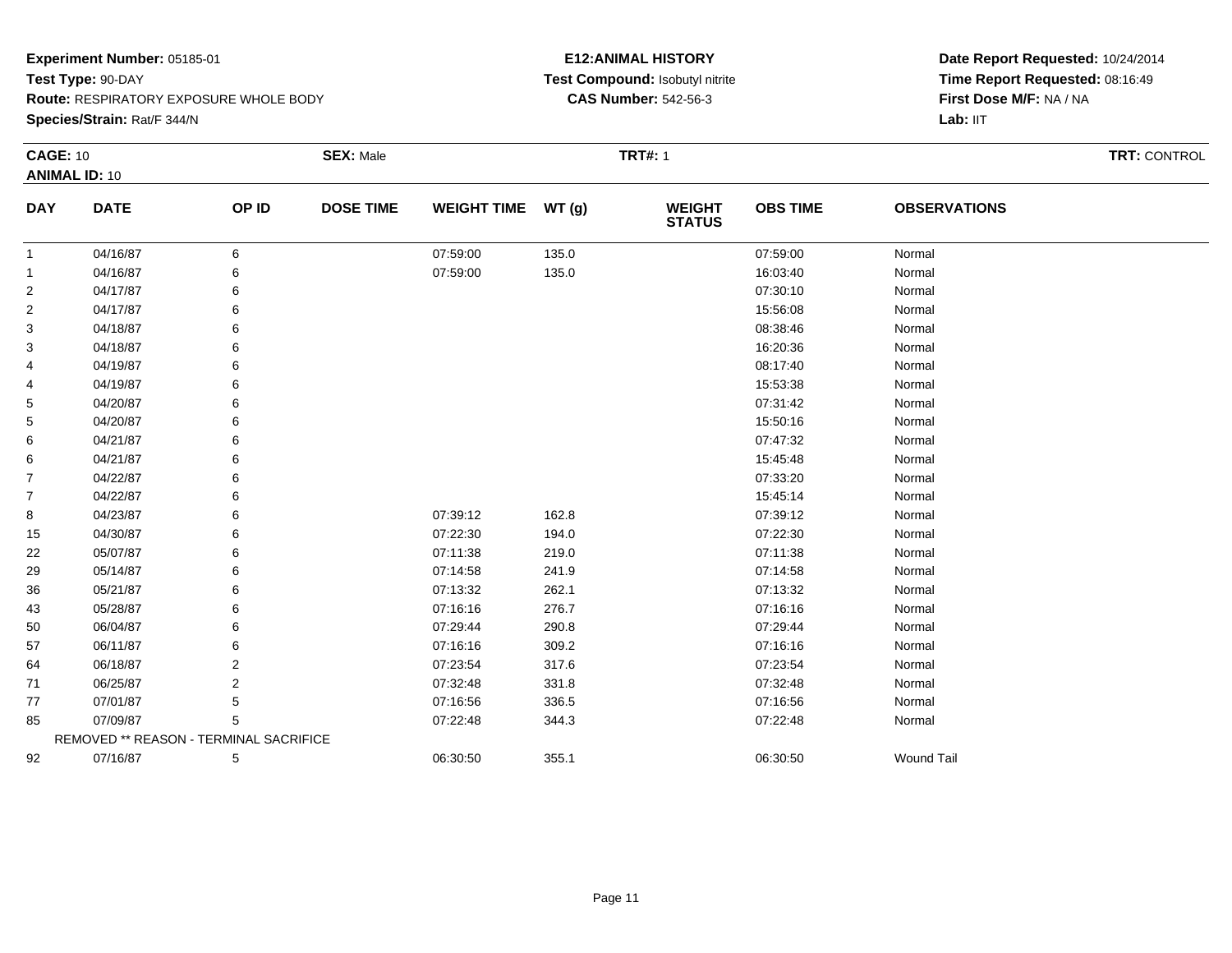**Route:** RESPIRATORY EXPOSURE WHOLE BODY

**Species/Strain:** Rat/F 344/N

#### **E12:ANIMAL HISTORY Test Compound:** Isobutyl nitrite**CAS Number:** 542-56-3

| <b>CAGE: 21</b> |                                        |       | <b>SEX: Male</b> |                    |       | <b>TRT#: 2</b>                 |                 |                     | <b>TRT: 10 PPM</b> |
|-----------------|----------------------------------------|-------|------------------|--------------------|-------|--------------------------------|-----------------|---------------------|--------------------|
|                 | <b>ANIMAL ID: 21</b>                   |       |                  |                    |       |                                |                 |                     |                    |
| <b>DAY</b>      | <b>DATE</b>                            | OP ID | <b>DOSE TIME</b> | WEIGHT TIME WT (g) |       | <b>WEIGHT</b><br><b>STATUS</b> | <b>OBS TIME</b> | <b>OBSERVATIONS</b> |                    |
| -1              | 04/16/87                               | 6     |                  | 08:08:00           | 99.8  |                                | 08:08:00        | Normal              |                    |
| -1              | 04/16/87                               |       |                  | 08:08:00           | 99.8  |                                | 16:30:18        | Normal              |                    |
| $\overline{2}$  | 04/17/87                               |       |                  |                    |       |                                | 07:39:20        | Normal              |                    |
| $\overline{2}$  | 04/17/87                               |       |                  |                    |       |                                | 16:14:52        | Normal              |                    |
| 3               | 04/18/87                               |       |                  |                    |       |                                | 08:51:48        | Normal              |                    |
| 3               | 04/18/87                               |       |                  |                    |       |                                | 16:31:56        | Normal              |                    |
| 4               | 04/19/87                               |       |                  |                    |       |                                | 08:27:32        | Normal              |                    |
| 4               | 04/19/87                               |       |                  |                    |       |                                | 16:02:58        | Normal              |                    |
| 5               | 04/20/87                               |       |                  |                    |       |                                | 07:41:38        | Normal              |                    |
| 5               | 04/20/87                               |       |                  |                    |       |                                | 16:20:58        | Normal              |                    |
| 6               | 04/21/87                               |       |                  |                    |       |                                | 07:49:36        | Normal              |                    |
| 6               | 04/21/87                               |       |                  |                    |       |                                | 15:54:58        | Normal              |                    |
| 7               | 04/22/87                               |       |                  |                    |       |                                | 07:38:46        | Normal              |                    |
| $\overline{7}$  | 04/22/87                               |       |                  |                    |       |                                | 16:49:50        | Normal              |                    |
| 8               | 04/23/87                               |       |                  | 07:50:46           | 125.3 |                                | 07:50:46        | Normal              |                    |
| 15              | 04/30/87                               |       |                  | 07:36:10           | 149.6 |                                | 07:36:10        | <b>Ruffled Fur</b>  |                    |
| 22              | 05/07/87                               |       |                  | 07:23:26           | 179.3 |                                | 07:23:26        | Normal              |                    |
| 29              | 05/14/87                               |       |                  | 07:25:32           | 201.7 |                                | 07:25:32        | Normal              |                    |
| 36              | 05/21/87                               |       |                  | 07:24:10           | 228.9 |                                | 07:24:10        | Normal              |                    |
| 43              | 05/28/87                               |       |                  | 07:30:02           | 248.7 |                                | 07:30:02        | Normal              |                    |
| 50              | 06/04/87                               |       |                  | 07:38:58           | 261.7 |                                | 07:38:58        | Normal              |                    |
| 57              | 06/11/87                               |       |                  | 07:27:08           | 276.6 |                                | 07:27:08        | Normal              |                    |
| 64              | 06/18/87                               | 2     |                  | 07:27:58           | 284.2 |                                | 07:27:58        | Normal              |                    |
| 71              | 06/25/87                               | 2     |                  | 07:41:34           | 295.4 |                                | 07:41:34        | Normal              |                    |
| 77              | 07/01/87                               | 5     |                  | 07:22:14           | 308.1 |                                | 07:22:14        | Normal              |                    |
| 85              | 07/09/87                               | 5     |                  | 07:34:50           | 315.6 |                                | 07:34:50        | Normal              |                    |
|                 | REMOVED ** REASON - TERMINAL SACRIFICE |       |                  |                    |       |                                |                 |                     |                    |
| 92              | 07/16/87                               | 5     |                  | 06:32:54           | 320.6 |                                | 06:32:54        | Normal              |                    |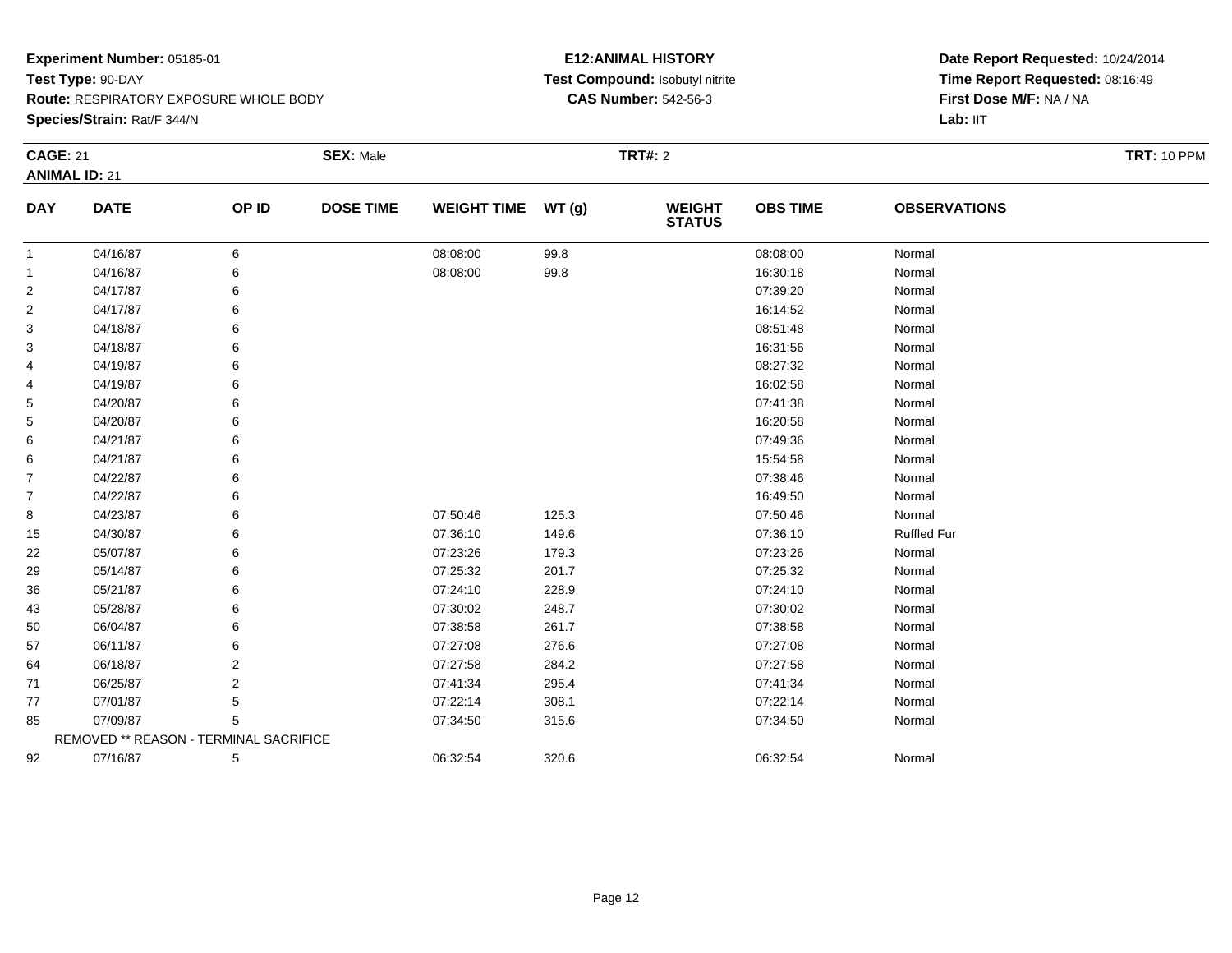**Route:** RESPIRATORY EXPOSURE WHOLE BODY

**Species/Strain:** Rat/F 344/N

#### **E12:ANIMAL HISTORY Test Compound:** Isobutyl nitrite**CAS Number:** 542-56-3

| <b>CAGE: 22</b> |                                        |       | <b>SEX: Male</b> |                    |       | <b>TRT#: 2</b>                 |                 |                     | <b>TRT: 10 PPM</b> |
|-----------------|----------------------------------------|-------|------------------|--------------------|-------|--------------------------------|-----------------|---------------------|--------------------|
|                 | <b>ANIMAL ID: 22</b>                   |       |                  |                    |       |                                |                 |                     |                    |
| <b>DAY</b>      | <b>DATE</b>                            | OP ID | <b>DOSE TIME</b> | <b>WEIGHT TIME</b> | WT(g) | <b>WEIGHT</b><br><b>STATUS</b> | <b>OBS TIME</b> | <b>OBSERVATIONS</b> |                    |
| $\mathbf{1}$    | 04/16/87                               | 6     |                  | 08:09:00           | 107.7 |                                | 08:09:00        | Normal              |                    |
| $\mathbf{1}$    | 04/16/87                               | 6     |                  | 08:09:00           | 107.7 |                                | 16:30:32        | Normal              |                    |
| 2               | 04/17/87                               | 6     |                  |                    |       |                                | 07:39:48        | Normal              |                    |
| 2               | 04/17/87                               |       |                  |                    |       |                                | 16:15:12        | Normal              |                    |
| 3               | 04/18/87                               |       |                  |                    |       |                                | 08:52:00        | Normal              |                    |
| 3               | 04/18/87                               |       |                  |                    |       |                                | 16:32:10        | Normal              |                    |
| 4               | 04/19/87                               |       |                  |                    |       |                                | 08:27:44        | Normal              |                    |
| 4               | 04/19/87                               |       |                  |                    |       |                                | 16:03:08        | Normal              |                    |
| 5               | 04/20/87                               |       |                  |                    |       |                                | 07:41:50        | Normal              |                    |
| 5               | 04/20/87                               |       |                  |                    |       |                                | 16:21:08        | Normal              |                    |
| 6               | 04/21/87                               |       |                  |                    |       |                                | 07:49:46        | Normal              |                    |
| 6               | 04/21/87                               |       |                  |                    |       |                                | 15:55:10        | Normal              |                    |
| 7               | 04/22/87                               |       |                  |                    |       |                                | 07:38:56        | Normal              |                    |
| $\overline{7}$  | 04/22/87                               |       |                  |                    |       |                                | 16:49:58        | Normal              |                    |
| 8               | 04/23/87                               |       |                  | 07:51:20           | 140.3 |                                | 07:51:20        | Normal              |                    |
| 15              | 04/30/87                               |       |                  | 07:37:08           | 174.5 |                                | 07:37:08        | <b>Ruffled Fur</b>  |                    |
| 22              | 05/07/87                               |       |                  | 07:25:18           | 196.0 |                                | 07:25:18        | Normal              |                    |
| 29              | 05/14/87                               |       |                  | 07:27:14           | 216.9 |                                | 07:27:14        | Normal              |                    |
| 36              | 05/21/87                               |       |                  | 07:26:28           | 236.1 |                                | 07:26:28        | Normal              |                    |
| 43              | 05/28/87                               |       |                  | 07:31:26           | 250.0 |                                | 07:31:26        | Normal              |                    |
| 50              | 06/04/87                               |       |                  | 07:45:14           | 261.8 |                                | 07:45:14        | Normal              |                    |
| 57              | 06/11/87                               |       |                  | 07:28:42           | 275.9 |                                | 07:28:42        | Normal              |                    |
| 64              | 06/18/87                               | 2     |                  | 07:30:54           | 291.0 |                                | 07:30:54        | Normal              |                    |
| 71              | 06/25/87                               | 2     |                  | 07:43:18           | 303.0 |                                | 07:43:18        | Normal              |                    |
| 77              | 07/01/87                               | 5     |                  | 07:27:30           | 311.7 |                                | 07:27:30        | Normal              |                    |
| 85              | 07/09/87                               | 5     |                  | 07:36:14           | 318.2 |                                | 07:36:14        | Normal              |                    |
|                 | REMOVED ** REASON - TERMINAL SACRIFICE |       |                  |                    |       |                                |                 |                     |                    |
| 92              | 07/16/87                               | 5     |                  | 06:33:18           | 324.1 |                                | 06:33:18        | Normal              |                    |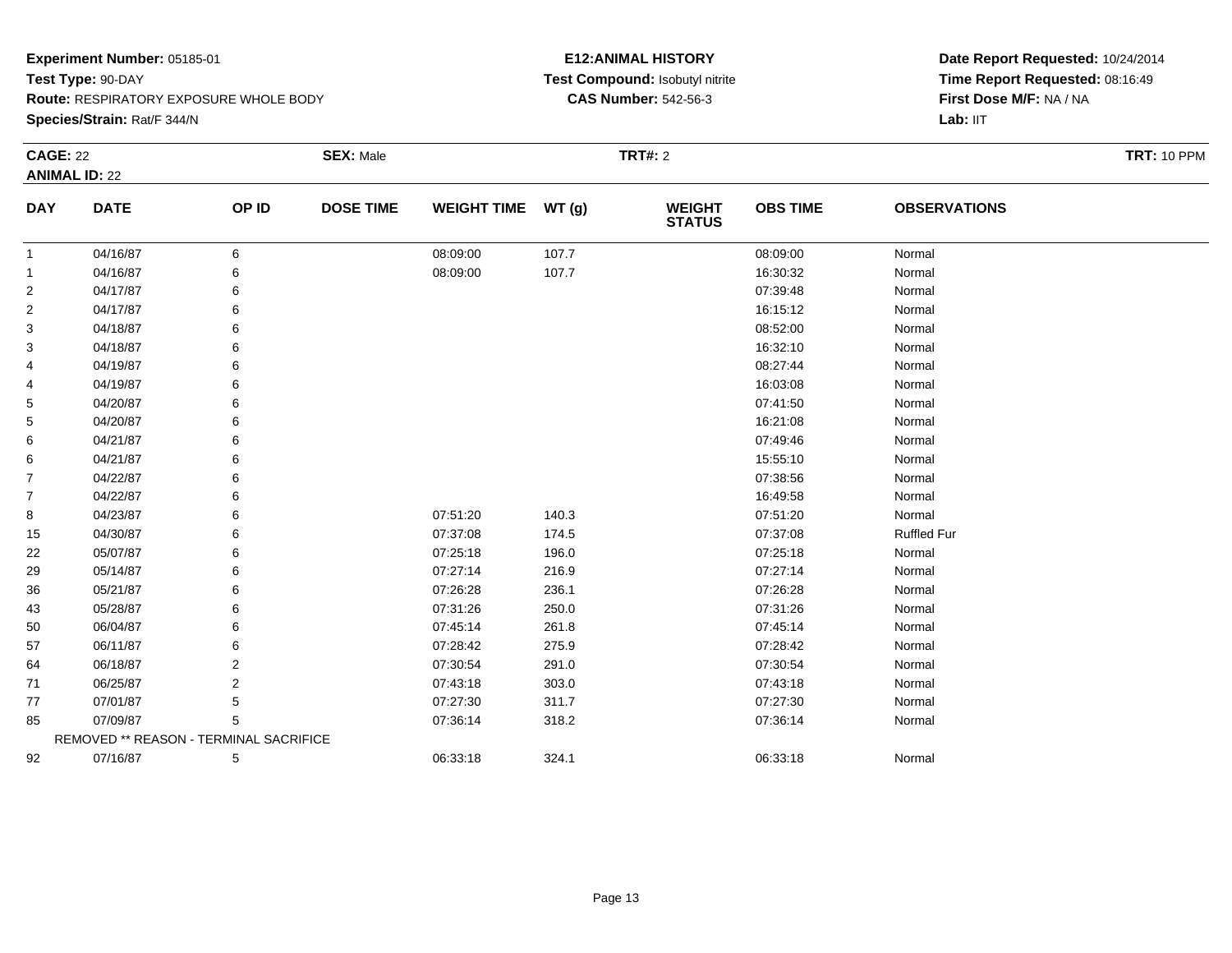**Route:** RESPIRATORY EXPOSURE WHOLE BODY

**Species/Strain:** Rat/F 344/N

#### **E12:ANIMAL HISTORY Test Compound:** Isobutyl nitrite**CAS Number:** 542-56-3

| <b>CAGE: 23</b> |                                        |       | <b>SEX: Male</b> |                    |        | <b>TRT#: 2</b>                 |                 |                     | <b>TRT: 10 PPM</b> |
|-----------------|----------------------------------------|-------|------------------|--------------------|--------|--------------------------------|-----------------|---------------------|--------------------|
|                 | <b>ANIMAL ID: 23</b>                   |       |                  |                    |        |                                |                 |                     |                    |
| <b>DAY</b>      | <b>DATE</b>                            | OP ID | <b>DOSE TIME</b> | <b>WEIGHT TIME</b> | WT (g) | <b>WEIGHT</b><br><b>STATUS</b> | <b>OBS TIME</b> | <b>OBSERVATIONS</b> |                    |
| 1               | 04/16/87                               | 6     |                  | 08:19:00           | 99.3   |                                | 08:19:00        | Normal              |                    |
| 1               | 04/16/87                               | 6     |                  | 08:19:00           | 99.3   |                                | 16:30:46        | Normal              |                    |
| 2               | 04/17/87                               | 6     |                  |                    |        |                                | 07:40:06        | Normal              |                    |
| 2               | 04/17/87                               | 6     |                  |                    |        |                                | 16:15:24        | Normal              |                    |
| 3               | 04/18/87                               | 6     |                  |                    |        |                                | 08:52:14        | Normal              |                    |
| 3               | 04/18/87                               | 6     |                  |                    |        |                                | 16:32:20        | Normal              |                    |
| 4               | 04/19/87                               | 6     |                  |                    |        |                                | 08:27:54        | Normal              |                    |
| 4               | 04/19/87                               | 6     |                  |                    |        |                                | 16:03:20        | Normal              |                    |
| 5               | 04/20/87                               | 6     |                  |                    |        |                                | 07:41:58        | Normal              |                    |
| 5               | 04/20/87                               | 6     |                  |                    |        |                                | 16:21:20        | Normal              |                    |
| 6               | 04/21/87                               | 6     |                  |                    |        |                                | 07:49:54        | Normal              |                    |
| 6               | 04/21/87                               | 6     |                  |                    |        |                                | 15:55:20        | Normal              |                    |
| 7               | 04/22/87                               | 6     |                  |                    |        |                                | 07:39:06        | Normal              |                    |
| $\overline{7}$  | 04/22/87                               | 6     |                  |                    |        |                                | 16:50:06        | Normal              |                    |
| 8               | 04/23/87                               | 6     |                  | 07:51:56           | 120.4  |                                | 07:51:56        | Normal              |                    |
| 15              | 04/30/87                               | 6     |                  | 07:38:02           | 144.4  |                                | 07:38:02        | Normal              |                    |
| 22              | 05/07/87                               | 6     |                  | 07:25:50           | 166.4  |                                | 07:25:50        | Normal              |                    |
| 29              | 05/14/87                               | 6     |                  | 07:27:38           | 188.3  |                                | 07:27:38        | Normal              |                    |
| 36              | 05/21/87                               | 6     |                  | 07:26:48           | 210.4  |                                | 07:26:48        | Normal              |                    |
| 43              | 05/28/87                               | 6     |                  | 07:31:48           | 231.7  |                                | 07:31:48        | Normal              |                    |
| 50              | 06/04/87                               | 6     |                  | 07:45:40           | 245.4  |                                | 07:45:40        | Normal              |                    |
| 57              | 06/11/87                               | 6     |                  | 07:29:12           | 258.3  |                                | 07:29:12        | Normal              |                    |
| 64              | 06/18/87                               | 2     |                  | 07:31:12           | 270.7  |                                | 07:31:12        | Normal              |                    |
| 71              | 06/25/87                               | 2     |                  | 07:43:42           | 284.0  |                                | 07:43:42        | Normal              |                    |
| 77              | 07/01/87                               | 5     |                  | 07:27:46           | 294.6  |                                | 07:27:46        | Normal              |                    |
| 85              | 07/09/87                               | 5     |                  | 07:36:44           | 309.4  |                                | 07:36:44        | Normal              |                    |
|                 | REMOVED ** REASON - TERMINAL SACRIFICE |       |                  |                    |        |                                |                 |                     |                    |
| 92              | 07/16/87                               | 5     |                  | 06:33:40           | 315.1  |                                | 06:33:40        | Normal              |                    |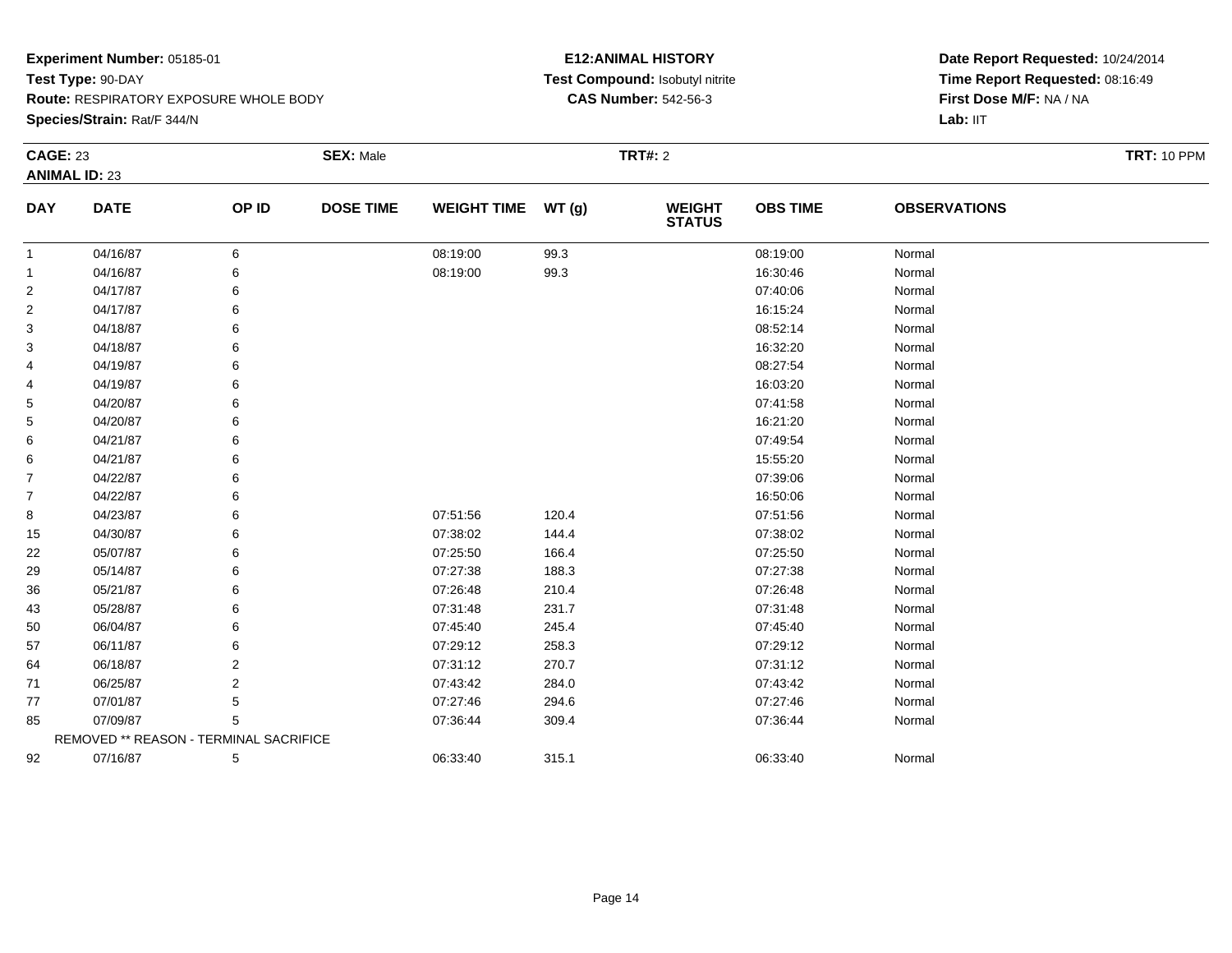**Route:** RESPIRATORY EXPOSURE WHOLE BODY

**Species/Strain:** Rat/F 344/N

#### **E12:ANIMAL HISTORY Test Compound:** Isobutyl nitrite**CAS Number:** 542-56-3

| <b>CAGE: 24</b> |                                        |       | <b>SEX: Male</b> |                    |       | <b>TRT#: 2</b>                 |                 |                     | <b>TRT: 10 PPM</b> |
|-----------------|----------------------------------------|-------|------------------|--------------------|-------|--------------------------------|-----------------|---------------------|--------------------|
|                 | <b>ANIMAL ID: 24</b>                   |       |                  |                    |       |                                |                 |                     |                    |
| <b>DAY</b>      | <b>DATE</b>                            | OP ID | <b>DOSE TIME</b> | <b>WEIGHT TIME</b> | WT(g) | <b>WEIGHT</b><br><b>STATUS</b> | <b>OBS TIME</b> | <b>OBSERVATIONS</b> |                    |
| -1              | 04/16/87                               | 6     |                  | 08:09:00           | 101.9 |                                | 08:09:00        | Normal              |                    |
| $\mathbf{1}$    | 04/16/87                               |       |                  | 08:09:00           | 101.9 |                                | 16:31:00        | Normal              |                    |
| $\overline{2}$  | 04/17/87                               |       |                  |                    |       |                                | 07:40:26        | Normal              |                    |
| $\overline{2}$  | 04/17/87                               |       |                  |                    |       |                                | 16:15:36        | Normal              |                    |
| 3               | 04/18/87                               |       |                  |                    |       |                                | 08:52:28        | Normal              |                    |
| 3               | 04/18/87                               |       |                  |                    |       |                                | 16:32:30        | Normal              |                    |
| 4               | 04/19/87                               |       |                  |                    |       |                                | 08:28:06        | Normal              |                    |
| 4               | 04/19/87                               |       |                  |                    |       |                                | 16:03:32        | Normal              |                    |
| 5               | 04/20/87                               |       |                  |                    |       |                                | 07:42:08        | Normal              |                    |
| 5               | 04/20/87                               |       |                  |                    |       |                                | 16:21:28        | Normal              |                    |
| 6               | 04/21/87                               |       |                  |                    |       |                                | 07:50:02        | Normal              |                    |
| 6               | 04/21/87                               |       |                  |                    |       |                                | 15:55:30        | Normal              |                    |
| 7               | 04/22/87                               |       |                  |                    |       |                                | 07:39:16        | Normal              |                    |
| $\overline{7}$  | 04/22/87                               |       |                  |                    |       |                                | 16:50:16        | Normal              |                    |
| 8               | 04/23/87                               |       |                  | 07:52:28           | 133.0 |                                | 07:52:28        | Normal              |                    |
| 15              | 04/30/87                               |       |                  | 07:38:40           | 167.9 |                                | 07:38:40        | Normal              |                    |
| 22              | 05/07/87                               |       |                  | 07:26:36           | 195.2 |                                | 07:26:36        | Normal              |                    |
| 29              | 05/14/87                               |       |                  | 07:28:08           | 224.2 |                                | 07:28:08        | Normal              |                    |
| 36              | 05/21/87                               |       |                  | 07:27:14           | 242.0 |                                | 07:27:14        | Normal              |                    |
| 43              | 05/28/87                               |       |                  | 07:32:26           | 252.9 |                                | 07:32:26        | Normal              |                    |
| 50              | 06/04/87                               |       |                  | 07:46:04           | 268.4 |                                | 07:46:04        | Normal              |                    |
| 57              | 06/11/87                               |       |                  | 07:29:48           | 276.2 |                                | 07:29:48        | Normal              |                    |
| 64              | 06/18/87                               | 2     |                  | 07:31:26           | 297.6 |                                | 07:31:26        | Normal              |                    |
| 71              | 06/25/87                               | 2     |                  | 07:44:00           | 302.1 |                                | 07:44:00        | Normal              |                    |
| 77              | 07/01/87                               |       |                  | 07:28:04           | 311.0 |                                | 07:28:04        | Normal              |                    |
| 85              | 07/09/87                               | 5     |                  | 07:37:16           | 328.0 |                                | 07:37:16        | Normal              |                    |
|                 | REMOVED ** REASON - TERMINAL SACRIFICE |       |                  |                    |       |                                |                 |                     |                    |
| 92              | 07/16/87                               | 5     |                  | 06:34:04           | 335.7 |                                | 06:34:04        | Normal              |                    |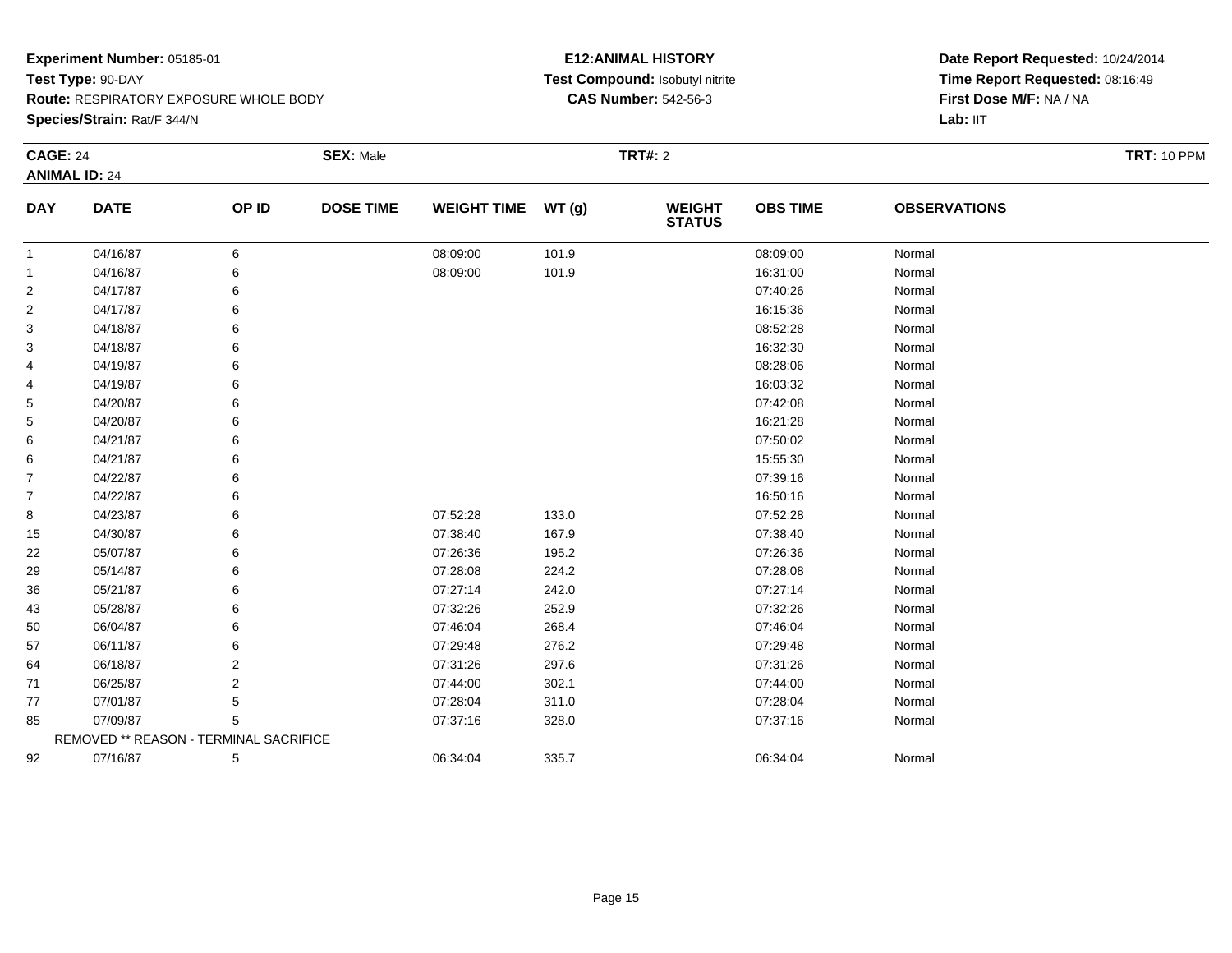**Route:** RESPIRATORY EXPOSURE WHOLE BODY

**Species/Strain:** Rat/F 344/N

#### **E12:ANIMAL HISTORY Test Compound:** Isobutyl nitrite**CAS Number:** 542-56-3

| <b>CAGE: 25</b> |                                        |                | <b>SEX: Male</b> |                    |        | <b>TRT#: 2</b>                 |                 |                     | <b>TRT: 10 PPM</b> |
|-----------------|----------------------------------------|----------------|------------------|--------------------|--------|--------------------------------|-----------------|---------------------|--------------------|
|                 | <b>ANIMAL ID: 25</b>                   |                |                  |                    |        |                                |                 |                     |                    |
| <b>DAY</b>      | <b>DATE</b>                            | OP ID          | <b>DOSE TIME</b> | <b>WEIGHT TIME</b> | WT (g) | <b>WEIGHT</b><br><b>STATUS</b> | <b>OBS TIME</b> | <b>OBSERVATIONS</b> |                    |
| 1               | 04/16/87                               | 6              |                  | 08:10:00           | 108.2  |                                | 08:10:00        | Normal              |                    |
| 1               | 04/16/87                               | 6              |                  | 08:10:00           | 108.2  |                                | 16:31:18        | Normal              |                    |
| 2               | 04/17/87                               | 6              |                  |                    |        |                                | 07:40:50        | Normal              |                    |
| 2               | 04/17/87                               | 6              |                  |                    |        |                                | 16:15:48        | Normal              |                    |
| 3               | 04/18/87                               | 6              |                  |                    |        |                                | 08:52:38        | Normal              |                    |
| 3               | 04/18/87                               | 6              |                  |                    |        |                                | 16:32:40        | Normal              |                    |
| 4               | 04/19/87                               | 6              |                  |                    |        |                                | 08:28:14        | Normal              |                    |
| 4               | 04/19/87                               | 6              |                  |                    |        |                                | 16:03:40        | Normal              |                    |
| 5               | 04/20/87                               | 6              |                  |                    |        |                                | 07:42:16        | Normal              |                    |
| 5               | 04/20/87                               | 6              |                  |                    |        |                                | 16:21:36        | Normal              |                    |
| 6               | 04/21/87                               | 6              |                  |                    |        |                                | 07:50:12        | Normal              |                    |
| 6               | 04/21/87                               | 6              |                  |                    |        |                                | 15:55:40        | Normal              |                    |
| 7               | 04/22/87                               | 6              |                  |                    |        |                                | 07:39:28        | Normal              |                    |
| $\overline{7}$  | 04/22/87                               | 6              |                  |                    |        |                                | 16:50:24        | Normal              |                    |
| 8               | 04/23/87                               | 6              |                  | 07:53:08           | 140.8  |                                | 07:53:08        | Normal              |                    |
| 15              | 04/30/87                               | 6              |                  | 07:39:18           | 173.8  |                                | 07:39:18        | Normal              |                    |
| 22              | 05/07/87                               | 6              |                  | 07:27:10           | 200.2  |                                | 07:27:10        | Normal              |                    |
| 29              | 05/14/87                               | 6              |                  | 07:28:40           | 223.6  |                                | 07:28:40        | Normal              |                    |
| 36              | 05/21/87                               | 6              |                  | 07:27:36           | 243.6  |                                | 07:27:36        | Normal              |                    |
| 43              | 05/28/87                               | 6              |                  | 07:32:54           | 255.5  |                                | 07:32:54        | Normal              |                    |
| 50              | 06/04/87                               | 6              |                  | 07:46:26           | 274.3  |                                | 07:46:26        | Normal              |                    |
| 57              | 06/11/87                               | 6              |                  | 07:30:08           | 290.4  |                                | 07:30:08        | Normal              |                    |
| 64              | 06/18/87                               | 2              |                  | 07:31:46           | 282.8  |                                | 07:31:46        | <b>Wound Toes</b>   |                    |
| 71              | 06/25/87                               | $\overline{2}$ |                  | 07:44:20           | 302.9  |                                | 07:44:20        | Normal              |                    |
| 77              | 07/01/87                               | 5              |                  | 07:28:24           | 321.3  |                                | 07:28:24        | Normal              |                    |
| 85              | 07/09/87                               | 5              |                  | 07:37:42           | 324.5  |                                | 07:37:42        | Normal              |                    |
|                 | REMOVED ** REASON - TERMINAL SACRIFICE |                |                  |                    |        |                                |                 |                     |                    |
| 92              | 07/16/87                               | 5              |                  | 06:34:28           | 310.6  |                                | 06:34:28        | Normal              |                    |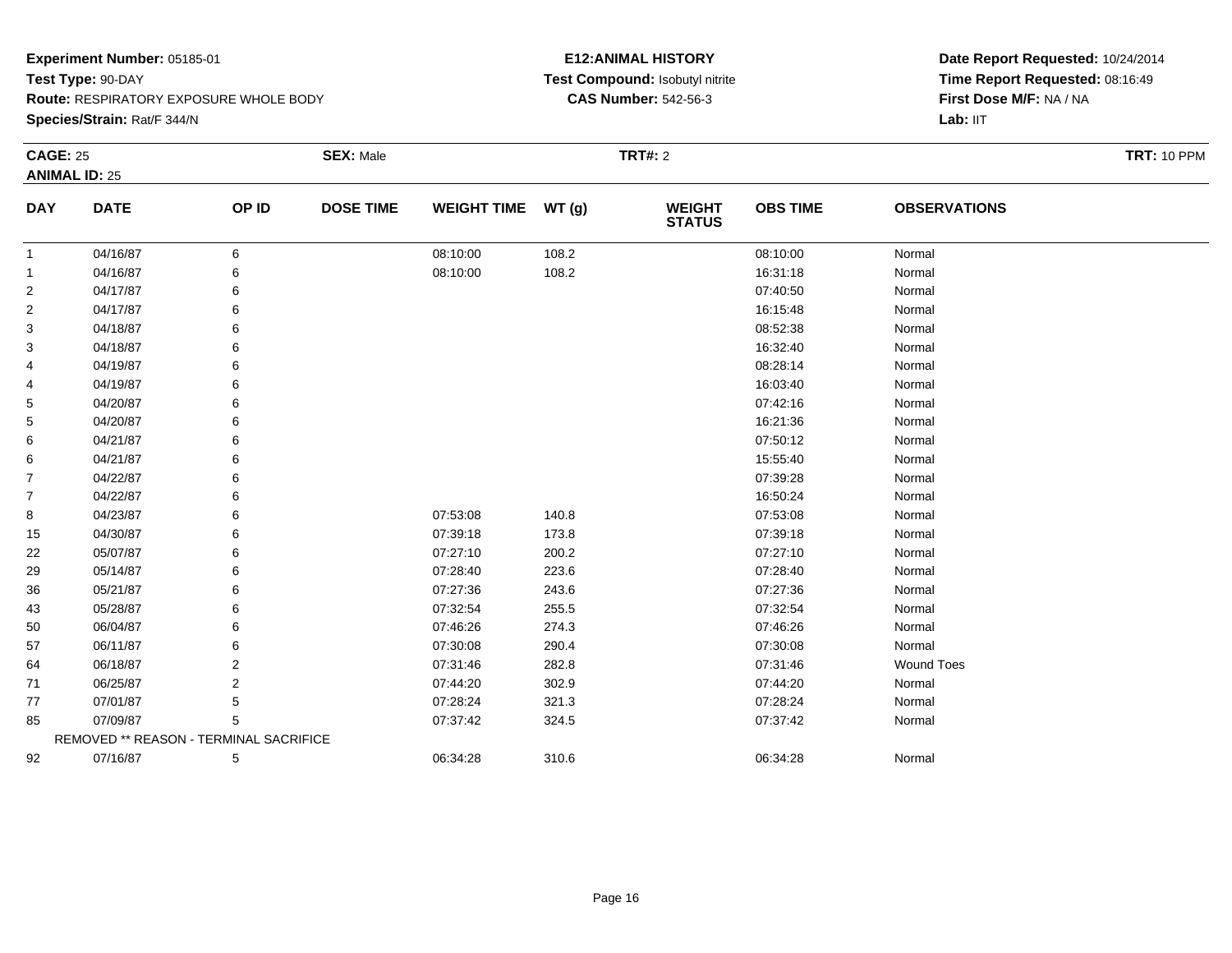**Species/Strain:** Rat/F 344/N

#### **E12:ANIMAL HISTORY Test Compound:** Isobutyl nitrite**CAS Number:** 542-56-3

| <b>CAGE: 26</b> |                                        |       | <b>SEX: Male</b> |                    |       | <b>TRT#:</b> 2                 |                 |                     | <b>TRT: 10 PPM</b> |  |
|-----------------|----------------------------------------|-------|------------------|--------------------|-------|--------------------------------|-----------------|---------------------|--------------------|--|
|                 | <b>ANIMAL ID: 26</b>                   |       |                  |                    |       |                                |                 |                     |                    |  |
| <b>DAY</b>      | <b>DATE</b>                            | OP ID | <b>DOSE TIME</b> | <b>WEIGHT TIME</b> | WT(g) | <b>WEIGHT</b><br><b>STATUS</b> | <b>OBS TIME</b> | <b>OBSERVATIONS</b> |                    |  |
| 1               | 04/16/87                               | 6     |                  | 08:10:00           | 115.9 |                                | 08:10:00        | Normal              |                    |  |
| 1               | 04/16/87                               | 6     |                  | 08:10:00           | 115.9 |                                | 16:31:30        | Normal              |                    |  |
| 2               | 04/17/87                               | 6     |                  |                    |       |                                | 07:41:04        | Normal              |                    |  |
| 2               | 04/17/87                               | 6     |                  |                    |       |                                | 16:15:58        | Normal              |                    |  |
| 3               | 04/18/87                               | 6     |                  |                    |       |                                | 08:52:48        | Normal              |                    |  |
| 3               | 04/18/87                               | 6     |                  |                    |       |                                | 16:32:52        | Normal              |                    |  |
| 4               | 04/19/87                               | 6     |                  |                    |       |                                | 08:28:22        | Normal              |                    |  |
| 4               | 04/19/87                               | 6     |                  |                    |       |                                | 16:03:50        | Normal              |                    |  |
| 5               | 04/20/87                               | 6     |                  |                    |       |                                | 07:42:24        | Normal              |                    |  |
| 5               | 04/20/87                               | 6     |                  |                    |       |                                | 16:21:44        | Normal              |                    |  |
| 6               | 04/21/87                               | 6     |                  |                    |       |                                | 07:50:20        | Normal              |                    |  |
| 6               | 04/21/87                               | 6     |                  |                    |       |                                | 15:55:50        | Normal              |                    |  |
| $\overline{7}$  | 04/22/87                               | 6     |                  |                    |       |                                | 07:39:36        | Normal              |                    |  |
| 7               | 04/22/87                               | 6     |                  |                    |       |                                | 16:50:36        | Normal              |                    |  |
| 8               | 04/23/87                               | 6     |                  | 07:54:06           | 143.0 |                                | 07:54:06        | Normal              |                    |  |
| 15              | 04/30/87                               | 6     |                  | 07:39:48           | 178.3 |                                | 07:39:48        | Normal              |                    |  |
| 22              | 05/07/87                               | 6     |                  | 07:27:54           | 206.4 |                                | 07:27:54        | Normal              |                    |  |
| 29              | 05/14/87                               | 6     |                  | 07:29:20           | 230.0 |                                | 07:29:20        | Normal              |                    |  |
| 36              | 05/21/87                               | 6     |                  | 07:27:52           | 248.9 |                                | 07:27:52        | Normal              |                    |  |
| 43              | 05/28/87                               | 6     |                  | 07:33:20           | 266.4 |                                | 07:33:20        | Normal              |                    |  |
| 50              | 06/04/87                               | 6     |                  | 07:46:44           | 281.9 |                                | 07:46:44        | Normal              |                    |  |
| 57              | 06/11/87                               | 6     |                  | 07:30:30           | 292.7 |                                | 07:30:30        | Normal              |                    |  |
| 64              | 06/18/87                               | 2     |                  | 07:32:24           | 295.5 |                                | 07:32:24        | <b>Wound Toes</b>   |                    |  |
| 71              | 06/25/87                               | 2     |                  | 07:44:42           | 310.7 |                                | 07:44:42        | Normal              |                    |  |
| 77              | 07/01/87                               | 5     |                  | 07:28:42           | 317.9 |                                | 07:28:42        | Normal              |                    |  |
| 85              | 07/09/87                               | 5     |                  | 07:38:16           | 331.3 |                                | 07:38:16        | Normal              |                    |  |
|                 | REMOVED ** REASON - TERMINAL SACRIFICE |       |                  |                    |       |                                |                 |                     |                    |  |
| 92              | 07/16/87                               | 5     |                  | 06:34:52           | 339.0 |                                | 06:34:52        | Normal              |                    |  |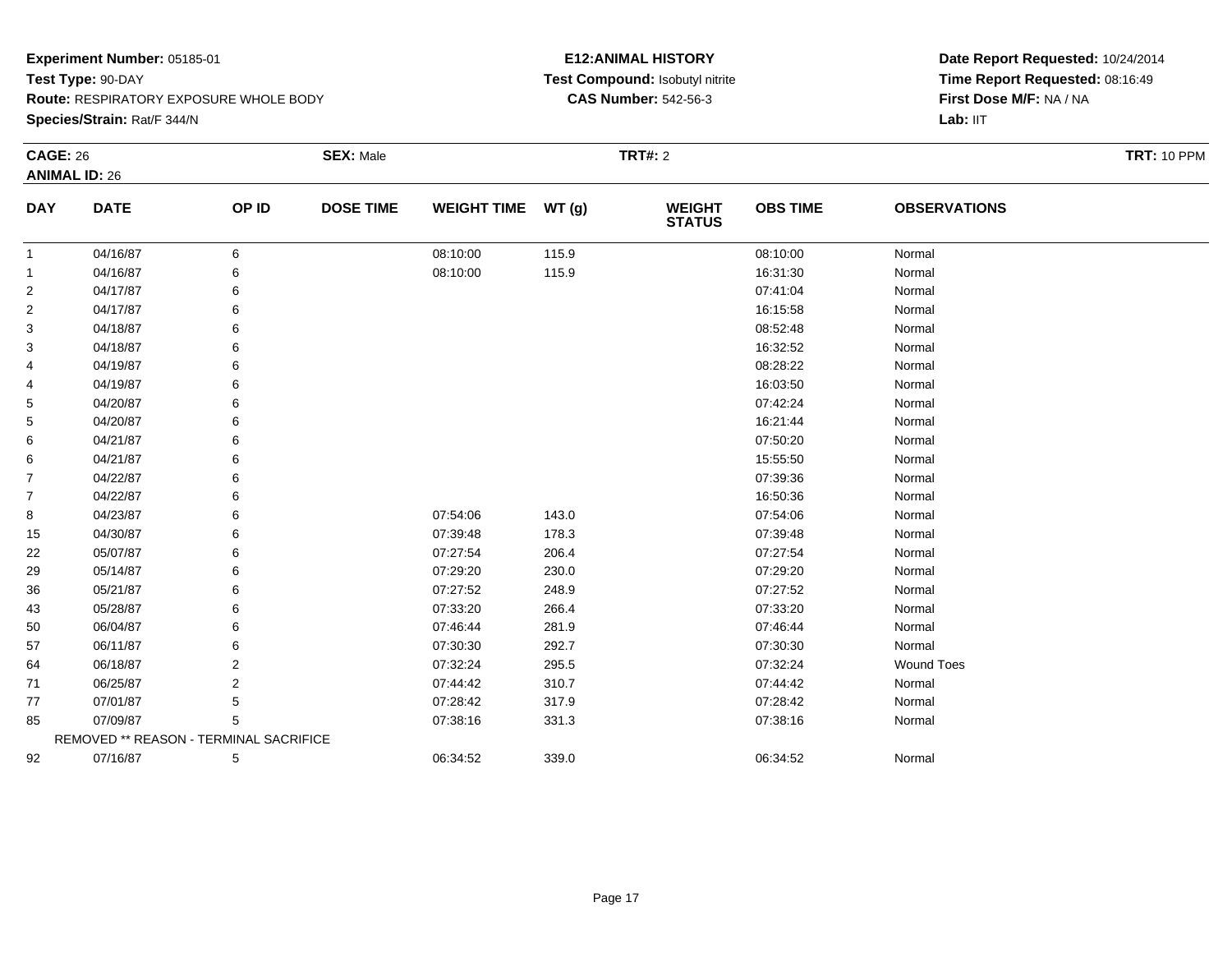**Route:** RESPIRATORY EXPOSURE WHOLE BODY

**Species/Strain:** Rat/F 344/N

#### **E12:ANIMAL HISTORY Test Compound:** Isobutyl nitrite**CAS Number:** 542-56-3

| <b>CAGE: 27</b> |                                        |       | <b>SEX: Male</b> |                    |       | <b>TRT#: 2</b>           |                 |                     | <b>TRT: 10 PPM</b> |
|-----------------|----------------------------------------|-------|------------------|--------------------|-------|--------------------------|-----------------|---------------------|--------------------|
|                 | <b>ANIMAL ID: 27</b>                   |       |                  |                    |       |                          |                 |                     |                    |
| <b>DAY</b>      | <b>DATE</b>                            | OP ID | <b>DOSE TIME</b> | WEIGHT TIME WT (g) |       | <b>WEIGHT<br/>STATUS</b> | <b>OBS TIME</b> | <b>OBSERVATIONS</b> |                    |
| $\mathbf{1}$    | 04/16/87                               | 6     |                  | 08:10:00           | 124.7 |                          | 08:10:00        | Normal              |                    |
| 1               | 04/16/87                               | 6     |                  | 08:10:00           | 124.7 |                          | 16:31:42        | Normal              |                    |
| $\overline{2}$  | 04/17/87                               | 6     |                  |                    |       |                          | 07:41:20        | Normal              |                    |
| 2               | 04/17/87                               | 6     |                  |                    |       |                          | 16:16:20        | Normal              |                    |
| 3               | 04/18/87                               | 6     |                  |                    |       |                          | 08:53:06        | Normal              |                    |
| 3               | 04/18/87                               | 6     |                  |                    |       |                          | 16:33:02        | Normal              |                    |
| 4               | 04/19/87                               | 6     |                  |                    |       |                          | 08:28:34        | Normal              |                    |
| 4               | 04/19/87                               | 6     |                  |                    |       |                          | 16:04:00        | Normal              |                    |
| 5               | 04/20/87                               | 6     |                  |                    |       |                          | 07:42:32        | Normal              |                    |
| 5               | 04/20/87                               | 6     |                  |                    |       |                          | 16:21:52        | Normal              |                    |
| 6               | 04/21/87                               | 6     |                  |                    |       |                          | 07:50:28        | Normal              |                    |
| 6               | 04/21/87                               | 6     |                  |                    |       |                          | 15:56:06        | Normal              |                    |
| $\overline{7}$  | 04/22/87                               | 6     |                  |                    |       |                          | 07:39:46        | Normal              |                    |
| $\overline{7}$  | 04/22/87                               | 6     |                  |                    |       |                          | 16:50:46        | Normal              |                    |
| 8               | 04/23/87                               | 6     |                  | 07:59:30           | 153.5 |                          | 07:59:30        | Normal              |                    |
| 15              | 04/30/87                               | 6     |                  | 07:40:26           | 180.4 |                          | 07:40:26        | Normal              |                    |
| 22              | 05/07/87                               | 6     |                  | 07:28:32           | 202.7 |                          | 07:28:32        | Normal              |                    |
| 29              | 05/14/87                               | 6     |                  | 07:29:50           | 223.0 |                          | 07:29:50        | Normal              |                    |
| 36              | 05/21/87                               | 6     |                  | 07:28:10           | 239.8 |                          | 07:28:10        | Normal              |                    |
| 43              | 05/28/87                               | 6     |                  | 07:37:34           | 251.7 |                          | 07:37:34        | Normal              |                    |
| 50              | 06/04/87                               | 6     |                  | 07:47:04           | 265.0 |                          | 07:47:04        | Normal              |                    |
| 57              | 06/11/87                               | 6     |                  | 07:30:46           | 281.3 |                          | 07:30:46        | Normal              |                    |
| 64              | 06/18/87                               | 2     |                  | 07:32:52           | 295.2 |                          | 07:32:52        | Normal              |                    |
| 71              | 06/25/87                               | 2     |                  | 07:44:58           | 303.5 |                          | 07:44:58        | Normal              |                    |
| 77              | 07/01/87                               | 5     |                  | 07:28:58           | 314.3 |                          | 07:28:58        | Normal              |                    |
| 85              | 07/09/87                               | 5     |                  | 07:38:40           | 324.8 |                          | 07:38:40        | Normal              |                    |
|                 | REMOVED ** REASON - TERMINAL SACRIFICE |       |                  |                    |       |                          |                 |                     |                    |
| 92              | 07/16/87                               | 5     |                  | 06:35:14           | 329.5 |                          | 06:35:14        | Normal              |                    |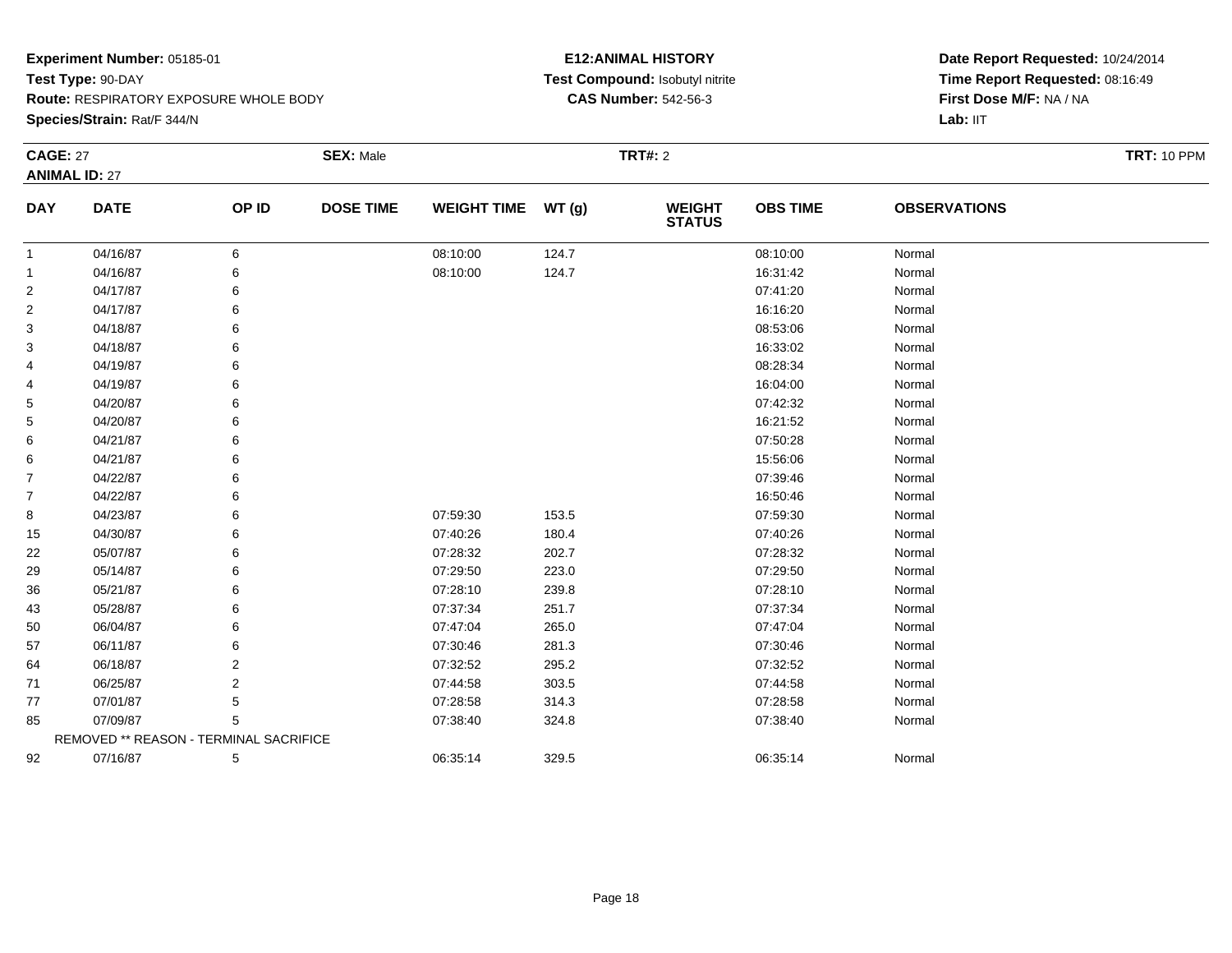**Species/Strain:** Rat/F 344/N

#### **E12:ANIMAL HISTORY Test Compound:** Isobutyl nitrite**CAS Number:** 542-56-3

| <b>CAGE: 28</b> |                                        |       | <b>SEX: Male</b> |                    |       | <b>TRT#: 2</b>                 |                 |                     | <b>TRT: 10 PPM</b> |
|-----------------|----------------------------------------|-------|------------------|--------------------|-------|--------------------------------|-----------------|---------------------|--------------------|
|                 | <b>ANIMAL ID: 28</b>                   |       |                  |                    |       |                                |                 |                     |                    |
| <b>DAY</b>      | <b>DATE</b>                            | OP ID | <b>DOSE TIME</b> | <b>WEIGHT TIME</b> | WT(g) | <b>WEIGHT</b><br><b>STATUS</b> | <b>OBS TIME</b> | <b>OBSERVATIONS</b> |                    |
| $\mathbf{1}$    | 04/16/87                               | 6     |                  | 08:11:00           | 130.2 |                                | 08:11:00        | Normal              |                    |
| 1               | 04/16/87                               | 6     |                  | 08:11:00           | 130.2 |                                | 16:31:56        | Normal              |                    |
| 2               | 04/17/87                               |       |                  |                    |       |                                | 07:41:34        | Normal              |                    |
| 2               | 04/17/87                               | 6     |                  |                    |       |                                | 16:16:32        | Normal              |                    |
| 3               | 04/18/87                               | 6     |                  |                    |       |                                | 08:53:18        | Normal              |                    |
| 3               | 04/18/87                               |       |                  |                    |       |                                | 16:33:14        | Normal              |                    |
| 4               | 04/19/87                               |       |                  |                    |       |                                | 08:28:48        | Normal              |                    |
| 4               | 04/19/87                               | 6     |                  |                    |       |                                | 16:04:10        | Normal              |                    |
| 5               | 04/20/87                               |       |                  |                    |       |                                | 07:42:44        | Normal              |                    |
| 5               | 04/20/87                               |       |                  |                    |       |                                | 16:22:10        | Normal              |                    |
| 6               | 04/21/87                               |       |                  |                    |       |                                | 07:50:36        | Normal              |                    |
| 6               | 04/21/87                               | 6     |                  |                    |       |                                | 15:56:18        | Normal              |                    |
| 7               | 04/22/87                               |       |                  |                    |       |                                | 07:39:58        | Normal              |                    |
| 7               | 04/22/87                               | 6     |                  |                    |       |                                | 16:50:56        | Normal              |                    |
| 8               | 04/23/87                               | 6     |                  | 08:00:06           | 160.5 |                                | 08:00:06        | Normal              |                    |
| 15              | 04/30/87                               | 6     |                  | 07:41:00           | 188.4 |                                | 07:41:00        | Normal              |                    |
| 22              | 05/07/87                               |       |                  | 07:29:14           | 217.5 |                                | 07:29:14        | Normal              |                    |
| 29              | 05/14/87                               |       |                  | 07:30:14           | 240.8 |                                | 07:30:14        | Normal              |                    |
| 36              | 05/21/87                               | 6     |                  | 07:28:30           | 266.0 |                                | 07:28:30        | Normal              |                    |
| 43              | 05/28/87                               | 6     |                  | 07:38:28           | 287.9 |                                | 07:38:28        | Normal              |                    |
| 50              | 06/04/87                               | 6     |                  | 07:47:24           | 305.2 |                                | 07:47:24        | Normal              |                    |
| 57              | 06/11/87                               | 6     |                  | 07:31:10           | 320.4 |                                | 07:31:10        | Normal              |                    |
| 64              | 06/18/87                               | 2     |                  | 07:33:10           | 336.3 |                                | 07:33:10        | Normal              |                    |
| 71              | 06/25/87                               | 2     |                  | 07:45:24           | 347.8 |                                | 07:45:24        | Normal              |                    |
| 77              | 07/01/87                               | 5     |                  | 07:29:24           | 360.7 |                                | 07:29:24        | Normal              |                    |
| 85              | 07/09/87                               | 5     |                  | 07:39:04           | 360.4 |                                | 07:39:04        | Normal              |                    |
|                 | REMOVED ** REASON - TERMINAL SACRIFICE |       |                  |                    |       |                                |                 |                     |                    |
| 92              | 07/16/87                               | 5     |                  | 06:35:42           | 372.2 |                                | 06:35:42        | Normal              |                    |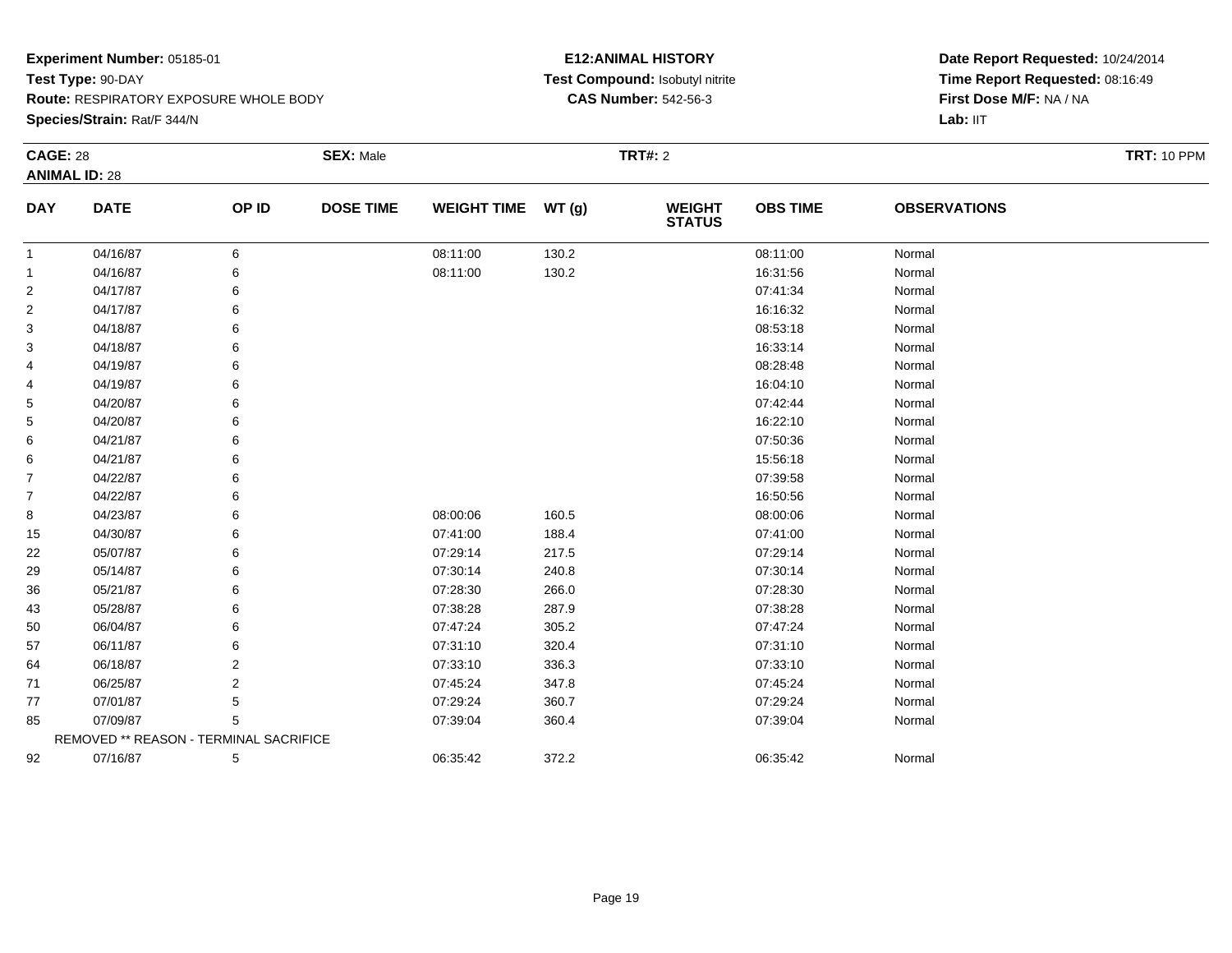**Species/Strain:** Rat/F 344/N

#### **E12:ANIMAL HISTORY Test Compound:** Isobutyl nitrite**CAS Number:** 542-56-3

| <b>CAGE: 29</b> | <b>ANIMAL ID: 29</b>                   |       | <b>SEX: Male</b> |                    |       | <b>TRT#: 2</b>                 |                 |                     | <b>TRT: 10 PPM</b> |
|-----------------|----------------------------------------|-------|------------------|--------------------|-------|--------------------------------|-----------------|---------------------|--------------------|
| <b>DAY</b>      | <b>DATE</b>                            | OP ID | <b>DOSE TIME</b> | WEIGHT TIME WT (g) |       | <b>WEIGHT</b><br><b>STATUS</b> | <b>OBS TIME</b> | <b>OBSERVATIONS</b> |                    |
| $\mathbf{1}$    | 04/16/87                               | 6     |                  | 08:11:00           | 131.1 |                                | 08:11:00        | Normal              |                    |
| 1               | 04/16/87                               | 6     |                  | 08:11:00           | 131.1 |                                | 16:32:10        | Normal              |                    |
| $\overline{c}$  | 04/17/87                               | 6     |                  |                    |       |                                | 07:41:50        | Normal              |                    |
| $\overline{2}$  | 04/17/87                               | 6     |                  |                    |       |                                | 16:16:44        | Normal              |                    |
| 3               | 04/18/87                               | 6     |                  |                    |       |                                | 08:53:32        | Normal              |                    |
| 3               | 04/18/87                               | 6     |                  |                    |       |                                | 16:33:24        | Normal              |                    |
| 4               | 04/19/87                               | 6     |                  |                    |       |                                | 08:29:02        | Normal              |                    |
| 4               | 04/19/87                               | 6     |                  |                    |       |                                | 16:04:18        | Normal              |                    |
| 5               | 04/20/87                               | 6     |                  |                    |       |                                | 07:42:54        | Normal              |                    |
| 5               | 04/20/87                               | 6     |                  |                    |       |                                | 16:22:22        | Normal              |                    |
| 6               | 04/21/87                               | 6     |                  |                    |       |                                | 07:50:44        | Normal              |                    |
| 6               | 04/21/87                               | 6     |                  |                    |       |                                | 15:56:26        | Normal              |                    |
| 7               | 04/22/87                               | 6     |                  |                    |       |                                | 07:40:06        | Normal              |                    |
| 7               | 04/22/87                               | 6     |                  |                    |       |                                | 16:51:06        | Normal              |                    |
| 8               | 04/23/87                               | 6     |                  | 08:00:32           | 165.8 |                                | 08:00:32        | Normal              |                    |
| 15              | 04/30/87                               | 6     |                  | 07:41:42           | 203.9 |                                | 07:41:42        | Normal              |                    |
| 22              | 05/07/87                               | 6     |                  | 07:29:56           | 230.8 |                                | 07:29:56        | Normal              |                    |
| 29              | 05/14/87                               | 6     |                  | 07:30:48           | 258.6 |                                | 07:30:48        | Normal              |                    |
| 36              | 05/21/87                               | 6     |                  | 07:28:52           | 280.0 |                                | 07:28:52        | Normal              |                    |
| 43              | 05/28/87                               | 6     |                  | 07:38:54           | 293.8 |                                | 07:38:54        | Normal              |                    |
| 50              | 06/04/87                               | 6     |                  | 07:47:42           | 314.1 |                                | 07:47:42        | Normal              |                    |
| 57              | 06/11/87                               | 6     |                  | 07:31:30           | 325.2 |                                | 07:31:30        | Normal              |                    |
| 64              | 06/18/87                               | 2     |                  | 07:33:32           | 338.3 |                                | 07:33:32        | Normal              |                    |
| 71              | 06/25/87                               | 2     |                  | 07:45:44           | 351.8 |                                | 07:45:44        | Normal              |                    |
| 77              | 07/01/87                               | 5     |                  | 07:29:50           | 365.7 |                                | 07:29:50        | Normal              |                    |
| 85              | 07/09/87                               | 5     |                  | 07:39:26           | 375.2 |                                | 07:39:26        | Normal              |                    |
|                 | REMOVED ** REASON - TERMINAL SACRIFICE |       |                  |                    |       |                                |                 |                     |                    |
| 92              | 07/16/87                               | 5     |                  | 06:36:14           | 383.3 |                                | 06:36:14        | Normal              |                    |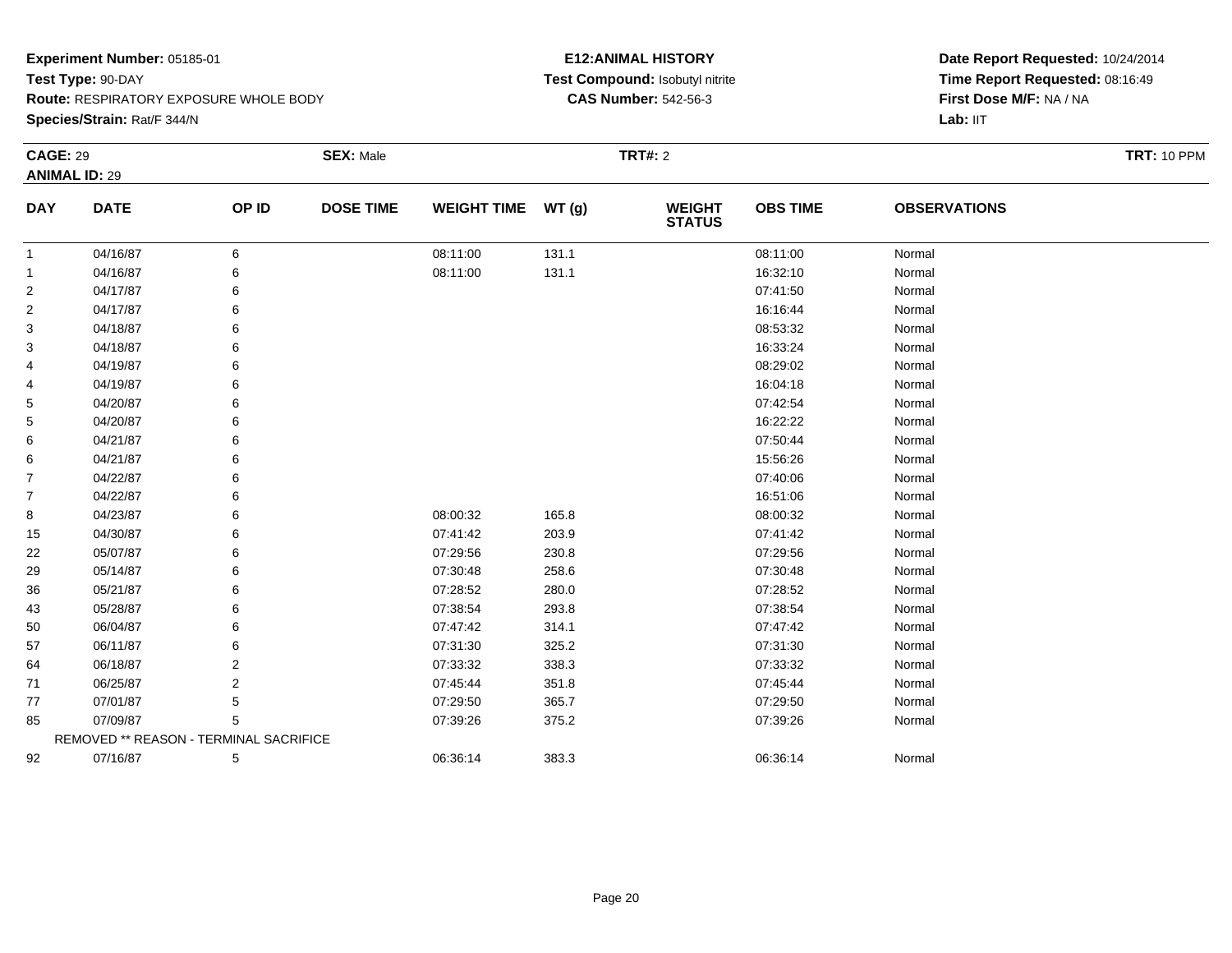**Species/Strain:** Rat/F 344/N

#### **E12:ANIMAL HISTORY Test Compound:** Isobutyl nitrite**CAS Number:** 542-56-3

**Date Report Requested:** 10/24/2014 **Time Report Requested:** 08:16:49**First Dose M/F:** NA / NA

| <b>CAGE: 30</b> | <b>ANIMAL ID: 30</b>                   |                | <b>SEX: Male</b> |                    |       | <b>TRT#: 2</b>                 |                 |                     | <b>TRT: 10 PPM</b> |
|-----------------|----------------------------------------|----------------|------------------|--------------------|-------|--------------------------------|-----------------|---------------------|--------------------|
| <b>DAY</b>      | <b>DATE</b>                            | OP ID          | <b>DOSE TIME</b> | <b>WEIGHT TIME</b> | WT(g) | <b>WEIGHT</b><br><b>STATUS</b> | <b>OBS TIME</b> | <b>OBSERVATIONS</b> |                    |
| $\mathbf{1}$    | 04/16/87                               | 6              |                  | 08:12:00           | 136.9 |                                | 08:12:00        | Normal              |                    |
| 1               | 04/16/87                               | 6              |                  | 08:12:00           | 136.9 |                                | 16:32:22        | Normal              |                    |
| $\overline{2}$  | 04/17/87                               | 6              |                  |                    |       |                                | 07:42:14        | Normal              |                    |
| 2               | 04/17/87                               | 6              |                  |                    |       |                                | 16:17:00        | Normal              |                    |
| 3               | 04/18/87                               | 6              |                  |                    |       |                                | 08:53:50        | Normal              |                    |
| 3               | 04/18/87                               | 6              |                  |                    |       |                                | 16:33:32        | Normal              |                    |
| 4               | 04/19/87                               | 6              |                  |                    |       |                                | 08:29:16        | Normal              |                    |
| 4               | 04/19/87                               | 6              |                  |                    |       |                                | 16:04:26        | Normal              |                    |
| 5               | 04/20/87                               | 6              |                  |                    |       |                                | 07:43:02        | Normal              |                    |
| 5               | 04/20/87                               | 6              |                  |                    |       |                                | 16:22:32        | Normal              |                    |
| 6               | 04/21/87                               | 6              |                  |                    |       |                                | 07:50:56        | Normal              |                    |
| 6               | 04/21/87                               | 6              |                  |                    |       |                                | 15:56:36        | Normal              |                    |
| $\overline{7}$  | 04/22/87                               | 6              |                  |                    |       |                                | 07:40:16        | Normal              |                    |
| $\overline{7}$  | 04/22/87                               | 6              |                  |                    |       |                                | 16:51:20        | Normal              |                    |
| 8               | 04/23/87                               | 6              |                  | 08:00:58           | 170.9 |                                | 08:00:58        | Normal              |                    |
| 15              | 04/30/87                               | 6              |                  | 07:42:28           | 200.9 |                                | 07:42:28        | Normal              |                    |
| 22              | 05/07/87                               | 6              |                  | 07:30:40           | 230.4 |                                | 07:30:40        | Normal              |                    |
| 29              | 05/14/87                               | 6              |                  | 07:31:12           | 253.0 |                                | 07:31:12        | Normal              |                    |
| 36              | 05/21/87                               | 6              |                  | 07:29:14           | 271.3 |                                | 07:29:14        | Normal              |                    |
| 43              | 05/28/87                               | 6              |                  | 07:39:28           | 288.0 |                                | 07:39:28        | Normal              |                    |
| 50              | 06/04/87                               | 6              |                  | 07:48:04           | 306.6 |                                | 07:48:04        | Normal              |                    |
| 57              | 06/11/87                               | 6              |                  | 07:31:48           | 315.7 |                                | 07:31:48        | Normal              |                    |
| 64              | 06/18/87                               | 2              |                  | 07:33:54           | 337.3 |                                | 07:33:54        | Normal              |                    |
| 71              | 06/25/87                               | $\overline{2}$ |                  | 07:46:02           | 346.2 |                                | 07:46:02        | Normal              |                    |
| 77              | 07/01/87                               | 5              |                  | 07:30:06           | 355.1 |                                | 07:30:06        | Normal              |                    |
| 85              | 07/09/87                               | 5              |                  | 07:40:06           | 353.6 |                                | 07:40:06        | Normal              |                    |
|                 | REMOVED ** REASON - TERMINAL SACRIFICE |                |                  |                    |       |                                |                 |                     |                    |
| 92              | 07/16/87                               | 5              |                  | 06:36:40           | 360.4 |                                | 06:36:40        | Normal              |                    |

**Lab:** IIT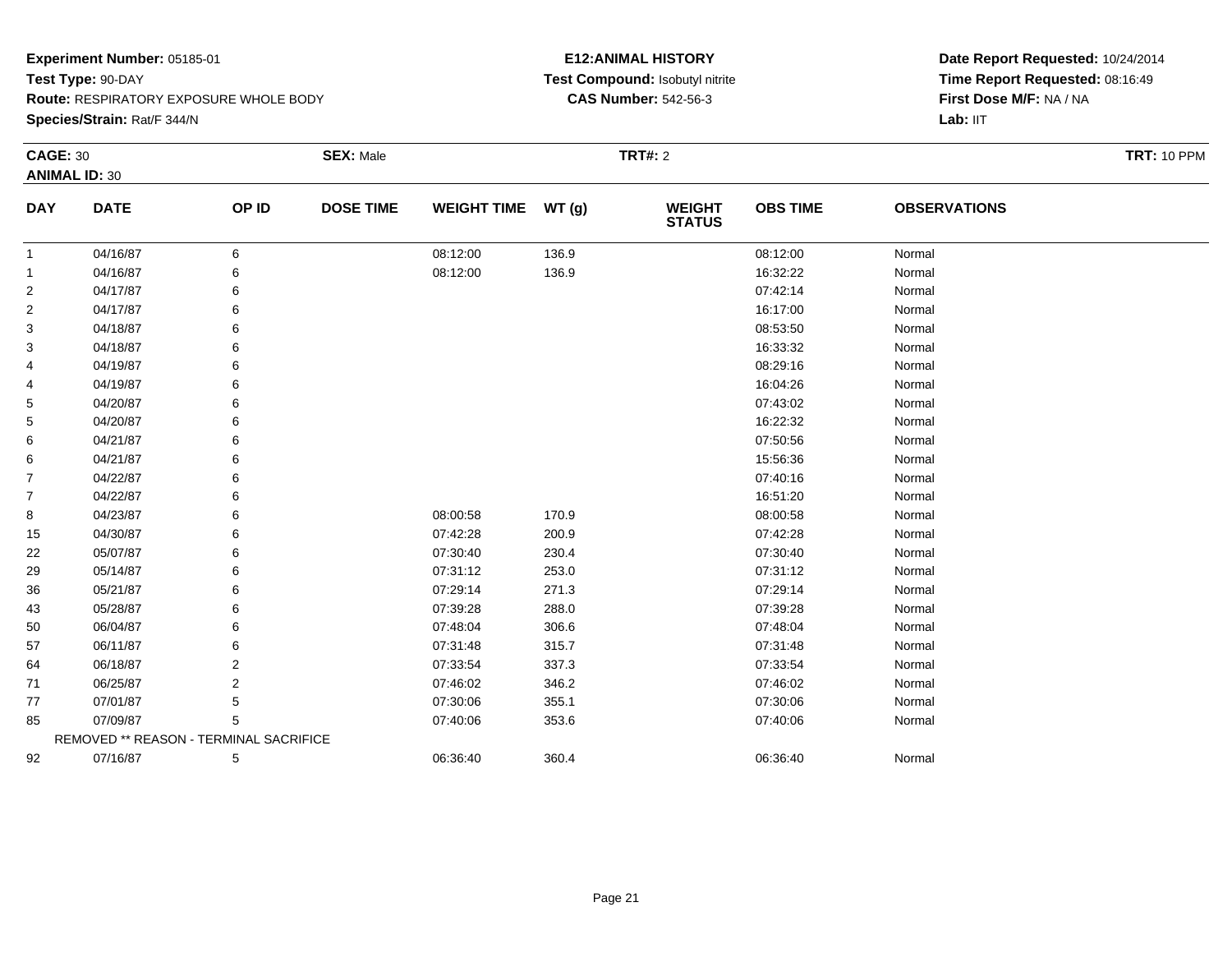**Route:** RESPIRATORY EXPOSURE WHOLE BODY

**Species/Strain:** Rat/F 344/N

#### **E12:ANIMAL HISTORY Test Compound:** Isobutyl nitrite**CAS Number:** 542-56-3

| <b>CAGE: 41</b> |                                        |       | <b>SEX: Male</b> |                    |       | <b>TRT#: 3</b>                 |                 |                     | <b>TRT: 25 PPM</b> |
|-----------------|----------------------------------------|-------|------------------|--------------------|-------|--------------------------------|-----------------|---------------------|--------------------|
|                 | <b>ANIMAL ID: 41</b>                   |       |                  |                    |       |                                |                 |                     |                    |
| <b>DAY</b>      | <b>DATE</b>                            | OP ID | <b>DOSE TIME</b> | WEIGHT TIME WT (g) |       | <b>WEIGHT</b><br><b>STATUS</b> | <b>OBS TIME</b> | <b>OBSERVATIONS</b> |                    |
| $\mathbf{1}$    | 04/16/87                               | 6     |                  | 08:20:00           | 105.8 |                                | 08:20:00        | Normal              |                    |
| -1              | 04/16/87                               | 6     |                  | 08:20:00           | 105.8 |                                | 16:37:12        | Normal              |                    |
| 2               | 04/17/87                               |       |                  |                    |       |                                | 07:54:10        | Normal              |                    |
| $\overline{2}$  | 04/17/87                               |       |                  |                    |       |                                | 16:34:48        | Normal              |                    |
| 3               | 04/18/87                               |       |                  |                    |       |                                | 09:05:04        | Normal              |                    |
| 3               | 04/18/87                               |       |                  |                    |       |                                | 16:41:54        | Normal              |                    |
| 4               | 04/19/87                               |       |                  |                    |       |                                | 08:38:46        | Normal              |                    |
| 4               | 04/19/87                               |       |                  |                    |       |                                | 16:14:48        | Normal              |                    |
| 5               | 04/20/87                               |       |                  |                    |       |                                | 07:54:08        | Normal              |                    |
| 5               | 04/20/87                               |       |                  |                    |       |                                | 16:34:02        | Normal              |                    |
| 6               | 04/21/87                               |       |                  |                    |       |                                | 07:58:56        | Normal              |                    |
| 6               | 04/21/87                               |       |                  |                    |       |                                | 16:20:08        | Normal              |                    |
| 7               | 04/22/87                               |       |                  |                    |       |                                | 07:51:28        | Normal              |                    |
| $\overline{7}$  | 04/22/87                               |       |                  |                    |       |                                | 16:39:36        | Normal              |                    |
| 8               | 04/23/87                               |       |                  | 08:17:10           | 136.5 |                                | 08:17:10        | Normal              |                    |
| 15              | 04/30/87                               |       |                  | 07:57:24           | 157.4 |                                | 07:57:24        | Normal              |                    |
| 22              | 05/07/87                               |       |                  | 07:45:02           | 203.3 |                                | 07:45:02        | Normal              |                    |
| 29              | 05/14/87                               |       |                  | 07:39:00           | 229.1 |                                | 07:39:00        | Normal              |                    |
| 36              | 05/21/87                               |       |                  | 07:34:44           | 250.1 |                                | 07:34:44        | Normal              |                    |
| 43              | 05/28/87                               |       |                  | 08:08:40           | 264.8 |                                | 08:08:40        | Normal              |                    |
| 50              | 06/04/87                               |       |                  | 07:52:44           | 276.2 |                                | 07:52:44        | Normal              |                    |
| 57              | 06/11/87                               |       |                  | 07:36:22           | 293.0 |                                | 07:36:22        | Normal              |                    |
| 64              | 06/18/87                               | 2     |                  | 07:37:48           | 307.0 |                                | 07:37:48        | Normal              |                    |
| 71              | 06/25/87                               | 2     |                  | 07:49:36           | 319.0 |                                | 07:49:36        | Normal              |                    |
| 77              | 07/01/87                               |       |                  | 07:34:02           | 326.7 |                                | 07:34:02        | Normal              |                    |
| 85              | 07/09/87                               | 5     |                  | 07:50:24           | 338.0 |                                | 07:50:24        | Normal              |                    |
|                 | REMOVED ** REASON - TERMINAL SACRIFICE |       |                  |                    |       |                                |                 |                     |                    |
| 92              | 07/16/87                               | 5     |                  | 06:38:08           | 345.2 |                                | 06:38:08        | Normal              |                    |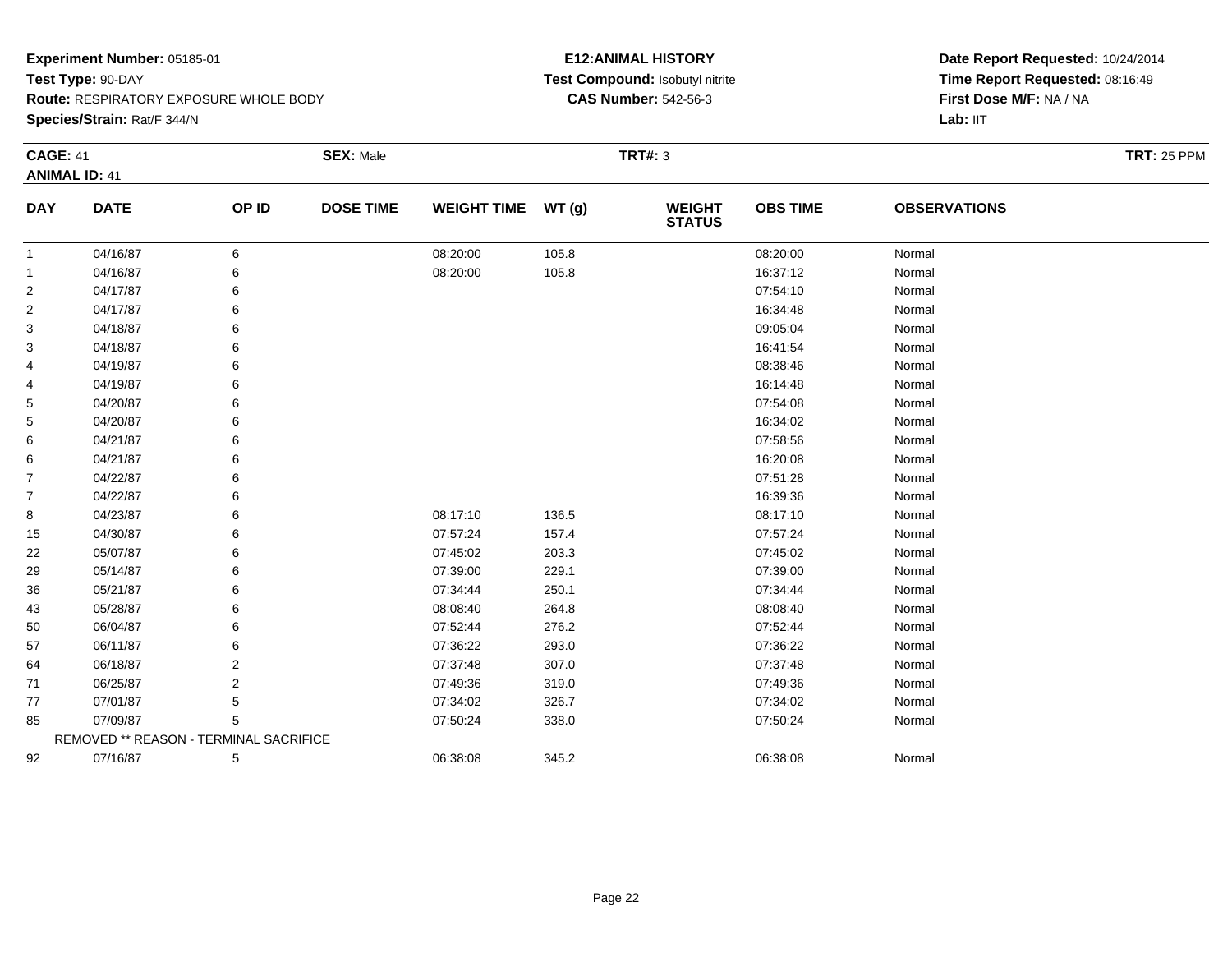**Species/Strain:** Rat/F 344/N

#### **E12:ANIMAL HISTORY Test Compound:** Isobutyl nitrite**CAS Number:** 542-56-3

| <b>CAGE: 42</b> |                                        |       | <b>SEX: Male</b> |                    |       | <b>TRT#: 3</b>                 |                 |                     | <b>TRT: 25 PPM</b> |
|-----------------|----------------------------------------|-------|------------------|--------------------|-------|--------------------------------|-----------------|---------------------|--------------------|
|                 | <b>ANIMAL ID: 42</b>                   |       |                  |                    |       |                                |                 |                     |                    |
| <b>DAY</b>      | <b>DATE</b>                            | OP ID | <b>DOSE TIME</b> | WEIGHT TIME WT (g) |       | <b>WEIGHT</b><br><b>STATUS</b> | <b>OBS TIME</b> | <b>OBSERVATIONS</b> |                    |
| $\mathbf{1}$    | 04/16/87                               | 6     |                  | 08:20:00           | 105.1 |                                | 08:20:00        | Normal              |                    |
| $\mathbf{1}$    | 04/16/87                               | 6     |                  | 08:20:00           | 105.1 |                                | 16:37:28        | Normal              |                    |
| $\overline{2}$  | 04/17/87                               |       |                  |                    |       |                                | 07:54:32        | Normal              |                    |
| $\overline{2}$  | 04/17/87                               |       |                  |                    |       |                                | 16:35:02        | Normal              |                    |
| 3               | 04/18/87                               |       |                  |                    |       |                                | 09:05:16        | Normal              |                    |
| 3               | 04/18/87                               |       |                  |                    |       |                                | 16:42:02        | Normal              |                    |
| 4               | 04/19/87                               |       |                  |                    |       |                                | 08:38:58        | Normal              |                    |
| 4               | 04/19/87                               |       |                  |                    |       |                                | 16:14:56        | Normal              |                    |
| 5               | 04/20/87                               |       |                  |                    |       |                                | 07:54:20        | Normal              |                    |
| 5               | 04/20/87                               |       |                  |                    |       |                                | 16:34:14        | Normal              |                    |
| 6               | 04/21/87                               |       |                  |                    |       |                                | 07:59:04        | Normal              |                    |
| 6               | 04/21/87                               |       |                  |                    |       |                                | 16:20:18        | Normal              |                    |
| $\overline{7}$  | 04/22/87                               |       |                  |                    |       |                                | 07:51:36        | Normal              |                    |
| $\overline{7}$  | 04/22/87                               |       |                  |                    |       |                                | 16:39:46        | Normal              |                    |
| 8               | 04/23/87                               |       |                  | 08:17:58           | 129.1 |                                | 08:17:58        | Normal              |                    |
| 15              | 04/30/87                               |       |                  | 08:00:06           | 157.2 |                                | 08:00:06        | Normal              |                    |
| 22              | 05/07/87                               |       |                  | 07:46:42           | 190.1 |                                | 07:46:42        | Normal              |                    |
| 29              | 05/14/87                               |       |                  | 07:44:08           | 215.1 |                                | 07:44:08        | Normal              |                    |
| 36              | 05/21/87                               |       |                  | 07:40:36           | 235.2 |                                | 07:40:36        | Normal              |                    |
| 43              | 05/28/87                               |       |                  | 08:12:04           | 255.3 |                                | 08:12:04        | Normal              |                    |
| 50              | 06/04/87                               |       |                  | 07:56:52           | 271.1 |                                | 07:56:52        | Normal              |                    |
| 57              | 06/11/87                               |       |                  | 07:40:20           | 286.5 |                                | 07:40:20        | Normal              |                    |
| 64              | 06/18/87                               |       |                  | 07:40:10           | 301.9 |                                | 07:40:10        | Normal              |                    |
| 71              | 06/25/87                               | 2     |                  | 07:52:40           | 311.5 |                                | 07:52:40        | Normal              |                    |
| 77              | 07/01/87                               |       |                  | 07:38:12           | 321.3 |                                | 07:38:12        | Normal              |                    |
| 85              | 07/09/87                               | 5     |                  | 07:51:44           | 332.9 |                                | 07:51:44        | Normal              |                    |
|                 | REMOVED ** REASON - TERMINAL SACRIFICE |       |                  |                    |       |                                |                 |                     |                    |
| 92              | 07/16/87                               | 5     |                  | 06:38:44           | 340.4 |                                | 06:38:44        | Normal              |                    |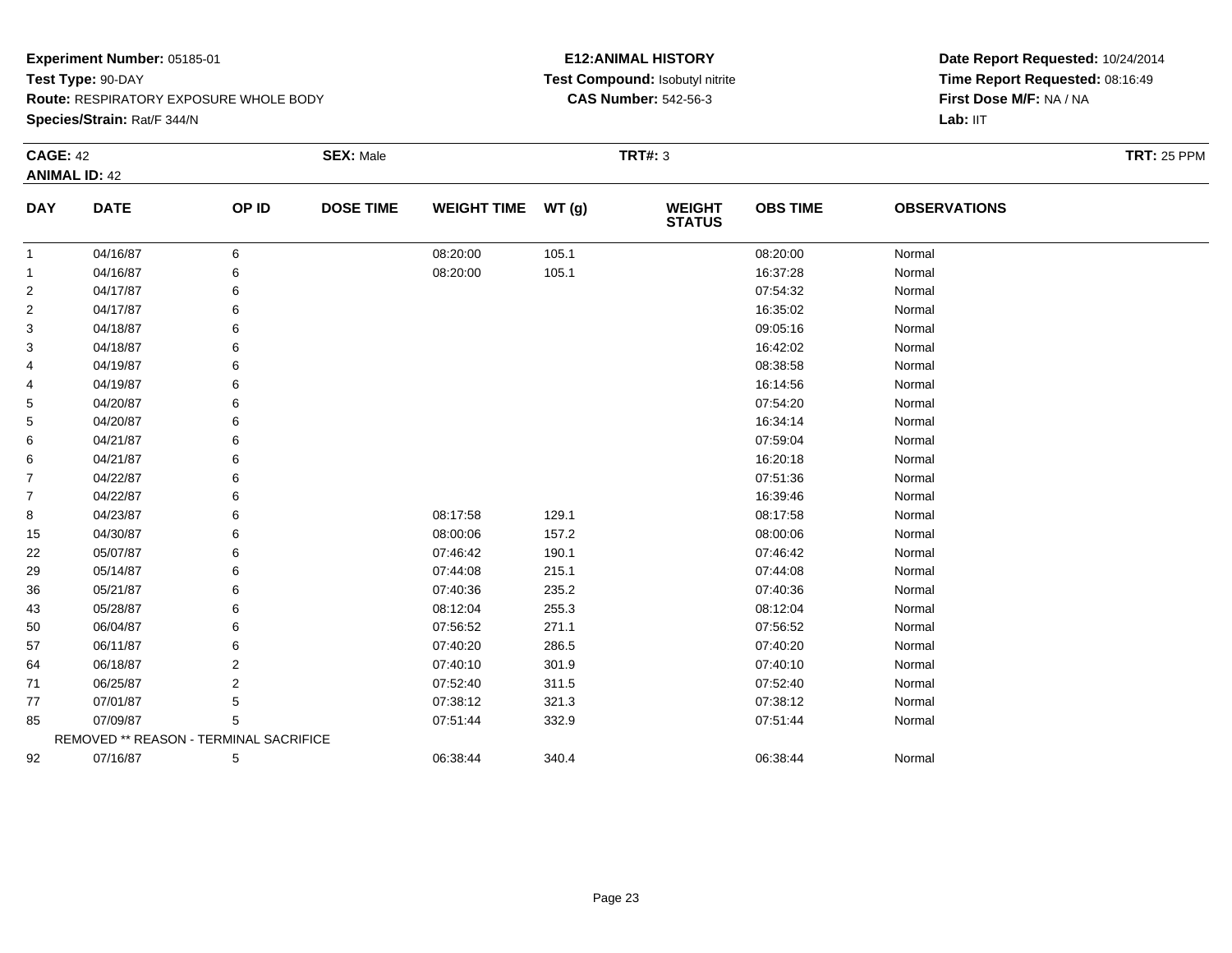**Species/Strain:** Rat/F 344/N

#### **E12:ANIMAL HISTORY Test Compound:** Isobutyl nitrite**CAS Number:** 542-56-3

| <b>CAGE: 43</b> |                                        |       | <b>SEX: Male</b> |                    |       | <b>TRT#: 3</b>                 |                 |                     | <b>TRT: 25 PPM</b> |
|-----------------|----------------------------------------|-------|------------------|--------------------|-------|--------------------------------|-----------------|---------------------|--------------------|
|                 | <b>ANIMAL ID: 43</b>                   |       |                  |                    |       |                                |                 |                     |                    |
| <b>DAY</b>      | <b>DATE</b>                            | OP ID | <b>DOSE TIME</b> | <b>WEIGHT TIME</b> | WT(g) | <b>WEIGHT</b><br><b>STATUS</b> | <b>OBS TIME</b> | <b>OBSERVATIONS</b> |                    |
| $\mathbf{1}$    | 04/16/87                               | 6     |                  | 08:20:00           | 107.3 |                                | 08:20:00        | Normal              |                    |
| $\mathbf{1}$    | 04/16/87                               | 6     |                  | 08:20:00           | 107.3 |                                | 16:37:48        | Normal              |                    |
| $\overline{2}$  | 04/17/87                               | 6     |                  |                    |       |                                | 07:54:44        | Normal              |                    |
| 2               | 04/17/87                               | 6     |                  |                    |       |                                | 16:35:12        | Normal              |                    |
| 3               | 04/18/87                               |       |                  |                    |       |                                | 09:05:26        | Normal              |                    |
| 3               | 04/18/87                               |       |                  |                    |       |                                | 16:42:14        | Normal              |                    |
| 4               | 04/19/87                               |       |                  |                    |       |                                | 08:39:08        | Normal              |                    |
| 4               | 04/19/87                               | 6     |                  |                    |       |                                | 16:15:04        | Normal              |                    |
| 5               | 04/20/87                               |       |                  |                    |       |                                | 07:54:28        | Normal              |                    |
| 5               | 04/20/87                               |       |                  |                    |       |                                | 16:34:46        | Normal              |                    |
| 6               | 04/21/87                               |       |                  |                    |       |                                | 07:59:12        | Normal              |                    |
| 6               | 04/21/87                               | 6     |                  |                    |       |                                | 16:20:26        | Normal              |                    |
| 7               | 04/22/87                               |       |                  |                    |       |                                | 07:51:46        | Normal              |                    |
| $\overline{7}$  | 04/22/87                               |       |                  |                    |       |                                | 16:39:54        | Normal              |                    |
| 8               | 04/23/87                               |       |                  | 08:18:24           | 133.7 |                                | 08:18:24        | Normal              |                    |
| 15              | 04/30/87                               | 6     |                  | 08:01:16           | 160.7 |                                | 08:01:16        | Normal              |                    |
| 22              | 05/07/87                               |       |                  | 07:47:24           | 192.8 |                                | 07:47:24        | Normal              |                    |
| 29              | 05/14/87                               |       |                  | 07:44:30           | 214.1 |                                | 07:44:30        | Normal              |                    |
| 36              | 05/21/87                               |       |                  | 07:40:56           | 236.1 |                                | 07:40:56        | Normal              |                    |
| 43              | 05/28/87                               |       |                  | 08:12:48           | 257.2 |                                | 08:12:48        | Normal              |                    |
| 50              | 06/04/87                               |       |                  | 07:57:08           | 280.5 |                                | 07:57:08        | Normal              |                    |
| 57              | 06/11/87                               | 6     |                  | 07:40:44           | 297.0 |                                | 07:40:44        | Normal              |                    |
| 64              | 06/18/87                               | 2     |                  | 07:40:28           | 310.2 |                                | 07:40:28        | Normal              |                    |
| 71              | 06/25/87                               | 2     |                  | 07:52:54           | 323.8 |                                | 07:52:54        | Normal              |                    |
| 77              | 07/01/87                               | 5     |                  | 07:38:28           | 337.2 |                                | 07:38:28        | Normal              |                    |
| 85              | 07/09/87                               | 5     |                  | 07:52:10           | 345.1 |                                | 07:52:10        | Normal              |                    |
|                 | REMOVED ** REASON - TERMINAL SACRIFICE |       |                  |                    |       |                                |                 |                     |                    |
| 92              | 07/16/87                               | 5     |                  | 06:39:06           | 359.0 |                                | 06:39:06        | Normal              |                    |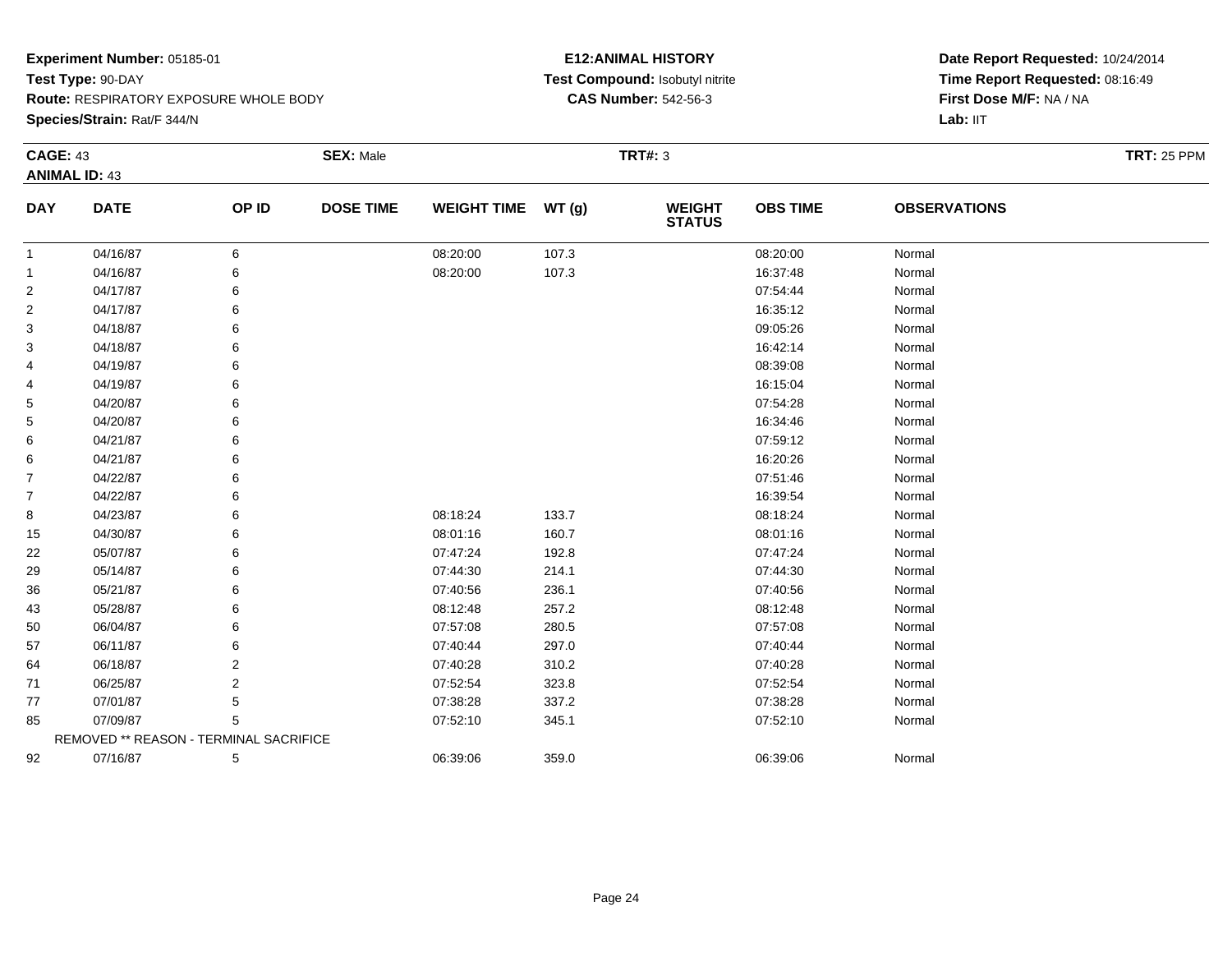**Species/Strain:** Rat/F 344/N

#### **E12:ANIMAL HISTORY Test Compound:** Isobutyl nitrite**CAS Number:** 542-56-3

| <b>CAGE: 44</b> |                                        |                | <b>SEX: Male</b> |                    |       | <b>TRT#: 3</b>                 |                 |                     | <b>TRT: 25 PPM</b> |
|-----------------|----------------------------------------|----------------|------------------|--------------------|-------|--------------------------------|-----------------|---------------------|--------------------|
|                 | <b>ANIMAL ID: 44</b>                   |                |                  |                    |       |                                |                 |                     |                    |
| <b>DAY</b>      | <b>DATE</b>                            | OP ID          | <b>DOSE TIME</b> | <b>WEIGHT TIME</b> | WT(g) | <b>WEIGHT</b><br><b>STATUS</b> | <b>OBS TIME</b> | <b>OBSERVATIONS</b> |                    |
| -1              | 04/16/87                               | 6              |                  | 08:21:00           | 113.7 |                                | 08:21:00        | Normal              |                    |
| -1              | 04/16/87                               | 6              |                  | 08:21:00           | 113.7 |                                | 16:38:08        | Normal              |                    |
| 2               | 04/17/87                               | 6              |                  |                    |       |                                | 07:54:58        | Normal              |                    |
| 2               | 04/17/87                               | 6              |                  |                    |       |                                | 16:35:28        | Normal              |                    |
| 3               | 04/18/87                               | 6              |                  |                    |       |                                | 09:05:34        | Normal              |                    |
| 3               | 04/18/87                               | 6              |                  |                    |       |                                | 16:42:28        | Normal              |                    |
| 4               | 04/19/87                               | 6              |                  |                    |       |                                | 08:39:18        | Normal              |                    |
| 4               | 04/19/87                               | 6              |                  |                    |       |                                | 16:15:14        | Normal              |                    |
| 5               | 04/20/87                               | 6              |                  |                    |       |                                | 07:54:38        | Normal              |                    |
| 5               | 04/20/87                               | 6              |                  |                    |       |                                | 16:35:06        | Normal              |                    |
| 6               | 04/21/87                               | 6              |                  |                    |       |                                | 07:59:22        | Normal              |                    |
| 6               | 04/21/87                               | 6              |                  |                    |       |                                | 16:20:36        | Normal              |                    |
| 7               | 04/22/87                               | 6              |                  |                    |       |                                | 07:51:54        | Normal              |                    |
| $\overline{7}$  | 04/22/87                               | 6              |                  |                    |       |                                | 16:40:00        | Normal              |                    |
| 8               | 04/23/87                               | 6              |                  | 08:18:56           | 141.6 |                                | 08:18:56        | Normal              |                    |
| 15              | 04/30/87                               | 6              |                  | 08:01:56           | 179.6 |                                | 08:01:56        | Normal              |                    |
| 22              | 05/07/87                               | 6              |                  | 07:48:00           | 208.4 |                                | 07:48:00        | Normal              |                    |
| 29              | 05/14/87                               | 6              |                  | 07:44:52           | 237.2 |                                | 07:44:52        | Normal              |                    |
| 36              | 05/21/87                               | 6              |                  | 07:41:20           | 257.1 |                                | 07:41:20        | Normal              |                    |
| 43              | 05/28/87                               | 6              |                  | 08:13:06           | 275.1 |                                | 08:13:06        | Normal              |                    |
| 50              | 06/04/87                               | 6              |                  | 07:57:28           | 292.9 |                                | 07:57:28        | Normal              |                    |
| 57              | 06/11/87                               | 6              |                  | 07:41:08           | 310.0 |                                | 07:41:08        | Normal              |                    |
| 64              | 06/18/87                               | 2              |                  | 07:40:46           | 321.0 |                                | 07:40:46        | Normal              |                    |
| 71              | 06/25/87                               | $\overline{2}$ |                  | 07:53:10           | 330.7 |                                | 07:53:10        | Normal              |                    |
| 77              | 07/01/87                               | 5              |                  | 07:38:44           | 341.6 |                                | 07:38:44        | Normal              |                    |
| 85              | 07/09/87                               | 5              |                  | 07:52:36           | 355.3 |                                | 07:52:36        | Normal              |                    |
|                 | REMOVED ** REASON - TERMINAL SACRIFICE |                |                  |                    |       |                                |                 |                     |                    |
| 92              | 07/16/87                               | 5              |                  | 06:39:28           | 364.8 |                                | 06:39:28        | Normal              |                    |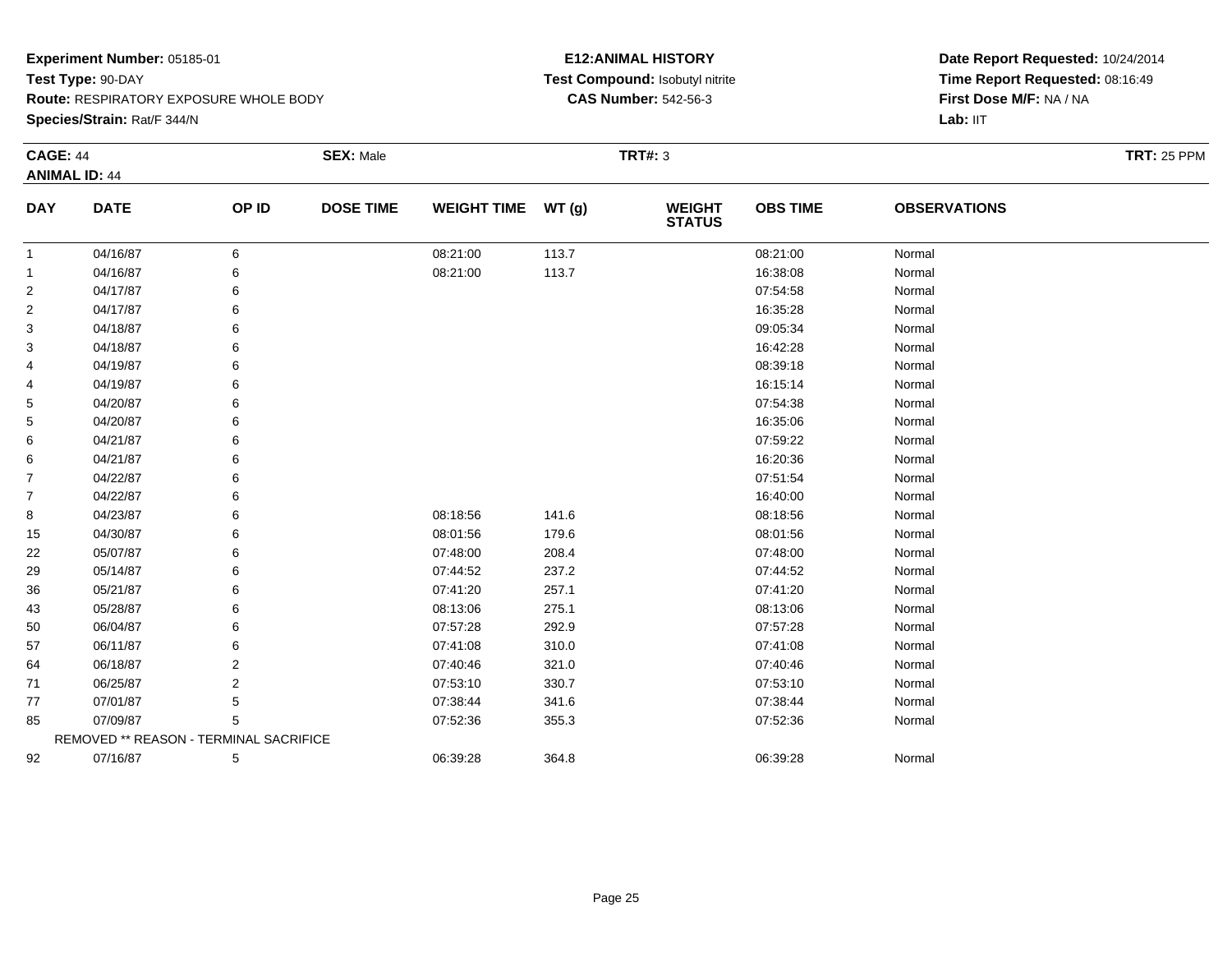**Species/Strain:** Rat/F 344/N

#### **E12:ANIMAL HISTORY Test Compound:** Isobutyl nitrite**CAS Number:** 542-56-3

| <b>CAGE: 45</b> |                                        |                | <b>SEX: Male</b> |                    |       | <b>TRT#: 3</b>                 |                 |                     | <b>TRT: 25 PPM</b> |
|-----------------|----------------------------------------|----------------|------------------|--------------------|-------|--------------------------------|-----------------|---------------------|--------------------|
|                 | <b>ANIMAL ID: 45</b>                   |                |                  |                    |       |                                |                 |                     |                    |
| <b>DAY</b>      | <b>DATE</b>                            | OP ID          | <b>DOSE TIME</b> | <b>WEIGHT TIME</b> | WT(g) | <b>WEIGHT</b><br><b>STATUS</b> | <b>OBS TIME</b> | <b>OBSERVATIONS</b> |                    |
| $\mathbf 1$     | 04/16/87                               | 6              |                  | 08:21:00           | 113.3 |                                | 08:21:00        | Normal              |                    |
| -1              | 04/16/87                               | 6              |                  | 08:21:00           | 113.3 |                                | 16:38:24        | Normal              |                    |
| $\overline{2}$  | 04/17/87                               | 6              |                  |                    |       |                                | 07:55:10        | Normal              |                    |
| $\overline{2}$  | 04/17/87                               | 6              |                  |                    |       |                                | 16:35:40        | Normal              |                    |
| 3               | 04/18/87                               | 6              |                  |                    |       |                                | 09:05:44        | Normal              |                    |
| 3               | 04/18/87                               | 6              |                  |                    |       |                                | 16:42:38        | Normal              |                    |
| 4               | 04/19/87                               | 6              |                  |                    |       |                                | 08:39:30        | Normal              |                    |
| 4               | 04/19/87                               | 6              |                  |                    |       |                                | 16:15:24        | Normal              |                    |
| 5               | 04/20/87                               | 6              |                  |                    |       |                                | 07:54:50        | Normal              |                    |
| 5               | 04/20/87                               | 6              |                  |                    |       |                                | 16:35:16        | Normal              |                    |
| 6               | 04/21/87                               | 6              |                  |                    |       |                                | 07:59:30        | Normal              |                    |
| 6               | 04/21/87                               | 6              |                  |                    |       |                                | 16:20:44        | Normal              |                    |
| $\overline{7}$  | 04/22/87                               | 6              |                  |                    |       |                                | 07:52:04        | Normal              |                    |
| $\overline{7}$  | 04/22/87                               | 6              |                  |                    |       |                                | 16:40:10        | Normal              |                    |
| 8               | 04/23/87                               | 6              |                  | 08:19:28           | 139.4 |                                | 08:19:28        | Normal              |                    |
| 15              | 04/30/87                               | 6              |                  | 08:02:26           | 169.7 |                                | 08:02:26        | Normal              |                    |
| 22              | 05/07/87                               | 6              |                  | 07:48:38           | 194.8 |                                | 07:48:38        | Normal              |                    |
| 29              | 05/14/87                               | 6              |                  | 07:45:18           | 216.7 |                                | 07:45:18        | Normal              |                    |
| 36              | 05/21/87                               | 6              |                  | 07:41:46           | 232.2 |                                | 07:41:46        | Normal              |                    |
| 43              | 05/28/87                               | 6              |                  | 08:13:30           | 245.5 |                                | 08:13:30        | Normal              |                    |
| 50              | 06/04/87                               | 6              |                  | 07:57:46           | 260.0 |                                | 07:57:46        | Normal              |                    |
| 57              | 06/11/87                               | 6              |                  | 07:41:32           | 276.9 |                                | 07:41:32        | Normal              |                    |
| 64              | 06/18/87                               | 2              |                  | 07:41:06           | 287.7 |                                | 07:41:06        | Normal              |                    |
| 71              | 06/25/87                               | $\overline{2}$ |                  | 07:53:28           | 298.5 |                                | 07:53:28        | Normal              |                    |
| 77              | 07/01/87                               | 5              |                  | 07:39:02           | 306.3 |                                | 07:39:02        | Normal              |                    |
| 85              | 07/09/87                               | 5              |                  | 07:52:58           | 314.0 |                                | 07:52:58        | Normal              |                    |
|                 | REMOVED ** REASON - TERMINAL SACRIFICE |                |                  |                    |       |                                |                 |                     |                    |
| 92              | 07/16/87                               | 5              |                  | 06:39:50           | 318.5 |                                | 06:39:50        | Normal              |                    |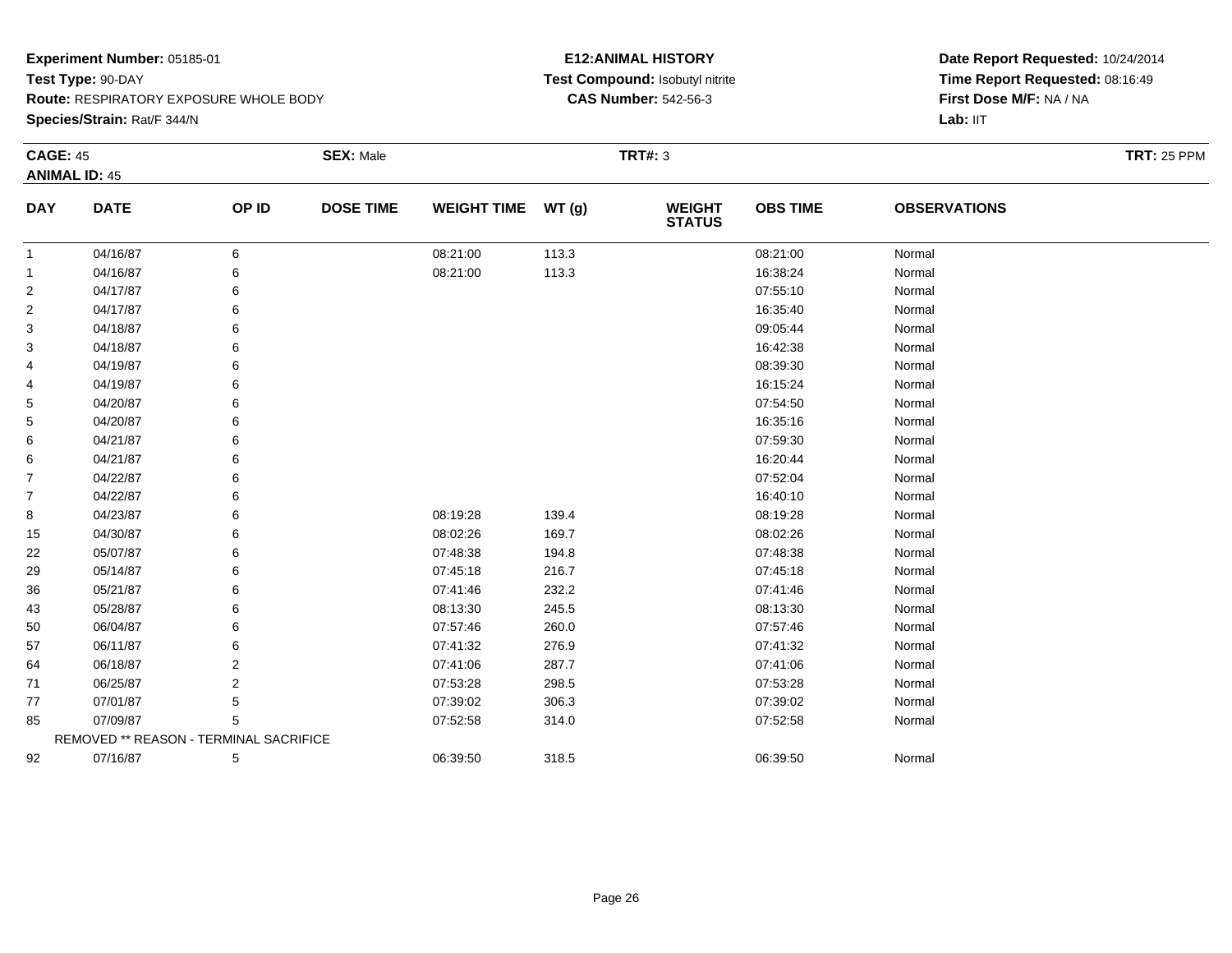**Species/Strain:** Rat/F 344/N

#### **E12:ANIMAL HISTORY Test Compound:** Isobutyl nitrite**CAS Number:** 542-56-3

| <b>CAGE: 46</b> | <b>ANIMAL ID: 46</b>                   |                | <b>SEX: Male</b> |                    |       | <b>TRT#: 3</b>                 |                 |                     | <b>TRT: 25 PPM</b> |
|-----------------|----------------------------------------|----------------|------------------|--------------------|-------|--------------------------------|-----------------|---------------------|--------------------|
| <b>DAY</b>      | <b>DATE</b>                            | OP ID          | <b>DOSE TIME</b> | <b>WEIGHT TIME</b> | WT(g) | <b>WEIGHT</b><br><b>STATUS</b> | <b>OBS TIME</b> | <b>OBSERVATIONS</b> |                    |
| $\mathbf{1}$    | 04/16/87                               | 6              |                  | 08:21:00           | 121.0 |                                | 08:21:00        | Normal              |                    |
| -1              | 04/16/87                               | 6              |                  | 08:21:00           | 121.0 |                                | 16:38:36        | Normal              |                    |
| $\overline{2}$  | 04/17/87                               | 6              |                  |                    |       |                                | 07:55:24        | Normal              |                    |
| $\overline{2}$  | 04/17/87                               | 6              |                  |                    |       |                                | 16:35:52        | Normal              |                    |
| 3               | 04/18/87                               | 6              |                  |                    |       |                                | 09:05:54        | Normal              |                    |
| 3               | 04/18/87                               | 6              |                  |                    |       |                                | 16:42:50        | Normal              |                    |
| 4               | 04/19/87                               | 6              |                  |                    |       |                                | 08:39:40        | Normal              |                    |
| 4               | 04/19/87                               | 6              |                  |                    |       |                                | 16:15:32        | Normal              |                    |
| 5               | 04/20/87                               | 6              |                  |                    |       |                                | 07:55:00        | Normal              |                    |
| 5               | 04/20/87                               |                |                  |                    |       |                                | 16:35:24        | Normal              |                    |
| 6               | 04/21/87                               |                |                  |                    |       |                                | 07:59:40        | Normal              |                    |
| 6               | 04/21/87                               | 6              |                  |                    |       |                                | 16:20:52        | Normal              |                    |
| $\overline{7}$  | 04/22/87                               | 6              |                  |                    |       |                                | 07:52:12        | Normal              |                    |
| $\overline{7}$  | 04/22/87                               |                |                  |                    |       |                                | 16:40:18        | Normal              |                    |
| 8               | 04/23/87                               | 6              |                  | 08:19:58           | 154.8 |                                | 08:19:58        | Normal              |                    |
| 15              | 04/30/87                               | 6              |                  | 08:03:12           | 189.4 |                                | 08:03:12        | Normal              |                    |
| 22              | 05/07/87                               | 6              |                  | 07:49:14           | 225.3 |                                | 07:49:14        | Normal              |                    |
| 29              | 05/14/87                               |                |                  | 07:45:40           | 256.0 |                                | 07:45:40        | Normal              |                    |
| 36              | 05/21/87                               |                |                  | 07:42:06           | 274.9 |                                | 07:42:06        | Normal              |                    |
| 43              | 05/28/87                               | 6              |                  | 08:13:48           | 295.0 |                                | 08:13:48        | Normal              |                    |
| 50              | 06/04/87                               | 6              |                  | 07:58:04           | 315.7 |                                | 07:58:04        | Normal              |                    |
| 57              | 06/11/87                               | 6              |                  | 07:41:48           | 327.9 |                                | 07:41:48        | Normal              |                    |
| 64              | 06/18/87                               | $\overline{2}$ |                  | 07:41:24           | 342.6 |                                | 07:41:24        | Normal              |                    |
| 71              | 06/25/87                               | $\overline{2}$ |                  | 07:53:44           | 350.1 |                                | 07:53:44        | Normal              |                    |
| 77              | 07/01/87                               | 5              |                  | 07:39:20           | 359.1 |                                | 07:39:20        | Normal              |                    |
| 85              | 07/09/87                               | 5              |                  | 07:53:22           | 366.1 |                                | 07:53:22        | Normal              |                    |
|                 | REMOVED ** REASON - TERMINAL SACRIFICE |                |                  |                    |       |                                |                 |                     |                    |
| 92              | 07/16/87                               | 5              |                  | 06:40:10           | 375.1 |                                | 06:40:10        | Normal              |                    |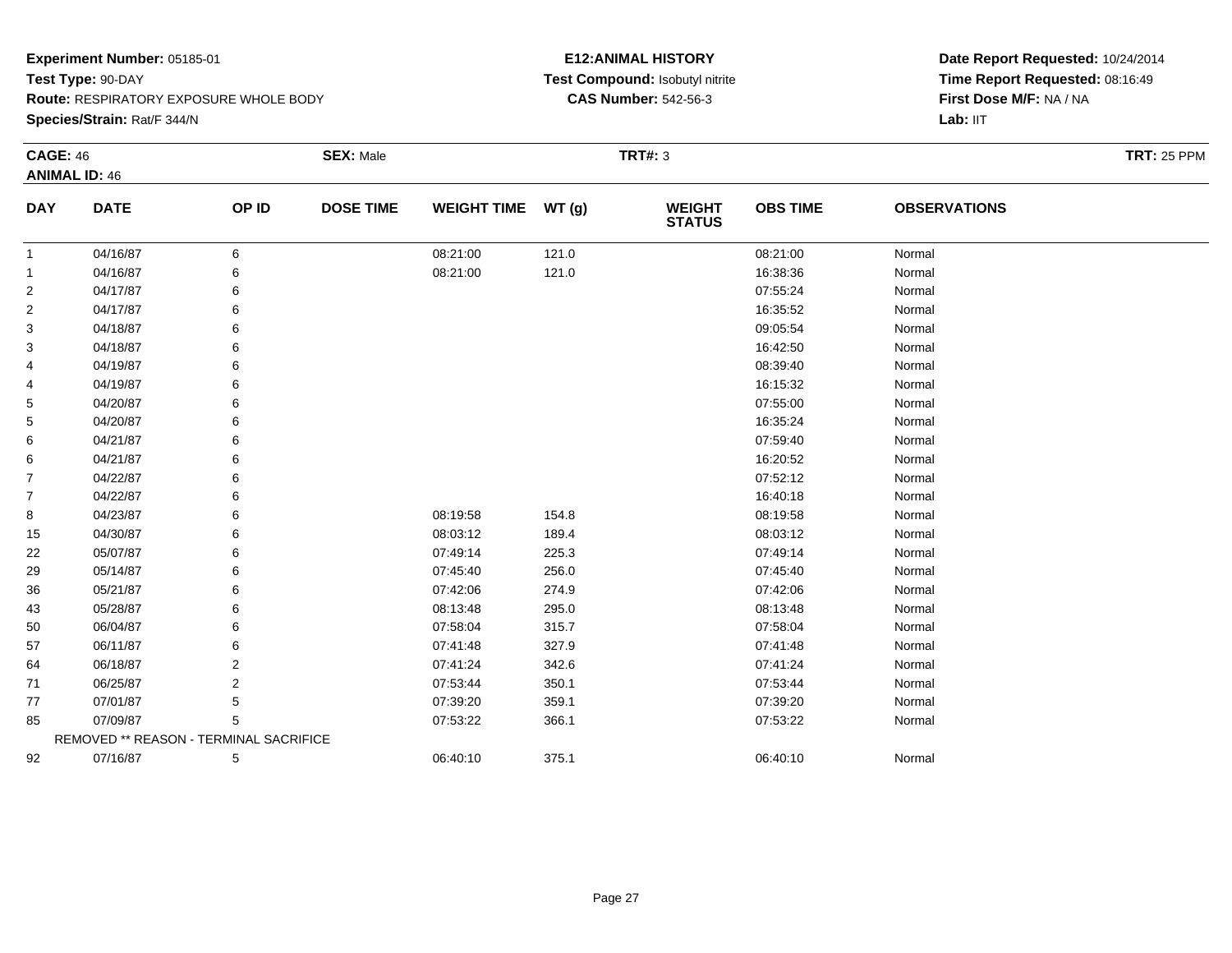**Species/Strain:** Rat/F 344/N

#### **E12:ANIMAL HISTORY Test Compound:** Isobutyl nitrite**CAS Number:** 542-56-3

| <b>CAGE: 47</b> |                                        |                | <b>SEX: Male</b> |                    |       | <b>TRT#: 3</b>                 |                 |                     | <b>TRT: 25 PPM</b> |
|-----------------|----------------------------------------|----------------|------------------|--------------------|-------|--------------------------------|-----------------|---------------------|--------------------|
|                 | <b>ANIMAL ID: 47</b>                   |                |                  |                    |       |                                |                 |                     |                    |
| <b>DAY</b>      | <b>DATE</b>                            | OP ID          | <b>DOSE TIME</b> | WEIGHT TIME WT (g) |       | <b>WEIGHT</b><br><b>STATUS</b> | <b>OBS TIME</b> | <b>OBSERVATIONS</b> |                    |
| 1               | 04/16/87                               | 6              |                  | 08:22:00           | 125.3 |                                | 08:22:00        | Normal              |                    |
| -1              | 04/16/87                               | 6              |                  | 08:22:00           | 125.3 |                                | 16:38:46        | Normal              |                    |
| 2               | 04/17/87                               | 6              |                  |                    |       |                                | 07:55:36        | Normal              |                    |
| 2               | 04/17/87                               |                |                  |                    |       |                                | 16:36:04        | Normal              |                    |
| 3               | 04/18/87                               |                |                  |                    |       |                                | 09:06:06        | Normal              |                    |
| 3               | 04/18/87                               |                |                  |                    |       |                                | 16:43:02        | Normal              |                    |
| 4               | 04/19/87                               | 6              |                  |                    |       |                                | 08:39:48        | Normal              |                    |
| 4               | 04/19/87                               |                |                  |                    |       |                                | 16:15:40        | Normal              |                    |
| 5               | 04/20/87                               |                |                  |                    |       |                                | 07:55:10        | Normal              |                    |
| 5               | 04/20/87                               |                |                  |                    |       |                                | 16:35:38        | Normal              |                    |
| 6               | 04/21/87                               |                |                  |                    |       |                                | 07:59:50        | Normal              |                    |
| 6               | 04/21/87                               |                |                  |                    |       |                                | 16:21:10        | Normal              |                    |
| 7               | 04/22/87                               |                |                  |                    |       |                                | 07:52:22        | Normal              |                    |
| $\overline{7}$  | 04/22/87                               |                |                  |                    |       |                                | 16:40:28        | Normal              |                    |
| 8               | 04/23/87                               |                |                  | 08:20:30           | 149.8 |                                | 08:20:30        | Normal              |                    |
| 15              | 04/30/87                               | 6              |                  | 08:03:44           | 182.9 |                                | 08:03:44        | Normal              |                    |
| 22              | 05/07/87                               |                |                  | 07:50:02           | 214.4 |                                | 07:50:02        | Normal              |                    |
| 29              | 05/14/87                               |                |                  | 07:46:12           | 245.6 |                                | 07:46:12        | Normal              |                    |
| 36              | 05/21/87                               |                |                  | 07:42:28           | 269.4 |                                | 07:42:28        | Normal              |                    |
| 43              | 05/28/87                               |                |                  | 08:14:12           | 288.2 |                                | 08:14:12        | Normal              |                    |
| 50              | 06/04/87                               | 6              |                  | 07:58:20           | 311.9 |                                | 07:58:20        | Normal              |                    |
| 57              | 06/11/87                               |                |                  | 07:42:10           | 328.1 |                                | 07:42:10        | Normal              |                    |
| 64              | 06/18/87                               | 2              |                  | 07:41:42           | 348.6 |                                | 07:41:42        | Normal              |                    |
| 71              | 06/25/87                               | $\overline{2}$ |                  | 07:54:00           | 364.4 |                                | 07:54:00        | Normal              |                    |
| 77              | 07/01/87                               | 5              |                  | 07:39:34           | 376.9 |                                | 07:39:34        | Normal              |                    |
| 85              | 07/09/87                               | 5              |                  | 07:53:48           | 391.5 |                                | 07:53:48        | Normal              |                    |
|                 | REMOVED ** REASON - TERMINAL SACRIFICE |                |                  |                    |       |                                |                 |                     |                    |
| 92              | 07/16/87                               | 5              |                  | 06:40:42           | 399.1 |                                | 06:40:42        | Normal              |                    |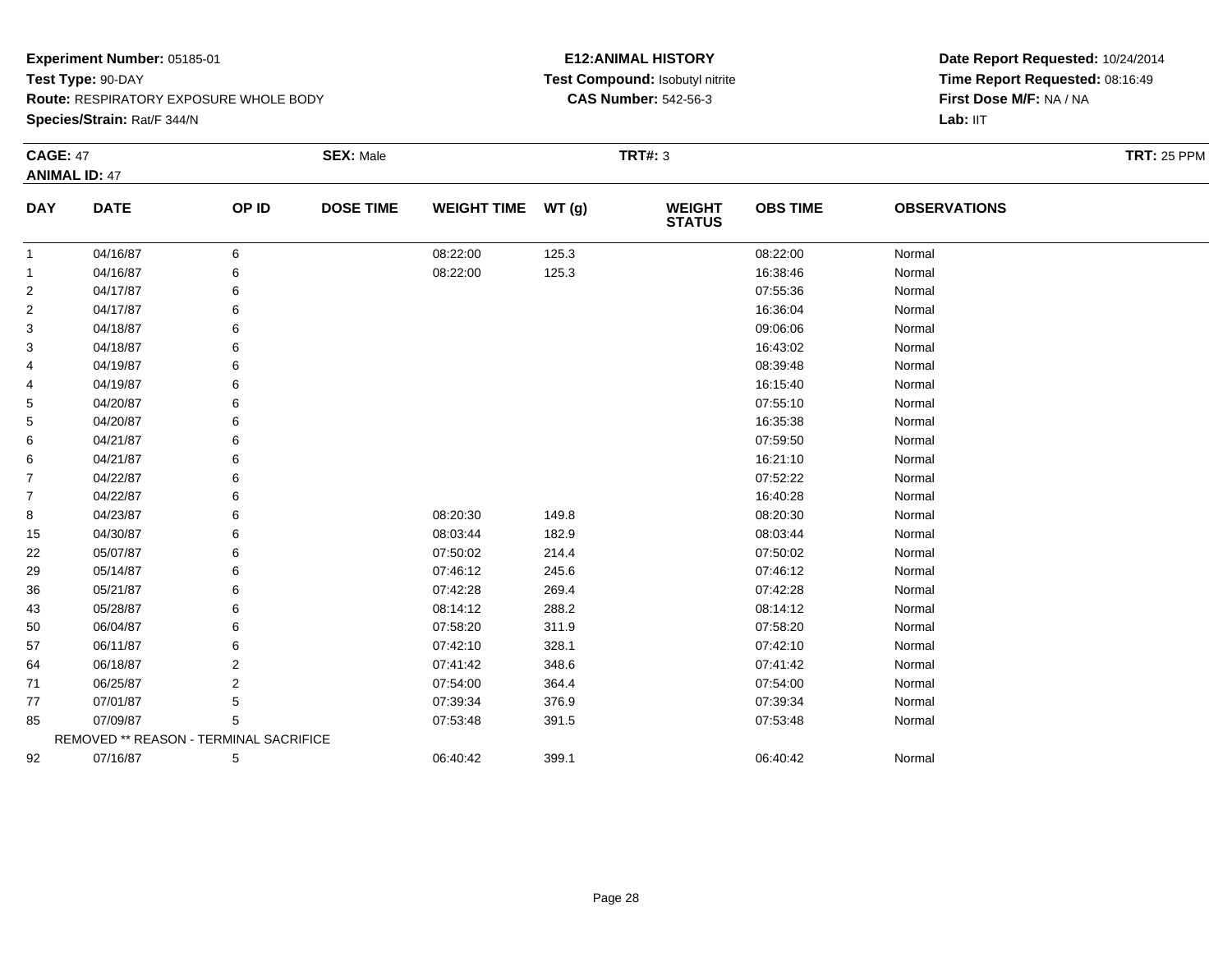**Species/Strain:** Rat/F 344/N

#### **E12:ANIMAL HISTORY Test Compound:** Isobutyl nitrite**CAS Number:** 542-56-3

| <b>CAGE: 48</b> | <b>ANIMAL ID: 48</b>                   |                | <b>SEX: Male</b> |                    |       | <b>TRT#: 3</b>                 |                 |                     | <b>TRT: 25 PPM</b> |
|-----------------|----------------------------------------|----------------|------------------|--------------------|-------|--------------------------------|-----------------|---------------------|--------------------|
| <b>DAY</b>      | <b>DATE</b>                            | OP ID          | <b>DOSE TIME</b> | <b>WEIGHT TIME</b> | WT(g) | <b>WEIGHT</b><br><b>STATUS</b> | <b>OBS TIME</b> | <b>OBSERVATIONS</b> |                    |
| $\mathbf{1}$    | 04/16/87                               | 6              |                  | 08:22:00           | 122.5 |                                | 08:22:00        | Normal              |                    |
| $\mathbf{1}$    | 04/16/87                               | 6              |                  | 08:22:00           | 122.5 |                                | 16:38:58        | Normal              |                    |
| $\overline{2}$  | 04/17/87                               |                |                  |                    |       |                                | 07:55:52        | Normal              |                    |
| 2               | 04/17/87                               | 6              |                  |                    |       |                                | 16:36:18        | Normal              |                    |
| 3               | 04/18/87                               |                |                  |                    |       |                                | 09:06:14        | Normal              |                    |
| 3               | 04/18/87                               |                |                  |                    |       |                                | 16:43:14        | Normal              |                    |
| 4               | 04/19/87                               |                |                  |                    |       |                                | 08:39:58        | Normal              |                    |
| 4               | 04/19/87                               | 6              |                  |                    |       |                                | 16:15:50        | Normal              |                    |
| 5               | 04/20/87                               |                |                  |                    |       |                                | 07:55:22        | Normal              |                    |
| 5               | 04/20/87                               |                |                  |                    |       |                                | 16:35:52        | Normal              |                    |
| 6               | 04/21/87                               |                |                  |                    |       |                                | 07:59:56        | Normal              |                    |
| 6               | 04/21/87                               | 6              |                  |                    |       |                                | 16:21:18        | Normal              |                    |
| $\overline{7}$  | 04/22/87                               |                |                  |                    |       |                                | 07:52:32        | Normal              |                    |
| $\overline{7}$  | 04/22/87                               | 6              |                  |                    |       |                                | 16:40:38        | Normal              |                    |
| 8               | 04/23/87                               |                |                  | 08:21:06           | 148.5 |                                | 08:21:06        | Normal              |                    |
| 15              | 04/30/87                               | 6              |                  | 08:04:20           | 178.8 |                                | 08:04:20        | Normal              |                    |
| 22              | 05/07/87                               |                |                  | 07:50:44           | 214.4 |                                | 07:50:44        | Normal              |                    |
| 29              | 05/14/87                               |                |                  | 07:46:32           | 238.4 |                                | 07:46:32        | Normal              |                    |
| 36              | 05/21/87                               | 6              |                  | 07:43:00           | 256.2 |                                | 07:43:00        | Normal              |                    |
| 43              | 05/28/87                               | 6              |                  | 08:14:28           | 262.5 |                                | 08:14:28        | Normal              |                    |
| 50              | 06/04/87                               | 6              |                  | 07:58:44           | 279.0 |                                | 07:58:44        | Normal              |                    |
| 57              | 06/11/87                               | 6              |                  | 07:42:38           | 293.4 |                                | 07:42:38        | Normal              |                    |
| 64              | 06/18/87                               | $\overline{2}$ |                  | 07:42:08           | 312.7 |                                | 07:42:08        | Nasal Discharge Red |                    |
| 71              | 06/25/87                               | 2              |                  | 07:54:26           | 329.3 |                                | 07:54:26        | Normal              |                    |
| 77              | 07/01/87                               | 5              |                  | 07:39:56           | 338.0 |                                | 07:39:56        | Normal              |                    |
| 85              | 07/09/87                               | 5              |                  | 07:54:24           | 344.3 |                                | 07:54:24        | Normal              |                    |
|                 | REMOVED ** REASON - TERMINAL SACRIFICE |                |                  |                    |       |                                |                 |                     |                    |
| 92              | 07/16/87                               | 5              |                  | 06:41:08           | 355.4 |                                | 06:41:08        | Normal              |                    |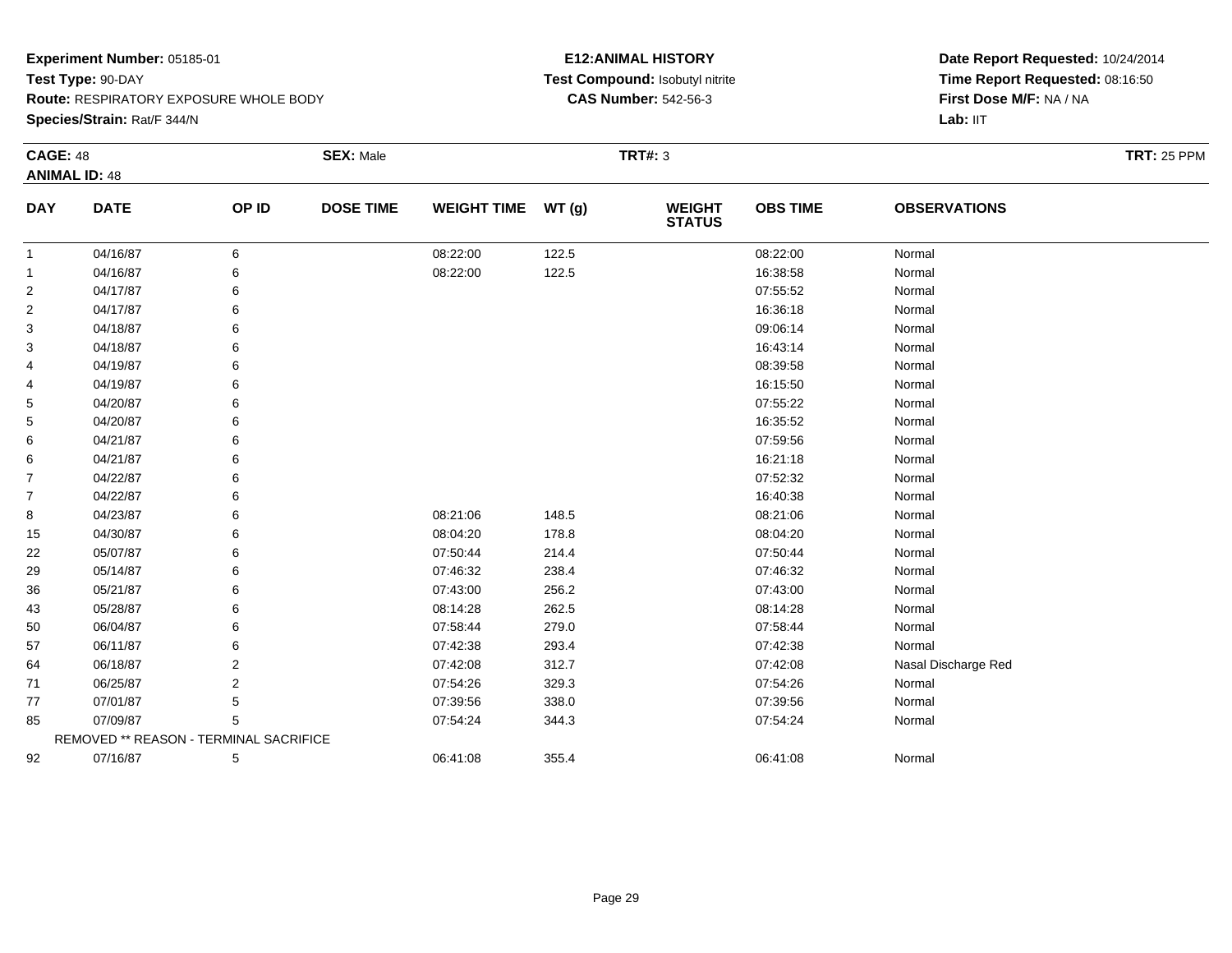**Species/Strain:** Rat/F 344/N

#### **E12:ANIMAL HISTORY Test Compound:** Isobutyl nitrite**CAS Number:** 542-56-3

| <b>CAGE: 49</b> |                                        |       | <b>SEX: Male</b> |                    |       | <b>TRT#: 3</b>                 |                 |                     | <b>TRT: 25 PPM</b> |
|-----------------|----------------------------------------|-------|------------------|--------------------|-------|--------------------------------|-----------------|---------------------|--------------------|
|                 | <b>ANIMAL ID: 49</b>                   |       |                  |                    |       |                                |                 |                     |                    |
| <b>DAY</b>      | <b>DATE</b>                            | OP ID | <b>DOSE TIME</b> | <b>WEIGHT TIME</b> | WT(g) | <b>WEIGHT</b><br><b>STATUS</b> | <b>OBS TIME</b> | <b>OBSERVATIONS</b> |                    |
| -1              | 04/16/87                               | 6     |                  | 08:23:00           | 130.5 |                                | 08:23:00        | Normal              |                    |
| -1              | 04/16/87                               | 6     |                  | 08:23:00           | 130.5 |                                | 16:39:10        | Normal              |                    |
| 2               | 04/17/87                               | 6     |                  |                    |       |                                | 07:56:08        | Normal              |                    |
| 2               | 04/17/87                               | 6     |                  |                    |       |                                | 16:36:32        | Normal              |                    |
| 3               | 04/18/87                               |       |                  |                    |       |                                | 09:06:24        | Normal              |                    |
| 3               | 04/18/87                               |       |                  |                    |       |                                | 16:43:24        | Normal              |                    |
| 4               | 04/19/87                               |       |                  |                    |       |                                | 08:40:08        | Normal              |                    |
| 4               | 04/19/87                               | 6     |                  |                    |       |                                | 16:16:04        | Normal              |                    |
| 5               | 04/20/87                               |       |                  |                    |       |                                | 07:55:32        | Normal              |                    |
| 5               | 04/20/87                               |       |                  |                    |       |                                | 16:36:02        | Normal              |                    |
| 6               | 04/21/87                               |       |                  |                    |       |                                | 08:00:06        | Normal              |                    |
| 6               | 04/21/87                               | 6     |                  |                    |       |                                | 16:21:30        | Normal              |                    |
| 7               | 04/22/87                               |       |                  |                    |       |                                | 07:52:46        | Normal              |                    |
| $\overline{7}$  | 04/22/87                               |       |                  |                    |       |                                | 16:40:46        | Normal              |                    |
| 8               | 04/23/87                               |       |                  | 08:21:38           | 158.9 |                                | 08:21:38        | Normal              |                    |
| 15              | 04/30/87                               | 6     |                  | 08:05:00           | 191.5 |                                | 08:05:00        | Normal              |                    |
| 22              | 05/07/87                               |       |                  | 07:51:22           | 223.4 |                                | 07:51:22        | Normal              |                    |
| 29              | 05/14/87                               |       |                  | 07:46:58           | 259.8 |                                | 07:46:58        | Normal              |                    |
| 36              | 05/21/87                               |       |                  | 07:43:18           | 286.5 |                                | 07:43:18        | Normal              |                    |
| 43              | 05/28/87                               | 6     |                  | 08:14:56           | 304.0 |                                | 08:14:56        | Normal              |                    |
| 50              | 06/04/87                               |       |                  | 07:59:06           | 328.2 |                                | 07:59:06        | Normal              |                    |
| 57              | 06/11/87                               | 6     |                  | 07:42:58           | 340.5 |                                | 07:42:58        | Normal              |                    |
| 64              | 06/18/87                               | 2     |                  | 07:42:58           | 360.4 |                                | 07:42:58        | Normal              |                    |
| 71              | 06/25/87                               | 2     |                  | 07:54:42           | 368.1 |                                | 07:54:42        | Normal              |                    |
| 77              | 07/01/87                               | 5     |                  | 07:40:14           | 381.6 |                                | 07:40:14        | Normal              |                    |
| 85              | 07/09/87                               | 5     |                  | 07:54:50           | 388.7 |                                | 07:54:50        | Normal              |                    |
|                 | REMOVED ** REASON - TERMINAL SACRIFICE |       |                  |                    |       |                                |                 |                     |                    |
| 92              | 07/16/87                               | 5     |                  | 06:41:28           | 398.6 |                                | 06:41:28        | Normal              |                    |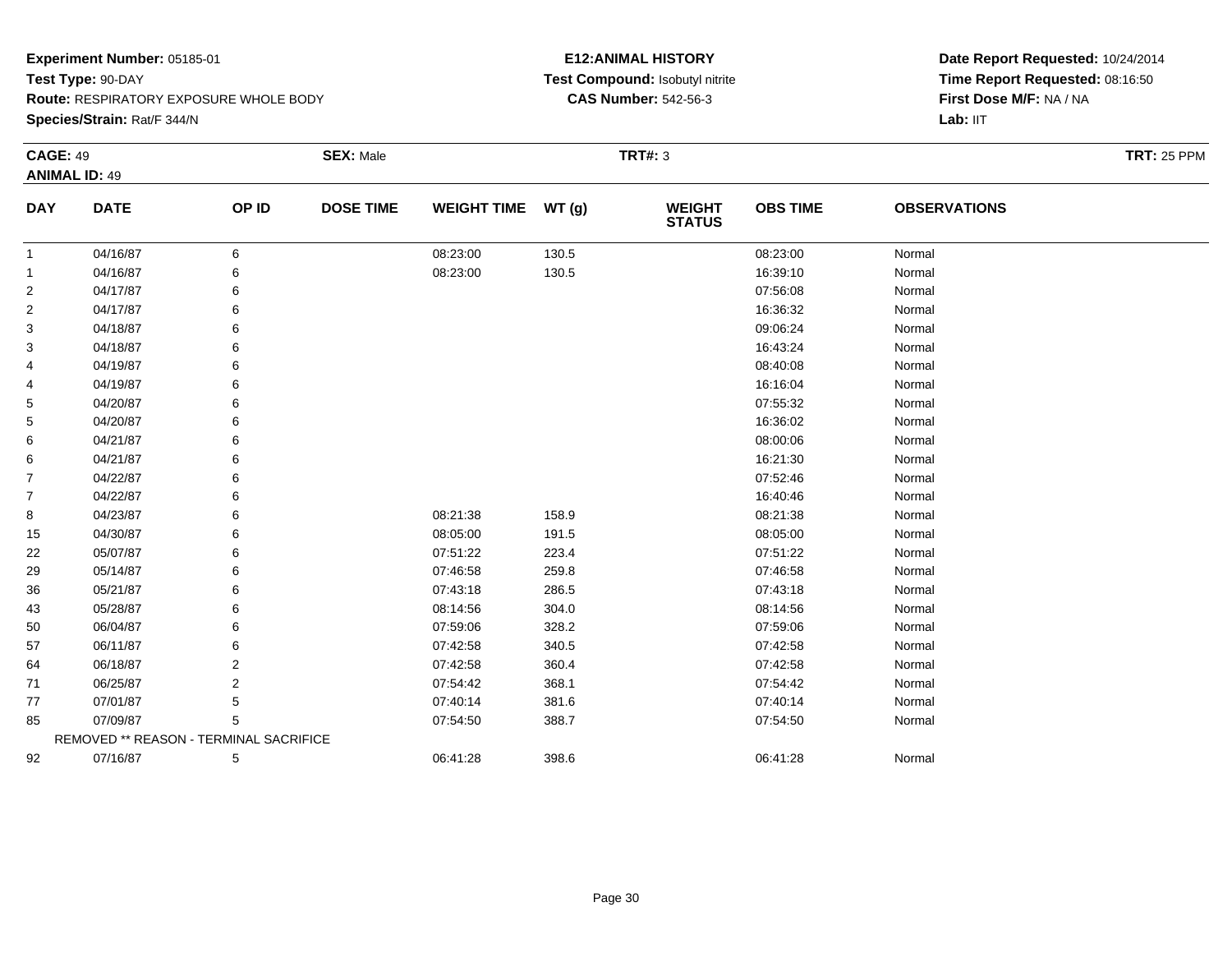**Route:** RESPIRATORY EXPOSURE WHOLE BODY

**Species/Strain:** Rat/F 344/N

#### **E12:ANIMAL HISTORY Test Compound:** Isobutyl nitrite**CAS Number:** 542-56-3

| <b>CAGE: 50</b> |                                        |                | <b>SEX: Male</b> |                    |       | <b>TRT#: 3</b>                 |                 |                     | <b>TRT: 25 PPM</b> |
|-----------------|----------------------------------------|----------------|------------------|--------------------|-------|--------------------------------|-----------------|---------------------|--------------------|
|                 | <b>ANIMAL ID: 50</b>                   |                |                  |                    |       |                                |                 |                     |                    |
| <b>DAY</b>      | <b>DATE</b>                            | OP ID          | <b>DOSE TIME</b> | <b>WEIGHT TIME</b> | WT(g) | <b>WEIGHT</b><br><b>STATUS</b> | <b>OBS TIME</b> | <b>OBSERVATIONS</b> |                    |
| 1               | 04/16/87                               | 6              |                  | 08:23:00           | 139.7 |                                | 08:23:00        | Normal              |                    |
| -1              | 04/16/87                               | 6              |                  | 08:23:00           | 139.7 |                                | 16:39:20        | Normal              |                    |
| $\overline{2}$  | 04/17/87                               | 6              |                  |                    |       |                                | 07:56:34        | Normal              |                    |
| 2               | 04/17/87                               | 6              |                  |                    |       |                                | 16:36:48        | Normal              |                    |
| 3               | 04/18/87                               |                |                  |                    |       |                                | 09:06:36        | Normal              |                    |
| 3               | 04/18/87                               |                |                  |                    |       |                                | 16:43:32        | Normal              |                    |
| 4               | 04/19/87                               | 6              |                  |                    |       |                                | 08:40:18        | Normal              |                    |
| 4               | 04/19/87                               | 6              |                  |                    |       |                                | 16:16:12        | Normal              |                    |
| 5               | 04/20/87                               |                |                  |                    |       |                                | 07:55:44        | Normal              |                    |
| 5               | 04/20/87                               |                |                  |                    |       |                                | 16:36:10        | Normal              |                    |
| 6               | 04/21/87                               | 6              |                  |                    |       |                                | 08:00:16        | Normal              |                    |
| 6               | 04/21/87                               | 6              |                  |                    |       |                                | 16:21:48        | Normal              |                    |
| 7               | 04/22/87                               |                |                  |                    |       |                                | 07:52:56        | Normal              |                    |
| $\overline{7}$  | 04/22/87                               |                |                  |                    |       |                                | 16:40:54        | Normal              |                    |
| 8               | 04/23/87                               | 6              |                  | 08:22:14           | 180.7 |                                | 08:22:14        | Normal              |                    |
| 15              | 04/30/87                               | 6              |                  | 08:05:40           | 220.2 |                                | 08:05:40        | Normal              |                    |
| 22              | 05/07/87                               |                |                  | 07:52:12           | 252.5 |                                | 07:52:12        | Normal              |                    |
| 29              | 05/14/87                               |                |                  | 07:47:28           | 282.5 |                                | 07:47:28        | Normal              |                    |
| 36              | 05/21/87                               |                |                  | 07:43:52           | 299.0 |                                | 07:43:52        | Normal              |                    |
| 43              | 05/28/87                               | 6              |                  | 08:15:18           | 314.6 |                                | 08:15:18        | Normal              |                    |
| 50              | 06/04/87                               |                |                  | 07:59:28           | 335.8 |                                | 07:59:28        | Normal              |                    |
| 57              | 06/11/87                               | 6              |                  | 07:43:20           | 346.7 |                                | 07:43:20        | Normal              |                    |
| 64              | 06/18/87                               | 2              |                  | 07:43:16           | 363.1 |                                | 07:43:16        | Normal              |                    |
| 71              | 06/25/87                               | $\overline{2}$ |                  | 07:54:58           | 376.8 |                                | 07:54:58        | Normal              |                    |
| 77              | 07/01/87                               | 5              |                  | 07:40:36           | 384.8 |                                | 07:40:36        | Normal              |                    |
| 85              | 07/09/87                               | 5              |                  | 07:55:28           | 396.9 |                                | 07:55:28        | Normal              |                    |
|                 | REMOVED ** REASON - TERMINAL SACRIFICE |                |                  |                    |       |                                |                 |                     |                    |
| 92              | 07/16/87                               | 5              |                  | 06:41:58           | 397.7 |                                | 06:41:58        | Normal              |                    |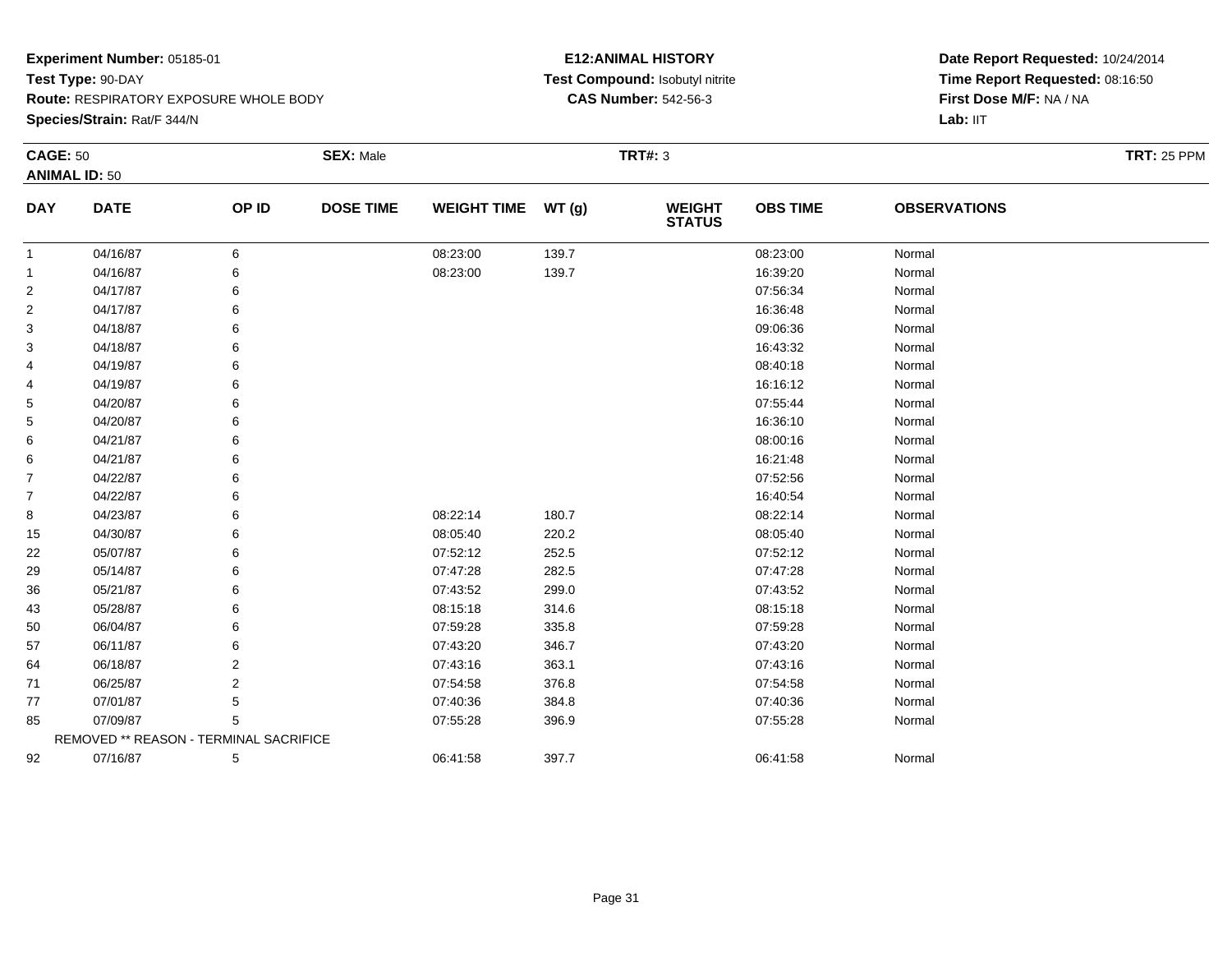**Route:** RESPIRATORY EXPOSURE WHOLE BODY

**Species/Strain:** Rat/F 344/N

#### **E12:ANIMAL HISTORY Test Compound:** Isobutyl nitrite**CAS Number:** 542-56-3

| <b>CAGE: 61</b> |                                        |                | <b>SEX: Male</b> |                    |       | <b>TRT#: 4</b>                 |                 |                     | <b>TRT: 75 PPM</b> |
|-----------------|----------------------------------------|----------------|------------------|--------------------|-------|--------------------------------|-----------------|---------------------|--------------------|
|                 | <b>ANIMAL ID: 61</b>                   |                |                  |                    |       |                                |                 |                     |                    |
| <b>DAY</b>      | <b>DATE</b>                            | OP ID          | <b>DOSE TIME</b> | <b>WEIGHT TIME</b> | WT(g) | <b>WEIGHT</b><br><b>STATUS</b> | <b>OBS TIME</b> | <b>OBSERVATIONS</b> |                    |
| -1              | 04/16/87                               | 6              |                  | 08:33:00           | 102.1 |                                | 08:33:00        | Normal              |                    |
| 1               | 04/16/87                               | 6              |                  | 08:33:00           | 102.1 |                                | 16:45:58        | Normal              |                    |
| $\overline{2}$  | 04/17/87                               | 6              |                  |                    |       |                                | 08:04:58        | Normal              |                    |
| 2               | 04/17/87                               | 6              |                  |                    |       |                                | 16:48:12        | Normal              |                    |
| 3               | 04/18/87                               | 6              |                  |                    |       |                                | 09:17:28        | Normal              |                    |
| 3               | 04/18/87                               | 6              |                  |                    |       |                                | 16:51:30        | Normal              |                    |
| 4               | 04/19/87                               | 6              |                  |                    |       |                                | 08:49:46        | Normal              |                    |
| 4               | 04/19/87                               | 6              |                  |                    |       |                                | 16:24:34        | Normal              |                    |
| 5               | 04/20/87                               | 6              |                  |                    |       |                                | 08:06:00        | Normal              |                    |
| 5               | 04/20/87                               | 6              |                  |                    |       |                                | 16:52:04        | Normal              |                    |
| 6               | 04/21/87                               | 6              |                  |                    |       |                                | 08:09:50        | Normal              |                    |
| 6               | 04/21/87                               | 6              |                  |                    |       |                                | 16:38:24        | Normal              |                    |
| $\overline{7}$  | 04/22/87                               | 6              |                  |                    |       |                                | 08:05:50        | Normal              |                    |
| $\overline{7}$  | 04/22/87                               | 6              |                  |                    |       |                                | 16:33:02        | Normal              |                    |
| 8               | 04/23/87                               | 6              |                  | 08:32:38           | 122.0 |                                | 08:32:38        | Normal              |                    |
| 15              | 04/30/87                               | 6              |                  | 08:17:36           | 148.6 |                                | 08:17:36        | Normal              |                    |
| 22              | 05/07/87                               | 6              |                  | 08:05:00           | 173.1 |                                | 08:05:00        | Normal              |                    |
| 29              | 05/14/87                               | 6              |                  | 07:53:08           | 194.9 |                                | 07:53:08        | Normal              |                    |
| 36              | 05/21/87                               | 6              |                  | 07:48:50           | 213.0 |                                | 07:48:50        | Normal              |                    |
| 43              | 05/28/87                               | 6              |                  | 08:21:26           | 230.5 |                                | 08:21:26        | Normal              |                    |
| 50              | 06/04/87                               | 6              |                  | 08:04:08           | 238.0 |                                | 08:04:08        | Normal              |                    |
| 57              | 06/11/87                               | 6              |                  | 07:47:58           | 254.6 |                                | 07:47:58        | Normal              |                    |
| 64              | 06/18/87                               | 2              |                  | 07:48:14           | 263.7 |                                | 07:48:14        | Normal              |                    |
| 71              | 06/25/87                               | $\overline{2}$ |                  | 07:59:56           | 275.7 |                                | 07:59:56        | Normal              |                    |
| 77              | 07/01/87                               | 5              |                  | 07:44:56           | 286.5 |                                | 07:44:56        | Normal              |                    |
| 85              | 07/09/87                               | 5              |                  | 08:05:44           | 292.5 |                                | 08:05:44        | Normal              |                    |
|                 | REMOVED ** REASON - TERMINAL SACRIFICE |                |                  |                    |       |                                |                 |                     |                    |
| 92              | 07/16/87                               | 5              |                  | 06:43:54           | 293.3 |                                | 06:43:54        | Normal              |                    |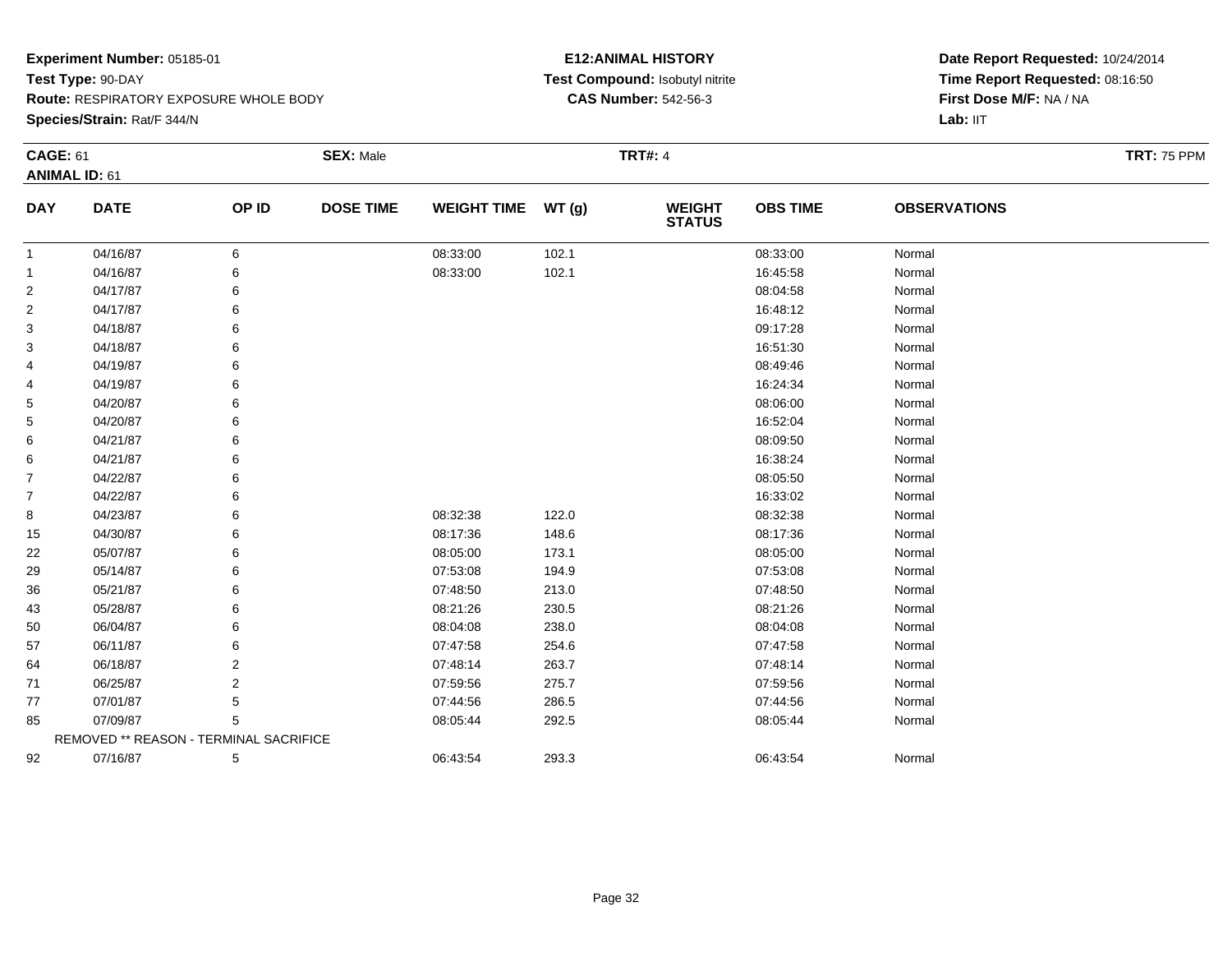**Route:** RESPIRATORY EXPOSURE WHOLE BODY

**Species/Strain:** Rat/F 344/N

#### **E12:ANIMAL HISTORY Test Compound:** Isobutyl nitrite**CAS Number:** 542-56-3

| <b>CAGE: 62</b> |                                        |                | <b>SEX: Male</b> |                    |       | <b>TRT#: 4</b>                 |                 |                     | <b>TRT: 75 PPM</b> |
|-----------------|----------------------------------------|----------------|------------------|--------------------|-------|--------------------------------|-----------------|---------------------|--------------------|
|                 | <b>ANIMAL ID: 62</b>                   |                |                  |                    |       |                                |                 |                     |                    |
| <b>DAY</b>      | <b>DATE</b>                            | OP ID          | <b>DOSE TIME</b> | <b>WEIGHT TIME</b> | WT(g) | <b>WEIGHT</b><br><b>STATUS</b> | <b>OBS TIME</b> | <b>OBSERVATIONS</b> |                    |
| 1               | 04/16/87                               | 6              |                  | 08:35:00           | 104.0 |                                | 08:35:00        | Normal              |                    |
| 1               | 04/16/87                               | 6              |                  | 08:35:00           | 104.0 |                                | 16:46:08        | Normal              |                    |
| 2               | 04/17/87                               | 6              |                  |                    |       |                                | 08:05:16        | Normal              |                    |
| 2               | 04/17/87                               | 6              |                  |                    |       |                                | 16:48:24        | Normal              |                    |
| 3               | 04/18/87                               | 6              |                  |                    |       |                                | 09:17:42        | Normal              |                    |
| 3               | 04/18/87                               | 6              |                  |                    |       |                                | 16:51:40        | Normal              |                    |
| 4               | 04/19/87                               | 6              |                  |                    |       |                                | 08:49:56        | Normal              |                    |
| 4               | 04/19/87                               | 6              |                  |                    |       |                                | 16:24:42        | Normal              |                    |
| 5               | 04/20/87                               | 6              |                  |                    |       |                                | 08:06:10        | Normal              |                    |
| 5               | 04/20/87                               | 6              |                  |                    |       |                                | 16:52:14        | Normal              |                    |
| 6               | 04/21/87                               | 6              |                  |                    |       |                                | 08:10:12        | Normal              |                    |
| 6               | 04/21/87                               | 6              |                  |                    |       |                                | 16:38:36        | Normal              |                    |
| $\overline{7}$  | 04/22/87                               | 6              |                  |                    |       |                                | 08:06:02        | Normal              |                    |
| $\overline{7}$  | 04/22/87                               | 6              |                  |                    |       |                                | 16:33:12        | Normal              |                    |
| 8               | 04/23/87                               | 6              |                  | 08:33:16           | 125.5 |                                | 08:33:16        | Normal              |                    |
| 15              | 04/30/87                               | 6              |                  | 08:19:36           | 160.4 |                                | 08:19:36        | Normal              |                    |
| 22              | 05/07/87                               | 6              |                  | 08:06:48           | 193.9 |                                | 08:06:48        | Normal              |                    |
| 29              | 05/14/87                               | 6              |                  | 07:57:56           | 217.9 |                                | 07:57:56        | Normal              |                    |
| 36              | 05/21/87                               | 6              |                  | 07:54:18           | 242.7 |                                | 07:54:18        | Normal              |                    |
| 43              | 05/28/87                               | 6              |                  | 08:23:34           | 259.2 |                                | 08:23:34        | Normal              |                    |
| 50              | 06/04/87                               | 6              |                  | 08:07:56           | 273.1 |                                | 08:07:56        | Normal              |                    |
| 57              | 06/11/87                               | 6              |                  | 07:53:02           | 291.4 |                                | 07:53:02        | Normal              |                    |
| 64              | 06/18/87                               | 2              |                  | 07:52:18           | 300.0 |                                | 07:52:18        | Normal              |                    |
| 71              | 06/25/87                               | $\overline{2}$ |                  | 08:02:40           | 311.1 |                                | 08:02:40        | Normal              |                    |
| 77              | 07/01/87                               | 5              |                  | 07:50:36           | 322.4 |                                | 07:50:36        | Normal              |                    |
| 85              | 07/09/87                               | 5              |                  | 08:07:02           | 327.8 |                                | 08:07:02        | Normal              |                    |
|                 | REMOVED ** REASON - TERMINAL SACRIFICE |                |                  |                    |       |                                |                 |                     |                    |
| 92              | 07/16/87                               | 5              |                  | 06:45:10           | 332.7 |                                | 06:45:10        | Normal              |                    |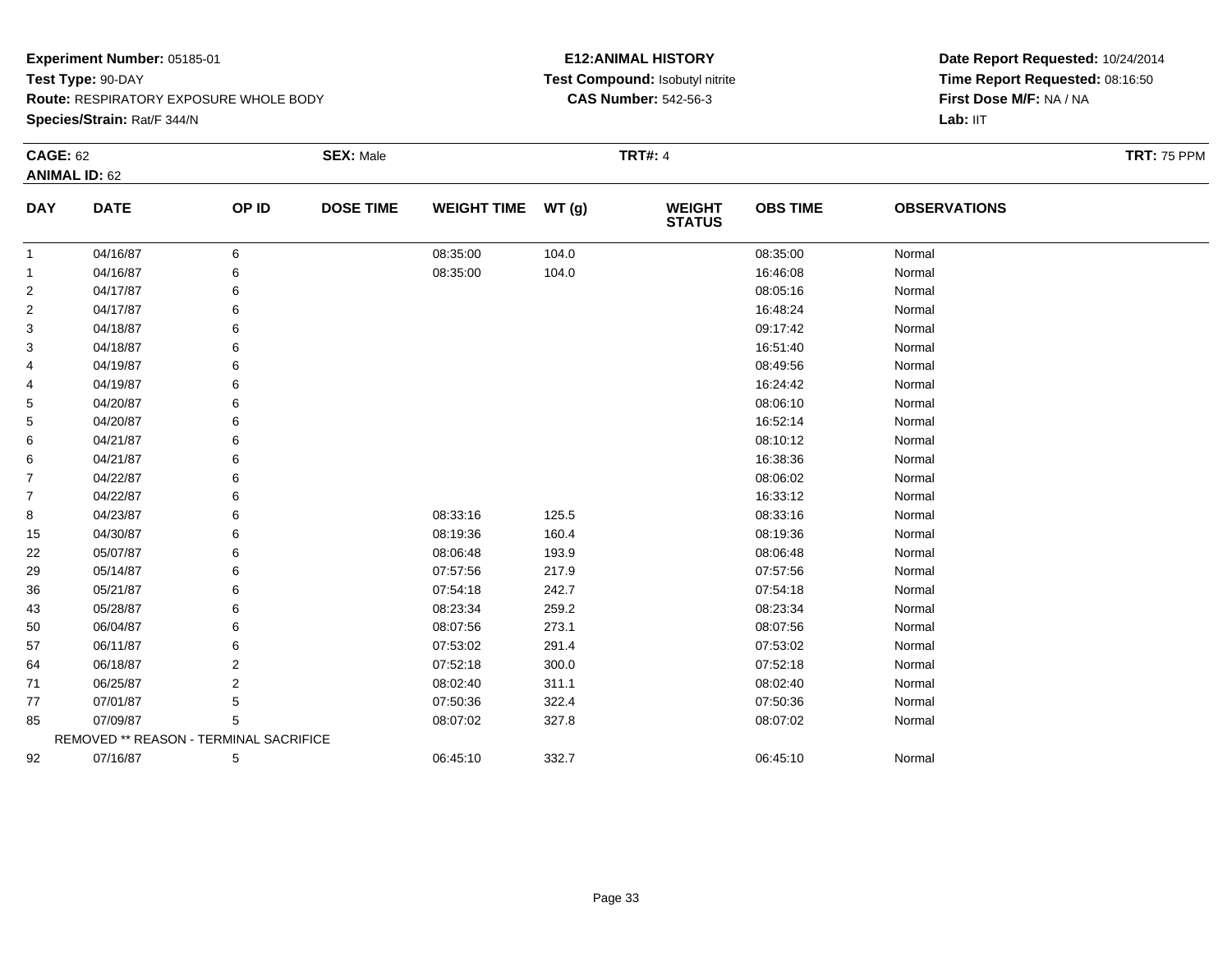**Route:** RESPIRATORY EXPOSURE WHOLE BODY

**Species/Strain:** Rat/F 344/N

#### **E12:ANIMAL HISTORY Test Compound:** Isobutyl nitrite**CAS Number:** 542-56-3

| <b>CAGE: 63</b> |                                        |                | <b>SEX: Male</b> |                    |       | <b>TRT#: 4</b>                 |                 |                     | <b>TRT: 75 PPM</b> |
|-----------------|----------------------------------------|----------------|------------------|--------------------|-------|--------------------------------|-----------------|---------------------|--------------------|
|                 | <b>ANIMAL ID: 63</b>                   |                |                  |                    |       |                                |                 |                     |                    |
| <b>DAY</b>      | <b>DATE</b>                            | OP ID          | <b>DOSE TIME</b> | <b>WEIGHT TIME</b> | WT(g) | <b>WEIGHT</b><br><b>STATUS</b> | <b>OBS TIME</b> | <b>OBSERVATIONS</b> |                    |
| -1              | 04/16/87                               | 6              |                  | 08:36:00           | 96.3  |                                | 08:36:00        | Normal              |                    |
| -1              | 04/16/87                               | 6              |                  | 08:36:00           | 96.3  |                                | 16:46:20        | Normal              |                    |
| 2               | 04/17/87                               | 6              |                  |                    |       |                                | 08:05:38        | Normal              |                    |
| $\overline{2}$  | 04/17/87                               | 6              |                  |                    |       |                                | 16:48:38        | Normal              |                    |
| 3               | 04/18/87                               | 6              |                  |                    |       |                                | 09:17:52        | Normal              |                    |
| 3               | 04/18/87                               | 6              |                  |                    |       |                                | 16:51:50        | Normal              |                    |
| 4               | 04/19/87                               | 6              |                  |                    |       |                                | 08:50:06        | Normal              |                    |
| 4               | 04/19/87                               | 6              |                  |                    |       |                                | 16:24:52        | Normal              |                    |
| 5               | 04/20/87                               | 6              |                  |                    |       |                                | 08:06:20        | Normal              |                    |
| 5               | 04/20/87                               | 6              |                  |                    |       |                                | 16:52:28        | Normal              |                    |
| 6               | 04/21/87                               | 6              |                  |                    |       |                                | 08:11:38        | Normal              |                    |
| 6               | 04/21/87                               | 6              |                  |                    |       |                                | 16:38:44        | Normal              |                    |
| $\overline{7}$  | 04/22/87                               | 6              |                  |                    |       |                                | 08:06:12        | Normal              |                    |
| 7               | 04/22/87                               | 6              |                  |                    |       |                                | 16:33:42        | Normal              |                    |
| 8               | 04/23/87                               | 6              |                  | 08:33:38           | 121.9 |                                | 08:33:38        | Normal              |                    |
| 15              | 04/30/87                               | 6              |                  | 08:20:04           | 155.8 |                                | 08:20:04        | Normal              |                    |
| 22              | 05/07/87                               | 6              |                  | 08:08:00           | 181.6 |                                | 08:08:00        | Normal              |                    |
| 29              | 05/14/87                               | 6              |                  | 07:58:16           | 204.9 |                                | 07:58:16        | Normal              |                    |
| 36              | 05/21/87                               | 6              |                  | 07:54:44           | 221.2 |                                | 07:54:44        | Normal              |                    |
| 43              | 05/28/87                               | 6              |                  | 08:23:48           | 239.2 |                                | 08:23:48        | Normal              |                    |
| 50              | 06/04/87                               | 6              |                  | 08:08:12           | 250.1 |                                | 08:08:12        | Normal              |                    |
| 57              | 06/11/87                               | 6              |                  | 07:53:24           | 263.3 |                                | 07:53:24        | Normal              |                    |
| 64              | 06/18/87                               | 2              |                  | 07:52:36           | 275.2 |                                | 07:52:36        | Normal              |                    |
| 71              | 06/25/87                               | $\overline{2}$ |                  | 08:02:54           | 287.5 |                                | 08:02:54        | Normal              |                    |
| 77              | 07/01/87                               | 5              |                  | 07:50:52           | 296.5 |                                | 07:50:52        | Normal              |                    |
| 85              | 07/09/87                               | 5              |                  | 08:07:22           | 309.0 |                                | 08:07:22        | Normal              |                    |
|                 | REMOVED ** REASON - TERMINAL SACRIFICE |                |                  |                    |       |                                |                 |                     |                    |
| 92              | 07/16/87                               | 5              |                  | 06:45:30           | 309.5 |                                | 06:45:30        | Normal              |                    |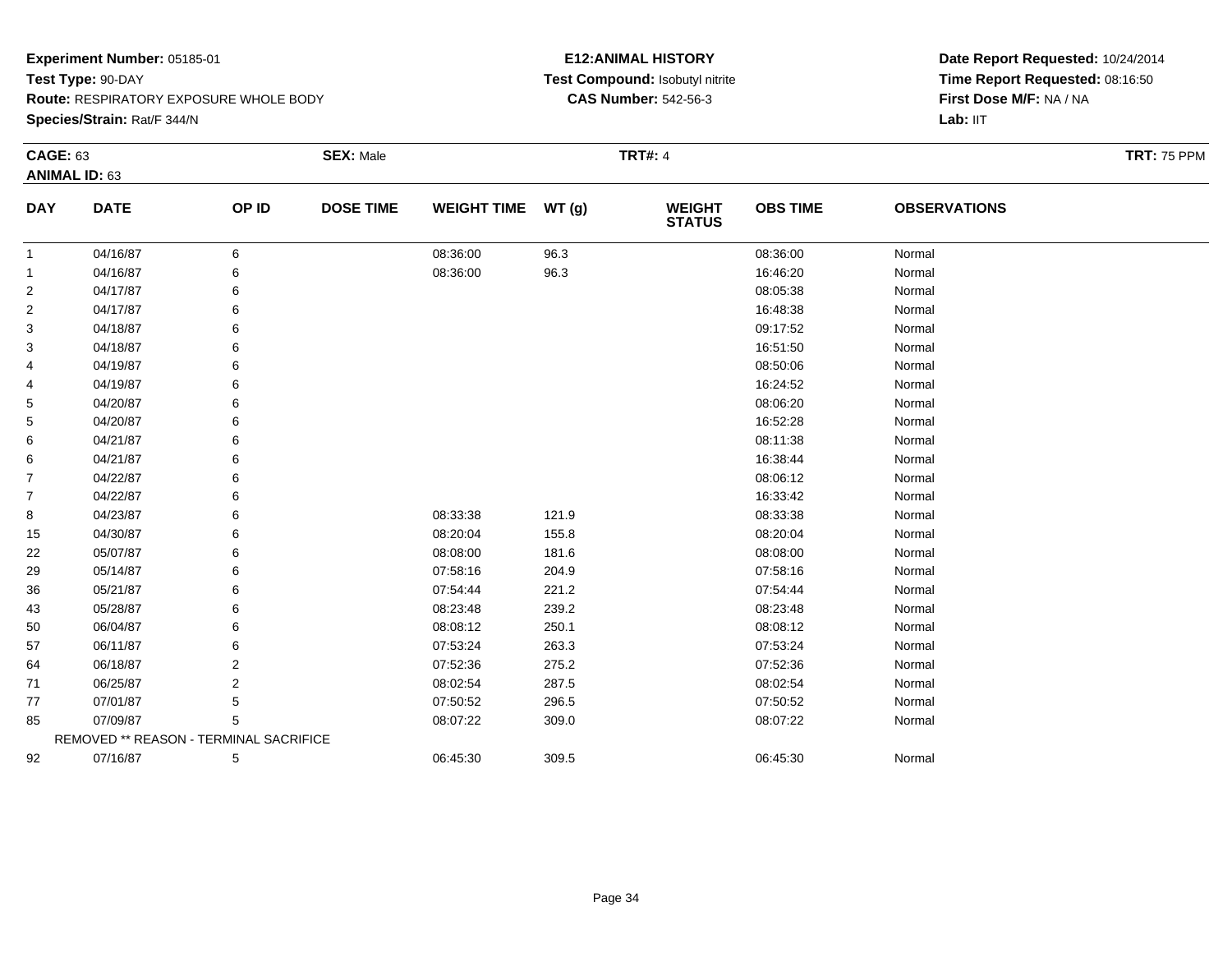**Route:** RESPIRATORY EXPOSURE WHOLE BODY

**Species/Strain:** Rat/F 344/N

#### **E12:ANIMAL HISTORY Test Compound:** Isobutyl nitrite**CAS Number:** 542-56-3

| <b>CAGE: 64</b> |                                        |                | <b>SEX: Male</b> |                    |       | <b>TRT#: 4</b>                 |                 |                     | <b>TRT: 75 PPM</b> |
|-----------------|----------------------------------------|----------------|------------------|--------------------|-------|--------------------------------|-----------------|---------------------|--------------------|
|                 | <b>ANIMAL ID: 64</b>                   |                |                  |                    |       |                                |                 |                     |                    |
| <b>DAY</b>      | <b>DATE</b>                            | OP ID          | <b>DOSE TIME</b> | <b>WEIGHT TIME</b> | WT(g) | <b>WEIGHT</b><br><b>STATUS</b> | <b>OBS TIME</b> | <b>OBSERVATIONS</b> |                    |
| 1               | 04/16/87                               | 6              |                  | 08:36:00           | 106.4 |                                | 08:36:00        | Normal              |                    |
| 1               | 04/16/87                               | 6              |                  | 08:36:00           | 106.4 |                                | 16:46:32        | Normal              |                    |
| $\overline{c}$  | 04/17/87                               | 6              |                  |                    |       |                                | 08:05:54        | Normal              |                    |
| $\overline{c}$  | 04/17/87                               | 6              |                  |                    |       |                                | 16:48:52        | Normal              |                    |
| 3               | 04/18/87                               |                |                  |                    |       |                                | 09:18:06        | Normal              |                    |
| 3               | 04/18/87                               | 6              |                  |                    |       |                                | 16:52:02        | Normal              |                    |
| 4               | 04/19/87                               | 6              |                  |                    |       |                                | 08:50:18        | Normal              |                    |
| 4               | 04/19/87                               | 6              |                  |                    |       |                                | 16:25:02        | Normal              |                    |
| 5               | 04/20/87                               | 6              |                  |                    |       |                                | 08:06:30        | Normal              |                    |
| 5               | 04/20/87                               |                |                  |                    |       |                                | 16:52:38        | Normal              |                    |
| 6               | 04/21/87                               |                |                  |                    |       |                                | 08:11:56        | Normal              |                    |
| 6               | 04/21/87                               | 6              |                  |                    |       |                                | 16:38:52        | Normal              |                    |
| 7               | 04/22/87                               | 6              |                  |                    |       |                                | 08:06:20        | Normal              |                    |
| $\overline{7}$  | 04/22/87                               | 6              |                  |                    |       |                                | 16:33:56        | Normal              |                    |
| 8               | 04/23/87                               | 6              |                  | 08:34:04           | 132.4 |                                | 08:34:04        | Normal              |                    |
| 15              | 04/30/87                               | 6              |                  | 08:20:44           | 162.6 |                                | 08:20:44        | Normal              |                    |
| 22              | 05/07/87                               | 6              |                  | 08:08:34           | 195.3 |                                | 08:08:34        | Normal              |                    |
| 29              | 05/14/87                               | 6              |                  | 07:58:44           | 220.9 |                                | 07:58:44        | Normal              |                    |
| 36              | 05/21/87                               | 6              |                  | 07:55:06           | 247.7 |                                | 07:55:06        | Normal              |                    |
| 43              | 05/28/87                               | 6              |                  | 08:24:06           | 264.8 |                                | 08:24:06        | Normal              |                    |
| 50              | 06/04/87                               | 6              |                  | 08:08:32           | 278.4 |                                | 08:08:32        | Normal              |                    |
| 57              | 06/11/87                               | 6              |                  | 07:53:44           | 293.3 |                                | 07:53:44        | Normal              |                    |
| 64              | 06/18/87                               | 2              |                  | 07:52:54           | 305.6 |                                | 07:52:54        | Normal              |                    |
| 71              | 06/25/87                               | $\overline{2}$ |                  | 08:03:10           | 315.8 |                                | 08:03:10        | Normal              |                    |
| 77              | 07/01/87                               | 5              |                  | 07:51:10           | 329.9 |                                | 07:51:10        | Normal              |                    |
| 85              | 07/09/87                               | 5              |                  | 08:08:10           | 337.7 |                                | 08:08:10        | Normal              |                    |
|                 | REMOVED ** REASON - TERMINAL SACRIFICE |                |                  |                    |       |                                |                 |                     |                    |
| 92              | 07/16/87                               | 5              |                  | 06:45:50           | 345.9 |                                | 06:45:50        | Normal              |                    |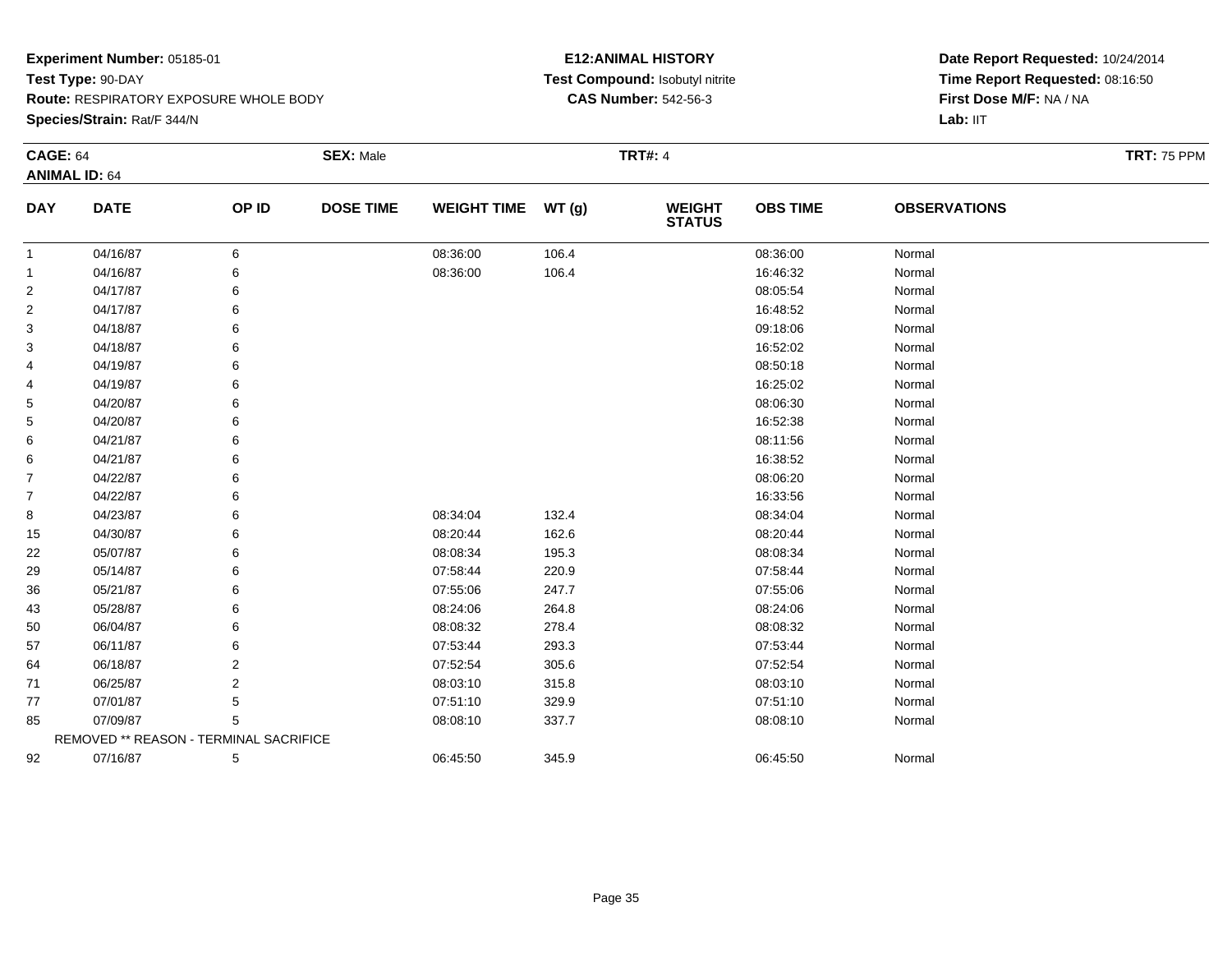**Route:** RESPIRATORY EXPOSURE WHOLE BODY

**Species/Strain:** Rat/F 344/N

#### **E12:ANIMAL HISTORY Test Compound:** Isobutyl nitrite**CAS Number:** 542-56-3

| <b>CAGE: 65</b>      |                                        | <b>SEX: Male</b> |                  | <b>TRT#: 4</b>     |       |                                |                 | <b>TRT: 75 PPM</b>  |  |
|----------------------|----------------------------------------|------------------|------------------|--------------------|-------|--------------------------------|-----------------|---------------------|--|
| <b>ANIMAL ID: 65</b> |                                        |                  |                  |                    |       |                                |                 |                     |  |
| <b>DAY</b>           | <b>DATE</b>                            | OP ID            | <b>DOSE TIME</b> | <b>WEIGHT TIME</b> | WT(g) | <b>WEIGHT</b><br><b>STATUS</b> | <b>OBS TIME</b> | <b>OBSERVATIONS</b> |  |
| 1                    | 04/16/87                               | 6                |                  | 08:37:00           | 107.2 |                                | 08:37:00        | Normal              |  |
| 1                    | 04/16/87                               | 6                |                  | 08:37:00           | 107.2 |                                | 16:46:42        | Normal              |  |
| 2                    | 04/17/87                               | 6                |                  |                    |       |                                | 08:06:10        | Normal              |  |
| 2                    | 04/17/87                               | 6                |                  |                    |       |                                | 16:49:02        | Normal              |  |
| 3                    | 04/18/87                               | 6                |                  |                    |       |                                | 09:18:18        | Normal              |  |
| 3                    | 04/18/87                               | 6                |                  |                    |       |                                | 16:52:16        | Normal              |  |
| 4                    | 04/19/87                               | 6                |                  |                    |       |                                | 08:50:28        | Normal              |  |
| 4                    | 04/19/87                               | 6                |                  |                    |       |                                | 16:25:12        | Normal              |  |
| 5                    | 04/20/87                               | 6                |                  |                    |       |                                | 08:06:42        | Normal              |  |
| 5                    | 04/20/87                               | 6                |                  |                    |       |                                | 16:52:48        | Normal              |  |
| 6                    | 04/21/87                               | 6                |                  |                    |       |                                | 08:12:10        | Normal              |  |
| 6                    | 04/21/87                               | 6                |                  |                    |       |                                | 16:39:02        | Normal              |  |
| $\overline{7}$       | 04/22/87                               | 6                |                  |                    |       |                                | 08:06:30        | Normal              |  |
| $\overline{7}$       | 04/22/87                               | 6                |                  |                    |       |                                | 16:34:04        | Normal              |  |
| 8                    | 04/23/87                               | 6                |                  | 08:34:48           | 135.4 |                                | 08:34:48        | Normal              |  |
| 15                   | 04/30/87                               | 6                |                  | 08:21:12           | 168.1 |                                | 08:21:12        | Normal              |  |
| 22                   | 05/07/87                               | 6                |                  | 08:09:10           | 205.1 |                                | 08:09:10        | Normal              |  |
| 29                   | 05/14/87                               | 6                |                  | 07:59:08           | 227.3 |                                | 07:59:08        | Normal              |  |
| 36                   | 05/21/87                               | 6                |                  | 07:55:26           | 250.7 |                                | 07:55:26        | Normal              |  |
| 43                   | 05/28/87                               | 6                |                  | 08:24:26           | 270.4 |                                | 08:24:26        | Normal              |  |
| 50                   | 06/04/87                               | 6                |                  | 08:08:48           | 285.1 |                                | 08:08:48        | Normal              |  |
| 57                   | 06/11/87                               | 6                |                  | 07:54:06           | 301.3 |                                | 07:54:06        | Normal              |  |
| 64                   | 06/18/87                               | 2                |                  | 07:53:24           | 312.8 |                                | 07:53:24        | Normal              |  |
| 71                   | 06/25/87                               | $\overline{2}$   |                  | 08:03:32           | 321.9 |                                | 08:03:32        | Normal              |  |
| 77                   | 07/01/87                               | 5                |                  | 07:51:28           | 328.7 |                                | 07:51:28        | Normal              |  |
| 85                   | 07/09/87                               | 5                |                  | 08:17:20           | 339.3 |                                | 08:17:20        | Normal              |  |
|                      | REMOVED ** REASON - TERMINAL SACRIFICE |                  |                  |                    |       |                                |                 |                     |  |
| 92                   | 07/16/87                               | 5                |                  | 06:46:40           | 328.6 |                                | 06:46:40        | <b>Wound Tail</b>   |  |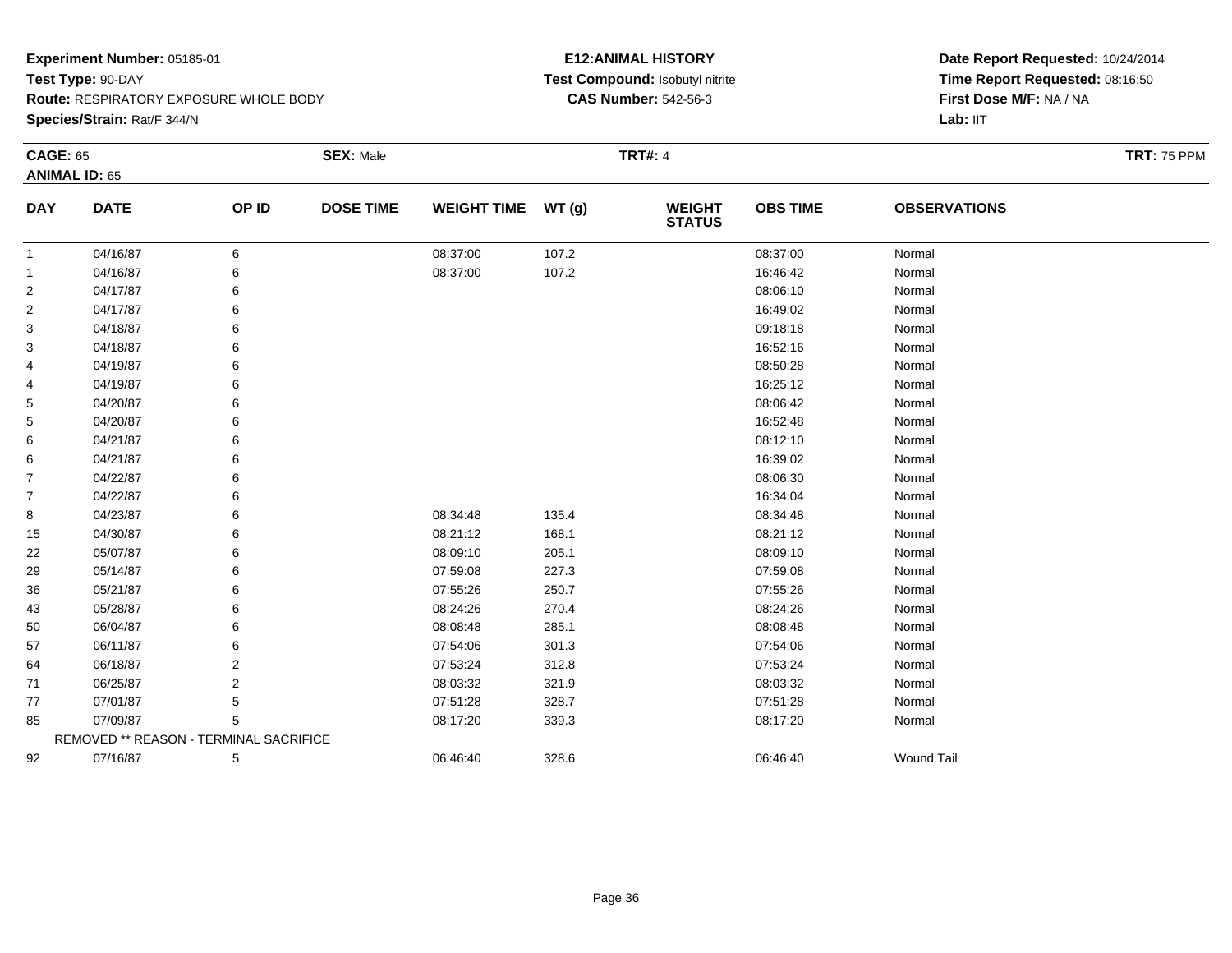**Species/Strain:** Rat/F 344/N

# **E12:ANIMAL HISTORY Test Compound:** Isobutyl nitrite**CAS Number:** 542-56-3

| <b>CAGE: 66</b> | <b>ANIMAL ID: 66</b>                   |                | <b>SEX: Male</b> |                    |       | <b>TRT#: 4</b>                 |                 |                     | <b>TRT: 75 PPM</b> |
|-----------------|----------------------------------------|----------------|------------------|--------------------|-------|--------------------------------|-----------------|---------------------|--------------------|
| <b>DAY</b>      | <b>DATE</b>                            | OP ID          | <b>DOSE TIME</b> | <b>WEIGHT TIME</b> | WT(g) | <b>WEIGHT</b><br><b>STATUS</b> | <b>OBS TIME</b> | <b>OBSERVATIONS</b> |                    |
| $\mathbf{1}$    | 04/16/87                               | 6              |                  | 08:37:00           | 110.3 |                                | 08:37:00        | Normal              |                    |
| 1               | 04/16/87                               | 6              |                  | 08:37:00           | 110.3 |                                | 16:46:58        | Normal              |                    |
| $\overline{2}$  | 04/17/87                               | 6              |                  |                    |       |                                | 08:06:26        | Normal              |                    |
| 2               | 04/17/87                               | 6              |                  |                    |       |                                | 16:49:16        | Normal              |                    |
| 3               | 04/18/87                               | 6              |                  |                    |       |                                | 09:18:30        | Normal              |                    |
| 3               | 04/18/87                               | 6              |                  |                    |       |                                | 16:52:24        | Normal              |                    |
| 4               | 04/19/87                               | 6              |                  |                    |       |                                | 08:50:38        | Normal              |                    |
| 4               | 04/19/87                               | 6              |                  |                    |       |                                | 16:25:22        | Normal              |                    |
| 5               | 04/20/87                               | 6              |                  |                    |       |                                | 08:06:50        | Normal              |                    |
| 5               | 04/20/87                               | 6              |                  |                    |       |                                | 16:52:56        | Normal              |                    |
| 6               | 04/21/87                               | 6              |                  |                    |       |                                | 08:12:22        | Normal              |                    |
| 6               | 04/21/87                               | 6              |                  |                    |       |                                | 16:39:28        | Normal              |                    |
| 7               | 04/22/87                               | 6              |                  |                    |       |                                | 08:06:40        | Normal              |                    |
| 7               | 04/22/87                               | 6              |                  |                    |       |                                | 16:34:16        | Normal              |                    |
| 8               | 04/23/87                               | 6              |                  | 08:35:14           | 132.2 |                                | 08:35:14        | Normal              |                    |
| 15              | 04/30/87                               | 6              |                  | 08:21:50           | 163.8 |                                | 08:21:50        | Normal              |                    |
| 22              | 05/07/87                               | 6              |                  | 08:09:40           | 187.8 |                                | 08:09:40        | Normal              |                    |
| 29              | 05/14/87                               | 6              |                  | 07:59:32           | 211.1 |                                | 07:59:32        | Normal              |                    |
| 36              | 05/21/87                               | 6              |                  | 07:55:46           | 227.8 |                                | 07:55:46        | Normal              |                    |
| 43              | 05/28/87                               | 6              |                  | 08:24:44           | 242.4 |                                | 08:24:44        | Normal              |                    |
| 50              | 06/04/87                               | 6              |                  | 08:09:06           | 257.8 |                                | 08:09:06        | Normal              |                    |
| 57              | 06/11/87                               | 6              |                  | 07:54:22           | 266.0 |                                | 07:54:22        | Normal              |                    |
| 64              | 06/18/87                               | 2              |                  | 07:53:44           | 285.5 |                                | 07:53:44        | Normal              |                    |
| 71              | 06/25/87                               | $\overline{2}$ |                  | 08:03:48           | 292.9 |                                | 08:03:48        | Normal              |                    |
| 77              | 07/01/87                               | 5              |                  | 07:51:44           | 306.8 |                                | 07:51:44        | Normal              |                    |
| 85              | 07/09/87                               | 5              |                  | 08:18:04           | 307.1 |                                | 08:18:04        | Normal              |                    |
|                 | REMOVED ** REASON - TERMINAL SACRIFICE |                |                  |                    |       |                                |                 |                     |                    |
| 92              | 07/16/87                               | 5              |                  | 06:47:36           | 307.4 |                                | 06:47:36        | Normal              |                    |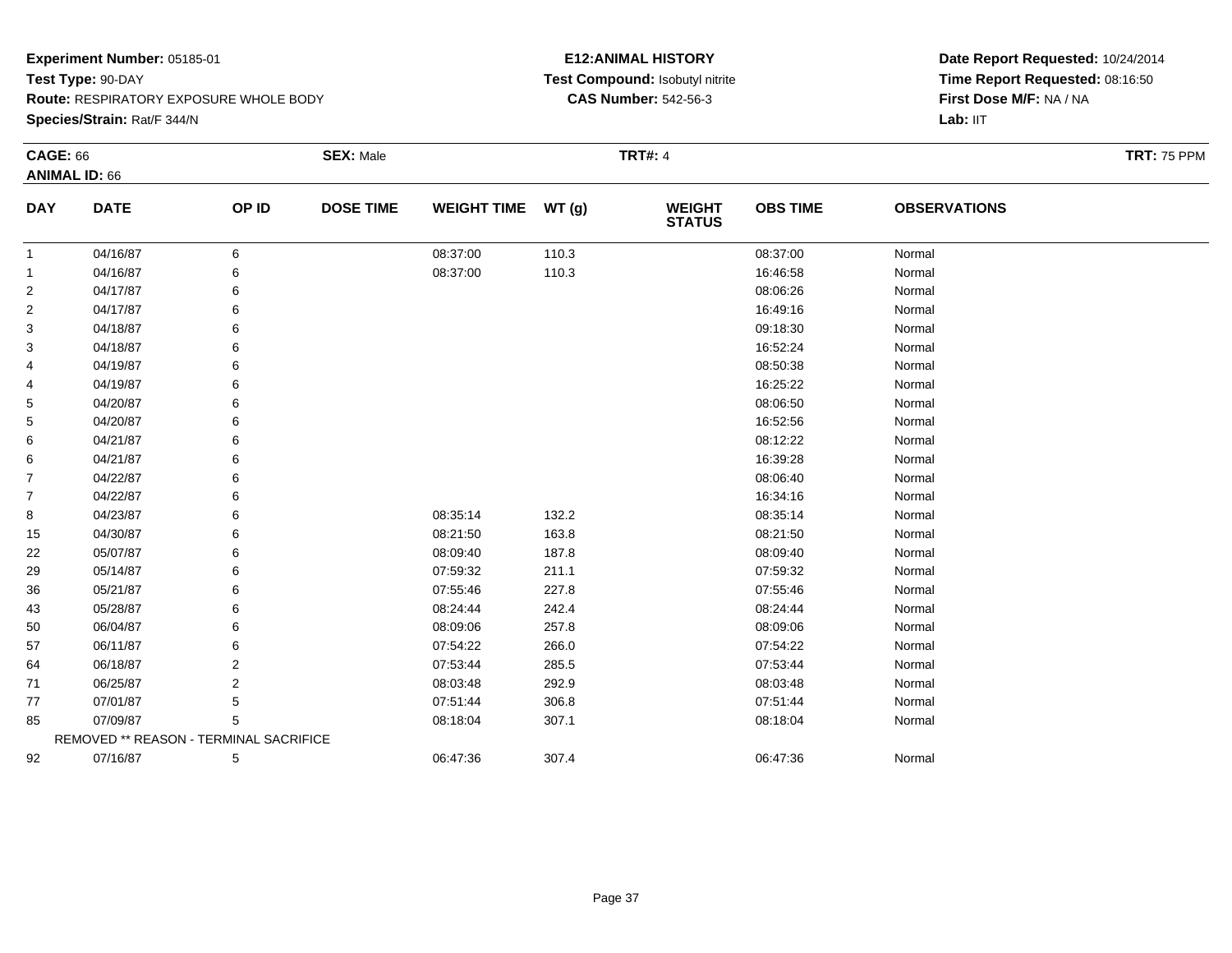**Route:** RESPIRATORY EXPOSURE WHOLE BODY

**Species/Strain:** Rat/F 344/N

# **E12:ANIMAL HISTORY Test Compound:** Isobutyl nitrite**CAS Number:** 542-56-3

| <b>CAGE: 67</b> |                                        |       | <b>SEX: Male</b> |                    |       | <b>TRT#: 4</b>                 |                 |                     | <b>TRT: 75 PPM</b> |
|-----------------|----------------------------------------|-------|------------------|--------------------|-------|--------------------------------|-----------------|---------------------|--------------------|
|                 | <b>ANIMAL ID: 67</b>                   |       |                  |                    |       |                                |                 |                     |                    |
| <b>DAY</b>      | <b>DATE</b>                            | OP ID | <b>DOSE TIME</b> | <b>WEIGHT TIME</b> | WT(g) | <b>WEIGHT</b><br><b>STATUS</b> | <b>OBS TIME</b> | <b>OBSERVATIONS</b> |                    |
| -1              | 04/16/87                               | 6     |                  | 08:38:00           | 119.3 |                                | 08:38:00        | Normal              |                    |
| $\mathbf 1$     | 04/16/87                               | 6     |                  | 08:38:00           | 119.3 |                                | 16:47:08        | Normal              |                    |
| $\overline{2}$  | 04/17/87                               | 6     |                  |                    |       |                                | 08:06:46        | Normal              |                    |
| $\overline{2}$  | 04/17/87                               | 6     |                  |                    |       |                                | 16:49:32        | Normal              |                    |
| 3               | 04/18/87                               | 6     |                  |                    |       |                                | 09:18:44        | Normal              |                    |
| 3               | 04/18/87                               | 6     |                  |                    |       |                                | 16:52:32        | Normal              |                    |
| 4               | 04/19/87                               | 6     |                  |                    |       |                                | 08:50:50        | Normal              |                    |
| 4               | 04/19/87                               | 6     |                  |                    |       |                                | 16:25:30        | Normal              |                    |
| 5               | 04/20/87                               | 6     |                  |                    |       |                                | 08:07:02        | Normal              |                    |
| 5               | 04/20/87                               | 6     |                  |                    |       |                                | 16:53:06        | Normal              |                    |
| 6               | 04/21/87                               | 6     |                  |                    |       |                                | 08:12:44        | Normal              |                    |
| 6               | 04/21/87                               | 6     |                  |                    |       |                                | 16:39:36        | Normal              |                    |
| $\overline{7}$  | 04/22/87                               | 6     |                  |                    |       |                                | 08:06:48        | Normal              |                    |
| $\overline{7}$  | 04/22/87                               | 6     |                  |                    |       |                                | 16:34:24        | Normal              |                    |
| 8               | 04/23/87                               | 6     |                  | 08:35:46           | 143.3 |                                | 08:35:46        | Normal              |                    |
| 15              | 04/30/87                               | 6     |                  | 08:22:18           | 168.6 |                                | 08:22:18        | Normal              |                    |
| 22              | 05/07/87                               | 6     |                  | 08:10:24           | 200.4 |                                | 08:10:24        | Normal              |                    |
| 29              | 05/14/87                               | 6     |                  | 07:59:56           | 221.6 |                                | 07:59:56        | Normal              |                    |
| 36              | 05/21/87                               | 6     |                  | 07:56:06           | 242.2 |                                | 07:56:06        | Normal              |                    |
| 43              | 05/28/87                               | 6     |                  | 08:25:00           | 257.8 |                                | 08:25:00        | Normal              |                    |
| 50              | 06/04/87                               | 6     |                  | 08:09:26           | 273.9 |                                | 08:09:26        | Normal              |                    |
| 57              | 06/11/87                               | 6     |                  | 07:54:54           | 282.5 |                                | 07:54:54        | Normal              |                    |
| 64              | 06/18/87                               | 2     |                  | 07:54:02           | 295.9 |                                | 07:54:02        | Normal              |                    |
| 71              | 06/25/87                               | 2     |                  | 08:04:04           | 305.2 |                                | 08:04:04        | Normal              |                    |
| 77              | 07/01/87                               | 5     |                  | 07:52:00           | 316.8 |                                | 07:52:00        | Normal              |                    |
| 85              | 07/09/87                               | 5     |                  | 08:18:42           | 322.1 |                                | 08:18:42        | Normal              |                    |
|                 | REMOVED ** REASON - TERMINAL SACRIFICE |       |                  |                    |       |                                |                 |                     |                    |
| 92              | 07/16/87                               | 5     |                  | 06:48:04           | 327.9 |                                | 06:48:04        | Normal              |                    |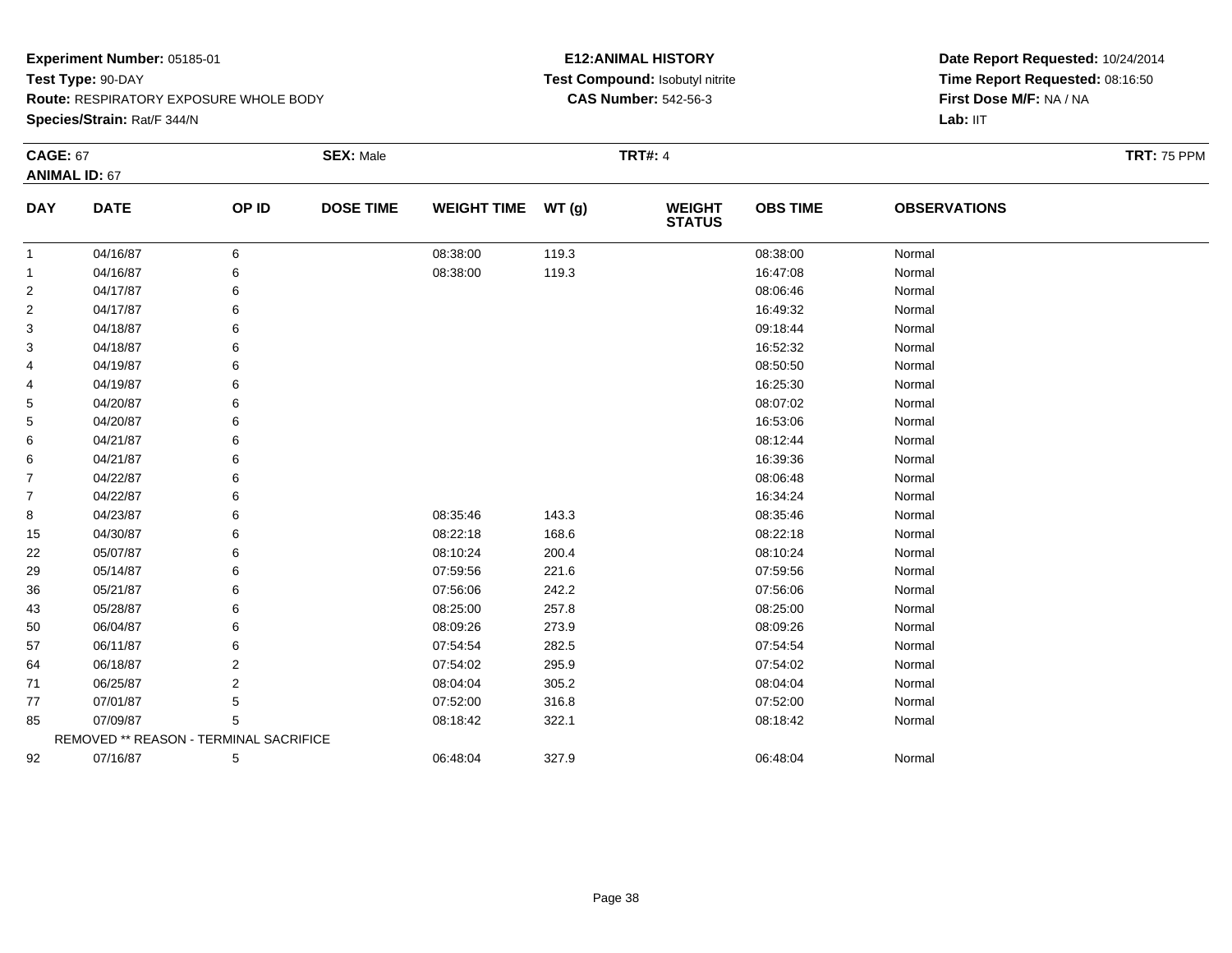**Species/Strain:** Rat/F 344/N

# **E12:ANIMAL HISTORY Test Compound:** Isobutyl nitrite**CAS Number:** 542-56-3

| <b>CAGE: 68</b> |                                        |                | <b>SEX: Male</b> |                    |       | <b>TRT#: 4</b>                 |                 |                     | <b>TRT: 75 PPM</b> |
|-----------------|----------------------------------------|----------------|------------------|--------------------|-------|--------------------------------|-----------------|---------------------|--------------------|
|                 | <b>ANIMAL ID: 68</b>                   |                |                  |                    |       |                                |                 |                     |                    |
| <b>DAY</b>      | <b>DATE</b>                            | OP ID          | <b>DOSE TIME</b> | <b>WEIGHT TIME</b> | WT(g) | <b>WEIGHT</b><br><b>STATUS</b> | <b>OBS TIME</b> | <b>OBSERVATIONS</b> |                    |
| $\mathbf{1}$    | 04/16/87                               | 6              |                  | 08:38:00           | 126.2 |                                | 08:38:00        | Normal              |                    |
| 1               | 04/16/87                               | 6              |                  | 08:38:00           | 126.2 |                                | 16:47:18        | Normal              |                    |
| 2               | 04/17/87                               | 6              |                  |                    |       |                                | 08:07:02        | Normal              |                    |
| 2               | 04/17/87                               | 6              |                  |                    |       |                                | 16:49:42        | Normal              |                    |
| 3               | 04/18/87                               |                |                  |                    |       |                                | 09:18:56        | Normal              |                    |
| 3               | 04/18/87                               |                |                  |                    |       |                                | 16:52:44        | Normal              |                    |
| 4               | 04/19/87                               |                |                  |                    |       |                                | 08:51:00        | Normal              |                    |
| 4               | 04/19/87                               | 6              |                  |                    |       |                                | 16:25:38        | Normal              |                    |
| 5               | 04/20/87                               |                |                  |                    |       |                                | 08:07:12        | Normal              |                    |
| 5               | 04/20/87                               |                |                  |                    |       |                                | 16:53:16        | Normal              |                    |
| 6               | 04/21/87                               | 6              |                  |                    |       |                                | 08:13:00        | Normal              |                    |
| 6               | 04/21/87                               | 6              |                  |                    |       |                                | 16:39:44        | Normal              |                    |
| 7               | 04/22/87                               | 6              |                  |                    |       |                                | 08:06:58        | Normal              |                    |
| 7               | 04/22/87                               | 6              |                  |                    |       |                                | 16:34:32        | Normal              |                    |
| 8               | 04/23/87                               |                |                  | 08:36:10           | 151.8 |                                | 08:36:10        | Normal              |                    |
| 15              | 04/30/87                               |                |                  |                    |       |                                | 08:22:52        | Normal              |                    |
| 16              | 05/01/87                               | 6              |                  | 08:40:00           | 181.8 |                                | 08:40:00        | Normal              |                    |
| 22              | 05/07/87                               | 6              |                  | 08:10:56           | 206.4 |                                | 08:10:56        | Normal              |                    |
| 29              | 05/14/87                               | 6              |                  | 08:00:20           | 225.6 |                                | 08:00:20        | Normal              |                    |
| 36              | 05/21/87                               |                |                  | 07:56:32           | 248.7 |                                | 07:56:32        | Normal              |                    |
| 43              | 05/28/87                               |                |                  | 08:25:20           | 267.3 |                                | 08:25:20        | Normal              |                    |
| 50              | 06/04/87                               |                |                  | 08:09:48           | 283.8 |                                | 08:09:48        | Normal              |                    |
| 57              | 06/11/87                               | 6              |                  | 07:55:22           | 294.6 |                                | 07:55:22        | Normal              |                    |
| 64              | 06/18/87                               | $\overline{2}$ |                  | 07:54:30           | 309.5 |                                | 07:54:30        | <b>Wound Toes</b>   |                    |
| 71              | 06/25/87                               | 2              |                  | 08:04:28           | 319.6 |                                | 08:04:28        | Normal              |                    |
| 77              | 07/01/87                               | 5              |                  | 07:52:18           | 333.3 |                                | 07:52:18        | Normal              |                    |
| 85              | 07/09/87                               | 5              |                  | 08:19:20           | 344.3 |                                | 08:19:20        | Normal              |                    |
|                 | REMOVED ** REASON - TERMINAL SACRIFICE |                |                  |                    |       |                                |                 |                     |                    |
| 92              | 07/16/87                               | 5              |                  | 06:48:24           | 340.7 |                                | 06:48:24        | Normal              |                    |
|                 |                                        |                |                  |                    |       |                                |                 |                     |                    |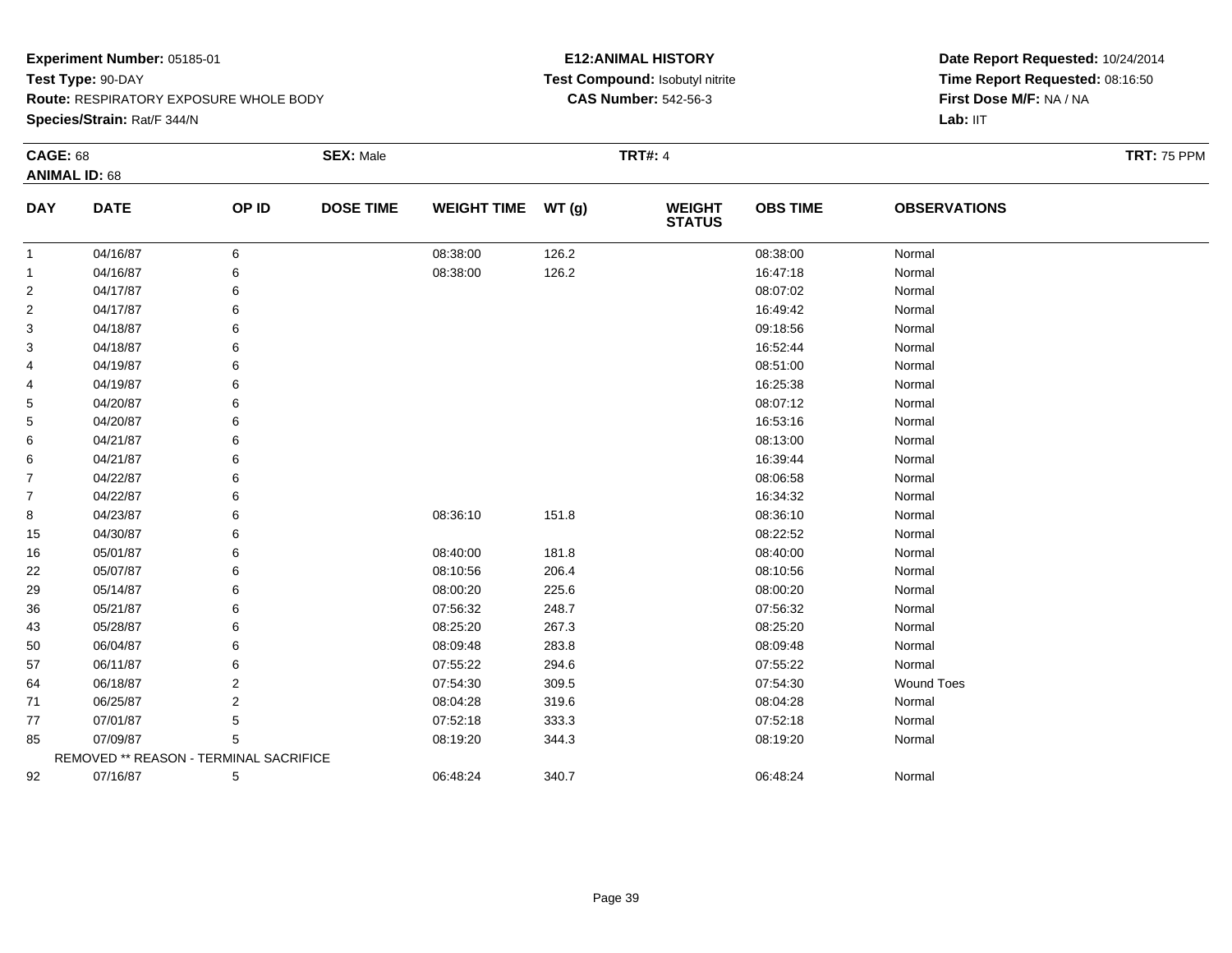**Route:** RESPIRATORY EXPOSURE WHOLE BODY

**Species/Strain:** Rat/F 344/N

# **E12:ANIMAL HISTORY Test Compound:** Isobutyl nitrite**CAS Number:** 542-56-3

| <b>CAGE: 69</b> |                                        |                | <b>SEX: Male</b> |                    |       | <b>TRT#: 4</b>                 |                 |                     | <b>TRT: 75 PPM</b> |
|-----------------|----------------------------------------|----------------|------------------|--------------------|-------|--------------------------------|-----------------|---------------------|--------------------|
|                 | <b>ANIMAL ID: 69</b>                   |                |                  |                    |       |                                |                 |                     |                    |
| <b>DAY</b>      | <b>DATE</b>                            | OP ID          | <b>DOSE TIME</b> | <b>WEIGHT TIME</b> | WT(g) | <b>WEIGHT</b><br><b>STATUS</b> | <b>OBS TIME</b> | <b>OBSERVATIONS</b> |                    |
| 1               | 04/16/87                               | 6              |                  | 08:39:00           | 127.8 |                                | 08:39:00        | Normal              |                    |
| 1               | 04/16/87                               | 6              |                  | 08:39:00           | 127.8 |                                | 16:47:30        | Normal              |                    |
| 2               | 04/17/87                               | 6              |                  |                    |       |                                | 08:07:16        | Normal              |                    |
| 2               | 04/17/87                               | 6              |                  |                    |       |                                | 16:49:54        | Normal              |                    |
| 3               | 04/18/87                               | 6              |                  |                    |       |                                | 09:19:10        | Normal              |                    |
| 3               | 04/18/87                               | 6              |                  |                    |       |                                | 16:52:54        | Normal              |                    |
| 4               | 04/19/87                               | 6              |                  |                    |       |                                | 08:51:10        | Normal              |                    |
| 4               | 04/19/87                               | 6              |                  |                    |       |                                | 16:25:48        | Normal              |                    |
| 5               | 04/20/87                               | 6              |                  |                    |       |                                | 08:07:22        | Normal              |                    |
| 5               | 04/20/87                               | 6              |                  |                    |       |                                | 16:53:26        | Normal              |                    |
| 6               | 04/21/87                               | 6              |                  |                    |       |                                | 08:13:22        | Normal              |                    |
| 6               | 04/21/87                               | 6              |                  |                    |       |                                | 16:39:54        | Normal              |                    |
| $\overline{7}$  | 04/22/87                               | 6              |                  |                    |       |                                | 08:07:12        | Normal              |                    |
| $\overline{7}$  | 04/22/87                               | 6              |                  |                    |       |                                | 16:34:42        | Normal              |                    |
| 8               | 04/23/87                               | 6              |                  | 08:36:40           | 150.9 |                                | 08:36:40        | Normal              |                    |
| 15              | 04/30/87                               | 6              |                  | 08:23:26           | 182.4 |                                | 08:23:26        | Normal              |                    |
| 22              | 05/07/87                               | 6              |                  | 08:11:34           | 202.4 |                                | 08:11:34        | Normal              |                    |
| 29              | 05/14/87                               | 6              |                  | 08:00:40           | 227.1 |                                | 08:00:40        | Normal              |                    |
| 36              | 05/21/87                               | 6              |                  | 07:57:04           | 246.4 |                                | 07:57:04        | Normal              |                    |
| 43              | 05/28/87                               | 6              |                  | 08:25:36           | 258.6 |                                | 08:25:36        | Normal              |                    |
| 50              | 06/04/87                               | 6              |                  | 08:10:14           | 273.4 |                                | 08:10:14        | Normal              |                    |
| 57              | 06/11/87                               | 6              |                  | 07:55:44           | 286.8 |                                | 07:55:44        | <b>Wound Tail</b>   |                    |
| 64              | 06/18/87                               | 2              |                  | 07:54:58           | 302.2 |                                | 07:54:58        | Normal              |                    |
| 71              | 06/25/87                               | $\overline{2}$ |                  | 08:04:44           | 311.3 |                                | 08:04:44        | Normal              |                    |
| 77              | 07/01/87                               | 5              |                  | 07:52:38           | 319.7 |                                | 07:52:38        | Normal              |                    |
| 85              | 07/09/87                               | 5              |                  | 08:20:02           | 325.3 |                                | 08:20:02        | Normal              |                    |
|                 | REMOVED ** REASON - TERMINAL SACRIFICE |                |                  |                    |       |                                |                 |                     |                    |
| 92              | 07/16/87                               | 5              |                  | 06:48:46           | 329.3 |                                | 06:48:46        | Normal              |                    |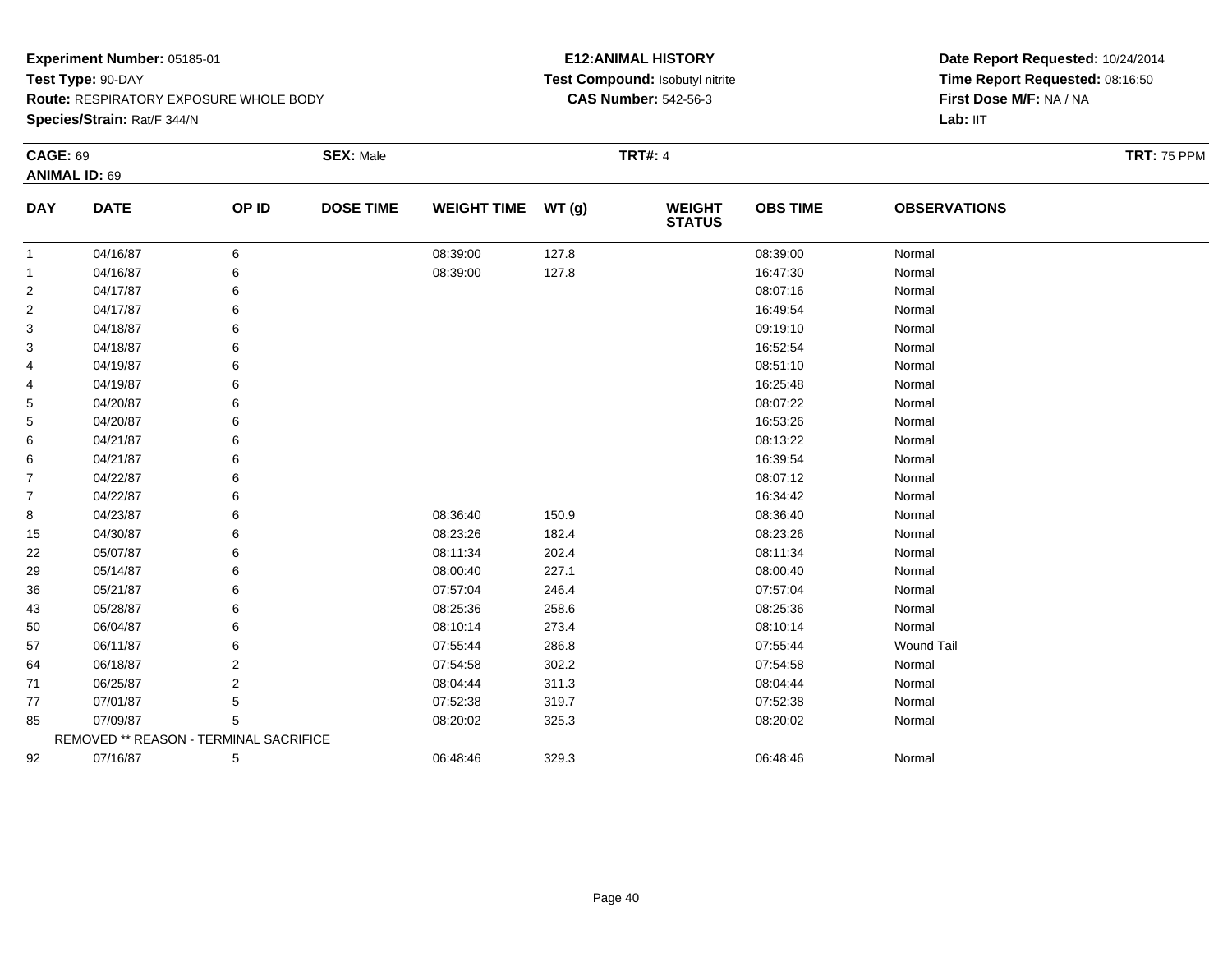**Route:** RESPIRATORY EXPOSURE WHOLE BODY

**Species/Strain:** Rat/F 344/N

# **E12:ANIMAL HISTORY Test Compound:** Isobutyl nitrite**CAS Number:** 542-56-3

| <b>CAGE: 70</b> |                                        |                | <b>SEX: Male</b> |                    |       | <b>TRT#: 4</b>                 |                 |                     | <b>TRT: 75 PPM</b> |
|-----------------|----------------------------------------|----------------|------------------|--------------------|-------|--------------------------------|-----------------|---------------------|--------------------|
|                 | <b>ANIMAL ID: 70</b>                   |                |                  |                    |       |                                |                 |                     |                    |
| <b>DAY</b>      | <b>DATE</b>                            | OP ID          | <b>DOSE TIME</b> | <b>WEIGHT TIME</b> | WT(g) | <b>WEIGHT</b><br><b>STATUS</b> | <b>OBS TIME</b> | <b>OBSERVATIONS</b> |                    |
| 1               | 04/16/87                               | 6              |                  | 08:39:00           | 130.1 |                                | 08:39:00        | Normal              |                    |
| -1              | 04/16/87                               | 6              |                  | 08:39:00           | 130.1 |                                | 16:47:40        | Normal              |                    |
| $\overline{2}$  | 04/17/87                               | 6              |                  |                    |       |                                | 08:07:38        | Normal              |                    |
| 2               | 04/17/87                               | 6              |                  |                    |       |                                | 16:50:08        | Normal              |                    |
| 3               | 04/18/87                               |                |                  |                    |       |                                | 09:19:28        | Normal              |                    |
| 3               | 04/18/87                               |                |                  |                    |       |                                | 16:53:06        | Normal              |                    |
| 4               | 04/19/87                               | 6              |                  |                    |       |                                | 08:51:24        | Normal              |                    |
| 4               | 04/19/87                               | 6              |                  |                    |       |                                | 16:25:56        | Normal              |                    |
| 5               | 04/20/87                               |                |                  |                    |       |                                | 08:07:30        | Normal              |                    |
| 5               | 04/20/87                               |                |                  |                    |       |                                | 16:53:38        | Normal              |                    |
| 6               | 04/21/87                               |                |                  |                    |       |                                | 08:13:40        | Normal              |                    |
| 6               | 04/21/87                               | 6              |                  |                    |       |                                | 16:40:06        | Normal              |                    |
| 7               | 04/22/87                               |                |                  |                    |       |                                | 08:07:22        | Normal              |                    |
| $\overline{7}$  | 04/22/87                               |                |                  |                    |       |                                | 16:34:50        | Normal              |                    |
| 8               | 04/23/87                               | 6              |                  | 08:37:28           | 160.4 |                                | 08:37:28        | Normal              |                    |
| 15              | 04/30/87                               | 6              |                  | 08:23:56           | 198.1 |                                | 08:23:56        | Normal              |                    |
| 22              | 05/07/87                               |                |                  | 08:12:20           | 230.7 |                                | 08:12:20        | Normal              |                    |
| 29              | 05/14/87                               |                |                  | 08:01:50           | 253.4 |                                | 08:01:50        | Normal              |                    |
| 36              | 05/21/87                               |                |                  | 07:57:24           | 277.7 |                                | 07:57:24        | Normal              |                    |
| 43              | 05/28/87                               | 6              |                  | 08:25:58           | 298.3 |                                | 08:25:58        | Normal              |                    |
| 50              | 06/04/87                               |                |                  | 08:10:36           | 320.6 |                                | 08:10:36        | Normal              |                    |
| 57              | 06/11/87                               | 6              |                  | 07:56:14           | 332.0 |                                | 07:56:14        | Normal              |                    |
| 64              | 06/18/87                               | 2              |                  | 07:55:16           | 349.7 |                                | 07:55:16        | Normal              |                    |
| 71              | 06/25/87                               | $\overline{2}$ |                  | 08:05:00           | 358.2 |                                | 08:05:00        | Normal              |                    |
| 77              | 07/01/87                               | 5              |                  | 07:52:54           | 368.9 |                                | 07:52:54        | Normal              |                    |
| 85              | 07/09/87                               | 5              |                  | 08:20:42           | 377.4 |                                | 08:20:42        | Normal              |                    |
|                 | REMOVED ** REASON - TERMINAL SACRIFICE |                |                  |                    |       |                                |                 |                     |                    |
| 92              | 07/16/87                               | 5              |                  | 06:49:10           | 377.7 |                                | 06:49:10        | Normal              |                    |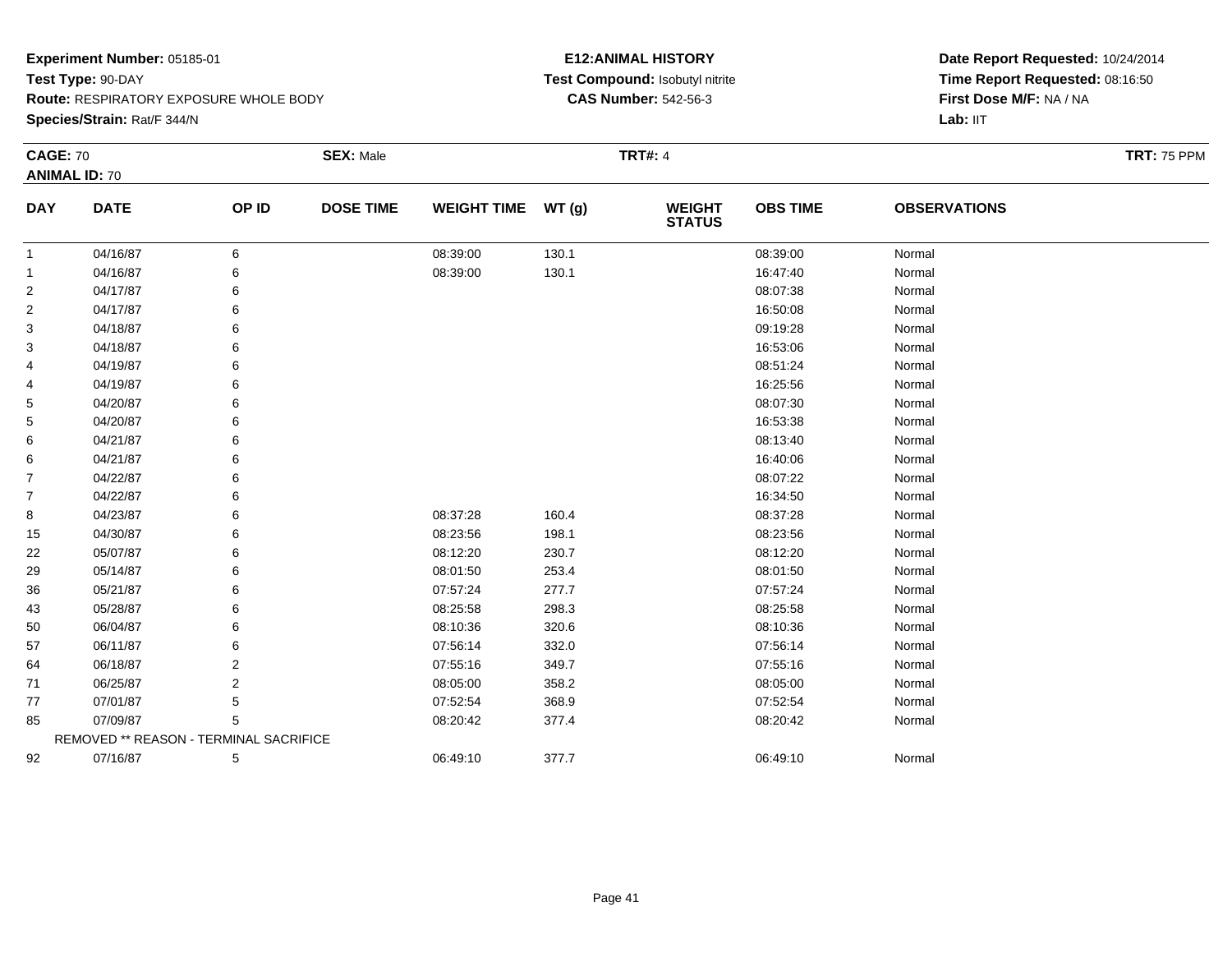**Route:** RESPIRATORY EXPOSURE WHOLE BODY

**Species/Strain:** Rat/F 344/N

# **E12:ANIMAL HISTORY Test Compound:** Isobutyl nitrite**CAS Number:** 542-56-3

| <b>CAGE: 81</b> |                                        |                | <b>SEX: Male</b> |                    |       | <b>TRT#: 5</b>                 |                 |                     | <b>TRT: 150 PPM</b> |
|-----------------|----------------------------------------|----------------|------------------|--------------------|-------|--------------------------------|-----------------|---------------------|---------------------|
|                 | <b>ANIMAL ID: 81</b>                   |                |                  |                    |       |                                |                 |                     |                     |
| <b>DAY</b>      | <b>DATE</b>                            | OP ID          | <b>DOSE TIME</b> | <b>WEIGHT TIME</b> | WT(g) | <b>WEIGHT</b><br><b>STATUS</b> | <b>OBS TIME</b> | <b>OBSERVATIONS</b> |                     |
| -1              | 04/16/87                               | 6              |                  | 08:46:00           | 100.8 |                                | 08:46:00        | Normal              |                     |
| -1              | 04/16/87                               | 6              |                  | 08:46:00           | 100.8 |                                | 17:02:34        | Normal              |                     |
| 2               | 04/17/87                               | 6              |                  |                    |       |                                | 08:16:54        | Normal              |                     |
| 2               | 04/17/87                               | 6              |                  |                    |       |                                | 16:57:42        | Normal              |                     |
| 3               | 04/18/87                               |                |                  |                    |       |                                | 09:31:00        | Normal              |                     |
| 3               | 04/18/87                               | 6              |                  |                    |       |                                | 17:03:02        | Normal              |                     |
| 4               | 04/19/87                               | 6              |                  |                    |       |                                | 09:02:20        | Normal              |                     |
| 4               | 04/19/87                               | 6              |                  |                    |       |                                | 16:35:18        | Normal              |                     |
| 5               | 04/20/87                               |                |                  |                    |       |                                | 08:14:22        | Normal              |                     |
| 5               | 04/20/87                               |                |                  |                    |       |                                | 17:02:22        | Normal              |                     |
| 6               | 04/21/87                               |                |                  |                    |       |                                | 08:21:08        | Normal              |                     |
| 6               | 04/21/87                               | 6              |                  |                    |       |                                | 16:50:56        | Normal              |                     |
| 7               | 04/22/87                               |                |                  |                    |       |                                | 08:18:52        | Normal              |                     |
| $\overline{7}$  | 04/22/87                               |                |                  |                    |       |                                | 16:19:02        | Normal              |                     |
| 8               | 04/23/87                               | 6              |                  | 08:50:02           | 124.2 |                                | 08:50:02        | Normal              |                     |
| 15              | 04/30/87                               | 6              |                  | 08:32:26           | 155.3 |                                | 08:32:26        | Normal              |                     |
| 22              | 05/07/87                               |                |                  | 08:32:20           | 182.2 |                                | 08:32:20        | Normal              |                     |
| 29              | 05/14/87                               |                |                  | 08:08:02           | 200.0 |                                | 08:08:02        | Normal              |                     |
| 36              | 05/21/87                               |                |                  | 08:02:02           | 214.3 |                                | 08:02:02        | Normal              |                     |
| 43              | 05/28/87                               | 6              |                  | 08:30:20           | 230.1 |                                | 08:30:20        | Normal              |                     |
| 50              | 06/04/87                               |                |                  | 08:15:00           | 243.1 |                                | 08:15:00        | Normal              |                     |
| 57              | 06/11/87                               | 6              |                  | 08:01:50           | 256.4 |                                | 08:01:50        | Normal              |                     |
| 64              | 06/18/87                               | 2              |                  | 07:59:32           | 268.8 |                                | 07:59:32        | Normal              |                     |
| 71              | 06/25/87                               | $\overline{2}$ |                  | 08:08:40           | 279.0 |                                | 08:08:40        | Normal              |                     |
| 77              | 07/01/87                               | 5              |                  | 07:56:32           | 284.7 |                                | 07:56:32        | Normal              |                     |
| 85              | 07/09/87                               | 5              |                  | 08:28:54           | 293.9 |                                | 08:28:54        | Normal              |                     |
|                 | REMOVED ** REASON - TERMINAL SACRIFICE |                |                  |                    |       |                                |                 |                     |                     |
| 92              | 07/16/87                               | 5              |                  | 06:50:22           | 306.4 |                                | 06:50:22        | Normal              |                     |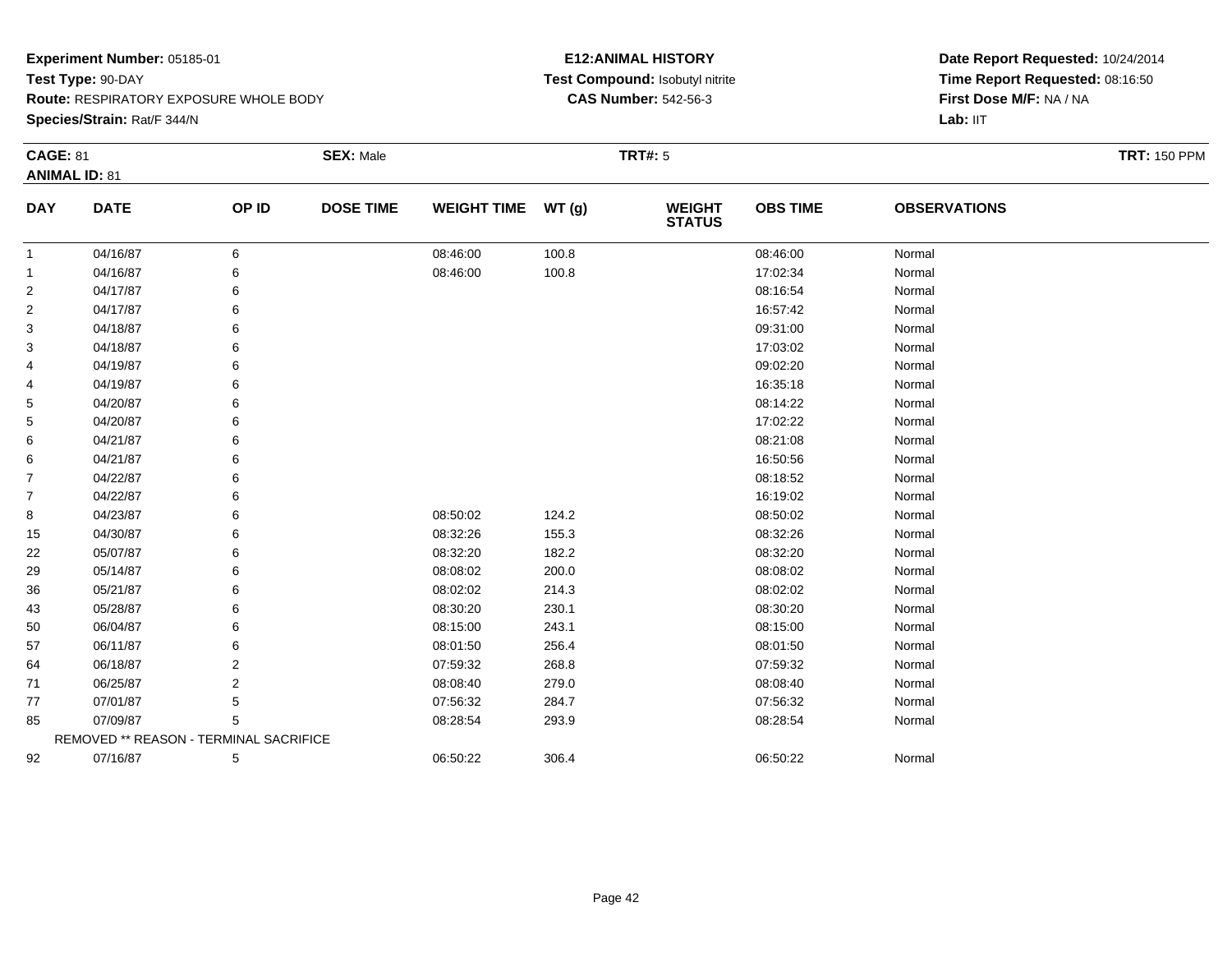**Species/Strain:** Rat/F 344/N

# **E12:ANIMAL HISTORY Test Compound:** Isobutyl nitrite**CAS Number:** 542-56-3

| <b>CAGE: 82</b> |                                        |       | <b>SEX: Male</b> |                    |       | <b>TRT#: 5</b>                 |                 |                     | <b>TRT: 150 PPM</b> |
|-----------------|----------------------------------------|-------|------------------|--------------------|-------|--------------------------------|-----------------|---------------------|---------------------|
|                 | <b>ANIMAL ID: 82</b>                   |       |                  |                    |       |                                |                 |                     |                     |
| <b>DAY</b>      | <b>DATE</b>                            | OP ID | <b>DOSE TIME</b> | <b>WEIGHT TIME</b> | WT(g) | <b>WEIGHT</b><br><b>STATUS</b> | <b>OBS TIME</b> | <b>OBSERVATIONS</b> |                     |
| 1               | 04/16/87                               | 6     |                  | 08:48:00           | 105.0 |                                | 08:48:00        | Normal              |                     |
| 1               | 04/16/87                               | 6     |                  | 08:48:00           | 105.0 |                                | 17:02:48        | Normal              |                     |
| $\overline{c}$  | 04/17/87                               | 6     |                  |                    |       |                                | 08:17:16        | Normal              |                     |
| 2               | 04/17/87                               | 6     |                  |                    |       |                                | 16:57:52        | Normal              |                     |
| 3               | 04/18/87                               | 6     |                  |                    |       |                                | 09:31:12        | Normal              |                     |
| 3               | 04/18/87                               | 6     |                  |                    |       |                                | 17:03:14        | Normal              |                     |
| 4               | 04/19/87                               | 6     |                  |                    |       |                                | 09:02:34        | Normal              |                     |
| 4               | 04/19/87                               | 6     |                  |                    |       |                                | 16:35:28        | Normal              |                     |
| 5               | 04/20/87                               | 6     |                  |                    |       |                                | 08:14:40        | Normal              |                     |
| 5               | 04/20/87                               | 6     |                  |                    |       |                                | 17:02:30        | Normal              |                     |
| 6               | 04/21/87                               | 6     |                  |                    |       |                                | 08:22:00        | Normal              |                     |
| 6               | 04/21/87                               | 6     |                  |                    |       |                                | 16:51:06        | Normal              |                     |
| $\overline{7}$  | 04/22/87                               | 6     |                  |                    |       |                                | 08:19:00        | Normal              |                     |
| $\overline{7}$  | 04/22/87                               | 6     |                  |                    |       |                                | 16:19:14        | Normal              |                     |
| 8               | 04/23/87                               | 6     |                  | 08:51:04           | 130.3 |                                | 08:51:04        | Normal              |                     |
| 15              | 04/30/87                               | 6     |                  | 08:34:24           | 160.6 |                                | 08:34:24        | Normal              |                     |
| 22              | 05/07/87                               | 6     |                  | 08:35:40           | 180.3 |                                | 08:35:40        | Normal              |                     |
| 29              | 05/14/87                               | 6     |                  | 08:12:24           | 205.3 |                                | 08:12:24        | Normal              |                     |
| 36              | 05/21/87                               | 6     |                  | 08:07:08           | 219.5 |                                | 08:07:08        | Normal              |                     |
| 43              | 05/28/87                               | 6     |                  | 08:32:46           | 230.5 |                                | 08:32:46        | Normal              |                     |
| 50              | 06/04/87                               | 6     |                  | 08:19:54           | 245.2 |                                | 08:19:54        | Normal              |                     |
| 57              | 06/11/87                               | 6     |                  | 08:06:00           | 256.4 |                                | 08:06:00        | Normal              |                     |
| 64              | 06/18/87                               | 2     |                  | 08:04:12           | 268.4 |                                | 08:04:12        | Normal              |                     |
| 71              | 06/25/87                               | 2     |                  | 08:11:28           | 275.4 |                                | 08:11:28        | Normal              |                     |
| 77              | 07/01/87                               | 5     |                  | 08:01:04           | 281.8 |                                | 08:01:04        | Normal              |                     |
| 85              | 07/09/87                               | 5     |                  | 08:34:06           | 290.8 |                                | 08:34:06        | Normal              |                     |
|                 | REMOVED ** REASON - TERMINAL SACRIFICE |       |                  |                    |       |                                |                 |                     |                     |
| 92              | 07/16/87                               | 5     |                  | 06:50:44           | 303.7 |                                | 06:50:44        | Normal              |                     |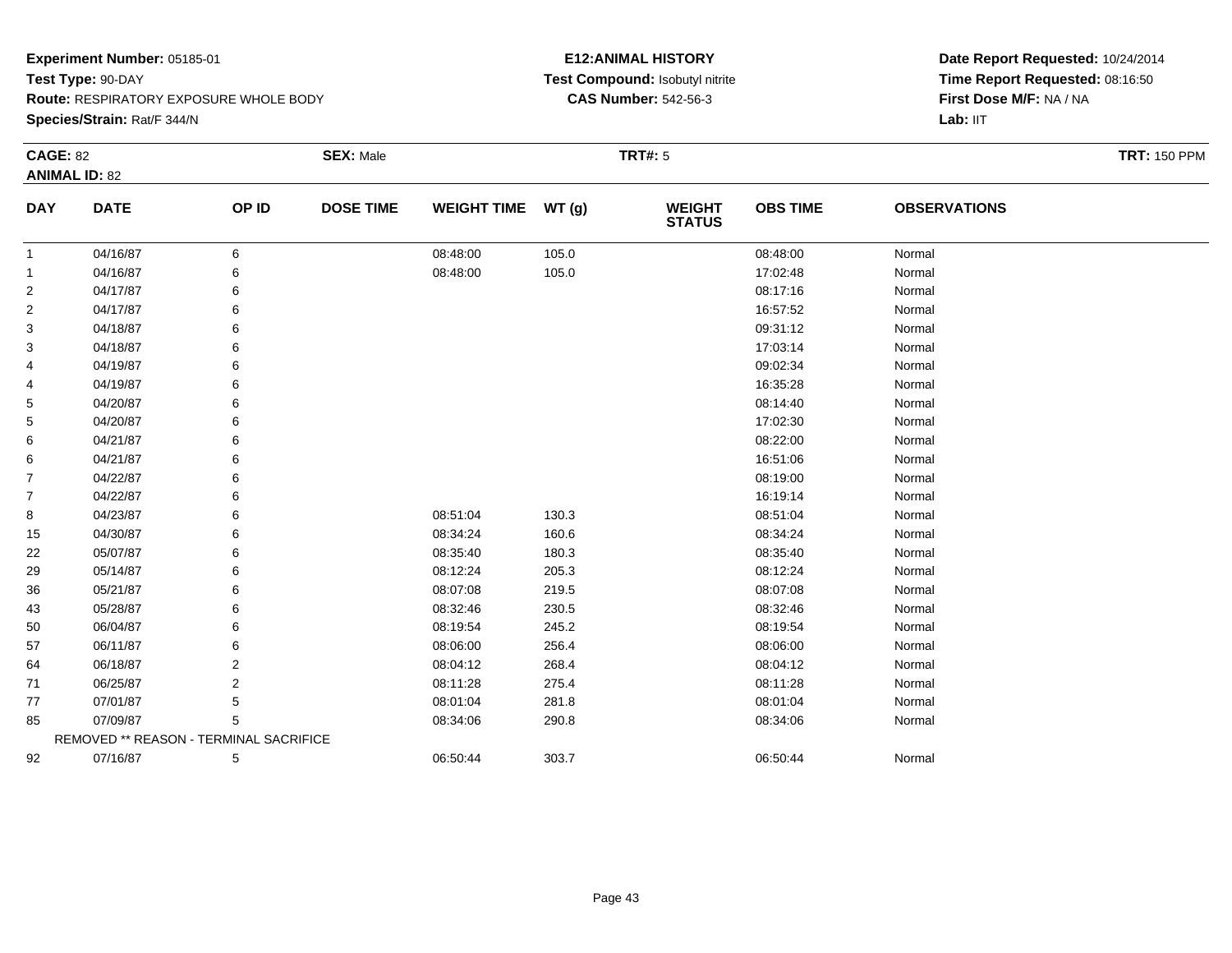**Route:** RESPIRATORY EXPOSURE WHOLE BODY

**Species/Strain:** Rat/F 344/N

# **E12:ANIMAL HISTORY Test Compound:** Isobutyl nitrite**CAS Number:** 542-56-3

| <b>CAGE: 83</b> | <b>ANIMAL ID: 83</b>                   |                | <b>SEX: Male</b> |                    |       | <b>TRT#: 5</b>                 |                 |                     | <b>TRT: 150 PPM</b> |
|-----------------|----------------------------------------|----------------|------------------|--------------------|-------|--------------------------------|-----------------|---------------------|---------------------|
| <b>DAY</b>      | <b>DATE</b>                            | OP ID          | <b>DOSE TIME</b> | <b>WEIGHT TIME</b> | WT(g) | <b>WEIGHT</b><br><b>STATUS</b> | <b>OBS TIME</b> | <b>OBSERVATIONS</b> |                     |
| $\mathbf{1}$    | 04/16/87                               | 6              |                  | 08:49:00           | 106.8 |                                | 08:49:00        | Normal              |                     |
| $\mathbf{1}$    | 04/16/87                               |                |                  | 08:49:00           | 106.8 |                                | 17:02:58        | Normal              |                     |
| $\overline{2}$  | 04/17/87                               |                |                  |                    |       |                                | 08:17:32        | Normal              |                     |
| $\overline{2}$  | 04/17/87                               |                |                  |                    |       |                                | 16:58:04        | Normal              |                     |
| 3               | 04/18/87                               |                |                  |                    |       |                                | 09:31:20        | Normal              |                     |
| 3               | 04/18/87                               |                |                  |                    |       |                                | 17:03:24        | Normal              |                     |
| 4               | 04/19/87                               |                |                  |                    |       |                                | 09:02:48        | Normal              |                     |
| 4               | 04/19/87                               |                |                  |                    |       |                                | 16:35:38        | Normal              |                     |
| 5               | 04/20/87                               |                |                  |                    |       |                                | 08:14:54        | Normal              |                     |
| 5               | 04/20/87                               |                |                  |                    |       |                                | 17:02:44        | Normal              |                     |
| 6               | 04/21/87                               |                |                  |                    |       |                                | 08:22:16        | Normal              |                     |
| 6               | 04/21/87                               |                |                  |                    |       |                                | 16:51:14        | Normal              |                     |
| $\overline{7}$  | 04/22/87                               |                |                  |                    |       |                                | 08:19:10        | Normal              |                     |
| $\overline{7}$  | 04/22/87                               |                |                  |                    |       |                                | 16:19:22        | Normal              |                     |
| 8               | 04/23/87                               |                |                  | 08:51:34           | 132.8 |                                | 08:51:34        | Normal              |                     |
| 15              | 04/30/87                               |                |                  | 08:34:50           | 166.6 |                                | 08:34:50        | Normal              |                     |
| 22              | 05/07/87                               |                |                  | 08:36:46           | 189.8 |                                | 08:36:46        | Normal              |                     |
| 29              | 05/14/87                               |                |                  | 08:12:46           | 210.5 |                                | 08:12:46        | Normal              |                     |
| 36              | 05/21/87                               |                |                  | 08:07:28           | 229.2 |                                | 08:07:28        | Normal              |                     |
| 43              | 05/28/87                               |                |                  | 08:33:02           | 242.5 |                                | 08:33:02        | <b>Ruffled Fur</b>  |                     |
| 50              | 06/04/87                               |                |                  | 08:20:10           | 255.6 |                                | 08:20:10        | Normal              |                     |
| 57              | 06/11/87                               | 6              |                  | 08:06:24           | 268.7 |                                | 08:06:24        | Normal              |                     |
| 64              | 06/18/87                               | 2              |                  | 08:04:28           | 281.9 |                                | 08:04:28        | Normal              |                     |
| 71              | 06/25/87                               | $\overline{2}$ |                  | 08:11:44           | 289.6 |                                | 08:11:44        | Normal              |                     |
| 77              | 07/01/87                               | 5              |                  | 08:01:20           | 291.7 |                                | 08:01:20        | Normal              |                     |
| 85              | 07/09/87                               | 5              |                  | 08:34:22           | 296.8 |                                | 08:34:22        | Normal              |                     |
|                 | REMOVED ** REASON - TERMINAL SACRIFICE |                |                  |                    |       |                                |                 |                     |                     |
| 92              | 07/16/87                               | 5              |                  | 06:51:06           | 306.2 |                                | 06:51:06        | Normal              |                     |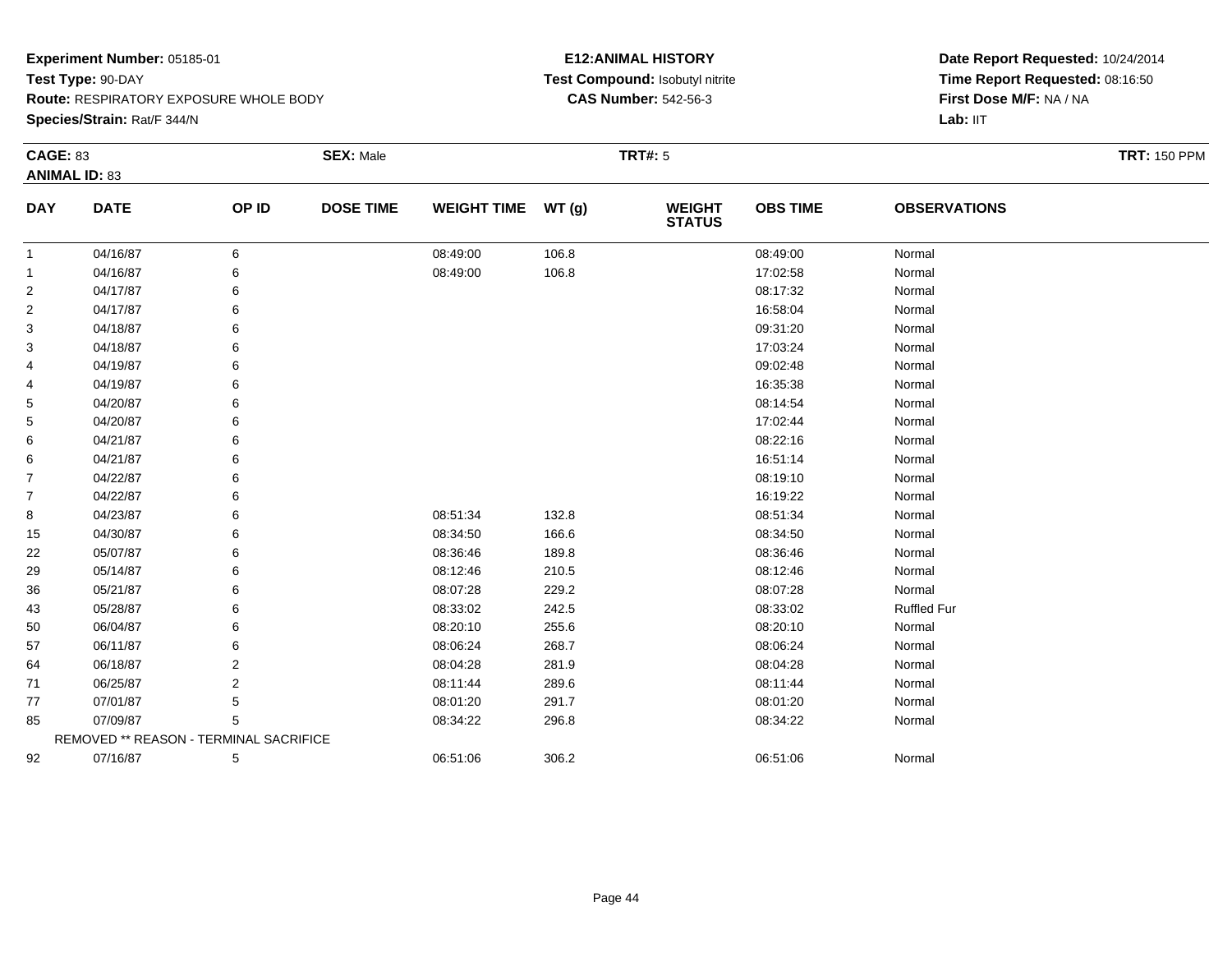**Route:** RESPIRATORY EXPOSURE WHOLE BODY

**Species/Strain:** Rat/F 344/N

# **E12:ANIMAL HISTORY Test Compound:** Isobutyl nitrite**CAS Number:** 542-56-3

| <b>CAGE: 84</b> |                                        |                | <b>SEX: Male</b> |                    |       | <b>TRT#:</b> 5                 |                 |                     | <b>TRT: 150 PPM</b> |
|-----------------|----------------------------------------|----------------|------------------|--------------------|-------|--------------------------------|-----------------|---------------------|---------------------|
|                 | <b>ANIMAL ID: 84</b>                   |                |                  |                    |       |                                |                 |                     |                     |
| <b>DAY</b>      | <b>DATE</b>                            | OP ID          | <b>DOSE TIME</b> | <b>WEIGHT TIME</b> | WT(g) | <b>WEIGHT</b><br><b>STATUS</b> | <b>OBS TIME</b> | <b>OBSERVATIONS</b> |                     |
| 1               | 04/16/87                               | 6              |                  | 08:49:00           | 106.1 |                                | 08:49:00        | Normal              |                     |
| 1               | 04/16/87                               | 6              |                  | 08:49:00           | 106.1 |                                | 17:03:12        | Normal              |                     |
| 2               | 04/17/87                               | 6              |                  |                    |       |                                | 08:17:40        | Normal              |                     |
| 2               | 04/17/87                               | 6              |                  |                    |       |                                | 16:58:14        | Normal              |                     |
| 3               | 04/18/87                               | 6              |                  |                    |       |                                | 09:31:32        | Normal              |                     |
| 3               | 04/18/87                               | 6              |                  |                    |       |                                | 17:03:34        | Normal              |                     |
| 4               | 04/19/87                               | 6              |                  |                    |       |                                | 09:02:58        | Normal              |                     |
| 4               | 04/19/87                               | 6              |                  |                    |       |                                | 16:35:48        | Normal              |                     |
| 5               | 04/20/87                               | 6              |                  |                    |       |                                | 08:15:12        | Normal              |                     |
| 5               | 04/20/87                               | 6              |                  |                    |       |                                | 17:02:54        | Normal              |                     |
| 6               | 04/21/87                               | 6              |                  |                    |       |                                | 08:22:34        | Normal              |                     |
| 6               | 04/21/87                               | 6              |                  |                    |       |                                | 16:51:22        | Normal              |                     |
| $\overline{7}$  | 04/22/87                               | 6              |                  |                    |       |                                | 08:19:18        | Normal              |                     |
| $\overline{7}$  | 04/22/87                               | 6              |                  |                    |       |                                | 16:19:32        | Normal              |                     |
| 8               | 04/23/87                               | 6              |                  | 08:52:16           | 129.1 |                                | 08:52:16        | Normal              |                     |
| 15              | 04/30/87                               | 6              |                  | 08:35:22           | 158.7 |                                | 08:35:22        | Normal              |                     |
| 22              | 05/07/87                               | 6              |                  | 08:37:58           | 194.2 |                                | 08:37:58        | Normal              |                     |
| 29              | 05/14/87                               | 6              |                  | 08:13:10           | 221.8 |                                | 08:13:10        | Normal              |                     |
| 36              | 05/21/87                               | 6              |                  | 08:07:52           | 244.6 |                                | 08:07:52        | Normal              |                     |
| 43              | 05/28/87                               | 6              |                  | 08:33:20           | 263.1 |                                | 08:33:20        | Normal              |                     |
| 50              | 06/04/87                               | 6              |                  | 08:20:30           | 280.0 |                                | 08:20:30        | Normal              |                     |
| 57              | 06/11/87                               | 6              |                  | 08:06:48           | 289.9 |                                | 08:06:48        | Normal              |                     |
| 64              | 06/18/87                               | 2              |                  | 08:04:46           | 307.4 |                                | 08:04:46        | Normal              |                     |
| 71              | 06/25/87                               | $\overline{2}$ |                  | 08:11:58           | 317.4 |                                | 08:11:58        | Normal              |                     |
| 77              | 07/01/87                               | 5              |                  | 08:01:40           | 324.6 |                                | 08:01:40        | Normal              |                     |
| 85              | 07/09/87                               | 5              |                  | 08:34:38           | 329.6 |                                | 08:34:38        | Normal              |                     |
|                 | REMOVED ** REASON - TERMINAL SACRIFICE |                |                  |                    |       |                                |                 |                     |                     |
| 92              | 07/16/87                               | 5              |                  | 06:51:24           | 341.2 |                                | 06:51:24        | Normal              |                     |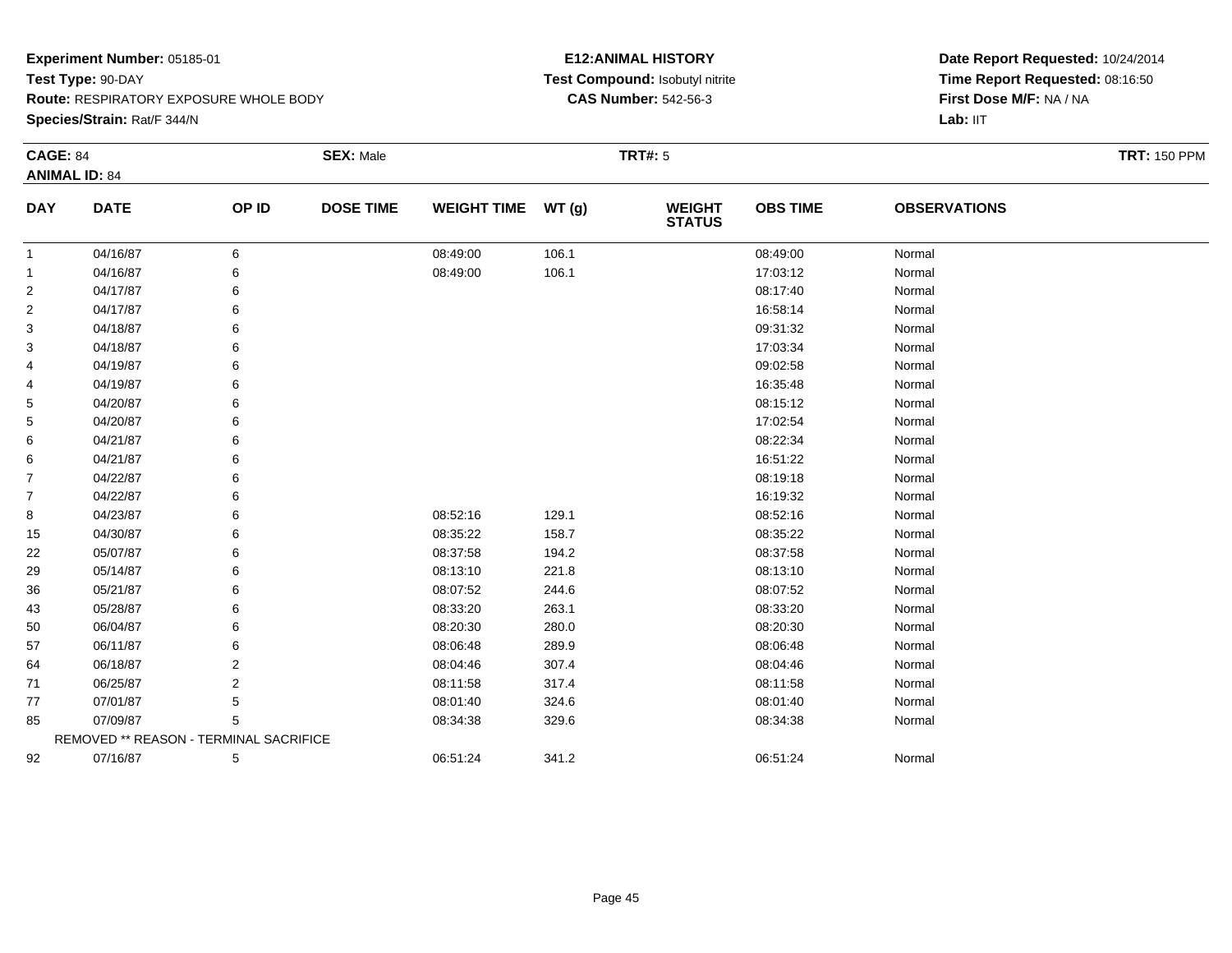**Species/Strain:** Rat/F 344/N

# **E12:ANIMAL HISTORY Test Compound:** Isobutyl nitrite**CAS Number:** 542-56-3

| <b>CAGE: 85</b> |                                        |       | <b>SEX: Male</b> |                    |       | <b>TRT#: 5</b>                 |                 |                     | <b>TRT: 150 PPM</b> |
|-----------------|----------------------------------------|-------|------------------|--------------------|-------|--------------------------------|-----------------|---------------------|---------------------|
|                 | <b>ANIMAL ID: 85</b>                   |       |                  |                    |       |                                |                 |                     |                     |
| <b>DAY</b>      | <b>DATE</b>                            | OP ID | <b>DOSE TIME</b> | <b>WEIGHT TIME</b> | WT(g) | <b>WEIGHT</b><br><b>STATUS</b> | <b>OBS TIME</b> | <b>OBSERVATIONS</b> |                     |
| 1               | 04/16/87                               | 6     |                  | 08:50:00           | 107.8 |                                | 08:50:00        | Normal              |                     |
| 1               | 04/16/87                               | 6     |                  | 08:50:00           | 107.8 |                                | 17:03:26        | Normal              |                     |
| $\overline{c}$  | 04/17/87                               | 6     |                  |                    |       |                                | 08:17:54        | Normal              |                     |
| 2               | 04/17/87                               | 6     |                  |                    |       |                                | 16:58:28        | Normal              |                     |
| 3               | 04/18/87                               | 6     |                  |                    |       |                                | 09:31:40        | Normal              |                     |
| 3               | 04/18/87                               | 6     |                  |                    |       |                                | 17:03:46        | Normal              |                     |
| 4               | 04/19/87                               | 6     |                  |                    |       |                                | 09:03:10        | Normal              |                     |
| 4               | 04/19/87                               | 6     |                  |                    |       |                                | 16:36:00        | Normal              |                     |
| 5               | 04/20/87                               | 6     |                  |                    |       |                                | 08:15:32        | Normal              |                     |
| 5               | 04/20/87                               | 6     |                  |                    |       |                                | 17:03:06        | Normal              |                     |
| 6               | 04/21/87                               | 6     |                  |                    |       |                                | 08:22:44        | Normal              |                     |
| 6               | 04/21/87                               | 6     |                  |                    |       |                                | 16:51:34        | Normal              |                     |
| $\overline{7}$  | 04/22/87                               | 6     |                  |                    |       |                                | 08:19:28        | Normal              |                     |
| $\overline{7}$  | 04/22/87                               | 6     |                  |                    |       |                                | 16:19:40        | Normal              |                     |
| 8               | 04/23/87                               | 6     |                  | 08:55:30           | 135.3 |                                | 08:55:30        | <b>Wound Toes</b>   |                     |
| 15              | 04/30/87                               | 6     |                  | 08:35:48           | 162.1 |                                | 08:35:48        | Normal              |                     |
| 22              | 05/07/87                               | 6     |                  | 08:38:44           | 192.3 |                                | 08:38:44        | Normal              |                     |
| 29              | 05/14/87                               | 6     |                  | 08:13:38           | 216.6 |                                | 08:13:38        | Normal              |                     |
| 36              | 05/21/87                               | 6     |                  | 08:08:14           | 231.3 |                                | 08:08:14        | Normal              |                     |
| 43              | 05/28/87                               | 6     |                  | 08:33:40           | 247.1 |                                | 08:33:40        | Normal              |                     |
| 50              | 06/04/87                               | 6     |                  | 08:20:52           | 261.2 |                                | 08:20:52        | Normal              |                     |
| 57              | 06/11/87                               | 6     |                  | 08:07:14           | 277.7 |                                | 08:07:14        | Normal              |                     |
| 64              | 06/18/87                               | 2     |                  | 08:05:06           | 287.6 |                                | 08:05:06        | <b>Wound Toes</b>   |                     |
| 71              | 06/25/87                               | 2     |                  | 08:12:20           | 299.6 |                                | 08:12:20        | Normal              |                     |
| 77              | 07/01/87                               | 5     |                  | 08:02:00           | 303.3 |                                | 08:02:00        | Normal              |                     |
| 85              | 07/09/87                               | 5     |                  | 08:34:58           | 316.2 |                                | 08:34:58        | Normal              |                     |
|                 | REMOVED ** REASON - TERMINAL SACRIFICE |       |                  |                    |       |                                |                 |                     |                     |
| 92              | 07/16/87                               | 5     |                  | 06:51:48           | 319.6 |                                | 06:51:48        | Normal              |                     |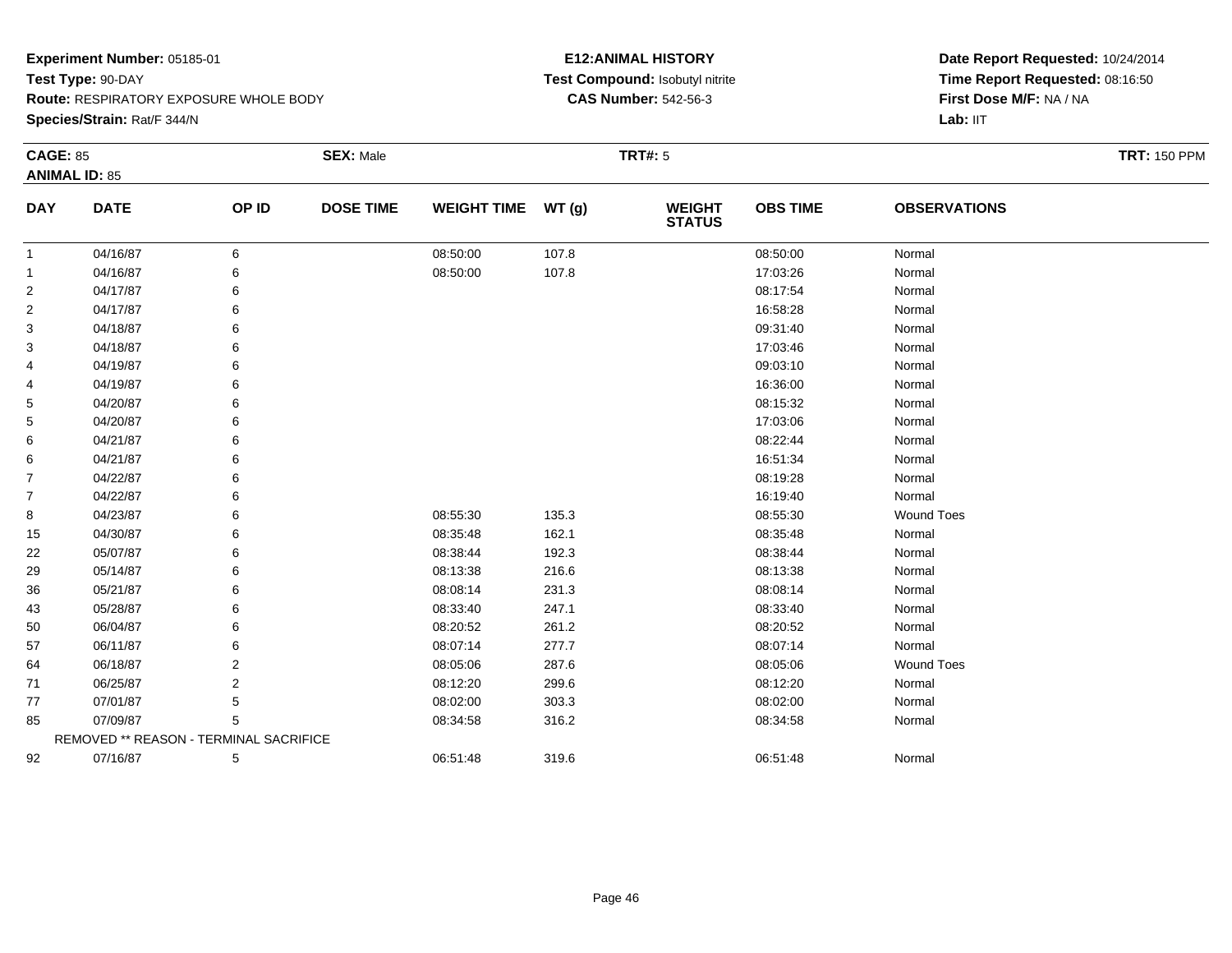**Species/Strain:** Rat/F 344/N

# **E12:ANIMAL HISTORY Test Compound:** Isobutyl nitrite**CAS Number:** 542-56-3

| <b>CAGE: 86</b> | <b>ANIMAL ID: 86</b>                   |                | <b>SEX: Male</b> |                    |       | <b>TRT#: 5</b>                 |                 |                     | <b>TRT: 150 PPM</b> |
|-----------------|----------------------------------------|----------------|------------------|--------------------|-------|--------------------------------|-----------------|---------------------|---------------------|
| <b>DAY</b>      | <b>DATE</b>                            | OP ID          | <b>DOSE TIME</b> | <b>WEIGHT TIME</b> | WT(g) | <b>WEIGHT</b><br><b>STATUS</b> | <b>OBS TIME</b> | <b>OBSERVATIONS</b> |                     |
| -1              | 04/16/87                               | 6              |                  | 08:50:00           | 113.0 |                                | 08:50:00        | Normal              |                     |
|                 | 04/16/87                               | 6              |                  | 08:50:00           | 113.0 |                                | 17:03:36        | Normal              |                     |
| $\overline{2}$  | 04/17/87                               |                |                  |                    |       |                                | 08:18:10        | Normal              |                     |
| $\overline{c}$  | 04/17/87                               |                |                  |                    |       |                                | 16:58:38        | Normal              |                     |
| 3               | 04/18/87                               |                |                  |                    |       |                                | 09:31:48        | Normal              |                     |
| 3               | 04/18/87                               |                |                  |                    |       |                                | 17:03:54        | Normal              |                     |
| 4               | 04/19/87                               |                |                  |                    |       |                                | 09:03:20        | Normal              |                     |
| 4               | 04/19/87                               |                |                  |                    |       |                                | 16:36:12        | Normal              |                     |
| 5               | 04/20/87                               |                |                  |                    |       |                                | 08:15:46        | Normal              |                     |
| 5               | 04/20/87                               |                |                  |                    |       |                                | 17:03:14        | Normal              |                     |
| 6               | 04/21/87                               |                |                  |                    |       |                                | 08:23:00        | Normal              |                     |
| 6               | 04/21/87                               |                |                  |                    |       |                                | 16:51:46        | Normal              |                     |
| $\overline{7}$  | 04/22/87                               |                |                  |                    |       |                                | 08:19:38        | Normal              |                     |
| $\overline{7}$  | 04/22/87                               |                |                  |                    |       |                                | 16:19:48        | Normal              |                     |
| 8               | 04/23/87                               | 6              |                  | 08:56:38           | 135.9 |                                | 08:56:38        | Normal              |                     |
| 15              | 04/30/87                               | 6              |                  | 08:36:18           | 168.4 |                                | 08:36:18        | Normal              |                     |
| 22              | 05/07/87                               |                |                  | 08:39:40           | 202.1 |                                | 08:39:40        | Normal              |                     |
| 29              | 05/14/87                               |                |                  | 08:13:56           | 219.2 |                                | 08:13:56        | Normal              |                     |
| 36              | 05/21/87                               |                |                  | 08:08:36           | 232.3 |                                | 08:08:36        | Normal              |                     |
| 43              | 05/28/87                               | 6              |                  | 08:33:56           | 247.8 |                                | 08:33:56        | Normal              |                     |
| 50              | 06/04/87                               |                |                  | 08:21:12           | 264.7 |                                | 08:21:12        | Normal              |                     |
| 57              | 06/11/87                               | 6              |                  | 08:07:34           | 273.0 |                                | 08:07:34        | Normal              |                     |
| 64              | 06/18/87                               | 2              |                  | 08:05:36           | 280.3 |                                | 08:05:36        | Normal              |                     |
| 71              | 06/25/87                               | $\overline{2}$ |                  | 08:12:36           | 297.3 |                                | 08:12:36        | Normal              |                     |
| 77              | 07/01/87                               | 5              |                  | 08:02:26           | 303.3 |                                | 08:02:26        | Normal              |                     |
| 85              | 07/09/87                               | 5              |                  | 08:35:12           | 311.0 |                                | 08:35:12        | Normal              |                     |
|                 | REMOVED ** REASON - TERMINAL SACRIFICE |                |                  |                    |       |                                |                 |                     |                     |
| 92              | 07/16/87                               | 5              |                  | 06:53:02           | 319.5 |                                | 06:53:02        | Normal              |                     |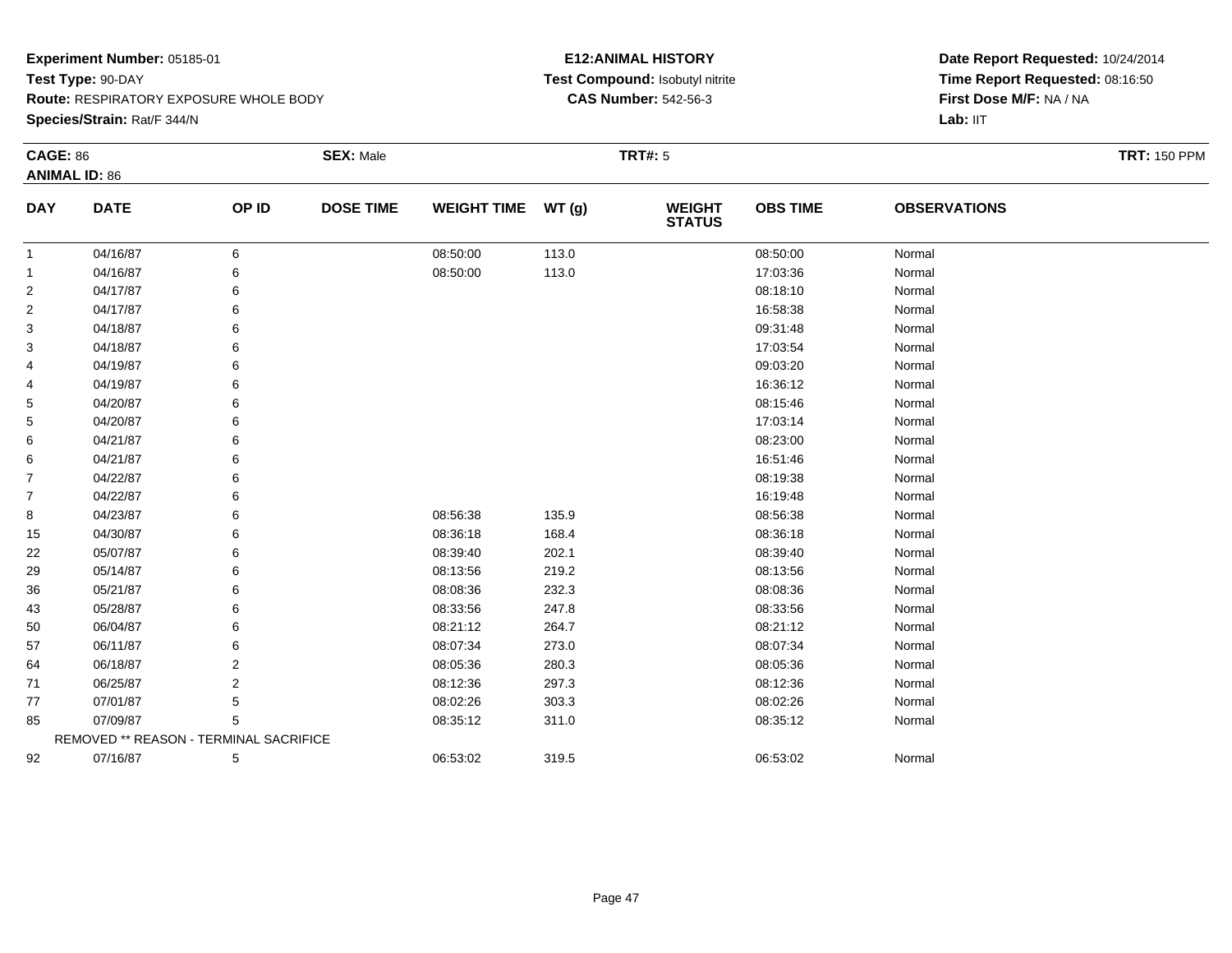**Species/Strain:** Rat/F 344/N

# **E12:ANIMAL HISTORY Test Compound:** Isobutyl nitrite**CAS Number:** 542-56-3

| <b>CAGE: 87</b> |                                        |       | <b>SEX: Male</b> |                    |        | <b>TRT#: 5</b>                 |                 |                     | <b>TRT: 150 PPM</b> |
|-----------------|----------------------------------------|-------|------------------|--------------------|--------|--------------------------------|-----------------|---------------------|---------------------|
|                 | <b>ANIMAL ID: 87</b>                   |       |                  |                    |        |                                |                 |                     |                     |
| <b>DAY</b>      | <b>DATE</b>                            | OP ID | <b>DOSE TIME</b> | <b>WEIGHT TIME</b> | WT (g) | <b>WEIGHT</b><br><b>STATUS</b> | <b>OBS TIME</b> | <b>OBSERVATIONS</b> |                     |
| 1               | 04/16/87                               | 6     |                  | 08:51:00           | 126.9  |                                | 08:51:00        | Normal              |                     |
| 1               | 04/16/87                               | 6     |                  | 08:51:00           | 126.9  |                                | 17:03:48        | Normal              |                     |
| 2               | 04/17/87                               | 6     |                  |                    |        |                                | 08:18:26        | Normal              |                     |
| 2               | 04/17/87                               | 6     |                  |                    |        |                                | 16:58:52        | Normal              |                     |
| 3               | 04/18/87                               | 6     |                  |                    |        |                                | 09:31:58        | Normal              |                     |
| 3               | 04/18/87                               | 6     |                  |                    |        |                                | 17:04:04        | Normal              |                     |
| 4               | 04/19/87                               | 6     |                  |                    |        |                                | 09:03:30        | Normal              |                     |
| 4               | 04/19/87                               | 6     |                  |                    |        |                                | 16:36:22        | Normal              |                     |
| 5               | 04/20/87                               | 6     |                  |                    |        |                                | 08:15:58        | Normal              |                     |
| 5               | 04/20/87                               | 6     |                  |                    |        |                                | 17:03:24        | Normal              |                     |
| 6               | 04/21/87                               | 6     |                  |                    |        |                                | 08:23:12        | Normal              |                     |
| 6               | 04/21/87                               | 6     |                  |                    |        |                                | 16:51:56        | Normal              |                     |
| 7               | 04/22/87                               | 6     |                  |                    |        |                                | 08:20:04        | Normal              |                     |
| $\overline{7}$  | 04/22/87                               | 6     |                  |                    |        |                                | 16:19:54        | Normal              |                     |
| 8               | 04/23/87                               | 6     |                  | 08:57:48           | 155.7  |                                | 08:57:48        | Normal              |                     |
| 15              | 04/30/87                               | 6     |                  | 08:37:30           | 187.1  |                                | 08:37:30        | Normal              |                     |
| 22              | 05/07/87                               | 6     |                  | 08:40:18           | 218.7  |                                | 08:40:18        | Normal              |                     |
| 29              | 05/14/87                               | 6     |                  | 08:20:12           | 244.2  |                                | 08:20:12        | Normal              |                     |
| 36              | 05/21/87                               | 6     |                  | 08:08:56           | 265.8  |                                | 08:08:56        | Normal              |                     |
| 43              | 05/28/87                               | 6     |                  | 08:34:14           | 280.2  |                                | 08:34:14        | Normal              |                     |
| 50              | 06/04/87                               | 6     |                  | 08:21:34           | 291.6  |                                | 08:21:34        | Normal              |                     |
| 57              | 06/11/87                               | 6     |                  | 08:07:54           | 282.5  |                                | 08:07:54        | Normal              |                     |
| 64              | 06/18/87                               | 2     |                  | 08:05:52           | 303.1  |                                | 08:05:52        | Normal              |                     |
| 71              | 06/25/87                               | 2     |                  | 08:12:50           | 322.3  |                                | 08:12:50        | Normal              |                     |
| 77              | 07/01/87                               | 5     |                  | 08:02:46           | 338.7  |                                | 08:02:46        | Normal              |                     |
| 85              | 07/09/87                               | 5     |                  | 08:35:32           | 346.1  |                                | 08:35:32        | Normal              |                     |
|                 | REMOVED ** REASON - TERMINAL SACRIFICE |       |                  |                    |        |                                |                 |                     |                     |
| 92              | 07/16/87                               | 5     |                  | 06:53:34           | 353.8  |                                | 06:53:34        | Normal              |                     |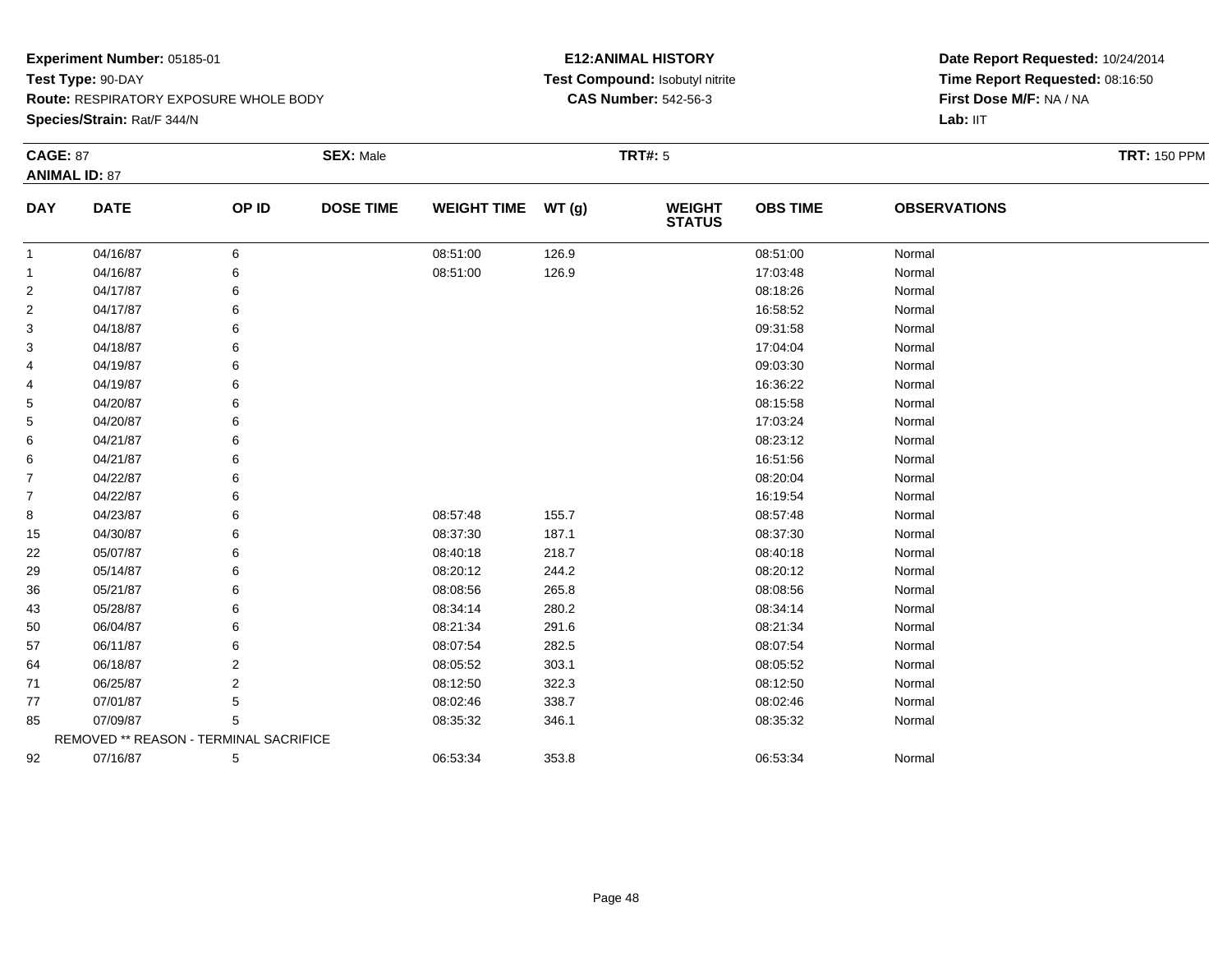**Species/Strain:** Rat/F 344/N

# **E12:ANIMAL HISTORY Test Compound:** Isobutyl nitrite**CAS Number:** 542-56-3

| <b>CAGE: 88</b> |                                        |       | <b>SEX: Male</b> |                    |       | <b>TRT#:</b> 5                 |                 |                     | <b>TRT: 150 PPM</b> |
|-----------------|----------------------------------------|-------|------------------|--------------------|-------|--------------------------------|-----------------|---------------------|---------------------|
|                 | <b>ANIMAL ID: 88</b>                   |       |                  |                    |       |                                |                 |                     |                     |
| <b>DAY</b>      | <b>DATE</b>                            | OP ID | <b>DOSE TIME</b> | <b>WEIGHT TIME</b> | WT(g) | <b>WEIGHT</b><br><b>STATUS</b> | <b>OBS TIME</b> | <b>OBSERVATIONS</b> |                     |
| $\mathbf{1}$    | 04/16/87                               | 6     |                  | 08:52:00           | 131.1 |                                | 08:52:00        | Normal              |                     |
| $\mathbf{1}$    | 04/16/87                               | 6     |                  | 08:52:00           | 131.1 |                                | 17:04:04        | Normal              |                     |
| $\overline{c}$  | 04/17/87                               |       |                  |                    |       |                                | 08:18:40        | Normal              |                     |
| $\overline{2}$  | 04/17/87                               |       |                  |                    |       |                                | 16:59:06        | Normal              |                     |
| 3               | 04/18/87                               |       |                  |                    |       |                                | 09:32:08        | Normal              |                     |
| 3               | 04/18/87                               |       |                  |                    |       |                                | 17:04:16        | Normal              |                     |
| 4               | 04/19/87                               | 6     |                  |                    |       |                                | 09:03:38        | Normal              |                     |
| 4               | 04/19/87                               | 6     |                  |                    |       |                                | 16:36:30        | Normal              |                     |
| 5               | 04/20/87                               |       |                  |                    |       |                                | 08:16:14        | Normal              |                     |
| 5               | 04/20/87                               |       |                  |                    |       |                                | 17:03:32        | Normal              |                     |
| 6               | 04/21/87                               |       |                  |                    |       |                                | 08:23:26        | Normal              |                     |
| 6               | 04/21/87                               | 6     |                  |                    |       |                                | 16:52:06        | Normal              |                     |
| 7               | 04/22/87                               |       |                  |                    |       |                                | 08:20:14        | Normal              |                     |
| $\overline{7}$  | 04/22/87                               |       |                  |                    |       |                                | 16:20:04        | Normal              |                     |
| 8               | 04/23/87                               |       |                  | 08:58:24           | 158.2 |                                | 08:58:24        | Normal              |                     |
| 15              | 04/30/87                               | 6     |                  | 08:37:56           | 183.0 |                                | 08:37:56        | Normal              |                     |
| 22              | 05/07/87                               |       |                  | 08:42:18           | 204.8 |                                | 08:42:18        | Normal              |                     |
| 29              | 05/14/87                               |       |                  | 08:20:50           | 225.9 |                                | 08:20:50        | Normal              |                     |
| 36              | 05/21/87                               |       |                  | 08:09:32           | 249.9 |                                | 08:09:32        | Normal              |                     |
| 43              | 05/28/87                               | 6     |                  | 08:34:36           | 263.5 |                                | 08:34:36        | Normal              |                     |
| 50              | 06/04/87                               |       |                  | 08:21:52           | 276.3 |                                | 08:21:52        | Normal              |                     |
| 57              | 06/11/87                               | 6     |                  | 08:08:14           | 290.5 |                                | 08:08:14        | Normal              |                     |
| 64              | 06/18/87                               | 2     |                  | 08:06:14           | 302.2 |                                | 08:06:14        | Normal              |                     |
| 71              | 06/25/87                               | 2     |                  | 08:13:20           | 311.5 |                                | 08:13:20        | Normal              |                     |
| 77              | 07/01/87                               | 5     |                  | 08:03:04           | 315.7 |                                | 08:03:04        | Normal              |                     |
| 85              | 07/09/87                               | 5     |                  | 08:35:52           | 322.5 |                                | 08:35:52        | Normal              |                     |
|                 | REMOVED ** REASON - TERMINAL SACRIFICE |       |                  |                    |       |                                |                 |                     |                     |
| 92              | 07/16/87                               | 5     |                  | 06:54:06           | 330.1 |                                | 06:54:06        | Normal              |                     |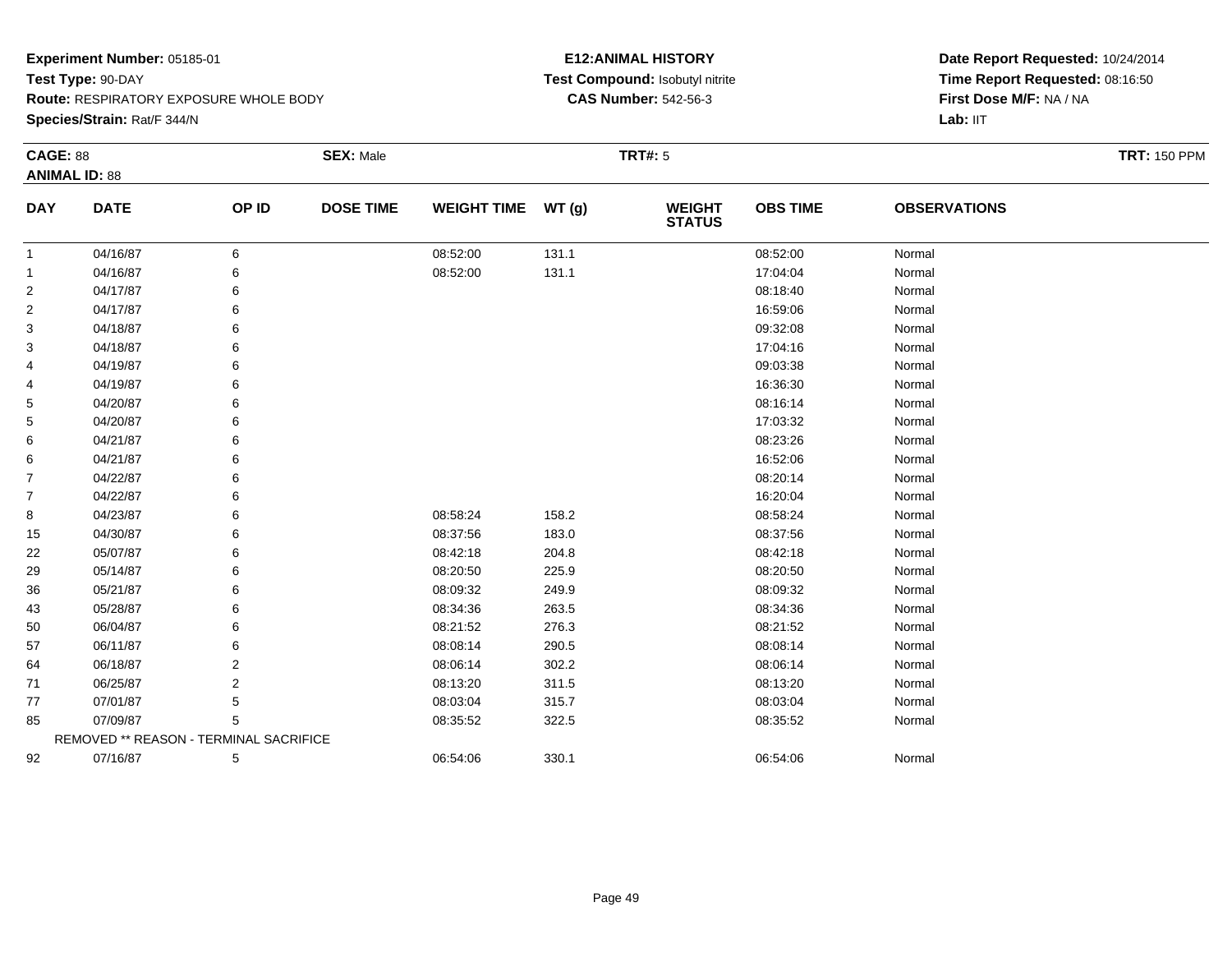**Species/Strain:** Rat/F 344/N

# **E12:ANIMAL HISTORY Test Compound:** Isobutyl nitrite**CAS Number:** 542-56-3

| <b>CAGE: 89</b> |                                        |       | <b>SEX: Male</b> |                    |       | <b>TRT#:</b> 5                 |                 |                     | <b>TRT: 150 PPM</b> |
|-----------------|----------------------------------------|-------|------------------|--------------------|-------|--------------------------------|-----------------|---------------------|---------------------|
|                 | <b>ANIMAL ID: 89</b>                   |       |                  |                    |       |                                |                 |                     |                     |
| <b>DAY</b>      | <b>DATE</b>                            | OP ID | <b>DOSE TIME</b> | <b>WEIGHT TIME</b> | WT(g) | <b>WEIGHT</b><br><b>STATUS</b> | <b>OBS TIME</b> | <b>OBSERVATIONS</b> |                     |
| $\mathbf{1}$    | 04/16/87                               | 6     |                  | 08:52:00           | 131.3 |                                | 08:52:00        | Normal              |                     |
| $\mathbf{1}$    | 04/16/87                               | 6     |                  | 08:52:00           | 131.3 |                                | 17:04:16        | Normal              |                     |
| $\overline{c}$  | 04/17/87                               |       |                  |                    |       |                                | 08:18:52        | Normal              |                     |
| $\overline{2}$  | 04/17/87                               |       |                  |                    |       |                                | 16:59:20        | Normal              |                     |
| 3               | 04/18/87                               |       |                  |                    |       |                                | 09:32:20        | Normal              |                     |
| 3               | 04/18/87                               |       |                  |                    |       |                                | 17:04:32        | Normal              |                     |
| 4               | 04/19/87                               | 6     |                  |                    |       |                                | 09:03:50        | Normal              |                     |
| 4               | 04/19/87                               | 6     |                  |                    |       |                                | 16:36:40        | Normal              |                     |
| 5               | 04/20/87                               |       |                  |                    |       |                                | 08:16:30        | Normal              |                     |
| 5               | 04/20/87                               |       |                  |                    |       |                                | 17:03:44        | Normal              |                     |
| 6               | 04/21/87                               |       |                  |                    |       |                                | 08:23:40        | Normal              |                     |
| 6               | 04/21/87                               |       |                  |                    |       |                                | 16:52:16        | Normal              |                     |
| 7               | 04/22/87                               |       |                  |                    |       |                                | 08:20:24        | Normal              |                     |
| $\overline{7}$  | 04/22/87                               |       |                  |                    |       |                                | 16:20:12        | Normal              |                     |
| 8               | 04/23/87                               |       |                  | 08:58:58           | 155.1 |                                | 08:58:58        | Normal              |                     |
| 15              | 04/30/87                               |       |                  | 08:38:26           | 183.7 |                                | 08:38:26        | Normal              |                     |
| 22              | 05/07/87                               |       |                  | 08:42:58           | 208.7 |                                | 08:42:58        | Normal              |                     |
| 29              | 05/14/87                               |       |                  | 08:21:14           | 234.0 |                                | 08:21:14        | Normal              |                     |
| 36              | 05/21/87                               |       |                  | 08:10:14           | 253.3 |                                | 08:10:14        | Normal              |                     |
| 43              | 05/28/87                               | 6     |                  | 08:34:56           | 271.1 |                                | 08:34:56        | Normal              |                     |
| 50              | 06/04/87                               |       |                  | 08:22:10           | 287.1 |                                | 08:22:10        | Normal              |                     |
| 57              | 06/11/87                               |       |                  | 08:08:40           | 296.9 |                                | 08:08:40        | Normal              |                     |
| 64              | 06/18/87                               | 2     |                  | 08:06:32           | 312.0 |                                | 08:06:32        | Normal              |                     |
| 71              | 06/25/87                               | 2     |                  | 08:13:38           | 322.1 |                                | 08:13:38        | Normal              |                     |
| 77              | 07/01/87                               | 5     |                  | 08:03:24           | 324.2 |                                | 08:03:24        | <b>Wound Toes</b>   |                     |
| 85              | 07/09/87                               | 5     |                  | 08:36:08           | 336.1 |                                | 08:36:08        | Normal              |                     |
|                 | REMOVED ** REASON - TERMINAL SACRIFICE |       |                  |                    |       |                                |                 |                     |                     |
| 92              | 07/16/87                               | 5     |                  | 06:54:24           | 342.9 |                                | 06:54:24        | Normal              |                     |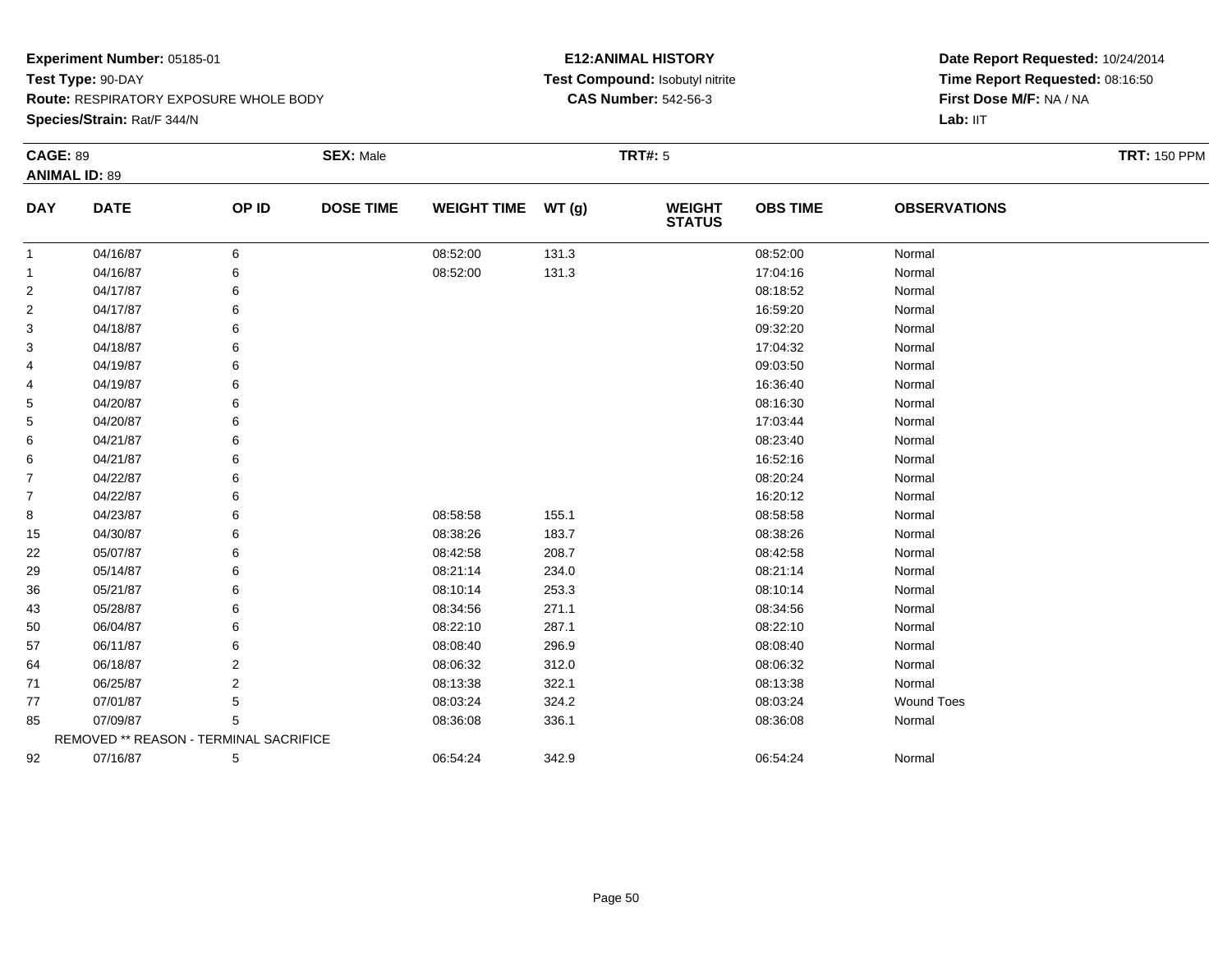**Species/Strain:** Rat/F 344/N

# **E12:ANIMAL HISTORY Test Compound:** Isobutyl nitrite**CAS Number:** 542-56-3

| <b>CAGE: 90</b> |                                        |       | <b>SEX: Male</b> |                    |       | <b>TRT#: 5</b>                 |                 |                         | <b>TRT: 150 PPM</b> |
|-----------------|----------------------------------------|-------|------------------|--------------------|-------|--------------------------------|-----------------|-------------------------|---------------------|
|                 | <b>ANIMAL ID: 90</b>                   |       |                  |                    |       |                                |                 |                         |                     |
| <b>DAY</b>      | <b>DATE</b>                            | OP ID | <b>DOSE TIME</b> | <b>WEIGHT TIME</b> | WT(g) | <b>WEIGHT</b><br><b>STATUS</b> | <b>OBS TIME</b> | <b>OBSERVATIONS</b>     |                     |
| $\mathbf{1}$    | 04/16/87                               | 6     |                  | 08:53:00           | 134.4 |                                | 08:53:00        | Normal                  |                     |
| -1              | 04/16/87                               |       |                  | 08:53:00           | 134.4 |                                | 17:04:36        | Normal                  |                     |
| $\overline{2}$  | 04/17/87                               |       |                  |                    |       |                                | 08:19:08        | Normal                  |                     |
| $\overline{2}$  | 04/17/87                               |       |                  |                    |       |                                | 16:59:36        | Normal                  |                     |
| 3               | 04/18/87                               |       |                  |                    |       |                                | 09:32:28        | Normal                  |                     |
| 3               | 04/18/87                               |       |                  |                    |       |                                | 17:04:44        | Normal                  |                     |
| 4               | 04/19/87                               |       |                  |                    |       |                                | 09:03:58        | Normal                  |                     |
| 4               | 04/19/87                               |       |                  |                    |       |                                | 16:36:52        | Normal                  |                     |
| 5               | 04/20/87                               |       |                  |                    |       |                                | 08:16:48        | Normal                  |                     |
| 5               | 04/20/87                               |       |                  |                    |       |                                | 17:03:54        | Normal                  |                     |
| 6               | 04/21/87                               |       |                  |                    |       |                                | 08:23:50        | Normal                  |                     |
| 6               | 04/21/87                               |       |                  |                    |       |                                | 16:52:24        | Normal                  |                     |
| $\overline{7}$  | 04/22/87                               |       |                  |                    |       |                                | 08:20:32        | Normal                  |                     |
| $\overline{7}$  | 04/22/87                               |       |                  |                    |       |                                | 16:20:20        | Normal                  |                     |
| 8               | 04/23/87                               |       |                  | 08:59:36           | 163.2 |                                | 08:59:36        | Normal                  |                     |
| 15              | 04/30/87                               |       |                  | 08:38:54           | 187.6 |                                | 08:38:54        | Normal                  |                     |
| 22              | 05/07/87                               |       |                  | 08:43:30           | 212.6 |                                | 08:43:30        | Normal                  |                     |
| 29              | 05/14/87                               |       |                  | 08:21:38           | 239.2 |                                | 08:21:38        | Normal                  |                     |
| 36              | 05/21/87                               |       |                  | 08:10:44           | 254.6 |                                | 08:10:44        | Normal                  |                     |
| 43              | 05/28/87                               |       |                  | 08:35:16           | 272.1 |                                | 08:35:16        | Normal                  |                     |
| 50              | 06/04/87                               |       |                  | 08:22:30           | 289.0 |                                | 08:22:30        | Normal                  |                     |
| 57              | 06/11/87                               |       |                  | 08:09:02           | 301.3 |                                | 08:09:02        | Normal                  |                     |
| 64              | 06/18/87                               | 2     |                  | 08:06:50           | 317.4 |                                | 08:06:50        | Normal                  |                     |
| 71              | 06/25/87                               | 2     |                  | 08:13:58           | 328.8 |                                | 08:13:58        | Alopecia Left Front Leg |                     |
| 77              | 07/01/87                               | 5     |                  | 08:03:58           | 333.2 |                                | 08:03:58        | Normal                  |                     |
| 85              | 07/09/87                               | 5     |                  | 08:36:26           | 341.3 |                                | 08:36:26        | Normal                  |                     |
|                 | REMOVED ** REASON - TERMINAL SACRIFICE |       |                  |                    |       |                                |                 |                         |                     |
| 92              | 07/16/87                               | 5     |                  | 06:55:02           | 351.3 |                                | 06:55:02        | Normal                  |                     |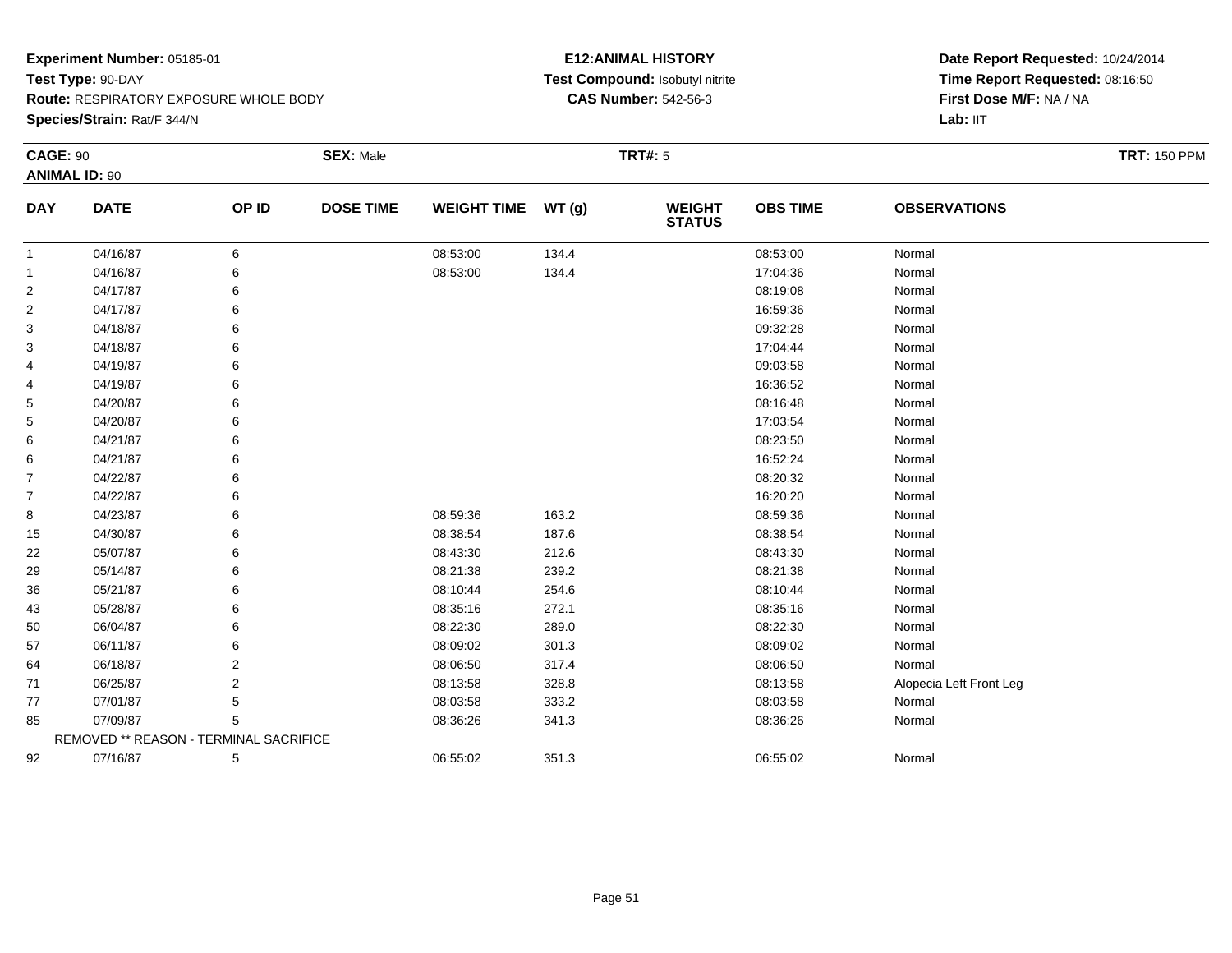**Route:** RESPIRATORY EXPOSURE WHOLE BODY

**Species/Strain:** Rat/F 344/N

# **E12:ANIMAL HISTORY Test Compound:** Isobutyl nitrite**CAS Number:** 542-56-3

| <b>CAGE: 101</b> |                                        |       | <b>SEX: Male</b> |                    |       | <b>TRT#: 6</b>                 |                 |                     | <b>TRT: 300 PPM</b> |
|------------------|----------------------------------------|-------|------------------|--------------------|-------|--------------------------------|-----------------|---------------------|---------------------|
|                  | <b>ANIMAL ID: 101</b>                  |       |                  |                    |       |                                |                 |                     |                     |
| <b>DAY</b>       | <b>DATE</b>                            | OP ID | <b>DOSE TIME</b> | <b>WEIGHT TIME</b> | WT(g) | <b>WEIGHT</b><br><b>STATUS</b> | <b>OBS TIME</b> | <b>OBSERVATIONS</b> |                     |
| -1               | 04/16/87                               | 6     |                  | 09:00:00           | 98.4  |                                | 09:00:00        | Normal              |                     |
|                  | 04/16/87                               | 6     |                  | 09:00:00           | 98.4  |                                | 16:15:12        | Normal              |                     |
| $\overline{c}$   | 04/17/87                               |       |                  |                    |       |                                | 08:28:48        | Normal              |                     |
| $\overline{2}$   | 04/17/87                               |       |                  |                    |       |                                | 17:08:20        | Normal              |                     |
| 3                | 04/18/87                               |       |                  |                    |       |                                | 09:46:24        | Normal              |                     |
| 3                | 04/18/87                               |       |                  |                    |       |                                | 17:15:36        | Normal              |                     |
| 4                | 04/19/87                               |       |                  |                    |       |                                | 09:13:48        | Normal              |                     |
| 4                | 04/19/87                               |       |                  |                    |       |                                | 16:46:22        | Normal              |                     |
| 5                | 04/20/87                               |       |                  |                    |       |                                | 08:25:38        | Normal              |                     |
| 5                | 04/20/87                               |       |                  |                    |       |                                | 17:09:18        | Normal              |                     |
| 6                | 04/21/87                               |       |                  |                    |       |                                | 08:30:50        | Normal              |                     |
| 6                | 04/21/87                               |       |                  |                    |       |                                | 17:04:18        | Normal              |                     |
| $\overline{7}$   | 04/22/87                               |       |                  |                    |       |                                | 08:32:24        | Normal              |                     |
| 7                | 04/22/87                               |       |                  |                    |       |                                | 15:56:30        | Normal              |                     |
| 8                | 04/23/87                               |       |                  | 09:11:16           | 120.9 |                                | 09:11:16        | Normal              |                     |
| 15               | 04/30/87                               |       |                  | 08:46:24           | 149.3 |                                | 08:46:24        | <b>Ruffled Fur</b>  |                     |
| 22               | 05/07/87                               |       |                  | 08:54:26           | 172.9 |                                | 08:54:26        | <b>Ruffled Fur</b>  |                     |
| 29               | 05/14/87                               |       |                  | 08:30:24           | 193.1 |                                | 08:30:24        | <b>Ruffled Fur</b>  |                     |
| 36               | 05/21/87                               |       |                  | 08:15:02           | 200.8 |                                | 08:15:02        | <b>Ruffled Fur</b>  |                     |
| 43               | 05/28/87                               |       |                  | 08:39:02           | 224.3 |                                | 08:39:02        | Normal              |                     |
| 50               | 06/04/87                               |       |                  | 08:26:20           | 235.5 |                                | 08:26:20        | Normal              |                     |
| 57               | 06/11/87                               |       |                  | 08:13:12           | 243.9 |                                | 08:13:12        | <b>Ruffled Fur</b>  |                     |
| 64               | 06/18/87                               | 2     |                  | 08:11:04           | 257.8 |                                | 08:11:04        | <b>Ruffled Fur</b>  |                     |
| 71               | 06/25/87                               | 2     |                  | 08:18:10           | 264.8 |                                | 08:18:10        | Normal              |                     |
| 77               | 07/01/87                               | 5     |                  | 08:08:00           | 278.4 |                                | 08:08:00        | Normal              |                     |
| 85               | 07/09/87                               | 5     |                  | 08:39:50           | 283.7 |                                | 08:39:50        | Normal              |                     |
|                  | REMOVED ** REASON - TERMINAL SACRIFICE |       |                  |                    |       |                                |                 |                     |                     |
| 92               | 07/16/87                               | 5     |                  | 06:56:02           | 285.6 |                                | 06:56:02        | Normal              |                     |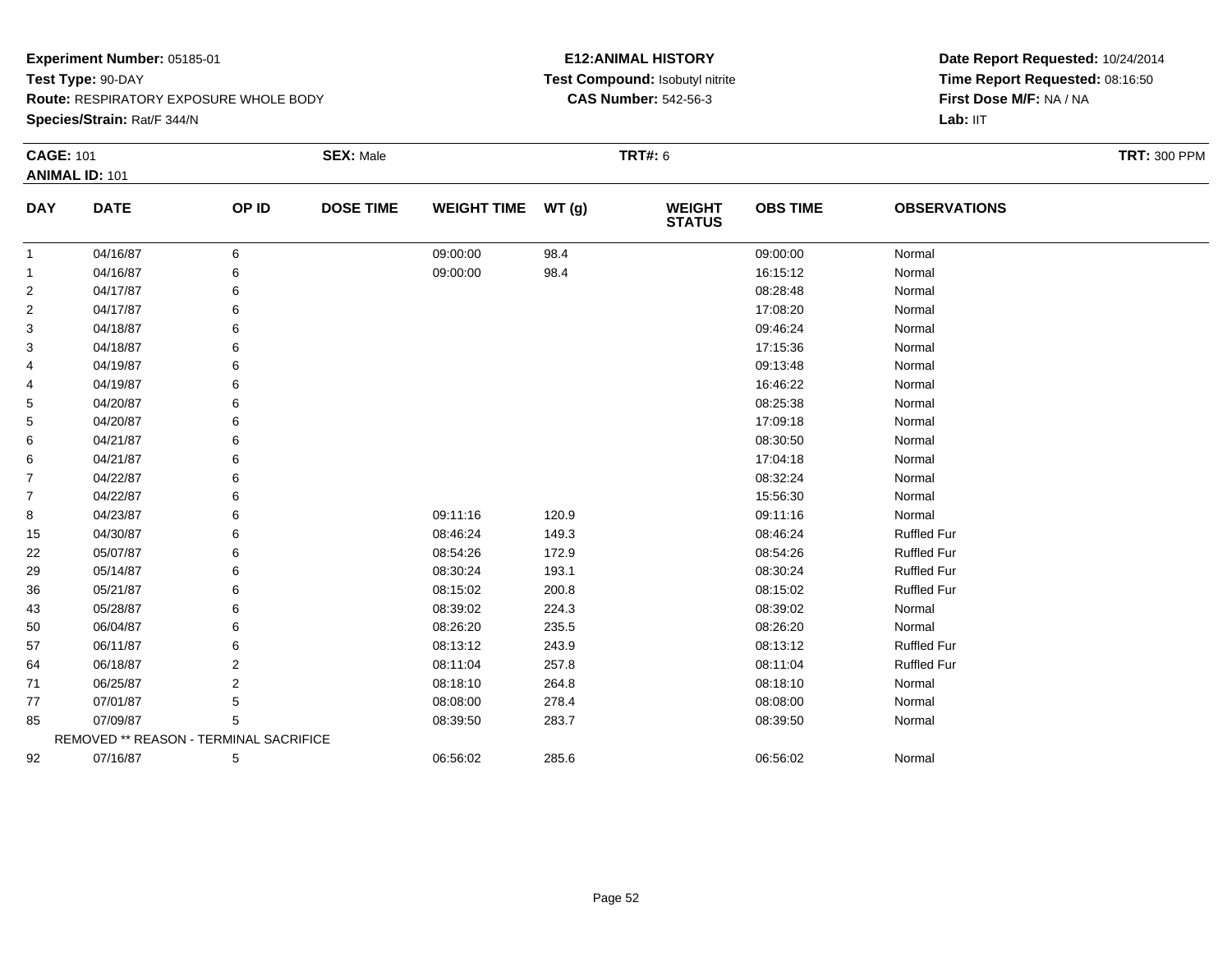**Route:** RESPIRATORY EXPOSURE WHOLE BODY

**Species/Strain:** Rat/F 344/N

# **E12:ANIMAL HISTORY Test Compound:** Isobutyl nitrite**CAS Number:** 542-56-3

|                | <b>CAGE: 102</b>                       |                | <b>SEX: Male</b> |                    |       | <b>TRT#: 6</b>                 |                 |                     | <b>TRT: 300 PPM</b> |
|----------------|----------------------------------------|----------------|------------------|--------------------|-------|--------------------------------|-----------------|---------------------|---------------------|
|                | <b>ANIMAL ID: 102</b>                  |                |                  |                    |       |                                |                 |                     |                     |
| <b>DAY</b>     | <b>DATE</b>                            | OP ID          | <b>DOSE TIME</b> | <b>WEIGHT TIME</b> | WT(g) | <b>WEIGHT</b><br><b>STATUS</b> | <b>OBS TIME</b> | <b>OBSERVATIONS</b> |                     |
| $\mathbf{1}$   | 04/16/87                               | 6              |                  | 09:02:00           | 105.5 |                                | 09:02:00        | Normal              |                     |
| $\mathbf{1}$   | 04/16/87                               | 6              |                  | 09:02:00           | 105.5 |                                | 16:15:32        | Normal              |                     |
| $\overline{2}$ | 04/17/87                               | 6              |                  |                    |       |                                | 08:30:26        | Normal              |                     |
| $\overline{2}$ | 04/17/87                               |                |                  |                    |       |                                | 17:08:30        | Normal              |                     |
| 3              | 04/18/87                               |                |                  |                    |       |                                | 09:46:32        | Normal              |                     |
| 3              | 04/18/87                               |                |                  |                    |       |                                | 17:15:44        | Normal              |                     |
| 4              | 04/19/87                               |                |                  |                    |       |                                | 09:14:06        | Normal              |                     |
| 4              | 04/19/87                               | 6              |                  |                    |       |                                | 16:46:34        | Normal              |                     |
| 5              | 04/20/87                               |                |                  |                    |       |                                | 08:25:52        | Normal              |                     |
| 5              | 04/20/87                               |                |                  |                    |       |                                | 17:09:28        | Normal              |                     |
| 6              | 04/21/87                               |                |                  |                    |       |                                | 08:31:08        | Normal              |                     |
| 6              | 04/21/87                               | ิค             |                  |                    |       |                                | 17:04:26        | Normal              |                     |
| 7              | 04/22/87                               | 6              |                  |                    |       |                                | 08:34:02        | Normal              |                     |
| $\overline{7}$ | 04/22/87                               |                |                  |                    |       |                                | 15:56:54        | <b>Ruffled Fur</b>  |                     |
| 8              | 04/23/87                               | 6              |                  | 09:12:52           | 121.5 |                                | 09:12:52        | Hypoactivity        |                     |
|                |                                        |                |                  |                    |       |                                |                 | <b>Ruffled Fur</b>  |                     |
| 15             | 04/30/87                               | 6              |                  | 08:47:46           | 142.0 |                                | 08:47:46        | <b>Ruffled Fur</b>  |                     |
| 22             | 05/07/87                               | 6              |                  | 08:57:12           | 160.5 |                                | 08:57:12        | <b>Ruffled Fur</b>  |                     |
| 29             | 05/14/87                               |                |                  | 08:34:18           | 175.9 |                                | 08:34:18        | Normal              |                     |
| 36             | 05/21/87                               | 6              |                  | 08:19:48           | 191.5 |                                | 08:19:48        | <b>Ruffled Fur</b>  |                     |
| 43             | 05/28/87                               |                |                  | 08:41:26           | 211.6 |                                | 08:41:26        | <b>Ruffled Fur</b>  |                     |
| 50             | 06/04/87                               |                |                  | 08:30:46           | 227.1 |                                | 08:30:46        | Normal              |                     |
| 57             | 06/11/87                               | 6              |                  | 08:18:18           | 236.3 |                                | 08:18:18        | <b>Ruffled Fur</b>  |                     |
| 64             | 06/18/87                               | $\overline{2}$ |                  | 08:17:08           | 244.9 |                                | 08:17:08        | Normal              |                     |
| 71             | 06/25/87                               | $\overline{2}$ |                  | 08:20:38           | 254.5 |                                | 08:20:38        | Normal              |                     |
| 77             | 07/01/87                               | 5              |                  | 08:13:20           | 261.8 |                                | 08:13:20        | <b>Ruffled Fur</b>  |                     |
| 85             | 07/09/87                               | 5              |                  | 08:44:12           | 271.9 |                                | 08:44:12        | Normal              |                     |
|                | REMOVED ** REASON - TERMINAL SACRIFICE |                |                  |                    |       |                                |                 |                     |                     |
| 92             | 07/16/87                               | 5              |                  | 06:56:26           | 281.8 |                                | 06:56:26        | Normal              |                     |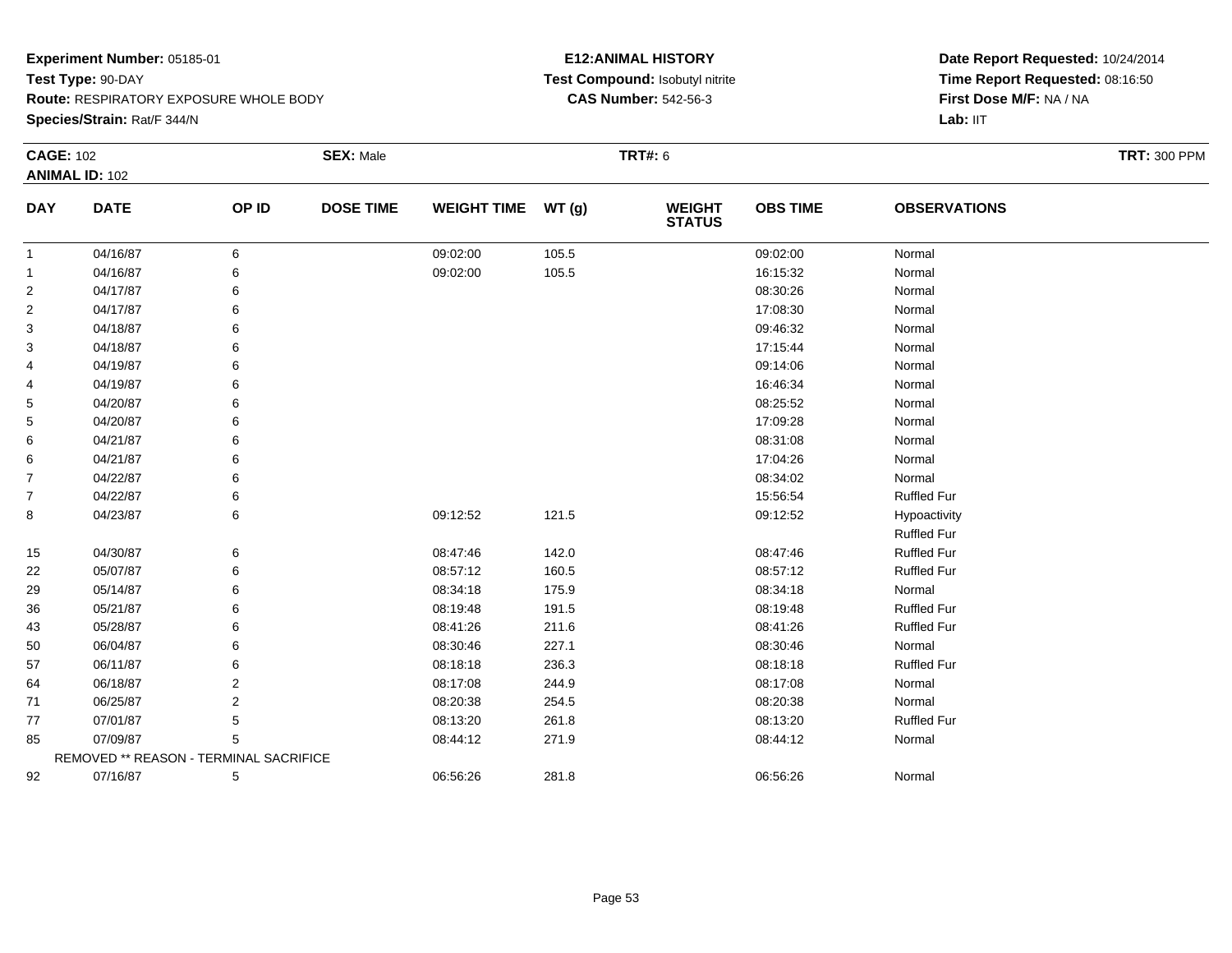**Route:** RESPIRATORY EXPOSURE WHOLE BODY

**Species/Strain:** Rat/F 344/N

# **E12:ANIMAL HISTORY Test Compound:** Isobutyl nitrite**CAS Number:** 542-56-3

| <b>CAGE: 103</b> | <b>ANIMAL ID: 103</b>                  |       | <b>SEX: Male</b> |                    |       | <b>TRT#: 6</b>                 |                 |                     | <b>TRT: 300 PPM</b> |
|------------------|----------------------------------------|-------|------------------|--------------------|-------|--------------------------------|-----------------|---------------------|---------------------|
| <b>DAY</b>       | <b>DATE</b>                            | OP ID | <b>DOSE TIME</b> | WEIGHT TIME WT (g) |       | <b>WEIGHT</b><br><b>STATUS</b> | <b>OBS TIME</b> | <b>OBSERVATIONS</b> |                     |
| -1               | 04/16/87                               | 6     |                  | 09:02:00           | 107.8 |                                | 09:02:00        | Normal              |                     |
| $\mathbf 1$      | 04/16/87                               | 6     |                  | 09:02:00           | 107.8 |                                | 16:15:48        | Normal              |                     |
| $\overline{2}$   | 04/17/87                               |       |                  |                    |       |                                | 08:30:40        | Normal              |                     |
| $\overline{2}$   | 04/17/87                               |       |                  |                    |       |                                | 17:08:40        | Normal              |                     |
| 3                | 04/18/87                               | 6     |                  |                    |       |                                | 09:46:42        | Normal              |                     |
| 3                | 04/18/87                               | 6     |                  |                    |       |                                | 17:15:52        | Normal              |                     |
| 4                | 04/19/87                               | 6     |                  |                    |       |                                | 09:14:16        | Normal              |                     |
| 4                | 04/19/87                               | 6     |                  |                    |       |                                | 16:46:44        | Normal              |                     |
| 5                | 04/20/87                               | 6     |                  |                    |       |                                | 08:26:04        | Normal              |                     |
| 5                | 04/20/87                               |       |                  |                    |       |                                | 17:09:42        | Normal              |                     |
| 6                | 04/21/87                               |       |                  |                    |       |                                | 08:31:20        | Normal              |                     |
| 6                | 04/21/87                               |       |                  |                    |       |                                | 17:04:36        | Normal              |                     |
| $\overline{7}$   | 04/22/87                               |       |                  |                    |       |                                | 08:34:14        | Normal              |                     |
| $\overline{7}$   | 04/22/87                               |       |                  |                    |       |                                | 15:57:44        | Normal              |                     |
| 8                | 04/23/87                               | 6     |                  | 09:14:10           | 122.8 |                                | 09:14:10        | Normal              |                     |
| 15               | 04/30/87                               | 6     |                  | 08:48:24           | 146.4 |                                | 08:48:24        | Normal              |                     |
| 22               | 05/07/87                               |       |                  | 08:57:42           | 169.0 |                                | 08:57:42        | <b>Ruffled Fur</b>  |                     |
| 29               | 05/14/87                               |       |                  | 08:34:36           | 185.9 |                                | 08:34:36        | Normal              |                     |
| 36               | 05/21/87                               |       |                  | 08:20:06           | 203.2 |                                | 08:20:06        | <b>Ruffled Fur</b>  |                     |
| 43               | 05/28/87                               | 6     |                  | 08:41:46           | 224.9 |                                | 08:41:46        | Normal              |                     |
| 50               | 06/04/87                               |       |                  | 08:31:04           | 241.7 |                                | 08:31:04        | Normal              |                     |
| 57               | 06/11/87                               |       |                  | 08:18:40           | 251.7 |                                | 08:18:40        | Normal              |                     |
| 64               | 06/18/87                               | 2     |                  | 08:17:26           | 256.8 |                                | 08:17:26        | Normal              |                     |
| 71               | 06/25/87                               | 2     |                  | 08:20:56           | 266.3 |                                | 08:20:56        | Normal              |                     |
| 77               | 07/01/87                               | 5     |                  | 08:14:24           | 276.4 |                                | 08:14:24        | Normal              |                     |
| 85               | 07/09/87                               | 5     |                  | 08:44:30           | 285.9 |                                | 08:44:30        | Normal              |                     |
|                  | REMOVED ** REASON - TERMINAL SACRIFICE |       |                  |                    |       |                                |                 |                     |                     |
| 92               | 07/16/87                               | 5     |                  | 06:56:46           | 288.5 |                                | 06:56:46        | Normal              |                     |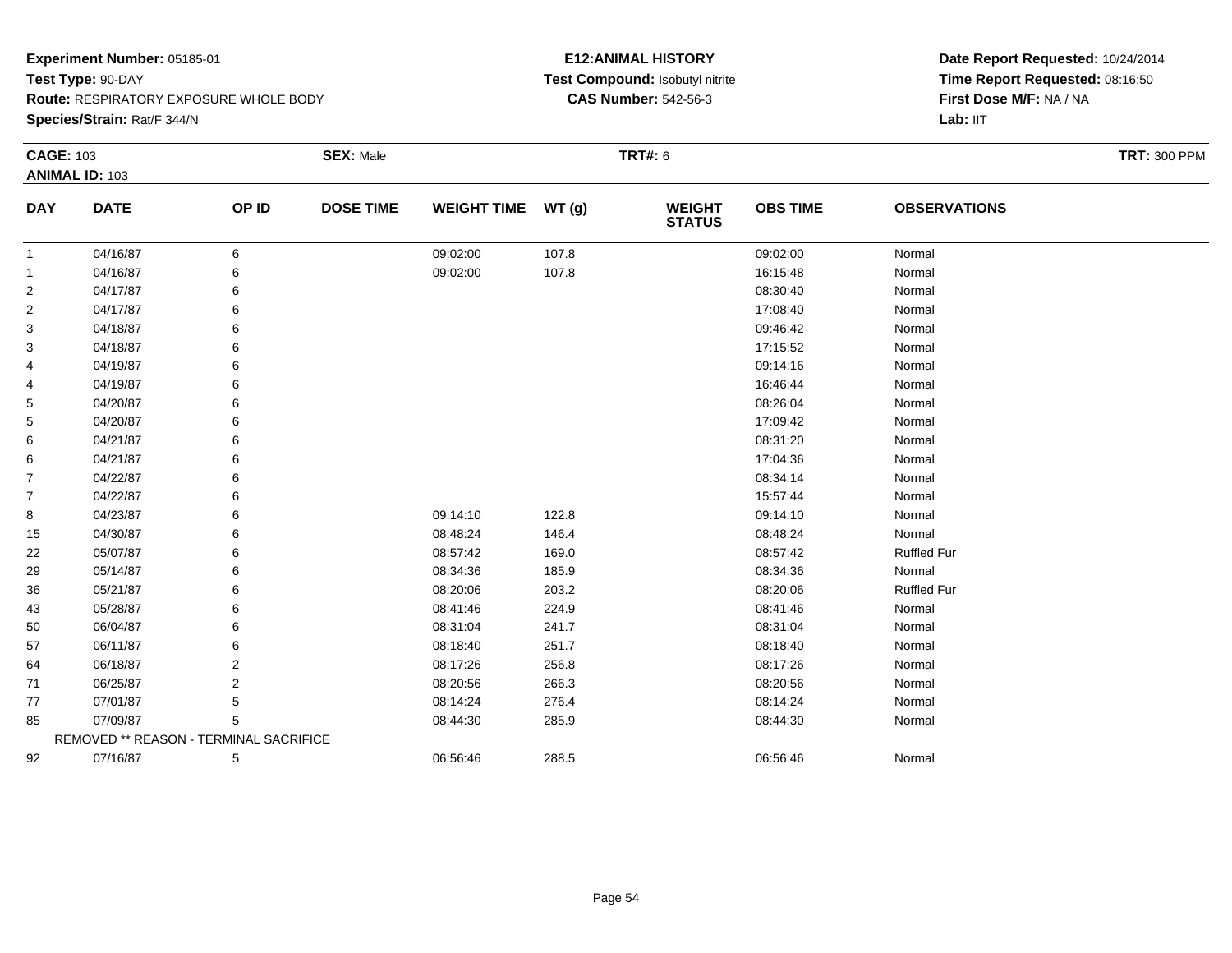**Species/Strain:** Rat/F 344/N

# **E12:ANIMAL HISTORY Test Compound:** Isobutyl nitrite**CAS Number:** 542-56-3

| <b>CAGE: 104</b> |                                        |       | <b>SEX: Male</b> |                    |       | <b>TRT#: 6</b>                 |                 |                     | <b>TRT: 300 PPM</b> |
|------------------|----------------------------------------|-------|------------------|--------------------|-------|--------------------------------|-----------------|---------------------|---------------------|
|                  | <b>ANIMAL ID: 104</b>                  |       |                  |                    |       |                                |                 |                     |                     |
| <b>DAY</b>       | <b>DATE</b>                            | OP ID | <b>DOSE TIME</b> | <b>WEIGHT TIME</b> | WT(g) | <b>WEIGHT</b><br><b>STATUS</b> | <b>OBS TIME</b> | <b>OBSERVATIONS</b> |                     |
| -1               | 04/16/87                               | 6     |                  | 09:03:00           | 107.6 |                                | 09:03:00        | Normal              |                     |
| 1                | 04/16/87                               | 6     |                  | 09:03:00           | 107.6 |                                | 16:16:32        | Normal              |                     |
| 2                | 04/17/87                               | 6     |                  |                    |       |                                | 08:30:54        | Normal              |                     |
| 2                | 04/17/87                               | 6     |                  |                    |       |                                | 17:08:52        | Normal              |                     |
| 3                | 04/18/87                               | 6     |                  |                    |       |                                | 09:46:58        | Normal              |                     |
| 3                | 04/18/87                               | 6     |                  |                    |       |                                | 17:16:02        | Normal              |                     |
| 4                | 04/19/87                               | 6     |                  |                    |       |                                | 09:14:26        | Normal              |                     |
| 4                | 04/19/87                               | 6     |                  |                    |       |                                | 16:46:54        | Normal              |                     |
| 5                | 04/20/87                               | 6     |                  |                    |       |                                | 08:26:16        | Normal              |                     |
| 5                | 04/20/87                               | 6     |                  |                    |       |                                | 17:09:54        | Normal              |                     |
| 6                | 04/21/87                               | 6     |                  |                    |       |                                | 08:31:30        | Normal              |                     |
| 6                | 04/21/87                               | 6     |                  |                    |       |                                | 17:04:48        | Normal              |                     |
| $\overline{7}$   | 04/22/87                               | 6     |                  |                    |       |                                | 08:34:26        | Normal              |                     |
| 7                | 04/22/87                               | 6     |                  |                    |       |                                | 15:57:58        | Normal              |                     |
| 8                | 04/23/87                               | 6     |                  | 09:14:44           | 114.5 |                                | 09:14:44        | Hypoactivity        |                     |
|                  |                                        |       |                  |                    |       |                                |                 | <b>Ruffled Fur</b>  |                     |
| 15               | 04/30/87                               | 6     |                  | 08:49:00           | 132.2 |                                | 08:49:00        | <b>Ruffled Fur</b>  |                     |
| 22               | 05/07/87                               | 6     |                  | 08:58:14           | 147.4 |                                | 08:58:14        | Normal              |                     |
| 29               | 05/14/87                               | 6     |                  | 08:34:58           | 159.6 |                                | 08:34:58        | Normal              |                     |
| 36               | 05/21/87                               | 6     |                  | 08:20:26           | 175.0 |                                | 08:20:26        | Normal              |                     |
| 43               | 05/28/87                               | 6     |                  | 08:42:06           | 195.8 |                                | 08:42:06        | Normal              |                     |
| 50               | 06/04/87                               | 6     |                  | 08:31:20           | 200.5 |                                | 08:31:20        | Normal              |                     |
| 57               | 06/11/87                               | 6     |                  | 08:19:00           | 213.0 |                                | 08:19:00        | Normal              |                     |
| 64               | 06/18/87                               | 2     |                  | 08:17:42           | 220.5 |                                | 08:17:42        | Normal              |                     |
| 71               | 06/25/87                               | 2     |                  | 08:21:14           | 234.7 |                                | 08:21:14        | <b>Ruffled Fur</b>  |                     |
| 77               | 07/01/87                               | 5     |                  | 08:14:58           | 240.1 |                                | 08:14:58        | <b>Ruffled Fur</b>  |                     |
| 85               | 07/09/87                               | 5     |                  | 08:44:46           | 247.4 |                                | 08:44:46        | Normal              |                     |
|                  | REMOVED ** REASON - TERMINAL SACRIFICE |       |                  |                    |       |                                |                 |                     |                     |
| 92               | 07/16/87                               | 5     |                  | 06:57:08           | 256.1 |                                | 06:57:08        | Normal              |                     |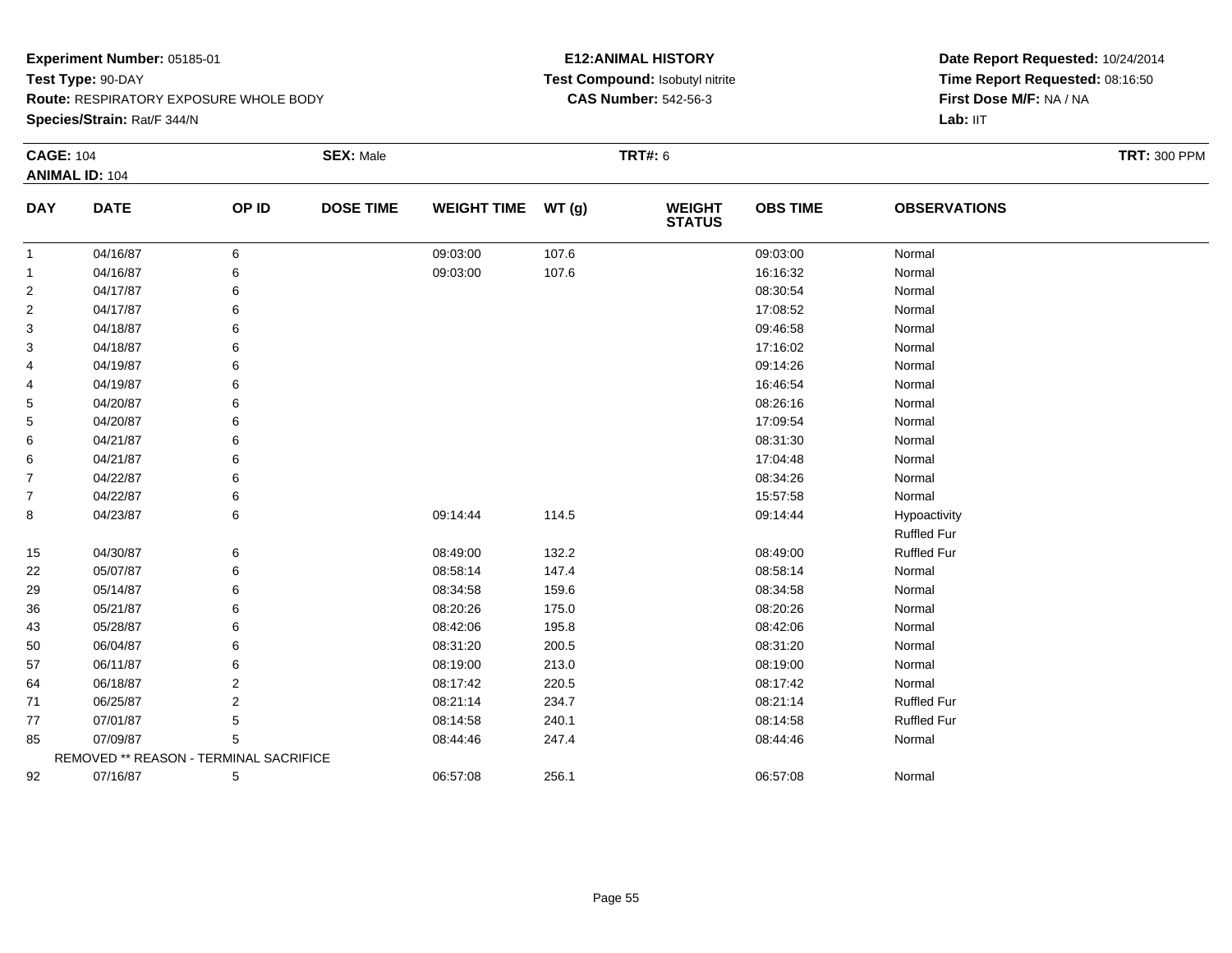**Route:** RESPIRATORY EXPOSURE WHOLE BODY

**Species/Strain:** Rat/F 344/N

# **E12:ANIMAL HISTORY Test Compound:** Isobutyl nitrite**CAS Number:** 542-56-3

| <b>CAGE: 105</b> |                                        |       | <b>SEX: Male</b> |                    |       | <b>TRT#: 6</b>                 |                 |                     | <b>TRT: 300 PPM</b> |
|------------------|----------------------------------------|-------|------------------|--------------------|-------|--------------------------------|-----------------|---------------------|---------------------|
|                  | <b>ANIMAL ID: 105</b>                  |       |                  |                    |       |                                |                 |                     |                     |
| <b>DAY</b>       | <b>DATE</b>                            | OP ID | <b>DOSE TIME</b> | WEIGHT TIME WT (g) |       | <b>WEIGHT</b><br><b>STATUS</b> | <b>OBS TIME</b> | <b>OBSERVATIONS</b> |                     |
| $\mathbf{1}$     | 04/16/87                               | 6     |                  | 09:03:00           | 113.5 |                                | 09:03:00        | Normal              |                     |
| $\mathbf{1}$     | 04/16/87                               | 6     |                  | 09:03:00           | 113.5 |                                | 16:16:48        | Normal              |                     |
| 2                | 04/17/87                               |       |                  |                    |       |                                | 08:31:06        | Normal              |                     |
| $\overline{2}$   | 04/17/87                               |       |                  |                    |       |                                | 17:09:06        | Normal              |                     |
| 3                | 04/18/87                               | 6     |                  |                    |       |                                | 09:47:10        | Normal              |                     |
| 3                | 04/18/87                               |       |                  |                    |       |                                | 17:16:14        | Normal              |                     |
| 4                | 04/19/87                               |       |                  |                    |       |                                | 09:14:38        | Normal              |                     |
| 4                | 04/19/87                               |       |                  |                    |       |                                | 16:47:04        | Normal              |                     |
| 5                | 04/20/87                               | 6     |                  |                    |       |                                | 08:26:46        | Normal              |                     |
| 5                | 04/20/87                               |       |                  |                    |       |                                | 17:10:02        | Normal              |                     |
| 6                | 04/21/87                               |       |                  |                    |       |                                | 08:31:44        | Normal              |                     |
| 6                | 04/21/87                               |       |                  |                    |       |                                | 17:05:00        | Normal              |                     |
| $\overline{7}$   | 04/22/87                               |       |                  |                    |       |                                | 08:34:56        | Normal              |                     |
| $\overline{7}$   | 04/22/87                               |       |                  |                    |       |                                | 15:58:42        | Normal              |                     |
| 8                | 04/23/87                               |       |                  | 09:15:30           | 125.1 |                                | 09:15:30        | Normal              |                     |
| 15               | 04/30/87                               | 6     |                  | 08:49:30           | 151.2 |                                | 08:49:30        | Normal              |                     |
| 22               | 05/07/87                               | 6     |                  | 08:58:38           | 170.4 |                                | 08:58:38        | Normal              |                     |
| 29               | 05/14/87                               |       |                  | 08:35:20           | 185.6 |                                | 08:35:20        | <b>Ruffled Fur</b>  |                     |
| 36               | 05/21/87                               |       |                  | 08:20:48           | 203.3 |                                | 08:20:48        | <b>Ruffled Fur</b>  |                     |
| 43               | 05/28/87                               |       |                  | 08:42:28           | 224.8 |                                | 08:42:28        | Normal              |                     |
| 50               | 06/04/87                               | 6     |                  | 08:31:40           | 237.0 |                                | 08:31:40        | Normal              |                     |
| 57               | 06/11/87                               | 6     |                  | 08:19:22           | 251.1 |                                | 08:19:22        | Normal              |                     |
| 64               | 06/18/87                               | 2     |                  | 08:18:02           | 261.0 |                                | 08:18:02        | Normal              |                     |
| 71               | 06/25/87                               | 2     |                  | 08:21:44           | 270.8 |                                | 08:21:44        | Normal              |                     |
| 77               | 07/01/87                               | 5     |                  | 08:15:20           | 274.8 |                                | 08:15:20        | Normal              |                     |
| 85               | 07/09/87                               | 5     |                  | 08:45:02           | 285.0 |                                | 08:45:02        | Normal              |                     |
|                  | REMOVED ** REASON - TERMINAL SACRIFICE |       |                  |                    |       |                                |                 |                     |                     |
| 92               | 07/16/87                               | 5     |                  | 06:57:32           | 287.3 |                                | 06:57:32        | Normal              |                     |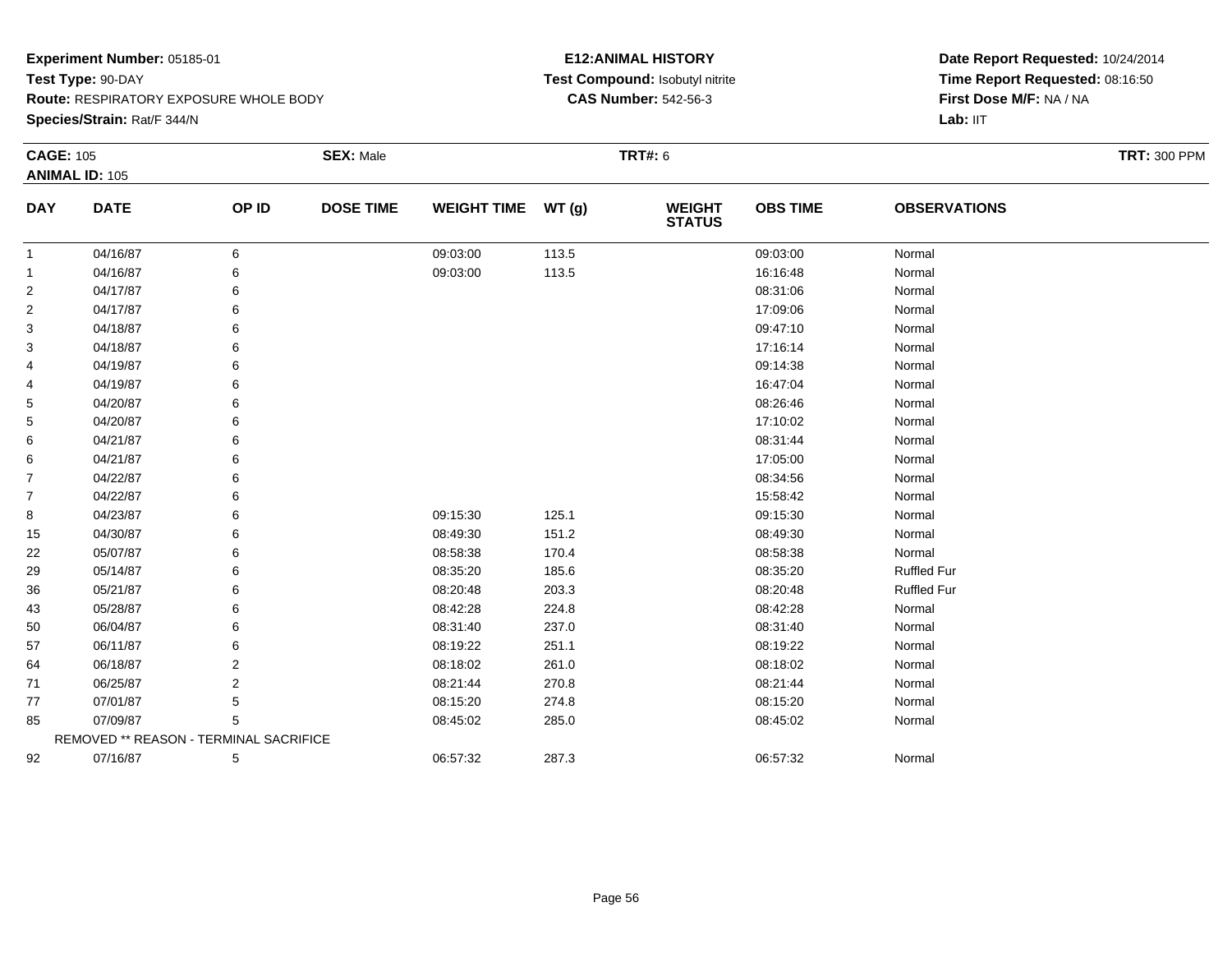**Species/Strain:** Rat/F 344/N

# **E12:ANIMAL HISTORY Test Compound:** Isobutyl nitrite**CAS Number:** 542-56-3

| <b>CAGE: 106</b> |                                        |       | <b>SEX: Male</b> |                    |       | <b>TRT#: 6</b>                 |                 |                     | <b>TRT: 300 PPM</b> |
|------------------|----------------------------------------|-------|------------------|--------------------|-------|--------------------------------|-----------------|---------------------|---------------------|
|                  | <b>ANIMAL ID: 106</b>                  |       |                  |                    |       |                                |                 |                     |                     |
| <b>DAY</b>       | <b>DATE</b>                            | OP ID | <b>DOSE TIME</b> | <b>WEIGHT TIME</b> | WT(g) | <b>WEIGHT</b><br><b>STATUS</b> | <b>OBS TIME</b> | <b>OBSERVATIONS</b> |                     |
| 1                | 04/16/87                               | 6     |                  | 09:04:00           | 117.5 |                                | 09:04:00        | Normal              |                     |
| 1                | 04/16/87                               |       |                  | 09:04:00           | 117.5 |                                | 16:17:00        | Normal              |                     |
| $\overline{c}$   | 04/17/87                               |       |                  |                    |       |                                | 08:31:18        | Normal              |                     |
| $\overline{2}$   | 04/17/87                               | 6     |                  |                    |       |                                | 17:09:16        | Normal              |                     |
| 3                | 04/18/87                               | 6     |                  |                    |       |                                | 09:47:20        | Normal              |                     |
| 3                | 04/18/87                               | 6     |                  |                    |       |                                | 17:16:24        | Normal              |                     |
| 4                | 04/19/87                               |       |                  |                    |       |                                | 09:14:48        | Normal              |                     |
| 4                | 04/19/87                               | 6     |                  |                    |       |                                | 16:47:14        | Normal              |                     |
| 5                | 04/20/87                               | 6     |                  |                    |       |                                | 08:26:58        | Normal              |                     |
| 5                | 04/20/87                               | 6     |                  |                    |       |                                | 17:10:12        | Normal              |                     |
| 6                | 04/21/87                               | 6     |                  |                    |       |                                | 08:31:52        | Normal              |                     |
| 6                | 04/21/87                               | 6     |                  |                    |       |                                | 17:05:08        | Normal              |                     |
| 7                | 04/22/87                               | 6     |                  |                    |       |                                | 08:35:10        | Normal              |                     |
| 7                | 04/22/87                               | 6     |                  |                    |       |                                | 15:58:54        | Normal              |                     |
| 8                | 04/23/87                               | 6     |                  | 09:16:12           | 133.0 |                                | 09:16:12        | <b>Ruffled Fur</b>  |                     |
| 15               | 04/30/87                               | 6     |                  | 08:50:02           | 159.5 |                                | 08:50:02        | Normal              |                     |
| 22               | 05/07/87                               | 6     |                  | 08:59:06           | 183.2 |                                | 08:59:06        | Normal              |                     |
| 29               | 05/14/87                               | 6     |                  | 08:35:46           | 200.8 |                                | 08:35:46        | Normal              |                     |
| 36               | 05/21/87                               |       |                  | 08:21:08           | 217.9 |                                | 08:21:08        | Normal              |                     |
| 43               | 05/28/87                               | 6     |                  | 08:42:46           | 239.7 |                                | 08:42:46        | Normal              |                     |
| 50               | 06/04/87                               |       |                  | 08:32:02           | 254.0 |                                | 08:32:02        | Normal              |                     |
| 57               | 06/11/87                               | 6     |                  | 08:19:42           | 266.2 |                                | 08:19:42        | Normal              |                     |
| 64               | 06/18/87                               | 2     |                  | 08:18:28           | 274.0 |                                | 08:18:28        | <b>Ruffled Fur</b>  |                     |
| 71               | 06/25/87                               | 2     |                  | 08:22:02           | 288.6 |                                | 08:22:02        | Normal              |                     |
| 77               | 07/01/87                               | 5     |                  | 08:15:36           | 293.6 |                                | 08:15:36        | Normal              |                     |
| 85               | 07/09/87                               | 5     |                  | 08:45:22           | 305.4 |                                | 08:45:22        | Normal              |                     |
|                  | REMOVED ** REASON - TERMINAL SACRIFICE |       |                  |                    |       |                                |                 |                     |                     |
| 92               | 07/16/87                               | 5     |                  | 06:57:52           | 312.6 |                                | 06:57:52        | Normal              |                     |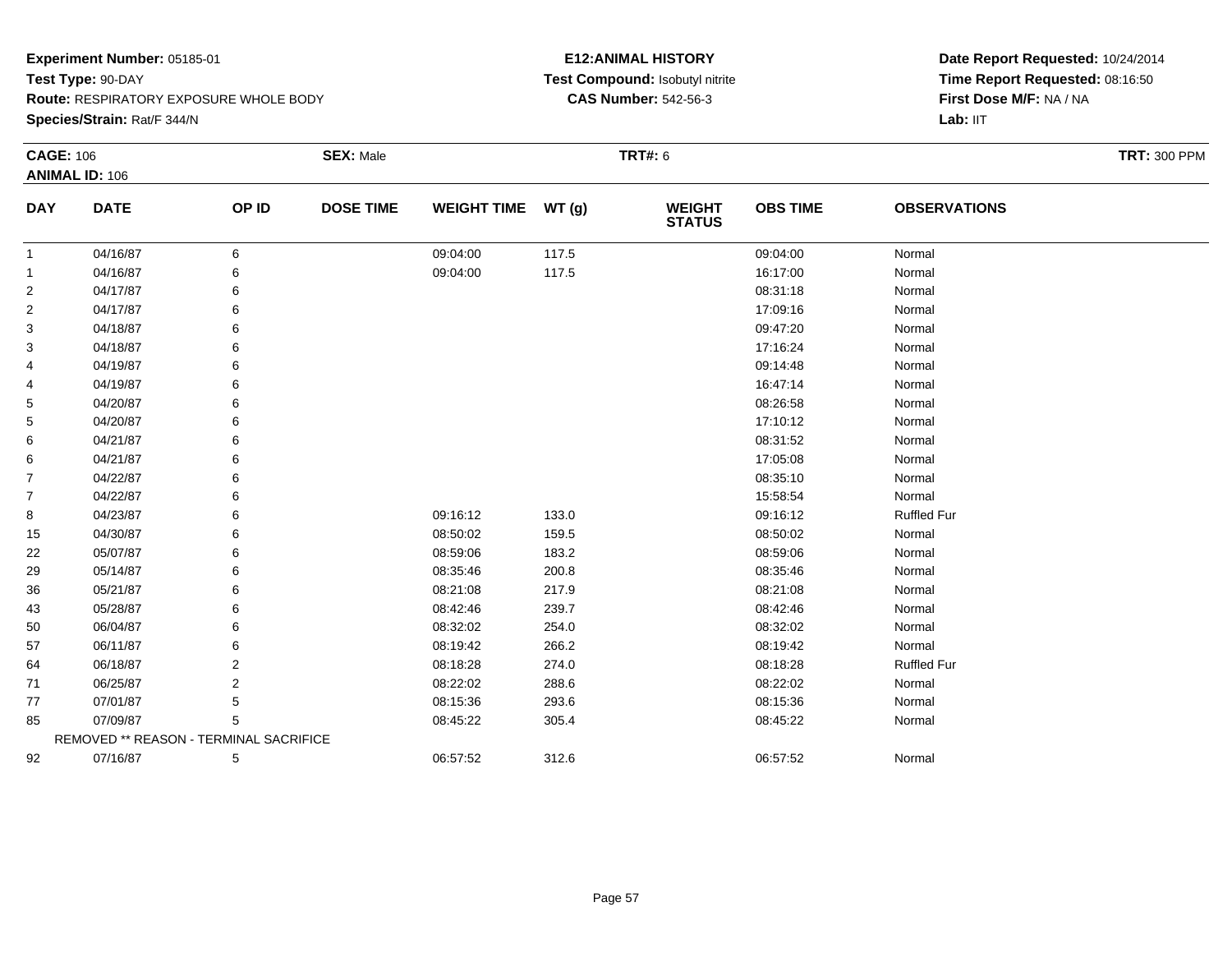**Route:** RESPIRATORY EXPOSURE WHOLE BODY

**Species/Strain:** Rat/F 344/N

# **E12:ANIMAL HISTORY Test Compound:** Isobutyl nitrite**CAS Number:** 542-56-3

| <b>CAGE: 107</b> |                                        |                | <b>SEX: Male</b> |                    |       | <b>TRT#: 6</b>           |                 |                     | <b>TRT: 300 PPM</b> |
|------------------|----------------------------------------|----------------|------------------|--------------------|-------|--------------------------|-----------------|---------------------|---------------------|
|                  | <b>ANIMAL ID: 107</b>                  |                |                  |                    |       |                          |                 |                     |                     |
| <b>DAY</b>       | <b>DATE</b>                            | OP ID          | <b>DOSE TIME</b> | <b>WEIGHT TIME</b> | WT(g) | <b>WEIGHT<br/>STATUS</b> | <b>OBS TIME</b> | <b>OBSERVATIONS</b> |                     |
| $\mathbf{1}$     | 04/16/87                               | 6              |                  | 09:04:00           | 127.4 |                          | 09:04:00        | Normal              |                     |
| 1                | 04/16/87                               | 6              |                  | 09:04:00           | 127.4 |                          | 16:17:50        | Normal              |                     |
| 2                | 04/17/87                               | 6              |                  |                    |       |                          | 08:31:30        | Normal              |                     |
| $\overline{2}$   | 04/17/87                               | 6              |                  |                    |       |                          | 17:09:38        | Normal              |                     |
| 3                | 04/18/87                               | 6              |                  |                    |       |                          | 09:47:32        | Normal              |                     |
| 3                | 04/18/87                               | 6              |                  |                    |       |                          | 17:16:42        | Normal              |                     |
| 4                | 04/19/87                               | 6              |                  |                    |       |                          | 09:15:00        | Normal              |                     |
| 4                | 04/19/87                               |                |                  |                    |       |                          | 16:47:24        | Normal              |                     |
| 5                | 04/20/87                               | 6              |                  |                    |       |                          | 08:27:12        | Normal              |                     |
| 5                | 04/20/87                               | 6              |                  |                    |       |                          | 17:10:20        | Normal              |                     |
| 6                | 04/21/87                               |                |                  |                    |       |                          | 08:32:02        | Normal              |                     |
| 6                | 04/21/87                               | 6              |                  |                    |       |                          | 17:05:18        | Normal              |                     |
| $\overline{7}$   | 04/22/87                               |                |                  |                    |       |                          | 08:35:26        | Normal              |                     |
| $\overline{7}$   | 04/22/87                               | 6              |                  |                    |       |                          | 15:59:54        | <b>Ruffled Fur</b>  |                     |
| 8                | 04/23/87                               | 6              |                  | 09:16:58           | 144.6 |                          | 09:16:58        | <b>Ruffled Fur</b>  |                     |
| 15               | 04/30/87                               | 6              |                  | 08:50:30           | 174.5 |                          | 08:50:30        | Normal              |                     |
| 22               | 05/07/87                               | 6              |                  | 08:59:32           | 197.0 |                          | 08:59:32        | <b>Ruffled Fur</b>  |                     |
| 29               | 05/14/87                               | 6              |                  | 08:36:08           | 218.6 |                          | 08:36:08        | <b>Ruffled Fur</b>  |                     |
| 36               | 05/21/87                               | 6              |                  | 08:21:30           | 230.5 |                          | 08:21:30        | Normal              |                     |
| 43               | 05/28/87                               |                |                  | 08:43:06           | 253.3 |                          | 08:43:06        | Normal              |                     |
| 50               | 06/04/87                               | 6              |                  | 08:32:22           | 258.9 |                          | 08:32:22        | Normal              |                     |
| 57               | 06/11/87                               |                |                  | 08:20:02           | 274.0 |                          | 08:20:02        | Normal              |                     |
| 64               | 06/18/87                               | $\overline{2}$ |                  | 08:18:58           | 279.4 |                          | 08:18:58        | Normal              |                     |
| 71               | 06/25/87                               | 2              |                  | 08:22:18           | 289.8 |                          | 08:22:18        | <b>Ruffled Fur</b>  |                     |
| 77               | 07/01/87                               | 5              |                  | 08:15:52           | 299.2 |                          | 08:15:52        | Normal              |                     |
| 85               | 07/09/87                               | 5              |                  | 08:45:38           | 304.2 |                          | 08:45:38        | Normal              |                     |
|                  | REMOVED ** REASON - TERMINAL SACRIFICE |                |                  |                    |       |                          |                 |                     |                     |
| 92               | 07/16/87                               | 5              |                  | 06:58:12           | 310.6 |                          | 06:58:12        | Normal              |                     |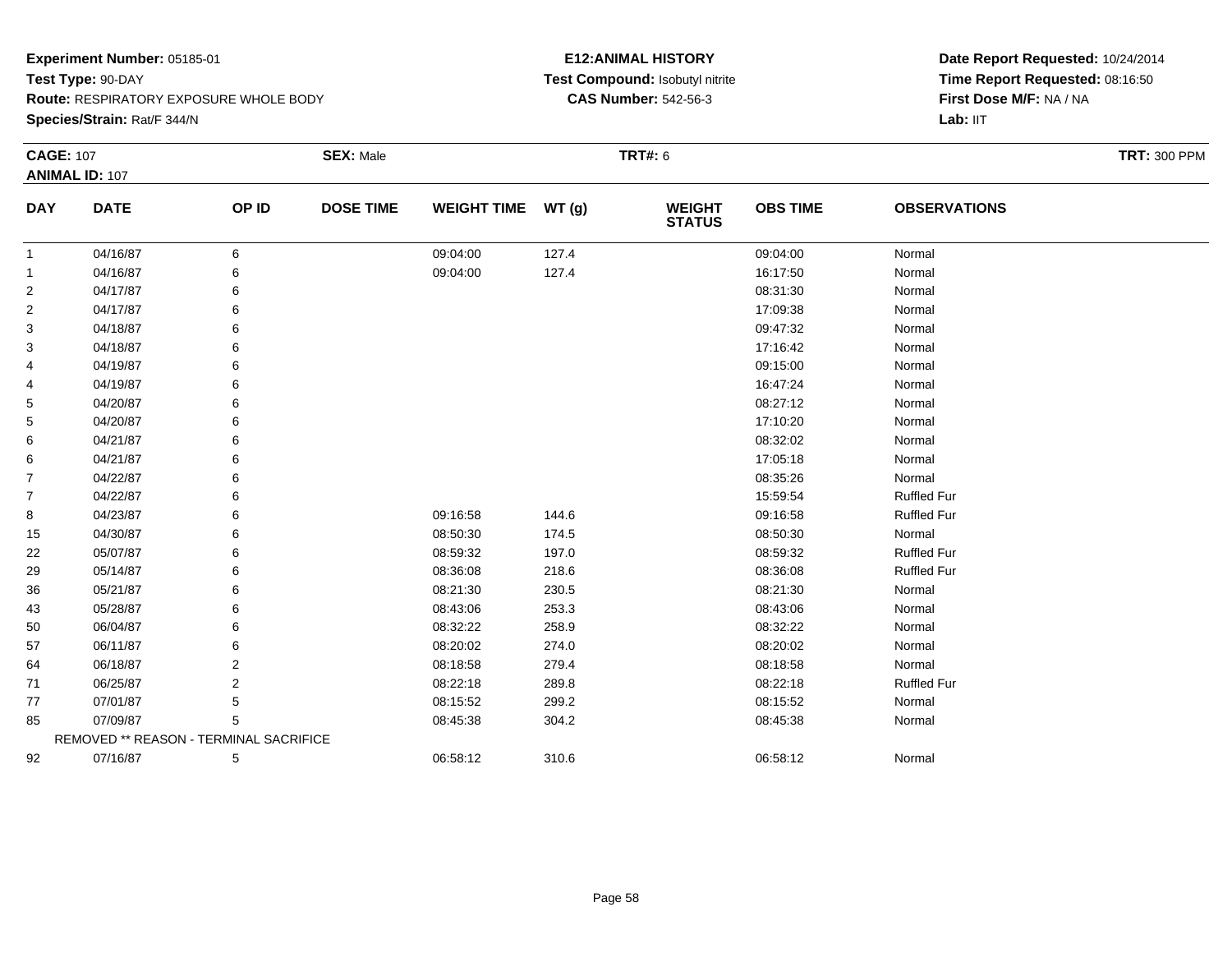**Route:** RESPIRATORY EXPOSURE WHOLE BODY

**Species/Strain:** Rat/F 344/N

# **E12:ANIMAL HISTORY Test Compound:** Isobutyl nitrite**CAS Number:** 542-56-3

| <b>CAGE: 108</b> |                                        |       | <b>SEX: Male</b> |                    |       | <b>TRT#: 6</b>                 |                 |                     | <b>TRT: 300 PPM</b> |
|------------------|----------------------------------------|-------|------------------|--------------------|-------|--------------------------------|-----------------|---------------------|---------------------|
|                  | <b>ANIMAL ID: 108</b>                  |       |                  |                    |       |                                |                 |                     |                     |
| <b>DAY</b>       | <b>DATE</b>                            | OP ID | <b>DOSE TIME</b> | <b>WEIGHT TIME</b> | WT(g) | <b>WEIGHT</b><br><b>STATUS</b> | <b>OBS TIME</b> | <b>OBSERVATIONS</b> |                     |
| -1               | 04/16/87                               | 6     |                  | 09:05:00           | 129.0 |                                | 09:05:00        | Normal              |                     |
| -1               | 04/16/87                               | 6     |                  | 09:05:00           | 129.0 |                                | 16:18:02        | Normal              |                     |
| 2                | 04/17/87                               |       |                  |                    |       |                                | 08:31:44        | Normal              |                     |
| 2                | 04/17/87                               |       |                  |                    |       |                                | 17:09:52        | Normal              |                     |
| 3                | 04/18/87                               | 6     |                  |                    |       |                                | 09:47:48        | Normal              |                     |
| 3                | 04/18/87                               |       |                  |                    |       |                                | 17:16:52        | Normal              |                     |
| 4                | 04/19/87                               | 6     |                  |                    |       |                                | 09:15:10        | Normal              |                     |
| 4                | 04/19/87                               | 6     |                  |                    |       |                                | 16:47:34        | Normal              |                     |
| 5                | 04/20/87                               | 6     |                  |                    |       |                                | 08:27:22        | Normal              |                     |
| 5                | 04/20/87                               |       |                  |                    |       |                                | 17:10:28        | Normal              |                     |
| 6                | 04/21/87                               |       |                  |                    |       |                                | 08:32:18        | Normal              |                     |
| 6                | 04/21/87                               | 6     |                  |                    |       |                                | 17:05:26        | Normal              |                     |
| $\overline{7}$   | 04/22/87                               | 6     |                  |                    |       |                                | 08:35:36        | Normal              |                     |
| $\overline{7}$   | 04/22/87                               |       |                  |                    |       |                                | 16:00:18        | Normal              |                     |
| 8                | 04/23/87                               | 6     |                  | 09:17:44           | 141.4 |                                | 09:17:44        | Normal              |                     |
| 15               | 04/30/87                               | 6     |                  | 08:51:02           | 167.9 |                                | 08:51:02        | Normal              |                     |
| 22               | 05/07/87                               | 6     |                  | 08:59:58           | 187.8 |                                | 08:59:58        | Normal              |                     |
| 29               | 05/14/87                               |       |                  | 08:36:32           | 209.5 |                                | 08:36:32        | <b>Ruffled Fur</b>  |                     |
| 36               | 05/21/87                               |       |                  | 08:21:52           | 223.1 |                                | 08:21:52        | Normal              |                     |
| 43               | 05/28/87                               | 6     |                  | 08:43:28           | 237.9 |                                | 08:43:28        | Normal              |                     |
| 50               | 06/04/87                               | 6     |                  | 08:32:42           | 248.8 |                                | 08:32:42        | Normal              |                     |
| 57               | 06/11/87                               |       |                  | 08:20:24           | 260.8 |                                | 08:20:24        | Normal              |                     |
| 64               | 06/18/87                               | 2     |                  | 08:19:24           | 272.0 |                                | 08:19:24        | Normal              |                     |
| 71               | 06/25/87                               | 2     |                  | 08:22:40           | 284.0 |                                | 08:22:40        | Normal              |                     |
| 77               | 07/01/87                               | 5     |                  | 08:16:14           | 290.4 |                                | 08:16:14        | Normal              |                     |
| 85               | 07/09/87                               | 5     |                  | 08:45:54           | 304.4 |                                | 08:45:54        | Normal              |                     |
|                  | REMOVED ** REASON - TERMINAL SACRIFICE |       |                  |                    |       |                                |                 |                     |                     |
| 92               | 07/16/87                               | 5     |                  | 06:58:38           | 303.6 |                                | 06:58:38        | Normal              |                     |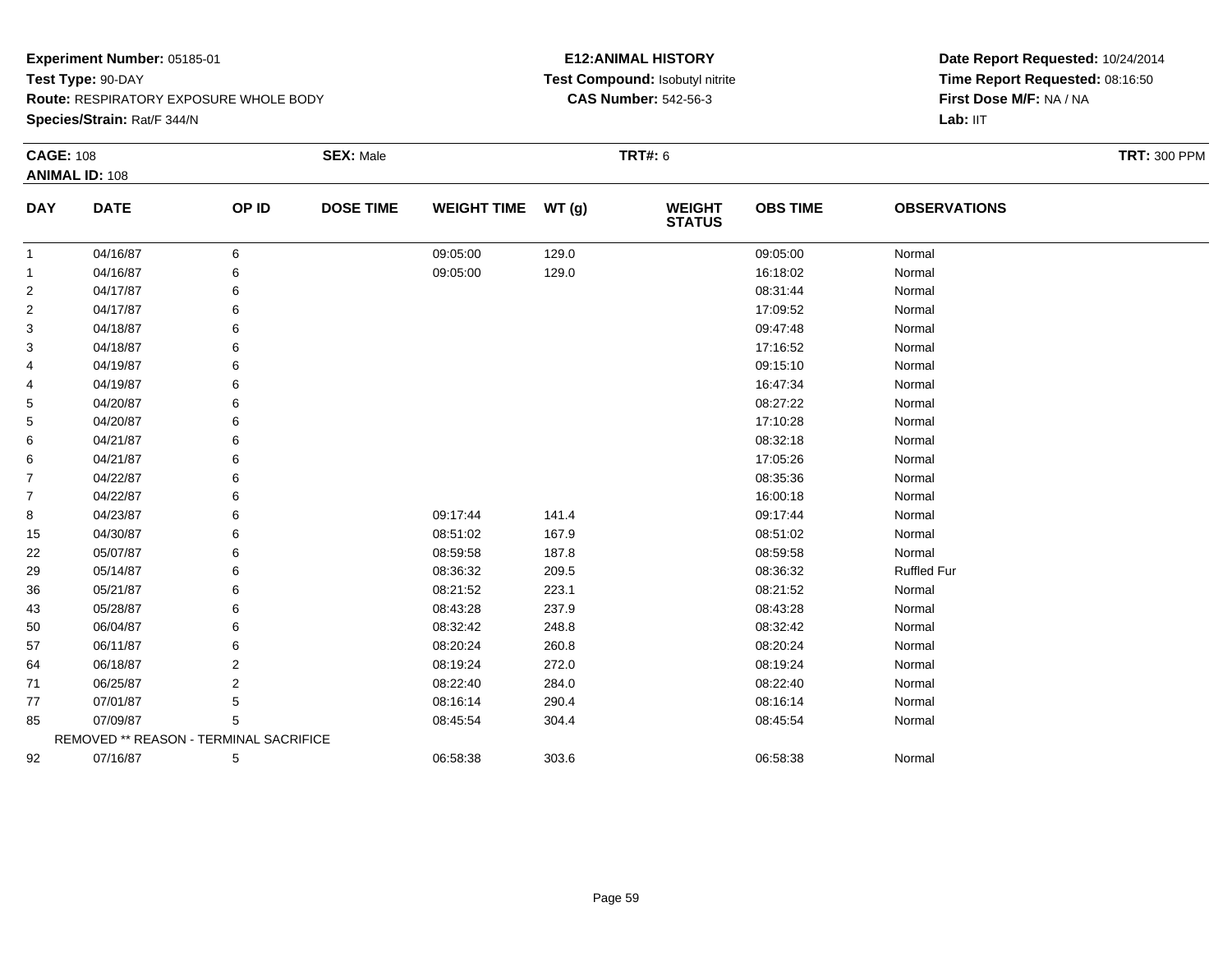**Route:** RESPIRATORY EXPOSURE WHOLE BODY

**Species/Strain:** Rat/F 344/N

# **E12:ANIMAL HISTORY Test Compound:** Isobutyl nitrite**CAS Number:** 542-56-3

| <b>CAGE: 109</b> |                                        |       | <b>SEX: Male</b> |                    |       | <b>TRT#: 6</b>                 |                 |                     | <b>TRT: 300 PPM</b> |
|------------------|----------------------------------------|-------|------------------|--------------------|-------|--------------------------------|-----------------|---------------------|---------------------|
|                  | <b>ANIMAL ID: 109</b>                  |       |                  |                    |       |                                |                 |                     |                     |
| <b>DAY</b>       | <b>DATE</b>                            | OP ID | <b>DOSE TIME</b> | <b>WEIGHT TIME</b> | WT(g) | <b>WEIGHT</b><br><b>STATUS</b> | <b>OBS TIME</b> | <b>OBSERVATIONS</b> |                     |
| 1                | 04/16/87                               | 6     |                  | 09:05:00           | 126.4 |                                | 09:05:00        | Normal              |                     |
| -1               | 04/16/87                               | 6     |                  | 09:05:00           | 126.4 |                                | 16:18:14        | Normal              |                     |
| 2                | 04/17/87                               | 6     |                  |                    |       |                                | 08:31:56        | Normal              |                     |
| 2                | 04/17/87                               | 6     |                  |                    |       |                                | 17:10:06        | Normal              |                     |
| 3                | 04/18/87                               | 6     |                  |                    |       |                                | 09:47:56        | Normal              |                     |
| 3                | 04/18/87                               | 6     |                  |                    |       |                                | 17:17:08        | Normal              |                     |
| 4                | 04/19/87                               | 6     |                  |                    |       |                                | 09:15:28        | Normal              |                     |
| 4                | 04/19/87                               | 6     |                  |                    |       |                                | 16:47:50        | Normal              |                     |
| 5                | 04/20/87                               | 6     |                  |                    |       |                                | 08:27:34        | Normal              |                     |
| 5                | 04/20/87                               |       |                  |                    |       |                                | 17:10:34        | Normal              |                     |
| 6                | 04/21/87                               | 6     |                  |                    |       |                                | 08:32:28        | Normal              |                     |
| 6                | 04/21/87                               | 6     |                  |                    |       |                                | 17:05:38        | Normal              |                     |
| $\overline{7}$   | 04/22/87                               | 6     |                  |                    |       |                                | 08:35:44        | Normal              |                     |
| 7                | 04/22/87                               | 6     |                  |                    |       |                                | 16:00:46        | Normal              |                     |
| 8                | 04/23/87                               | 6     |                  | 09:18:20           | 140.1 |                                | 09:18:20        | <b>Ruffled Fur</b>  |                     |
| 15               | 04/30/87                               | 6     |                  | 08:51:30           | 168.7 |                                | 08:51:30        | Normal              |                     |
| 22               | 05/07/87                               | 6     |                  | 09:00:48           | 197.0 |                                | 09:00:48        | Normal              |                     |
| 29               | 05/14/87                               | 6     |                  | 08:37:00           | 214.6 |                                | 08:37:00        | Normal              |                     |
| 36               | 05/21/87                               | 6     |                  | 08:22:16           | 224.2 |                                | 08:22:16        | <b>Ruffled Fur</b>  |                     |
| 43               | 05/28/87                               | 6     |                  | 08:43:46           | 247.2 |                                | 08:43:46        | <b>Ruffled Fur</b>  |                     |
| 50               | 06/04/87                               | 6     |                  | 08:33:02           | 256.7 |                                | 08:33:02        | <b>Wound Tail</b>   |                     |
| 57               | 06/11/87                               | 6     |                  | 08:20:46           | 264.0 |                                | 08:20:46        | Normal              |                     |
| 64               | 06/18/87                               | 2     |                  | 08:19:40           | 265.7 |                                | 08:19:40        | Normal              |                     |
| 71               | 06/25/87                               | 2     |                  | 08:22:58           | 278.0 |                                | 08:22:58        | <b>Ruffled Fur</b>  |                     |
| 77               | 07/01/87                               | 5     |                  | 08:16:28           | 286.3 |                                | 08:16:28        | Normal              |                     |
| 85               | 07/09/87                               | 5     |                  | 08:46:14           | 293.0 |                                | 08:46:14        | Normal              |                     |
|                  | REMOVED ** REASON - TERMINAL SACRIFICE |       |                  |                    |       |                                |                 |                     |                     |
| 92               | 07/16/87                               | 5     |                  | 06:59:00           | 295.1 |                                | 06:59:00        | Normal              |                     |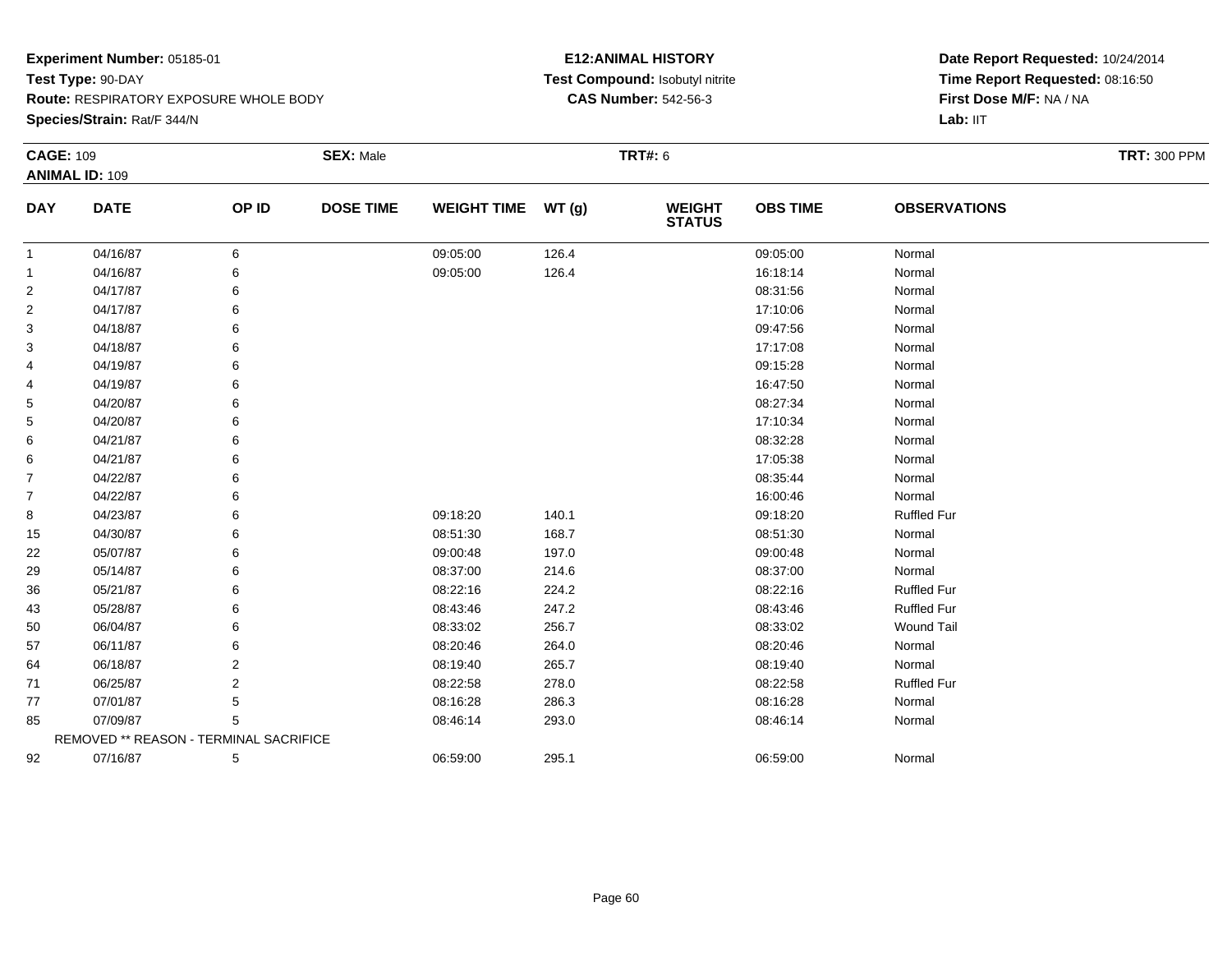**Route:** RESPIRATORY EXPOSURE WHOLE BODY

**Species/Strain:** Rat/F 344/N

# **E12:ANIMAL HISTORY Test Compound:** Isobutyl nitrite**CAS Number:** 542-56-3

| <b>CAGE: 110</b> |                                        |       | <b>SEX: Male</b> |                    |       | <b>TRT#: 6</b>                 |                 |                     | <b>TRT: 300 PPM</b> |
|------------------|----------------------------------------|-------|------------------|--------------------|-------|--------------------------------|-----------------|---------------------|---------------------|
|                  | <b>ANIMAL ID: 110</b>                  |       |                  |                    |       |                                |                 |                     |                     |
| <b>DAY</b>       | <b>DATE</b>                            | OP ID | <b>DOSE TIME</b> | <b>WEIGHT TIME</b> | WT(g) | <b>WEIGHT</b><br><b>STATUS</b> | <b>OBS TIME</b> | <b>OBSERVATIONS</b> |                     |
| $\mathbf{1}$     | 04/16/87                               | 6     |                  | 09:06:00           | 135.7 |                                | 09:06:00        | Normal              |                     |
| $\mathbf{1}$     | 04/16/87                               | 6     |                  | 09:06:00           | 135.7 |                                | 16:18:26        | Normal              |                     |
| 2                | 04/17/87                               | 6     |                  |                    |       |                                | 08:32:12        | Normal              |                     |
| 2                | 04/17/87                               |       |                  |                    |       |                                | 17:10:28        | Normal              |                     |
| 3                | 04/18/87                               |       |                  |                    |       |                                | 09:48:04        | Normal              |                     |
| 3                | 04/18/87                               |       |                  |                    |       |                                | 17:17:18        | Normal              |                     |
| 4                | 04/19/87                               |       |                  |                    |       |                                | 09:15:40        | Normal              |                     |
| 4                | 04/19/87                               |       |                  |                    |       |                                | 16:47:58        | Normal              |                     |
| 5                | 04/20/87                               |       |                  |                    |       |                                | 08:27:44        | Normal              |                     |
| 5                | 04/20/87                               |       |                  |                    |       |                                | 17:11:06        | Normal              |                     |
| 6                | 04/21/87                               |       |                  |                    |       |                                | 08:32:42        | Normal              |                     |
| 6                | 04/21/87                               |       |                  |                    |       |                                | 17:05:50        | Normal              |                     |
| 7                | 04/22/87                               |       |                  |                    |       |                                | 08:36:24        | Normal              |                     |
| $\overline{7}$   | 04/22/87                               |       |                  |                    |       |                                | 16:00:56        | Normal              |                     |
| 8                | 04/23/87                               |       |                  | 09:19:02           | 155.6 |                                | 09:19:02        | Normal              |                     |
| 15               | 04/30/87                               |       |                  | 08:52:14           | 186.1 |                                | 08:52:14        | Normal              |                     |
| 22               | 05/07/87                               |       |                  | 09:01:18           | 209.8 |                                | 09:01:18        | Normal              |                     |
| 29               | 05/14/87                               |       |                  | 08:37:18           | 233.2 |                                | 08:37:18        | Normal              |                     |
| 36               | 05/21/87                               |       |                  | 08:22:40           | 247.6 |                                | 08:22:40        | Normal              |                     |
| 43               | 05/28/87                               |       |                  | 08:44:06           | 267.7 |                                | 08:44:06        | Normal              |                     |
| 50               | 06/04/87                               |       |                  | 08:33:30           | 283.1 |                                | 08:33:30        | Normal              |                     |
| 57               | 06/11/87                               |       |                  | 08:21:02           | 291.8 |                                | 08:21:02        | Normal              |                     |
| 64               | 06/18/87                               | 2     |                  | 08:20:00           | 301.8 |                                | 08:20:00        | <b>Ruffled Fur</b>  |                     |
| 71               | 06/25/87                               | 2     |                  | 08:23:14           | 315.0 |                                | 08:23:14        | Normal              |                     |
| 77               | 07/01/87                               | 5     |                  | 08:16:48           | 325.0 |                                | 08:16:48        | Ruffled Fur         |                     |
| 85               | 07/09/87                               | 5     |                  | 08:46:30           | 332.2 |                                | 08:46:30        | Normal              |                     |
|                  | REMOVED ** REASON - TERMINAL SACRIFICE |       |                  |                    |       |                                |                 |                     |                     |
| 92               | 07/16/87                               | 5     |                  | 06:59:24           | 340.0 |                                | 06:59:24        | Normal              |                     |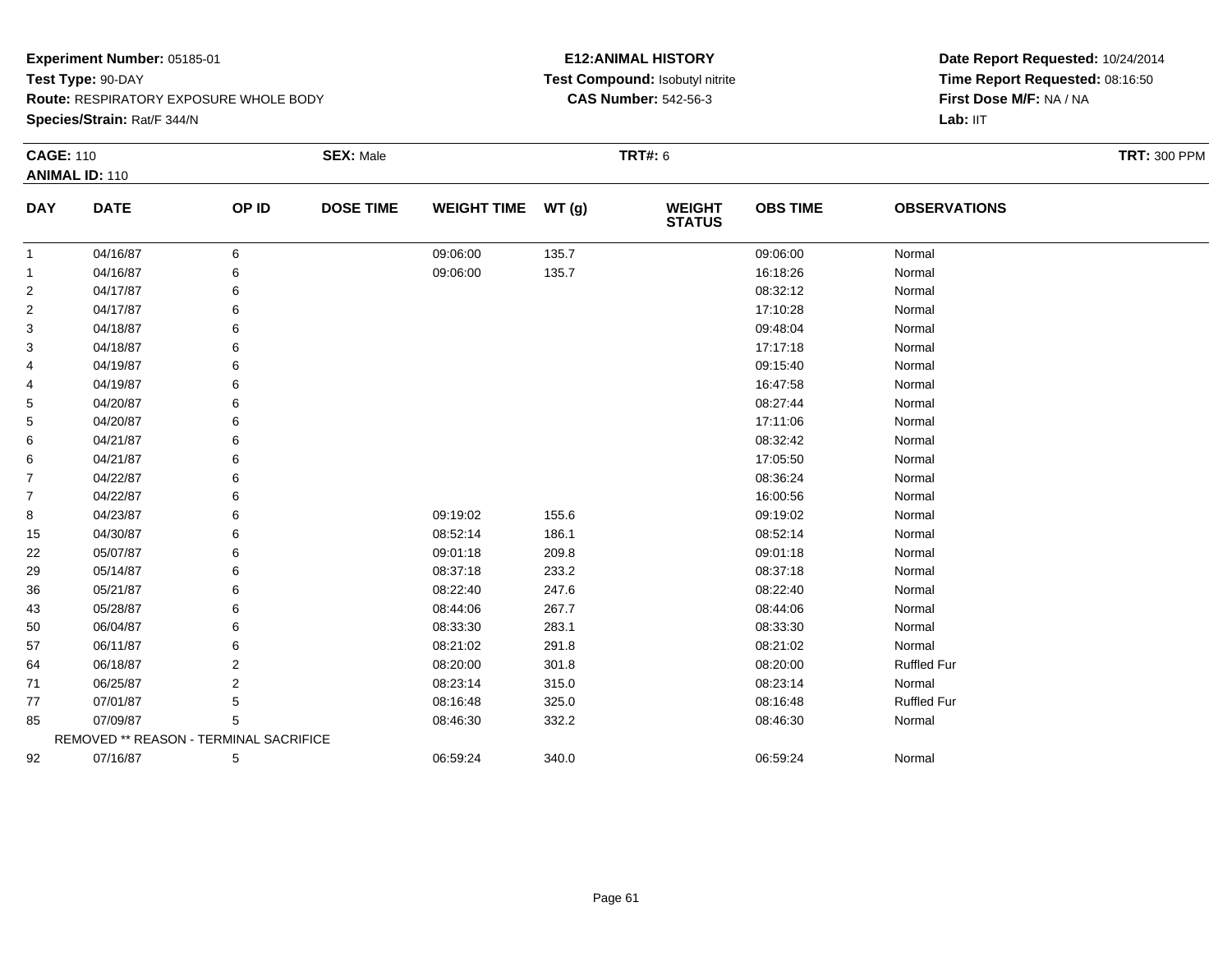**Route:** RESPIRATORY EXPOSURE WHOLE BODY

**Species/Strain:** Rat/F 344/N

# **E12:ANIMAL HISTORY Test Compound:** Isobutyl nitrite**CAS Number:** 542-56-3

| <b>CAGE: 11</b> |                                        |       | <b>SEX: Female</b> |                    |          | <b>TRT#: 7</b>                 |                 |                               | <b>TRT: CONTROL</b> |
|-----------------|----------------------------------------|-------|--------------------|--------------------|----------|--------------------------------|-----------------|-------------------------------|---------------------|
|                 | <b>ANIMAL ID: 11</b>                   |       |                    |                    |          |                                |                 |                               |                     |
| <b>DAY</b>      | <b>DATE</b>                            | OP ID | <b>DOSE TIME</b>   | WEIGHT TIME WT (g) |          | <b>WEIGHT</b><br><b>STATUS</b> | <b>OBS TIME</b> | <b>OBSERVATIONS</b>           |                     |
| $\mathbf{1}$    | 04/16/87                               | 6     |                    | 08:00:00           | 77.5     |                                | 08:00:00        | Normal                        |                     |
| $\overline{1}$  | 04/16/87                               | 6     |                    | 08:00:00           | $77.5\,$ |                                | 16:04:00        | Normal                        |                     |
| $\overline{2}$  | 04/17/87                               | 6     |                    |                    |          |                                | 07:30:56        | Normal                        |                     |
| 2               | 04/17/87                               | 6     |                    |                    |          |                                | 15:56:26        | Normal                        |                     |
| 3               | 04/18/87                               |       |                    |                    |          |                                | 08:39:00        | Normal                        |                     |
| 3               | 04/18/87                               |       |                    |                    |          |                                | 16:20:46        | Normal                        |                     |
| 4               | 04/19/87                               | 6     |                    |                    |          |                                | 08:17:54        | Normal                        |                     |
| 4               | 04/19/87                               | 6     |                    |                    |          |                                | 15:53:52        | Normal                        |                     |
| 5               | 04/20/87                               |       |                    |                    |          |                                | 07:31:52        | Normal                        |                     |
| 5               | 04/20/87                               |       |                    |                    |          |                                | 15:50:28        | Normal                        |                     |
| 6               | 04/21/87                               | 6     |                    |                    |          |                                | 07:47:42        | Normal                        |                     |
| 6               | 04/21/87                               | 6     |                    |                    |          |                                | 15:46:00        | Normal                        |                     |
| 7               | 04/22/87                               | 6     |                    |                    |          |                                | 07:33:36        | Normal                        |                     |
| 7               | 04/22/87                               | 6     |                    |                    |          |                                | 15:45:36        | Normal                        |                     |
| 8               | 04/23/87                               | 6     |                    | 07:39:56           | 94.0     |                                | 07:39:56        | Normal                        |                     |
| 15              | 04/30/87                               | 6     |                    | 07:23:04           | 111.4    |                                | 07:23:04        | Normal                        |                     |
| 22              | 05/07/87                               | 6     |                    | 07:12:22           | 128.4    |                                | 07:12:22        | Normal                        |                     |
| 29              | 05/14/87                               | 6     |                    | 07:15:38           | 140.1    |                                | 07:15:38        | Normal                        |                     |
| 36              | 05/21/87                               | 6     |                    | 07:14:08           | 151.2    |                                | 07:14:08        | Normal                        |                     |
| 43              | 05/28/87                               | 6     |                    | 07:16:54           | 159.2    |                                | 07:16:54        | Normal                        |                     |
| 50              | 06/04/87                               | 6     |                    | 07:30:22           | 166.8    |                                | 07:30:22        | Normal                        |                     |
| 57              | 06/11/87                               | 6     |                    | 07:16:54           | 173.3    |                                | 07:16:54        | Normal                        |                     |
| 64              | 06/18/87                               | 2     |                    | 07:24:22           | 178.8    |                                | 07:24:22        | Normal                        |                     |
| 71              | 06/25/87                               | 2     |                    | 07:33:34           | 181.7    |                                | 07:33:34        | Normal                        |                     |
| 77              | 07/01/87                               | 5     |                    | 07:17:34           | 188.0    |                                | 07:17:34        | Discharge Vaginal Area Yellow |                     |
| 85              | 07/09/87                               | 5     |                    | 07:23:26           | 190.3    |                                | 07:23:26        | Normal                        |                     |
|                 | REMOVED ** REASON - TERMINAL SACRIFICE |       |                    |                    |          |                                |                 |                               |                     |
| 91              | 07/15/87                               | 5     |                    | 06:35:26           | 192.9    |                                | 06:35:26        | Normal                        |                     |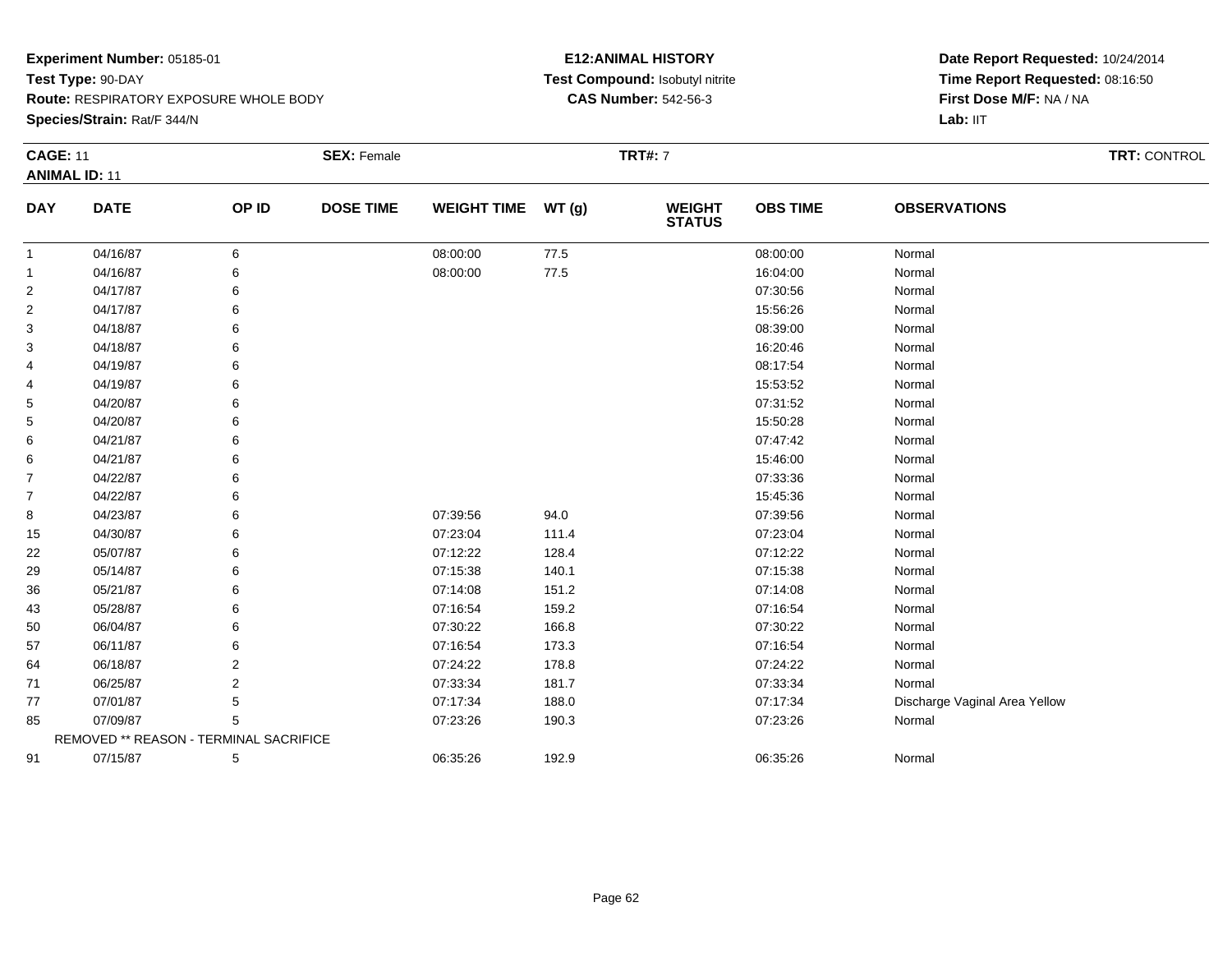**Species/Strain:** Rat/F 344/N

# **E12:ANIMAL HISTORY Test Compound:** Isobutyl nitrite**CAS Number:** 542-56-3

| <b>CAGE: 12</b>         | <b>ANIMAL ID: 12</b>                   |                | <b>SEX: Female</b> |                    |       | <b>TRT#: 7</b>                 |                 |                     | <b>TRT: CONTROL</b> |
|-------------------------|----------------------------------------|----------------|--------------------|--------------------|-------|--------------------------------|-----------------|---------------------|---------------------|
| <b>DAY</b>              | <b>DATE</b>                            | OP ID          | <b>DOSE TIME</b>   | <b>WEIGHT TIME</b> | WT(g) | <b>WEIGHT</b><br><b>STATUS</b> | <b>OBS TIME</b> | <b>OBSERVATIONS</b> |                     |
| 1                       | 04/16/87                               | 6              |                    | 08:01:00           | 85.4  |                                | 08:01:00        | Normal              |                     |
| 1                       | 04/16/87                               | 6              |                    | 08:01:00           | 85.4  |                                | 16:04:12        | Normal              |                     |
| $\overline{c}$          | 04/17/87                               | 6              |                    |                    |       |                                | 07:31:20        | Normal              |                     |
| $\overline{\mathbf{c}}$ | 04/17/87                               | 6              |                    |                    |       |                                | 15:56:40        | Normal              |                     |
| 3                       | 04/18/87                               | 6              |                    |                    |       |                                | 08:39:12        | Normal              |                     |
| 3                       | 04/18/87                               | 6              |                    |                    |       |                                | 16:20:56        | Normal              |                     |
| 4                       | 04/19/87                               | 6              |                    |                    |       |                                | 08:18:04        | Normal              |                     |
| 4                       | 04/19/87                               | 6              |                    |                    |       |                                | 15:54:02        | Normal              |                     |
| 5                       | 04/20/87                               | 6              |                    |                    |       |                                | 07:32:02        | Normal              |                     |
| 5                       | 04/20/87                               | 6              |                    |                    |       |                                | 15:50:44        | Normal              |                     |
| 6                       | 04/21/87                               |                |                    |                    |       |                                | 07:47:52        | Normal              |                     |
| 6                       | 04/21/87                               | 6              |                    |                    |       |                                | 15:46:10        | Normal              |                     |
| 7                       | 04/22/87                               | 6              |                    |                    |       |                                | 07:33:44        | Normal              |                     |
| $\overline{7}$          | 04/22/87                               | 6              |                    |                    |       |                                | 15:45:46        | Normal              |                     |
| 8                       | 04/23/87                               | 6              |                    | 07:41:12           | 103.8 |                                | 07:41:12        | Normal              |                     |
| 15                      | 04/30/87                               | 6              |                    | 07:23:54           | 123.2 |                                | 07:23:54        | Normal              |                     |
| 22                      | 05/07/87                               | 6              |                    | 07:12:54           | 132.4 |                                | 07:12:54        | Normal              |                     |
| 29                      | 05/14/87                               | 6              |                    | 07:16:16           | 145.2 |                                | 07:16:16        | Normal              |                     |
| 36                      | 05/21/87                               | 6              |                    | 07:14:48           | 159.1 |                                | 07:14:48        | Normal              |                     |
| 43                      | 05/28/87                               | 6              |                    | 07:17:28           | 166.0 |                                | 07:17:28        | Normal              |                     |
| 50                      | 06/04/87                               | 6              |                    | 07:30:48           | 173.5 |                                | 07:30:48        | Normal              |                     |
| 57                      | 06/11/87                               | 6              |                    | 07:17:18           | 180.0 |                                | 07:17:18        | Normal              |                     |
| 64                      | 06/18/87                               | 2              |                    | 07:24:44           | 179.2 |                                | 07:24:44        | Normal              |                     |
| 71                      | 06/25/87                               | $\overline{2}$ |                    | 07:34:04           | 186.6 |                                | 07:34:04        | Normal              |                     |
| 77                      | 07/01/87                               | 5              |                    | 07:18:58           | 193.2 |                                | 07:18:58        | Normal              |                     |
| 85                      | 07/09/87                               | 5              |                    | 07:24:02           | 194.4 |                                | 07:24:02        | Normal              |                     |
|                         | REMOVED ** REASON - TERMINAL SACRIFICE |                |                    |                    |       |                                |                 |                     |                     |
| 91                      | 07/15/87                               | 5              |                    | 06:56:34           | 196.0 |                                | 06:56:34        | Normal              |                     |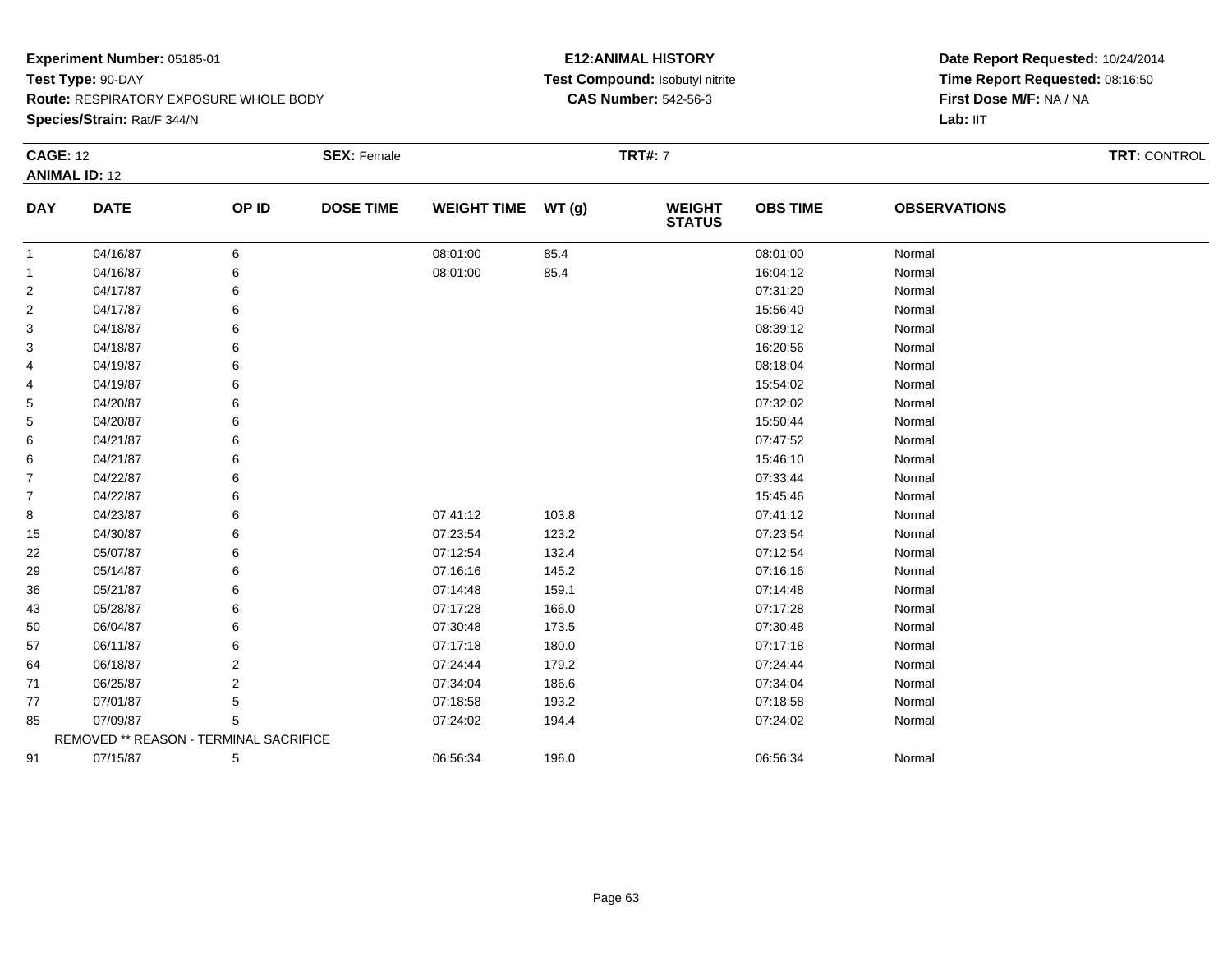**Species/Strain:** Rat/F 344/N

# **E12:ANIMAL HISTORY Test Compound:** Isobutyl nitrite**CAS Number:** 542-56-3

| <b>CAGE: 13</b> |                                        |       | <b>SEX: Female</b> |                    |       | <b>TRT#:</b> 7                 |                 |                     | <b>TRT: CONTROL</b> |  |
|-----------------|----------------------------------------|-------|--------------------|--------------------|-------|--------------------------------|-----------------|---------------------|---------------------|--|
|                 | <b>ANIMAL ID: 13</b>                   |       |                    |                    |       |                                |                 |                     |                     |  |
| <b>DAY</b>      | <b>DATE</b>                            | OP ID | <b>DOSE TIME</b>   | <b>WEIGHT TIME</b> | WT(g) | <b>WEIGHT</b><br><b>STATUS</b> | <b>OBS TIME</b> | <b>OBSERVATIONS</b> |                     |  |
| 1               | 04/16/87                               | 6     |                    | 08:01:00           | 84.6  |                                | 08:01:00        | Normal              |                     |  |
| 1               | 04/16/87                               | 6     |                    | 08:01:00           | 84.6  |                                | 16:04:24        | Normal              |                     |  |
| $\overline{c}$  | 04/17/87                               | 6     |                    |                    |       |                                | 07:31:34        | Normal              |                     |  |
| 2               | 04/17/87                               | 6     |                    |                    |       |                                | 15:56:52        | Normal              |                     |  |
| 3               | 04/18/87                               | 6     |                    |                    |       |                                | 08:39:26        | Normal              |                     |  |
| 3               | 04/18/87                               |       |                    |                    |       |                                | 16:21:06        | Normal              |                     |  |
| 4               | 04/19/87                               | 6     |                    |                    |       |                                | 08:18:14        | Normal              |                     |  |
| 4               | 04/19/87                               | 6     |                    |                    |       |                                | 15:54:12        | Normal              |                     |  |
| 5               | 04/20/87                               | 6     |                    |                    |       |                                | 07:32:12        | Normal              |                     |  |
| 5               | 04/20/87                               | 6     |                    |                    |       |                                | 15:50:54        | Normal              |                     |  |
| 6               | 04/21/87                               | 6     |                    |                    |       |                                | 07:48:02        | Normal              |                     |  |
| 6               | 04/21/87                               | 6     |                    |                    |       |                                | 15:46:20        | Normal              |                     |  |
| 7               | 04/22/87                               | 6     |                    |                    |       |                                | 07:33:58        | Normal              |                     |  |
| 7               | 04/22/87                               | 6     |                    |                    |       |                                | 15:45:56        | Normal              |                     |  |
| 8               | 04/23/87                               | 6     |                    | 07:41:42           | 96.3  |                                | 07:41:42        | Normal              |                     |  |
| 15              | 04/30/87                               | 6     |                    | 07:24:34           | 112.2 |                                | 07:24:34        | Normal              |                     |  |
| 22              | 05/07/87                               | 6     |                    | 07:14:08           | 126.0 |                                | 07:14:08        | Normal              |                     |  |
| 29              | 05/14/87                               | 6     |                    | 07:16:40           | 138.2 |                                | 07:16:40        | Normal              |                     |  |
| 36              | 05/21/87                               | 6     |                    | 07:15:22           | 145.7 |                                | 07:15:22        | Normal              |                     |  |
| 43              | 05/28/87                               | 6     |                    | 07:18:04           | 152.4 |                                | 07:18:04        | Normal              |                     |  |
| 50              | 06/04/87                               | 6     |                    | 07:31:16           | 159.2 |                                | 07:31:16        | Normal              |                     |  |
| 57              | 06/11/87                               | 6     |                    | 07:17:48           | 161.5 |                                | 07:17:48        | Normal              |                     |  |
| 64              | 06/18/87                               | 2     |                    | 07:25:04           | 166.8 |                                | 07:25:04        | Normal              |                     |  |
| 71              | 06/25/87                               | 2     |                    | 07:34:40           | 170.4 |                                | 07:34:40        | Normal              |                     |  |
| 77              | 07/01/87                               | 5     |                    | 07:19:18           | 175.8 |                                | 07:19:18        | Normal              |                     |  |
| 85              | 07/09/87                               | 5     |                    | 07:24:28           | 179.6 |                                | 07:24:28        | Normal              |                     |  |
|                 | REMOVED ** REASON - TERMINAL SACRIFICE |       |                    |                    |       |                                |                 |                     |                     |  |
| 91              | 07/15/87                               | 5     |                    | 06:58:04           | 178.0 |                                | 06:58:04        | Normal              |                     |  |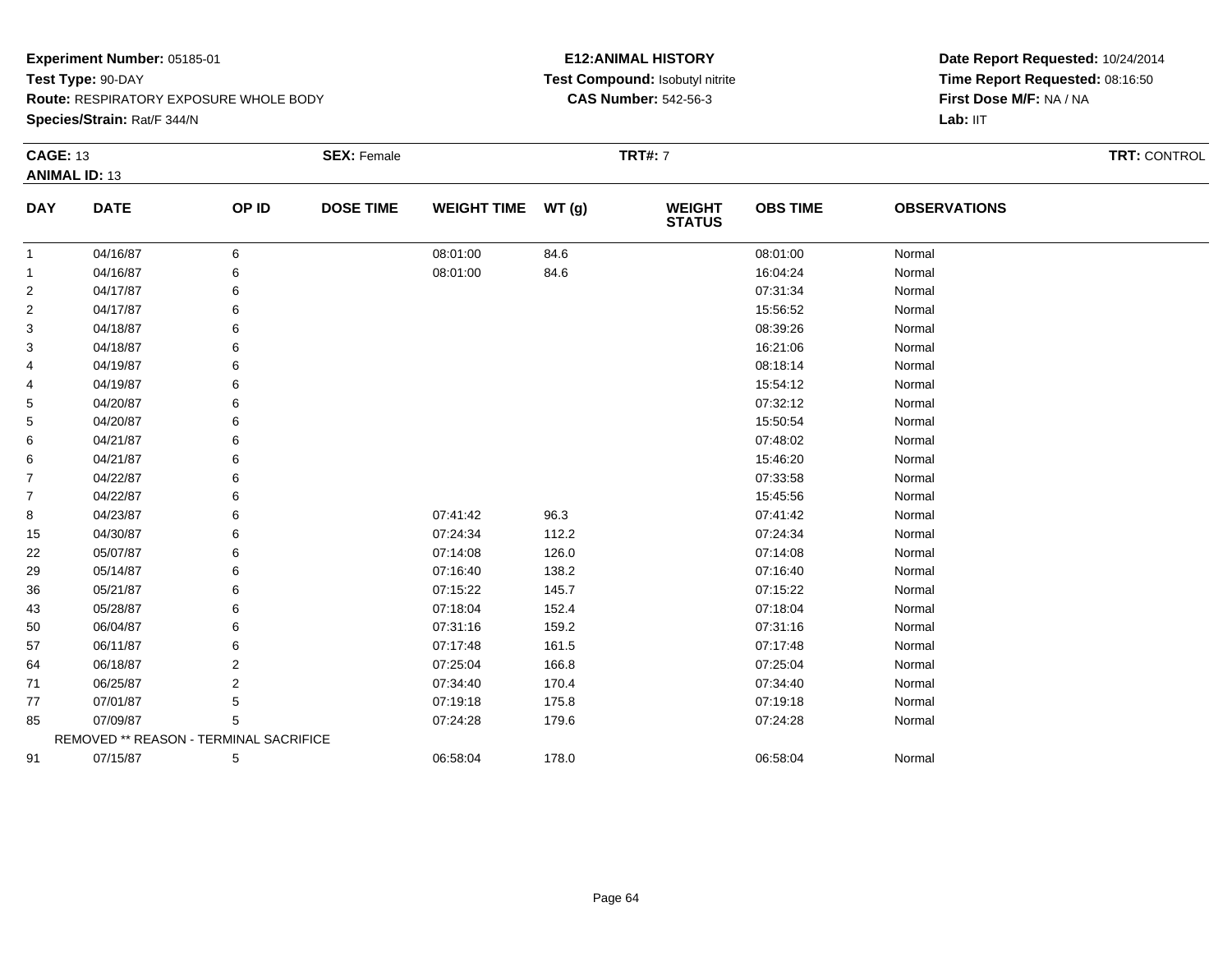**Species/Strain:** Rat/F 344/N

# **E12:ANIMAL HISTORY Test Compound:** Isobutyl nitrite**CAS Number:** 542-56-3

|                | <b>CAGE: 14</b>                        |       | <b>SEX: Female</b> |                    |       | <b>TRT#: 7</b>           | TRT: CONTROL    |                     |  |
|----------------|----------------------------------------|-------|--------------------|--------------------|-------|--------------------------|-----------------|---------------------|--|
|                | <b>ANIMAL ID: 14</b>                   |       |                    |                    |       |                          |                 |                     |  |
| <b>DAY</b>     | <b>DATE</b>                            | OP ID | <b>DOSE TIME</b>   | <b>WEIGHT TIME</b> | WT(g) | <b>WEIGHT<br/>STATUS</b> | <b>OBS TIME</b> | <b>OBSERVATIONS</b> |  |
| $\mathbf{1}$   | 04/16/87                               | 6     |                    | 08:02:00           | 85.9  |                          | 08:02:00        | Normal              |  |
| 1              | 04/16/87                               |       |                    | 08:02:00           | 85.9  |                          | 16:04:44        | Normal              |  |
| $\overline{2}$ | 04/17/87                               | 6     |                    |                    |       |                          | 07:31:52        | Normal              |  |
| $\overline{2}$ | 04/17/87                               |       |                    |                    |       |                          | 15:57:02        | Normal              |  |
| 3              | 04/18/87                               |       |                    |                    |       |                          | 08:39:38        | Normal              |  |
| 3              | 04/18/87                               |       |                    |                    |       |                          | 16:21:16        | Normal              |  |
| 4              | 04/19/87                               |       |                    |                    |       |                          | 08:18:22        | Normal              |  |
| 4              | 04/19/87                               |       |                    |                    |       |                          | 15:54:24        | Normal              |  |
| 5              | 04/20/87                               |       |                    |                    |       |                          | 07:32:24        | Normal              |  |
| 5              | 04/20/87                               |       |                    |                    |       |                          | 15:51:04        | Normal              |  |
| 6              | 04/21/87                               |       |                    |                    |       |                          | 07:48:12        | Normal              |  |
| 6              | 04/21/87                               |       |                    |                    |       |                          | 15:46:28        | Normal              |  |
| $\overline{7}$ | 04/22/87                               |       |                    |                    |       |                          | 07:34:08        | Normal              |  |
| $\overline{7}$ | 04/22/87                               | 6     |                    |                    |       |                          | 15:46:04        | Normal              |  |
| 8              | 04/23/87                               |       |                    | 07:42:12           | 102.4 |                          | 07:42:12        | Normal              |  |
| 15             | 04/30/87                               |       |                    | 07:25:12           | 117.4 |                          | 07:25:12        | Normal              |  |
| 22             | 05/07/87                               |       |                    | 07:14:50           | 131.0 |                          | 07:14:50        | Normal              |  |
| 29             | 05/14/87                               |       |                    | 07:17:06           | 140.3 |                          | 07:17:06        | Normal              |  |
| 36             | 05/21/87                               | 6     |                    | 07:15:50           | 147.7 |                          | 07:15:50        | Normal              |  |
| 43             | 05/28/87                               |       |                    | 07:18:34           | 155.1 |                          | 07:18:34        | Normal              |  |
| 50             | 06/04/87                               |       |                    | 07:33:52           | 159.4 |                          | 07:33:52        | Normal              |  |
| 57             | 06/11/87                               |       |                    | 07:18:14           | 160.4 |                          | 07:18:14        | Normal              |  |
| 64             | 06/18/87                               | 2     |                    | 07:25:26           | 168.1 |                          | 07:25:26        | Normal              |  |
| 71             | 06/25/87                               | 2     |                    | 07:35:08           | 166.5 |                          | 07:35:08        | Normal              |  |
| 77             | 07/01/87                               | 5     |                    | 07:19:36           | 174.9 |                          | 07:19:36        | Normal              |  |
| 85             | 07/09/87                               | 5     |                    | 07:25:04           | 173.9 |                          | 07:25:04        | Normal              |  |
|                | REMOVED ** REASON - TERMINAL SACRIFICE |       |                    |                    |       |                          |                 |                     |  |
| 91             | 07/15/87                               | 5     |                    | 06:59:08           | 176.9 |                          | 06:59:08        | Normal              |  |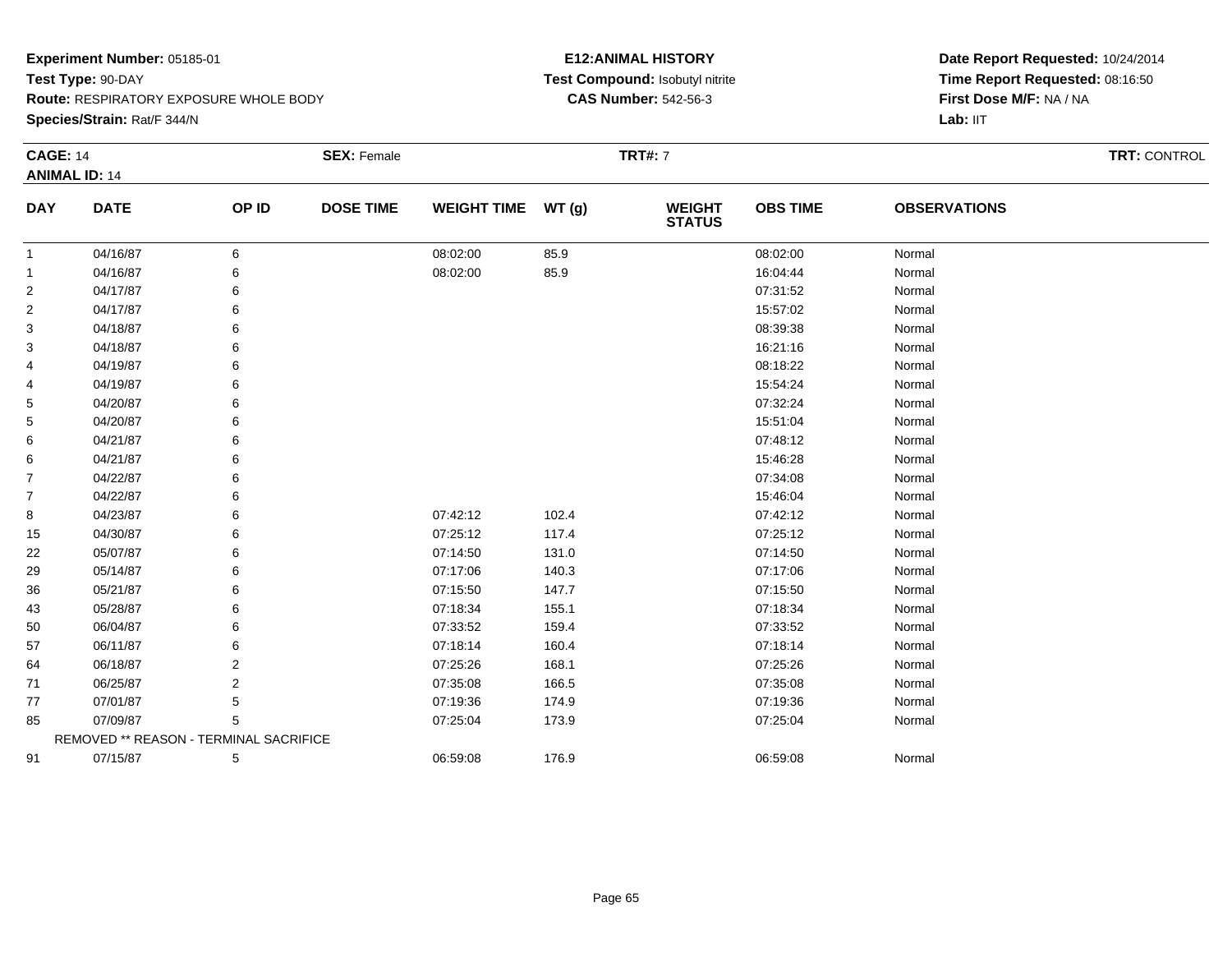**Species/Strain:** Rat/F 344/N

# **E12:ANIMAL HISTORY Test Compound:** Isobutyl nitrite**CAS Number:** 542-56-3

| <b>CAGE: 15</b> |                                        |       | <b>SEX: Female</b> |                    |       | <b>TRT#:</b> 7                 |                 |                     | <b>TRT: CONTROL</b> |
|-----------------|----------------------------------------|-------|--------------------|--------------------|-------|--------------------------------|-----------------|---------------------|---------------------|
|                 | <b>ANIMAL ID: 15</b>                   |       |                    |                    |       |                                |                 |                     |                     |
| <b>DAY</b>      | <b>DATE</b>                            | OP ID | <b>DOSE TIME</b>   | <b>WEIGHT TIME</b> | WT(g) | <b>WEIGHT</b><br><b>STATUS</b> | <b>OBS TIME</b> | <b>OBSERVATIONS</b> |                     |
| $\mathbf{1}$    | 04/16/87                               | 6     |                    | 08:02:00           | 91.4  |                                | 08:02:00        | Normal              |                     |
| 1               | 04/16/87                               | 6     |                    | 08:02:00           | 91.4  |                                | 16:04:58        | Normal              |                     |
| 2               | 04/17/87                               |       |                    |                    |       |                                | 07:32:12        | Normal              |                     |
| 2               | 04/17/87                               | 6     |                    |                    |       |                                | 15:57:18        | Normal              |                     |
| 3               | 04/18/87                               | 6     |                    |                    |       |                                | 08:39:48        | Normal              |                     |
| 3               | 04/18/87                               |       |                    |                    |       |                                | 16:21:26        | Normal              |                     |
| 4               | 04/19/87                               | 6     |                    |                    |       |                                | 08:18:32        | Normal              |                     |
| 4               | 04/19/87                               | 6     |                    |                    |       |                                | 15:54:34        | Normal              |                     |
| 5               | 04/20/87                               | 6     |                    |                    |       |                                | 07:32:36        | Normal              |                     |
| 5               | 04/20/87                               |       |                    |                    |       |                                | 15:51:14        | Normal              |                     |
| 6               | 04/21/87                               |       |                    |                    |       |                                | 07:48:20        | Normal              |                     |
| 6               | 04/21/87                               | 6     |                    |                    |       |                                | 15:46:38        | Normal              |                     |
| 7               | 04/22/87                               | 6     |                    |                    |       |                                | 07:34:18        | Normal              |                     |
| 7               | 04/22/87                               | 6     |                    |                    |       |                                | 15:46:14        | Normal              |                     |
| 8               | 04/23/87                               | 6     |                    | 07:43:02           | 110.4 |                                | 07:43:02        | Normal              |                     |
| 15              | 04/30/87                               | 6     |                    | 07:25:48           | 127.7 |                                | 07:25:48        | Normal              |                     |
| 22              | 05/07/87                               | 6     |                    | 07:15:24           | 145.4 |                                | 07:15:24        | Normal              |                     |
| 29              | 05/14/87                               |       |                    | 07:17:38           | 156.7 |                                | 07:17:38        | Normal              |                     |
| 36              | 05/21/87                               |       |                    | 07:16:18           | 169.7 |                                | 07:16:18        | Normal              |                     |
| 43              | 05/28/87                               | 6     |                    | 07:19:00           | 179.1 |                                | 07:19:00        | Normal              |                     |
| 50              | 06/04/87                               |       |                    | 07:36:10           | 180.4 |                                | 07:36:10        | Normal              |                     |
| 57              | 06/11/87                               |       |                    | 07:18:42           | 185.1 |                                | 07:18:42        | Normal              |                     |
| 64              | 06/18/87                               | 2     |                    | 07:25:50           | 188.1 |                                | 07:25:50        | Normal              |                     |
| 71              | 06/25/87                               | 2     |                    | 07:35:48           | 186.8 |                                | 07:35:48        | Normal              |                     |
| 77              | 07/01/87                               | 5     |                    | 07:19:58           | 192.1 |                                | 07:19:58        | Normal              |                     |
| 85              | 07/09/87                               | 5     |                    | 07:25:34           | 191.9 |                                | 07:25:34        | Normal              |                     |
|                 | REMOVED ** REASON - TERMINAL SACRIFICE |       |                    |                    |       |                                |                 |                     |                     |
| 91              | 07/15/87                               | 5     |                    | 06:59:56           | 196.1 |                                | 06:59:56        | Normal              |                     |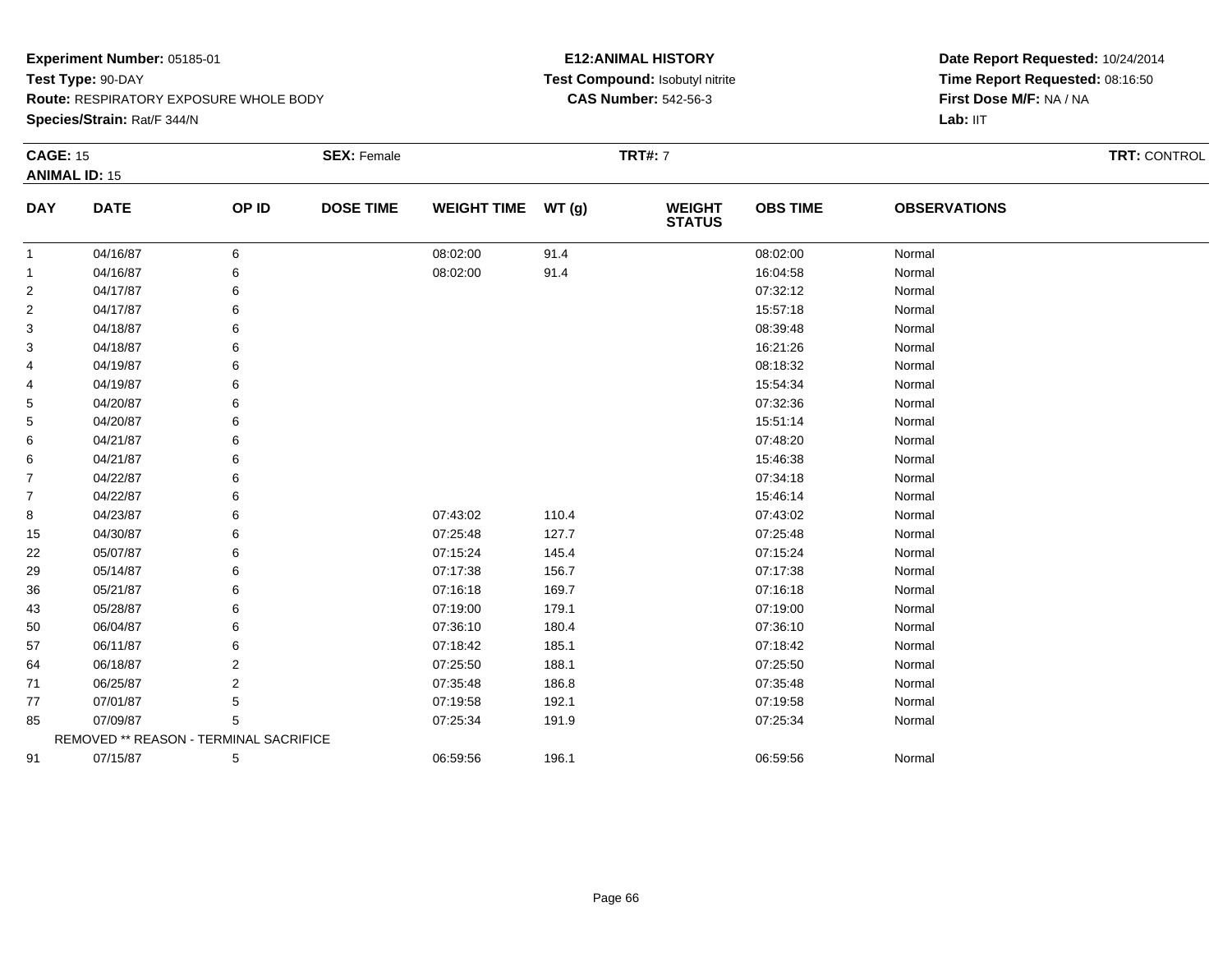**Species/Strain:** Rat/F 344/N

# **E12:ANIMAL HISTORY Test Compound:** Isobutyl nitrite**CAS Number:** 542-56-3

| <b>CAGE: 16</b> |                                        |       | <b>SEX: Female</b> |                    |       | <b>TRT#:</b> 7                 |                 |                     | <b>TRT: CONTROL</b> |
|-----------------|----------------------------------------|-------|--------------------|--------------------|-------|--------------------------------|-----------------|---------------------|---------------------|
|                 | <b>ANIMAL ID: 16</b>                   |       |                    |                    |       |                                |                 |                     |                     |
| <b>DAY</b>      | <b>DATE</b>                            | OP ID | <b>DOSE TIME</b>   | <b>WEIGHT TIME</b> | WT(g) | <b>WEIGHT</b><br><b>STATUS</b> | <b>OBS TIME</b> | <b>OBSERVATIONS</b> |                     |
| $\mathbf{1}$    | 04/16/87                               | 6     |                    | 08:03:00           | 92.6  |                                | 08:03:00        | Normal              |                     |
| 1               | 04/16/87                               | 6     |                    | 08:03:00           | 92.6  |                                | 16:05:12        | Normal              |                     |
| 2               | 04/17/87                               |       |                    |                    |       |                                | 07:32:28        | Normal              |                     |
| 2               | 04/17/87                               |       |                    |                    |       |                                | 15:57:30        | Normal              |                     |
| 3               | 04/18/87                               |       |                    |                    |       |                                | 08:40:02        | Normal              |                     |
| 3               | 04/18/87                               |       |                    |                    |       |                                | 16:21:34        | Normal              |                     |
| 4               | 04/19/87                               | 6     |                    |                    |       |                                | 08:18:42        | Normal              |                     |
| 4               | 04/19/87                               | 6     |                    |                    |       |                                | 15:54:52        | Normal              |                     |
| 5               | 04/20/87                               | 6     |                    |                    |       |                                | 07:32:46        | Normal              |                     |
| 5               | 04/20/87                               |       |                    |                    |       |                                | 15:51:24        | Normal              |                     |
| 6               | 04/21/87                               |       |                    |                    |       |                                | 07:48:28        | Normal              |                     |
| 6               | 04/21/87                               | 6     |                    |                    |       |                                | 15:46:46        | Normal              |                     |
| 7               | 04/22/87                               | 6     |                    |                    |       |                                | 07:34:30        | Normal              |                     |
| 7               | 04/22/87                               | 6     |                    |                    |       |                                | 15:46:22        | Normal              |                     |
| 8               | 04/23/87                               | 6     |                    | 07:43:32           | 112.5 |                                | 07:43:32        | Normal              |                     |
| 15              | 04/30/87                               | 6     |                    | 07:26:34           | 131.1 |                                | 07:26:34        | Normal              |                     |
| 22              | 05/07/87                               | 6     |                    | 07:16:00           | 145.8 |                                | 07:16:00        | Normal              |                     |
| 29              | 05/14/87                               |       |                    | 07:18:08           | 157.0 |                                | 07:18:08        | Normal              |                     |
| 36              | 05/21/87                               |       |                    | 07:16:46           | 164.5 |                                | 07:16:46        | Normal              |                     |
| 43              | 05/28/87                               | 6     |                    | 07:19:32           | 169.8 |                                | 07:19:32        | Normal              |                     |
| 50              | 06/04/87                               |       |                    | 07:36:36           | 171.6 |                                | 07:36:36        | Normal              |                     |
| 57              | 06/11/87                               |       |                    | 07:19:10           | 174.1 |                                | 07:19:10        | Normal              |                     |
| 64              | 06/18/87                               | 2     |                    | 07:26:08           | 176.3 |                                | 07:26:08        | Normal              |                     |
| 71              | 06/25/87                               | 2     |                    | 07:36:14           | 181.4 |                                | 07:36:14        | Normal              |                     |
| 77              | 07/01/87                               | 5     |                    | 07:20:18           | 184.3 |                                | 07:20:18        | Normal              |                     |
| 85              | 07/09/87                               | 5     |                    | 07:26:08           | 185.0 |                                | 07:26:08        | Normal              |                     |
|                 | REMOVED ** REASON - TERMINAL SACRIFICE |       |                    |                    |       |                                |                 |                     |                     |
| 91              | 07/15/87                               | 5     |                    | 07:00:40           | 186.8 |                                | 07:00:40        | Normal              |                     |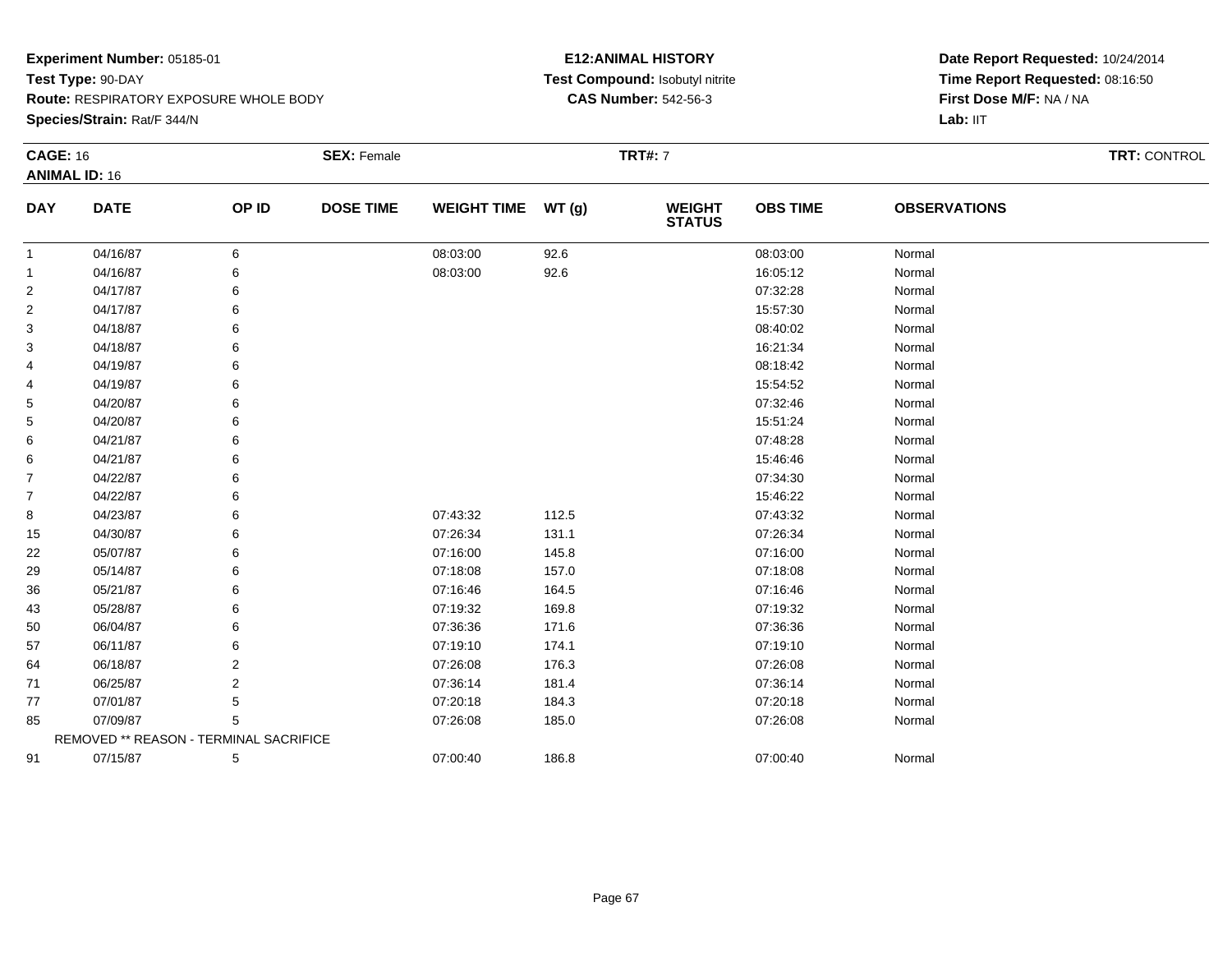**Species/Strain:** Rat/F 344/N

# **E12:ANIMAL HISTORY Test Compound:** Isobutyl nitrite**CAS Number:** 542-56-3

| <b>CAGE: 17</b> |                                        |       | <b>SEX: Female</b> |                    |       | <b>TRT#: 7</b>                 |                 |                     | <b>TRT: CONTROL</b> |
|-----------------|----------------------------------------|-------|--------------------|--------------------|-------|--------------------------------|-----------------|---------------------|---------------------|
|                 | <b>ANIMAL ID: 17</b>                   |       |                    |                    |       |                                |                 |                     |                     |
| <b>DAY</b>      | <b>DATE</b>                            | OP ID | <b>DOSE TIME</b>   | <b>WEIGHT TIME</b> | WT(g) | <b>WEIGHT</b><br><b>STATUS</b> | <b>OBS TIME</b> | <b>OBSERVATIONS</b> |                     |
| $\mathbf 1$     | 04/16/87                               | 6     |                    | 08:03:00           | 90.7  |                                | 08:03:00        | Normal              |                     |
| 1               | 04/16/87                               |       |                    | 08:03:00           | 90.7  |                                | 16:05:36        | Normal              |                     |
| 2               | 04/17/87                               |       |                    |                    |       |                                | 07:32:48        | Normal              |                     |
| 2               | 04/17/87                               |       |                    |                    |       |                                | 15:57:46        | Normal              |                     |
| 3               | 04/18/87                               |       |                    |                    |       |                                | 08:40:16        | Normal              |                     |
| 3               | 04/18/87                               |       |                    |                    |       |                                | 16:21:48        | Normal              |                     |
| 4               | 04/19/87                               |       |                    |                    |       |                                | 08:18:52        | Normal              |                     |
| 4               | 04/19/87                               |       |                    |                    |       |                                | 15:55:04        | Normal              |                     |
| 5               | 04/20/87                               |       |                    |                    |       |                                | 07:32:56        | Normal              |                     |
| 5               | 04/20/87                               |       |                    |                    |       |                                | 15:51:34        | Normal              |                     |
| 6               | 04/21/87                               |       |                    |                    |       |                                | 07:48:38        | Normal              |                     |
| 6               | 04/21/87                               |       |                    |                    |       |                                | 15:46:54        | Normal              |                     |
| 7               | 04/22/87                               |       |                    |                    |       |                                | 07:34:40        | Normal              |                     |
| 7               | 04/22/87                               |       |                    |                    |       |                                | 15:46:32        | Normal              |                     |
| 8               | 04/23/87                               |       |                    | 07:44:06           | 110.8 |                                | 07:44:06        | Normal              |                     |
| 15              | 04/30/87                               |       |                    | 07:27:08           | 126.2 |                                | 07:27:08        | Normal              |                     |
| 22              | 05/07/87                               |       |                    | 07:16:34           | 138.6 |                                | 07:16:34        | Normal              |                     |
| 29              | 05/14/87                               |       |                    | 07:18:36           | 146.7 |                                | 07:18:36        | Normal              |                     |
| 36              | 05/21/87                               |       |                    | 07:17:16           | 150.2 |                                | 07:17:16        | Normal              |                     |
| 43              | 05/28/87                               |       |                    | 07:20:26           | 157.6 |                                | 07:20:26        | Normal              |                     |
| 50              | 06/04/87                               |       |                    | 07:37:00           | 163.8 |                                | 07:37:00        | Normal              |                     |
| 57              | 06/11/87                               |       |                    | 07:19:36           | 164.2 |                                | 07:19:36        | Normal              |                     |
| 64              | 06/18/87                               | 2     |                    | 07:26:28           | 163.5 |                                | 07:26:28        | Normal              |                     |
| 71              | 06/25/87                               | 2     |                    | 07:36:48           | 165.6 |                                | 07:36:48        | Normal              |                     |
| 77              | 07/01/87                               | 5     |                    | 07:20:40           | 174.4 |                                | 07:20:40        | Normal              |                     |
| 85              | 07/09/87                               | 5     |                    | 07:27:04           | 170.2 |                                | 07:27:04        | Normal              |                     |
|                 | REMOVED ** REASON - TERMINAL SACRIFICE |       |                    |                    |       |                                |                 |                     |                     |
| 91              | 07/15/87                               | 5     |                    | 07:01:12           | 176.1 |                                | 07:01:12        | Normal              |                     |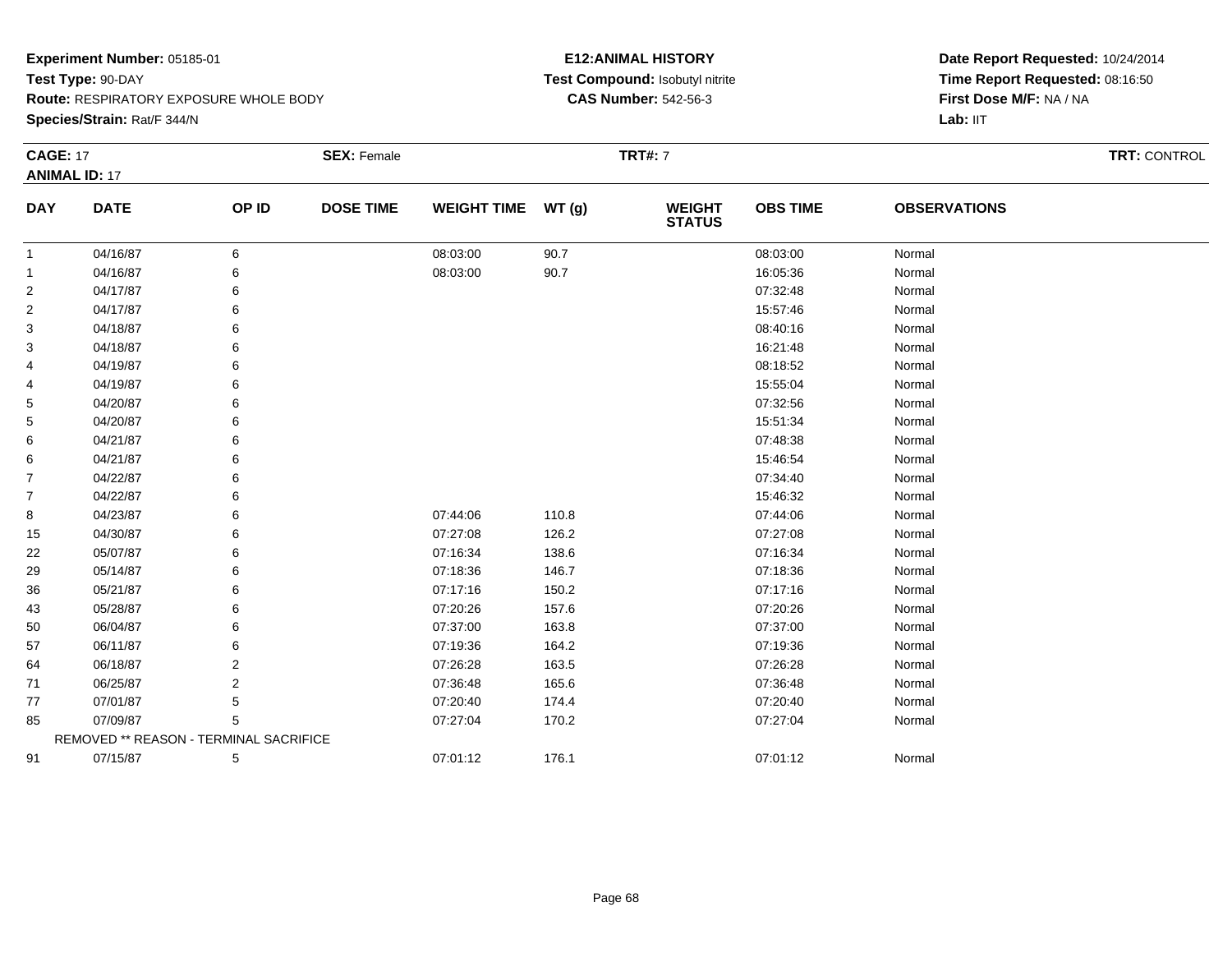**Species/Strain:** Rat/F 344/N

# **E12:ANIMAL HISTORY Test Compound:** Isobutyl nitrite**CAS Number:** 542-56-3

| <b>CAGE: 18</b> |                                        |       | <b>SEX: Female</b> |                    |       | <b>TRT#:</b> 7                 |                 |                     | <b>TRT: CONTROL</b> |
|-----------------|----------------------------------------|-------|--------------------|--------------------|-------|--------------------------------|-----------------|---------------------|---------------------|
|                 | <b>ANIMAL ID: 18</b>                   |       |                    |                    |       |                                |                 |                     |                     |
| <b>DAY</b>      | <b>DATE</b>                            | OP ID | <b>DOSE TIME</b>   | <b>WEIGHT TIME</b> | WT(g) | <b>WEIGHT</b><br><b>STATUS</b> | <b>OBS TIME</b> | <b>OBSERVATIONS</b> |                     |
| $\mathbf{1}$    | 04/16/87                               | 6     |                    | 08:04:00           | 102.5 |                                | 08:04:00        | Normal              |                     |
| 1               | 04/16/87                               | 6     |                    | 08:04:00           | 102.5 |                                | 16:06:02        | Normal              |                     |
| 2               | 04/17/87                               |       |                    |                    |       |                                | 07:33:08        | Normal              |                     |
| 2               | 04/17/87                               |       |                    |                    |       |                                | 15:58:00        | Normal              |                     |
| 3               | 04/18/87                               |       |                    |                    |       |                                | 08:40:28        | Normal              |                     |
| 3               | 04/18/87                               |       |                    |                    |       |                                | 16:22:02        | Normal              |                     |
| 4               | 04/19/87                               | 6     |                    |                    |       |                                | 08:19:02        | Normal              |                     |
| 4               | 04/19/87                               | 6     |                    |                    |       |                                | 15:55:14        | Normal              |                     |
| 5               | 04/20/87                               | 6     |                    |                    |       |                                | 07:33:12        | Normal              |                     |
| 5               | 04/20/87                               |       |                    |                    |       |                                | 15:51:42        | Normal              |                     |
| 6               | 04/21/87                               |       |                    |                    |       |                                | 07:48:46        | Normal              |                     |
| 6               | 04/21/87                               | 6     |                    |                    |       |                                | 15:47:04        | Normal              |                     |
| 7               | 04/22/87                               | 6     |                    |                    |       |                                | 07:34:48        | Normal              |                     |
| 7               | 04/22/87                               | 6     |                    |                    |       |                                | 15:46:40        | Normal              |                     |
| 8               | 04/23/87                               | 6     |                    | 07:44:40           | 120.4 |                                | 07:44:40        | Normal              |                     |
| 15              | 04/30/87                               | 6     |                    | 07:27:42           | 135.1 |                                | 07:27:42        | Normal              |                     |
| 22              | 05/07/87                               | 6     |                    | 07:17:08           | 156.8 |                                | 07:17:08        | Normal              |                     |
| 29              | 05/14/87                               |       |                    | 07:19:14           | 170.1 |                                | 07:19:14        | Normal              |                     |
| 36              | 05/21/87                               |       |                    | 07:17:46           | 180.9 |                                | 07:17:46        | Normal              |                     |
| 43              | 05/28/87                               | 6     |                    | 07:20:54           | 188.9 |                                | 07:20:54        | Normal              |                     |
| 50              | 06/04/87                               |       |                    | 07:37:44           | 195.7 |                                | 07:37:44        | Normal              |                     |
| 57              | 06/11/87                               |       |                    | 07:20:10           | 203.1 |                                | 07:20:10        | Normal              |                     |
| 64              | 06/18/87                               | 2     |                    | 07:26:50           | 208.2 |                                | 07:26:50        | Normal              |                     |
| 71              | 06/25/87                               | 2     |                    | 07:37:24           | 213.5 |                                | 07:37:24        | Normal              |                     |
| 77              | 07/01/87                               | 5     |                    | 07:21:10           | 221.4 |                                | 07:21:10        | Normal              |                     |
| 85              | 07/09/87                               | 5     |                    | 07:27:44           | 230.4 |                                | 07:27:44        | Normal              |                     |
|                 | REMOVED ** REASON - TERMINAL SACRIFICE |       |                    |                    |       |                                |                 |                     |                     |
| 91              | 07/15/87                               | 5     |                    | 07:01:38           | 233.0 |                                | 07:01:38        | Normal              |                     |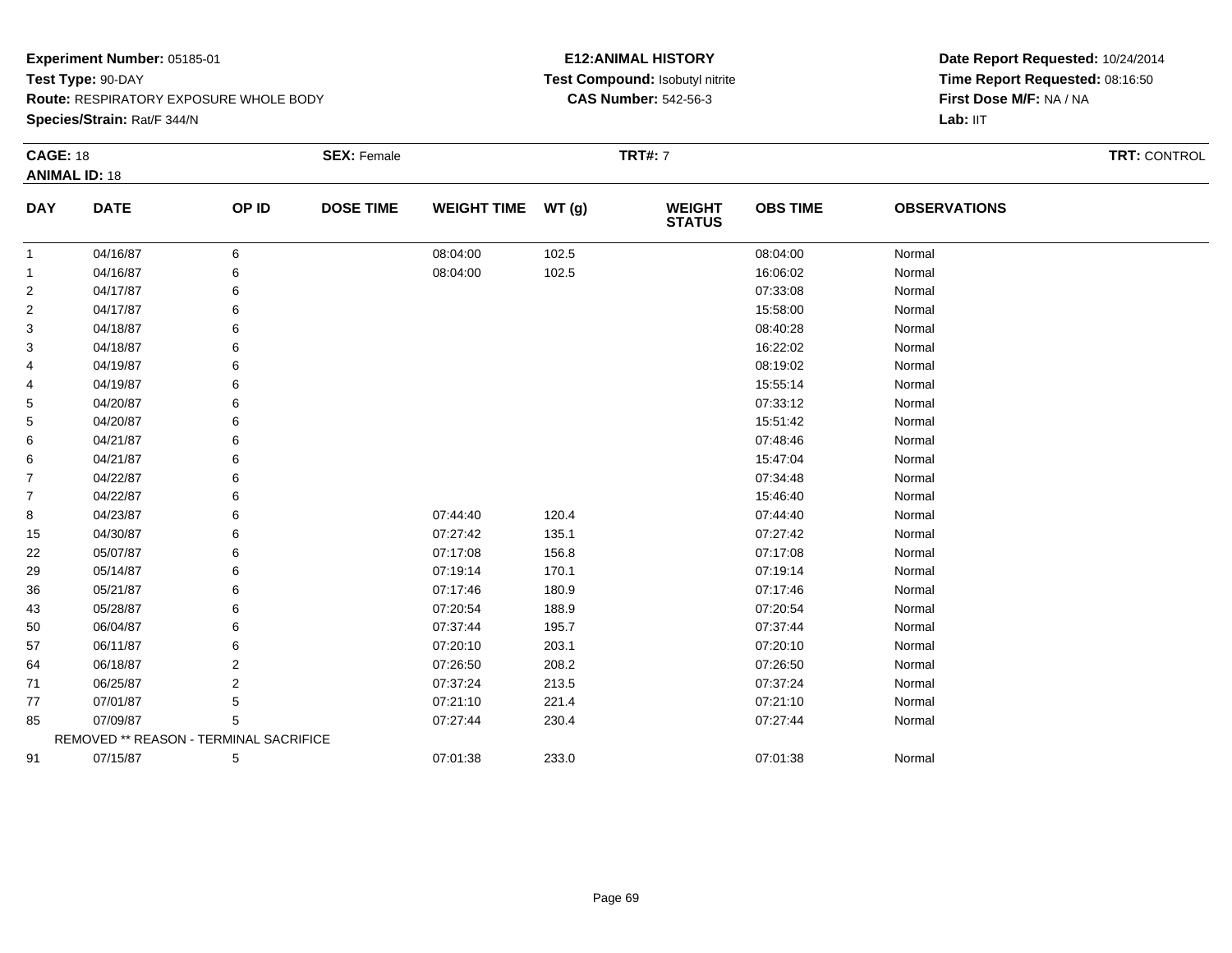**Species/Strain:** Rat/F 344/N

# **E12:ANIMAL HISTORY Test Compound:** Isobutyl nitrite**CAS Number:** 542-56-3

|                | <b>CAGE: 19</b>                        |                | <b>SEX: Female</b> |                    |       | <b>TRT#: 7</b>           | TRT: CONTROL    |                     |  |
|----------------|----------------------------------------|----------------|--------------------|--------------------|-------|--------------------------|-----------------|---------------------|--|
|                | <b>ANIMAL ID: 19</b>                   |                |                    |                    |       |                          |                 |                     |  |
| <b>DAY</b>     | <b>DATE</b>                            | OP ID          | <b>DOSE TIME</b>   | <b>WEIGHT TIME</b> | WT(g) | <b>WEIGHT<br/>STATUS</b> | <b>OBS TIME</b> | <b>OBSERVATIONS</b> |  |
| $\mathbf{1}$   | 04/16/87                               | 6              |                    | 08:04:00           | 99.7  |                          | 08:04:00        | Normal              |  |
| -1             | 04/16/87                               | 6              |                    | 08:04:00           | 99.7  |                          | 16:06:26        | Normal              |  |
| 2              | 04/17/87                               | 6              |                    |                    |       |                          | 07:33:22        | Normal              |  |
| $\overline{2}$ | 04/17/87                               |                |                    |                    |       |                          | 15:58:16        | Normal              |  |
| 3              | 04/18/87                               |                |                    |                    |       |                          | 08:40:40        | Normal              |  |
| 3              | 04/18/87                               |                |                    |                    |       |                          | 16:22:14        | Normal              |  |
| 4              | 04/19/87                               |                |                    |                    |       |                          | 08:19:16        | Normal              |  |
| 4              | 04/19/87                               |                |                    |                    |       |                          | 15:55:24        | Normal              |  |
| 5              | 04/20/87                               |                |                    |                    |       |                          | 07:33:24        | Normal              |  |
| 5              | 04/20/87                               |                |                    |                    |       |                          | 15:51:52        | Normal              |  |
| 6              | 04/21/87                               |                |                    |                    |       |                          | 07:48:56        | Normal              |  |
| 6              | 04/21/87                               |                |                    |                    |       |                          | 15:47:14        | Normal              |  |
| $\overline{7}$ | 04/22/87                               |                |                    |                    |       |                          | 07:34:58        | Normal              |  |
| $\overline{7}$ | 04/22/87                               |                |                    |                    |       |                          | 15:46:50        | Normal              |  |
| 8              | 04/23/87                               |                |                    | 07:45:16           | 116.8 |                          | 07:45:16        | Normal              |  |
| 15             | 04/30/87                               |                |                    | 07:28:22           | 129.8 |                          | 07:28:22        | Normal              |  |
| 22             | 05/07/87                               |                |                    | 07:17:44           | 143.5 |                          | 07:17:44        | Normal              |  |
| 29             | 05/14/87                               |                |                    | 07:19:58           | 150.5 |                          | 07:19:58        | Normal              |  |
| 36             | 05/21/87                               |                |                    | 07:18:18           | 159.1 |                          | 07:18:18        | Normal              |  |
| 43             | 05/28/87                               |                |                    | 07:21:28           | 172.0 |                          | 07:21:28        | Normal              |  |
| 50             | 06/04/87                               |                |                    | 07:38:08           | 181.2 |                          | 07:38:08        | Normal              |  |
| 57             | 06/11/87                               |                |                    | 07:20:36           | 191.5 |                          | 07:20:36        | Normal              |  |
| 64             | 06/18/87                               | 2              |                    | 07:27:14           | 195.2 |                          | 07:27:14        | Normal              |  |
| 71             | 06/25/87                               | $\overline{2}$ |                    | 07:37:52           | 193.7 |                          | 07:37:52        | Normal              |  |
| 77             | 07/01/87                               | 5              |                    | 07:21:30           | 200.6 |                          | 07:21:30        | Normal              |  |
| 85             | 07/09/87                               | 5              |                    | 07:28:16           | 197.9 |                          | 07:28:16        | Normal              |  |
|                | REMOVED ** REASON - TERMINAL SACRIFICE |                |                    |                    |       |                          |                 |                     |  |
| 91             | 07/15/87                               | 5              |                    | 07:02:12           | 203.3 |                          | 07:02:12        | Normal              |  |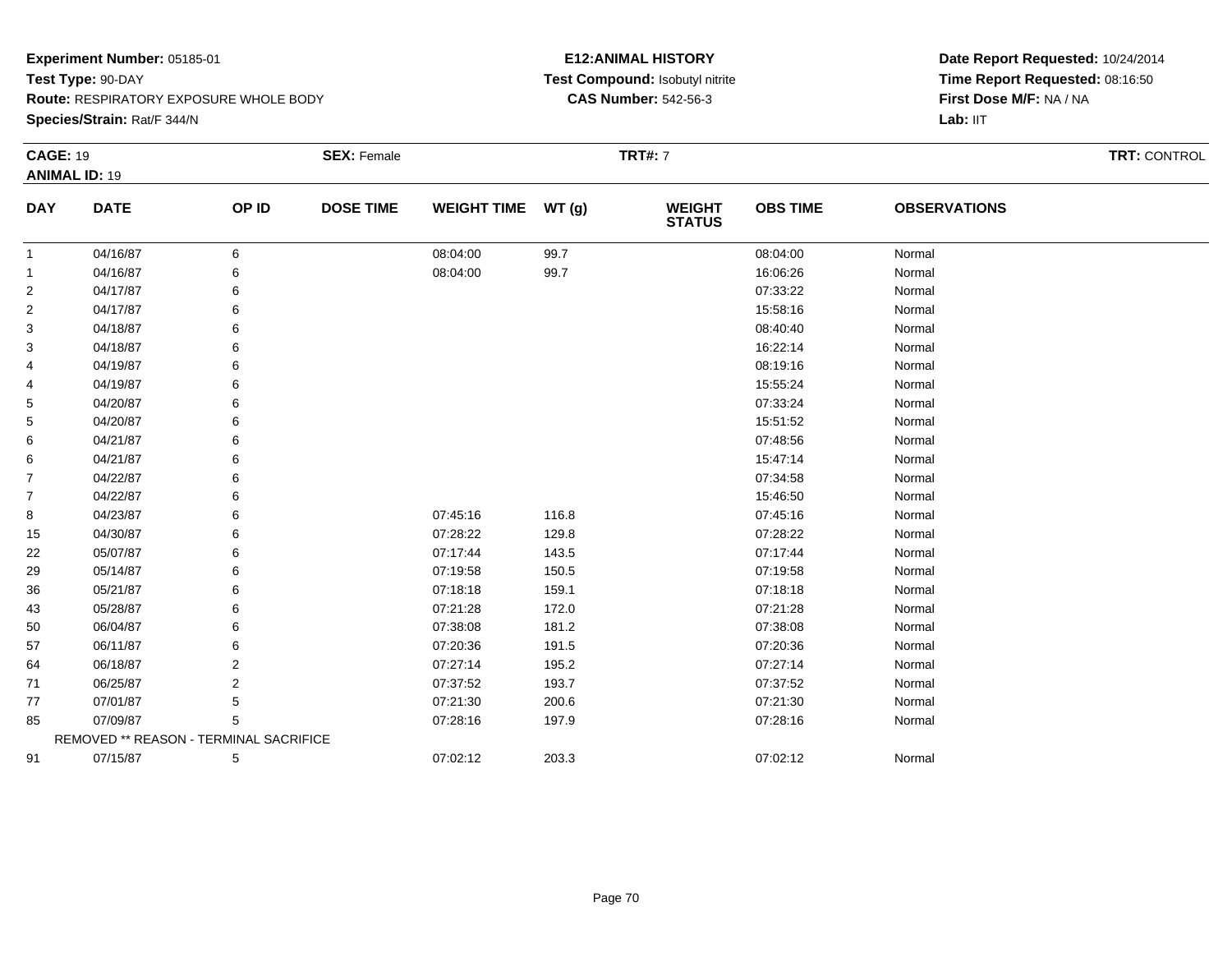**Species/Strain:** Rat/F 344/N

# **E12:ANIMAL HISTORY Test Compound:** Isobutyl nitrite**CAS Number:** 542-56-3

| <b>CAGE: 20</b> |                                        |       | <b>SEX: Female</b> |                    |               | <b>TRT#:</b> 7                 |                 |                     | <b>TRT: CONTROL</b> |
|-----------------|----------------------------------------|-------|--------------------|--------------------|---------------|--------------------------------|-----------------|---------------------|---------------------|
|                 | <b>ANIMAL ID: 20</b>                   |       |                    |                    |               |                                |                 |                     |                     |
| <b>DAY</b>      | <b>DATE</b>                            | OP ID | <b>DOSE TIME</b>   | <b>WEIGHT TIME</b> | <b>WT (g)</b> | <b>WEIGHT</b><br><b>STATUS</b> | <b>OBS TIME</b> | <b>OBSERVATIONS</b> |                     |
| 1               | 04/16/87                               | 6     |                    | 08:04:00           | 109.6         |                                | 08:04:00        | Normal              |                     |
| 1               | 04/16/87                               | 6     |                    | 08:04:00           | 109.6         |                                | 16:06:40        | Normal              |                     |
| $\overline{c}$  | 04/17/87                               | 6     |                    |                    |               |                                | 07:33:44        | Normal              |                     |
| 2               | 04/17/87                               | 6     |                    |                    |               |                                | 15:58:30        | Normal              |                     |
| 3               | 04/18/87                               | 6     |                    |                    |               |                                | 08:40:54        | Normal              |                     |
| 3               | 04/18/87                               | 6     |                    |                    |               |                                | 16:22:30        | Normal              |                     |
| 4               | 04/19/87                               | 6     |                    |                    |               |                                | 08:19:26        | Normal              |                     |
| 4               | 04/19/87                               | 6     |                    |                    |               |                                | 15:55:46        | Normal              |                     |
| 5               | 04/20/87                               | 6     |                    |                    |               |                                | 07:33:32        | Normal              |                     |
| 5               | 04/20/87                               | 6     |                    |                    |               |                                | 15:52:00        | Normal              |                     |
| 6               | 04/21/87                               | 6     |                    |                    |               |                                | 07:49:08        | Normal              |                     |
| 6               | 04/21/87                               | 6     |                    |                    |               |                                | 15:47:22        | Normal              |                     |
| 7               | 04/22/87                               | 6     |                    |                    |               |                                | 07:35:06        | Normal              |                     |
| 7               | 04/22/87                               | 6     |                    |                    |               |                                | 15:47:00        | Normal              |                     |
| 8               | 04/23/87                               | 6     |                    | 07:45:56           | 126.2         |                                | 07:45:56        | Normal              |                     |
| 15              | 04/30/87                               | 6     |                    | 07:29:10           | 141.5         |                                | 07:29:10        | Normal              |                     |
| 22              | 05/07/87                               | 6     |                    | 07:18:24           | 151.8         |                                | 07:18:24        | Normal              |                     |
| 29              | 05/14/87                               | 6     |                    | 07:20:32           | 162.3         |                                | 07:20:32        | Normal              |                     |
| 36              | 05/21/87                               | 6     |                    | 07:18:56           | 170.5         |                                | 07:18:56        | Normal              |                     |
| 43              | 05/28/87                               | 6     |                    | 07:22:02           | 179.7         |                                | 07:22:02        | Normal              |                     |
| 50              | 06/04/87                               | 6     |                    | 07:38:30           | 183.4         |                                | 07:38:30        | Normal              |                     |
| 57              | 06/11/87                               | 6     |                    | 07:21:10           | 188.2         |                                | 07:21:10        | Normal              |                     |
| 64              | 06/18/87                               | 2     |                    | 07:27:36           | 194.1         |                                | 07:27:36        | Normal              |                     |
| 71              | 06/25/87                               | 2     |                    | 07:38:28           | 194.4         |                                | 07:38:28        | Normal              |                     |
| 77              | 07/01/87                               | 5     |                    | 07:21:48           | 199.8         |                                | 07:21:48        | Normal              |                     |
| 85              | 07/09/87                               | 5     |                    | 07:28:48           | 201.5         |                                | 07:28:48        | Normal              |                     |
|                 | REMOVED ** REASON - TERMINAL SACRIFICE |       |                    |                    |               |                                |                 |                     |                     |
| 91              | 07/15/87                               | 5     |                    | 07:02:46           | 202.4         |                                | 07:02:46        | Normal              |                     |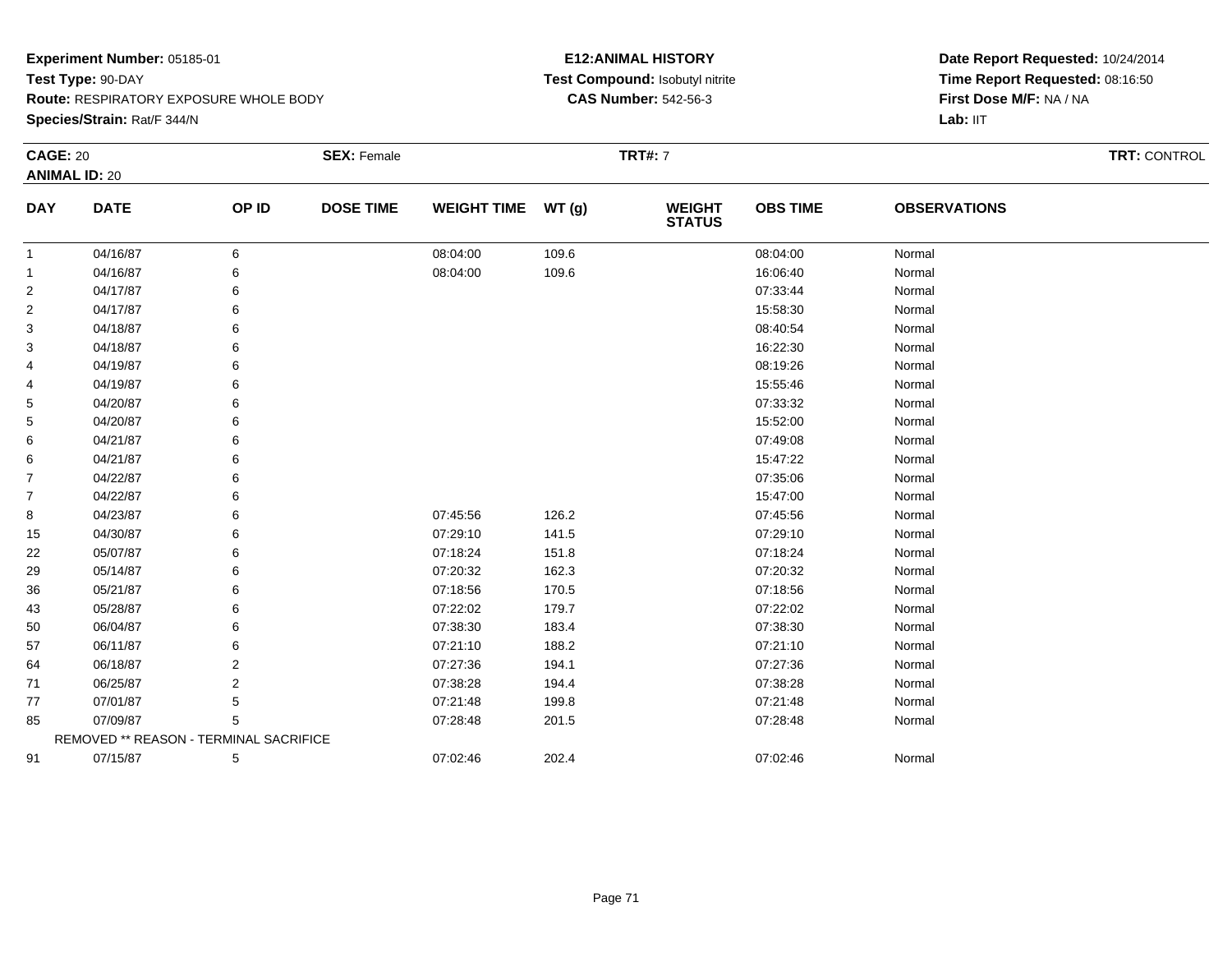**Species/Strain:** Rat/F 344/N

# **E12:ANIMAL HISTORY Test Compound:** Isobutyl nitrite**CAS Number:** 542-56-3

| <b>CAGE: 31</b> |                                        |                | <b>SEX: Female</b> |                    |       | <b>TRT#: 8</b>                 |                 |                     | <b>TRT: 10 PPM</b> |
|-----------------|----------------------------------------|----------------|--------------------|--------------------|-------|--------------------------------|-----------------|---------------------|--------------------|
|                 | <b>ANIMAL ID: 31</b>                   |                |                    |                    |       |                                |                 |                     |                    |
| <b>DAY</b>      | <b>DATE</b>                            | OP ID          | <b>DOSE TIME</b>   | <b>WEIGHT TIME</b> | WT(g) | <b>WEIGHT</b><br><b>STATUS</b> | <b>OBS TIME</b> | <b>OBSERVATIONS</b> |                    |
| 1               | 04/16/87                               | 6              |                    | 08:13:00           | 79.5  |                                | 08:13:00        | Normal              |                    |
| 1               | 04/16/87                               | 6              |                    | 08:13:00           | 79.5  |                                | 16:32:50        | Normal              |                    |
| 2               | 04/17/87                               | 6              |                    |                    |       |                                | 07:43:54        | Normal              |                    |
| 2               | 04/17/87                               | 6              |                    |                    |       |                                | 16:17:18        | Normal              |                    |
| 3               | 04/18/87                               | 6              |                    |                    |       |                                | 08:54:06        | Normal              |                    |
| 3               | 04/18/87                               | 6              |                    |                    |       |                                | 16:33:44        | Normal              |                    |
| 4               | 04/19/87                               | 6              |                    |                    |       |                                | 08:29:28        | Normal              |                    |
| 4               | 04/19/87                               | 6              |                    |                    |       |                                | 16:04:38        | Normal              |                    |
| 5               | 04/20/87                               | 6              |                    |                    |       |                                | 07:43:12        | Normal              |                    |
| 5               | 04/20/87                               | 6              |                    |                    |       |                                | 16:22:42        | Normal              |                    |
| 6               | 04/21/87                               | 6              |                    |                    |       |                                | 07:51:08        | Normal              |                    |
| 6               | 04/21/87                               | 6              |                    |                    |       |                                | 15:56:46        | Normal              |                    |
| $\overline{7}$  | 04/22/87                               | 6              |                    |                    |       |                                | 07:40:26        | Normal              |                    |
| $\overline{7}$  | 04/22/87                               | 6              |                    |                    |       |                                | 16:48:10        | Normal              |                    |
| 8               | 04/23/87                               | 6              |                    | 08:01:50           | 97.6  |                                | 08:01:50        | Normal              |                    |
| 15              | 04/30/87                               | 6              |                    | 07:43:26           | 113.2 |                                | 07:43:26        | Normal              |                    |
| 22              | 05/07/87                               | 6              |                    | 07:31:36           | 126.8 |                                | 07:31:36        | Normal              |                    |
| 29              | 05/14/87                               | 6              |                    | 07:31:50           | 138.0 |                                | 07:31:50        | Normal              |                    |
| 36              | 05/21/87                               | 6              |                    | 07:29:52           | 145.1 |                                | 07:29:52        | Normal              |                    |
| 43              | 05/28/87                               | 6              |                    | 07:40:06           | 153.3 |                                | 07:40:06        | Normal              |                    |
| 50              | 06/04/87                               | 6              |                    | 07:48:26           | 157.0 |                                | 07:48:26        | Normal              |                    |
| 57              | 06/11/87                               | 6              |                    | 07:32:14           | 161.9 |                                | 07:32:14        | Normal              |                    |
| 64              | 06/18/87                               | 2              |                    | 07:34:14           | 168.2 |                                | 07:34:14        | Normal              |                    |
| 71              | 06/25/87                               | $\overline{2}$ |                    | 07:46:26           | 169.0 |                                | 07:46:26        | Normal              |                    |
| 77              | 07/01/87                               | 5              |                    | 07:30:32           | 175.3 |                                | 07:30:32        | Normal              |                    |
| 85              | 07/09/87                               | 5              |                    | 07:40:38           | 176.9 |                                | 07:40:38        | Normal              |                    |
|                 | REMOVED ** REASON - TERMINAL SACRIFICE |                |                    |                    |       |                                |                 |                     |                    |
| 91              | 07/15/87                               | 5              |                    | 07:04:16           | 177.0 |                                | 07:04:16        | Normal              |                    |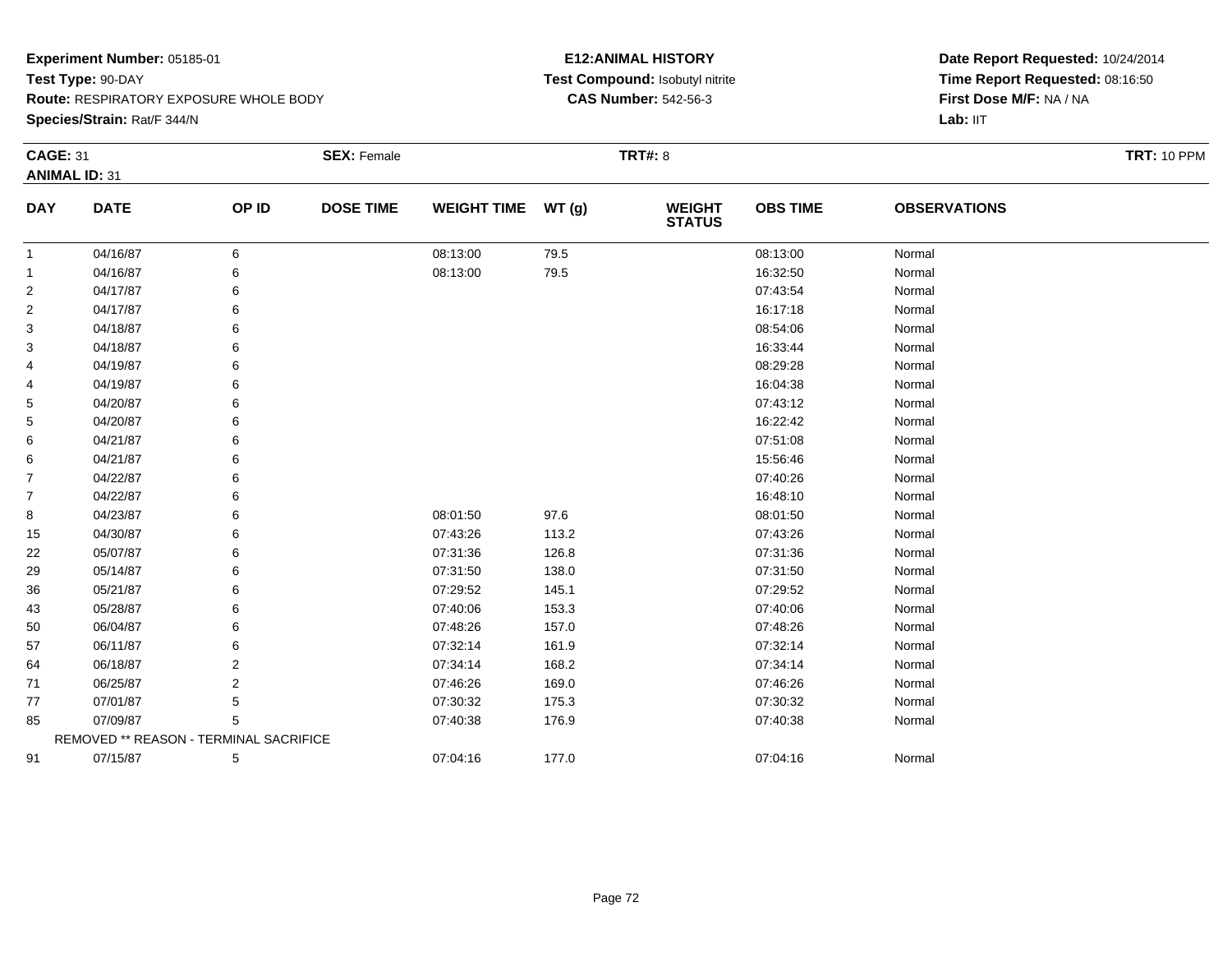**Species/Strain:** Rat/F 344/N

### **E12:ANIMAL HISTORY Test Compound:** Isobutyl nitrite**CAS Number:** 542-56-3

| <b>CAGE: 32</b> |                                        |       | <b>SEX: Female</b> |                    |       | <b>TRT#: 8</b>                 |                 |                     | <b>TRT: 10 PPM</b> |
|-----------------|----------------------------------------|-------|--------------------|--------------------|-------|--------------------------------|-----------------|---------------------|--------------------|
|                 | <b>ANIMAL ID: 32</b>                   |       |                    |                    |       |                                |                 |                     |                    |
| <b>DAY</b>      | <b>DATE</b>                            | OP ID | <b>DOSE TIME</b>   | <b>WEIGHT TIME</b> | WT(g) | <b>WEIGHT</b><br><b>STATUS</b> | <b>OBS TIME</b> | <b>OBSERVATIONS</b> |                    |
| $\mathbf{1}$    | 04/16/87                               | 6     |                    | 08:14:00           | 84.8  |                                | 08:14:00        | Normal              |                    |
| 1               | 04/16/87                               | 6     |                    | 08:14:00           | 84.8  |                                | 16:33:02        | Normal              |                    |
| 2               | 04/17/87                               |       |                    |                    |       |                                | 07:44:08        | Normal              |                    |
| 2               | 04/17/87                               | 6     |                    |                    |       |                                | 16:17:30        | Normal              |                    |
| 3               | 04/18/87                               |       |                    |                    |       |                                | 08:54:14        | Normal              |                    |
| 3               | 04/18/87                               |       |                    |                    |       |                                | 16:33:54        | Normal              |                    |
| 4               | 04/19/87                               | 6     |                    |                    |       |                                | 08:29:38        | Normal              |                    |
| 4               | 04/19/87                               | 6     |                    |                    |       |                                | 16:04:50        | Normal              |                    |
| 5               | 04/20/87                               | 6     |                    |                    |       |                                | 07:43:20        | Normal              |                    |
| 5               | 04/20/87                               |       |                    |                    |       |                                | 16:22:52        | Normal              |                    |
| 6               | 04/21/87                               |       |                    |                    |       |                                | 07:51:16        | Normal              |                    |
| 6               | 04/21/87                               | 6     |                    |                    |       |                                | 15:56:54        | Normal              |                    |
| 7               | 04/22/87                               | 6     |                    |                    |       |                                | 07:40:34        | Normal              |                    |
| 7               | 04/22/87                               | 6     |                    |                    |       |                                | 16:48:22        | Normal              |                    |
| 8               | 04/23/87                               | 6     |                    | 08:02:24           | 101.6 |                                | 08:02:24        | Normal              |                    |
| 15              | 04/30/87                               | 6     |                    | 07:44:40           | 121.8 |                                | 07:44:40        | Normal              |                    |
| 22              | 05/07/87                               | 6     |                    | 07:32:12           | 136.3 |                                | 07:32:12        | Normal              |                    |
| 29              | 05/14/87                               |       |                    | 07:32:16           | 148.9 |                                | 07:32:16        | Normal              |                    |
| 36              | 05/21/87                               |       |                    | 07:30:24           | 159.6 |                                | 07:30:24        | Normal              |                    |
| 43              | 05/28/87                               | 6     |                    | 07:40:54           | 167.3 |                                | 07:40:54        | Normal              |                    |
| 50              | 06/04/87                               |       |                    | 07:48:50           | 174.7 |                                | 07:48:50        | Normal              |                    |
| 57              | 06/11/87                               |       |                    | 07:32:56           | 178.9 |                                | 07:32:56        | Normal              |                    |
| 64              | 06/18/87                               | 2     |                    | 07:34:38           | 181.2 |                                | 07:34:38        | Normal              |                    |
| 71              | 06/25/87                               | 2     |                    | 07:46:48           | 185.7 |                                | 07:46:48        | Normal              |                    |
| 77              | 07/01/87                               | 5     |                    | 07:30:52           | 189.2 |                                | 07:30:52        | Normal              |                    |
| 85              | 07/09/87                               | 5     |                    | 07:41:12           | 191.0 |                                | 07:41:12        | Normal              |                    |
|                 | REMOVED ** REASON - TERMINAL SACRIFICE |       |                    |                    |       |                                |                 |                     |                    |
| 91              | 07/15/87                               | 5     |                    | 07:05:54           | 193.6 |                                | 07:05:54        | Normal              |                    |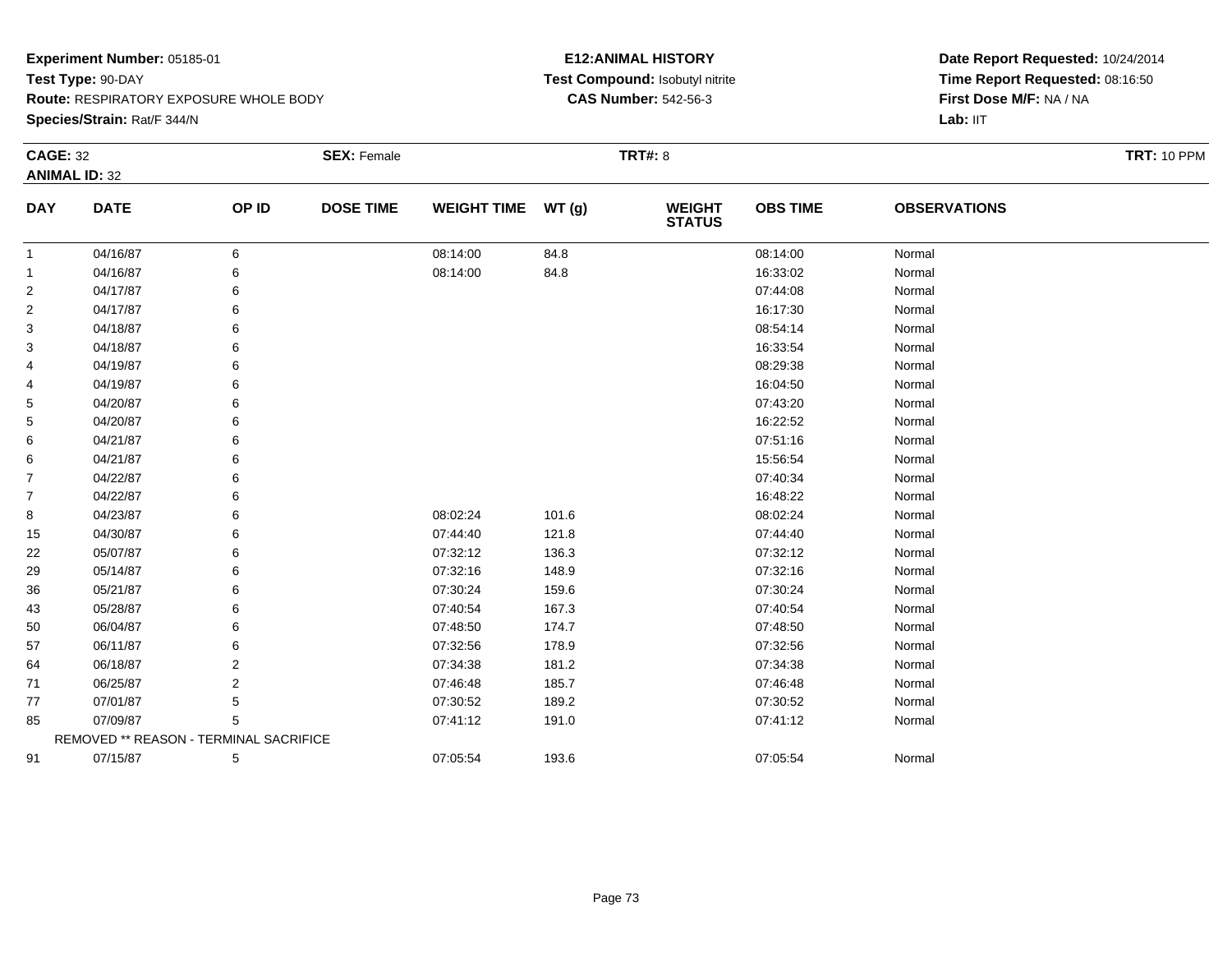**Species/Strain:** Rat/F 344/N

### **E12:ANIMAL HISTORY Test Compound:** Isobutyl nitrite**CAS Number:** 542-56-3

| <b>CAGE: 33</b> |                                        |                | <b>SEX: Female</b> |                    |       | <b>TRT#: 8</b>                 |                 |                     | <b>TRT: 10 PPM</b> |
|-----------------|----------------------------------------|----------------|--------------------|--------------------|-------|--------------------------------|-----------------|---------------------|--------------------|
|                 | <b>ANIMAL ID: 33</b>                   |                |                    |                    |       |                                |                 |                     |                    |
| <b>DAY</b>      | <b>DATE</b>                            | OP ID          | <b>DOSE TIME</b>   | <b>WEIGHT TIME</b> | WT(g) | <b>WEIGHT</b><br><b>STATUS</b> | <b>OBS TIME</b> | <b>OBSERVATIONS</b> |                    |
| 1               | 04/16/87                               | 6              |                    | 08:15:00           | 83.8  |                                | 08:15:00        | Normal              |                    |
| 1               | 04/16/87                               | 6              |                    | 08:15:00           | 83.8  |                                | 16:33:16        | Normal              |                    |
| 2               | 04/17/87                               | 6              |                    |                    |       |                                | 07:44:32        | Normal              |                    |
| 2               | 04/17/87                               | 6              |                    |                    |       |                                | 16:17:46        | Normal              |                    |
| 3               | 04/18/87                               | 6              |                    |                    |       |                                | 08:54:24        | Normal              |                    |
| 3               | 04/18/87                               | 6              |                    |                    |       |                                | 16:34:04        | Normal              |                    |
| 4               | 04/19/87                               | 6              |                    |                    |       |                                | 08:29:46        | Normal              |                    |
| 4               | 04/19/87                               | 6              |                    |                    |       |                                | 16:05:00        | Normal              |                    |
| 5               | 04/20/87                               | 6              |                    |                    |       |                                | 07:43:32        | Normal              |                    |
| 5               | 04/20/87                               | 6              |                    |                    |       |                                | 16:23:08        | Normal              |                    |
| 6               | 04/21/87                               | 6              |                    |                    |       |                                | 07:51:26        | Normal              |                    |
| 6               | 04/21/87                               | 6              |                    |                    |       |                                | 15:57:06        | Normal              |                    |
| $\overline{7}$  | 04/22/87                               | 6              |                    |                    |       |                                | 07:40:42        | Normal              |                    |
| $\overline{7}$  | 04/22/87                               | 6              |                    |                    |       |                                | 16:48:30        | Normal              |                    |
| 8               | 04/23/87                               | 6              |                    | 08:02:58           | 100.4 |                                | 08:02:58        | Normal              |                    |
| 15              | 04/30/87                               | 6              |                    | 07:45:18           | 112.0 |                                | 07:45:18        | Normal              |                    |
| 22              | 05/07/87                               | 6              |                    | 07:32:54           | 127.4 |                                | 07:32:54        | Normal              |                    |
| 29              | 05/14/87                               | 6              |                    | 07:32:38           | 137.5 |                                | 07:32:38        | Normal              |                    |
| 36              | 05/21/87                               | 6              |                    | 07:30:50           | 148.9 |                                | 07:30:50        | Normal              |                    |
| 43              | 05/28/87                               | 6              |                    | 07:41:20           | 153.5 |                                | 07:41:20        | Normal              |                    |
| 50              | 06/04/87                               | 6              |                    | 07:49:10           | 160.8 |                                | 07:49:10        | Normal              |                    |
| 57              | 06/11/87                               | 6              |                    | 07:33:14           | 163.6 |                                | 07:33:14        | Normal              |                    |
| 64              | 06/18/87                               | 2              |                    | 07:34:56           | 170.0 |                                | 07:34:56        | Normal              |                    |
| 71              | 06/25/87                               | $\overline{2}$ |                    | 07:47:04           | 175.3 |                                | 07:47:04        | Normal              |                    |
| 77              | 07/01/87                               | 5              |                    | 07:31:12           | 178.4 |                                | 07:31:12        | Normal              |                    |
| 85              | 07/09/87                               | 5              |                    | 07:41:44           | 181.4 |                                | 07:41:44        | Normal              |                    |
|                 | REMOVED ** REASON - TERMINAL SACRIFICE |                |                    |                    |       |                                |                 |                     |                    |
| 91              | 07/15/87                               | 5              |                    | 07:06:26           | 184.2 |                                | 07:06:26        | Normal              |                    |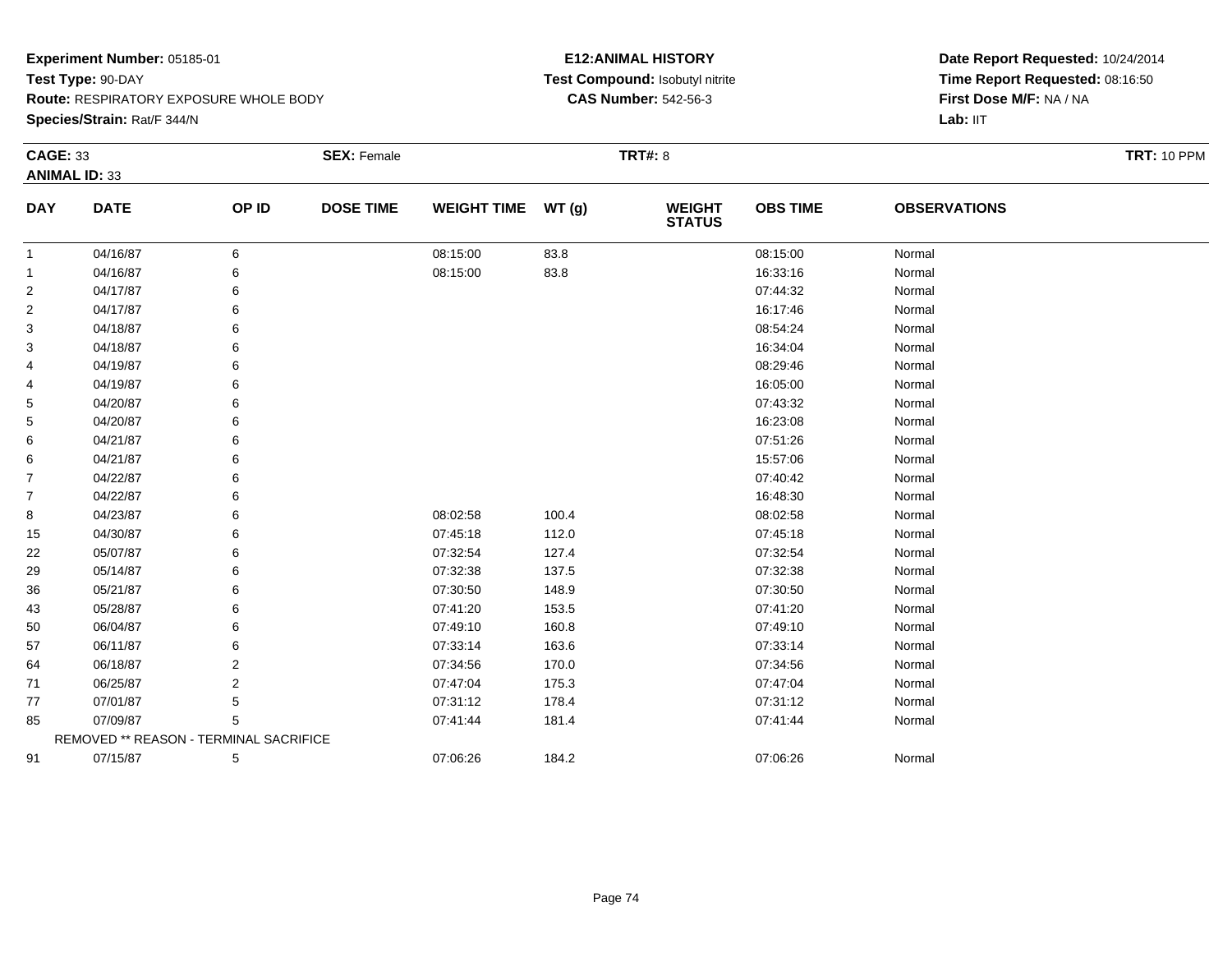**Species/Strain:** Rat/F 344/N

### **E12:ANIMAL HISTORY Test Compound:** Isobutyl nitrite**CAS Number:** 542-56-3

| <b>CAGE: 34</b> |                                        |                | <b>SEX: Female</b> |                    |       | <b>TRT#: 8</b>                 |                 |                     | <b>TRT: 10 PPM</b> |
|-----------------|----------------------------------------|----------------|--------------------|--------------------|-------|--------------------------------|-----------------|---------------------|--------------------|
|                 | <b>ANIMAL ID: 34</b>                   |                |                    |                    |       |                                |                 |                     |                    |
| <b>DAY</b>      | <b>DATE</b>                            | OP ID          | <b>DOSE TIME</b>   | <b>WEIGHT TIME</b> | WT(g) | <b>WEIGHT</b><br><b>STATUS</b> | <b>OBS TIME</b> | <b>OBSERVATIONS</b> |                    |
| 1               | 04/16/87                               | 6              |                    | 08:15:00           | 85.9  |                                | 08:15:00        | Normal              |                    |
| 1               | 04/16/87                               | 6              |                    | 08:15:00           | 85.9  |                                | 16:33:26        | Normal              |                    |
| 2               | 04/17/87                               | 6              |                    |                    |       |                                | 07:44:44        | Normal              |                    |
| 2               | 04/17/87                               | 6              |                    |                    |       |                                | 16:17:58        | Normal              |                    |
| 3               | 04/18/87                               | 6              |                    |                    |       |                                | 08:54:32        | Normal              |                    |
| 3               | 04/18/87                               | 6              |                    |                    |       |                                | 16:34:16        | Normal              |                    |
| 4               | 04/19/87                               | 6              |                    |                    |       |                                | 08:29:58        | Normal              |                    |
| 4               | 04/19/87                               | 6              |                    |                    |       |                                | 16:05:10        | Normal              |                    |
| 5               | 04/20/87                               | 6              |                    |                    |       |                                | 07:43:40        | Normal              |                    |
| 5               | 04/20/87                               | 6              |                    |                    |       |                                | 16:23:16        | Normal              |                    |
| 6               | 04/21/87                               | 6              |                    |                    |       |                                | 07:51:34        | Normal              |                    |
| 6               | 04/21/87                               | 6              |                    |                    |       |                                | 15:57:14        | Normal              |                    |
| $\overline{7}$  | 04/22/87                               | 6              |                    |                    |       |                                | 07:40:52        | Normal              |                    |
| $\overline{7}$  | 04/22/87                               | 6              |                    |                    |       |                                | 16:48:38        | Normal              |                    |
| 8               | 04/23/87                               | 6              |                    | 08:03:50           | 105.5 |                                | 08:03:50        | Normal              |                    |
| 15              | 04/30/87                               | 6              |                    | 07:46:04           | 122.1 |                                | 07:46:04        | Normal              |                    |
| 22              | 05/07/87                               | 6              |                    | 07:33:48           | 137.3 |                                | 07:33:48        | <b>Wound Tail</b>   |                    |
| 29              | 05/14/87                               | 6              |                    | 07:33:04           | 148.7 |                                | 07:33:04        | <b>Wound Tail</b>   |                    |
| 36              | 05/21/87                               | 6              |                    | 07:31:06           | 160.1 |                                | 07:31:06        | Normal              |                    |
| 43              | 05/28/87                               | 6              |                    | 07:41:46           | 167.4 |                                | 07:41:46        | Normal              |                    |
| 50              | 06/04/87                               | 6              |                    | 07:49:30           | 171.9 |                                | 07:49:30        | Normal              |                    |
| 57              | 06/11/87                               | 6              |                    | 07:33:36           | 173.2 |                                | 07:33:36        | Normal              |                    |
| 64              | 06/18/87                               | 2              |                    | 07:35:18           | 179.7 |                                | 07:35:18        | Normal              |                    |
| 71              | 06/25/87                               | $\overline{2}$ |                    | 07:47:20           | 183.6 |                                | 07:47:20        | Normal              |                    |
| 77              | 07/01/87                               | 5              |                    | 07:31:30           | 188.3 |                                | 07:31:30        | Normal              |                    |
| 85              | 07/09/87                               | 5              |                    | 07:42:16           | 190.1 |                                | 07:42:16        | Normal              |                    |
|                 | REMOVED ** REASON - TERMINAL SACRIFICE |                |                    |                    |       |                                |                 |                     |                    |
| 91              | 07/15/87                               | 5              |                    | 07:06:52           | 190.6 |                                | 07:06:52        | Normal              |                    |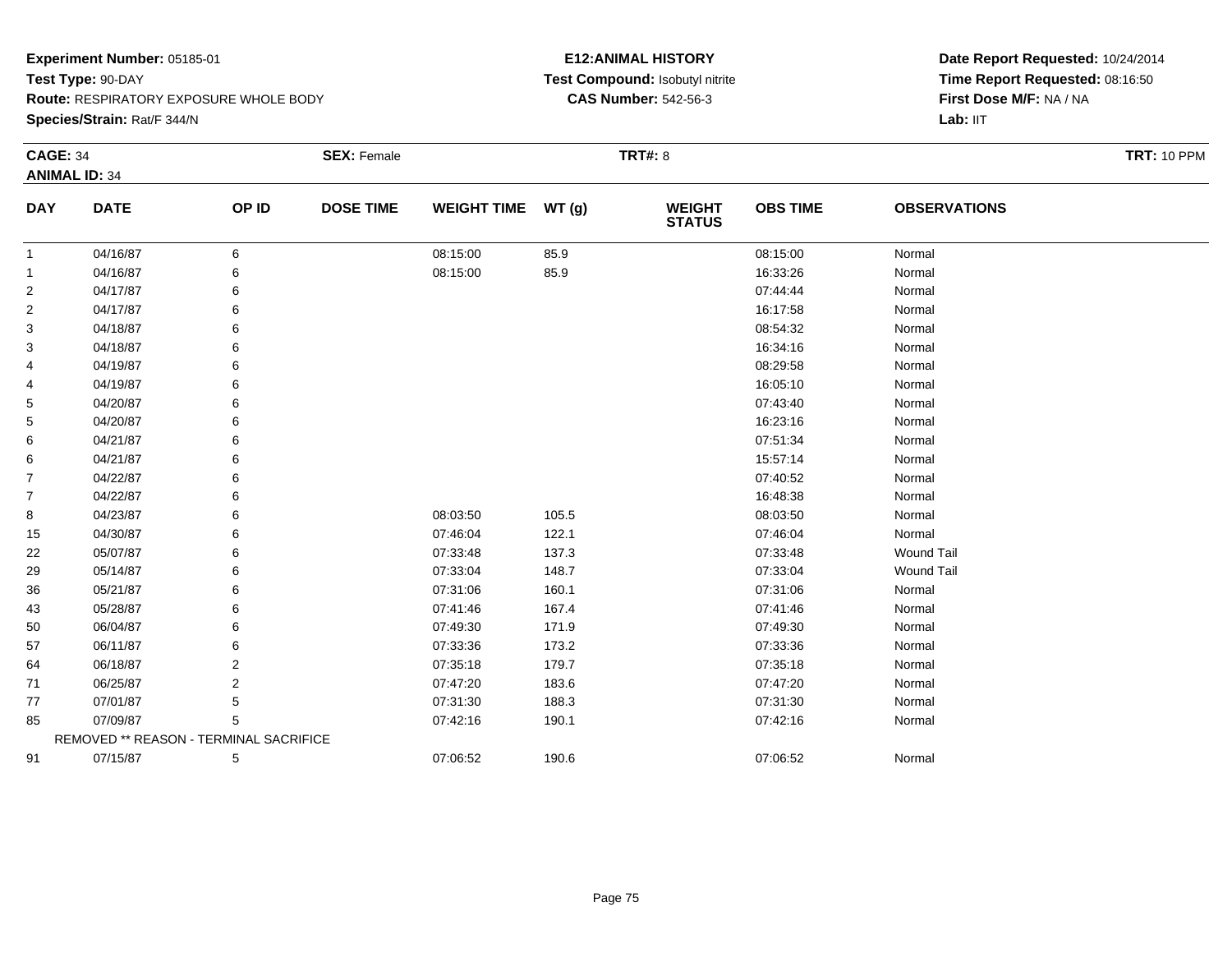**Species/Strain:** Rat/F 344/N

### **E12:ANIMAL HISTORY Test Compound:** Isobutyl nitrite**CAS Number:** 542-56-3

| <b>CAGE: 35</b> |                                        |                | <b>SEX: Female</b> |                    |       | <b>TRT#: 8</b>                 |                 |                     | <b>TRT: 10 PPM</b> |
|-----------------|----------------------------------------|----------------|--------------------|--------------------|-------|--------------------------------|-----------------|---------------------|--------------------|
|                 | <b>ANIMAL ID: 35</b>                   |                |                    |                    |       |                                |                 |                     |                    |
| <b>DAY</b>      | <b>DATE</b>                            | OP ID          | <b>DOSE TIME</b>   | <b>WEIGHT TIME</b> | WT(g) | <b>WEIGHT</b><br><b>STATUS</b> | <b>OBS TIME</b> | <b>OBSERVATIONS</b> |                    |
| 1               | 04/16/87                               | 6              |                    | 08:16:00           | 87.5  |                                | 08:16:00        | Normal              |                    |
| 1               | 04/16/87                               | 6              |                    | 08:16:00           | 87.5  |                                | 16:33:38        | Normal              |                    |
| 2               | 04/17/87                               | 6              |                    |                    |       |                                | 07:45:00        | Normal              |                    |
| 2               | 04/17/87                               | 6              |                    |                    |       |                                | 16:18:14        | Normal              |                    |
| 3               | 04/18/87                               | 6              |                    |                    |       |                                | 08:54:40        | Normal              |                    |
| 3               | 04/18/87                               | 6              |                    |                    |       |                                | 16:34:24        | Normal              |                    |
| 4               | 04/19/87                               | 6              |                    |                    |       |                                | 08:30:08        | Normal              |                    |
| 4               | 04/19/87                               | 6              |                    |                    |       |                                | 16:05:20        | Normal              |                    |
| 5               | 04/20/87                               | 6              |                    |                    |       |                                | 07:43:50        | Normal              |                    |
| 5               | 04/20/87                               | 6              |                    |                    |       |                                | 16:23:26        | Normal              |                    |
| 6               | 04/21/87                               | 6              |                    |                    |       |                                | 07:51:44        | Normal              |                    |
| 6               | 04/21/87                               | 6              |                    |                    |       |                                | 15:57:28        | Normal              |                    |
| $\overline{7}$  | 04/22/87                               | 6              |                    |                    |       |                                | 07:41:00        | Normal              |                    |
| $\overline{7}$  | 04/22/87                               | 6              |                    |                    |       |                                | 16:48:46        | Normal              |                    |
| 8               | 04/23/87                               | 6              |                    | 08:04:28           | 107.3 |                                | 08:04:28        | Normal              |                    |
| 15              | 04/30/87                               | 6              |                    | 07:46:50           | 124.6 |                                | 07:46:50        | Normal              |                    |
| 22              | 05/07/87                               | 6              |                    | 07:35:30           | 139.6 |                                | 07:35:30        | Normal              |                    |
| 29              | 05/14/87                               | 6              |                    | 07:33:48           | 154.2 |                                | 07:33:48        | Normal              |                    |
| 36              | 05/21/87                               | 6              |                    | 07:32:08           | 160.0 |                                | 07:32:08        | Normal              |                    |
| 43              | 05/28/87                               | 6              |                    | 07:42:14           | 168.7 |                                | 07:42:14        | Normal              |                    |
| 50              | 06/04/87                               | 6              |                    | 07:50:04           | 173.9 |                                | 07:50:04        | Normal              |                    |
| 57              | 06/11/87                               | 6              |                    | 07:33:58           | 175.3 |                                | 07:33:58        | Normal              |                    |
| 64              | 06/18/87                               | 2              |                    | 07:35:36           | 185.2 |                                | 07:35:36        | Normal              |                    |
| 71              | 06/25/87                               | $\overline{2}$ |                    | 07:47:38           | 190.5 |                                | 07:47:38        | Normal              |                    |
| 77              | 07/01/87                               | 5              |                    | 07:31:52           | 197.1 |                                | 07:31:52        | Normal              |                    |
| 85              | 07/09/87                               | 5              |                    | 07:42:44           | 193.1 |                                | 07:42:44        | Normal              |                    |
|                 | REMOVED ** REASON - TERMINAL SACRIFICE |                |                    |                    |       |                                |                 |                     |                    |
| 91              | 07/15/87                               | 5              |                    | 07:07:22           | 195.4 |                                | 07:07:22        | Normal              |                    |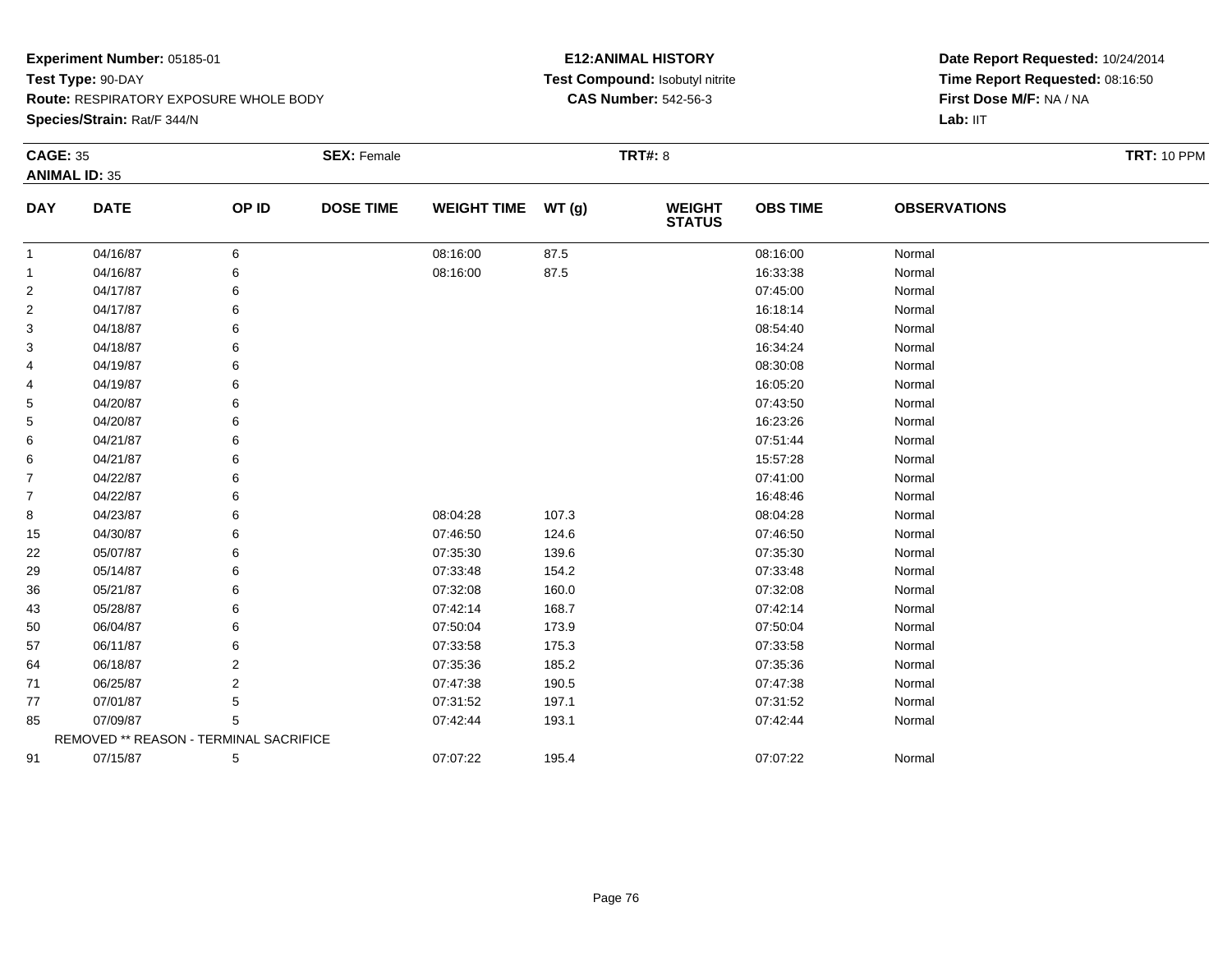**Species/Strain:** Rat/F 344/N

### **E12:ANIMAL HISTORY Test Compound:** Isobutyl nitrite**CAS Number:** 542-56-3

| <b>CAGE: 36</b> |                                        |                | <b>SEX: Female</b> |                    |       | <b>TRT#: 8</b>           |                 |                     | <b>TRT: 10 PPM</b> |
|-----------------|----------------------------------------|----------------|--------------------|--------------------|-------|--------------------------|-----------------|---------------------|--------------------|
|                 | <b>ANIMAL ID: 36</b>                   |                |                    |                    |       |                          |                 |                     |                    |
| <b>DAY</b>      | <b>DATE</b>                            | OP ID          | <b>DOSE TIME</b>   | <b>WEIGHT TIME</b> | WT(g) | <b>WEIGHT<br/>STATUS</b> | <b>OBS TIME</b> | <b>OBSERVATIONS</b> |                    |
| $\mathbf{1}$    | 04/16/87                               | 6              |                    | 08:16:00           | 90.4  |                          | 08:16:00        | Normal              |                    |
| -1              | 04/16/87                               | 6              |                    | 08:16:00           | 90.4  |                          | 16:33:52        | Normal              |                    |
| 2               | 04/17/87                               | 6              |                    |                    |       |                          | 07:45:16        | Normal              |                    |
| $\overline{2}$  | 04/17/87                               | 6              |                    |                    |       |                          | 16:18:26        | Normal              |                    |
| 3               | 04/18/87                               | 6              |                    |                    |       |                          | 08:54:54        | Normal              |                    |
| 3               | 04/18/87                               | 6              |                    |                    |       |                          | 16:34:36        | Normal              |                    |
| 4               | 04/19/87                               | 6              |                    |                    |       |                          | 08:30:22        | Normal              |                    |
| 4               | 04/19/87                               | 6              |                    |                    |       |                          | 16:05:28        | Normal              |                    |
| 5               | 04/20/87                               | 6              |                    |                    |       |                          | 07:43:58        | Normal              |                    |
| 5               | 04/20/87                               | 6              |                    |                    |       |                          | 16:23:36        | Normal              |                    |
| 6               | 04/21/87                               |                |                    |                    |       |                          | 07:51:54        | Normal              |                    |
| 6               | 04/21/87                               | 6              |                    |                    |       |                          | 15:57:40        | Normal              |                    |
| $\overline{7}$  | 04/22/87                               |                |                    |                    |       |                          | 07:41:08        | Normal              |                    |
| $\overline{7}$  | 04/22/87                               | 6              |                    |                    |       |                          | 16:48:56        | Normal              |                    |
| 8               | 04/23/87                               | 6              |                    | 08:05:06           | 111.2 |                          | 08:05:06        | Normal              |                    |
| 15              | 04/30/87                               | 6              |                    | 07:47:28           | 128.9 |                          | 07:47:28        | Normal              |                    |
| 22              | 05/07/87                               | 6              |                    | 07:36:18           | 144.5 |                          | 07:36:18        | Normal              |                    |
| 29              | 05/14/87                               | 6              |                    | 07:34:14           | 156.2 |                          | 07:34:14        | Normal              |                    |
| 36              | 05/21/87                               | 6              |                    | 07:32:32           | 168.7 |                          | 07:32:32        | Normal              |                    |
| 43              | 05/28/87                               | 6              |                    | 07:42:42           | 177.8 |                          | 07:42:42        | Normal              |                    |
| 50              | 06/04/87                               | 6              |                    | 07:50:28           | 181.4 |                          | 07:50:28        | Normal              |                    |
| 57              | 06/11/87                               |                |                    | 07:34:18           | 188.7 |                          | 07:34:18        | Normal              |                    |
| 64              | 06/18/87                               | $\overline{2}$ |                    | 07:35:54           | 195.2 |                          | 07:35:54        | Normal              |                    |
| 71              | 06/25/87                               | 2              |                    | 07:48:00           | 199.3 |                          | 07:48:00        | Normal              |                    |
| 77              | 07/01/87                               | 5              |                    | 07:32:08           | 203.6 |                          | 07:32:08        | Normal              |                    |
| 85              | 07/09/87                               | 5              |                    | 07:43:14           | 209.9 |                          | 07:43:14        | Normal              |                    |
|                 | REMOVED ** REASON - TERMINAL SACRIFICE |                |                    |                    |       |                          |                 |                     |                    |
| 91              | 07/15/87                               | 5              |                    | 07:07:56           | 214.4 |                          | 07:07:56        | Normal              |                    |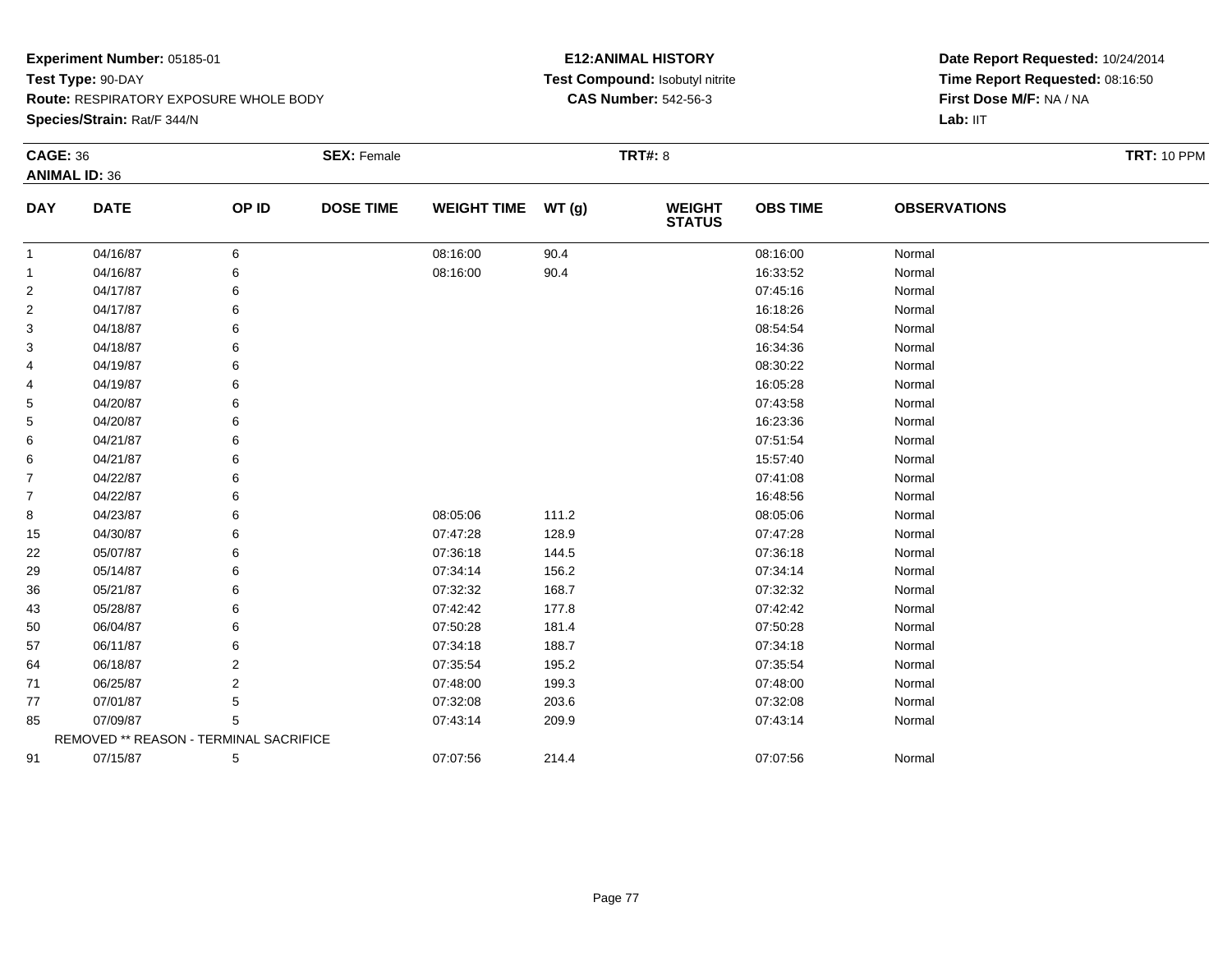**Species/Strain:** Rat/F 344/N

### **E12:ANIMAL HISTORY Test Compound:** Isobutyl nitrite**CAS Number:** 542-56-3

| <b>CAGE: 37</b> |                                        |       | <b>SEX: Female</b> |                    |       | <b>TRT#: 8</b>                 |                 |                     | <b>TRT: 10 PPM</b> |
|-----------------|----------------------------------------|-------|--------------------|--------------------|-------|--------------------------------|-----------------|---------------------|--------------------|
|                 | <b>ANIMAL ID: 37</b>                   |       |                    |                    |       |                                |                 |                     |                    |
| <b>DAY</b>      | <b>DATE</b>                            | OP ID | <b>DOSE TIME</b>   | <b>WEIGHT TIME</b> | WT(g) | <b>WEIGHT</b><br><b>STATUS</b> | <b>OBS TIME</b> | <b>OBSERVATIONS</b> |                    |
| $\mathbf{1}$    | 04/16/87                               | 6     |                    | 08:17:00           | 90.7  |                                | 08:17:00        | Normal              |                    |
| -1              | 04/16/87                               | 6     |                    | 08:17:00           | 90.7  |                                | 16:34:04        | Normal              |                    |
| 2               | 04/17/87                               | 6     |                    |                    |       |                                | 07:45:36        | Normal              |                    |
| $\overline{2}$  | 04/17/87                               | 6     |                    |                    |       |                                | 16:18:44        | Normal              |                    |
| 3               | 04/18/87                               | 6     |                    |                    |       |                                | 08:55:04        | Normal              |                    |
| 3               | 04/18/87                               | 6     |                    |                    |       |                                | 16:34:46        | Normal              |                    |
| 4               | 04/19/87                               | 6     |                    |                    |       |                                | 08:30:32        | Normal              |                    |
| 4               | 04/19/87                               | 6     |                    |                    |       |                                | 16:05:40        | Normal              |                    |
| 5               | 04/20/87                               | 6     |                    |                    |       |                                | 07:44:10        | Normal              |                    |
| 5               | 04/20/87                               | 6     |                    |                    |       |                                | 16:23:44        | Normal              |                    |
| 6               | 04/21/87                               | 6     |                    |                    |       |                                | 07:52:04        | Normal              |                    |
| 6               | 04/21/87                               | 6     |                    |                    |       |                                | 15:57:48        | Normal              |                    |
| $\overline{7}$  | 04/22/87                               | 6     |                    |                    |       |                                | 07:41:18        | Normal              |                    |
| $\overline{7}$  | 04/22/87                               | 6     |                    |                    |       |                                | 16:49:04        | Normal              |                    |
| 8               | 04/23/87                               | 6     |                    | 08:06:02           | 110.5 |                                | 08:06:02        | Normal              |                    |
| 15              | 04/30/87                               | 6     |                    | 07:48:08           | 129.4 |                                | 07:48:08        | Normal              |                    |
| 22              | 05/07/87                               | 6     |                    | 07:37:04           | 147.6 |                                | 07:37:04        | Normal              |                    |
| 29              | 05/14/87                               | 6     |                    | 07:34:42           | 154.8 |                                | 07:34:42        | Normal              |                    |
| 36              | 05/21/87                               | 6     |                    | 07:32:58           | 163.5 |                                | 07:32:58        | Normal              |                    |
| 43              | 05/28/87                               | 6     |                    | 07:43:14           | 170.3 |                                | 07:43:14        | Normal              |                    |
| 50              | 06/04/87                               | 6     |                    | 07:50:48           | 176.6 |                                | 07:50:48        | Normal              |                    |
| 57              | 06/11/87                               | 6     |                    | 07:34:48           | 185.6 |                                | 07:34:48        | Normal              |                    |
| 64              | 06/18/87                               | 2     |                    | 07:36:12           | 188.8 |                                | 07:36:12        | Normal              |                    |
| 71              | 06/25/87                               | 2     |                    | 07:48:18           | 191.2 |                                | 07:48:18        | Normal              |                    |
| 77              | 07/01/87                               | 5     |                    | 07:32:28           | 197.0 |                                | 07:32:28        | Normal              |                    |
| 85              | 07/09/87                               | 5     |                    | 07:43:52           | 198.3 |                                | 07:43:52        | Normal              |                    |
|                 | REMOVED ** REASON - TERMINAL SACRIFICE |       |                    |                    |       |                                |                 |                     |                    |
| 91              | 07/15/87                               | 5     |                    | 07:08:34           | 194.3 |                                | 07:08:34        | Normal              |                    |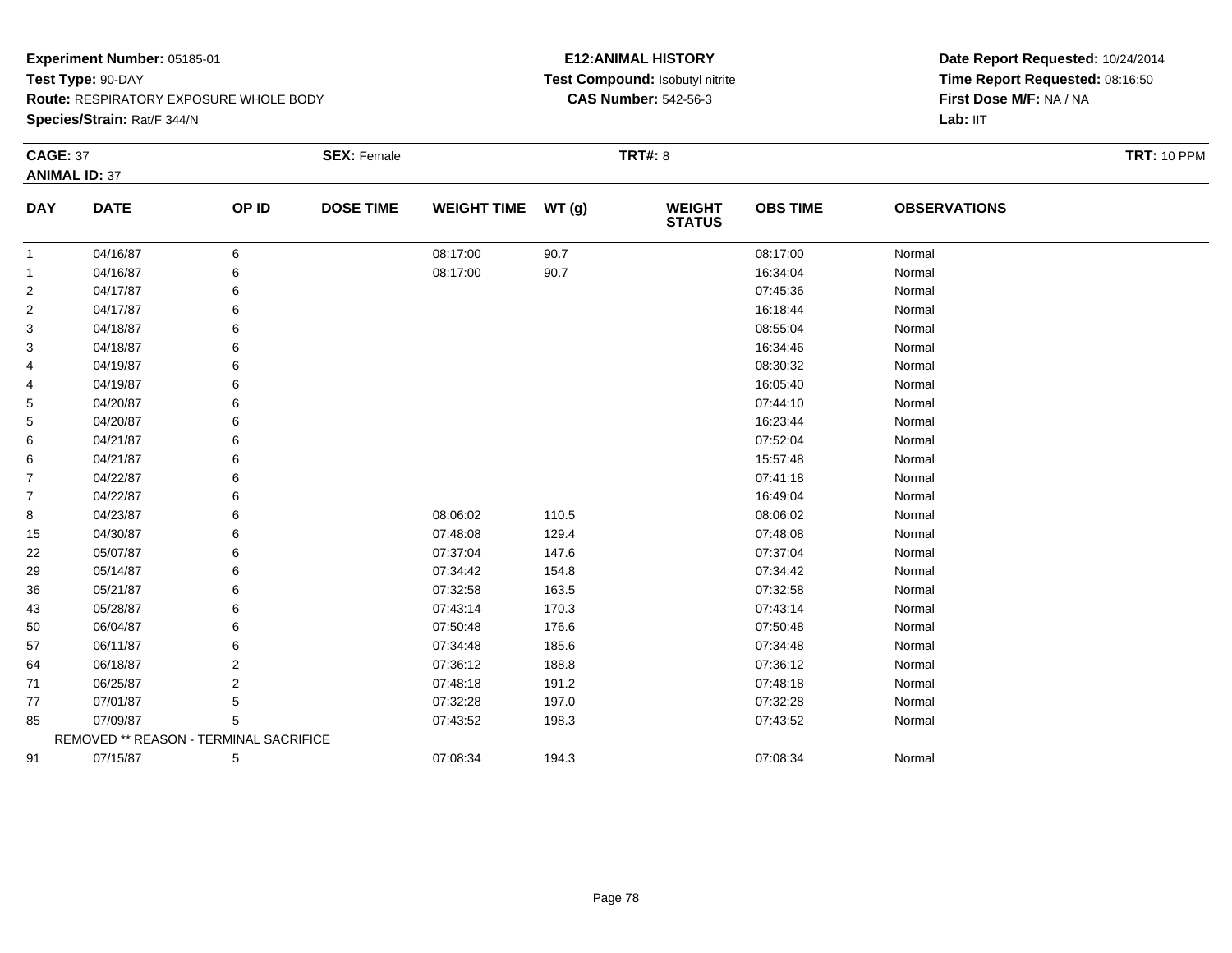**Species/Strain:** Rat/F 344/N

### **E12:ANIMAL HISTORY Test Compound:** Isobutyl nitrite**CAS Number:** 542-56-3

| <b>CAGE: 38</b> |                                        |       | <b>SEX: Female</b> |                    |       | <b>TRT#: 8</b>                 |                 |                     | <b>TRT: 10 PPM</b> |
|-----------------|----------------------------------------|-------|--------------------|--------------------|-------|--------------------------------|-----------------|---------------------|--------------------|
|                 | <b>ANIMAL ID: 38</b>                   |       |                    |                    |       |                                |                 |                     |                    |
| <b>DAY</b>      | <b>DATE</b>                            | OP ID | <b>DOSE TIME</b>   | <b>WEIGHT TIME</b> | WT(g) | <b>WEIGHT</b><br><b>STATUS</b> | <b>OBS TIME</b> | <b>OBSERVATIONS</b> |                    |
| $\mathbf{1}$    | 04/16/87                               | 6     |                    | 08:17:00           | 96.5  |                                | 08:17:00        | Normal              |                    |
| 1               | 04/16/87                               | 6     |                    | 08:17:00           | 96.5  |                                | 16:34:14        | Normal              |                    |
| 2               | 04/17/87                               |       |                    |                    |       |                                | 07:45:54        | Normal              |                    |
| 2               | 04/17/87                               | 6     |                    |                    |       |                                | 16:18:58        | Normal              |                    |
| 3               | 04/18/87                               | 6     |                    |                    |       |                                | 08:55:14        | Normal              |                    |
| 3               | 04/18/87                               | 6     |                    |                    |       |                                | 16:34:58        | Normal              |                    |
| 4               | 04/19/87                               | 6     |                    |                    |       |                                | 08:30:44        | Normal              |                    |
| 4               | 04/19/87                               | 6     |                    |                    |       |                                | 16:05:50        | Normal              |                    |
| 5               | 04/20/87                               | 6     |                    |                    |       |                                | 07:44:18        | Normal              |                    |
| 5               | 04/20/87                               |       |                    |                    |       |                                | 16:23:58        | Normal              |                    |
| 6               | 04/21/87                               | 6     |                    |                    |       |                                | 07:52:14        | Normal              |                    |
| 6               | 04/21/87                               | 6     |                    |                    |       |                                | 15:57:58        | Normal              |                    |
| 7               | 04/22/87                               | 6     |                    |                    |       |                                | 07:41:26        | Normal              |                    |
| 7               | 04/22/87                               | 6     |                    |                    |       |                                | 16:49:16        | Normal              |                    |
| 8               | 04/23/87                               | 6     |                    | 08:06:54           | 112.7 |                                | 08:06:54        | Normal              |                    |
| 15              | 04/30/87                               | 6     |                    | 07:48:52           | 131.3 |                                | 07:48:52        | Normal              |                    |
| 22              | 05/07/87                               | 6     |                    | 07:38:06           | 144.0 |                                | 07:38:06        | Normal              |                    |
| 29              | 05/14/87                               |       |                    | 07:35:04           | 151.8 |                                | 07:35:04        | <b>Wound Tail</b>   |                    |
| 36              | 05/21/87                               |       |                    | 07:33:18           | 166.6 |                                | 07:33:18        | <b>Wound Tail</b>   |                    |
| 43              | 05/28/87                               | 6     |                    | 07:43:46           | 171.1 |                                | 07:43:46        | Normal              |                    |
| 50              | 06/04/87                               |       |                    | 07:51:10           | 180.6 |                                | 07:51:10        | Wound Tail          |                    |
| 57              | 06/11/87                               |       |                    | 07:35:12           | 187.0 |                                | 07:35:12        | Normal              |                    |
| 64              | 06/18/87                               | 2     |                    | 07:36:36           | 191.0 |                                | 07:36:36        | Normal              |                    |
| 71              | 06/25/87                               | 2     |                    | 07:48:34           | 195.8 |                                | 07:48:34        | Normal              |                    |
| 77              | 07/01/87                               | 5     |                    | 07:32:50           | 196.1 |                                | 07:32:50        | Normal              |                    |
| 85              | 07/09/87                               | 5     |                    | 07:44:18           | 202.4 |                                | 07:44:18        | Normal              |                    |
|                 | REMOVED ** REASON - TERMINAL SACRIFICE |       |                    |                    |       |                                |                 |                     |                    |
| 91              | 07/15/87                               | 5     |                    | 07:08:58           | 202.8 |                                | 07:08:58        | Normal              |                    |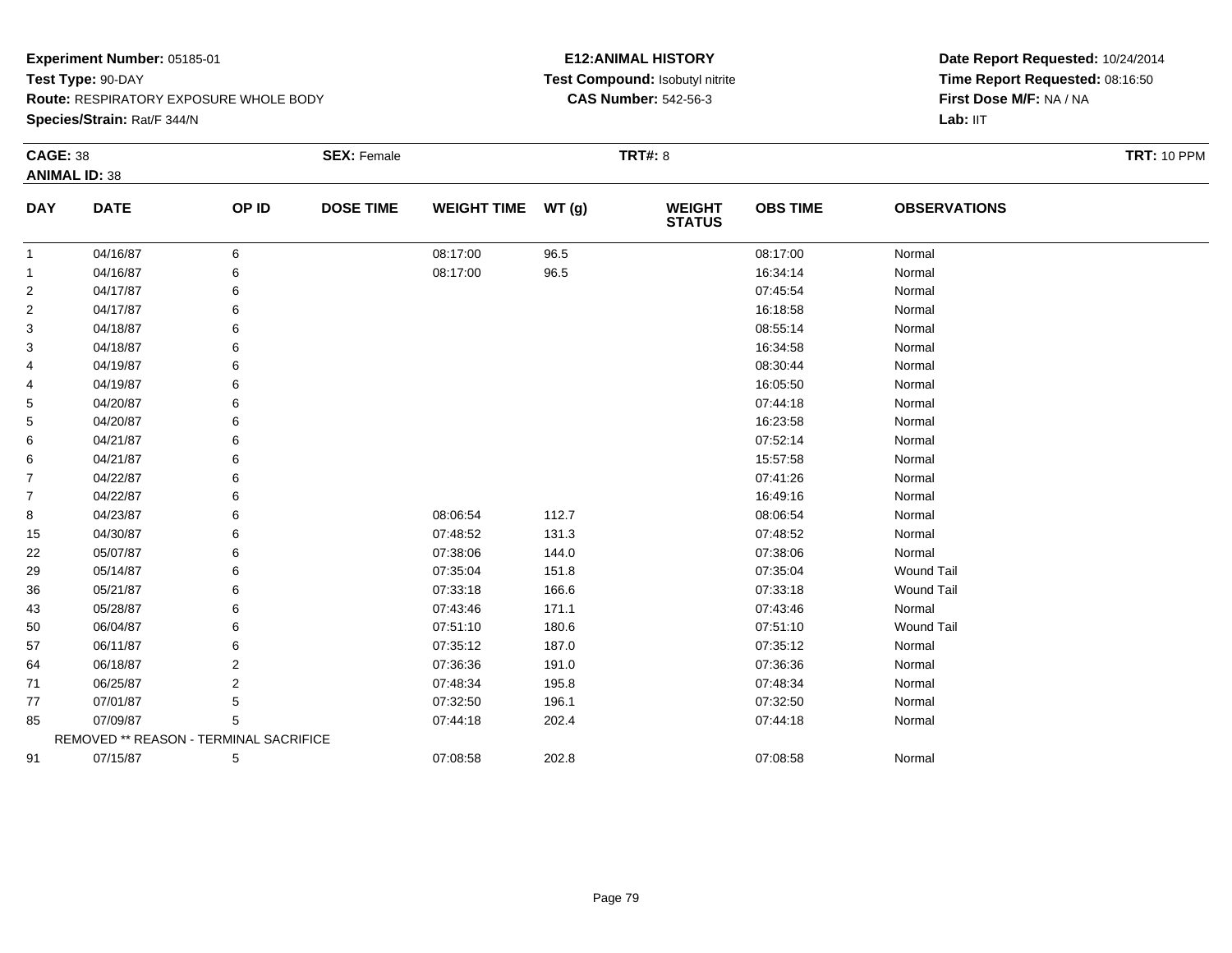**Species/Strain:** Rat/F 344/N

### **E12:ANIMAL HISTORY Test Compound:** Isobutyl nitrite**CAS Number:** 542-56-3

| <b>CAGE: 39</b> |                                        |                | <b>SEX: Female</b> |                    |       | <b>TRT#: 8</b>           |                 |                     | <b>TRT: 10 PPM</b> |
|-----------------|----------------------------------------|----------------|--------------------|--------------------|-------|--------------------------|-----------------|---------------------|--------------------|
|                 | <b>ANIMAL ID: 39</b>                   |                |                    |                    |       |                          |                 |                     |                    |
| <b>DAY</b>      | <b>DATE</b>                            | OP ID          | <b>DOSE TIME</b>   | <b>WEIGHT TIME</b> | WT(g) | <b>WEIGHT<br/>STATUS</b> | <b>OBS TIME</b> | <b>OBSERVATIONS</b> |                    |
| $\mathbf{1}$    | 04/16/87                               | 6              |                    | 08:18:00           | 98.4  |                          | 08:18:00        | Normal              |                    |
| -1              | 04/16/87                               | 6              |                    | 08:18:00           | 98.4  |                          | 16:34:26        | Normal              |                    |
| 2               | 04/17/87                               | 6              |                    |                    |       |                          | 07:46:10        | Normal              |                    |
| $\overline{2}$  | 04/17/87                               | 6              |                    |                    |       |                          | 16:19:16        | Normal              |                    |
| 3               | 04/18/87                               | 6              |                    |                    |       |                          | 08:55:24        | Normal              |                    |
| 3               | 04/18/87                               | 6              |                    |                    |       |                          | 16:35:08        | Normal              |                    |
| 4               | 04/19/87                               | 6              |                    |                    |       |                          | 08:30:58        | Normal              |                    |
| 4               | 04/19/87                               | 6              |                    |                    |       |                          | 16:08:04        | Normal              |                    |
| 5               | 04/20/87                               | 6              |                    |                    |       |                          | 07:44:26        | Normal              |                    |
| 5               | 04/20/87                               | 6              |                    |                    |       |                          | 16:24:06        | Normal              |                    |
| 6               | 04/21/87                               | 6              |                    |                    |       |                          | 07:52:22        | Normal              |                    |
| 6               | 04/21/87                               | 6              |                    |                    |       |                          | 15:58:06        | Normal              |                    |
| $\overline{7}$  | 04/22/87                               |                |                    |                    |       |                          | 07:41:36        | Normal              |                    |
| $\overline{7}$  | 04/22/87                               | 6              |                    |                    |       |                          | 16:49:26        | Normal              |                    |
| 8               | 04/23/87                               | 6              |                    | 08:12:40           | 114.1 |                          | 08:12:40        | Normal              |                    |
| 15              | 04/30/87                               | 6              |                    | 07:49:42           | 135.3 |                          | 07:49:42        | Normal              |                    |
| 22              | 05/07/87                               | 6              |                    | 07:39:08           | 151.7 |                          | 07:39:08        | Normal              |                    |
| 29              | 05/14/87                               | 6              |                    | 07:35:40           | 161.0 |                          | 07:35:40        | Normal              |                    |
| 36              | 05/21/87                               | 6              |                    | 07:33:52           | 170.1 |                          | 07:33:52        | Normal              |                    |
| 43              | 05/28/87                               | 6              |                    | 07:44:14           | 176.0 |                          | 07:44:14        | Normal              |                    |
| 50              | 06/04/87                               | 6              |                    | 07:51:54           | 180.2 |                          | 07:51:54        | Normal              |                    |
| 57              | 06/11/87                               |                |                    | 07:35:34           | 192.1 |                          | 07:35:34        | Normal              |                    |
| 64              | 06/18/87                               | $\overline{2}$ |                    | 07:37:00           | 196.7 |                          | 07:37:00        | Normal              |                    |
| 71              | 06/25/87                               | 2              |                    | 07:48:52           | 201.6 |                          | 07:48:52        | Normal              |                    |
| 77              | 07/01/87                               | 5              |                    | 07:33:14           | 205.6 |                          | 07:33:14        | Normal              |                    |
| 85              | 07/09/87                               | 5              |                    | 07:44:44           | 204.5 |                          | 07:44:44        | Normal              |                    |
|                 | REMOVED ** REASON - TERMINAL SACRIFICE |                |                    |                    |       |                          |                 |                     |                    |
| 91              | 07/15/87                               | 5              |                    | 07:09:26           | 204.6 |                          | 07:09:26        | Normal              |                    |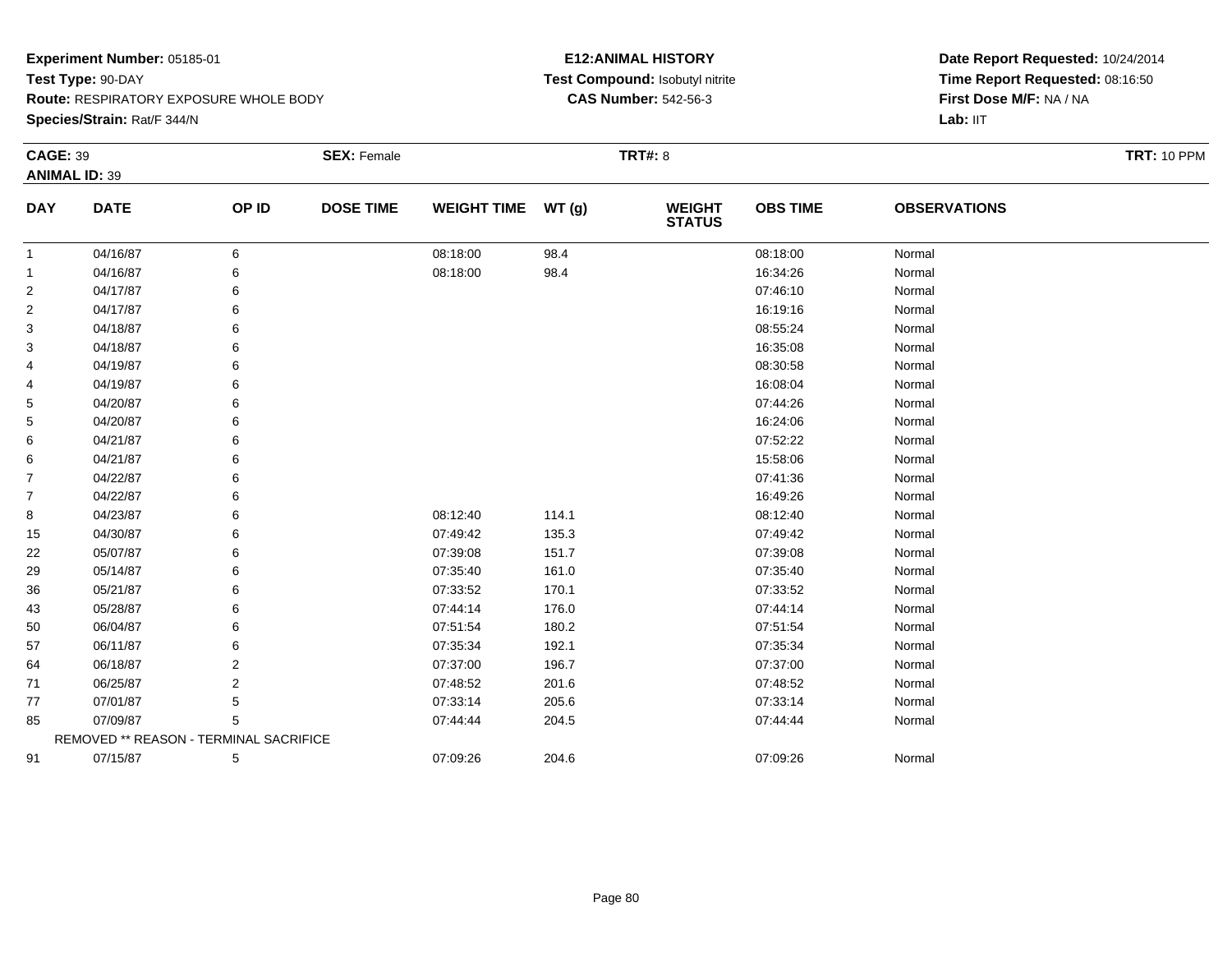**Species/Strain:** Rat/F 344/N

### **E12:ANIMAL HISTORY Test Compound:** Isobutyl nitrite**CAS Number:** 542-56-3

| <b>CAGE: 40</b> |                                        |       | <b>SEX: Female</b> |                    |       | <b>TRT#: 8</b>                 |                 |                               | <b>TRT: 10 PPM</b> |
|-----------------|----------------------------------------|-------|--------------------|--------------------|-------|--------------------------------|-----------------|-------------------------------|--------------------|
|                 | <b>ANIMAL ID: 40</b>                   |       |                    |                    |       |                                |                 |                               |                    |
| <b>DAY</b>      | <b>DATE</b>                            | OP ID | <b>DOSE TIME</b>   | <b>WEIGHT TIME</b> | WT(g) | <b>WEIGHT</b><br><b>STATUS</b> | <b>OBS TIME</b> | <b>OBSERVATIONS</b>           |                    |
| -1              | 04/16/87                               | 6     |                    | 08:18:00           | 102.2 |                                | 08:18:00        | Normal                        |                    |
| -1              | 04/16/87                               |       |                    | 08:18:00           | 102.2 |                                | 16:34:36        | Normal                        |                    |
| $\overline{2}$  | 04/17/87                               |       |                    |                    |       |                                | 07:46:30        | Normal                        |                    |
| 2               | 04/17/87                               | 6     |                    |                    |       |                                | 16:19:34        | Normal                        |                    |
| 3               | 04/18/87                               |       |                    |                    |       |                                | 08:55:36        | Normal                        |                    |
| 3               | 04/18/87                               |       |                    |                    |       |                                | 16:35:18        | Normal                        |                    |
| 4               | 04/19/87                               |       |                    |                    |       |                                | 08:31:06        | Normal                        |                    |
| 4               | 04/19/87                               | 6     |                    |                    |       |                                | 16:08:22        | Normal                        |                    |
| 5               | 04/20/87                               | 6     |                    |                    |       |                                | 07:44:38        | Normal                        |                    |
| 5               | 04/20/87                               |       |                    |                    |       |                                | 16:24:24        | Normal                        |                    |
| 6               | 04/21/87                               |       |                    |                    |       |                                | 07:52:32        | Normal                        |                    |
| 6               | 04/21/87                               |       |                    |                    |       |                                | 15:58:16        | Normal                        |                    |
| $\overline{7}$  | 04/22/87                               |       |                    |                    |       |                                | 07:41:46        | Normal                        |                    |
| $\overline{7}$  | 04/22/87                               |       |                    |                    |       |                                | 16:49:40        | Normal                        |                    |
| 8               | 04/23/87                               |       |                    | 08:13:06           | 118.9 |                                | 08:13:06        | Normal                        |                    |
| 15              | 04/30/87                               |       |                    | 07:50:36           | 136.5 |                                | 07:50:36        | Normal                        |                    |
| 22              | 05/07/87                               |       |                    | 07:39:56           | 153.4 |                                | 07:39:56        | Nasal Discharge Red           |                    |
| 29              | 05/14/87                               |       |                    | 07:36:14           | 165.1 |                                | 07:36:14        | Normal                        |                    |
| 36              | 05/21/87                               |       |                    | 07:34:18           | 170.7 |                                | 07:34:18        | Normal                        |                    |
| 43              | 05/28/87                               |       |                    | 08:05:00           | 175.7 |                                | 08:05:00        | Normal                        |                    |
| 50              | 06/04/87                               |       |                    | 07:52:22           | 181.7 |                                | 07:52:22        | Normal                        |                    |
| 57              | 06/11/87                               |       |                    | 07:35:56           | 189.8 |                                | 07:35:56        | Normal                        |                    |
| 64              | 06/18/87                               | 2     |                    | 07:37:18           | 195.7 |                                | 07:37:18        | Normal                        |                    |
| 71              | 06/25/87                               | 2     |                    | 07:49:10           | 202.3 |                                | 07:49:10        | Normal                        |                    |
| 77              | 07/01/87                               | 5     |                    | 07:33:30           | 207.6 |                                | 07:33:30        | Discharge Vaginal Area Yellow |                    |
| 85              | 07/09/87                               | 5     |                    | 07:45:18           | 206.5 |                                | 07:45:18        | Normal                        |                    |
|                 | REMOVED ** REASON - TERMINAL SACRIFICE |       |                    |                    |       |                                |                 |                               |                    |
| 91              | 07/15/87                               | 5     |                    | 07:09:54           | 208.0 |                                | 07:09:54        | Normal                        |                    |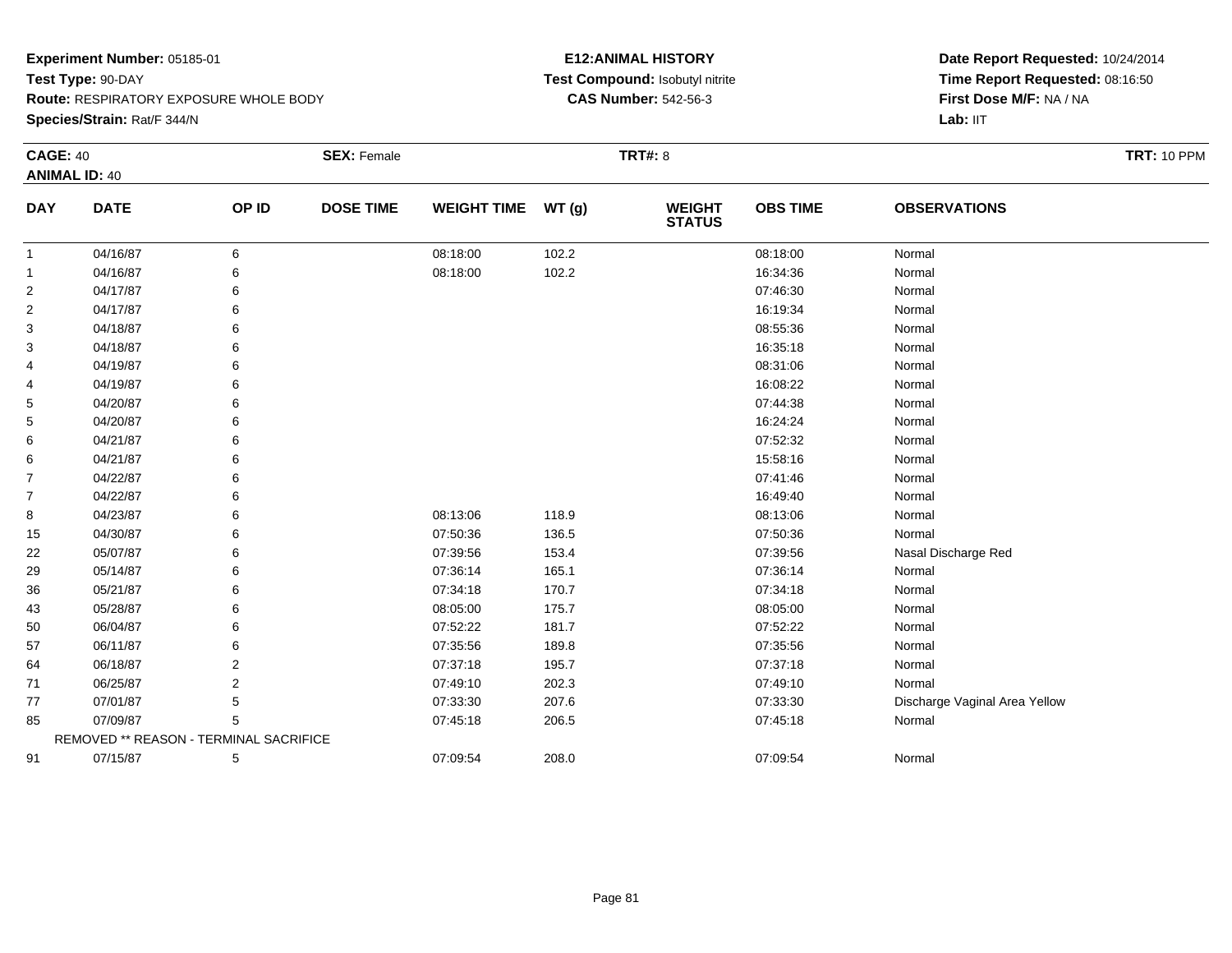**Species/Strain:** Rat/F 344/N

### **E12:ANIMAL HISTORY Test Compound:** Isobutyl nitrite**CAS Number:** 542-56-3

|                | <b>CAGE: 51</b>                        |       | <b>SEX: Female</b> |                    |       | <b>TRT#: 9</b>                 |                 | <b>TRT: 25 PPM</b>            |  |
|----------------|----------------------------------------|-------|--------------------|--------------------|-------|--------------------------------|-----------------|-------------------------------|--|
|                | <b>ANIMAL ID: 51</b>                   |       |                    |                    |       |                                |                 |                               |  |
| <b>DAY</b>     | <b>DATE</b>                            | OP ID | <b>DOSE TIME</b>   | <b>WEIGHT TIME</b> | WT(g) | <b>WEIGHT</b><br><b>STATUS</b> | <b>OBS TIME</b> | <b>OBSERVATIONS</b>           |  |
| $\mathbf{1}$   | 04/16/87                               | 6     |                    | 08:25:00           | 79.8  |                                | 08:25:00        | Normal                        |  |
| -1             | 04/16/87                               | 6     |                    | 08:25:00           | 79.8  |                                | 16:39:50        | Normal                        |  |
| 2              | 04/17/87                               | 6     |                    |                    |       |                                | 07:59:08        | Normal                        |  |
| $\overline{2}$ | 04/17/87                               |       |                    |                    |       |                                | 16:37:04        | Normal                        |  |
| 3              | 04/18/87                               | 6     |                    |                    |       |                                | 09:06:50        | Normal                        |  |
| 3              | 04/18/87                               |       |                    |                    |       |                                | 16:43:44        | Normal                        |  |
| 4              | 04/19/87                               |       |                    |                    |       |                                | 08:40:30        | Normal                        |  |
| 4              | 04/19/87                               |       |                    |                    |       |                                | 16:16:24        | Normal                        |  |
| 5              | 04/20/87                               |       |                    |                    |       |                                | 07:55:54        | Normal                        |  |
| 5              | 04/20/87                               |       |                    |                    |       |                                | 16:36:20        | Normal                        |  |
| 6              | 04/21/87                               |       |                    |                    |       |                                | 08:00:26        | Normal                        |  |
| 6              | 04/21/87                               | 6     |                    |                    |       |                                | 16:22:00        | Normal                        |  |
| $\overline{7}$ | 04/22/87                               |       |                    |                    |       |                                | 07:53:08        | Normal                        |  |
| $\overline{7}$ | 04/22/87                               |       |                    |                    |       |                                | 16:37:58        | Normal                        |  |
| 8              | 04/23/87                               |       |                    | 08:23:12           | 94.4  |                                | 08:23:12        | Normal                        |  |
| 15             | 04/30/87                               |       |                    | 08:06:34           | 111.3 |                                | 08:06:34        | <b>Ruffled Fur</b>            |  |
| 22             | 05/07/87                               |       |                    | 07:53:04           | 128.8 |                                | 07:53:04        | Normal                        |  |
| 29             | 05/14/87                               | ิค    |                    | 07:47:56           | 139.3 |                                | 07:47:56        | Normal                        |  |
| 36             | 05/21/87                               |       |                    | 07:44:18           | 146.5 |                                | 07:44:18        | Normal                        |  |
| 43             | 05/28/87                               |       |                    | 08:15:40           | 154.4 |                                | 08:15:40        | Normal                        |  |
| 50             | 06/04/87                               |       |                    | 07:59:50           | 161.4 |                                | 07:59:50        | Normal                        |  |
| 57             | 06/11/87                               | 6     |                    | 07:43:50           | 163.8 |                                | 07:43:50        | Normal                        |  |
| 64             | 06/18/87                               | 2     |                    | 07:43:32           | 166.4 |                                | 07:43:32        | Discharge Vaginal Area Yellow |  |
| 71             | 06/25/87                               | 2     |                    | 07:55:28           | 171.3 |                                | 07:55:28        | Discharge Vaginal Area Clear  |  |
| 77             | 07/01/87                               | 5     |                    | 07:41:02           | 170.5 |                                | 07:41:02        | Discharge Vaginal Area Yellow |  |
| 85             | 07/09/87                               | 5     |                    | 07:56:00           | 175.6 |                                | 07:56:00        | Normal                        |  |
|                | REMOVED ** REASON - TERMINAL SACRIFICE |       |                    |                    |       |                                |                 |                               |  |
| 91             | 07/15/87                               | 5     |                    | 07:11:24           | 174.6 |                                | 07:11:24        | Normal                        |  |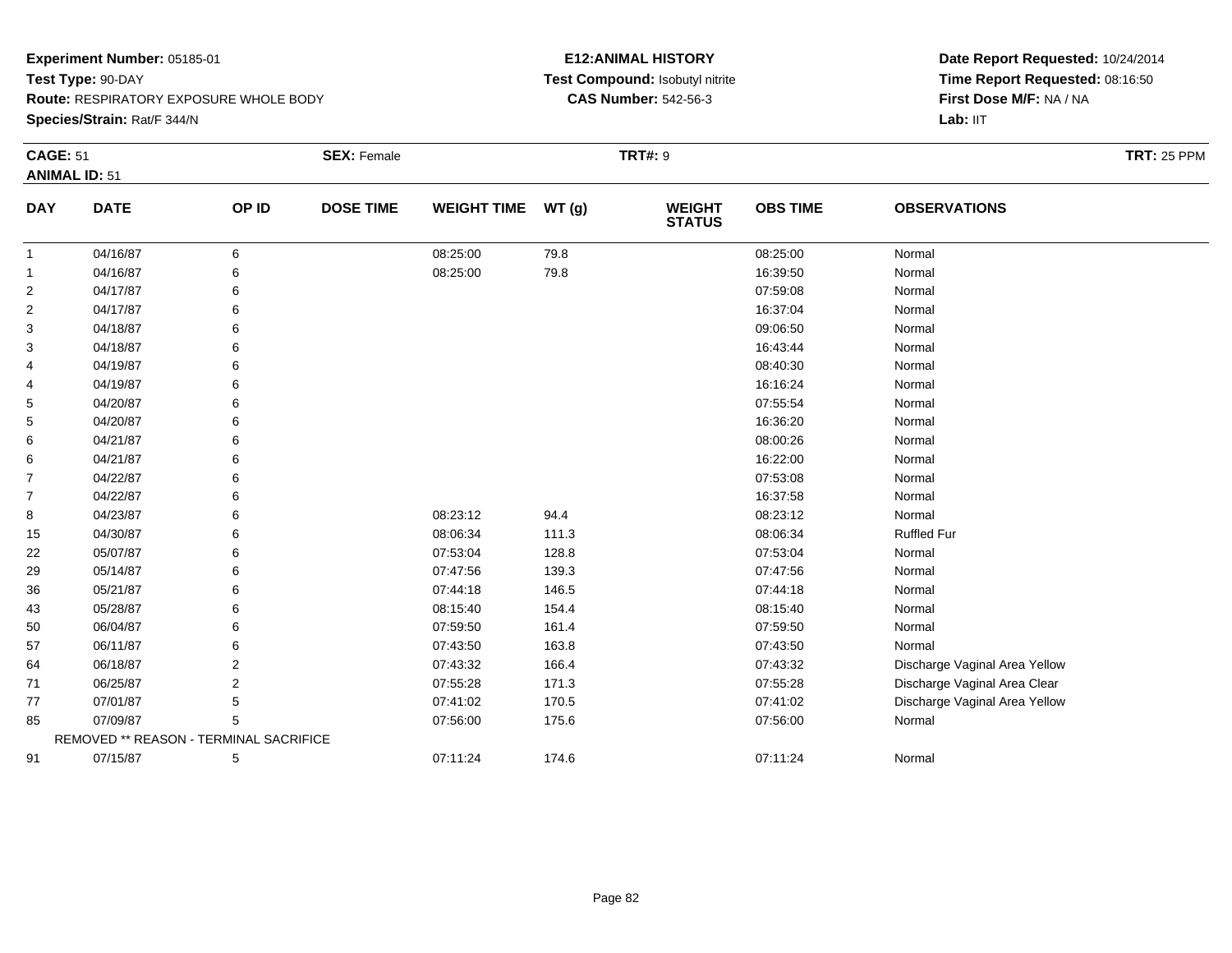**Species/Strain:** Rat/F 344/N

### **E12:ANIMAL HISTORY Test Compound:** Isobutyl nitrite**CAS Number:** 542-56-3

| <b>CAGE: 52</b> |                                        |       | <b>SEX: Female</b> |                    |       | <b>TRT#: 9</b>                 |                 |                     | <b>TRT: 25 PPM</b> |
|-----------------|----------------------------------------|-------|--------------------|--------------------|-------|--------------------------------|-----------------|---------------------|--------------------|
|                 | <b>ANIMAL ID: 52</b>                   |       |                    |                    |       |                                |                 |                     |                    |
| <b>DAY</b>      | <b>DATE</b>                            | OP ID | <b>DOSE TIME</b>   | <b>WEIGHT TIME</b> | WT(g) | <b>WEIGHT</b><br><b>STATUS</b> | <b>OBS TIME</b> | <b>OBSERVATIONS</b> |                    |
| 1               | 04/16/87                               | 6     |                    | 08:26:00           | 80.3  |                                | 08:26:00        | Normal              |                    |
| 1               | 04/16/87                               | 6     |                    | 08:26:00           | 80.3  |                                | 16:40:00        | Normal              |                    |
| $\overline{c}$  | 04/17/87                               | 6     |                    |                    |       |                                | 07:59:20        | Normal              |                    |
| 2               | 04/17/87                               | 6     |                    |                    |       |                                | 16:37:16        | Normal              |                    |
| 3               | 04/18/87                               | 6     |                    |                    |       |                                | 09:07:04        | Normal              |                    |
| 3               | 04/18/87                               | 6     |                    |                    |       |                                | 16:43:54        | Normal              |                    |
| 4               | 04/19/87                               | 6     |                    |                    |       |                                | 08:40:44        | Normal              |                    |
| 4               | 04/19/87                               | 6     |                    |                    |       |                                | 16:16:36        | Normal              |                    |
| 5               | 04/20/87                               | 6     |                    |                    |       |                                | 07:56:04        | Normal              |                    |
| 5               | 04/20/87                               | 6     |                    |                    |       |                                | 16:44:30        | Normal              |                    |
| 6               | 04/21/87                               | 6     |                    |                    |       |                                | 08:00:32        | Normal              |                    |
| 6               | 04/21/87                               | 6     |                    |                    |       |                                | 16:22:08        | Normal              |                    |
| 7               | 04/22/87                               | 6     |                    |                    |       |                                | 07:53:18        | Normal              |                    |
| 7               | 04/22/87                               | 6     |                    |                    |       |                                | 16:38:08        | Normal              |                    |
| 8               | 04/23/87                               | 6     |                    | 08:23:42           | 104.5 |                                | 08:23:42        | Normal              |                    |
| 15              | 04/30/87                               | 6     |                    | 08:07:12           | 121.1 |                                | 08:07:12        | Normal              |                    |
| 22              | 05/07/87                               | 6     |                    | 07:53:44           | 137.2 |                                | 07:53:44        | Normal              |                    |
| 29              | 05/14/87                               | 6     |                    | 07:48:22           | 146.0 |                                | 07:48:22        | Normal              |                    |
| 36              | 05/21/87                               | 6     |                    | 07:44:36           | 159.4 |                                | 07:44:36        | Normal              |                    |
| 43              | 05/28/87                               | 6     |                    | 08:16:00           | 166.2 |                                | 08:16:00        | Normal              |                    |
| 50              | 06/04/87                               | 6     |                    | 08:00:08           | 171.6 |                                | 08:00:08        | Normal              |                    |
| 57              | 06/11/87                               | 6     |                    | 07:44:22           | 172.1 |                                | 07:44:22        | Normal              |                    |
| 64              | 06/18/87                               | 2     |                    | 07:44:34           | 185.0 |                                | 07:44:34        | Normal              |                    |
| 71              | 06/25/87                               | 2     |                    | 07:56:30           | 188.1 |                                | 07:56:30        | Normal              |                    |
| 77              | 07/01/87                               | 5     |                    | 07:41:32           | 195.3 |                                | 07:41:32        | Normal              |                    |
| 85              | 07/09/87                               | 5     |                    | 07:56:44           | 199.2 |                                | 07:56:44        | Normal              |                    |
|                 | REMOVED ** REASON - TERMINAL SACRIFICE |       |                    |                    |       |                                |                 |                     |                    |
| 91              | 07/15/87                               | 5     |                    | 07:13:28           | 202.6 |                                | 07:13:28        | Normal              |                    |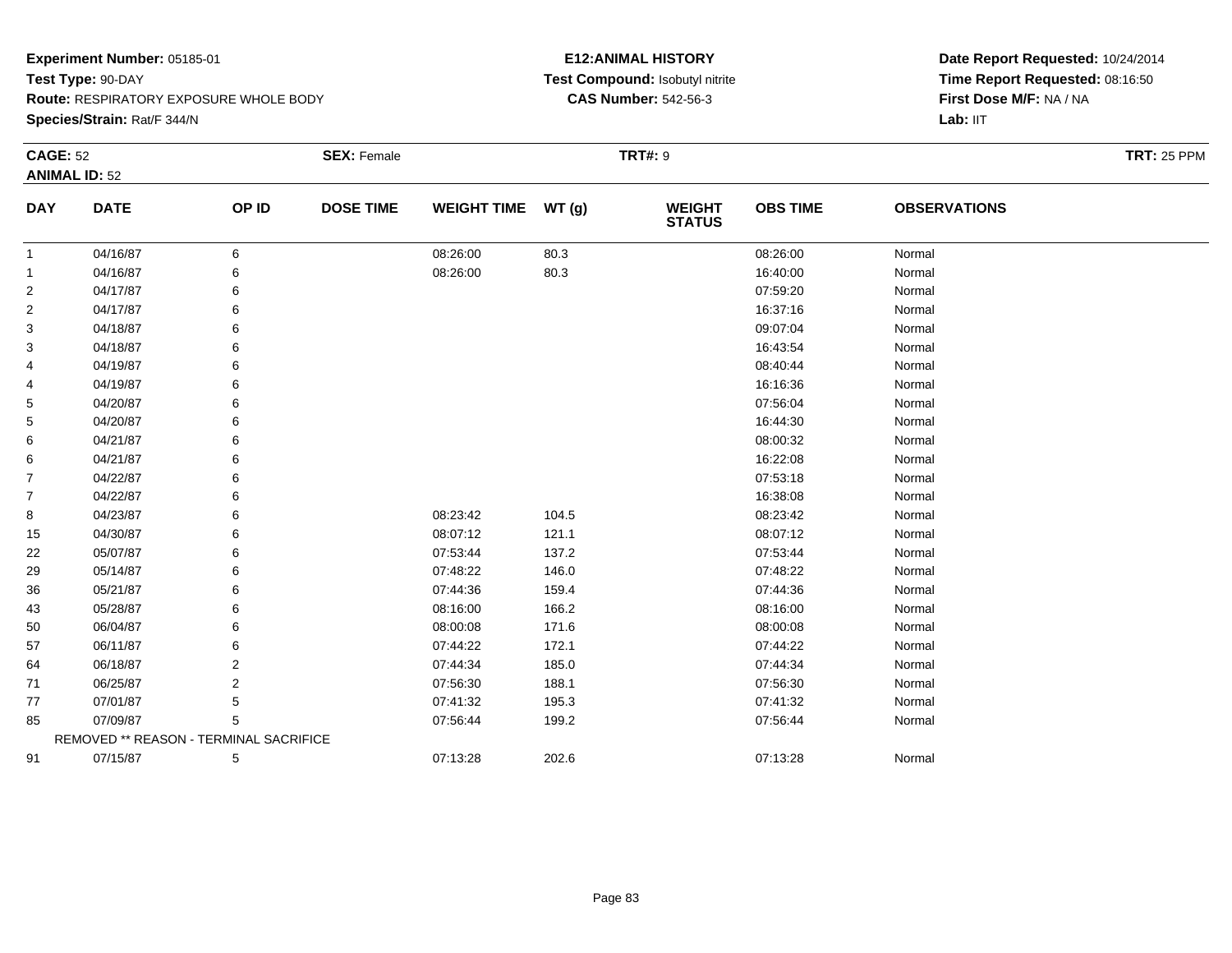**Species/Strain:** Rat/F 344/N

### **E12:ANIMAL HISTORY Test Compound:** Isobutyl nitrite**CAS Number:** 542-56-3

| <b>CAGE: 53</b> |                                        |       | <b>SEX: Female</b> |                    |       | <b>TRT#: 9</b>                 |                 |                     | <b>TRT: 25 PPM</b> |
|-----------------|----------------------------------------|-------|--------------------|--------------------|-------|--------------------------------|-----------------|---------------------|--------------------|
|                 | <b>ANIMAL ID: 53</b>                   |       |                    |                    |       |                                |                 |                     |                    |
| <b>DAY</b>      | <b>DATE</b>                            | OP ID | <b>DOSE TIME</b>   | WEIGHT TIME WT (g) |       | <b>WEIGHT</b><br><b>STATUS</b> | <b>OBS TIME</b> | <b>OBSERVATIONS</b> |                    |
| $\mathbf{1}$    | 04/16/87                               | 6     |                    | 08:27:00           | 79.7  |                                | 08:27:00        | Normal              |                    |
| 1               | 04/16/87                               | 6     |                    | 08:27:00           | 79.7  |                                | 16:40:12        | Normal              |                    |
| 2               | 04/17/87                               |       |                    |                    |       |                                | 07:59:32        | Normal              |                    |
| 2               | 04/17/87                               | 6     |                    |                    |       |                                | 16:37:30        | Normal              |                    |
| 3               | 04/18/87                               |       |                    |                    |       |                                | 09:07:14        | Normal              |                    |
| 3               | 04/18/87                               |       |                    |                    |       |                                | 16:44:04        | Normal              |                    |
| 4               | 04/19/87                               | 6     |                    |                    |       |                                | 08:40:56        | Normal              |                    |
| 4               | 04/19/87                               | 6     |                    |                    |       |                                | 16:16:46        | Normal              |                    |
| 5               | 04/20/87                               | 6     |                    |                    |       |                                | 07:56:14        | Normal              |                    |
| 5               | 04/20/87                               | 6     |                    |                    |       |                                | 16:44:40        | Normal              |                    |
| 6               | 04/21/87                               | 6     |                    |                    |       |                                | 08:00:42        | Normal              |                    |
| 6               | 04/21/87                               | 6     |                    |                    |       |                                | 16:22:18        | Normal              |                    |
| 7               | 04/22/87                               | 6     |                    |                    |       |                                | 07:53:26        | Normal              |                    |
| 7               | 04/22/87                               | 6     |                    |                    |       |                                | 16:38:16        | Normal              |                    |
| 8               | 04/23/87                               | 6     |                    | 08:24:14           | 101.9 |                                | 08:24:14        | Normal              |                    |
| 15              | 04/30/87                               | 6     |                    | 08:07:42           | 121.2 |                                | 08:07:42        | Normal              |                    |
| 22              | 05/07/87                               | 6     |                    | 07:54:24           | 136.0 |                                | 07:54:24        | Normal              |                    |
| 29              | 05/14/87                               | 6     |                    | 07:49:02           | 152.9 |                                | 07:49:02        | Normal              |                    |
| 36              | 05/21/87                               | 6     |                    | 07:44:58           | 161.7 |                                | 07:44:58        | Normal              |                    |
| 43              | 05/28/87                               | 6     |                    | 08:16:22           | 170.0 |                                | 08:16:22        | Normal              |                    |
| 50              | 06/04/87                               | 6     |                    | 08:00:30           | 175.1 |                                | 08:00:30        | Normal              |                    |
| 57              | 06/11/87                               | 6     |                    | 07:44:38           | 177.9 |                                | 07:44:38        | Normal              |                    |
| 64              | 06/18/87                               | 2     |                    | 07:44:50           | 188.9 |                                | 07:44:50        | Normal              |                    |
| 71              | 06/25/87                               | 2     |                    | 07:56:48           | 191.9 |                                | 07:56:48        | Normal              |                    |
| 77              | 07/01/87                               | 5     |                    | 07:41:48           | 194.1 |                                | 07:41:48        | Normal              |                    |
| 85              | 07/09/87                               | 5     |                    | 07:57:12           | 202.8 |                                | 07:57:12        | Normal              |                    |
|                 | REMOVED ** REASON - TERMINAL SACRIFICE |       |                    |                    |       |                                |                 |                     |                    |
| 91              | 07/15/87                               | 5     |                    | 07:14:02           | 201.9 |                                | 07:14:02        | Normal              |                    |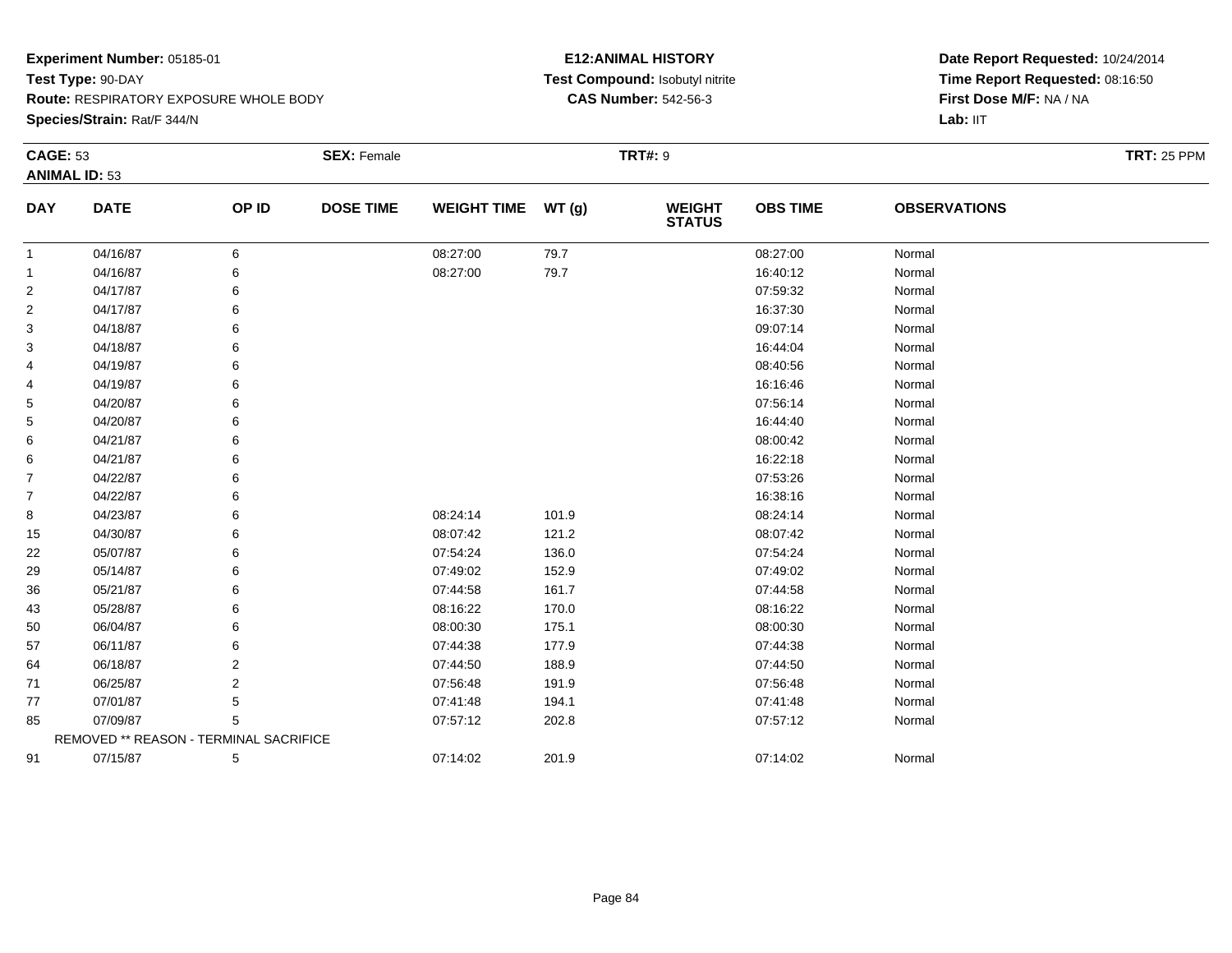**Species/Strain:** Rat/F 344/N

### **E12:ANIMAL HISTORY Test Compound:** Isobutyl nitrite**CAS Number:** 542-56-3

| <b>CAGE: 54</b> |                                        |       | <b>SEX: Female</b> |                    |       | <b>TRT#:</b> 9                 |                 |                     | <b>TRT: 25 PPM</b> |
|-----------------|----------------------------------------|-------|--------------------|--------------------|-------|--------------------------------|-----------------|---------------------|--------------------|
|                 | <b>ANIMAL ID: 54</b>                   |       |                    |                    |       |                                |                 |                     |                    |
| <b>DAY</b>      | <b>DATE</b>                            | OP ID | <b>DOSE TIME</b>   | <b>WEIGHT TIME</b> | WT(g) | <b>WEIGHT</b><br><b>STATUS</b> | <b>OBS TIME</b> | <b>OBSERVATIONS</b> |                    |
| $\mathbf{1}$    | 04/16/87                               | 6     |                    | 08:27:00           | 87.8  |                                | 08:27:00        | Normal              |                    |
| 1               | 04/16/87                               | 6     |                    | 08:27:00           | 87.8  |                                | 16:40:24        | Normal              |                    |
| 2               | 04/17/87                               |       |                    |                    |       |                                | 07:59:46        | Normal              |                    |
| 2               | 04/17/87                               | 6     |                    |                    |       |                                | 16:37:42        | Normal              |                    |
| 3               | 04/18/87                               |       |                    |                    |       |                                | 09:07:26        | Normal              |                    |
| 3               | 04/18/87                               |       |                    |                    |       |                                | 16:44:12        | Normal              |                    |
| 4               | 04/19/87                               | 6     |                    |                    |       |                                | 08:41:04        | Normal              |                    |
| 4               | 04/19/87                               | 6     |                    |                    |       |                                | 16:16:56        | Normal              |                    |
| 5               | 04/20/87                               | 6     |                    |                    |       |                                | 07:56:28        | Normal              |                    |
| 5               | 04/20/87                               |       |                    |                    |       |                                | 16:45:00        | Normal              |                    |
| 6               | 04/21/87                               | 6     |                    |                    |       |                                | 08:00:52        | Normal              |                    |
| 6               | 04/21/87                               | 6     |                    |                    |       |                                | 16:22:28        | Normal              |                    |
| 7               | 04/22/87                               | 6     |                    |                    |       |                                | 07:53:36        | Normal              |                    |
| 7               | 04/22/87                               | 6     |                    |                    |       |                                | 16:38:22        | Normal              |                    |
| 8               | 04/23/87                               | 6     |                    | 08:24:48           | 103.3 |                                | 08:24:48        | Normal              |                    |
| 15              | 04/30/87                               | 6     |                    | 08:08:20           | 125.0 |                                | 08:08:20        | Normal              |                    |
| 22              | 05/07/87                               | 6     |                    | 07:55:14           | 137.7 |                                | 07:55:14        | Normal              |                    |
| 29              | 05/14/87                               |       |                    | 07:49:40           | 150.5 |                                | 07:49:40        | <b>Wound Tail</b>   |                    |
| 36              | 05/21/87                               |       |                    | 07:45:18           | 159.8 |                                | 07:45:18        | Normal              |                    |
| 43              | 05/28/87                               | 6     |                    | 08:16:48           | 167.4 |                                | 08:16:48        | Normal              |                    |
| 50              | 06/04/87                               |       |                    | 08:00:56           | 173.3 |                                | 08:00:56        | Normal              |                    |
| 57              | 06/11/87                               |       |                    | 07:45:00           | 175.3 |                                | 07:45:00        | Normal              |                    |
| 64              | 06/18/87                               | 2     |                    | 07:45:06           | 187.0 |                                | 07:45:06        | Normal              |                    |
| 71              | 06/25/87                               | 2     |                    | 07:57:10           | 189.0 |                                | 07:57:10        | Normal              |                    |
| 77              | 07/01/87                               | 5     |                    | 07:42:06           | 191.5 |                                | 07:42:06        | Normal              |                    |
| 85              | 07/09/87                               | 5     |                    | 07:57:44           | 200.1 |                                | 07:57:44        | Normal              |                    |
|                 | REMOVED ** REASON - TERMINAL SACRIFICE |       |                    |                    |       |                                |                 |                     |                    |
| 91              | 07/15/87                               | 5     |                    | 07:14:32           | 197.4 |                                | 07:14:32        | Normal              |                    |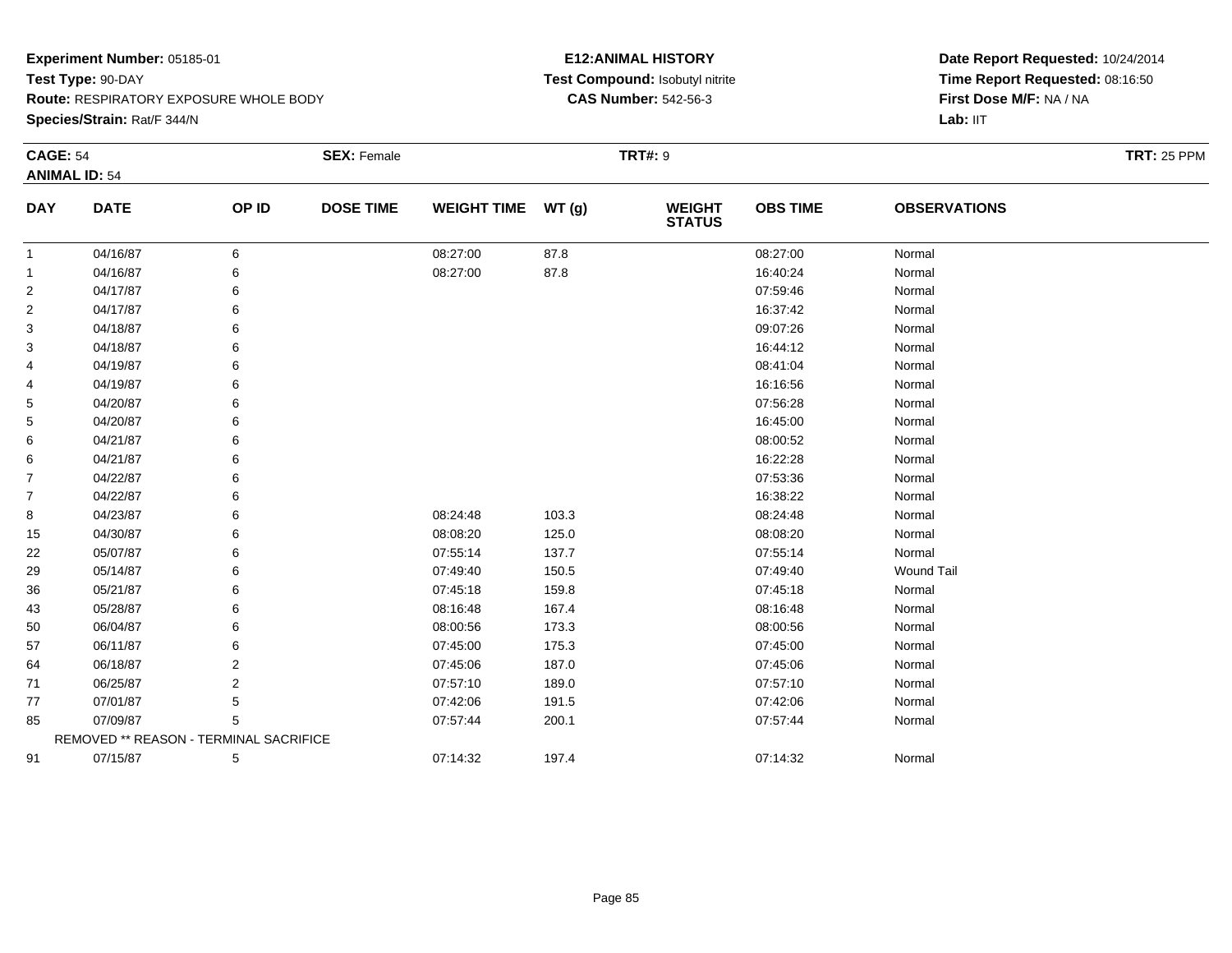**Species/Strain:** Rat/F 344/N

### **E12:ANIMAL HISTORY Test Compound:** Isobutyl nitrite**CAS Number:** 542-56-3

| <b>CAGE: 55</b> |                                        |       | <b>SEX: Female</b> |                    |       | <b>TRT#: 9</b>                 |                 |                     | <b>TRT: 25 PPM</b> |
|-----------------|----------------------------------------|-------|--------------------|--------------------|-------|--------------------------------|-----------------|---------------------|--------------------|
|                 | <b>ANIMAL ID: 55</b>                   |       |                    |                    |       |                                |                 |                     |                    |
| <b>DAY</b>      | <b>DATE</b>                            | OP ID | <b>DOSE TIME</b>   | <b>WEIGHT TIME</b> | WT(g) | <b>WEIGHT</b><br><b>STATUS</b> | <b>OBS TIME</b> | <b>OBSERVATIONS</b> |                    |
| $\mathbf{1}$    | 04/16/87                               | 6     |                    | 08:28:00           | 89.5  |                                | 08:28:00        | Normal              |                    |
| -1              | 04/16/87                               | 6     |                    | 08:28:00           | 89.5  |                                | 16:40:36        | Normal              |                    |
| 2               | 04/17/87                               | 6     |                    |                    |       |                                | 08:00:00        | Normal              |                    |
| $\overline{2}$  | 04/17/87                               | 6     |                    |                    |       |                                | 16:37:54        | Normal              |                    |
| 3               | 04/18/87                               | 6     |                    |                    |       |                                | 09:07:38        | Normal              |                    |
| 3               | 04/18/87                               | 6     |                    |                    |       |                                | 16:44:22        | Normal              |                    |
| 4               | 04/19/87                               | 6     |                    |                    |       |                                | 08:41:16        | Normal              |                    |
| 4               | 04/19/87                               | 6     |                    |                    |       |                                | 16:17:06        | Normal              |                    |
| 5               | 04/20/87                               | 6     |                    |                    |       |                                | 07:56:40        | Normal              |                    |
| 5               | 04/20/87                               | 6     |                    |                    |       |                                | 16:45:08        | Normal              |                    |
| 6               | 04/21/87                               | 6     |                    |                    |       |                                | 08:01:02        | Normal              |                    |
| 6               | 04/21/87                               | 6     |                    |                    |       |                                | 16:22:36        | Normal              |                    |
| $\overline{7}$  | 04/22/87                               | 6     |                    |                    |       |                                | 07:53:44        | Normal              |                    |
| $\overline{7}$  | 04/22/87                               | 6     |                    |                    |       |                                | 16:38:34        | Normal              |                    |
| 8               | 04/23/87                               | 6     |                    | 08:25:24           | 107.5 |                                | 08:25:24        | Normal              |                    |
| 15              | 04/30/87                               | 6     |                    | 08:08:48           | 123.4 |                                | 08:08:48        | Normal              |                    |
| 22              | 05/07/87                               | 6     |                    | 07:55:56           | 136.3 |                                | 07:55:56        | Normal              |                    |
| 29              | 05/14/87                               | 6     |                    | 07:50:04           | 148.8 |                                | 07:50:04        | Normal              |                    |
| 36              | 05/21/87                               | 6     |                    | 07:45:44           | 156.0 |                                | 07:45:44        | Normal              |                    |
| 43              | 05/28/87                               | 6     |                    | 08:17:10           | 165.9 |                                | 08:17:10        | Normal              |                    |
| 50              | 06/04/87                               | 6     |                    | 08:01:20           | 172.0 |                                | 08:01:20        | Normal              |                    |
| 57              | 06/11/87                               | 6     |                    | 07:45:28           | 175.8 |                                | 07:45:28        | Normal              |                    |
| 64              | 06/18/87                               | 2     |                    | 07:45:30           | 177.4 |                                | 07:45:30        | Normal              |                    |
| 71              | 06/25/87                               | 2     |                    | 07:57:26           | 183.3 |                                | 07:57:26        | Normal              |                    |
| 77              | 07/01/87                               | 5     |                    | 07:42:24           | 188.7 |                                | 07:42:24        | Normal              |                    |
| 85              | 07/09/87                               | 5     |                    | 07:58:08           | 191.7 |                                | 07:58:08        | Normal              |                    |
|                 | REMOVED ** REASON - TERMINAL SACRIFICE |       |                    |                    |       |                                |                 |                     |                    |
| 91              | 07/15/87                               | 5     |                    | 07:14:56           | 194.1 |                                | 07:14:56        | Normal              |                    |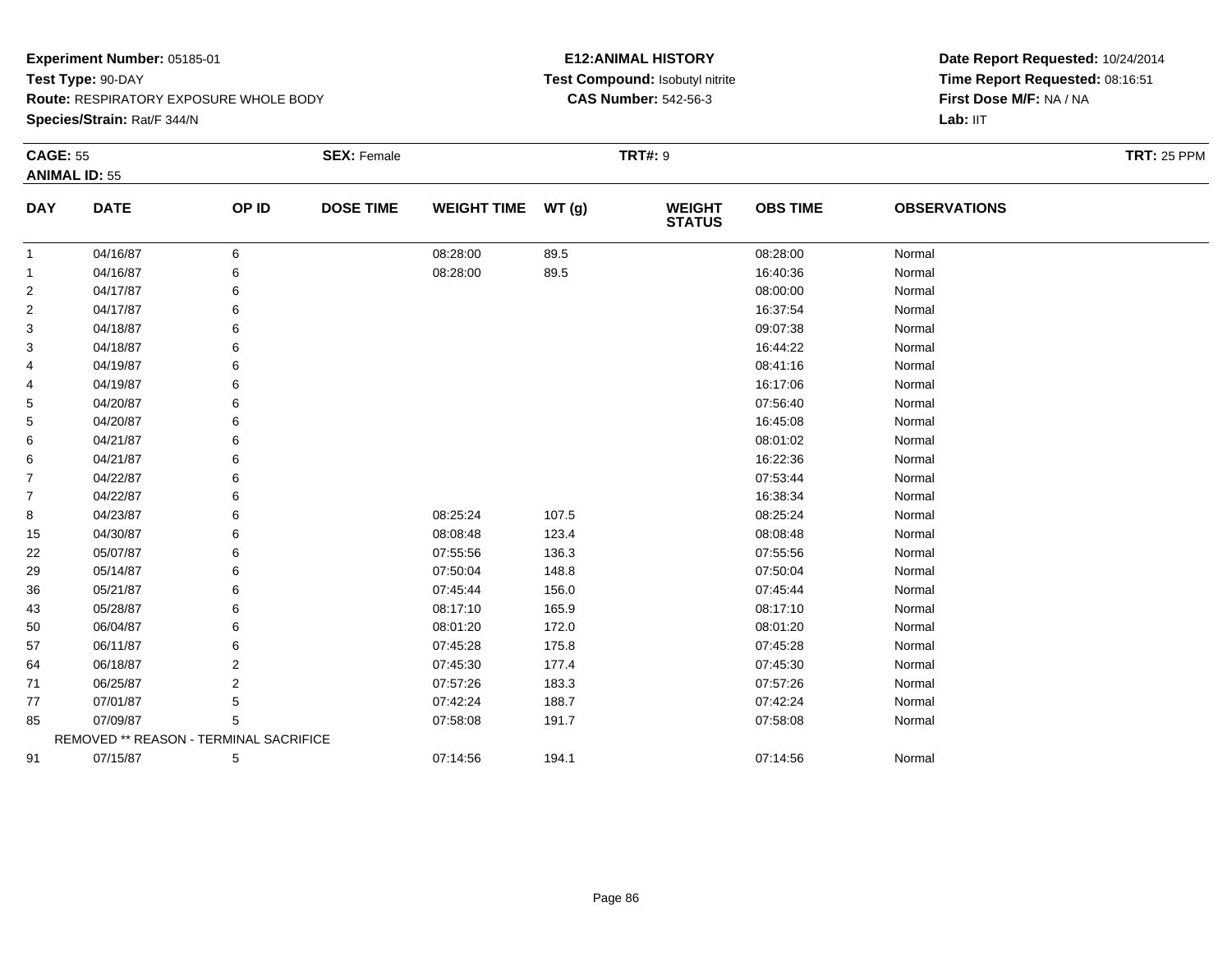**Species/Strain:** Rat/F 344/N

### **E12:ANIMAL HISTORY Test Compound:** Isobutyl nitrite**CAS Number:** 542-56-3

| <b>CAGE: 56</b> |                                        |                | <b>SEX: Female</b> |                    |       | <b>TRT#:</b> 9                 |                 |                     | <b>TRT: 25 PPM</b> |  |
|-----------------|----------------------------------------|----------------|--------------------|--------------------|-------|--------------------------------|-----------------|---------------------|--------------------|--|
|                 | <b>ANIMAL ID: 56</b>                   |                |                    |                    |       |                                |                 |                     |                    |  |
| <b>DAY</b>      | <b>DATE</b>                            | OP ID          | <b>DOSE TIME</b>   | <b>WEIGHT TIME</b> | WT(g) | <b>WEIGHT</b><br><b>STATUS</b> | <b>OBS TIME</b> | <b>OBSERVATIONS</b> |                    |  |
| 1               | 04/16/87                               | 6              |                    | 08:29:00           | 90.1  |                                | 08:29:00        | Normal              |                    |  |
| 1               | 04/16/87                               | 6              |                    | 08:29:00           | 90.1  |                                | 16:40:48        | Normal              |                    |  |
| 2               | 04/17/87                               | 6              |                    |                    |       |                                | 08:00:18        | Normal              |                    |  |
| 2               | 04/17/87                               | 6              |                    |                    |       |                                | 16:38:06        | Normal              |                    |  |
| 3               | 04/18/87                               | 6              |                    |                    |       |                                | 09:07:50        | Normal              |                    |  |
| 3               | 04/18/87                               | 6              |                    |                    |       |                                | 16:44:36        | Normal              |                    |  |
| 4               | 04/19/87                               | 6              |                    |                    |       |                                | 08:41:28        | Normal              |                    |  |
| 4               | 04/19/87                               | 6              |                    |                    |       |                                | 16:17:16        | Normal              |                    |  |
| 5               | 04/20/87                               | 6              |                    |                    |       |                                | 07:56:50        | Normal              |                    |  |
| 5               | 04/20/87                               | 6              |                    |                    |       |                                | 16:45:16        | Normal              |                    |  |
| 6               | 04/21/87                               | 6              |                    |                    |       |                                | 08:01:10        | Normal              |                    |  |
| 6               | 04/21/87                               | 6              |                    |                    |       |                                | 16:23:02        | Normal              |                    |  |
| $\overline{7}$  | 04/22/87                               | 6              |                    |                    |       |                                | 07:53:56        | Normal              |                    |  |
| $\overline{7}$  | 04/22/87                               | 6              |                    |                    |       |                                | 16:38:44        | Normal              |                    |  |
| 8               | 04/23/87                               | 6              |                    | 08:26:16           | 105.7 |                                | 08:26:16        | Normal              |                    |  |
| 15              | 04/30/87                               | 6              |                    | 08:09:36           | 120.4 |                                | 08:09:36        | <b>Ruffled Fur</b>  |                    |  |
| 22              | 05/07/87                               | 6              |                    | 07:56:54           | 132.4 |                                | 07:56:54        | Normal              |                    |  |
| 29              | 05/14/87                               | 6              |                    | 07:50:28           | 147.4 |                                | 07:50:28        | Normal              |                    |  |
| 36              | 05/21/87                               | 6              |                    | 07:46:12           | 152.3 |                                | 07:46:12        | Normal              |                    |  |
| 43              | 05/28/87                               | 6              |                    | 08:17:36           | 157.2 |                                | 08:17:36        | Normal              |                    |  |
| 50              | 06/04/87                               | 6              |                    | 08:01:44           | 162.2 |                                | 08:01:44        | Normal              |                    |  |
| 57              | 06/11/87                               | 6              |                    | 07:45:46           | 169.6 |                                | 07:45:46        | Normal              |                    |  |
| 64              | 06/18/87                               | 2              |                    | 07:45:54           | 174.1 |                                | 07:45:54        | Normal              |                    |  |
| 71              | 06/25/87                               | $\overline{2}$ |                    | 07:57:46           | 179.1 |                                | 07:57:46        | Normal              |                    |  |
| 77              | 07/01/87                               | 5              |                    | 07:42:42           | 180.1 |                                | 07:42:42        | Normal              |                    |  |
| 85              | 07/09/87                               | 5              |                    | 07:58:32           | 183.7 |                                | 07:58:32        | Normal              |                    |  |
|                 | REMOVED ** REASON - TERMINAL SACRIFICE |                |                    |                    |       |                                |                 |                     |                    |  |
| 91              | 07/15/87                               | 5              |                    | 07:15:22           | 190.7 |                                | 07:15:22        | Normal              |                    |  |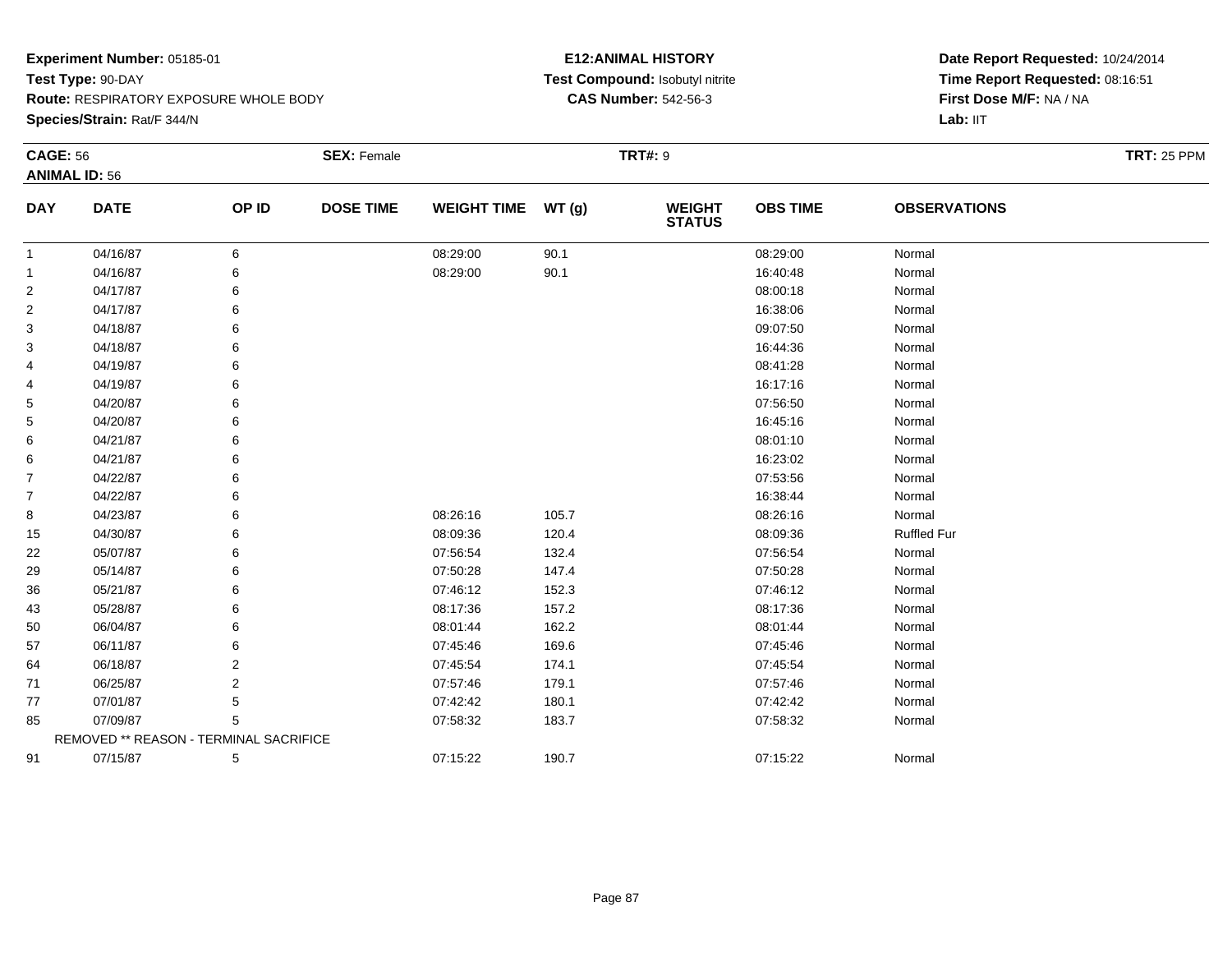**Species/Strain:** Rat/F 344/N

### **E12:ANIMAL HISTORY Test Compound:** Isobutyl nitrite**CAS Number:** 542-56-3

| <b>CAGE: 57</b> |                                        |       | <b>SEX: Female</b> |                    |       | <b>TRT#: 9</b>                 |                 |                     | <b>TRT: 25 PPM</b> |
|-----------------|----------------------------------------|-------|--------------------|--------------------|-------|--------------------------------|-----------------|---------------------|--------------------|
|                 | <b>ANIMAL ID: 57</b>                   |       |                    |                    |       |                                |                 |                     |                    |
| <b>DAY</b>      | <b>DATE</b>                            | OP ID | <b>DOSE TIME</b>   | WEIGHT TIME WT (g) |       | <b>WEIGHT</b><br><b>STATUS</b> | <b>OBS TIME</b> | <b>OBSERVATIONS</b> |                    |
| $\mathbf 1$     | 04/16/87                               | 6     |                    | 08:30:00           | 93.6  |                                | 08:30:00        | Normal              |                    |
| 1               | 04/16/87                               | 6     |                    | 08:30:00           | 93.6  |                                | 16:41:02        | Normal              |                    |
| $\overline{c}$  | 04/17/87                               | 6     |                    |                    |       |                                | 08:00:30        | Normal              |                    |
| 2               | 04/17/87                               | 6     |                    |                    |       |                                | 16:38:18        | Normal              |                    |
| 3               | 04/18/87                               | 6     |                    |                    |       |                                | 09:08:02        | Normal              |                    |
| 3               | 04/18/87                               | 6     |                    |                    |       |                                | 16:44:48        | Normal              |                    |
| 4               | 04/19/87                               | 6     |                    |                    |       |                                | 08:41:38        | Normal              |                    |
| 4               | 04/19/87                               | 6     |                    |                    |       |                                | 16:17:28        | Normal              |                    |
| 5               | 04/20/87                               | 6     |                    |                    |       |                                | 07:57:02        | Normal              |                    |
| 5               | 04/20/87                               | 6     |                    |                    |       |                                | 16:45:28        | Normal              |                    |
| 6               | 04/21/87                               | 6     |                    |                    |       |                                | 08:01:18        | Normal              |                    |
| 6               | 04/21/87                               | 6     |                    |                    |       |                                | 16:23:18        | Normal              |                    |
| 7               | 04/22/87                               | 6     |                    |                    |       |                                | 07:54:06        | Normal              |                    |
| 7               | 04/22/87                               | 6     |                    |                    |       |                                | 16:38:52        | Normal              |                    |
| 8               | 04/23/87                               | 6     |                    | 08:26:58           | 113.1 |                                | 08:26:58        | Normal              |                    |
| 15              | 04/30/87                               | 6     |                    | 08:10:12           | 133.2 |                                | 08:10:12        | Normal              |                    |
| 22              | 05/07/87                               | 6     |                    | 07:57:38           | 149.5 |                                | 07:57:38        | Normal              |                    |
| 29              | 05/14/87                               | 6     |                    | 07:51:00           | 159.0 |                                | 07:51:00        | Normal              |                    |
| 36              | 05/21/87                               | 6     |                    | 07:46:38           | 171.5 |                                | 07:46:38        | Normal              |                    |
| 43              | 05/28/87                               | 6     |                    | 08:18:10           | 183.3 |                                | 08:18:10        | Normal              |                    |
| 50              | 06/04/87                               | 6     |                    | 08:02:08           | 190.3 |                                | 08:02:08        | Normal              |                    |
| 57              | 06/11/87                               | 6     |                    | 07:46:12           | 192.5 |                                | 07:46:12        | Normal              |                    |
| 64              | 06/18/87                               | 2     |                    | 07:46:36           | 202.6 |                                | 07:46:36        | Normal              |                    |
| 71              | 06/25/87                               | 2     |                    | 07:58:04           | 210.1 |                                | 07:58:04        | Normal              |                    |
| 77              | 07/01/87                               | 5     |                    | 07:43:16           | 212.7 |                                | 07:43:16        | Normal              |                    |
| 85              | 07/09/87                               | 5     |                    | 07:58:58           | 213.4 |                                | 07:58:58        | Normal              |                    |
|                 | REMOVED ** REASON - TERMINAL SACRIFICE |       |                    |                    |       |                                |                 |                     |                    |
| 91              | 07/15/87                               | 5     |                    | 07:15:48           | 215.4 |                                | 07:15:48        | Normal              |                    |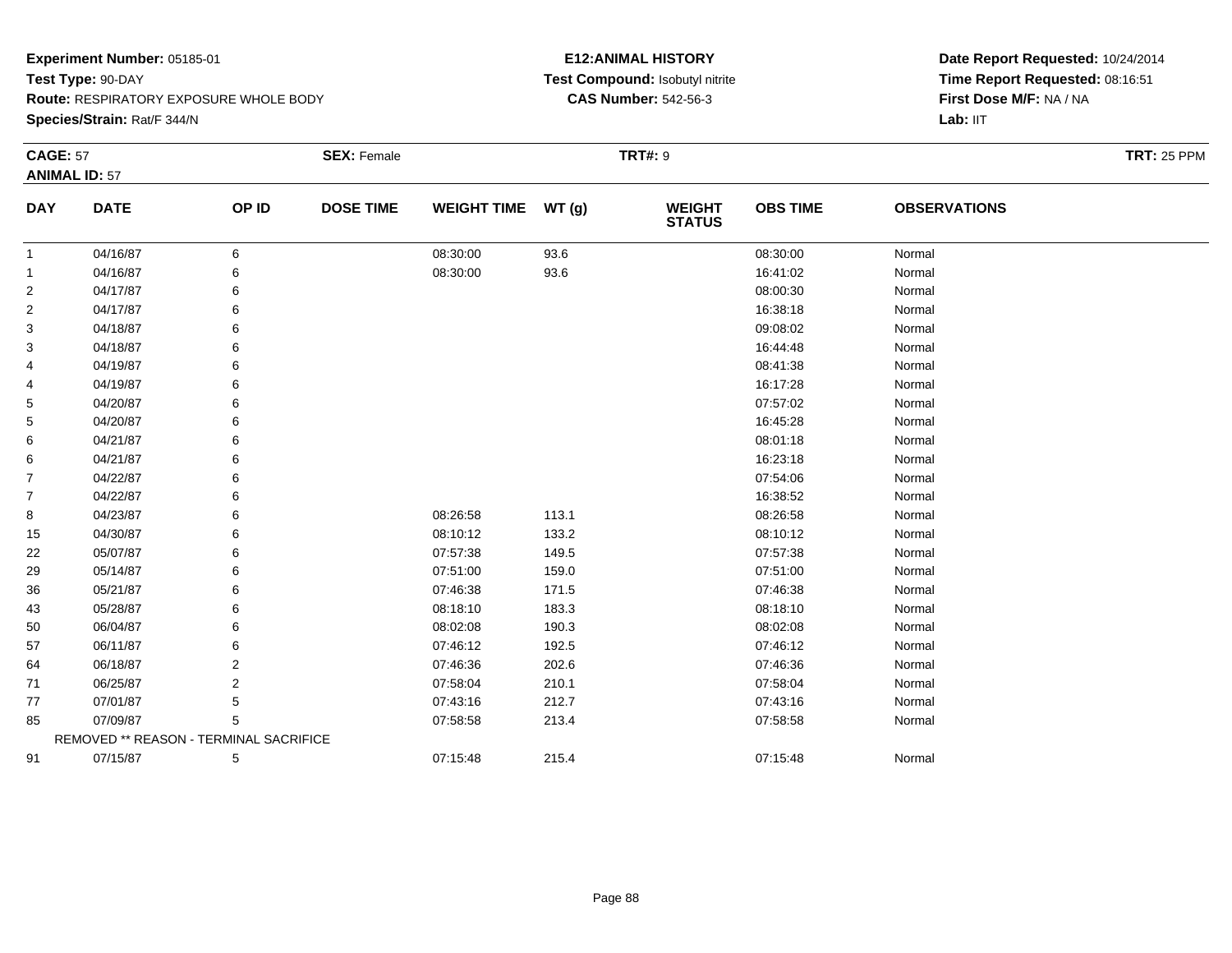**Species/Strain:** Rat/F 344/N

#### **E12:ANIMAL HISTORY Test Compound:** Isobutyl nitrite**CAS Number:** 542-56-3

| <b>CAGE: 58</b> |                                        |                | <b>SEX: Female</b> |                    |       | <b>TRT#:</b> 9                 |                 |                               | <b>TRT: 25 PPM</b> |
|-----------------|----------------------------------------|----------------|--------------------|--------------------|-------|--------------------------------|-----------------|-------------------------------|--------------------|
|                 | <b>ANIMAL ID: 58</b>                   |                |                    |                    |       |                                |                 |                               |                    |
| <b>DAY</b>      | <b>DATE</b>                            | OP ID          | <b>DOSE TIME</b>   | <b>WEIGHT TIME</b> | WT(g) | <b>WEIGHT</b><br><b>STATUS</b> | <b>OBS TIME</b> | <b>OBSERVATIONS</b>           |                    |
| $\mathbf{1}$    | 04/16/87                               | 6              |                    | 08:30:00           | 94.4  |                                | 08:30:00        | Normal                        |                    |
| $\mathbf{1}$    | 04/16/87                               |                |                    | 08:30:00           | 94.4  |                                | 16:41:14        | Normal                        |                    |
| 2               | 04/17/87                               |                |                    |                    |       |                                | 08:00:44        | Normal                        |                    |
| $\overline{2}$  | 04/17/87                               |                |                    |                    |       |                                | 16:38:34        | Normal                        |                    |
| 3               | 04/18/87                               |                |                    |                    |       |                                | 09:08:16        | Normal                        |                    |
| 3               | 04/18/87                               |                |                    |                    |       |                                | 16:45:00        | Normal                        |                    |
| 4               | 04/19/87                               |                |                    |                    |       |                                | 08:41:48        | Normal                        |                    |
| 4               | 04/19/87                               |                |                    |                    |       |                                | 16:17:46        | Normal                        |                    |
| 5               | 04/20/87                               |                |                    |                    |       |                                | 07:57:14        | Normal                        |                    |
| 5               | 04/20/87                               |                |                    |                    |       |                                | 16:45:40        | Normal                        |                    |
| 6               | 04/21/87                               |                |                    |                    |       |                                | 08:03:28        | Normal                        |                    |
| 6               | 04/21/87                               |                |                    |                    |       |                                | 16:23:28        | Normal                        |                    |
| $\overline{7}$  | 04/22/87                               |                |                    |                    |       |                                | 07:54:16        | Normal                        |                    |
| $\overline{7}$  | 04/22/87                               |                |                    |                    |       |                                | 16:39:00        | Normal                        |                    |
| 8               | 04/23/87                               |                |                    | 08:27:30           | 115.7 |                                | 08:27:30        | Normal                        |                    |
| 15              | 04/30/87                               |                |                    | 08:10:42           | 137.0 |                                | 08:10:42        | Normal                        |                    |
| 22              | 05/07/87                               |                |                    | 07:58:20           | 153.7 |                                | 07:58:20        | Normal                        |                    |
| 29              | 05/14/87                               |                |                    | 07:51:36           | 166.6 |                                | 07:51:36        | Normal                        |                    |
| 36              | 05/21/87                               |                |                    | 07:47:00           | 182.8 |                                | 07:47:00        | Normal                        |                    |
| 43              | 05/28/87                               |                |                    | 08:18:32           | 185.9 |                                | 08:18:32        | Normal                        |                    |
| 50              | 06/04/87                               |                |                    | 08:02:40           | 192.5 |                                | 08:02:40        | Normal                        |                    |
| 57              | 06/11/87                               |                |                    | 07:46:36           | 201.3 |                                | 07:46:36        | Normal                        |                    |
| 64              | 06/18/87                               | $\overline{2}$ |                    | 07:47:04           | 206.3 |                                | 07:47:04        | Normal                        |                    |
| 71              | 06/25/87                               | $\overline{2}$ |                    | 07:58:22           | 210.7 |                                | 07:58:22        | Discharge Vaginal Area Yellow |                    |
| 77              | 07/01/87                               | 5              |                    | 07:43:32           | 211.9 |                                | 07:43:32        | Normal                        |                    |
| 85              | 07/09/87                               | 5              |                    | 07:59:24           | 215.9 |                                | 07:59:24        | Normal                        |                    |
|                 | REMOVED ** REASON - TERMINAL SACRIFICE |                |                    |                    |       |                                |                 |                               |                    |
| 91              | 07/15/87                               | 5              |                    | 07:16:20           | 214.4 |                                | 07:16:20        | Normal                        |                    |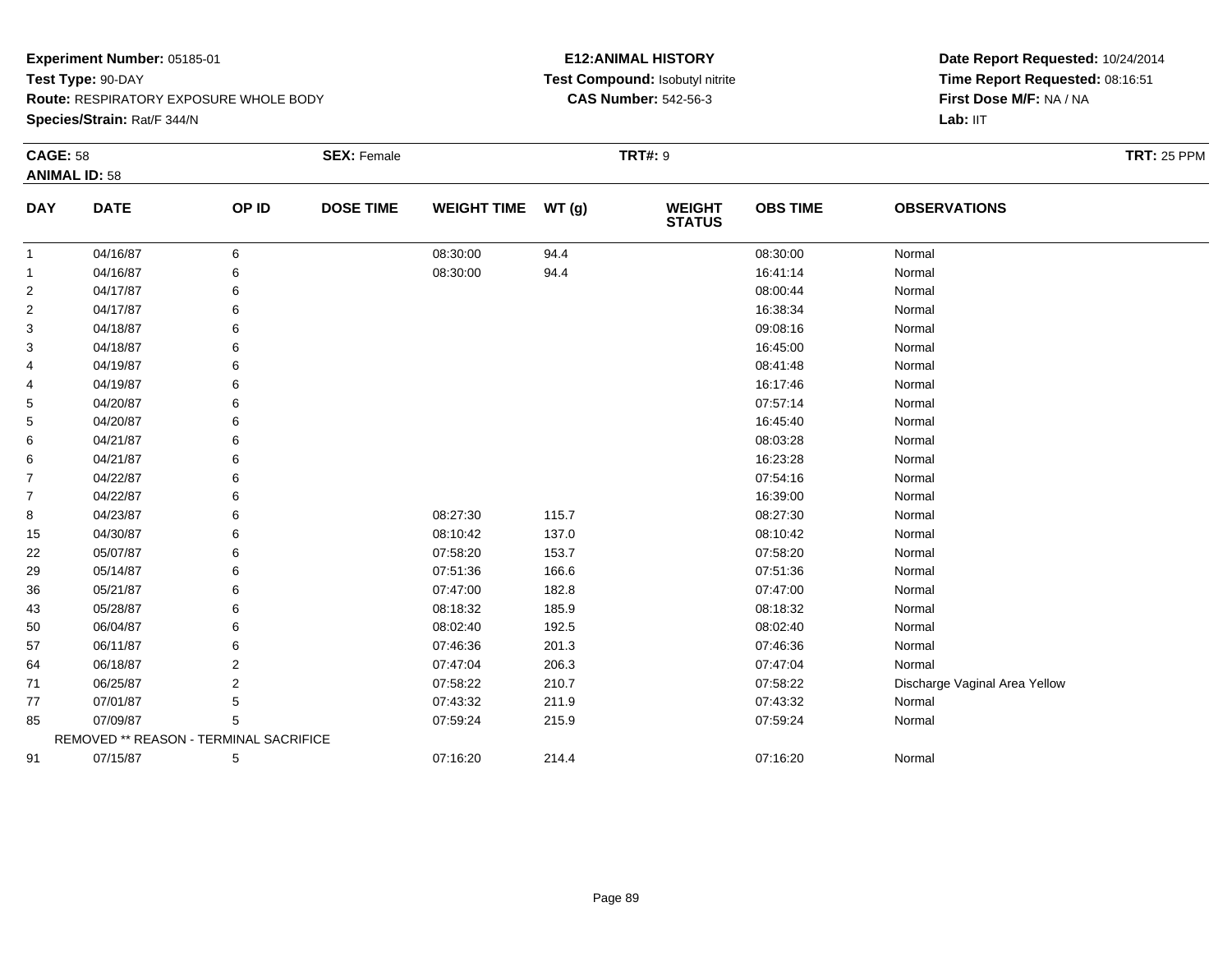**Species/Strain:** Rat/F 344/N

### **E12:ANIMAL HISTORY Test Compound:** Isobutyl nitrite**CAS Number:** 542-56-3

| <b>CAGE: 59</b> |                                        |       | <b>SEX: Female</b> |                    |       | <b>TRT#: 9</b>                 |                 |                     | <b>TRT: 25 PPM</b> |
|-----------------|----------------------------------------|-------|--------------------|--------------------|-------|--------------------------------|-----------------|---------------------|--------------------|
|                 | <b>ANIMAL ID: 59</b>                   |       |                    |                    |       |                                |                 |                     |                    |
| <b>DAY</b>      | <b>DATE</b>                            | OP ID | <b>DOSE TIME</b>   | <b>WEIGHT TIME</b> | WT(g) | <b>WEIGHT</b><br><b>STATUS</b> | <b>OBS TIME</b> | <b>OBSERVATIONS</b> |                    |
| 1               | 04/16/87                               | 6     |                    | 08:31:00           | 100.8 |                                | 08:31:00        | Normal              |                    |
| 1               | 04/16/87                               | 6     |                    | 08:31:00           | 100.8 |                                | 16:41:28        | Normal              |                    |
| $\overline{c}$  | 04/17/87                               | 6     |                    |                    |       |                                | 08:00:56        | Normal              |                    |
| 2               | 04/17/87                               | 6     |                    |                    |       |                                | 16:38:50        | Normal              |                    |
| 3               | 04/18/87                               | 6     |                    |                    |       |                                | 09:08:28        | Normal              |                    |
| 3               | 04/18/87                               |       |                    |                    |       |                                | 16:45:08        | Normal              |                    |
| 4               | 04/19/87                               | 6     |                    |                    |       |                                | 08:41:58        | Normal              |                    |
| 4               | 04/19/87                               | 6     |                    |                    |       |                                | 16:17:56        | Normal              |                    |
| 5               | 04/20/87                               | 6     |                    |                    |       |                                | 07:57:24        | Normal              |                    |
| 5               | 04/20/87                               | 6     |                    |                    |       |                                | 16:45:48        | Normal              |                    |
| 6               | 04/21/87                               | 6     |                    |                    |       |                                | 08:03:40        | Normal              |                    |
| 6               | 04/21/87                               | 6     |                    |                    |       |                                | 16:23:38        | Normal              |                    |
| 7               | 04/22/87                               | 6     |                    |                    |       |                                | 07:54:26        | Normal              |                    |
| 7               | 04/22/87                               | 6     |                    |                    |       |                                | 16:39:12        | Normal              |                    |
| 8               | 04/23/87                               | 6     |                    | 08:28:06           | 113.0 |                                | 08:28:06        | Normal              |                    |
| 15              | 04/30/87                               | 6     |                    | 08:11:20           | 129.0 |                                | 08:11:20        | Normal              |                    |
| 22              | 05/07/87                               | 6     |                    | 07:59:02           | 138.4 |                                | 07:59:02        | Normal              |                    |
| 29              | 05/14/87                               | 6     |                    | 07:51:58           | 149.5 |                                | 07:51:58        | Normal              |                    |
| 36              | 05/21/87                               | 6     |                    | 07:47:36           | 157.2 |                                | 07:47:36        | <b>Wound Tail</b>   |                    |
| 43              | 05/28/87                               | 6     |                    | 08:18:48           | 168.9 |                                | 08:18:48        | Normal              |                    |
| 50              | 06/04/87                               | 6     |                    | 08:03:02           | 169.8 |                                | 08:03:02        | Normal              |                    |
| 57              | 06/11/87                               | 6     |                    | 07:47:08           | 172.2 |                                | 07:47:08        | Normal              |                    |
| 64              | 06/18/87                               | 2     |                    | 07:47:24           | 175.8 |                                | 07:47:24        | Normal              |                    |
| 71              | 06/25/87                               | 2     |                    | 07:59:12           | 180.0 |                                | 07:59:12        | Normal              |                    |
| 77              | 07/01/87                               | 5     |                    | 07:44:02           | 186.2 |                                | 07:44:02        | Normal              |                    |
| 85              | 07/09/87                               | 5     |                    | 07:59:48           | 190.8 |                                | 07:59:48        | Normal              |                    |
|                 | REMOVED ** REASON - TERMINAL SACRIFICE |       |                    |                    |       |                                |                 |                     |                    |
| 91              | 07/15/87                               | 5     |                    | 07:16:48           | 189.7 |                                | 07:16:48        | Normal              |                    |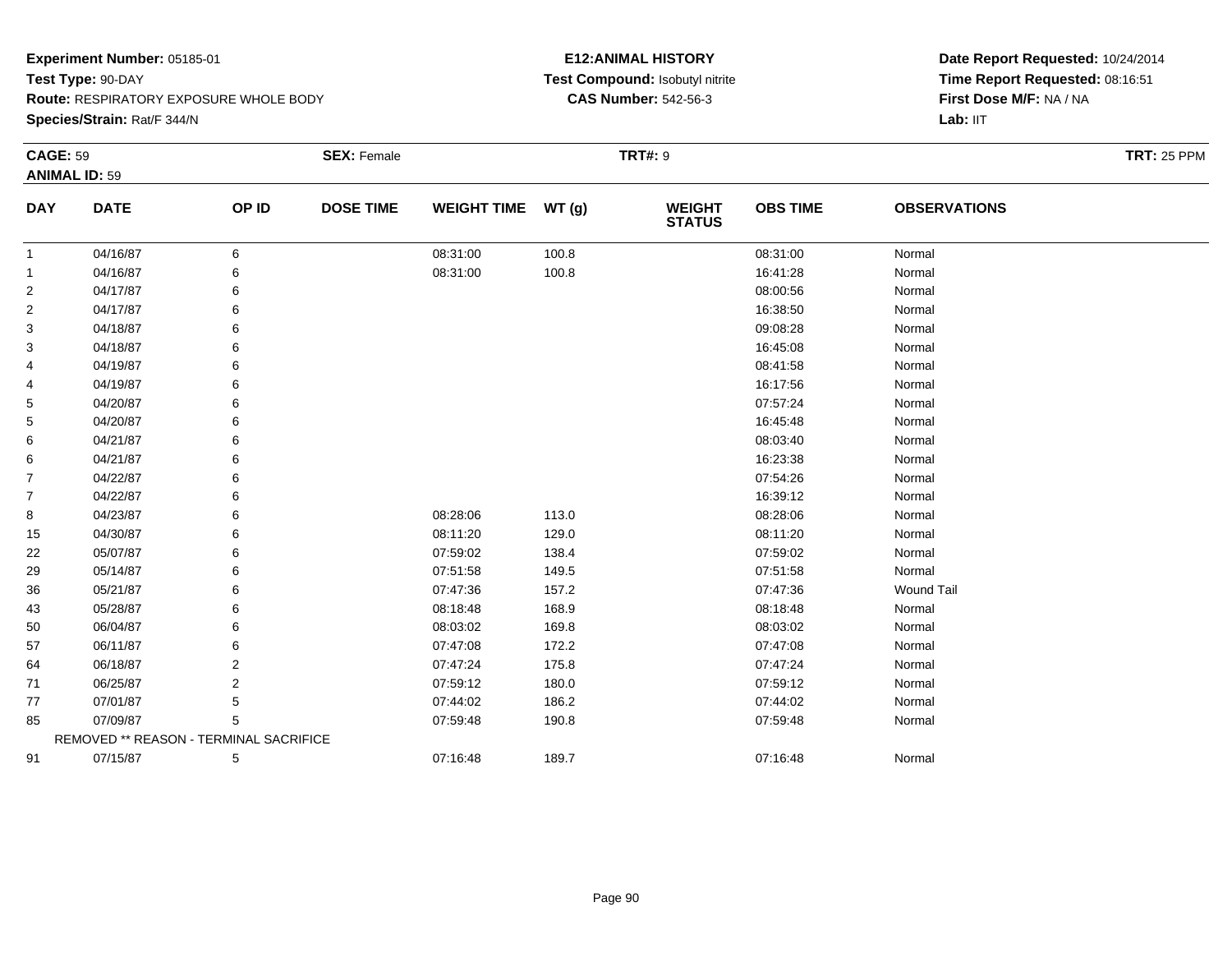**Species/Strain:** Rat/F 344/N

### **E12:ANIMAL HISTORY Test Compound:** Isobutyl nitrite**CAS Number:** 542-56-3

| <b>CAGE: 60</b> |                                        |       | <b>SEX: Female</b> |                    |       | <b>TRT#: 9</b>                 |                 |                     | <b>TRT: 25 PPM</b> |
|-----------------|----------------------------------------|-------|--------------------|--------------------|-------|--------------------------------|-----------------|---------------------|--------------------|
|                 | <b>ANIMAL ID: 60</b>                   |       |                    |                    |       |                                |                 |                     |                    |
| <b>DAY</b>      | <b>DATE</b>                            | OP ID | <b>DOSE TIME</b>   | <b>WEIGHT TIME</b> | WT(g) | <b>WEIGHT</b><br><b>STATUS</b> | <b>OBS TIME</b> | <b>OBSERVATIONS</b> |                    |
| $\mathbf{1}$    | 04/16/87                               | 6     |                    | 08:32:00           | 106.5 |                                | 08:32:00        | Normal              |                    |
| 1               | 04/16/87                               | 6     |                    | 08:32:00           | 106.5 |                                | 16:41:40        | Normal              |                    |
| 2               | 04/17/87                               | 6     |                    |                    |       |                                | 08:01:12        | Normal              |                    |
| 2               | 04/17/87                               | 6     |                    |                    |       |                                | 16:39:02        | Normal              |                    |
| 3               | 04/18/87                               | 6     |                    |                    |       |                                | 09:08:38        | Normal              |                    |
| 3               | 04/18/87                               | 6     |                    |                    |       |                                | 16:45:18        | Normal              |                    |
| 4               | 04/19/87                               | 6     |                    |                    |       |                                | 08:42:16        | Normal              |                    |
| 4               | 04/19/87                               | 6     |                    |                    |       |                                | 16:18:06        | Normal              |                    |
| 5               | 04/20/87                               | 6     |                    |                    |       |                                | 07:57:36        | Normal              |                    |
| 5               | 04/20/87                               | 6     |                    |                    |       |                                | 16:46:00        | Normal              |                    |
| 6               | 04/21/87                               |       |                    |                    |       |                                | 08:03:48        | Normal              |                    |
| 6               | 04/21/87                               | 6     |                    |                    |       |                                | 16:23:48        | Normal              |                    |
| 7               | 04/22/87                               | 6     |                    |                    |       |                                | 07:54:36        | Normal              |                    |
| 7               | 04/22/87                               | 6     |                    |                    |       |                                | 16:39:22        | Normal              |                    |
| 8               | 04/23/87                               | 6     |                    | 08:28:40           | 121.6 |                                | 08:28:40        | Normal              |                    |
| 15              | 04/30/87                               | 6     |                    | 08:11:54           | 137.8 |                                | 08:11:54        | Normal              |                    |
| 22              | 05/07/87                               | 6     |                    | 07:59:50           | 147.7 |                                | 07:59:50        | Normal              |                    |
| 29              | 05/14/87                               | 6     |                    | 07:52:28           | 159.6 |                                | 07:52:28        | Normal              |                    |
| 36              | 05/21/87                               | 6     |                    | 07:48:28           | 172.3 |                                | 07:48:28        | Normal              |                    |
| 43              | 05/28/87                               | 6     |                    | 08:19:14           | 182.0 |                                | 08:19:14        | Normal              |                    |
| 50              | 06/04/87                               |       |                    | 08:03:24           | 187.9 |                                | 08:03:24        | Normal              |                    |
| 57              | 06/11/87                               | 6     |                    | 07:47:22           | 196.5 |                                | 07:47:22        | Normal              |                    |
| 64              | 06/18/87                               | 2     |                    | 07:47:46           | 205.7 |                                | 07:47:46        | Normal              |                    |
| 71              | 06/25/87                               | 2     |                    | 07:59:32           | 210.6 |                                | 07:59:32        | Normal              |                    |
| 77              | 07/01/87                               | 5     |                    | 07:44:30           | 211.6 |                                | 07:44:30        | Normal              |                    |
| 85              | 07/09/87                               | 5     |                    | 08:00:18           | 206.6 |                                | 08:00:18        | Normal              |                    |
|                 | REMOVED ** REASON - TERMINAL SACRIFICE |       |                    |                    |       |                                |                 |                     |                    |
| 91              | 07/15/87                               | 5     |                    | 07:17:10           | 217.1 |                                | 07:17:10        | <b>Wound Tail</b>   |                    |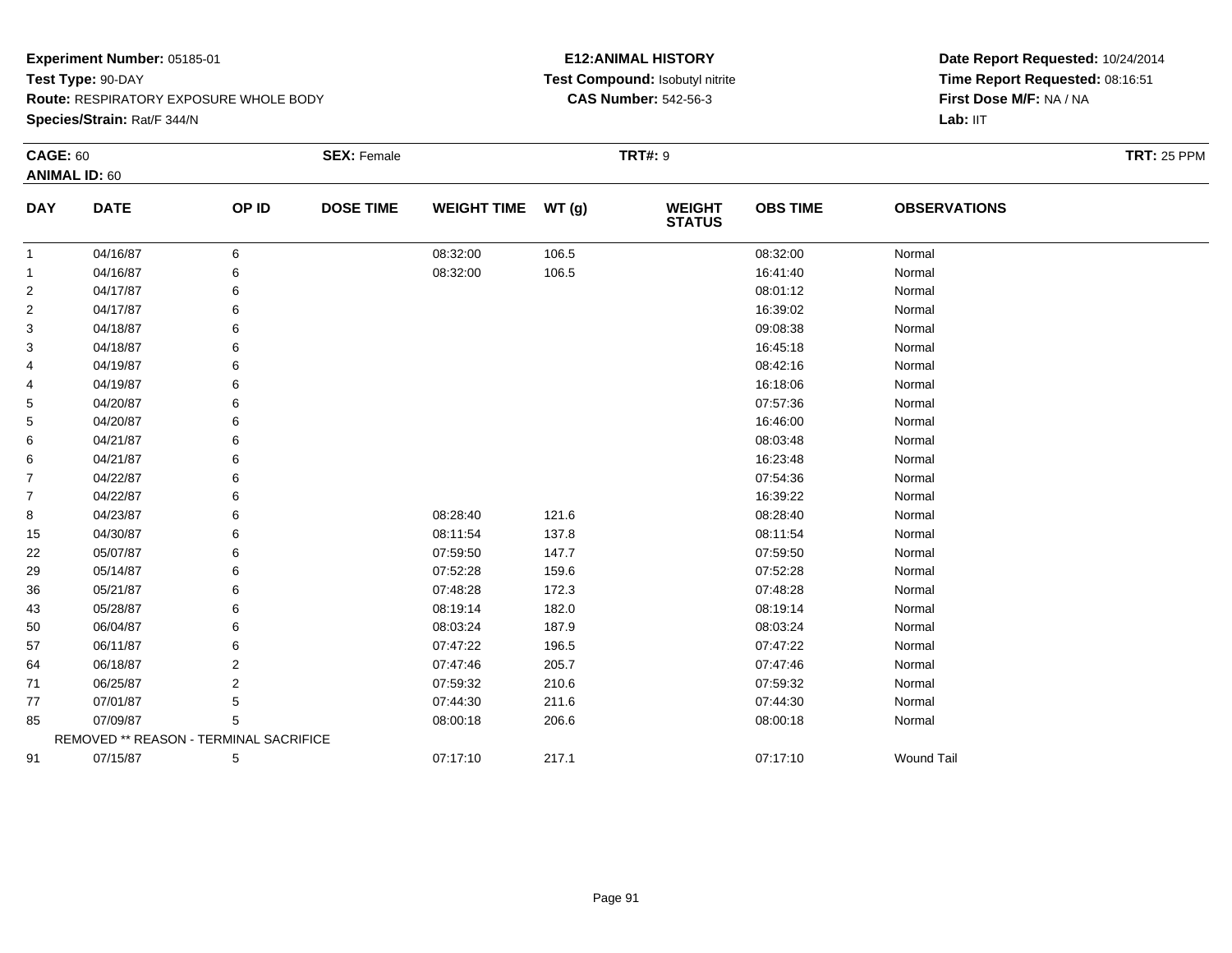**Species/Strain:** Rat/F 344/N

### **E12:ANIMAL HISTORY Test Compound:** Isobutyl nitrite**CAS Number:** 542-56-3

| <b>CAGE: 71</b> | <b>ANIMAL ID: 71</b>                   |       | <b>SEX: Female</b> |                    |       | <b>TRT#: 10</b>                |                 |                     | <b>TRT: 75 PPM</b> |
|-----------------|----------------------------------------|-------|--------------------|--------------------|-------|--------------------------------|-----------------|---------------------|--------------------|
| <b>DAY</b>      | <b>DATE</b>                            | OP ID | <b>DOSE TIME</b>   | <b>WEIGHT TIME</b> | WT(g) | <b>WEIGHT</b><br><b>STATUS</b> | <b>OBS TIME</b> | <b>OBSERVATIONS</b> |                    |
| $\mathbf{1}$    | 04/16/87                               | 6     |                    | 08:40:00           | 76.1  |                                | 08:40:00        | Normal              |                    |
| 1               | 04/16/87                               | 6     |                    | 08:40:00           | 76.1  |                                | 16:48:04        | Normal              |                    |
| 2               | 04/17/87                               |       |                    |                    |       |                                | 08:12:12        | Normal              |                    |
| 2               | 04/17/87                               | 6     |                    |                    |       |                                | 16:50:22        | Normal              |                    |
| 3               | 04/18/87                               |       |                    |                    |       |                                | 09:19:40        | Normal              |                    |
| 3               | 04/18/87                               |       |                    |                    |       |                                | 16:53:18        | Normal              |                    |
| 4               | 04/19/87                               |       |                    |                    |       |                                | 08:51:36        | Normal              |                    |
| 4               | 04/19/87                               |       |                    |                    |       |                                | 16:26:08        | Normal              |                    |
| 5               | 04/20/87                               |       |                    |                    |       |                                | 08:07:44        | Normal              |                    |
| 5               | 04/20/87                               |       |                    |                    |       |                                | 16:53:50        | Normal              |                    |
| 6               | 04/21/87                               |       |                    |                    |       |                                | 08:14:06        | Normal              |                    |
| 6               | 04/21/87                               |       |                    |                    |       |                                | 16:40:16        | Normal              |                    |
| 7               | 04/22/87                               |       |                    |                    |       |                                | 08:07:32        | Normal              |                    |
| 7               | 04/22/87                               |       |                    |                    |       |                                | 16:30:58        | Normal              |                    |
| 8               | 04/23/87                               |       |                    | 08:38:58           | 93.4  |                                | 08:38:58        | Normal              |                    |
| 15              | 04/30/87                               | 6     |                    | 08:24:32           | 109.6 |                                | 08:24:32        | Normal              |                    |
| 22              | 05/07/87                               |       |                    | 08:13:08           | 122.5 |                                | 08:13:08        | Normal              |                    |
| 29              | 05/14/87                               |       |                    | 08:02:30           | 135.5 |                                | 08:02:30        | Normal              |                    |
| 36              | 05/21/87                               |       |                    | 07:57:58           | 144.8 |                                | 07:57:58        | Normal              |                    |
| 43              | 05/28/87                               | 6     |                    | 08:26:18           | 145.5 |                                | 08:26:18        | Normal              |                    |
| 50              | 06/04/87                               |       |                    | 08:10:58           | 151.8 |                                | 08:10:58        | <b>Wound Tail</b>   |                    |
| 57              | 06/11/87                               |       |                    | 07:57:08           | 153.9 |                                | 07:57:08        | Normal              |                    |
| 64              | 06/18/87                               | 2     |                    | 07:55:40           | 158.6 |                                | 07:55:40        | Normal              |                    |
| 71              | 06/25/87                               | 2     |                    | 08:05:18           | 162.3 |                                | 08:05:18        | Normal              |                    |
| 77              | 07/01/87                               | 5     |                    | 07:53:20           | 163.9 |                                | 07:53:20        | Normal              |                    |
| 85              | 07/09/87                               | 5     |                    | 08:21:26           | 167.7 |                                | 08:21:26        | <b>Wound Tail</b>   |                    |
|                 | REMOVED ** REASON - TERMINAL SACRIFICE |       |                    |                    |       |                                |                 |                     |                    |
| 91              | 07/15/87                               | 5     |                    | 07:19:28           | 169.4 |                                | 07:19:28        | Normal              |                    |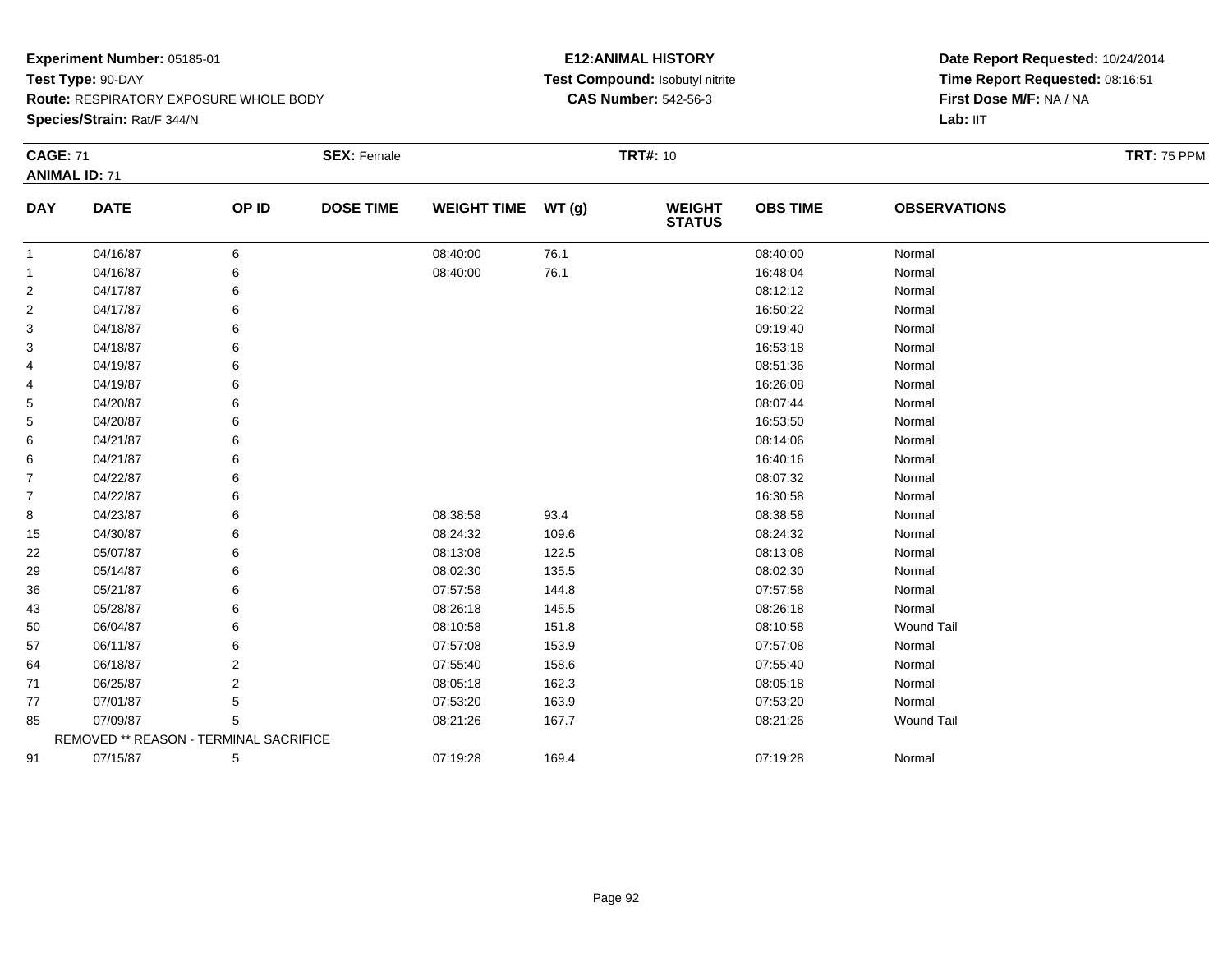**Species/Strain:** Rat/F 344/N

### **E12:ANIMAL HISTORY Test Compound:** Isobutyl nitrite**CAS Number:** 542-56-3

| <b>CAGE: 72</b> |                                        |       | <b>SEX: Female</b> |                    |       | <b>TRT#: 10</b>                |                 |                     | <b>TRT: 75 PPM</b> |
|-----------------|----------------------------------------|-------|--------------------|--------------------|-------|--------------------------------|-----------------|---------------------|--------------------|
|                 | <b>ANIMAL ID: 72</b>                   |       |                    |                    |       |                                |                 |                     |                    |
| <b>DAY</b>      | <b>DATE</b>                            | OP ID | <b>DOSE TIME</b>   | <b>WEIGHT TIME</b> | WT(g) | <b>WEIGHT</b><br><b>STATUS</b> | <b>OBS TIME</b> | <b>OBSERVATIONS</b> |                    |
| 1               | 04/16/87                               | 6     |                    | 08:41:00           | 76.2  |                                | 08:41:00        | Normal              |                    |
| 1               | 04/16/87                               | 6     |                    | 08:41:00           | 76.2  |                                | 16:48:16        | Normal              |                    |
| 2               | 04/17/87                               |       |                    |                    |       |                                | 08:12:24        | Normal              |                    |
| 2               | 04/17/87                               | 6     |                    |                    |       |                                | 16:50:34        | Normal              |                    |
| 3               | 04/18/87                               | 6     |                    |                    |       |                                | 09:19:50        | Normal              |                    |
| 3               | 04/18/87                               | 6     |                    |                    |       |                                | 16:53:32        | Normal              |                    |
| 4               | 04/19/87                               | 6     |                    |                    |       |                                | 08:51:48        | Normal              |                    |
| 4               | 04/19/87                               | 6     |                    |                    |       |                                | 16:26:16        | Normal              |                    |
| 5               | 04/20/87                               | 6     |                    |                    |       |                                | 08:07:52        | Normal              |                    |
| 5               | 04/20/87                               | 6     |                    |                    |       |                                | 16:54:04        | Normal              |                    |
| 6               | 04/21/87                               |       |                    |                    |       |                                | 08:14:26        | Normal              |                    |
| 6               | 04/21/87                               | 6     |                    |                    |       |                                | 16:40:24        | Normal              |                    |
| $\overline{7}$  | 04/22/87                               | 6     |                    |                    |       |                                | 08:07:42        | Normal              |                    |
| $\overline{7}$  | 04/22/87                               | 6     |                    |                    |       |                                | 16:31:06        | Normal              |                    |
| 8               | 04/23/87                               | 6     |                    | 08:40:06           | 98.3  |                                | 08:40:06        | Normal              |                    |
| 15              | 04/30/87                               | 6     |                    | 08:25:08           | 119.4 |                                | 08:25:08        | Normal              |                    |
| 22              | 05/07/87                               | 6     |                    | 08:13:40           | 137.2 |                                | 08:13:40        | Normal              |                    |
| 29              | 05/14/87                               | 6     |                    | 08:02:58           | 146.9 |                                | 08:02:58        | Normal              |                    |
| 36              | 05/21/87                               |       |                    | 07:58:24           | 160.6 |                                | 07:58:24        | Normal              |                    |
| 43              | 05/28/87                               | 6     |                    | 08:26:36           | 167.0 |                                | 08:26:36        | Normal              |                    |
| 50              | 06/04/87                               | 6     |                    | 08:11:28           | 172.9 |                                | 08:11:28        | Normal              |                    |
| 57              | 06/11/87                               | 6     |                    | 07:57:36           | 178.3 |                                | 07:57:36        | Normal              |                    |
| 64              | 06/18/87                               | 2     |                    | 07:55:58           | 186.1 |                                | 07:55:58        | Normal              |                    |
| 71              | 06/25/87                               | 2     |                    | 08:05:44           | 185.9 |                                | 08:05:44        | Normal              |                    |
| 77              | 07/01/87                               | 5     |                    | 07:53:46           | 190.1 |                                | 07:53:46        | Normal              |                    |
| 85              | 07/09/87                               | 5     |                    | 08:22:14           | 194.7 |                                | 08:22:14        | Normal              |                    |
|                 | REMOVED ** REASON - TERMINAL SACRIFICE |       |                    |                    |       |                                |                 |                     |                    |
| 91              | 07/15/87                               | 5     |                    | 07:20:38           | 193.4 |                                | 07:20:38        | Normal              |                    |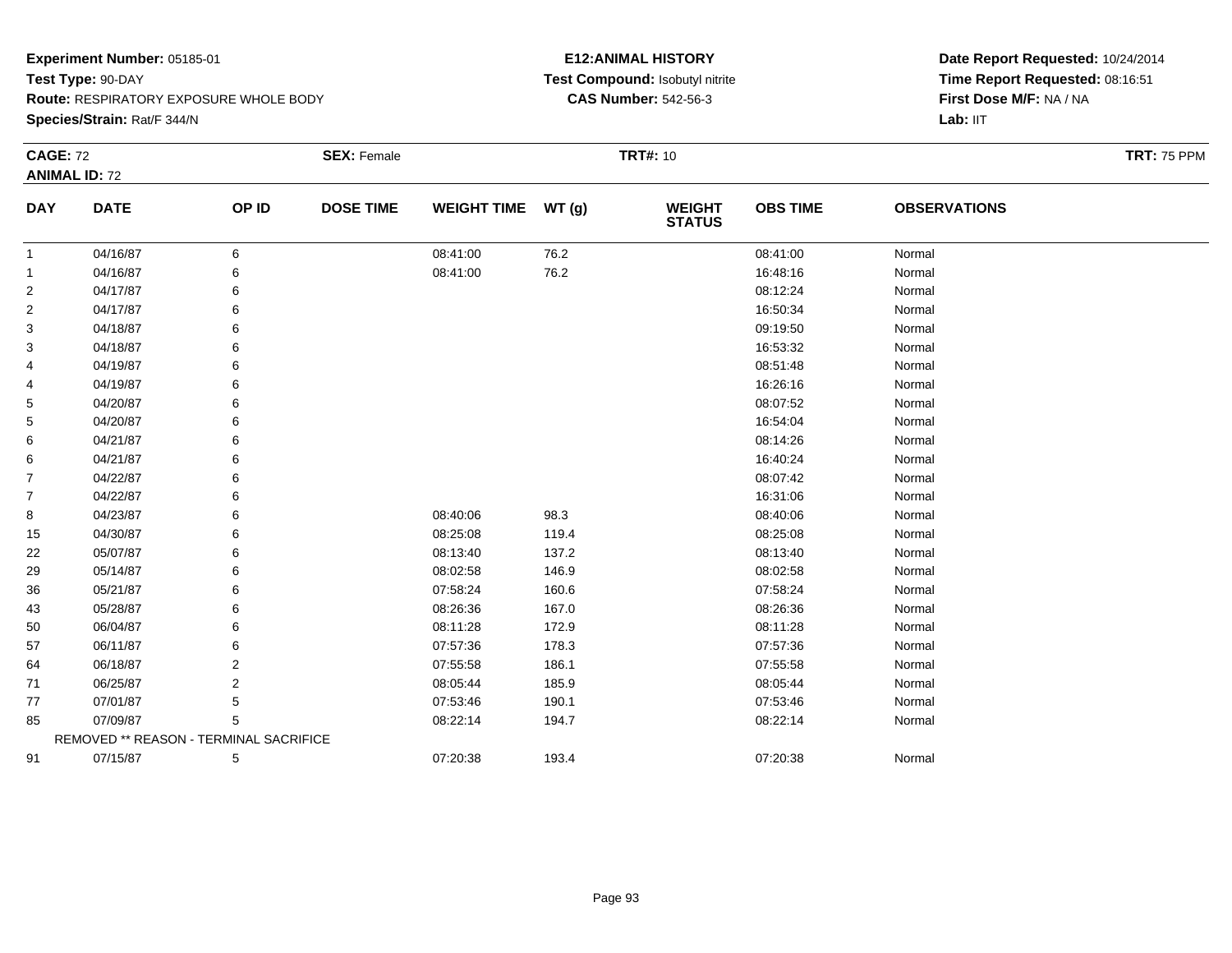**Species/Strain:** Rat/F 344/N

### **E12:ANIMAL HISTORY Test Compound:** Isobutyl nitrite**CAS Number:** 542-56-3

| <b>CAGE: 73</b> | <b>ANIMAL ID: 73</b>                   |       | <b>SEX: Female</b> |                    |       | <b>TRT#: 10</b>                |                 |                               | <b>TRT: 75 PPM</b> |
|-----------------|----------------------------------------|-------|--------------------|--------------------|-------|--------------------------------|-----------------|-------------------------------|--------------------|
| <b>DAY</b>      | <b>DATE</b>                            | OP ID | <b>DOSE TIME</b>   | <b>WEIGHT TIME</b> | WT(g) | <b>WEIGHT</b><br><b>STATUS</b> | <b>OBS TIME</b> | <b>OBSERVATIONS</b>           |                    |
| -1              | 04/16/87                               | 6     |                    | 08:41:00           | 83.2  |                                | 08:41:00        | Normal                        |                    |
| $\mathbf 1$     | 04/16/87                               | 6     |                    | 08:41:00           | 83.2  |                                | 16:48:28        | Normal                        |                    |
| $\overline{2}$  | 04/17/87                               |       |                    |                    |       |                                | 08:12:38        | Normal                        |                    |
| $\overline{2}$  | 04/17/87                               |       |                    |                    |       |                                | 16:50:48        | Normal                        |                    |
| 3               | 04/18/87                               |       |                    |                    |       |                                | 09:20:02        | Normal                        |                    |
| 3               | 04/18/87                               |       |                    |                    |       |                                | 16:53:42        | Normal                        |                    |
| 4               | 04/19/87                               |       |                    |                    |       |                                | 08:52:00        | Normal                        |                    |
| 4               | 04/19/87                               |       |                    |                    |       |                                | 16:26:26        | Normal                        |                    |
| 5               | 04/20/87                               |       |                    |                    |       |                                | 08:08:02        | Normal                        |                    |
| 5               | 04/20/87                               |       |                    |                    |       |                                | 16:54:12        | Normal                        |                    |
| 6               | 04/21/87                               |       |                    |                    |       |                                | 08:14:40        | Normal                        |                    |
| 6               | 04/21/87                               |       |                    |                    |       |                                | 16:40:34        | Normal                        |                    |
| $\overline{7}$  | 04/22/87                               |       |                    |                    |       |                                | 08:07:50        | Normal                        |                    |
| $\overline{7}$  | 04/22/87                               |       |                    |                    |       |                                | 16:31:36        | Normal                        |                    |
| 8               | 04/23/87                               |       |                    | 08:40:38           | 100.0 |                                | 08:40:38        | Normal                        |                    |
| 15              | 04/30/87                               |       |                    | 08:25:36           | 116.3 |                                | 08:25:36        | Normal                        |                    |
| 22              | 05/07/87                               |       |                    | 08:14:30           | 131.0 |                                | 08:14:30        | Normal                        |                    |
| 29              | 05/14/87                               |       |                    | 08:03:26           | 143.7 |                                | 08:03:26        | Normal                        |                    |
| 36              | 05/21/87                               |       |                    | 07:58:44           | 149.7 |                                | 07:58:44        | Normal                        |                    |
| 43              | 05/28/87                               |       |                    | 08:26:54           | 157.2 |                                | 08:26:54        | Normal                        |                    |
| 50              | 06/04/87                               |       |                    | 08:11:52           | 163.2 |                                | 08:11:52        | Normal                        |                    |
| 57              | 06/11/87                               |       |                    | 07:58:00           | 167.6 |                                | 07:58:00        | Normal                        |                    |
| 64              | 06/18/87                               | 2     |                    | 07:56:18           | 173.0 |                                | 07:56:18        | Discharge Vaginal Area Yellow |                    |
| 71              | 06/25/87                               | 2     |                    | 08:06:02           | 173.9 |                                | 08:06:02        | Normal                        |                    |
| 77              | 07/01/87                               | 5     |                    | 07:54:04           | 177.9 |                                | 07:54:04        | Normal                        |                    |
| 85              | 07/09/87                               | 5     |                    | 08:24:10           | 179.2 |                                | 08:24:10        | Normal                        |                    |
|                 | REMOVED ** REASON - TERMINAL SACRIFICE |       |                    |                    |       |                                |                 |                               |                    |
| 91              | 07/15/87                               | 5     |                    | 07:21:02           | 176.1 |                                | 07:21:02        | Normal                        |                    |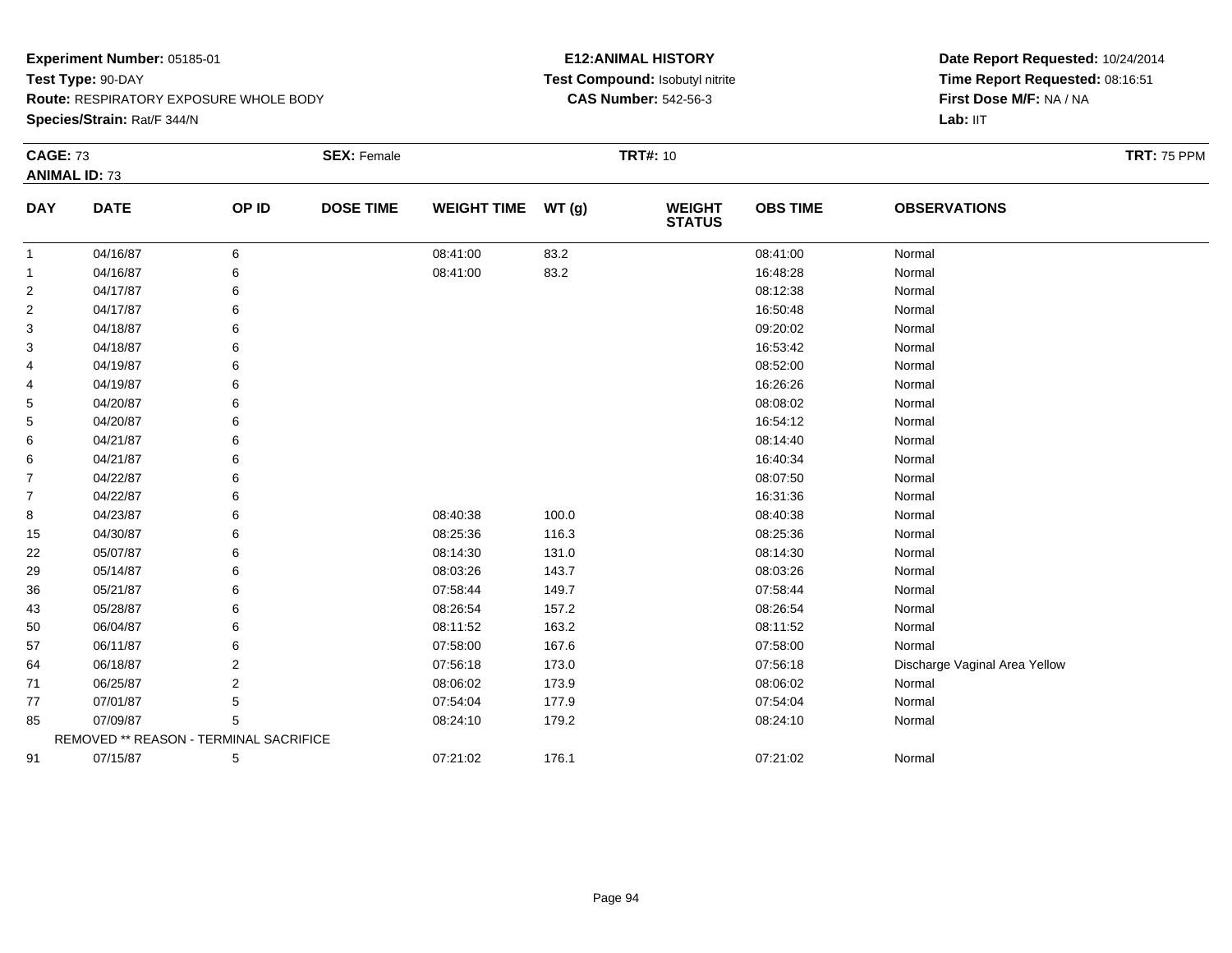**Species/Strain:** Rat/F 344/N

### **E12:ANIMAL HISTORY Test Compound:** Isobutyl nitrite**CAS Number:** 542-56-3

| <b>CAGE: 74</b> |                                        |       | <b>SEX: Female</b> |                    |       | <b>TRT#: 10</b>                |                 |                     | <b>TRT: 75 PPM</b> |
|-----------------|----------------------------------------|-------|--------------------|--------------------|-------|--------------------------------|-----------------|---------------------|--------------------|
|                 | <b>ANIMAL ID: 74</b>                   |       |                    |                    |       |                                |                 |                     |                    |
| <b>DAY</b>      | <b>DATE</b>                            | OP ID | <b>DOSE TIME</b>   | <b>WEIGHT TIME</b> | WT(g) | <b>WEIGHT</b><br><b>STATUS</b> | <b>OBS TIME</b> | <b>OBSERVATIONS</b> |                    |
| -1              | 04/16/87                               | 6     |                    | 08:42:00           | 85.8  |                                | 08:42:00        | Normal              |                    |
| -1              | 04/16/87                               | 6     |                    | 08:42:00           | 85.8  |                                | 16:48:40        | Normal              |                    |
| 2               | 04/17/87                               | 6     |                    |                    |       |                                | 08:13:02        | Normal              |                    |
| $\overline{2}$  | 04/17/87                               | 6     |                    |                    |       |                                | 16:50:58        | Normal              |                    |
| 3               | 04/18/87                               | 6     |                    |                    |       |                                | 09:20:16        | Normal              |                    |
| 3               | 04/18/87                               | 6     |                    |                    |       |                                | 16:53:52        | Normal              |                    |
| 4               | 04/19/87                               | 6     |                    |                    |       |                                | 08:52:12        | Normal              |                    |
| 4               | 04/19/87                               | 6     |                    |                    |       |                                | 16:26:40        | Normal              |                    |
| 5               | 04/20/87                               | 6     |                    |                    |       |                                | 08:08:10        | Normal              |                    |
| 5               | 04/20/87                               | 6     |                    |                    |       |                                | 16:54:22        | Normal              |                    |
| 6               | 04/21/87                               | 6     |                    |                    |       |                                | 08:14:54        | Normal              |                    |
| 6               | 04/21/87                               | 6     |                    |                    |       |                                | 16:40:46        | Normal              |                    |
| $\overline{7}$  | 04/22/87                               | 6     |                    |                    |       |                                | 08:08:00        | Normal              |                    |
| $\overline{7}$  | 04/22/87                               | 6     |                    |                    |       |                                | 16:31:52        | Normal              |                    |
| 8               | 04/23/87                               | 6     |                    | 08:41:26           | 102.4 |                                | 08:41:26        | Normal              |                    |
| 15              | 04/30/87                               | 6     |                    | 08:26:06           | 119.8 |                                | 08:26:06        | Normal              |                    |
| 22              | 05/07/87                               | 6     |                    | 08:15:30           | 133.2 |                                | 08:15:30        | Normal              |                    |
| 29              | 05/14/87                               | 6     |                    | 08:03:56           | 144.9 |                                | 08:03:56        | Normal              |                    |
| 36              | 05/21/87                               | 6     |                    | 07:59:04           | 153.8 |                                | 07:59:04        | Normal              |                    |
| 43              | 05/28/87                               | 6     |                    | 08:27:10           | 162.6 |                                | 08:27:10        | Normal              |                    |
| 50              | 06/04/87                               | 6     |                    | 08:12:14           | 168.1 |                                | 08:12:14        | Normal              |                    |
| 57              | 06/11/87                               | 6     |                    | 07:58:20           | 171.2 |                                | 07:58:20        | Normal              |                    |
| 64              | 06/18/87                               | 2     |                    | 07:57:08           | 177.8 |                                | 07:57:08        | Normal              |                    |
| 71              | 06/25/87                               | 2     |                    | 08:06:20           | 184.1 |                                | 08:06:20        | Normal              |                    |
| 77              | 07/01/87                               | 5     |                    | 07:54:20           | 186.9 |                                | 07:54:20        | Normal              |                    |
| 85              | 07/09/87                               | 5     |                    | 08:24:48           | 194.2 |                                | 08:24:48        | Normal              |                    |
|                 | REMOVED ** REASON - TERMINAL SACRIFICE |       |                    |                    |       |                                |                 |                     |                    |
| 91              | 07/15/87                               | 5     |                    | 07:21:28           | 196.3 |                                | 07:21:28        | Normal              |                    |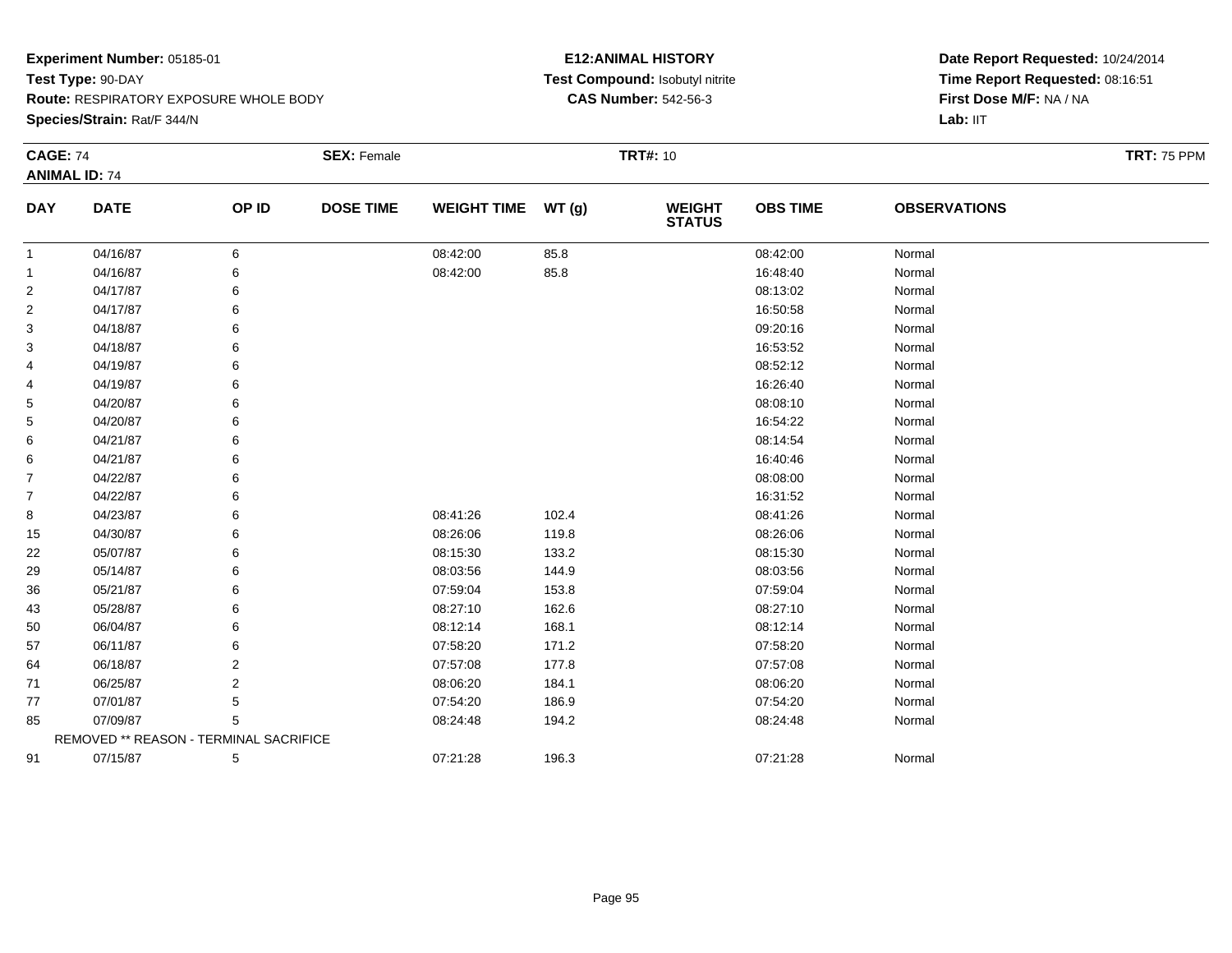**Species/Strain:** Rat/F 344/N

### **E12:ANIMAL HISTORY Test Compound:** Isobutyl nitrite**CAS Number:** 542-56-3

| <b>CAGE: 75</b> |                                        |       | <b>SEX: Female</b> |                    |       | <b>TRT#: 10</b>                |                 |                     | <b>TRT: 75 PPM</b> |
|-----------------|----------------------------------------|-------|--------------------|--------------------|-------|--------------------------------|-----------------|---------------------|--------------------|
|                 | <b>ANIMAL ID: 75</b>                   |       |                    |                    |       |                                |                 |                     |                    |
| <b>DAY</b>      | <b>DATE</b>                            | OP ID | <b>DOSE TIME</b>   | <b>WEIGHT TIME</b> | WT(g) | <b>WEIGHT</b><br><b>STATUS</b> | <b>OBS TIME</b> | <b>OBSERVATIONS</b> |                    |
| -1              | 04/16/87                               | 6     |                    | 08:42:00           | 87.9  |                                | 08:42:00        | Normal              |                    |
| -1              | 04/16/87                               | 6     |                    | 08:42:00           | 87.9  |                                | 16:48:50        | Normal              |                    |
| 2               | 04/17/87                               | 6     |                    |                    |       |                                | 08:13:18        | Normal              |                    |
| $\overline{2}$  | 04/17/87                               | 6     |                    |                    |       |                                | 16:51:10        | Normal              |                    |
| 3               | 04/18/87                               | 6     |                    |                    |       |                                | 09:20:24        | Normal              |                    |
| 3               | 04/18/87                               | 6     |                    |                    |       |                                | 16:54:00        | Normal              |                    |
| 4               | 04/19/87                               | 6     |                    |                    |       |                                | 08:52:20        | Normal              |                    |
| 4               | 04/19/87                               | 6     |                    |                    |       |                                | 16:26:50        | Normal              |                    |
| 5               | 04/20/87                               | 6     |                    |                    |       |                                | 08:08:20        | Normal              |                    |
| 5               | 04/20/87                               | 6     |                    |                    |       |                                | 16:54:30        | Normal              |                    |
| 6               | 04/21/87                               | 6     |                    |                    |       |                                | 08:15:10        | Normal              |                    |
| 6               | 04/21/87                               | 6     |                    |                    |       |                                | 16:40:52        | Normal              |                    |
| $\overline{7}$  | 04/22/87                               | 6     |                    |                    |       |                                | 08:08:08        | Normal              |                    |
| $\overline{7}$  | 04/22/87                               | 6     |                    |                    |       |                                | 16:32:00        | Normal              |                    |
| 8               | 04/23/87                               | 6     |                    | 08:41:52           | 104.2 |                                | 08:41:52        | Normal              |                    |
| 15              | 04/30/87                               | 6     |                    | 08:26:36           | 122.8 |                                | 08:26:36        | Normal              |                    |
| 22              | 05/07/87                               | 6     |                    | 08:16:20           | 132.8 |                                | 08:16:20        | Normal              |                    |
| 29              | 05/14/87                               | 6     |                    | 08:04:26           | 144.2 |                                | 08:04:26        | Normal              |                    |
| 36              | 05/21/87                               | 6     |                    | 07:59:30           | 154.2 |                                | 07:59:30        | Normal              |                    |
| 43              | 05/28/87                               | 6     |                    | 08:27:32           | 160.4 |                                | 08:27:32        | Normal              |                    |
| 50              | 06/04/87                               | 6     |                    | 08:12:30           | 167.6 |                                | 08:12:30        | Normal              |                    |
| 57              | 06/11/87                               | 6     |                    | 07:58:42           | 173.0 |                                | 07:58:42        | Normal              |                    |
| 64              | 06/18/87                               | 2     |                    | 07:57:24           | 177.0 |                                | 07:57:24        | Normal              |                    |
| 71              | 06/25/87                               | 2     |                    | 08:06:38           | 179.7 |                                | 08:06:38        | Normal              |                    |
| 77              | 07/01/87                               | 5     |                    | 07:54:38           | 180.5 |                                | 07:54:38        | Normal              |                    |
| 85              | 07/09/87                               | 5     |                    | 08:25:22           | 186.3 |                                | 08:25:22        | Normal              |                    |
|                 | REMOVED ** REASON - TERMINAL SACRIFICE |       |                    |                    |       |                                |                 |                     |                    |
| 91              | 07/15/87                               | 5     |                    | 07:21:50           | 187.4 |                                | 07:21:50        | Normal              |                    |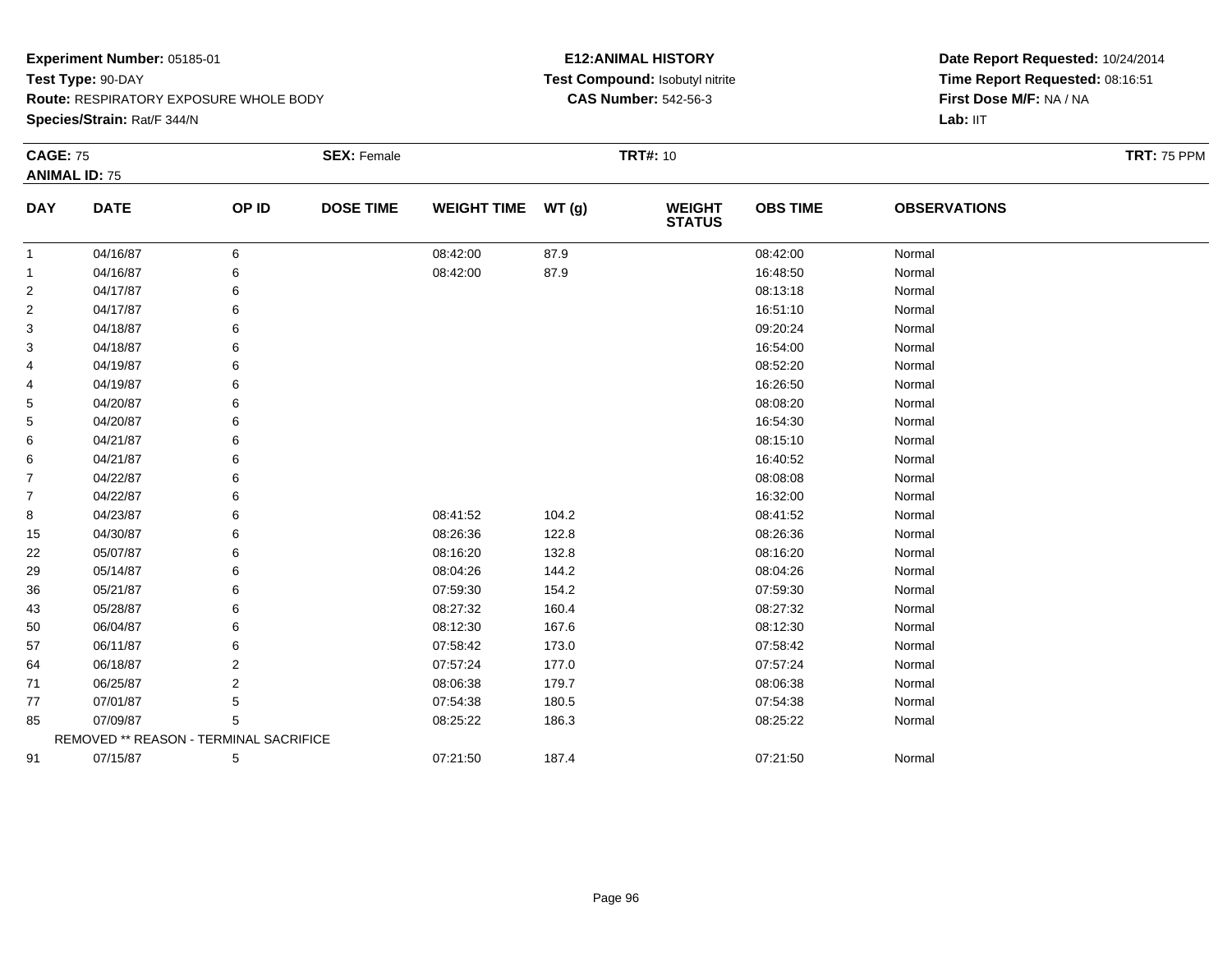**Species/Strain:** Rat/F 344/N

#### **E12:ANIMAL HISTORY Test Compound:** Isobutyl nitrite**CAS Number:** 542-56-3

| <b>CAGE: 76</b> |                                        |       | <b>SEX: Female</b> |                    |       | <b>TRT#: 10</b>                |                 |                     | <b>TRT: 75 PPM</b> |
|-----------------|----------------------------------------|-------|--------------------|--------------------|-------|--------------------------------|-----------------|---------------------|--------------------|
|                 | <b>ANIMAL ID: 76</b>                   |       |                    |                    |       |                                |                 |                     |                    |
| <b>DAY</b>      | <b>DATE</b>                            | OP ID | <b>DOSE TIME</b>   | WEIGHT TIME WT (g) |       | <b>WEIGHT</b><br><b>STATUS</b> | <b>OBS TIME</b> | <b>OBSERVATIONS</b> |                    |
| -1              | 04/16/87                               | 6     |                    | 08:43:00           | 88.3  |                                | 08:43:00        | Normal              |                    |
| 1               | 04/16/87                               | 6     |                    | 08:43:00           | 88.3  |                                | 16:49:02        | Normal              |                    |
| 2               | 04/17/87                               | 6     |                    |                    |       |                                | 08:13:28        | Normal              |                    |
| $\overline{2}$  | 04/17/87                               | 6     |                    |                    |       |                                | 16:51:22        | Normal              |                    |
| 3               | 04/18/87                               | 6     |                    |                    |       |                                | 09:20:34        | Normal              |                    |
| 3               | 04/18/87                               | 6     |                    |                    |       |                                | 16:54:10        | Normal              |                    |
| 4               | 04/19/87                               | 6     |                    |                    |       |                                | 08:52:30        | Normal              |                    |
| 4               | 04/19/87                               | 6     |                    |                    |       |                                | 16:27:04        | Normal              |                    |
| 5               | 04/20/87                               | 6     |                    |                    |       |                                | 08:08:28        | Normal              |                    |
| 5               | 04/20/87                               | 6     |                    |                    |       |                                | 16:54:40        | Normal              |                    |
| 6               | 04/21/87                               | 6     |                    |                    |       |                                | 08:15:22        | Normal              |                    |
| 6               | 04/21/87                               | 6     |                    |                    |       |                                | 16:41:00        | Normal              |                    |
| 7               | 04/22/87                               | 6     |                    |                    |       |                                | 08:08:16        | Normal              |                    |
| 7               | 04/22/87                               | 6     |                    |                    |       |                                | 16:32:08        | Normal              |                    |
| 8               | 04/23/87                               | 6     |                    | 08:42:34           | 105.7 |                                | 08:42:34        | Normal              |                    |
| 15              | 04/30/87                               | 6     |                    | 08:27:16           | 124.4 |                                | 08:27:16        | Normal              |                    |
| 22              | 05/07/87                               | 6     |                    | 08:17:02           | 137.9 |                                | 08:17:02        | Normal              |                    |
| 29              | 05/14/87                               |       |                    | 08:05:06           | 145.8 |                                | 08:05:06        | Normal              |                    |
| 36              | 05/21/87                               | 6     |                    | 07:59:58           | 156.6 |                                | 07:59:58        | Normal              |                    |
| 43              | 05/28/87                               | 6     |                    | 08:27:58           | 165.1 |                                | 08:27:58        | Normal              |                    |
| 50              | 06/04/87                               | 6     |                    | 08:12:52           | 168.2 |                                | 08:12:52        | Wound Nose          |                    |
| 57              | 06/11/87                               | 6     |                    | 07:59:06           | 173.1 |                                | 07:59:06        | <b>Wound Nose</b>   |                    |
| 64              | 06/18/87                               | 2     |                    | 07:57:42           | 182.4 |                                | 07:57:42        | Normal              |                    |
| 71              | 06/25/87                               | 2     |                    | 08:06:56           | 189.6 |                                | 08:06:56        | Normal              |                    |
| 77              | 07/01/87                               | 5     |                    | 07:54:58           | 191.2 |                                | 07:54:58        | Normal              |                    |
| 85              | 07/09/87                               | 5     |                    | 08:26:18           | 198.5 |                                | 08:26:18        | Normal              |                    |
|                 | REMOVED ** REASON - TERMINAL SACRIFICE |       |                    |                    |       |                                |                 |                     |                    |
| 91              | 07/15/87                               | 5     |                    | 07:22:14           | 198.4 |                                | 07:22:14        | Normal              |                    |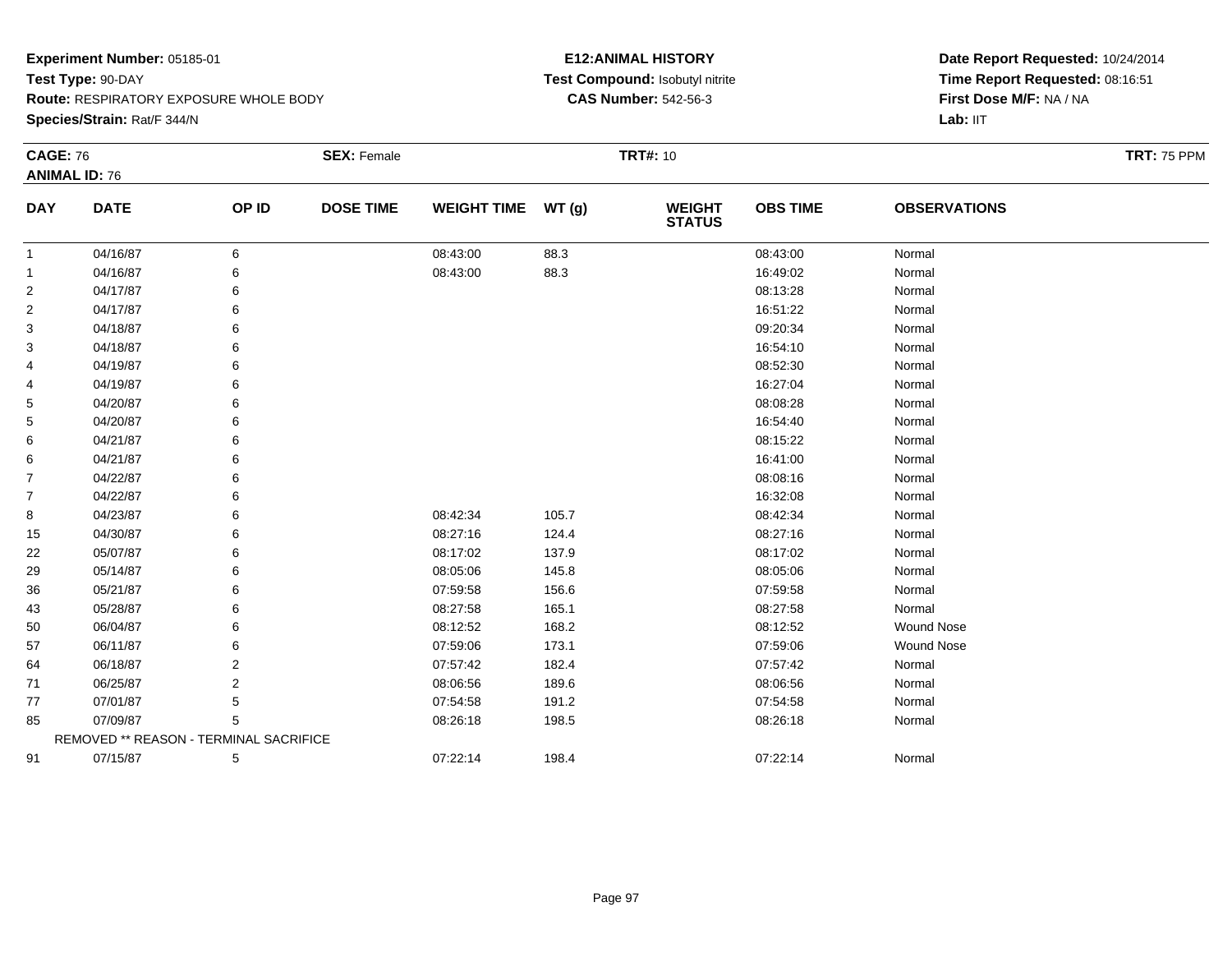**Species/Strain:** Rat/F 344/N

### **E12:ANIMAL HISTORY Test Compound:** Isobutyl nitrite**CAS Number:** 542-56-3

| <b>CAGE: 77</b> | <b>ANIMAL ID: 77</b>                   |       | <b>SEX: Female</b> |                    |       | <b>TRT#: 10</b>                |                 |                     | <b>TRT: 75 PPM</b> |
|-----------------|----------------------------------------|-------|--------------------|--------------------|-------|--------------------------------|-----------------|---------------------|--------------------|
| <b>DAY</b>      | <b>DATE</b>                            | OP ID | <b>DOSE TIME</b>   | <b>WEIGHT TIME</b> | WT(g) | <b>WEIGHT</b><br><b>STATUS</b> | <b>OBS TIME</b> | <b>OBSERVATIONS</b> |                    |
| $\mathbf{1}$    | 04/16/87                               | 6     |                    | 08:43:00           | 93.5  |                                | 08:43:00        | Normal              |                    |
| 1               | 04/16/87                               | 6     |                    | 08:43:00           | 93.5  |                                | 16:49:14        | Normal              |                    |
| 2               | 04/17/87                               | 6     |                    |                    |       |                                | 08:13:48        | Normal              |                    |
| 2               | 04/17/87                               | 6     |                    |                    |       |                                | 16:51:32        | Normal              |                    |
| 3               | 04/18/87                               | 6     |                    |                    |       |                                | 09:20:46        | Normal              |                    |
| 3               | 04/18/87                               | 6     |                    |                    |       |                                | 16:54:24        | Normal              |                    |
| 4               | 04/19/87                               | 6     |                    |                    |       |                                | 08:52:40        | Normal              |                    |
| 4               | 04/19/87                               | 6     |                    |                    |       |                                | 16:27:18        | Normal              |                    |
| 5               | 04/20/87                               |       |                    |                    |       |                                | 08:08:44        | Normal              |                    |
| 5               | 04/20/87                               |       |                    |                    |       |                                | 16:54:48        | Normal              |                    |
| 6               | 04/21/87                               |       |                    |                    |       |                                | 08:15:38        | Normal              |                    |
| 6               | 04/21/87                               | 6     |                    |                    |       |                                | 16:41:08        | Normal              |                    |
| 7               | 04/22/87                               |       |                    |                    |       |                                | 08:08:26        | Normal              |                    |
| $\overline{7}$  | 04/22/87                               |       |                    |                    |       |                                | 16:32:16        | Normal              |                    |
| 8               | 04/23/87                               |       |                    | 08:43:14           | 110.7 |                                | 08:43:14        | Normal              |                    |
| 15              | 04/30/87                               | 6     |                    | 08:27:44           | 126.7 |                                | 08:27:44        | Normal              |                    |
| 22              | 05/07/87                               |       |                    | 08:17:48           | 139.5 |                                | 08:17:48        | Normal              |                    |
| 29              | 05/14/87                               |       |                    | 08:05:40           | 151.4 |                                | 08:05:40        | Normal              |                    |
| 36              | 05/21/87                               |       |                    | 08:00:22           | 157.1 |                                | 08:00:22        | Normal              |                    |
| 43              | 05/28/87                               | 6     |                    | 08:28:16           | 163.0 |                                | 08:28:16        | Normal              |                    |
| 50              | 06/04/87                               |       |                    | 08:13:24           | 168.5 |                                | 08:13:24        | Normal              |                    |
| 57              | 06/11/87                               |       |                    | 07:59:42           | 172.0 |                                | 07:59:42        | Normal              |                    |
| 64              | 06/18/87                               | 2     |                    | 07:58:00           | 182.5 |                                | 07:58:00        | Normal              |                    |
| 71              | 06/25/87                               | 2     |                    | 08:07:12           | 186.1 |                                | 08:07:12        | Normal              |                    |
| 77              | 07/01/87                               | 5     |                    | 07:55:16           | 188.2 |                                | 07:55:16        | Normal              |                    |
| 85              | 07/09/87                               | 5     |                    | 08:27:04           | 186.4 |                                | 08:27:04        | <b>Wound Toes</b>   |                    |
|                 | REMOVED ** REASON - TERMINAL SACRIFICE |       |                    |                    |       |                                |                 |                     |                    |
| 91              | 07/15/87                               | 5     |                    | 07:22:40           | 186.1 |                                | 07:22:40        | Normal              |                    |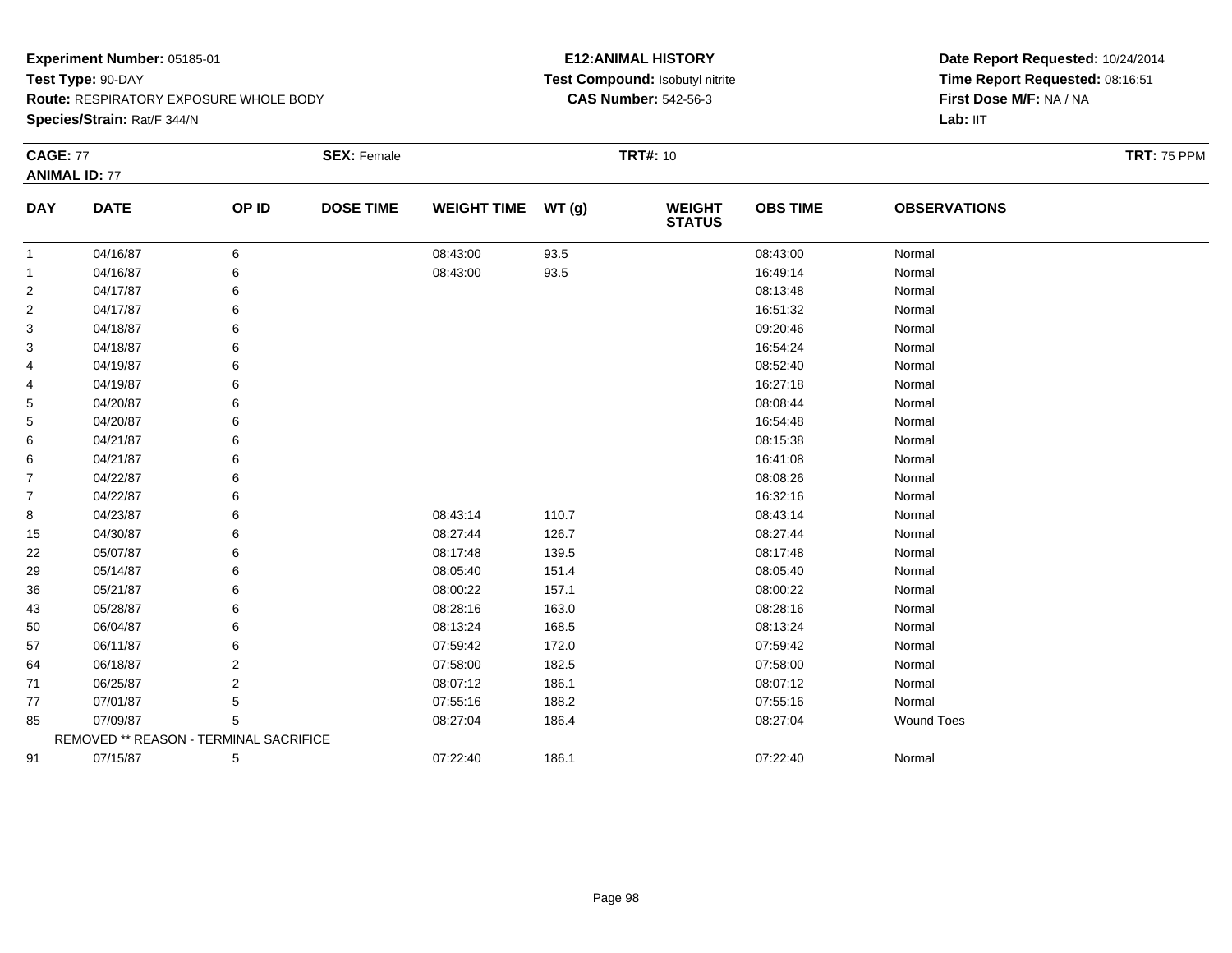**Species/Strain:** Rat/F 344/N

### **E12:ANIMAL HISTORY Test Compound:** Isobutyl nitrite**CAS Number:** 542-56-3

| <b>CAGE: 78</b> |                                        |       | <b>SEX: Female</b> |                    |       | <b>TRT#: 10</b>                |                 |                     | <b>TRT: 75 PPM</b> |
|-----------------|----------------------------------------|-------|--------------------|--------------------|-------|--------------------------------|-----------------|---------------------|--------------------|
|                 | <b>ANIMAL ID: 78</b>                   |       |                    |                    |       |                                |                 |                     |                    |
| <b>DAY</b>      | <b>DATE</b>                            | OP ID | <b>DOSE TIME</b>   | <b>WEIGHT TIME</b> | WT(g) | <b>WEIGHT</b><br><b>STATUS</b> | <b>OBS TIME</b> | <b>OBSERVATIONS</b> |                    |
| -1              | 04/16/87                               | 6     |                    | 08:44:00           | 95.2  |                                | 08:44:00        | Normal              |                    |
| -1              | 04/16/87                               | 6     |                    | 08:44:00           | 95.2  |                                | 16:49:28        | Normal              |                    |
| 2               | 04/17/87                               | 6     |                    |                    |       |                                | 08:14:00        | Normal              |                    |
| $\overline{2}$  | 04/17/87                               | 6     |                    |                    |       |                                | 16:51:46        | Normal              |                    |
| 3               | 04/18/87                               | 6     |                    |                    |       |                                | 09:20:58        | Normal              |                    |
| 3               | 04/18/87                               | 6     |                    |                    |       |                                | 16:54:36        | Normal              |                    |
| 4               | 04/19/87                               | 6     |                    |                    |       |                                | 08:52:50        | Normal              |                    |
| 4               | 04/19/87                               | 6     |                    |                    |       |                                | 16:27:32        | Normal              |                    |
| 5               | 04/20/87                               | 6     |                    |                    |       |                                | 08:08:52        | Normal              |                    |
| 5               | 04/20/87                               | 6     |                    |                    |       |                                | 16:55:02        | Normal              |                    |
| 6               | 04/21/87                               | 6     |                    |                    |       |                                | 08:15:50        | Normal              |                    |
| 6               | 04/21/87                               | 6     |                    |                    |       |                                | 16:41:18        | Normal              |                    |
| $\overline{7}$  | 04/22/87                               | 6     |                    |                    |       |                                | 08:08:36        | Normal              |                    |
| $\overline{7}$  | 04/22/87                               | 6     |                    |                    |       |                                | 16:32:30        | Normal              |                    |
| 8               | 04/23/87                               | 6     |                    | 08:44:02           | 111.6 |                                | 08:44:02        | Normal              |                    |
| 15              | 04/30/87                               | 6     |                    | 08:28:12           | 127.1 |                                | 08:28:12        | Normal              |                    |
| 22              | 05/07/87                               | 6     |                    | 08:18:20           | 144.3 |                                | 08:18:20        | Normal              |                    |
| 29              | 05/14/87                               | 6     |                    | 08:06:08           | 156.7 |                                | 08:06:08        | Normal              |                    |
| 36              | 05/21/87                               | 6     |                    | 08:00:54           | 164.2 |                                | 08:00:54        | Normal              |                    |
| 43              | 05/28/87                               | 6     |                    | 08:29:14           | 170.7 |                                | 08:29:14        | Normal              |                    |
| 50              | 06/04/87                               | 6     |                    | 08:13:46           | 176.6 |                                | 08:13:46        | Normal              |                    |
| 57              | 06/11/87                               | 6     |                    | 08:00:04           | 181.3 |                                | 08:00:04        | Normal              |                    |
| 64              | 06/18/87                               | 2     |                    | 07:58:24           | 185.7 |                                | 07:58:24        | Normal              |                    |
| 71              | 06/25/87                               | 2     |                    | 08:07:34           | 190.5 |                                | 08:07:34        | Normal              |                    |
| 77              | 07/01/87                               | 5     |                    | 07:55:32           | 195.6 |                                | 07:55:32        | Normal              |                    |
| 85              | 07/09/87                               | 5     |                    | 08:27:44           | 198.2 |                                | 08:27:44        | Normal              |                    |
|                 | REMOVED ** REASON - TERMINAL SACRIFICE |       |                    |                    |       |                                |                 |                     |                    |
| 91              | 07/15/87                               | 5     |                    | 07:23:04           | 198.3 |                                | 07:23:04        | Normal              |                    |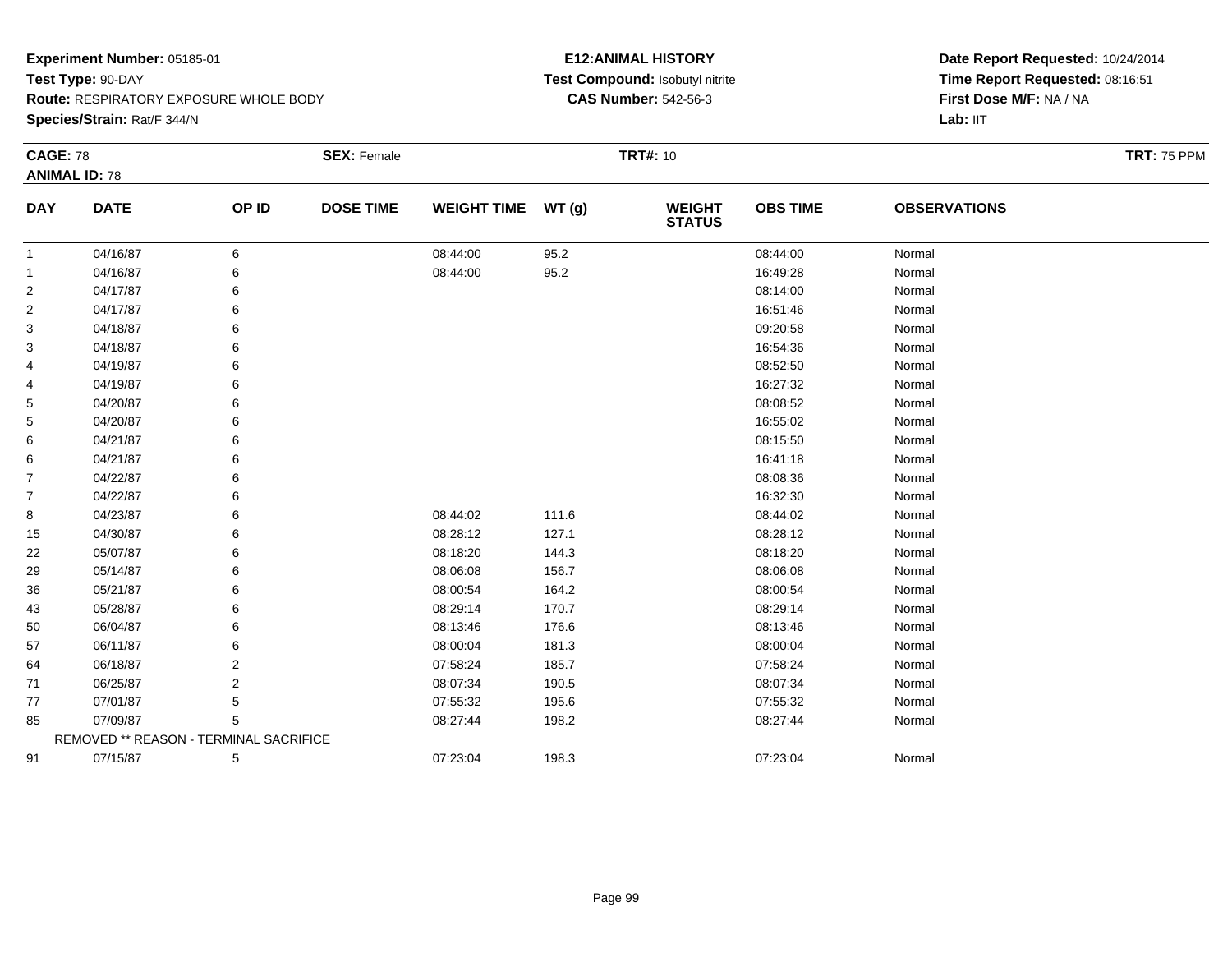**Species/Strain:** Rat/F 344/N

### **E12:ANIMAL HISTORY Test Compound:** Isobutyl nitrite**CAS Number:** 542-56-3

| <b>CAGE: 79</b> |                                        |                | <b>SEX: Female</b> |                    |       | <b>TRT#: 10</b>          |                 |                     | <b>TRT: 75 PPM</b> |
|-----------------|----------------------------------------|----------------|--------------------|--------------------|-------|--------------------------|-----------------|---------------------|--------------------|
|                 | <b>ANIMAL ID: 79</b>                   |                |                    |                    |       |                          |                 |                     |                    |
| <b>DAY</b>      | <b>DATE</b>                            | OP ID          | <b>DOSE TIME</b>   | WEIGHT TIME WT (g) |       | <b>WEIGHT<br/>STATUS</b> | <b>OBS TIME</b> | <b>OBSERVATIONS</b> |                    |
| $\mathbf{1}$    | 04/16/87                               | 6              |                    | 08:45:00           | 96.4  |                          | 08:45:00        | Normal              |                    |
| 1               | 04/16/87                               | 6              |                    | 08:45:00           | 96.4  |                          | 16:49:42        | Normal              |                    |
| 2               | 04/17/87                               |                |                    |                    |       |                          | 08:14:10        | Normal              |                    |
| 2               | 04/17/87                               |                |                    |                    |       |                          | 16:52:00        | Normal              |                    |
| 3               | 04/18/87                               |                |                    |                    |       |                          | 09:21:08        | Normal              |                    |
| 3               | 04/18/87                               | 6              |                    |                    |       |                          | 16:54:54        | Normal              |                    |
| 4               | 04/19/87                               | 6              |                    |                    |       |                          | 08:52:58        | Normal              |                    |
| 4               | 04/19/87                               | 6              |                    |                    |       |                          | 16:27:48        | Normal              |                    |
| 5               | 04/20/87                               |                |                    |                    |       |                          | 08:09:00        | Normal              |                    |
| 5               | 04/20/87                               | 6              |                    |                    |       |                          | 16:55:14        | Normal              |                    |
| 6               | 04/21/87                               | 6              |                    |                    |       |                          | 08:16:02        | Normal              |                    |
| 6               | 04/21/87                               |                |                    |                    |       |                          | 16:41:32        | Normal              |                    |
| 7               | 04/22/87                               |                |                    |                    |       |                          | 08:08:44        | Normal              |                    |
| 7               | 04/22/87                               | 6              |                    |                    |       |                          | 16:32:38        | Normal              |                    |
| 8               | 04/23/87                               | 6              |                    | 08:44:54           | 117.7 |                          | 08:44:54        | Normal              |                    |
| 15              | 04/30/87                               |                |                    | 08:28:48           | 137.7 |                          | 08:28:48        | Normal              |                    |
| 22              | 05/07/87                               |                |                    | 08:19:56           | 151.8 |                          | 08:19:56        | Normal              |                    |
| 29              | 05/14/87                               |                |                    | 08:06:42           | 168.9 |                          | 08:06:42        | Normal              |                    |
| 36              | 05/21/87                               | 6              |                    | 08:01:14           | 179.6 |                          | 08:01:14        | Normal              |                    |
| 43              | 05/28/87                               |                |                    | 08:29:32           | 185.2 |                          | 08:29:32        | Normal              |                    |
| 50              | 06/04/87                               | 6              |                    | 08:14:12           | 197.2 |                          | 08:14:12        | Normal              |                    |
| 57              | 06/11/87                               | 6              |                    | 08:00:32           | 204.3 |                          | 08:00:32        | Normal              |                    |
| 64              | 06/18/87                               | 2              |                    | 07:58:46           | 208.4 |                          | 07:58:46        | Normal              |                    |
| 71              | 06/25/87                               | $\overline{2}$ |                    | 08:07:56           | 211.4 |                          | 08:07:56        | Normal              |                    |
| 77              | 07/01/87                               | 5              |                    | 07:55:50           | 215.2 |                          | 07:55:50        | Normal              |                    |
| 85              | 07/09/87                               | 5              |                    | 08:28:12           | 223.6 |                          | 08:28:12        | Normal              |                    |
|                 | REMOVED ** REASON - TERMINAL SACRIFICE |                |                    |                    |       |                          |                 |                     |                    |
| 91              | 07/15/87                               | 5              |                    | 07:23:28           | 222.0 |                          | 07:23:28        | Normal              |                    |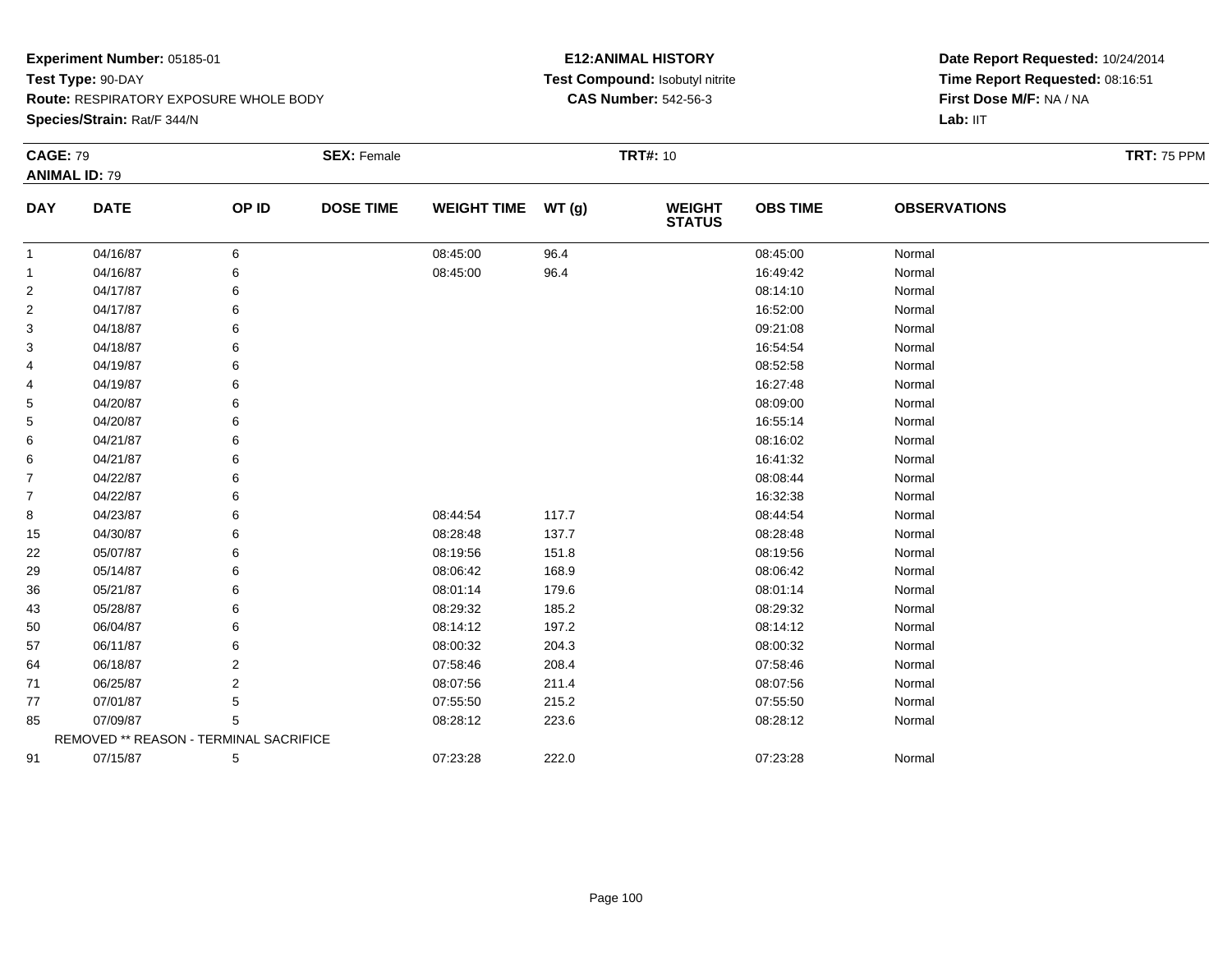**Species/Strain:** Rat/F 344/N

### **E12:ANIMAL HISTORY Test Compound:** Isobutyl nitrite**CAS Number:** 542-56-3

| <b>CAGE: 80</b> |                                        |                | <b>SEX: Female</b> |                    |       | <b>TRT#: 10</b>                |                 |                     | <b>TRT: 75 PPM</b> |
|-----------------|----------------------------------------|----------------|--------------------|--------------------|-------|--------------------------------|-----------------|---------------------|--------------------|
|                 | <b>ANIMAL ID: 80</b>                   |                |                    |                    |       |                                |                 |                     |                    |
| <b>DAY</b>      | <b>DATE</b>                            | OP ID          | <b>DOSE TIME</b>   | <b>WEIGHT TIME</b> | WT(g) | <b>WEIGHT</b><br><b>STATUS</b> | <b>OBS TIME</b> | <b>OBSERVATIONS</b> |                    |
| 1               | 04/16/87                               | 6              |                    | 08:45:00           | 104.0 |                                | 08:45:00        | Normal              |                    |
| 1               | 04/16/87                               | 6              |                    | 08:45:00           | 104.0 |                                | 16:49:56        | Normal              |                    |
| 2               | 04/17/87                               | 6              |                    |                    |       |                                | 08:14:26        | Normal              |                    |
| 2               | 04/17/87                               | 6              |                    |                    |       |                                | 16:52:12        | Normal              |                    |
| 3               | 04/18/87                               | 6              |                    |                    |       |                                | 09:21:18        | Normal              |                    |
| 3               | 04/18/87                               | 6              |                    |                    |       |                                | 16:55:04        | Normal              |                    |
| 4               | 04/19/87                               | 6              |                    |                    |       |                                | 08:53:08        | Normal              |                    |
| 4               | 04/19/87                               | 6              |                    |                    |       |                                | 16:27:56        | Normal              |                    |
| 5               | 04/20/87                               | 6              |                    |                    |       |                                | 08:09:10        | Normal              |                    |
| 5               | 04/20/87                               | 6              |                    |                    |       |                                | 16:55:22        | Normal              |                    |
| 6               | 04/21/87                               | 6              |                    |                    |       |                                | 08:16:14        | Normal              |                    |
| 6               | 04/21/87                               | 6              |                    |                    |       |                                | 16:41:44        | Normal              |                    |
| $\overline{7}$  | 04/22/87                               | 6              |                    |                    |       |                                | 08:08:54        | Normal              |                    |
| $\overline{7}$  | 04/22/87                               | 6              |                    |                    |       |                                | 16:32:48        | Normal              |                    |
| 8               | 04/23/87                               | 6              |                    | 08:45:42           | 124.5 |                                | 08:45:42        | Normal              |                    |
| 15              | 04/30/87                               | 6              |                    | 08:29:18           | 142.5 |                                | 08:29:18        | Normal              |                    |
| 22              | 05/07/87                               | 6              |                    | 08:20:56           | 156.4 |                                | 08:20:56        | Normal              |                    |
| 29              | 05/14/87                               | 6              |                    | 08:07:16           | 167.9 |                                | 08:07:16        | Normal              |                    |
| 36              | 05/21/87                               | 6              |                    | 08:01:38           | 173.1 |                                | 08:01:38        | Normal              |                    |
| 43              | 05/28/87                               | 6              |                    | 08:29:52           | 181.4 |                                | 08:29:52        | Normal              |                    |
| 50              | 06/04/87                               | 6              |                    | 08:14:32           | 187.5 |                                | 08:14:32        | Normal              |                    |
| 57              | 06/11/87                               | 6              |                    | 08:01:14           | 194.7 |                                | 08:01:14        | Normal              |                    |
| 64              | 06/18/87                               | 2              |                    | 07:59:08           | 197.4 |                                | 07:59:08        | Normal              |                    |
| 71              | 06/25/87                               | $\overline{2}$ |                    | 08:08:16           | 202.9 |                                | 08:08:16        | Normal              |                    |
| 77              | 07/01/87                               | 5              |                    | 07:56:06           | 206.9 |                                | 07:56:06        | Normal              |                    |
| 85              | 07/09/87                               | 5              |                    | 08:28:28           | 206.2 |                                | 08:28:28        | Normal              |                    |
|                 | REMOVED ** REASON - TERMINAL SACRIFICE |                |                    |                    |       |                                |                 |                     |                    |
| 91              | 07/15/87                               | 5              |                    | 07:24:06           | 212.0 |                                | 07:24:06        | Normal              |                    |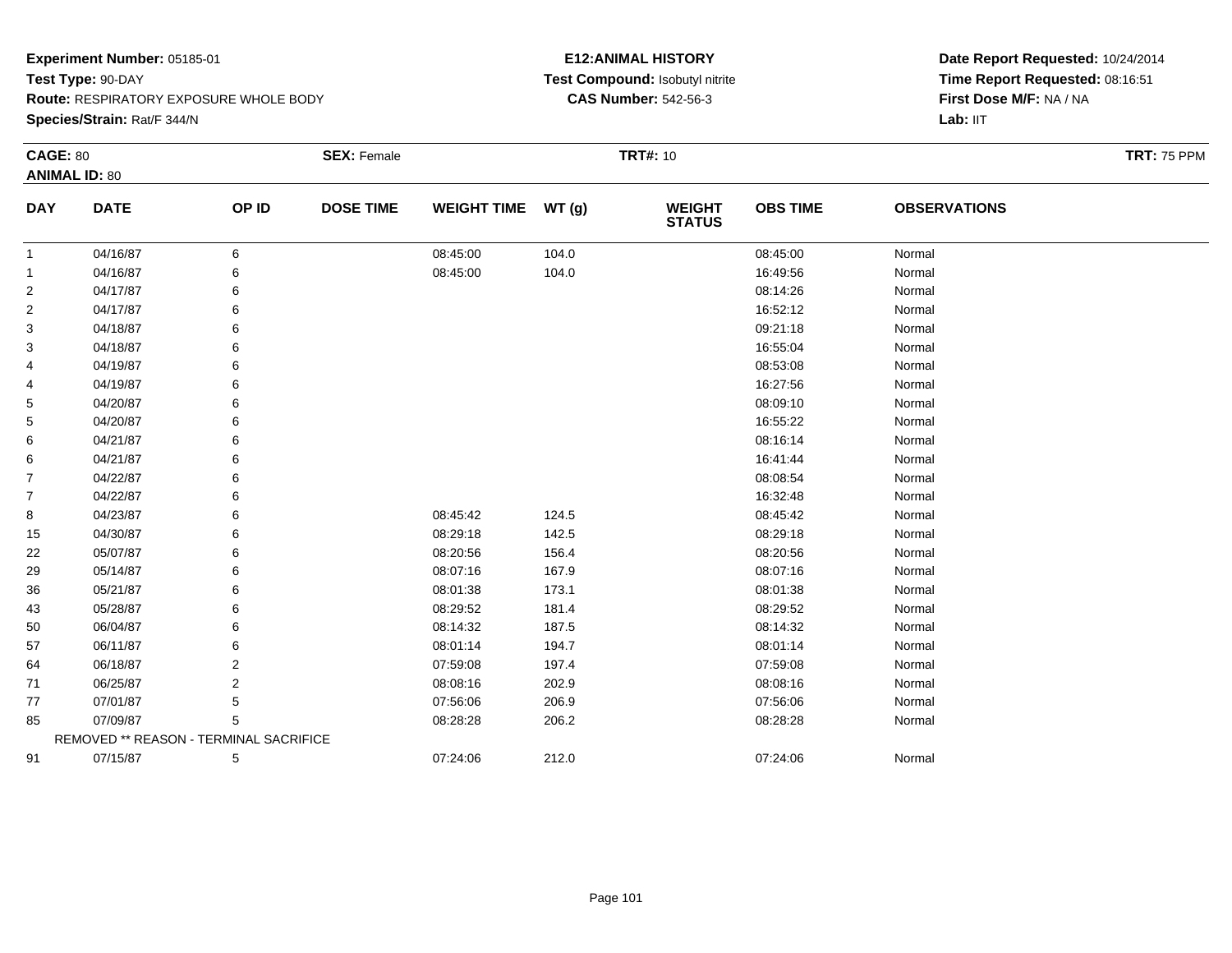**Species/Strain:** Rat/F 344/N

### **E12:ANIMAL HISTORY Test Compound:** Isobutyl nitrite**CAS Number:** 542-56-3

| <b>CAGE: 91</b> |                                        |       | <b>SEX: Female</b> |                    |       | <b>TRT#: 11</b>                |                 |                     | <b>TRT: 150 PPM</b> |
|-----------------|----------------------------------------|-------|--------------------|--------------------|-------|--------------------------------|-----------------|---------------------|---------------------|
|                 | <b>ANIMAL ID: 91</b>                   |       |                    |                    |       |                                |                 |                     |                     |
| <b>DAY</b>      | <b>DATE</b>                            | OP ID | <b>DOSE TIME</b>   | <b>WEIGHT TIME</b> | WT(g) | <b>WEIGHT</b><br><b>STATUS</b> | <b>OBS TIME</b> | <b>OBSERVATIONS</b> |                     |
| -1              | 04/16/87                               | 6     |                    | 08:54:00           | 78.8  |                                | 08:54:00        | Normal              |                     |
| -1              | 04/16/87                               | 6     |                    | 08:54:00           | 78.8  |                                | 17:04:58        | Normal              |                     |
| 2               | 04/17/87                               | 6     |                    |                    |       |                                | 08:23:52        | Normal              |                     |
| 2               | 04/17/87                               | 6     |                    |                    |       |                                | 16:59:52        | Normal              |                     |
| 3               | 04/18/87                               | 6     |                    |                    |       |                                | 09:32:40        | Normal              |                     |
| 3               | 04/18/87                               |       |                    |                    |       |                                | 17:04:58        | Normal              |                     |
| 4               | 04/19/87                               | 6     |                    |                    |       |                                | 09:04:14        | Normal              |                     |
| 4               | 04/19/87                               | 6     |                    |                    |       |                                | 16:37:04        | Normal              |                     |
| 5               | 04/20/87                               | 6     |                    |                    |       |                                | 08:17:14        | Normal              |                     |
| 5               | 04/20/87                               |       |                    |                    |       |                                | 17:04:06        | Normal              |                     |
| 6               | 04/21/87                               | 6     |                    |                    |       |                                | 08:24:04        | Normal              |                     |
| 6               | 04/21/87                               | 6     |                    |                    |       |                                | 16:52:36        | Normal              |                     |
| $\overline{7}$  | 04/22/87                               | 6     |                    |                    |       |                                | 08:20:44        | Normal              |                     |
| 7               | 04/22/87                               | 6     |                    |                    |       |                                | 16:13:04        | Normal              |                     |
| 8               | 04/23/87                               | 6     |                    | 09:01:18           | 93.6  |                                | 09:01:18        | Normal              |                     |
| 15              | 04/30/87                               | 6     |                    | 08:40:32           | 109.2 |                                | 08:40:32        | Normal              |                     |
| 22              | 05/07/87                               | 6     |                    | 08:44:18           | 123.0 |                                | 08:44:18        | Normal              |                     |
| 29              | 05/14/87                               |       |                    | 08:22:22           | 130.0 |                                | 08:22:22        | Normal              |                     |
| 36              | 05/21/87                               | 6     |                    | 08:11:10           | 135.2 |                                | 08:11:10        | Normal              |                     |
| 43              | 05/28/87                               | 6     |                    | 08:35:38           | 147.7 |                                | 08:35:38        | Normal              |                     |
| 50              | 06/04/87                               | 6     |                    | 08:22:58           | 149.0 |                                | 08:22:58        | Normal              |                     |
| 57              | 06/11/87                               | 6     |                    | 08:09:30           | 154.1 |                                | 08:09:30        | Normal              |                     |
| 64              | 06/18/87                               | 2     |                    | 08:07:10           | 150.5 |                                | 08:07:10        | Normal              |                     |
| 71              | 06/25/87                               | 2     |                    | 08:14:40           | 159.7 |                                | 08:14:40        | Normal              |                     |
| 77              | 07/01/87                               | 5     |                    | 08:04:22           | 163.9 |                                | 08:04:22        | Normal              |                     |
| 85              | 07/09/87                               | 5     |                    | 08:36:50           | 164.1 |                                | 08:36:50        | Normal              |                     |
|                 | REMOVED ** REASON - TERMINAL SACRIFICE |       |                    |                    |       |                                |                 |                     |                     |
| 91              | 07/15/87                               | 5     |                    | 07:26:44           | 167.6 |                                | 07:26:44        | Normal              |                     |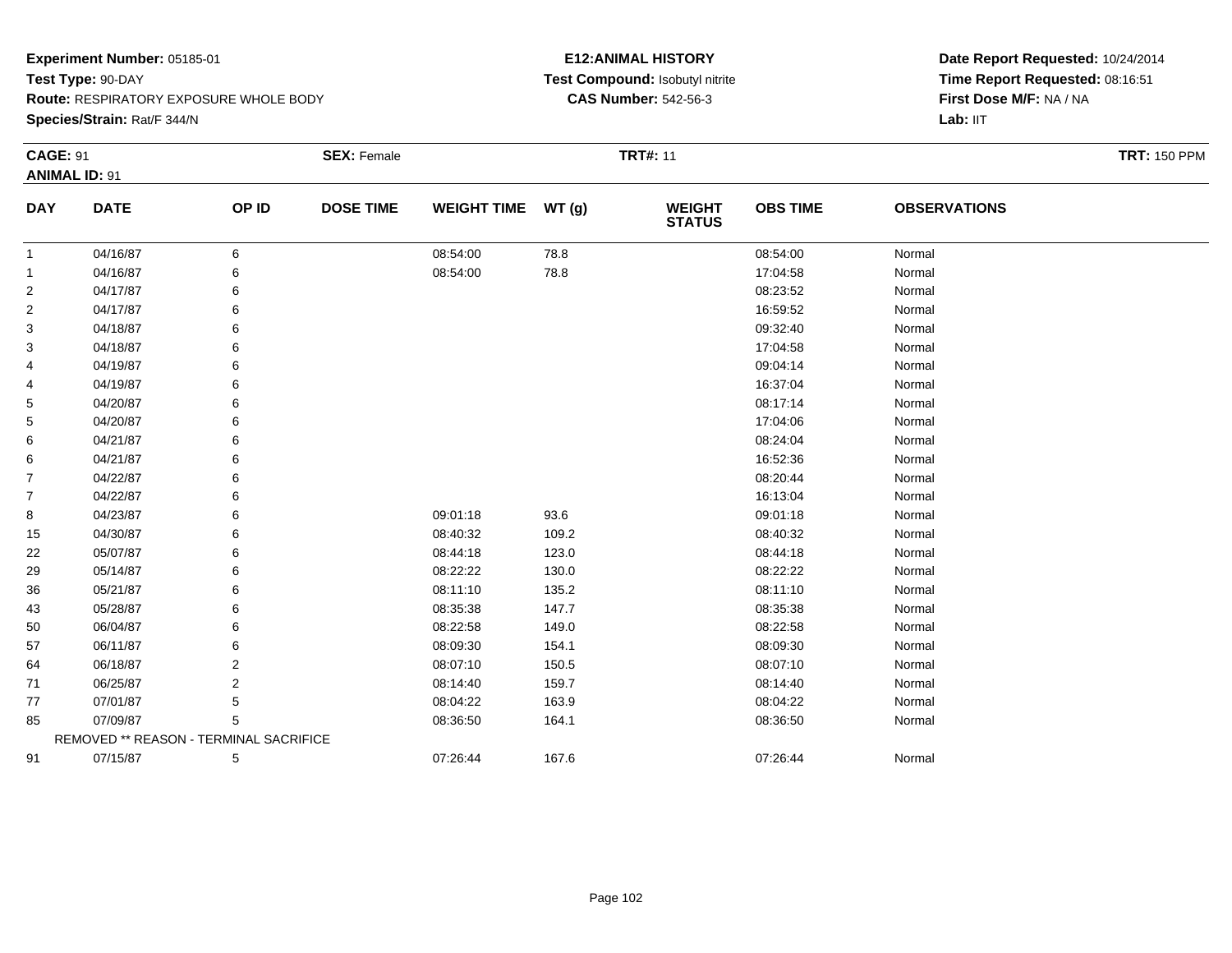**Species/Strain:** Rat/F 344/N

### **E12:ANIMAL HISTORY Test Compound:** Isobutyl nitrite**CAS Number:** 542-56-3

| <b>CAGE: 92</b> |                                        |       | <b>SEX: Female</b> |                    |       | <b>TRT#: 11</b>                |                 |                     | <b>TRT: 150 PPM</b> |
|-----------------|----------------------------------------|-------|--------------------|--------------------|-------|--------------------------------|-----------------|---------------------|---------------------|
|                 | <b>ANIMAL ID: 92</b>                   |       |                    |                    |       |                                |                 |                     |                     |
| <b>DAY</b>      | <b>DATE</b>                            | OP ID | <b>DOSE TIME</b>   | <b>WEIGHT TIME</b> | WT(g) | <b>WEIGHT</b><br><b>STATUS</b> | <b>OBS TIME</b> | <b>OBSERVATIONS</b> |                     |
| -1              | 04/16/87                               | 6     |                    | 08:54:00           | 78.4  |                                | 08:54:00        | Normal              |                     |
| -1              | 04/16/87                               | 6     |                    | 08:54:00           | 78.4  |                                | 17:05:12        | Normal              |                     |
| 2               | 04/17/87                               | 6     |                    |                    |       |                                | 08:24:08        | Normal              |                     |
| 2               | 04/17/87                               | 6     |                    |                    |       |                                | 17:00:08        | Normal              |                     |
| 3               | 04/18/87                               | 6     |                    |                    |       |                                | 09:32:48        | Normal              |                     |
| 3               | 04/18/87                               |       |                    |                    |       |                                | 17:05:08        | Normal              |                     |
| 4               | 04/19/87                               | 6     |                    |                    |       |                                | 09:04:26        | Normal              |                     |
| 4               | 04/19/87                               | 6     |                    |                    |       |                                | 16:37:12        | Normal              |                     |
| 5               | 04/20/87                               | 6     |                    |                    |       |                                | 08:17:28        | Normal              |                     |
| 5               | 04/20/87                               |       |                    |                    |       |                                | 17:04:16        | Normal              |                     |
| 6               | 04/21/87                               | 6     |                    |                    |       |                                | 08:24:14        | Normal              |                     |
| 6               | 04/21/87                               | 6     |                    |                    |       |                                | 16:52:48        | Normal              |                     |
| $\overline{7}$  | 04/22/87                               | 6     |                    |                    |       |                                | 08:20:56        | Normal              |                     |
| 7               | 04/22/87                               | 6     |                    |                    |       |                                | 16:14:02        | Normal              |                     |
| 8               | 04/23/87                               | 6     |                    | 09:02:40           | 95.2  |                                | 09:02:40        | Normal              |                     |
| 15              | 04/30/87                               | 6     |                    | 08:41:00           | 115.4 |                                | 08:41:00        | Normal              |                     |
| 22              | 05/07/87                               | 6     |                    | 08:44:52           | 127.3 |                                | 08:44:52        | Normal              |                     |
| 29              | 05/14/87                               |       |                    | 08:22:48           | 139.2 |                                | 08:22:48        | Normal              |                     |
| 36              | 05/21/87                               |       |                    | 08:11:30           | 148.8 |                                | 08:11:30        | Normal              |                     |
| 43              | 05/28/87                               | 6     |                    | 08:35:56           | 156.7 |                                | 08:35:56        | Normal              |                     |
| 50              | 06/04/87                               | 6     |                    | 08:23:18           | 160.0 |                                | 08:23:18        | Normal              |                     |
| 57              | 06/11/87                               | 6     |                    | 08:09:50           | 165.2 |                                | 08:09:50        | Normal              |                     |
| 64              | 06/18/87                               | 2     |                    | 08:07:36           | 166.1 |                                | 08:07:36        | Normal              |                     |
| 71              | 06/25/87                               | 2     |                    | 08:15:00           | 173.4 |                                | 08:15:00        | Normal              |                     |
| 77              | 07/01/87                               | 5     |                    | 08:04:48           | 175.3 |                                | 08:04:48        | Normal              |                     |
| 85              | 07/09/87                               | 5     |                    | 08:37:08           | 178.7 |                                | 08:37:08        | Normal              |                     |
|                 | REMOVED ** REASON - TERMINAL SACRIFICE |       |                    |                    |       |                                |                 |                     |                     |
| 91              | 07/15/87                               | 5     |                    | 07:28:06           | 183.1 |                                | 07:28:06        | Normal              |                     |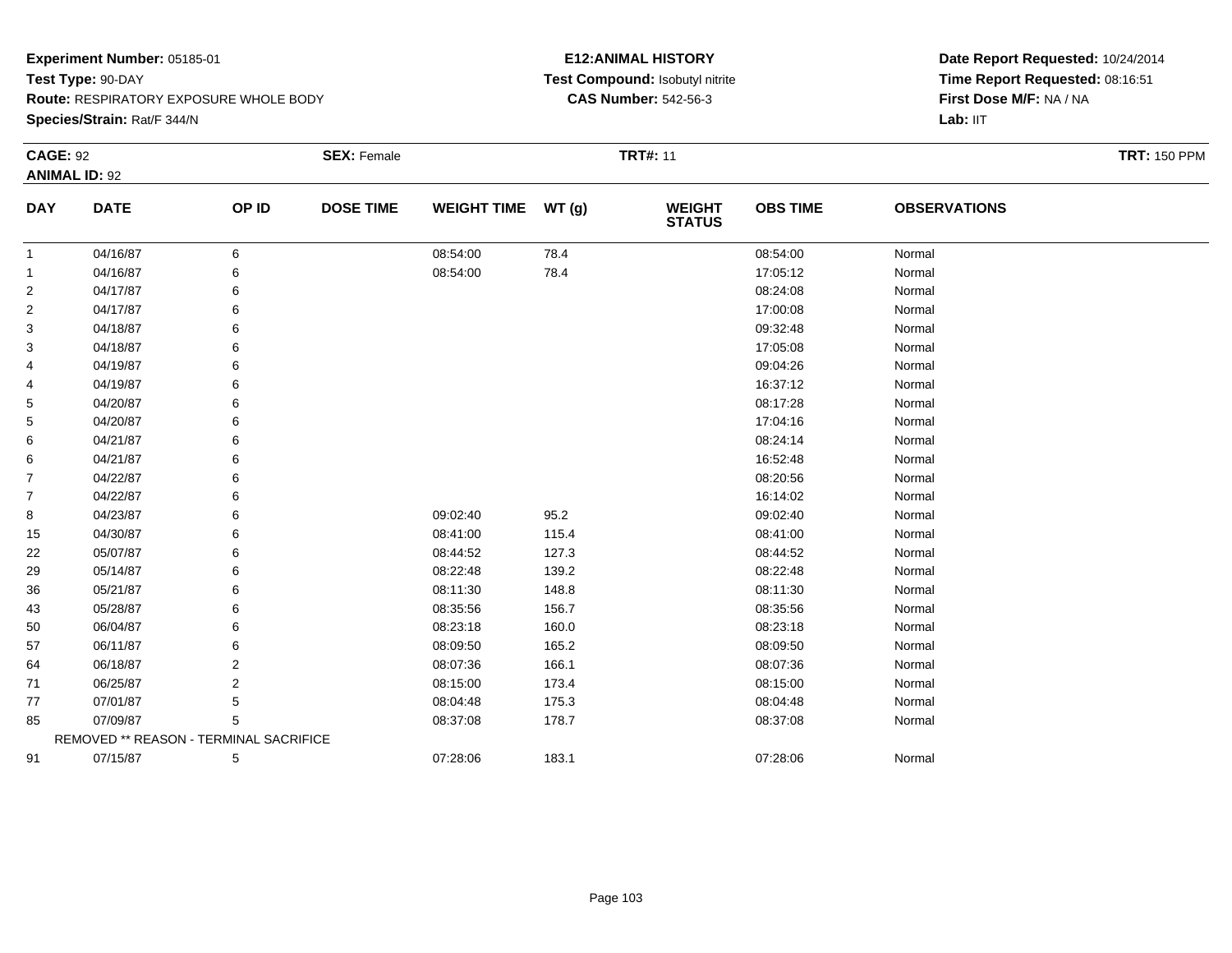**Species/Strain:** Rat/F 344/N

### **E12:ANIMAL HISTORY Test Compound:** Isobutyl nitrite**CAS Number:** 542-56-3

| <b>CAGE: 93</b> | <b>ANIMAL ID: 93</b>                   |       | <b>SEX: Female</b> |                    |       | <b>TRT#: 11</b>                |                 |                     | <b>TRT: 150 PPM</b> |
|-----------------|----------------------------------------|-------|--------------------|--------------------|-------|--------------------------------|-----------------|---------------------|---------------------|
| <b>DAY</b>      | <b>DATE</b>                            | OP ID | <b>DOSE TIME</b>   | WEIGHT TIME WT (g) |       | <b>WEIGHT</b><br><b>STATUS</b> | <b>OBS TIME</b> | <b>OBSERVATIONS</b> |                     |
| $\mathbf{1}$    | 04/16/87                               | 6     |                    | 08:55:00           | 82.5  |                                | 08:55:00        | Normal              |                     |
| 1               | 04/16/87                               | 6     |                    | 08:55:00           | 82.5  |                                | 17:05:30        | Normal              |                     |
| $\overline{c}$  | 04/17/87                               | 6     |                    |                    |       |                                | 08:24:26        | Normal              |                     |
| $\overline{c}$  | 04/17/87                               | 6     |                    |                    |       |                                | 17:00:18        | Normal              |                     |
| 3               | 04/18/87                               | 6     |                    |                    |       |                                | 09:32:58        | Normal              |                     |
| 3               | 04/18/87                               | 6     |                    |                    |       |                                | 17:05:18        | Normal              |                     |
| 4               | 04/19/87                               | 6     |                    |                    |       |                                | 09:04:36        | Normal              |                     |
| 4               | 04/19/87                               | 6     |                    |                    |       |                                | 16:37:24        | Normal              |                     |
| 5               | 04/20/87                               | 6     |                    |                    |       |                                | 08:17:40        | Normal              |                     |
| 5               | 04/20/87                               | 6     |                    |                    |       |                                | 17:04:24        | Normal              |                     |
| 6               | 04/21/87                               | 6     |                    |                    |       |                                | 08:24:26        | Normal              |                     |
| 6               | 04/21/87                               | 6     |                    |                    |       |                                | 16:52:56        | Normal              |                     |
| 7               | 04/22/87                               | 6     |                    |                    |       |                                | 08:21:04        | Normal              |                     |
| $\overline{7}$  | 04/22/87                               | 6     |                    |                    |       |                                | 16:14:12        | Normal              |                     |
| 8               | 04/23/87                               | 6     |                    | 09:03:14           | 99.3  |                                | 09:03:14        | Normal              |                     |
| 15              | 04/30/87                               | 6     |                    | 08:41:30           | 117.3 |                                | 08:41:30        | Normal              |                     |
| 22              | 05/07/87                               | 6     |                    | 08:45:32           | 128.4 |                                | 08:45:32        | Normal              |                     |
| 29              | 05/14/87                               | 6     |                    | 08:23:16           | 142.6 |                                | 08:23:16        | Normal              |                     |
| 36              | 05/21/87                               | 6     |                    | 08:11:50           | 146.1 |                                | 08:11:50        | Normal              |                     |
| 43              | 05/28/87                               | 6     |                    | 08:36:18           | 150.7 |                                | 08:36:18        | Normal              |                     |
| 50              | 06/04/87                               | 6     |                    | 08:23:36           | 155.2 |                                | 08:23:36        | Normal              |                     |
| 57              | 06/11/87                               | 6     |                    | 08:10:10           | 163.2 |                                | 08:10:10        | Normal              |                     |
| 64              | 06/18/87                               | 2     |                    | 08:08:16           | 162.4 |                                | 08:08:16        | Normal              |                     |
| 71              | 06/25/87                               | 2     |                    | 08:15:18           | 168.1 |                                | 08:15:18        | Normal              |                     |
| 77              | 07/01/87                               | 5     |                    | 08:05:04           | 170.2 |                                | 08:05:04        | Normal              |                     |
| 85              | 07/09/87                               | 5     |                    | 08:37:26           | 171.6 |                                | 08:37:26        | Normal              |                     |
|                 | REMOVED ** REASON - TERMINAL SACRIFICE |       |                    |                    |       |                                |                 |                     |                     |
| 91              | 07/15/87                               | 5     |                    | 07:28:40           | 179.0 |                                | 07:28:40        | Normal              |                     |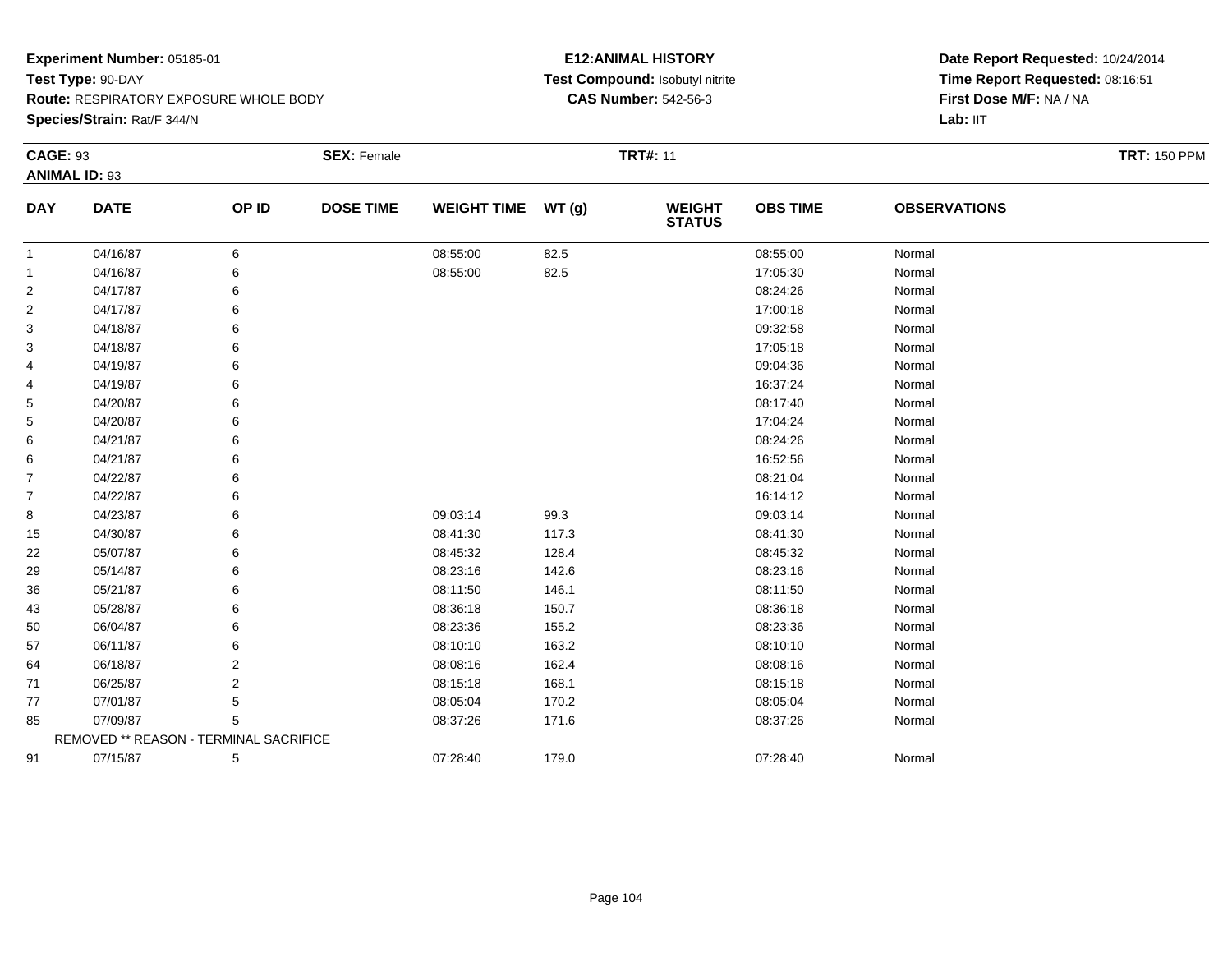**Species/Strain:** Rat/F 344/N

### **E12:ANIMAL HISTORY Test Compound:** Isobutyl nitrite**CAS Number:** 542-56-3

| <b>CAGE: 94</b> | <b>ANIMAL ID: 94</b>                   |       | <b>SEX: Female</b> |                    |       | <b>TRT#: 11</b>                |                 |                     | <b>TRT: 150 PPM</b> |
|-----------------|----------------------------------------|-------|--------------------|--------------------|-------|--------------------------------|-----------------|---------------------|---------------------|
| <b>DAY</b>      | <b>DATE</b>                            | OP ID | <b>DOSE TIME</b>   | <b>WEIGHT TIME</b> | WT(g) | <b>WEIGHT</b><br><b>STATUS</b> | <b>OBS TIME</b> | <b>OBSERVATIONS</b> |                     |
| 1               | 04/16/87                               | 6     |                    | 08:55:00           | 85.7  |                                | 08:55:00        | Normal              |                     |
| $\mathbf 1$     | 04/16/87                               | 6     |                    | 08:55:00           | 85.7  |                                | 17:05:40        | Normal              |                     |
| $\overline{2}$  | 04/17/87                               | 6     |                    |                    |       |                                | 08:24:42        | Normal              |                     |
| $\overline{2}$  | 04/17/87                               | 6     |                    |                    |       |                                | 17:00:34        | Normal              |                     |
| 3               | 04/18/87                               | 6     |                    |                    |       |                                | 09:33:08        | Normal              |                     |
| 3               | 04/18/87                               | 6     |                    |                    |       |                                | 17:05:28        | Normal              |                     |
| 4               | 04/19/87                               | 6     |                    |                    |       |                                | 09:04:46        | Normal              |                     |
| 4               | 04/19/87                               | 6     |                    |                    |       |                                | 16:37:36        | Normal              |                     |
| 5               | 04/20/87                               | 6     |                    |                    |       |                                | 08:17:54        | Normal              |                     |
| 5               | 04/20/87                               | 6     |                    |                    |       |                                | 17:04:32        | Normal              |                     |
| 6               | 04/21/87                               | 6     |                    |                    |       |                                | 08:24:36        | Normal              |                     |
| 6               | 04/21/87                               | 6     |                    |                    |       |                                | 16:53:04        | Normal              |                     |
| $\overline{7}$  | 04/22/87                               | 6     |                    |                    |       |                                | 08:21:20        | Normal              |                     |
| $\overline{7}$  | 04/22/87                               | 6     |                    |                    |       |                                | 16:16:26        | Normal              |                     |
| 8               | 04/23/87                               | 6     |                    | 09:03:50           | 101.3 |                                | 09:03:50        | Normal              |                     |
| 15              | 04/30/87                               | 6     |                    | 08:41:56           | 119.3 |                                | 08:41:56        | Normal              |                     |
| 22              | 05/07/87                               | 6     |                    | 08:46:06           | 131.7 |                                | 08:46:06        | Normal              |                     |
| 29              | 05/14/87                               | 6     |                    | 08:23:58           | 141.4 |                                | 08:23:58        | Normal              |                     |
| 36              | 05/21/87                               | 6     |                    | 08:12:08           | 151.4 |                                | 08:12:08        | Normal              |                     |
| 43              | 05/28/87                               | 6     |                    | 08:36:38           | 157.7 |                                | 08:36:38        | Normal              |                     |
| 50              | 06/04/87                               | 6     |                    | 08:23:54           | 153.4 |                                | 08:23:54        | Normal              |                     |
| 57              | 06/11/87                               | 6     |                    | 08:10:28           | 164.4 |                                | 08:10:28        | Normal              |                     |
| 64              | 06/18/87                               | 2     |                    | 08:08:40           | 167.5 |                                | 08:08:40        | Normal              |                     |
| 71              | 06/25/87                               | 2     |                    | 08:15:32           | 174.3 |                                | 08:15:32        | Normal              |                     |
| 77              | 07/01/87                               | 5     |                    | 08:05:20           | 176.1 |                                | 08:05:20        | Normal              |                     |
| 85              | 07/09/87                               | 5     |                    | 08:37:42           | 178.2 |                                | 08:37:42        | Normal              |                     |
|                 | REMOVED ** REASON - TERMINAL SACRIFICE |       |                    |                    |       |                                |                 |                     |                     |
| 91              | 07/15/87                               | 5     |                    | 07:29:04           | 184.6 |                                | 07:29:04        | Normal              |                     |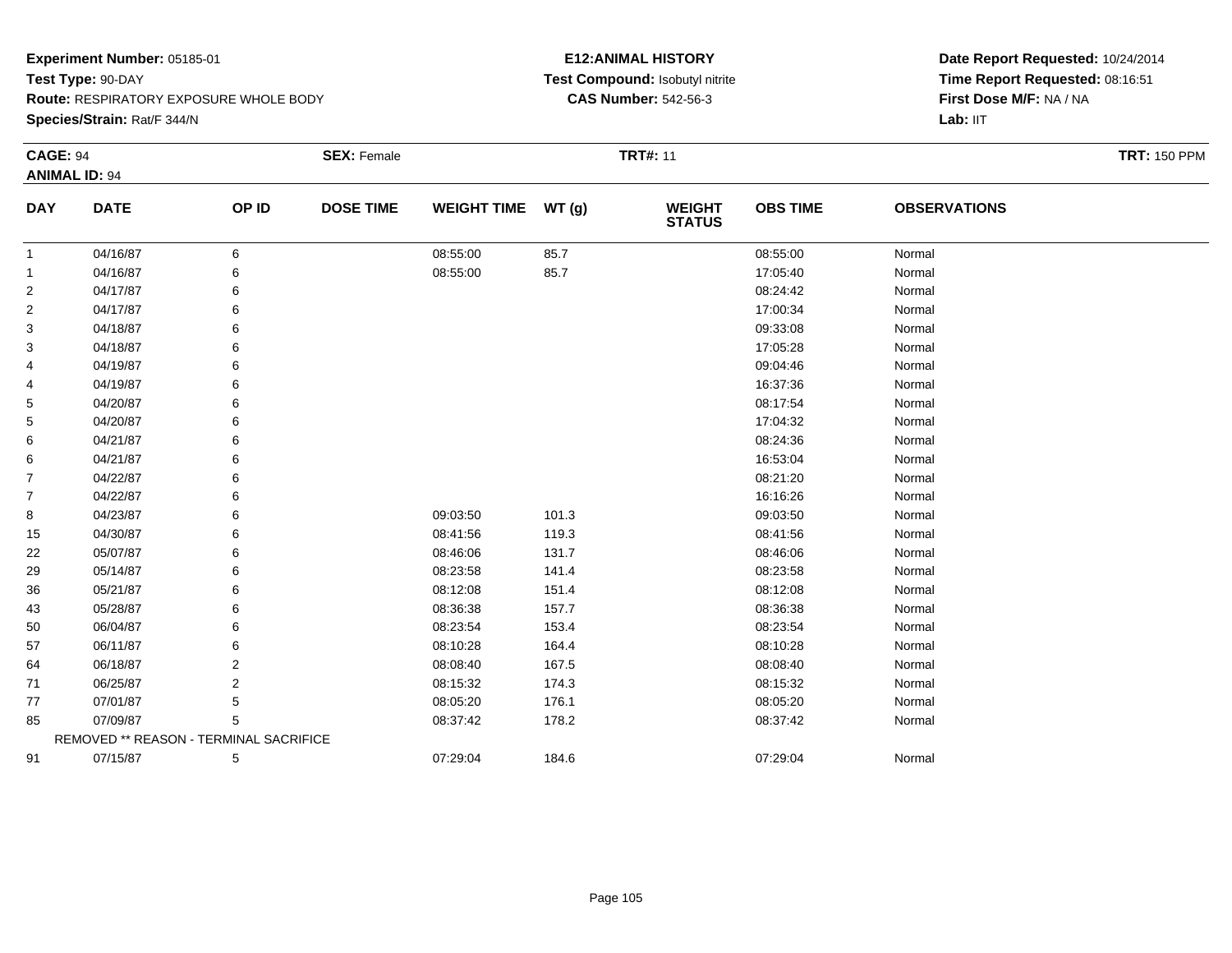**Species/Strain:** Rat/F 344/N

### **E12:ANIMAL HISTORY Test Compound:** Isobutyl nitrite**CAS Number:** 542-56-3

| <b>CAGE: 95</b> |                                        |       | <b>SEX: Female</b> |                    |       | <b>TRT#: 11</b>                |                 |                     | <b>TRT: 150 PPM</b> |
|-----------------|----------------------------------------|-------|--------------------|--------------------|-------|--------------------------------|-----------------|---------------------|---------------------|
|                 | <b>ANIMAL ID: 95</b>                   |       |                    |                    |       |                                |                 |                     |                     |
| <b>DAY</b>      | <b>DATE</b>                            | OP ID | <b>DOSE TIME</b>   | <b>WEIGHT TIME</b> | WT(g) | <b>WEIGHT</b><br><b>STATUS</b> | <b>OBS TIME</b> | <b>OBSERVATIONS</b> |                     |
| 1               | 04/16/87                               | 6     |                    | 08:56:00           | 87.9  |                                | 08:56:00        | Normal              |                     |
| -1              | 04/16/87                               | 6     |                    | 08:56:00           | 87.9  |                                | 17:05:52        | Normal              |                     |
| 2               | 04/17/87                               | 6     |                    |                    |       |                                | 08:24:56        | Normal              |                     |
| 2               | 04/17/87                               | 6     |                    |                    |       |                                | 17:00:46        | Normal              |                     |
| 3               | 04/18/87                               | 6     |                    |                    |       |                                | 09:33:22        | Normal              |                     |
| 3               | 04/18/87                               | 6     |                    |                    |       |                                | 17:05:38        | Normal              |                     |
| 4               | 04/19/87                               | 6     |                    |                    |       |                                | 09:04:56        | Normal              |                     |
| 4               | 04/19/87                               | 6     |                    |                    |       |                                | 16:37:48        | Normal              |                     |
| 5               | 04/20/87                               | 6     |                    |                    |       |                                | 08:18:30        | Normal              |                     |
| 5               | 04/20/87                               |       |                    |                    |       |                                | 17:04:40        | Normal              |                     |
| 6               | 04/21/87                               | 6     |                    |                    |       |                                | 08:24:52        | Normal              |                     |
| 6               | 04/21/87                               | 6     |                    |                    |       |                                | 16:53:14        | Normal              |                     |
| $\overline{7}$  | 04/22/87                               | 6     |                    |                    |       |                                | 08:21:28        | Normal              |                     |
| 7               | 04/22/87                               | 6     |                    |                    |       |                                | 16:17:30        | Normal              |                     |
| 8               | 04/23/87                               | 6     |                    | 09:04:26           | 101.3 |                                | 09:04:26        | Normal              |                     |
| 15              | 04/30/87                               | 6     |                    | 08:42:24           | 117.6 |                                | 08:42:24        | Normal              |                     |
| 22              | 05/07/87                               | 6     |                    | 08:46:40           | 129.8 |                                | 08:46:40        | Normal              |                     |
| 29              | 05/14/87                               | 6     |                    | 08:24:50           | 137.1 |                                | 08:24:50        | Normal              |                     |
| 36              | 05/21/87                               | 6     |                    | 08:12:30           | 146.8 |                                | 08:12:30        | Normal              |                     |
| 43              | 05/28/87                               | 6     |                    | 08:37:00           | 152.0 |                                | 08:37:00        | Normal              |                     |
| 50              | 06/04/87                               | 6     |                    | 08:24:12           | 157.5 |                                | 08:24:12        | Normal              |                     |
| 57              | 06/11/87                               | 6     |                    | 08:10:52           | 159.2 |                                | 08:10:52        | Normal              |                     |
| 64              | 06/18/87                               | 2     |                    | 08:09:00           | 161.7 |                                | 08:09:00        | Normal              |                     |
| 71              | 06/25/87                               | 2     |                    | 08:15:50           | 171.0 |                                | 08:15:50        | Normal              |                     |
| 77              | 07/01/87                               | 5     |                    | 08:05:38           | 173.3 |                                | 08:05:38        | Normal              |                     |
| 85              | 07/09/87                               | 5     |                    | 08:37:58           | 173.0 |                                | 08:37:58        | Normal              |                     |
|                 | REMOVED ** REASON - TERMINAL SACRIFICE |       |                    |                    |       |                                |                 |                     |                     |
| 91              | 07/15/87                               | 5     |                    | 07:29:24           | 176.3 |                                | 07:29:24        | Normal              |                     |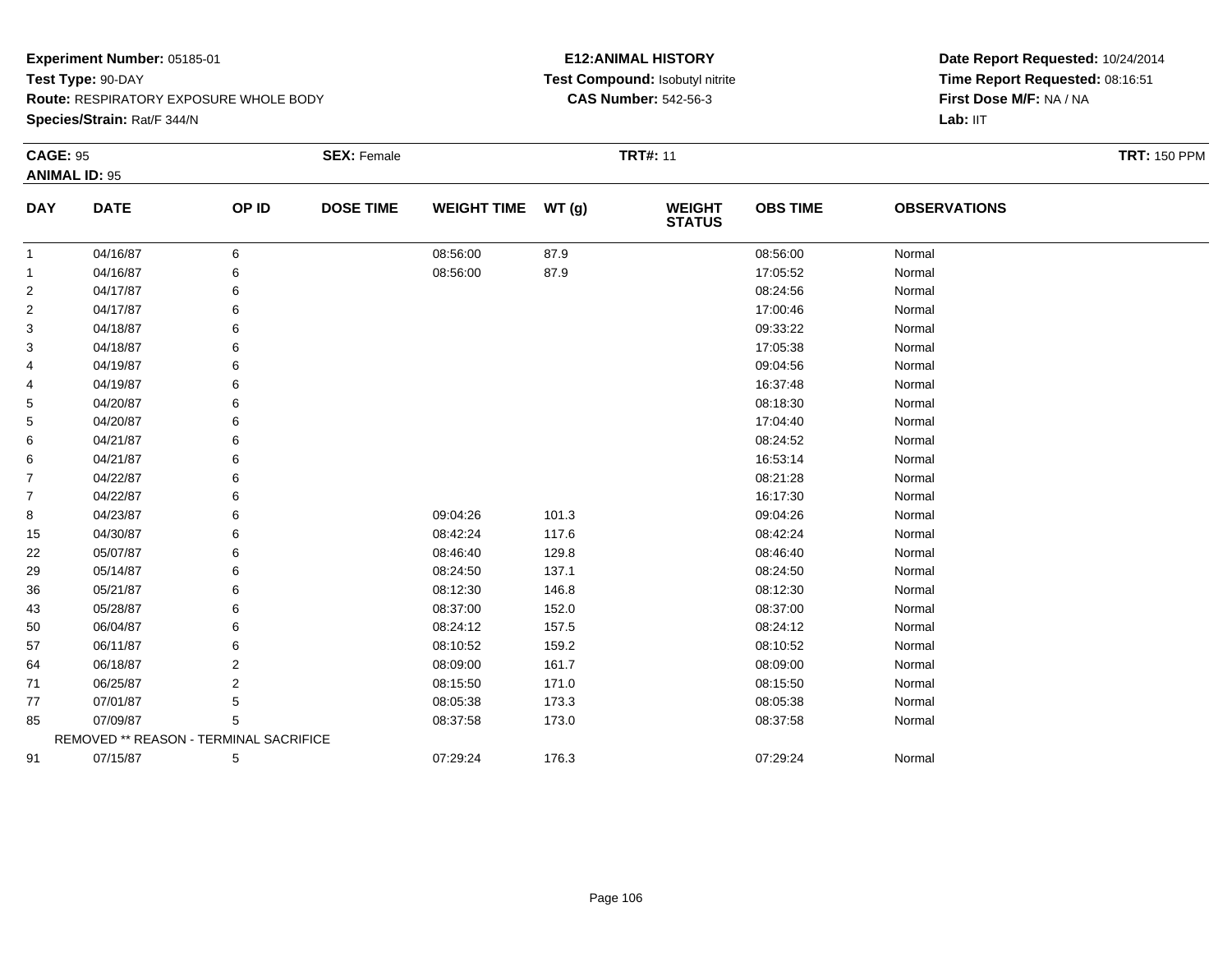**Species/Strain:** Rat/F 344/N

### **E12:ANIMAL HISTORY Test Compound:** Isobutyl nitrite**CAS Number:** 542-56-3

| <b>CAGE: 96</b> |                                        |       | <b>SEX: Female</b> |                    |       | <b>TRT#: 11</b>                |                 |                     | <b>TRT: 150 PPM</b> |
|-----------------|----------------------------------------|-------|--------------------|--------------------|-------|--------------------------------|-----------------|---------------------|---------------------|
|                 | <b>ANIMAL ID: 96</b>                   |       |                    |                    |       |                                |                 |                     |                     |
| <b>DAY</b>      | <b>DATE</b>                            | OP ID | <b>DOSE TIME</b>   | WEIGHT TIME WT (g) |       | <b>WEIGHT</b><br><b>STATUS</b> | <b>OBS TIME</b> | <b>OBSERVATIONS</b> |                     |
| $\mathbf{1}$    | 04/16/87                               | 6     |                    | 08:56:00           | 92.0  |                                | 08:56:00        | Normal              |                     |
| $\mathbf{1}$    | 04/16/87                               | 6     |                    | 08:56:00           | 92.0  |                                | 17:06:06        | Normal              |                     |
| 2               | 04/17/87                               |       |                    |                    |       |                                | 08:25:08        | Normal              |                     |
| $\overline{2}$  | 04/17/87                               |       |                    |                    |       |                                | 17:01:04        | Normal              |                     |
| 3               | 04/18/87                               | 6     |                    |                    |       |                                | 09:33:32        | Normal              |                     |
| 3               | 04/18/87                               |       |                    |                    |       |                                | 17:05:50        | Normal              |                     |
| 4               | 04/19/87                               | 6     |                    |                    |       |                                | 09:05:04        | Normal              |                     |
| 4               | 04/19/87                               |       |                    |                    |       |                                | 16:37:56        | Normal              |                     |
| 5               | 04/20/87                               | 6     |                    |                    |       |                                | 08:18:42        | Normal              |                     |
| 5               | 04/20/87                               |       |                    |                    |       |                                | 17:04:48        | Normal              |                     |
| 6               | 04/21/87                               |       |                    |                    |       |                                | 08:25:04        | Normal              |                     |
| 6               | 04/21/87                               |       |                    |                    |       |                                | 16:53:22        | Normal              |                     |
| $\overline{7}$  | 04/22/87                               | 6     |                    |                    |       |                                | 08:21:38        | Normal              |                     |
| $\overline{7}$  | 04/22/87                               |       |                    |                    |       |                                | 16:17:42        | Normal              |                     |
| 8               | 04/23/87                               |       |                    | 09:04:52           | 105.8 |                                | 09:04:52        | Normal              |                     |
| 15              | 04/30/87                               | 6     |                    | 08:42:52           | 124.8 |                                | 08:42:52        | Normal              |                     |
| 22              | 05/07/87                               | 6     |                    | 08:47:18           | 140.3 |                                | 08:47:18        | Normal              |                     |
| 29              | 05/14/87                               |       |                    | 08:27:20           | 154.4 |                                | 08:27:20        | Normal              |                     |
| 36              | 05/21/87                               |       |                    | 08:12:52           | 161.4 |                                | 08:12:52        | Normal              |                     |
| 43              | 05/28/87                               |       |                    | 08:37:20           | 170.1 |                                | 08:37:20        | Normal              |                     |
| 50              | 06/04/87                               | 6     |                    | 08:24:28           | 179.2 |                                | 08:24:28        | Normal              |                     |
| 57              | 06/11/87                               | 6     |                    | 08:11:12           | 174.5 |                                | 08:11:12        | Normal              |                     |
| 64              | 06/18/87                               | 2     |                    | 08:09:22           | 182.8 |                                | 08:09:22        | Normal              |                     |
| 71              | 06/25/87                               | 2     |                    | 08:16:08           | 190.4 |                                | 08:16:08        | Normal              |                     |
| 77              | 07/01/87                               | 5     |                    | 08:06:02           | 188.3 |                                | 08:06:02        | Normal              |                     |
| 85              | 07/09/87                               | 5     |                    | 08:38:18           | 196.9 |                                | 08:38:18        | Normal              |                     |
|                 | REMOVED ** REASON - TERMINAL SACRIFICE |       |                    |                    |       |                                |                 |                     |                     |
| 91              | 07/15/87                               | 5     |                    | 07:29:50           | 200.1 |                                | 07:29:50        | Normal              |                     |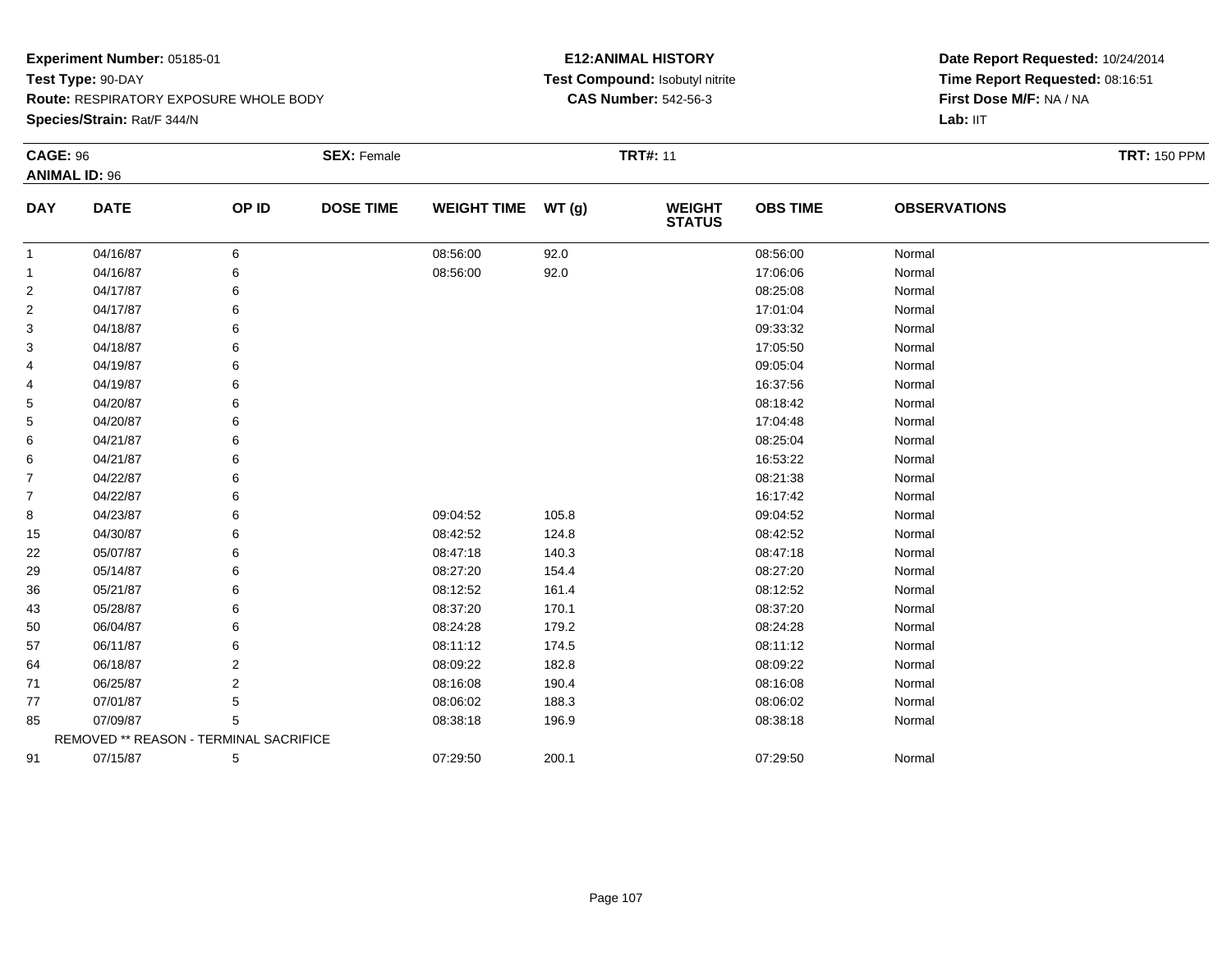**Species/Strain:** Rat/F 344/N

### **E12:ANIMAL HISTORY Test Compound:** Isobutyl nitrite**CAS Number:** 542-56-3

| <b>CAGE: 97</b> |                                        |       | <b>SEX: Female</b> |                    |       | <b>TRT#: 11</b>                |                 |                     | <b>TRT: 150 PPM</b> |
|-----------------|----------------------------------------|-------|--------------------|--------------------|-------|--------------------------------|-----------------|---------------------|---------------------|
|                 | <b>ANIMAL ID: 97</b>                   |       |                    |                    |       |                                |                 |                     |                     |
| <b>DAY</b>      | <b>DATE</b>                            | OP ID | <b>DOSE TIME</b>   | <b>WEIGHT TIME</b> | WT(g) | <b>WEIGHT</b><br><b>STATUS</b> | <b>OBS TIME</b> | <b>OBSERVATIONS</b> |                     |
| -1              | 04/16/87                               | 6     |                    | 08:56:00           | 89.9  |                                | 08:56:00        | Normal              |                     |
| -1              | 04/16/87                               | 6     |                    | 08:56:00           | 89.9  |                                | 17:06:22        | Normal              |                     |
| 2               | 04/17/87                               | 6     |                    |                    |       |                                | 08:25:22        | Normal              |                     |
| 2               | 04/17/87                               | 6     |                    |                    |       |                                | 17:01:24        | Normal              |                     |
| 3               | 04/18/87                               | 6     |                    |                    |       |                                | 09:33:42        | Normal              |                     |
| 3               | 04/18/87                               |       |                    |                    |       |                                | 17:06:02        | Normal              |                     |
| 4               | 04/19/87                               | 6     |                    |                    |       |                                | 09:05:14        | Normal              |                     |
| 4               | 04/19/87                               | 6     |                    |                    |       |                                | 16:38:06        | Normal              |                     |
| 5               | 04/20/87                               | 6     |                    |                    |       |                                | 08:18:56        | Normal              |                     |
| 5               | 04/20/87                               |       |                    |                    |       |                                | 17:05:02        | Normal              |                     |
| 6               | 04/21/87                               | 6     |                    |                    |       |                                | 08:25:18        | Normal              |                     |
| 6               | 04/21/87                               | 6     |                    |                    |       |                                | 16:53:40        | Normal              |                     |
| $\overline{7}$  | 04/22/87                               | 6     |                    |                    |       |                                | 08:21:46        | Normal              |                     |
| 7               | 04/22/87                               | 6     |                    |                    |       |                                | 16:17:54        | Normal              |                     |
| 8               | 04/23/87                               | 6     |                    | 09:05:48           | 106.5 |                                | 09:05:48        | Normal              |                     |
| 15              | 04/30/87                               | 6     |                    | 08:43:20           | 122.6 |                                | 08:43:20        | Normal              |                     |
| 22              | 05/07/87                               | 6     |                    | 08:47:40           | 137.6 |                                | 08:47:40        | Normal              |                     |
| 29              | 05/14/87                               |       |                    | 08:27:52           | 154.2 |                                | 08:27:52        | Normal              |                     |
| 36              | 05/21/87                               | 6     |                    | 08:13:16           | 157.2 |                                | 08:13:16        | Normal              |                     |
| 43              | 05/28/87                               | 6     |                    | 08:37:38           | 164.6 |                                | 08:37:38        | Normal              |                     |
| 50              | 06/04/87                               | 6     |                    | 08:24:46           | 171.9 |                                | 08:24:46        | Normal              |                     |
| 57              | 06/11/87                               | 6     |                    | 08:11:36           | 175.3 |                                | 08:11:36        | Normal              |                     |
| 64              | 06/18/87                               | 2     |                    | 08:09:38           | 177.0 |                                | 08:09:38        | Normal              |                     |
| 71              | 06/25/87                               | 2     |                    | 08:16:28           | 184.2 |                                | 08:16:28        | Normal              |                     |
| 77              | 07/01/87                               | 5     |                    | 08:06:24           | 186.4 |                                | 08:06:24        | Normal              |                     |
| 85              | 07/09/87                               | 5     |                    | 08:38:36           | 189.4 |                                | 08:38:36        | Normal              |                     |
|                 | REMOVED ** REASON - TERMINAL SACRIFICE |       |                    |                    |       |                                |                 |                     |                     |
| 91              | 07/15/87                               | 5     |                    | 07:30:10           | 195.2 |                                | 07:30:10        | Normal              |                     |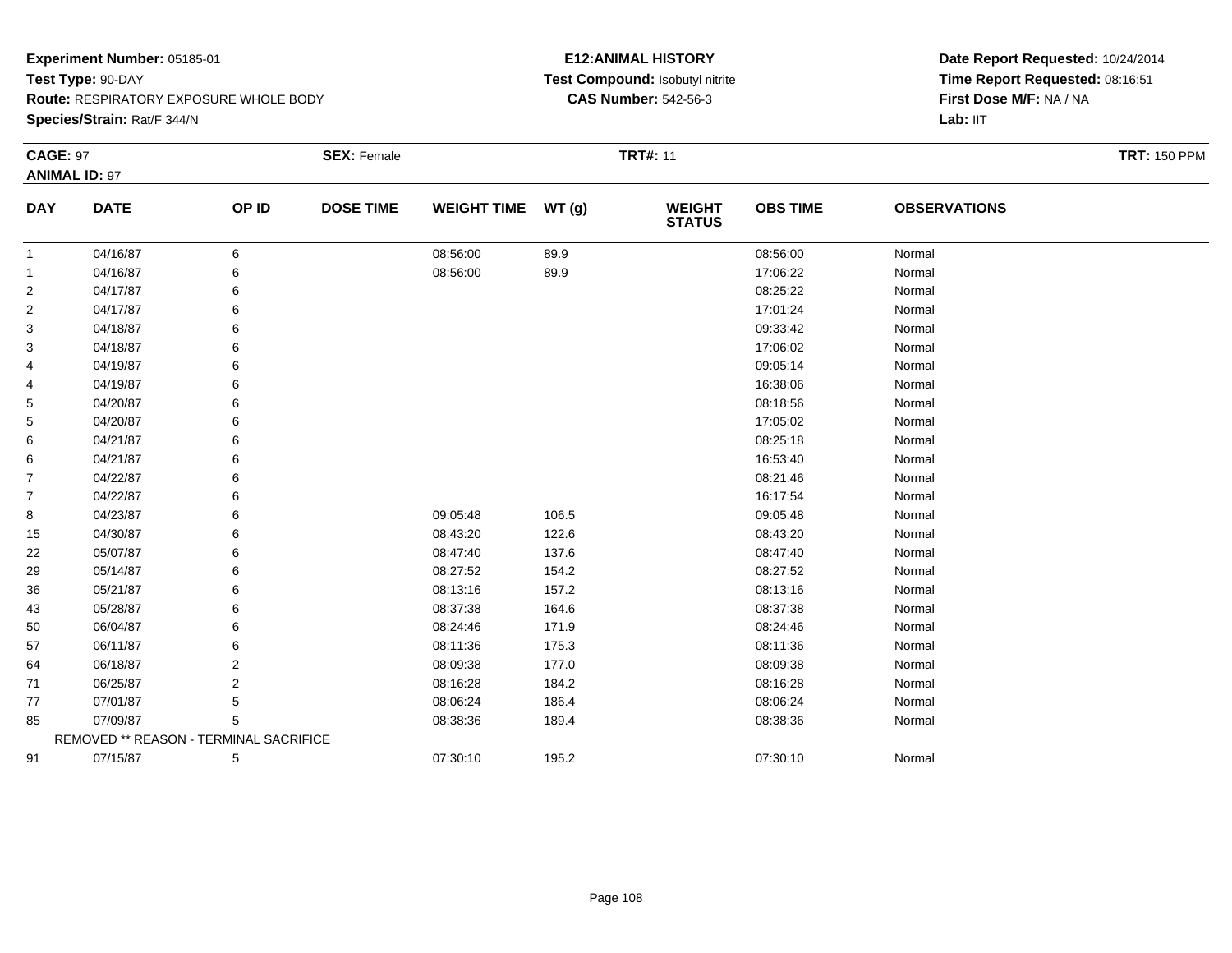**Species/Strain:** Rat/F 344/N

### **E12:ANIMAL HISTORY Test Compound:** Isobutyl nitrite**CAS Number:** 542-56-3

| <b>CAGE: 98</b> |                                        |                | <b>SEX: Female</b> |                    |       | <b>TRT#: 11</b>                |                 |                     | <b>TRT: 150 PPM</b> |
|-----------------|----------------------------------------|----------------|--------------------|--------------------|-------|--------------------------------|-----------------|---------------------|---------------------|
|                 | <b>ANIMAL ID: 98</b>                   |                |                    |                    |       |                                |                 |                     |                     |
| <b>DAY</b>      | <b>DATE</b>                            | OP ID          | <b>DOSE TIME</b>   | <b>WEIGHT TIME</b> | WT(g) | <b>WEIGHT</b><br><b>STATUS</b> | <b>OBS TIME</b> | <b>OBSERVATIONS</b> |                     |
| 1               | 04/16/87                               | 6              |                    | 08:57:00           | 94.9  |                                | 08:57:00        | Normal              |                     |
| 1               | 04/16/87                               | 6              |                    | 08:57:00           | 94.9  |                                | 17:06:32        | Normal              |                     |
| 2               | 04/17/87                               | 6              |                    |                    |       |                                | 08:25:40        | Normal              |                     |
| 2               | 04/17/87                               | 6              |                    |                    |       |                                | 17:01:36        | Normal              |                     |
| 3               | 04/18/87                               | 6              |                    |                    |       |                                | 09:33:54        | Normal              |                     |
| 3               | 04/18/87                               | 6              |                    |                    |       |                                | 17:06:12        | Normal              |                     |
| 4               | 04/19/87                               | 6              |                    |                    |       |                                | 09:05:24        | Normal              |                     |
| 4               | 04/19/87                               | 6              |                    |                    |       |                                | 16:38:16        | Normal              |                     |
| 5               | 04/20/87                               | 6              |                    |                    |       |                                | 08:19:10        | Normal              |                     |
| 5               | 04/20/87                               | 6              |                    |                    |       |                                | 17:05:12        | Normal              |                     |
| 6               | 04/21/87                               | 6              |                    |                    |       |                                | 08:25:34        | Normal              |                     |
| 6               | 04/21/87                               | 6              |                    |                    |       |                                | 16:54:02        | Normal              |                     |
| $\overline{7}$  | 04/22/87                               | 6              |                    |                    |       |                                | 08:21:54        | Normal              |                     |
| $\overline{7}$  | 04/22/87                               | 6              |                    |                    |       |                                | 16:18:18        | Normal              |                     |
| 8               | 04/23/87                               | 6              |                    | 09:06:32           | 112.2 |                                | 09:06:32        | Normal              |                     |
| 15              | 04/30/87                               | 6              |                    | 08:43:50           | 133.0 |                                | 08:43:50        | Normal              |                     |
| 22              | 05/07/87                               | 6              |                    | 08:48:16           | 147.3 |                                | 08:48:16        | Normal              |                     |
| 29              | 05/14/87                               | 6              |                    | 08:28:14           | 158.3 |                                | 08:28:14        | Normal              |                     |
| 36              | 05/21/87                               | 6              |                    | 08:13:50           | 167.0 |                                | 08:13:50        | Normal              |                     |
| 43              | 05/28/87                               | 6              |                    | 08:37:56           | 174.1 |                                | 08:37:56        | Normal              |                     |
| 50              | 06/04/87                               | 6              |                    | 08:25:14           | 185.9 |                                | 08:25:14        | Normal              |                     |
| 57              | 06/11/87                               | 6              |                    | 08:11:56           | 189.9 |                                | 08:11:56        | Normal              |                     |
| 64              | 06/18/87                               | 2              |                    | 08:09:58           | 193.9 |                                | 08:09:58        | Normal              |                     |
| 71              | 06/25/87                               | $\overline{2}$ |                    | 08:16:54           | 194.2 |                                | 08:16:54        | Normal              |                     |
| 77              | 07/01/87                               | 5              |                    | 08:06:54           | 198.7 |                                | 08:06:54        | Normal              |                     |
| 85              | 07/09/87                               | 5              |                    | 08:38:56           | 194.5 |                                | 08:38:56        | Normal              |                     |
|                 | REMOVED ** REASON - TERMINAL SACRIFICE |                |                    |                    |       |                                |                 |                     |                     |
| 91              | 07/15/87                               | 5              |                    | 07:30:32           | 199.6 |                                | 07:30:32        | Normal              |                     |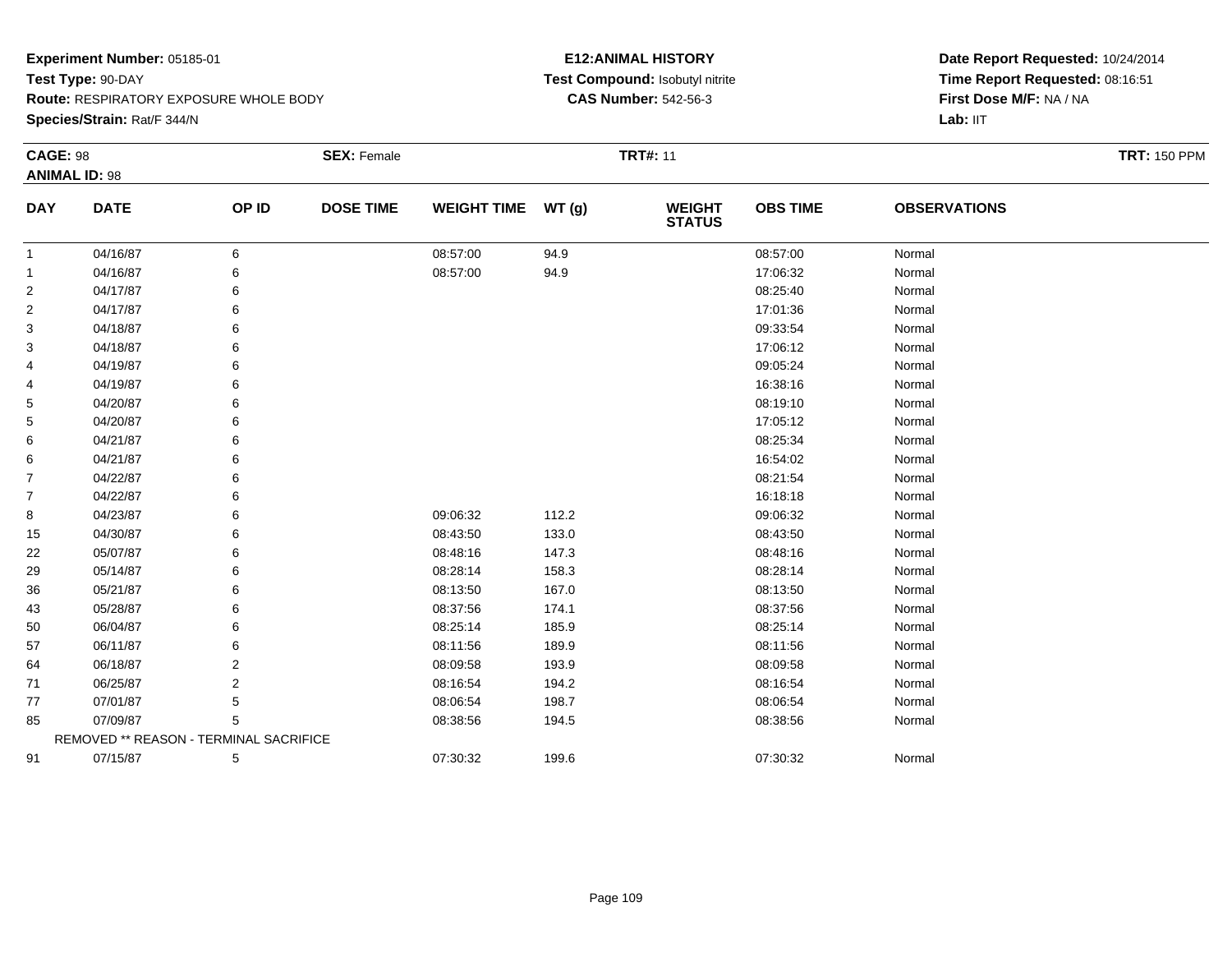**Species/Strain:** Rat/F 344/N

### **E12:ANIMAL HISTORY Test Compound:** Isobutyl nitrite**CAS Number:** 542-56-3

| <b>CAGE: 99</b> | <b>ANIMAL ID: 99</b>                   |       | <b>SEX: Female</b> |                    |       | <b>TRT#: 11</b>                |                 |                     | <b>TRT: 150 PPM</b> |
|-----------------|----------------------------------------|-------|--------------------|--------------------|-------|--------------------------------|-----------------|---------------------|---------------------|
| <b>DAY</b>      | <b>DATE</b>                            | OP ID | <b>DOSE TIME</b>   | WEIGHT TIME WT (g) |       | <b>WEIGHT</b><br><b>STATUS</b> | <b>OBS TIME</b> | <b>OBSERVATIONS</b> |                     |
| -1              | 04/16/87                               | 6     |                    | 08:58:00           | 95.6  |                                | 08:58:00        | Normal              |                     |
| $\mathbf 1$     | 04/16/87                               | 6     |                    | 08:58:00           | 95.6  |                                | 17:06:44        | Normal              |                     |
| $\overline{2}$  | 04/17/87                               |       |                    |                    |       |                                | 08:25:56        | Normal              |                     |
| $\overline{2}$  | 04/17/87                               | 6     |                    |                    |       |                                | 17:01:48        | Normal              |                     |
| 3               | 04/18/87                               | 6     |                    |                    |       |                                | 09:34:06        | Normal              |                     |
| 3               | 04/18/87                               | 6     |                    |                    |       |                                | 17:06:22        | Normal              |                     |
| 4               | 04/19/87                               | 6     |                    |                    |       |                                | 09:05:32        | Normal              |                     |
| 4               | 04/19/87                               | 6     |                    |                    |       |                                | 16:38:24        | Normal              |                     |
| 5               | 04/20/87                               | 6     |                    |                    |       |                                | 08:19:34        | Normal              |                     |
| 5               | 04/20/87                               |       |                    |                    |       |                                | 17:05:30        | Normal              |                     |
| 6               | 04/21/87                               |       |                    |                    |       |                                | 08:25:42        | Normal              |                     |
| 6               | 04/21/87                               | 6     |                    |                    |       |                                | 16:54:16        | Normal              |                     |
| $\overline{7}$  | 04/22/87                               | 6     |                    |                    |       |                                | 08:22:02        | Normal              |                     |
| $\overline{7}$  | 04/22/87                               |       |                    |                    |       |                                | 16:18:26        | Normal              |                     |
| 8               | 04/23/87                               | 6     |                    | 09:07:06           | 113.4 |                                | 09:07:06        | Normal              |                     |
| 15              | 04/30/87                               | 6     |                    | 08:44:18           | 132.8 |                                | 08:44:18        | Normal              |                     |
| 22              | 05/07/87                               | 6     |                    | 08:49:04           | 144.4 |                                | 08:49:04        | Normal              |                     |
| 29              | 05/14/87                               |       |                    | 08:28:44           | 154.8 |                                | 08:28:44        | Normal              |                     |
| 36              | 05/21/87                               |       |                    | 08:14:10           | 162.9 |                                | 08:14:10        | Normal              |                     |
| 43              | 05/28/87                               | 6     |                    | 08:38:14           | 169.6 |                                | 08:38:14        | Normal              |                     |
| 50              | 06/04/87                               | 6     |                    | 08:25:34           | 169.6 |                                | 08:25:34        | Normal              |                     |
| 57              | 06/11/87                               | 6     |                    | 08:12:22           | 175.1 |                                | 08:12:22        | Normal              |                     |
| 64              | 06/18/87                               | 2     |                    | 08:10:18           | 174.8 |                                | 08:10:18        | Normal              |                     |
| 71              | 06/25/87                               | 2     |                    | 08:17:12           | 185.4 |                                | 08:17:12        | Normal              |                     |
| 77              | 07/01/87                               | 5     |                    | 08:07:14           | 186.5 |                                | 08:07:14        | Normal              |                     |
| 85              | 07/09/87                               | 5     |                    | 08:39:12           | 188.5 |                                | 08:39:12        | Normal              |                     |
|                 | REMOVED ** REASON - TERMINAL SACRIFICE |       |                    |                    |       |                                |                 |                     |                     |
| 91              | 07/15/87                               | 5     |                    | 07:30:54           | 191.2 |                                | 07:30:54        | Normal              |                     |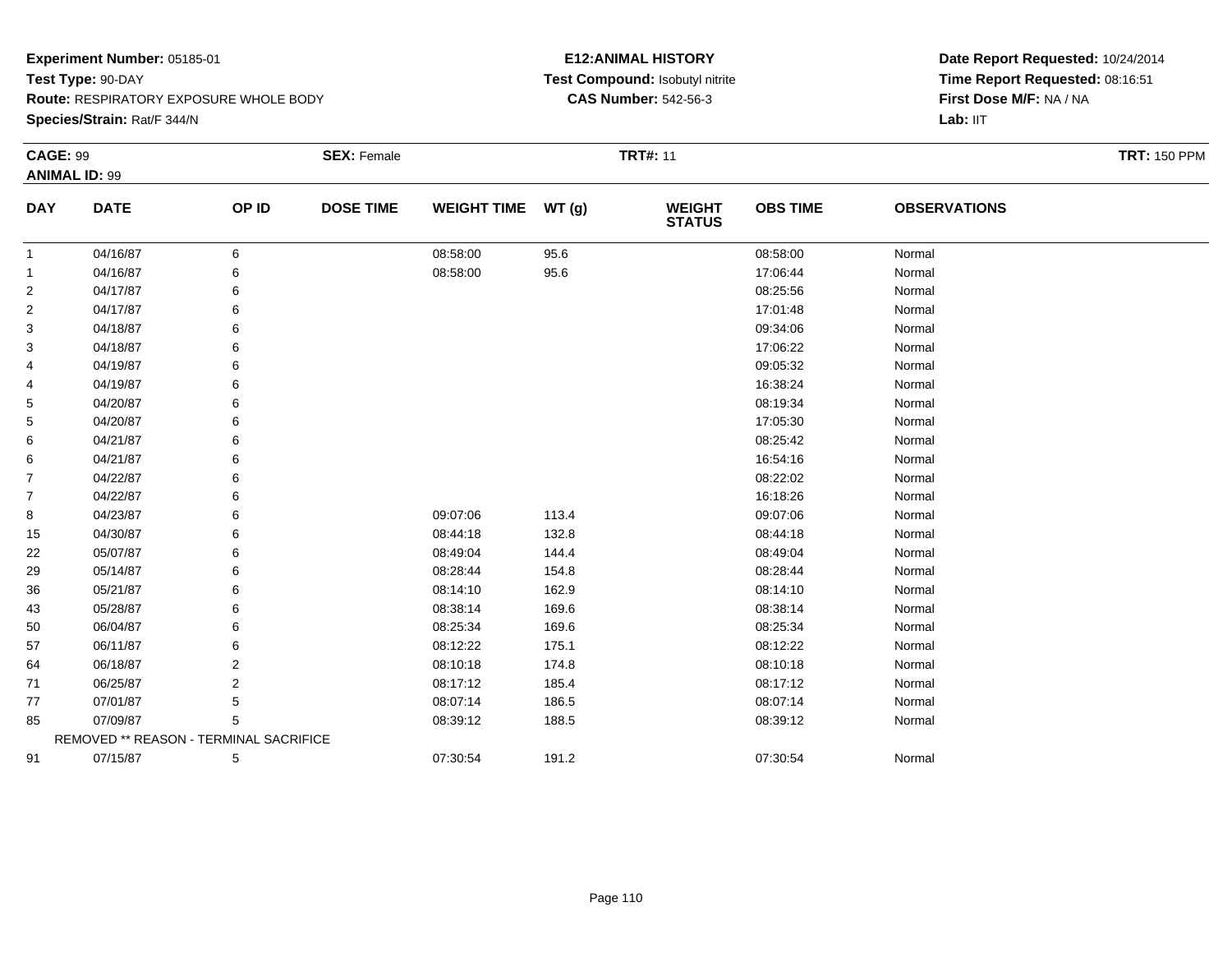**Species/Strain:** Rat/F 344/N

### **E12:ANIMAL HISTORY Test Compound:** Isobutyl nitrite**CAS Number:** 542-56-3

| <b>CAGE: 100</b> |                                        |       | <b>SEX: Female</b> |                    |       | <b>TRT#: 11</b>                |                 |                     | <b>TRT: 150 PPM</b> |
|------------------|----------------------------------------|-------|--------------------|--------------------|-------|--------------------------------|-----------------|---------------------|---------------------|
|                  | <b>ANIMAL ID: 100</b>                  |       |                    |                    |       |                                |                 |                     |                     |
| <b>DAY</b>       | <b>DATE</b>                            | OP ID | <b>DOSE TIME</b>   | <b>WEIGHT TIME</b> | WT(g) | <b>WEIGHT</b><br><b>STATUS</b> | <b>OBS TIME</b> | <b>OBSERVATIONS</b> |                     |
| $\mathbf{1}$     | 04/16/87                               | 6     |                    | 08:58:00           | 101.7 |                                | 08:58:00        | Normal              |                     |
| 1                | 04/16/87                               | 6     |                    | 08:58:00           | 101.7 |                                | 17:06:56        | Normal              |                     |
| 2                | 04/17/87                               |       |                    |                    |       |                                | 08:26:14        | Normal              |                     |
| 2                | 04/17/87                               | 6     |                    |                    |       |                                | 17:02:00        | Normal              |                     |
| 3                | 04/18/87                               |       |                    |                    |       |                                | 09:34:20        | Normal              |                     |
| 3                | 04/18/87                               |       |                    |                    |       |                                | 17:06:32        | Normal              |                     |
| 4                | 04/19/87                               | 6     |                    |                    |       |                                | 09:05:40        | Normal              |                     |
| 4                | 04/19/87                               | 6     |                    |                    |       |                                | 16:38:38        | Normal              |                     |
| 5                | 04/20/87                               | 6     |                    |                    |       |                                | 08:19:50        | Normal              |                     |
| 5                | 04/20/87                               |       |                    |                    |       |                                | 17:05:40        | Normal              |                     |
| 6                | 04/21/87                               |       |                    |                    |       |                                | 08:25:56        | Normal              |                     |
| 6                | 04/21/87                               | 6     |                    |                    |       |                                | 16:54:26        | Hyperactive         |                     |
| 7                | 04/22/87                               | 6     |                    |                    |       |                                | 08:22:14        | Normal              |                     |
| 7                | 04/22/87                               | 6     |                    |                    |       |                                | 16:18:36        | Normal              |                     |
| 8                | 04/23/87                               | 6     |                    | 09:07:50           | 116.9 |                                | 09:07:50        | Normal              |                     |
| 15               | 04/30/87                               | 6     |                    | 08:44:54           | 133.5 |                                | 08:44:54        | Normal              |                     |
| 22               | 05/07/87                               | 6     |                    | 08:49:32           | 144.9 |                                | 08:49:32        | Normal              |                     |
| 29               | 05/14/87                               |       |                    | 08:29:32           | 154.0 |                                | 08:29:32        | Normal              |                     |
| 36               | 05/21/87                               |       |                    | 08:14:34           | 156.9 |                                | 08:14:34        | Normal              |                     |
| 43               | 05/28/87                               | 6     |                    | 08:38:42           | 164.1 |                                | 08:38:42        | Normal              |                     |
| 50               | 06/04/87                               |       |                    | 08:26:00           | 168.7 |                                | 08:26:00        | Normal              |                     |
| 57               | 06/11/87                               |       |                    | 08:12:46           | 180.7 |                                | 08:12:46        | Normal              |                     |
| 64               | 06/18/87                               | 2     |                    | 08:10:36           | 175.5 |                                | 08:10:36        | Normal              |                     |
| 71               | 06/25/87                               | 2     |                    | 08:17:30           | 186.6 |                                | 08:17:30        | <b>Wound Tail</b>   |                     |
| 77               | 07/01/87                               | 5     |                    | 08:07:34           | 187.2 |                                | 08:07:34        | Normal              |                     |
| 85               | 07/09/87                               | 5     |                    | 08:39:30           | 190.2 |                                | 08:39:30        | Normal              |                     |
|                  | REMOVED ** REASON - TERMINAL SACRIFICE |       |                    |                    |       |                                |                 |                     |                     |
| 91               | 07/15/87                               | 5     |                    | 07:31:32           | 194.8 |                                | 07:31:32        | Normal              |                     |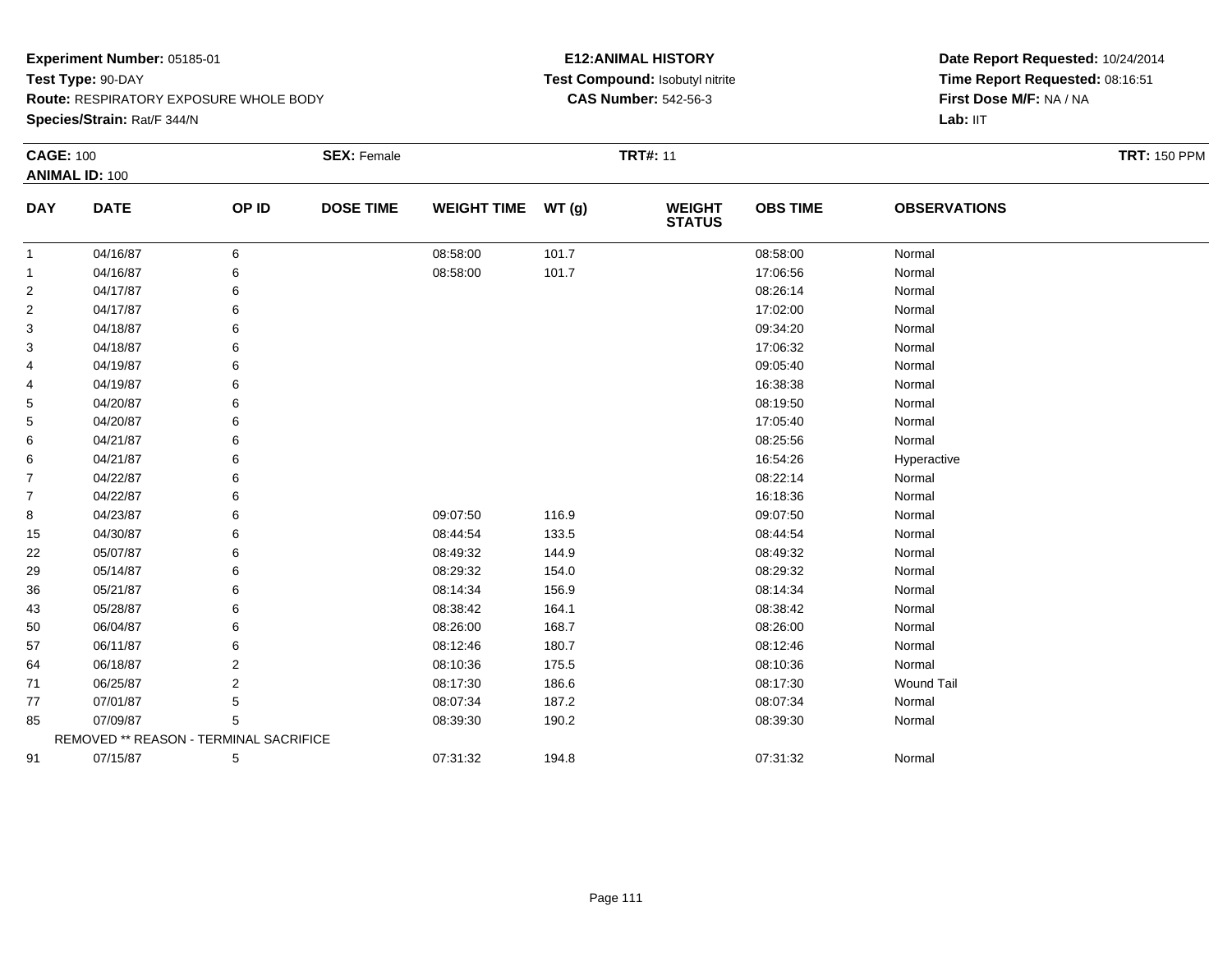**Species/Strain:** Rat/F 344/N

### **E12:ANIMAL HISTORY Test Compound:** Isobutyl nitrite**CAS Number:** 542-56-3

| <b>CAGE: 111</b> |                                        |       | <b>SEX: Female</b> |                    |       | <b>TRT#: 12</b>                |                 |                     | <b>TRT: 300 PPM</b> |
|------------------|----------------------------------------|-------|--------------------|--------------------|-------|--------------------------------|-----------------|---------------------|---------------------|
|                  | <b>ANIMAL ID: 111</b>                  |       |                    |                    |       |                                |                 |                     |                     |
| <b>DAY</b>       | <b>DATE</b>                            | OP ID | <b>DOSE TIME</b>   | WEIGHT TIME WT (g) |       | <b>WEIGHT</b><br><b>STATUS</b> | <b>OBS TIME</b> | <b>OBSERVATIONS</b> |                     |
| 1                | 04/16/87                               | 6     |                    | 09:07:00           | 77.4  |                                | 09:07:00        | Normal              |                     |
| 1                | 04/16/87                               | 6     |                    | 09:07:00           | 77.4  |                                | 16:19:26        | Normal              |                     |
| $\overline{2}$   | 04/17/87                               | 6     |                    |                    |       |                                | 08:47:36        | Normal              |                     |
| $\overline{2}$   | 04/17/87                               | 6     |                    |                    |       |                                | 17:10:44        | Normal              |                     |
| 3                | 04/18/87                               | 6     |                    |                    |       |                                | 09:48:20        | Normal              |                     |
| 3                | 04/18/87                               | 6     |                    |                    |       |                                | 17:17:30        | Normal              |                     |
| 4                | 04/19/87                               | 6     |                    |                    |       |                                | 09:15:56        | Normal              |                     |
| 4                | 04/19/87                               | 6     |                    |                    |       |                                | 16:48:10        | Normal              |                     |
| 5                | 04/20/87                               | 6     |                    |                    |       |                                | 08:28:42        | Normal              |                     |
| 5                | 04/20/87                               | 6     |                    |                    |       |                                | 17:11:16        | Normal              |                     |
| 6                | 04/21/87                               | 6     |                    |                    |       |                                | 08:33:00        | Normal              |                     |
| 6                | 04/21/87                               | 6     |                    |                    |       |                                | 17:06:02        | Normal              |                     |
| $\overline{7}$   | 04/22/87                               | 6     |                    |                    |       |                                | 08:36:42        | Normal              |                     |
| $\overline{7}$   | 04/22/87                               | 6     |                    |                    |       |                                | 16:02:42        | Normal              |                     |
| 8                | 04/23/87                               | 6     |                    | 09:20:28           | 93.4  |                                | 09:20:28        | Normal              |                     |
| 15               | 04/30/87                               | 6     |                    | 08:53:40           | 110.6 |                                | 08:53:40        | <b>Ruffled Fur</b>  |                     |
| 22               | 05/07/87                               | 6     |                    | 09:01:58           | 121.5 |                                | 09:01:58        | <b>Ruffled Fur</b>  |                     |
| 29               | 05/14/87                               | 6     |                    | 08:37:50           | 135.3 |                                | 08:37:50        | <b>Ruffled Fur</b>  |                     |
| 36               | 05/21/87                               | 6     |                    | 08:23:06           | 141.4 |                                | 08:23:06        | <b>Ruffled Fur</b>  |                     |
| 43               | 05/28/87                               | 6     |                    | 08:44:26           | 150.6 |                                | 08:44:26        | Normal              |                     |
| 50               | 06/04/87                               | 6     |                    | 08:33:52           | 156.9 |                                | 08:33:52        | Normal              |                     |
| 57               | 06/11/87                               | 6     |                    | 08:21:26           | 160.7 |                                | 08:21:26        | Normal              |                     |
| 64               | 06/18/87                               | 2     |                    | 08:20:26           | 164.6 |                                | 08:20:26        | Normal              |                     |
| 71               | 06/25/87                               | 2     |                    | 08:23:40           | 163.7 |                                | 08:23:40        | Normal              |                     |
| 77               | 07/01/87                               | 5     |                    | 08:17:12           | 166.1 |                                | 08:17:12        | Normal              |                     |
| 85               | 07/09/87                               | 5     |                    | 08:46:58           | 169.6 |                                | 08:46:58        | Normal              |                     |
|                  | REMOVED ** REASON - TERMINAL SACRIFICE |       |                    |                    |       |                                |                 |                     |                     |
| 91               | 07/15/87                               | 5     |                    | 07:32:58           | 173.9 |                                | 07:32:58        | Normal              |                     |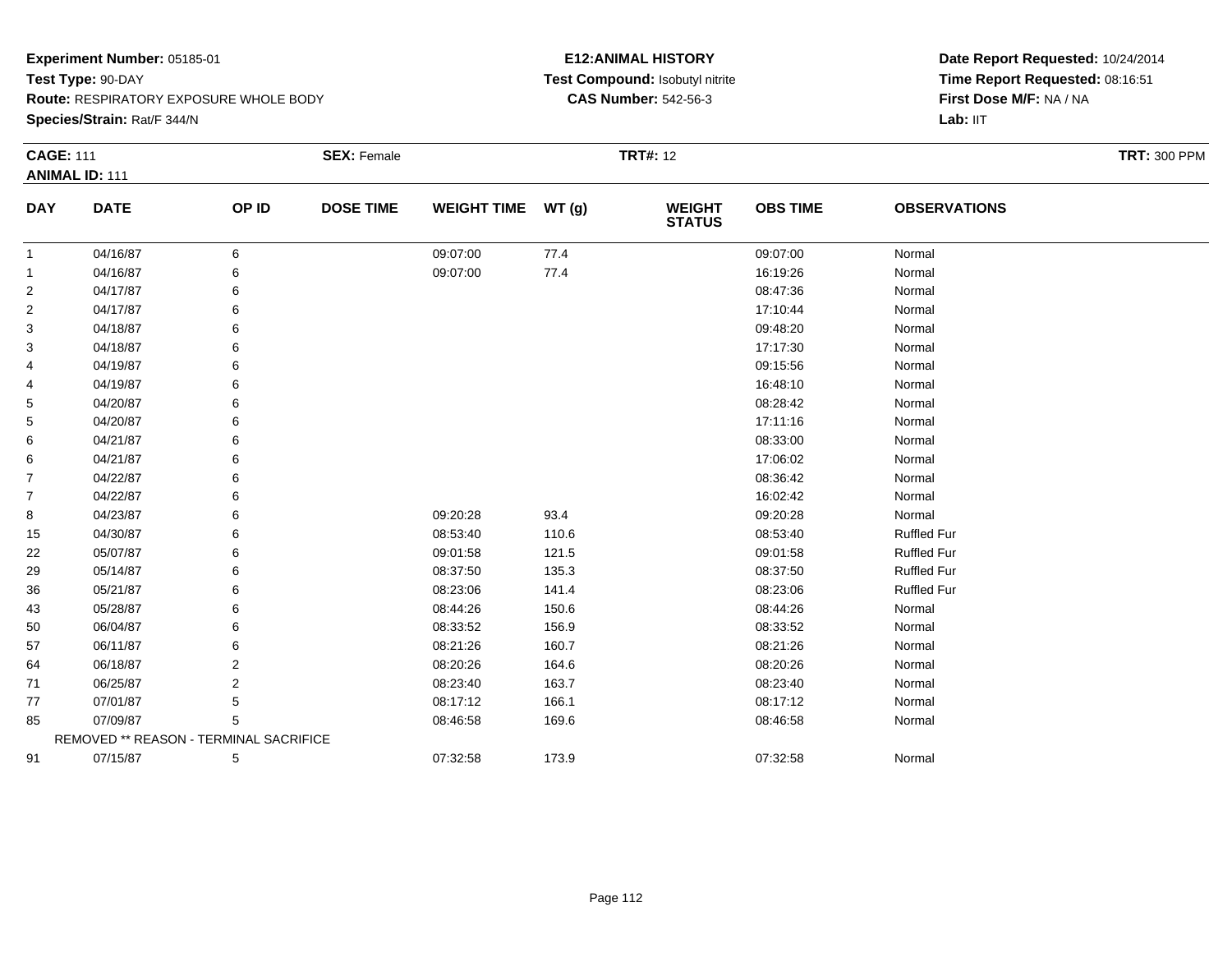**Route:** RESPIRATORY EXPOSURE WHOLE BODY

**Species/Strain:** Rat/F 344/N

### **E12:ANIMAL HISTORY Test Compound:** Isobutyl nitrite**CAS Number:** 542-56-3

| <b>CAGE: 112</b> | <b>ANIMAL ID: 112</b>                  |                | <b>SEX: Female</b> |                    |       | <b>TRT#: 12</b>                |                 |                     | <b>TRT: 300 PPM</b> |
|------------------|----------------------------------------|----------------|--------------------|--------------------|-------|--------------------------------|-----------------|---------------------|---------------------|
|                  |                                        |                |                    |                    |       |                                |                 |                     |                     |
| <b>DAY</b>       | <b>DATE</b>                            | OP ID          | <b>DOSE TIME</b>   | <b>WEIGHT TIME</b> | WT(g) | <b>WEIGHT</b><br><b>STATUS</b> | <b>OBS TIME</b> | <b>OBSERVATIONS</b> |                     |
| $\mathbf{1}$     | 04/16/87                               | 6              |                    | 09:08:00           | 77.9  |                                | 09:08:00        | Normal              |                     |
| $\mathbf{1}$     | 04/16/87                               | 6              |                    | 09:08:00           | 77.9  |                                | 16:19:38        | Normal              |                     |
| 2                | 04/17/87                               | 6              |                    |                    |       |                                | 08:48:26        | Normal              |                     |
| $\overline{c}$   | 04/17/87                               | 6              |                    |                    |       |                                | 17:11:00        | Normal              |                     |
| 3                | 04/18/87                               | 6              |                    |                    |       |                                | 09:48:32        | Normal              |                     |
| 3                | 04/18/87                               | 6              |                    |                    |       |                                | 17:17:42        | Normal              |                     |
| 4                | 04/19/87                               | 6              |                    |                    |       |                                | 09:16:04        | Normal              |                     |
| 4                | 04/19/87                               | 6              |                    |                    |       |                                | 16:48:18        | Normal              |                     |
| 5                | 04/20/87                               | 6              |                    |                    |       |                                | 08:28:56        | Normal              |                     |
| 5                | 04/20/87                               | 6              |                    |                    |       |                                | 17:11:26        | Normal              |                     |
| 6                | 04/21/87                               | 6              |                    |                    |       |                                | 08:33:10        | Normal              |                     |
| 6                | 04/21/87                               | 6              |                    |                    |       |                                | 17:06:10        | Normal              |                     |
| $\overline{7}$   | 04/22/87                               | 6              |                    |                    |       |                                | 08:36:54        | Normal              |                     |
| $\overline{7}$   | 04/22/87                               | 6              |                    |                    |       |                                | 16:02:58        | Hyperactive         |                     |
| 8                | 04/23/87                               | 6              |                    | 09:21:16           | 91.6  |                                | 09:21:16        | Hyperactive         |                     |
| 15               | 04/30/87                               | 6              |                    | 08:54:34           | 104.0 |                                | 08:54:34        | Normal              |                     |
| 22               | 05/07/87                               | 6              |                    | 09:02:28           | 116.2 |                                | 09:02:28        | Hyperactive         |                     |
| 29               | 05/14/87                               | 6              |                    | 08:38:24           | 123.0 |                                | 08:38:24        | <b>Ruffled Fur</b>  |                     |
| 36               | 05/21/87                               | 6              |                    | 08:23:30           | 136.5 |                                | 08:23:30        | Ruffled Fur         |                     |
| 43               | 05/28/87                               | 6              |                    | 08:44:46           | 142.7 |                                | 08:44:46        | Normal              |                     |
| 50               | 06/04/87                               | 6              |                    | 08:34:16           | 151.4 |                                | 08:34:16        | Hyperactive         |                     |
| 57               | 06/11/87                               | 6              |                    | 08:21:50           | 154.5 |                                | 08:21:50        | Normal              |                     |
| 64               | 06/18/87                               | 2              |                    | 08:20:52           | 163.3 |                                | 08:20:52        | Hyperactive         |                     |
| 71               | 06/25/87                               | $\overline{2}$ |                    | 08:24:00           | 163.1 |                                | 08:24:00        | Hyperactive         |                     |
| 77               | 07/01/87                               | 5              |                    | 08:17:42           | 164.5 |                                | 08:17:42        | Normal              |                     |
| 85               | 07/09/87                               | 5              |                    | 08:47:14           | 169.8 |                                | 08:47:14        | Normal              |                     |
|                  | REMOVED ** REASON - TERMINAL SACRIFICE |                |                    |                    |       |                                |                 |                     |                     |
| 91               | 07/15/87                               | 5              |                    | 07:34:04           | 173.7 |                                | 07:34:04        | Normal              |                     |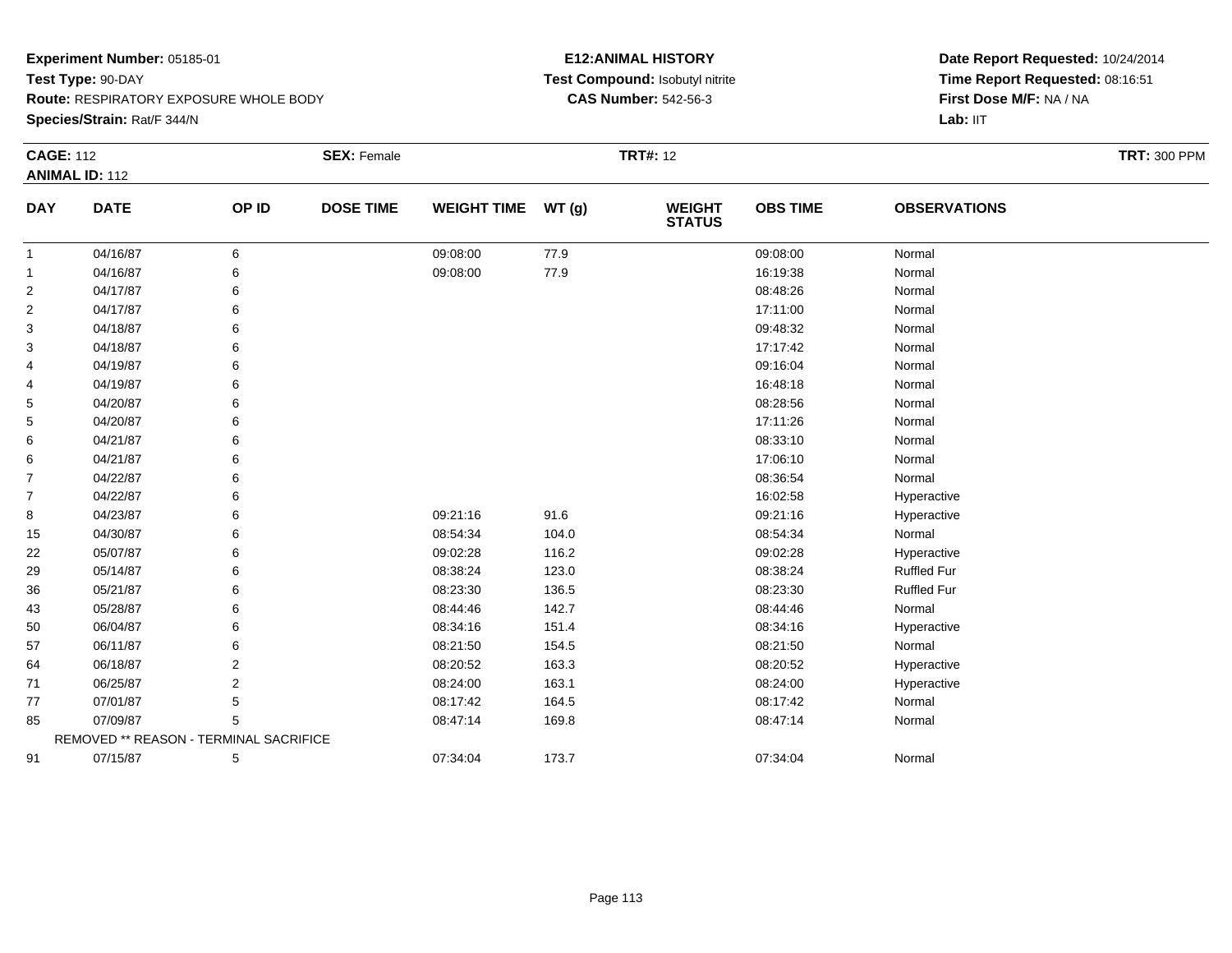**Route:** RESPIRATORY EXPOSURE WHOLE BODY

**Species/Strain:** Rat/F 344/N

### **E12:ANIMAL HISTORY Test Compound:** Isobutyl nitrite**CAS Number:** 542-56-3

| <b>CAGE: 113</b> | <b>ANIMAL ID: 113</b>                  |                | <b>SEX: Female</b> |                    |       | <b>TRT#: 12</b>                |                 | <b>TRT: 300 PPM</b>           |
|------------------|----------------------------------------|----------------|--------------------|--------------------|-------|--------------------------------|-----------------|-------------------------------|
| <b>DAY</b>       | <b>DATE</b>                            | OP ID          | <b>DOSE TIME</b>   | <b>WEIGHT TIME</b> | WT(g) | <b>WEIGHT</b><br><b>STATUS</b> | <b>OBS TIME</b> | <b>OBSERVATIONS</b>           |
| $\mathbf{1}$     | 04/16/87                               | 6              |                    | 09:08:00           | 69.9  |                                | 09:08:00        | Normal                        |
| $\mathbf{1}$     | 04/16/87                               | 6              |                    | 09:08:00           | 69.9  |                                | 16:19:54        | Nasal Discharge Red           |
| $\overline{c}$   | 04/17/87                               | 6              |                    |                    |       |                                | 08:48:44        | Normal                        |
| $\overline{c}$   | 04/17/87                               | 6              |                    |                    |       |                                | 17:11:12        | Normal                        |
| 3                | 04/18/87                               |                |                    |                    |       |                                | 09:48:40        | Normal                        |
| 3                | 04/18/87                               |                |                    |                    |       |                                | 17:17:54        | Normal                        |
| 4                | 04/19/87                               |                |                    |                    |       |                                | 09:16:14        | Normal                        |
| 4                | 04/19/87                               |                |                    |                    |       |                                | 16:48:30        | Normal                        |
| 5                | 04/20/87                               |                |                    |                    |       |                                | 08:29:10        | Normal                        |
| 5                | 04/20/87                               |                |                    |                    |       |                                | 17:11:34        | Normal                        |
| 6                | 04/21/87                               |                |                    |                    |       |                                | 08:33:30        | Normal                        |
| 6                | 04/21/87                               |                |                    |                    |       |                                | 17:06:18        | Normal                        |
| $\overline{7}$   | 04/22/87                               |                |                    |                    |       |                                | 08:37:04        | Normal                        |
| $\overline{7}$   | 04/22/87                               |                |                    |                    |       |                                | 16:03:38        | Hyperactive                   |
| 8                | 04/23/87                               |                |                    | 09:22:18           | 80.2  |                                | 09:22:18        | Hyperactive                   |
| 15               | 04/30/87                               | 6              |                    | 08:54:58           | 100.8 |                                | 08:54:58        | <b>Ruffled Fur</b>            |
| 22               | 05/07/87                               | 6              |                    | 09:03:54           | 106.9 |                                | 09:03:54        | Hyperactive                   |
|                  |                                        |                |                    |                    |       |                                |                 | <b>Ruffled Fur</b>            |
| 29               | 05/14/87                               | 6              |                    | 08:38:46           | 120.0 |                                | 08:38:46        | <b>Ruffled Fur</b>            |
| 36               | 05/21/87                               | 6              |                    | 08:23:52           | 126.9 |                                | 08:23:52        | Normal                        |
| 43               | 05/28/87                               | 6              |                    | 08:45:06           | 136.7 |                                | 08:45:06        | <b>Ruffled Fur</b>            |
| 50               | 06/04/87                               | 6              |                    | 08:34:50           | 139.2 |                                | 08:34:50        | Normal                        |
| 57               | 06/11/87                               | 6              |                    | 08:22:06           | 144.8 |                                | 08:22:06        | Normal                        |
| 64               | 06/18/87                               | $\overline{2}$ |                    | 08:21:24           | 149.5 |                                | 08:21:24        | Discharge Vaginal Area Yellow |
|                  |                                        |                |                    |                    |       |                                |                 | Hyperactive                   |
| 71               | 06/25/87                               | $\overline{2}$ |                    | 08:24:28           | 153.1 |                                | 08:24:28        | Discharge Vaginal Area Yellow |
| 77               | 07/01/87                               | 5              |                    | 08:17:58           | 154.0 |                                | 08:17:58        | Discharge Vaginal Area Yellow |
| 85               | 07/09/87                               | 5              |                    | 08:47:28           | 157.7 |                                | 08:47:28        | Normal                        |
|                  | REMOVED ** REASON - TERMINAL SACRIFICE |                |                    |                    |       |                                |                 |                               |
| 91               | 07/15/87                               | 5              |                    | 07:34:38           | 159.4 |                                | 07:34:38        | Normal                        |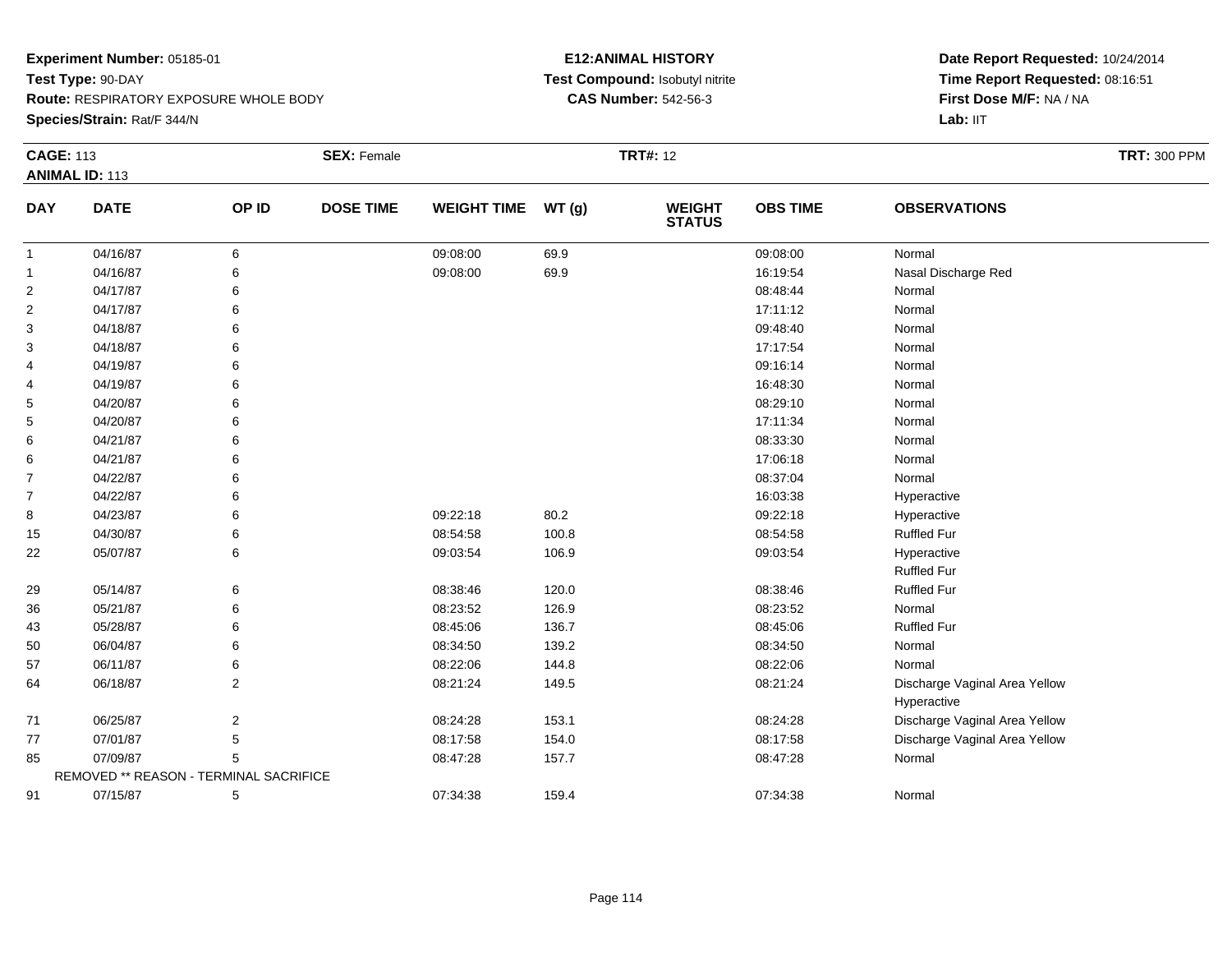**Species/Strain:** Rat/F 344/N

### **E12:ANIMAL HISTORY Test Compound:** Isobutyl nitrite**CAS Number:** 542-56-3

|             |                       |                  |                                        |                                        |                                |                 |                     | <b>TRT: 300 PPM</b> |
|-------------|-----------------------|------------------|----------------------------------------|----------------------------------------|--------------------------------|-----------------|---------------------|---------------------|
| <b>DATE</b> | OP ID                 | <b>DOSE TIME</b> |                                        | WT(g)                                  | <b>WEIGHT</b><br><b>STATUS</b> | <b>OBS TIME</b> | <b>OBSERVATIONS</b> |                     |
| 04/16/87    | 6                     |                  | 09:10:00                               | 84.8                                   |                                | 09:10:00        | Normal              |                     |
| 04/16/87    | 6                     |                  | 09:10:00                               | 84.8                                   |                                | 16:21:14        | Normal              |                     |
| 04/17/87    |                       |                  |                                        |                                        |                                | 08:48:58        | Normal              |                     |
| 04/17/87    | 6                     |                  |                                        |                                        |                                | 17:11:28        | Normal              |                     |
| 04/18/87    | 6                     |                  |                                        |                                        |                                | 09:48:50        | Normal              |                     |
| 04/18/87    | 6                     |                  |                                        |                                        |                                | 17:18:06        | Normal              |                     |
| 04/19/87    | 6                     |                  |                                        |                                        |                                | 09:16:22        | Normal              |                     |
| 04/19/87    | 6                     |                  |                                        |                                        |                                | 16:48:40        | Normal              |                     |
| 04/20/87    | 6                     |                  |                                        |                                        |                                | 08:29:26        | Normal              |                     |
| 04/20/87    | 6                     |                  |                                        |                                        |                                | 17:11:42        | Normal              |                     |
| 04/21/87    |                       |                  |                                        |                                        |                                | 08:33:44        | Normal              |                     |
| 04/21/87    | 6                     |                  |                                        |                                        |                                | 17:06:28        | Normal              |                     |
| 04/22/87    |                       |                  |                                        |                                        |                                | 08:37:18        | Normal              |                     |
| 04/22/87    | 6                     |                  |                                        |                                        |                                | 16:03:54        | Hyperactive         |                     |
| 04/23/87    | 6                     |                  | 09:23:02                               | 97.7                                   |                                | 09:23:02        | Normal              |                     |
| 04/30/87    | 6                     |                  | 08:55:30                               | 113.8                                  |                                | 08:55:30        | Normal              |                     |
| 05/07/87    |                       |                  | 09:04:32                               | 122.7                                  |                                | 09:04:32        | Normal              |                     |
| 05/14/87    |                       |                  | 08:39:08                               | 137.6                                  |                                | 08:39:08        | Normal              |                     |
| 05/21/87    |                       |                  | 08:24:26                               | 142.3                                  |                                | 08:24:26        | Normal              |                     |
| 05/28/87    | 6                     |                  | 08:45:24                               | 151.1                                  |                                | 08:45:24        | Normal              |                     |
| 06/04/87    |                       |                  | 08:35:18                               | 159.7                                  |                                | 08:35:18        | Normal              |                     |
| 06/11/87    |                       |                  | 08:22:30                               | 161.8                                  |                                | 08:22:30        | Normal              |                     |
| 06/18/87    | 2                     |                  | 08:22:26                               | 167.8                                  |                                | 08:22:26        | Normal              |                     |
| 06/25/87    | $\overline{2}$        |                  | 08:24:54                               | 170.4                                  |                                | 08:24:54        | Normal              |                     |
| 07/01/87    | 5                     |                  | 08:18:24                               | 173.8                                  |                                | 08:18:24        | Normal              |                     |
| 07/09/87    | 5                     |                  | 08:49:22                               | 180.0                                  |                                | 08:49:22        | Normal              |                     |
|             |                       |                  |                                        |                                        |                                |                 |                     |                     |
| 07/15/87    | 5                     |                  | 07:35:12                               | 181.2                                  |                                | 07:35:12        | Normal              |                     |
|             | <b>ANIMAL ID: 114</b> |                  | REMOVED ** REASON - TERMINAL SACRIFICE | <b>CAGE: 114</b><br><b>SEX: Female</b> | <b>WEIGHT TIME</b>             |                 | <b>TRT#: 12</b>     |                     |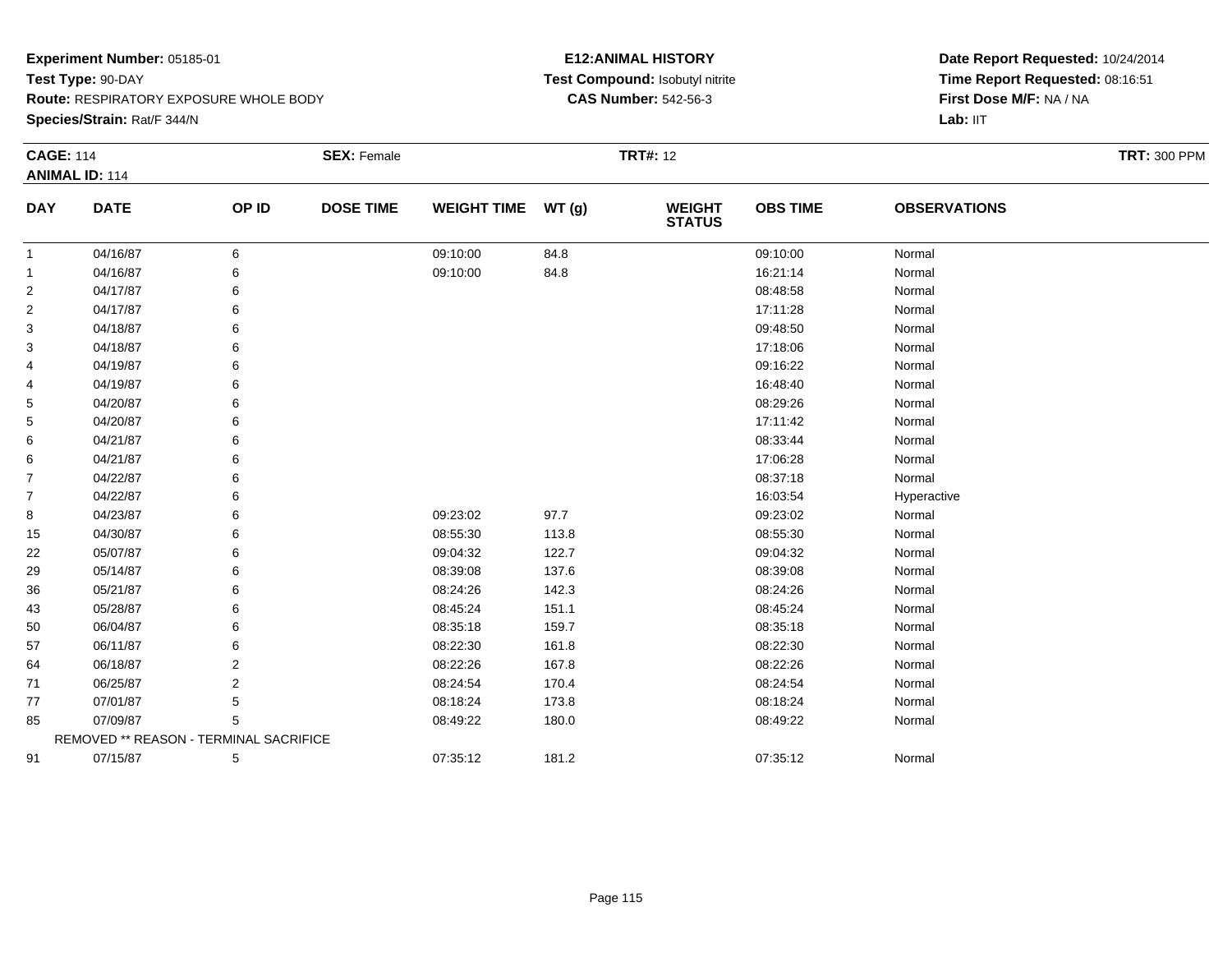**Route:** RESPIRATORY EXPOSURE WHOLE BODY

**Species/Strain:** Rat/F 344/N

### **E12:ANIMAL HISTORY Test Compound:** Isobutyl nitrite**CAS Number:** 542-56-3

| <b>CAGE: 115</b> |                                        |       | <b>SEX: Female</b> |                    |       | <b>TRT#: 12</b>                |                 |                     | <b>TRT: 300 PPM</b> |
|------------------|----------------------------------------|-------|--------------------|--------------------|-------|--------------------------------|-----------------|---------------------|---------------------|
|                  | <b>ANIMAL ID: 115</b>                  |       |                    |                    |       |                                |                 |                     |                     |
| <b>DAY</b>       | <b>DATE</b>                            | OP ID | <b>DOSE TIME</b>   | <b>WEIGHT TIME</b> | WT(g) | <b>WEIGHT</b><br><b>STATUS</b> | <b>OBS TIME</b> | <b>OBSERVATIONS</b> |                     |
| $\mathbf{1}$     | 04/16/87                               | 6     |                    | 09:11:00           | 89.1  |                                | 09:11:00        | Normal              |                     |
| 1                | 04/16/87                               | 6     |                    | 09:11:00           | 89.1  |                                | 16:21:26        | Normal              |                     |
| $\overline{2}$   | 04/17/87                               | 6     |                    |                    |       |                                | 08:49:10        | Normal              |                     |
| $\overline{2}$   | 04/17/87                               | 6     |                    |                    |       |                                | 17:11:38        | Normal              |                     |
| 3                | 04/18/87                               | 6     |                    |                    |       |                                | 09:49:04        | Normal              |                     |
| 3                | 04/18/87                               | 6     |                    |                    |       |                                | 17:18:18        | Normal              |                     |
| 4                | 04/19/87                               | 6     |                    |                    |       |                                | 09:16:32        | Normal              |                     |
| 4                | 04/19/87                               | 6     |                    |                    |       |                                | 16:48:50        | Normal              |                     |
| 5                | 04/20/87                               | 6     |                    |                    |       |                                | 08:29:38        | Normal              |                     |
| 5                | 04/20/87                               | 6     |                    |                    |       |                                | 17:11:52        | Normal              |                     |
| 6                | 04/21/87                               | 6     |                    |                    |       |                                | 08:33:58        | Normal              |                     |
| 6                | 04/21/87                               | 6     |                    |                    |       |                                | 17:06:36        | Normal              |                     |
| $\overline{7}$   | 04/22/87                               | 6     |                    |                    |       |                                | 08:37:34        | Normal              |                     |
| $\overline{7}$   | 04/22/87                               | 6     |                    |                    |       |                                | 16:04:18        | Hyperactive         |                     |
| 8                | 04/23/87                               | 6     |                    | 09:23:50           | 100.6 |                                | 09:23:50        | Normal              |                     |
| 15               | 04/30/87                               | 6     |                    | 08:55:56           | 118.4 |                                | 08:55:56        | Normal              |                     |
| 22               | 05/07/87                               | 6     |                    | 09:05:00           | 132.4 |                                | 09:05:00        | <b>Ruffled Fur</b>  |                     |
| 29               | 05/14/87                               | 6     |                    | 08:39:42           | 141.7 |                                | 08:39:42        | Normal              |                     |
| 36               | 05/21/87                               | 6     |                    | 08:24:48           | 150.2 |                                | 08:24:48        | Normal              |                     |
| 43               | 05/28/87                               | 6     |                    | 08:45:44           | 162.5 |                                | 08:45:44        | Normal              |                     |
| 50               | 06/04/87                               | 6     |                    | 08:35:40           | 161.6 |                                | 08:35:40        | Normal              |                     |
| 57               | 06/11/87                               | 6     |                    | 08:22:50           | 167.8 |                                | 08:22:50        | Normal              |                     |
| 64               | 06/18/87                               | 2     |                    | 08:22:50           | 170.7 |                                | 08:22:50        | Normal              |                     |
| 71               | 06/25/87                               | 2     |                    | 08:25:16           | 181.9 |                                | 08:25:16        | Normal              |                     |
| 77               | 07/01/87                               | 5     |                    | 08:18:42           | 183.8 |                                | 08:18:42        | Normal              |                     |
| 85               | 07/09/87                               | 5     |                    | 08:49:56           | 189.8 |                                | 08:49:56        | Normal              |                     |
|                  | REMOVED ** REASON - TERMINAL SACRIFICE |       |                    |                    |       |                                |                 |                     |                     |
| 91               | 07/15/87                               | 5     |                    | 07:35:40           | 194.0 |                                | 07:35:40        | Normal              |                     |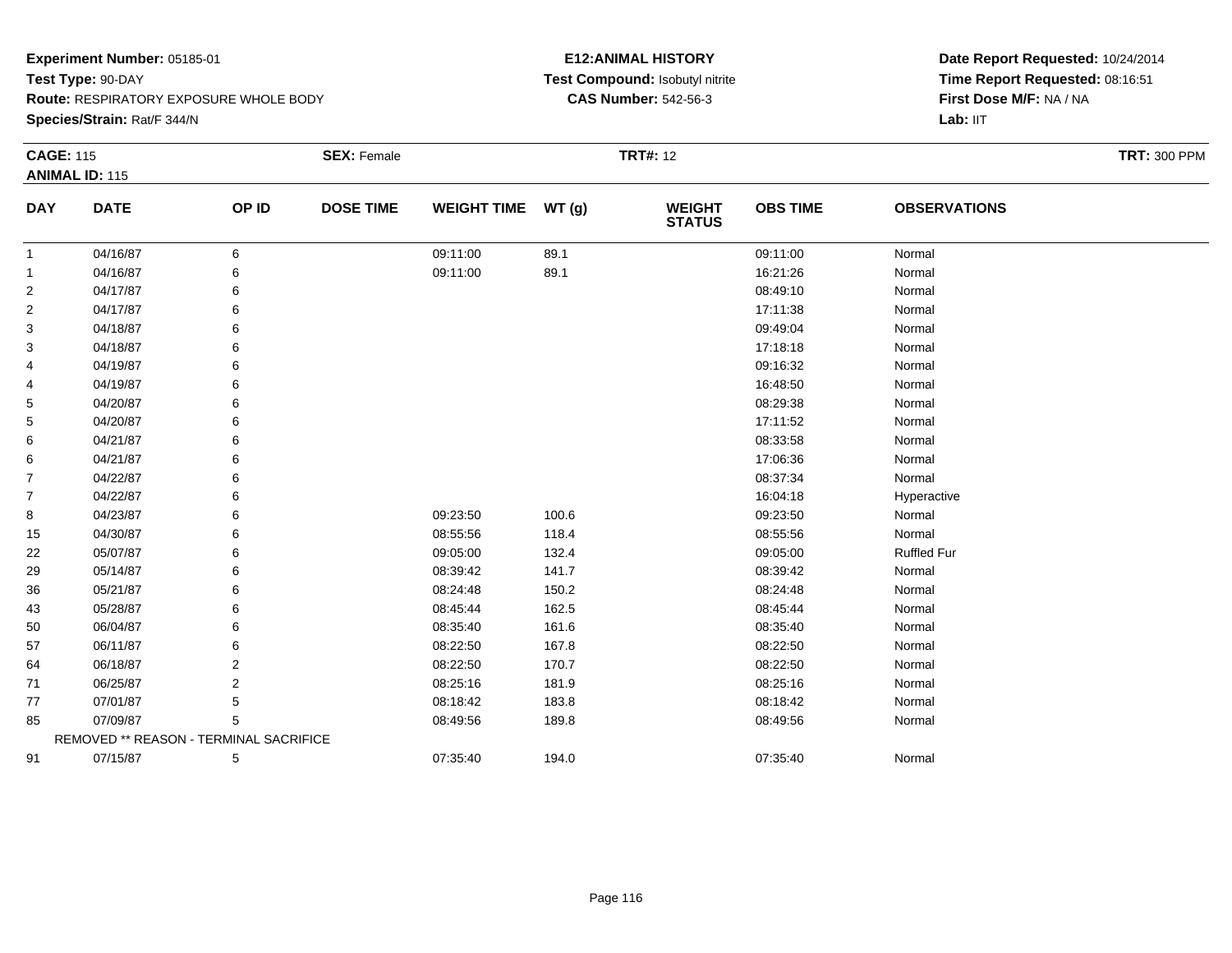**Species/Strain:** Rat/F 344/N

### **E12:ANIMAL HISTORY Test Compound:** Isobutyl nitrite**CAS Number:** 542-56-3

| <b>CAGE: 116</b> | <b>ANIMAL ID: 116</b>                  |                | <b>SEX: Female</b> |                    |       | <b>TRT#: 12</b>                |                 |                     | <b>TRT: 300 PPM</b> |
|------------------|----------------------------------------|----------------|--------------------|--------------------|-------|--------------------------------|-----------------|---------------------|---------------------|
| <b>DAY</b>       | <b>DATE</b>                            | OP ID          | <b>DOSE TIME</b>   | <b>WEIGHT TIME</b> | WT(g) | <b>WEIGHT</b><br><b>STATUS</b> | <b>OBS TIME</b> | <b>OBSERVATIONS</b> |                     |
| $\mathbf{1}$     | 04/16/87                               | 6              |                    | 09:12:00           | 91.0  |                                | 09:12:00        | Normal              |                     |
| $\mathbf{1}$     | 04/16/87                               | 6              |                    | 09:12:00           | 91.0  |                                | 16:21:38        | Normal              |                     |
| $\overline{2}$   | 04/17/87                               | 6              |                    |                    |       |                                | 08:49:26        | Normal              |                     |
| $\overline{2}$   | 04/17/87                               | 6              |                    |                    |       |                                | 17:11:50        | Normal              |                     |
| 3                | 04/18/87                               | 6              |                    |                    |       |                                | 09:49:12        | Normal              |                     |
| 3                | 04/18/87                               | 6              |                    |                    |       |                                | 17:18:32        | Normal              |                     |
| 4                | 04/19/87                               | 6              |                    |                    |       |                                | 09:16:42        | Normal              |                     |
| 4                | 04/19/87                               | 6              |                    |                    |       |                                | 16:49:00        | Normal              |                     |
| 5                | 04/20/87                               | 6              |                    |                    |       |                                | 08:29:54        | Normal              |                     |
| 5                | 04/20/87                               | 6              |                    |                    |       |                                | 17:11:58        | Normal              |                     |
| 6                | 04/21/87                               | 6              |                    |                    |       |                                | 08:34:14        | Normal              |                     |
| 6                | 04/21/87                               | 6              |                    |                    |       |                                | 17:06:52        | Normal              |                     |
| 7                | 04/22/87                               | 6              |                    |                    |       |                                | 08:37:56        | Normal              |                     |
| 7                | 04/22/87                               | 6              |                    |                    |       |                                | 16:04:30        | Hyperactive         |                     |
| 8                | 04/23/87                               | 6              |                    | 09:24:34           | 100.4 |                                | 09:24:34        | Hyperactive         |                     |
| 15               | 04/30/87                               | 6              |                    | 08:56:26           | 114.8 |                                | 08:56:26        | Normal              |                     |
| 22               | 05/07/87                               | 6              |                    | 09:05:24           | 125.1 |                                | 09:05:24        | Hyperactive         |                     |
| 29               | 05/14/87                               | 6              |                    | 08:40:12           | 134.0 |                                | 08:40:12        | Normal              |                     |
| 36               | 05/21/87                               | 6              |                    | 08:25:16           | 139.6 |                                | 08:25:16        | Normal              |                     |
| 43               | 05/28/87                               | 6              |                    | 08:46:04           | 150.2 |                                | 08:46:04        | Normal              |                     |
| 50               | 06/04/87                               | 6              |                    | 08:36:10           | 156.3 |                                | 08:36:10        | <b>Ruffled Fur</b>  |                     |
| 57               | 06/11/87                               | 6              |                    | 08:23:14           | 157.7 |                                | 08:23:14        | Normal              |                     |
| 64               | 06/18/87                               | 2              |                    | 08:23:08           | 162.8 |                                | 08:23:08        | Normal              |                     |
| 71               | 06/25/87                               | $\overline{2}$ |                    | 08:25:36           | 167.5 |                                | 08:25:36        | Normal              |                     |
| 77               | 07/01/87                               | 5              |                    | 08:18:58           | 170.6 |                                | 08:18:58        | Normal              |                     |
| 85               | 07/09/87                               | 5              |                    | 08:50:14           | 173.4 |                                | 08:50:14        | Normal              |                     |
|                  | REMOVED ** REASON - TERMINAL SACRIFICE |                |                    |                    |       |                                |                 |                     |                     |
| 91               | 07/15/87                               | 5              |                    | 07:36:14           | 176.0 |                                | 07:36:14        | Normal              |                     |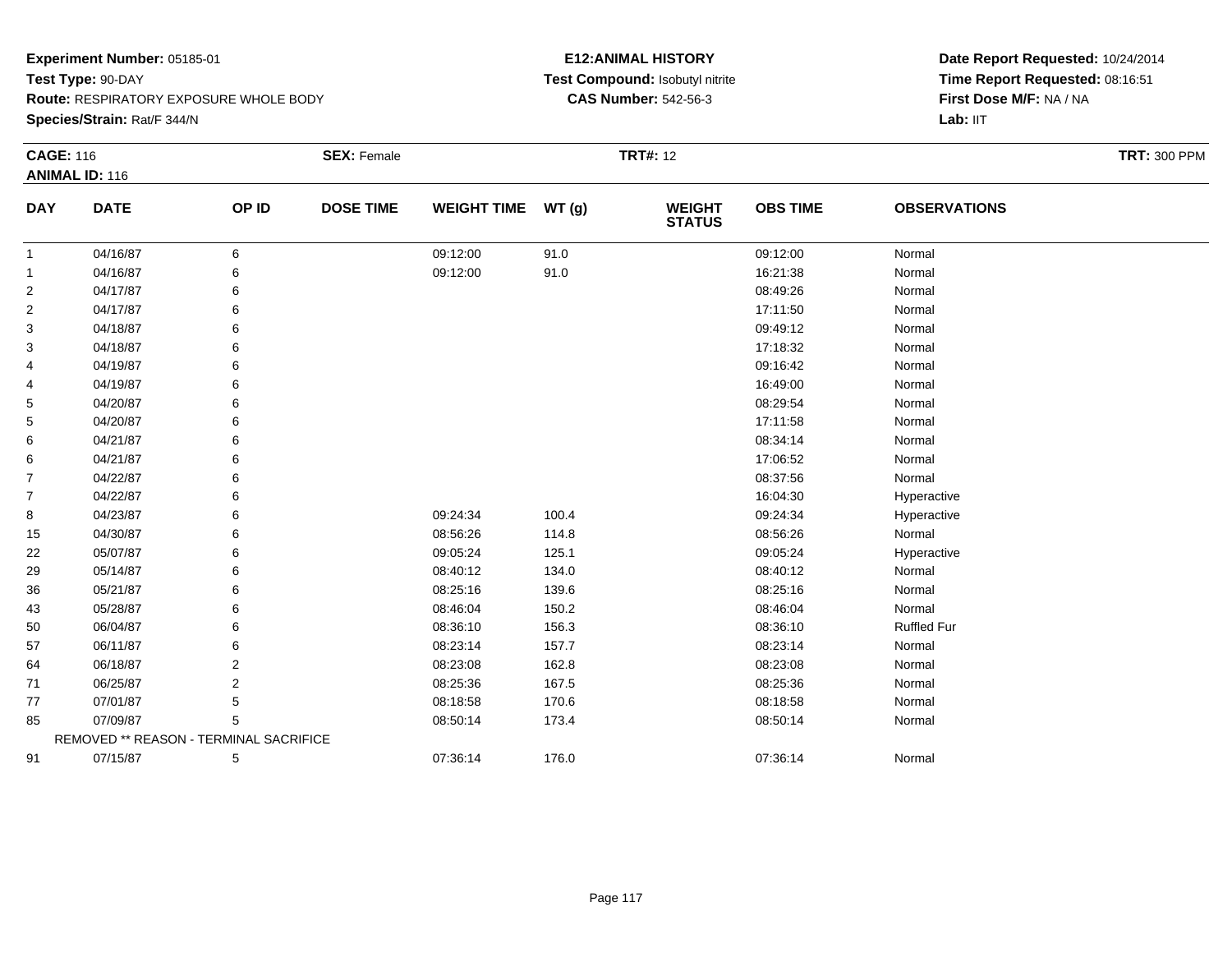**Species/Strain:** Rat/F 344/N

### **E12:ANIMAL HISTORY Test Compound:** Isobutyl nitrite**CAS Number:** 542-56-3

| <b>CAGE: 117</b> |                                        |                | <b>SEX: Female</b> |                    |       | <b>TRT#: 12</b>                |                 |                               | <b>TRT: 300 PPM</b> |
|------------------|----------------------------------------|----------------|--------------------|--------------------|-------|--------------------------------|-----------------|-------------------------------|---------------------|
|                  | <b>ANIMAL ID: 117</b>                  |                |                    |                    |       |                                |                 |                               |                     |
| <b>DAY</b>       | <b>DATE</b>                            | OP ID          | <b>DOSE TIME</b>   | <b>WEIGHT TIME</b> | WT(g) | <b>WEIGHT</b><br><b>STATUS</b> | <b>OBS TIME</b> | <b>OBSERVATIONS</b>           |                     |
| $\mathbf{1}$     | 04/16/87                               | 6              |                    | 09:12:00           | 94.3  |                                | 09:12:00        | Normal                        |                     |
| 1                | 04/16/87                               | 6              |                    | 09:12:00           | 94.3  |                                | 16:22:40        | Normal                        |                     |
| 2                | 04/17/87                               | 6              |                    |                    |       |                                | 08:49:40        | Normal                        |                     |
| 2                | 04/17/87                               | 6              |                    |                    |       |                                | 17:12:04        | Normal                        |                     |
| 3                | 04/18/87                               | 6              |                    |                    |       |                                | 09:49:24        | Normal                        |                     |
| 3                | 04/18/87                               | 6              |                    |                    |       |                                | 17:18:42        | Normal                        |                     |
| 4                | 04/19/87                               | 6              |                    |                    |       |                                | 09:17:02        | Normal                        |                     |
| 4                | 04/19/87                               | 6              |                    |                    |       |                                | 16:49:08        | Normal                        |                     |
| 5                | 04/20/87                               | 6              |                    |                    |       |                                | 08:30:38        | Normal                        |                     |
| 5                | 04/20/87                               | 6              |                    |                    |       |                                | 17:12:06        | Normal                        |                     |
| 6                | 04/21/87                               | 6              |                    |                    |       |                                | 08:34:28        | Normal                        |                     |
| 6                | 04/21/87                               | 6              |                    |                    |       |                                | 17:07:00        | Normal                        |                     |
| 7                | 04/22/87                               | 6              |                    |                    |       |                                | 08:38:08        | Normal                        |                     |
| 7                | 04/22/87                               | 6              |                    |                    |       |                                | 16:04:46        | Normal                        |                     |
| 8                | 04/23/87                               | 6              |                    | 09:25:32           | 104.6 |                                | 09:25:32        | Hyperactive                   |                     |
| 15               | 04/30/87                               | 6              |                    | 08:56:52           | 118.5 |                                | 08:56:52        | Normal                        |                     |
| 22               | 05/07/87                               | 6              |                    | 09:05:54           | 129.9 |                                | 09:05:54        | Hyperactive                   |                     |
|                  |                                        |                |                    |                    |       |                                |                 | <b>Ruffled Fur</b>            |                     |
| 29               | 05/14/87                               | 6              |                    | 08:40:50           | 136.9 |                                | 08:40:50        | Normal                        |                     |
| 36               | 05/21/87                               | 6              |                    | 08:25:38           | 144.7 |                                | 08:25:38        | Normal                        |                     |
| 43               | 05/28/87                               | 6              |                    | 08:46:28           | 151.8 |                                | 08:46:28        | <b>Ruffled Fur</b>            |                     |
| 50               | 06/04/87                               | 6              |                    | 08:36:34           | 159.8 |                                | 08:36:34        | Normal                        |                     |
| 57               | 06/11/87                               | 6              |                    | 08:23:40           | 158.4 |                                | 08:23:40        | Normal                        |                     |
| 64               | 06/18/87                               | $\overline{2}$ |                    | 08:23:26           | 163.2 |                                | 08:23:26        | Normal                        |                     |
| 71               | 06/25/87                               | $\overline{2}$ |                    | 08:25:52           | 167.7 |                                | 08:25:52        | Discharge Vaginal Area Yellow |                     |
| 77               | 07/01/87                               | 5              |                    | 08:19:16           | 170.2 |                                | 08:19:16        | Normal                        |                     |
| 85               | 07/09/87                               | 5              |                    | 08:50:52           | 176.5 |                                | 08:50:52        | Normal                        |                     |
|                  | REMOVED ** REASON - TERMINAL SACRIFICE |                |                    |                    |       |                                |                 |                               |                     |
| 91               | 07/15/87                               | 5              |                    | 07:36:38           | 177.2 |                                | 07:36:38        | Normal                        |                     |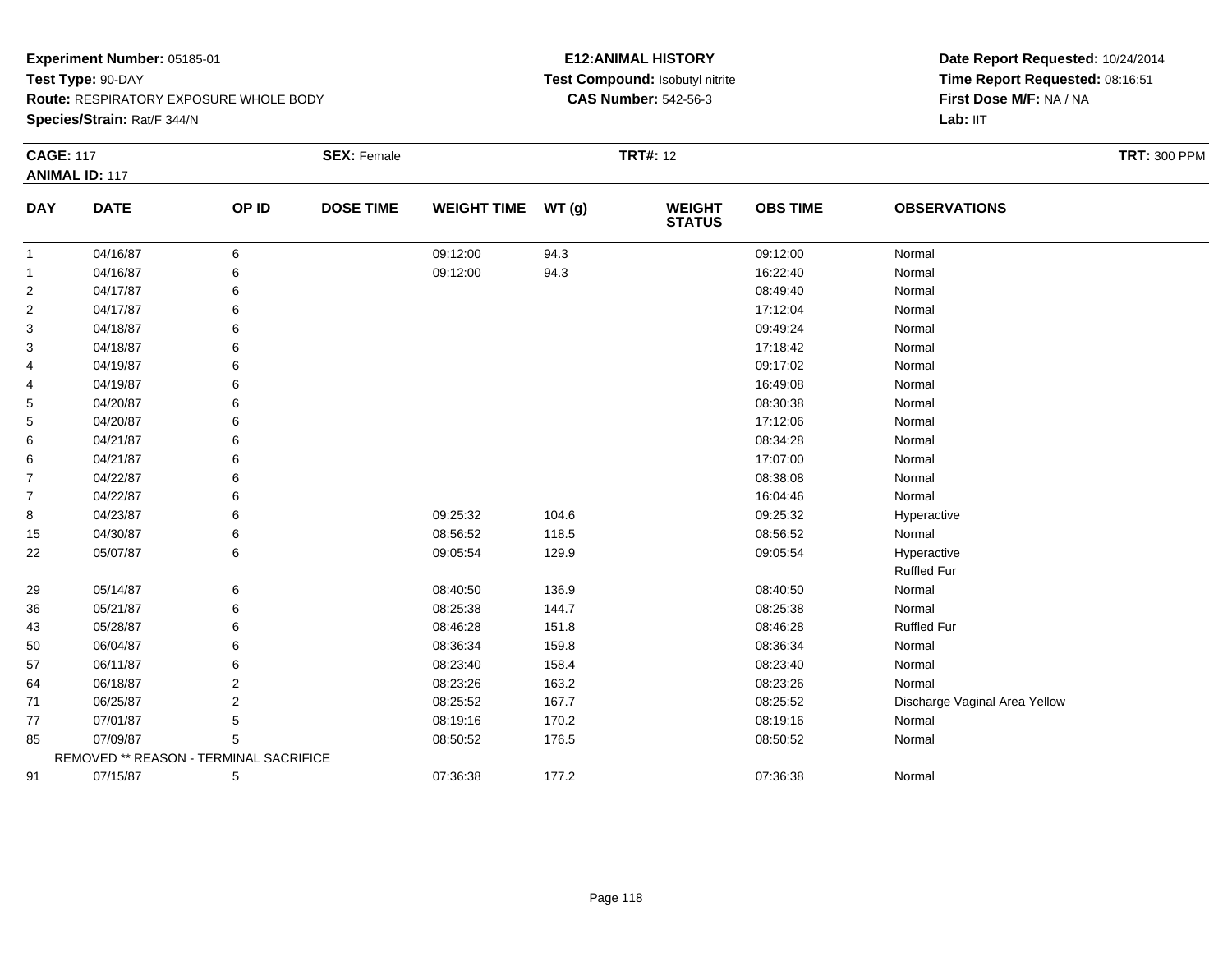**Species/Strain:** Rat/F 344/N

### **E12:ANIMAL HISTORY Test Compound:** Isobutyl nitrite**CAS Number:** 542-56-3

| <b>CAGE: 118</b> |                                        |       | <b>SEX: Female</b> |                    |       | <b>TRT#: 12</b>                |                 |                     | <b>TRT: 300 PPM</b> |
|------------------|----------------------------------------|-------|--------------------|--------------------|-------|--------------------------------|-----------------|---------------------|---------------------|
|                  | <b>ANIMAL ID: 118</b>                  |       |                    |                    |       |                                |                 |                     |                     |
| <b>DAY</b>       | <b>DATE</b>                            | OP ID | <b>DOSE TIME</b>   | <b>WEIGHT TIME</b> | WT(g) | <b>WEIGHT</b><br><b>STATUS</b> | <b>OBS TIME</b> | <b>OBSERVATIONS</b> |                     |
| $\mathbf{1}$     | 04/16/87                               | 6     |                    | 09:13:00           | 91.9  |                                | 09:13:00        | Normal              |                     |
| $\mathbf{1}$     | 04/16/87                               | 6     |                    | 09:13:00           | 91.9  |                                | 16:23:08        | Normal              |                     |
| $\overline{2}$   | 04/17/87                               | 6     |                    |                    |       |                                | 08:49:56        | Normal              |                     |
| $\overline{2}$   | 04/17/87                               |       |                    |                    |       |                                | 17:12:16        | Normal              |                     |
| 3                | 04/18/87                               |       |                    |                    |       |                                | 09:49:34        | Normal              |                     |
| 3                | 04/18/87                               |       |                    |                    |       |                                | 17:18:52        | Normal              |                     |
| 4                | 04/19/87                               |       |                    |                    |       |                                | 09:17:12        | Normal              |                     |
| 4                | 04/19/87                               |       |                    |                    |       |                                | 16:49:20        | Normal              |                     |
| 5                | 04/20/87                               |       |                    |                    |       |                                | 08:30:52        | Normal              |                     |
| 5                | 04/20/87                               |       |                    |                    |       |                                | 17:12:20        | Normal              |                     |
| 6                | 04/21/87                               |       |                    |                    |       |                                | 08:34:38        | Normal              |                     |
| 6                | 04/21/87                               |       |                    |                    |       |                                | 17:07:14        | Normal              |                     |
| $\overline{7}$   | 04/22/87                               | 6     |                    |                    |       |                                | 08:38:24        | Normal              |                     |
| $\overline{7}$   | 04/22/87                               | 6     |                    |                    |       |                                | 16:05:00        | Hyperactive         |                     |
| 8                | 04/23/87                               | 6     |                    | 09:26:14           | 102.2 |                                | 09:26:14        | Hyperactive         |                     |
| 15               | 04/30/87                               | 6     |                    | 08:57:20           | 122.8 |                                | 08:57:20        | Normal              |                     |
| 22               | 05/07/87                               | 6     |                    | 09:06:42           | 130.4 |                                | 09:06:42        | Hyperactive         |                     |
|                  |                                        |       |                    |                    |       |                                |                 | <b>Wound Tail</b>   |                     |
| 29               | 05/14/87                               | 6     |                    | 08:41:18           | 140.1 |                                | 08:41:18        | Ruffled Fur         |                     |
|                  |                                        |       |                    |                    |       |                                |                 | <b>Wound Tail</b>   |                     |
| 36               | 05/21/87                               | 6     |                    | 08:26:10           | 148.0 |                                | 08:26:10        | Ruffled Fur         |                     |
|                  |                                        |       |                    |                    |       |                                |                 | Wound Tail          |                     |
| 43               | 05/28/87                               | 6     |                    | 08:46:50           | 157.0 |                                | 08:46:50        | Hyperactive         |                     |
| 50               | 06/04/87                               | 6     |                    | 08:37:06           | 159.5 |                                | 08:37:06        | Normal              |                     |
| 57               | 06/11/87                               | 6     |                    | 08:24:02           | 169.4 |                                | 08:24:02        | Normal              |                     |
| 64               | 06/18/87                               | 2     |                    | 08:23:46           | 168.1 |                                | 08:23:46        | Normal              |                     |
| 71               | 06/25/87                               | 2     |                    | 08:26:18           | 176.4 |                                | 08:26:18        | Normal              |                     |
| 77               | 07/01/87                               | 5     |                    | 08:19:38           | 175.5 |                                | 08:19:38        | Ruffled Fur         |                     |
| 85               | 07/09/87                               | 5     |                    | 08:51:08           | 180.1 |                                | 08:51:08        | Normal              |                     |
|                  | REMOVED ** REASON - TERMINAL SACRIFICE |       |                    |                    |       |                                |                 |                     |                     |
| 91               | 07/15/87                               | 5     |                    | 07:37:06           | 181.8 |                                | 07:37:06        | Normal              |                     |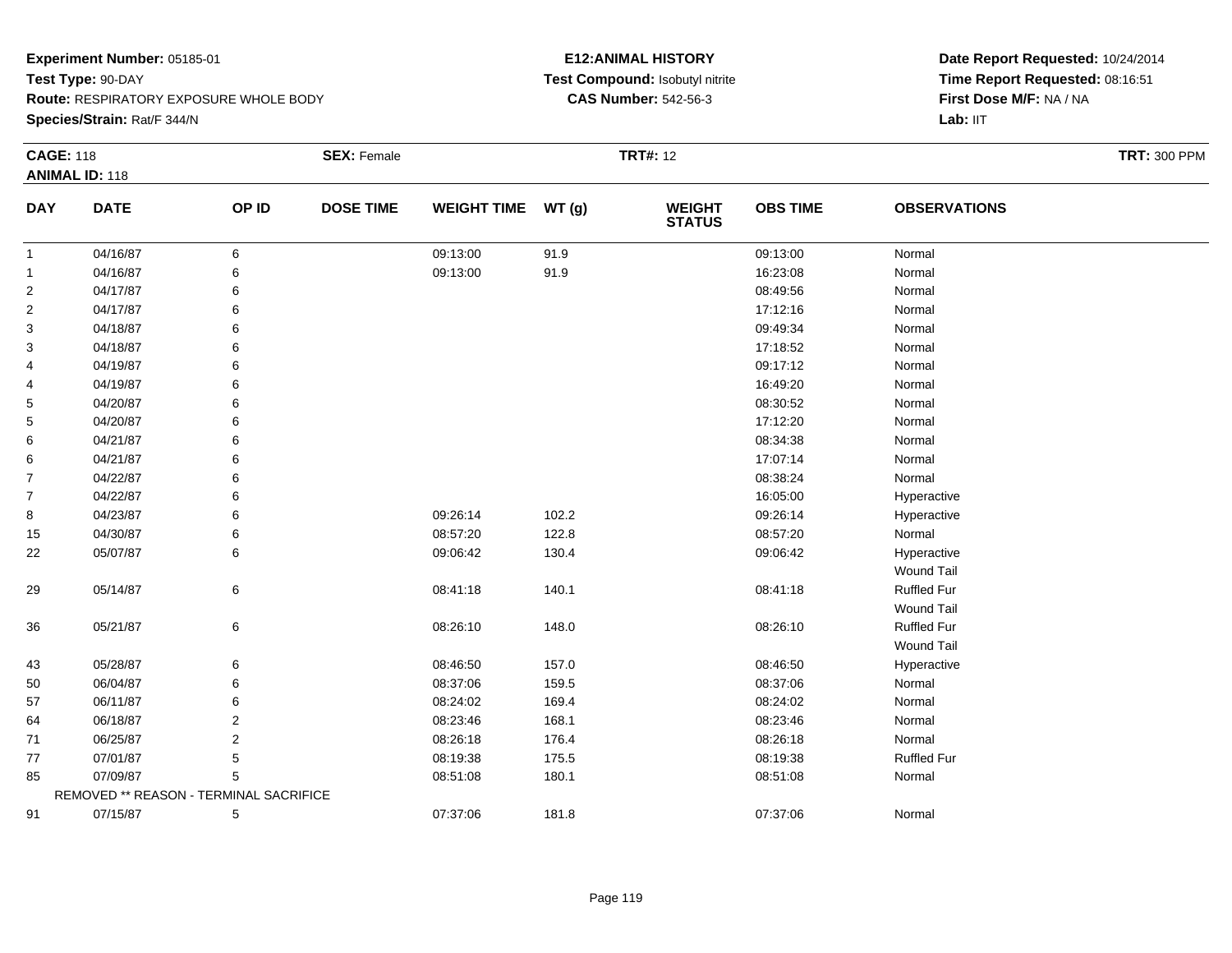**Species/Strain:** Rat/F 344/N

### **E12:ANIMAL HISTORY Test Compound:** Isobutyl nitrite**CAS Number:** 542-56-3

| <b>CAGE: 119</b> |                       |                | <b>SEX: Female</b> |                    |       | <b>TRT#:</b> 12                |                 |                                 | <b>TRT: 300 PPM</b> |
|------------------|-----------------------|----------------|--------------------|--------------------|-------|--------------------------------|-----------------|---------------------------------|---------------------|
|                  | <b>ANIMAL ID: 119</b> |                |                    |                    |       |                                |                 |                                 |                     |
| <b>DAY</b>       | <b>DATE</b>           | OP ID          | <b>DOSE TIME</b>   | <b>WEIGHT TIME</b> | WT(g) | <b>WEIGHT</b><br><b>STATUS</b> | <b>OBS TIME</b> | <b>OBSERVATIONS</b>             |                     |
| $\mathbf{1}$     | 04/16/87              | 6              |                    | 09:13:00           | 98.7  |                                | 09:13:00        | Normal                          |                     |
| $\mathbf{1}$     | 04/16/87              | 6              |                    | 09:13:00           | 98.7  |                                | 16:23:22        | Normal                          |                     |
| $\overline{2}$   | 04/17/87              | 6              |                    |                    |       |                                | 08:50:16        | Normal                          |                     |
| 2                | 04/17/87              | 6              |                    |                    |       |                                | 17:12:28        | Normal                          |                     |
| 3                | 04/18/87              | 6              |                    |                    |       |                                | 09:49:44        | Normal                          |                     |
| 3                | 04/18/87              | 6              |                    |                    |       |                                | 17:19:00        | Normal                          |                     |
| 4                | 04/19/87              | 6              |                    |                    |       |                                | 09:17:28        | Normal                          |                     |
| 4                | 04/19/87              | 6              |                    |                    |       |                                | 16:49:28        | Normal                          |                     |
| 5                | 04/20/87              | 6              |                    |                    |       |                                | 08:31:08        | Normal                          |                     |
| 5                | 04/20/87              | 6              |                    |                    |       |                                | 17:12:30        | Normal                          |                     |
| 6                | 04/21/87              | 6              |                    |                    |       |                                | 08:34:50        | Normal                          |                     |
| 6                | 04/21/87              | 6              |                    |                    |       |                                | 17:07:24        | Normal                          |                     |
| $\overline{7}$   | 04/22/87              | 6              |                    |                    |       |                                | 08:38:42        | Normal                          |                     |
| $\overline{7}$   | 04/22/87              | 6              |                    |                    |       |                                | 16:05:12        | Hyperactive                     |                     |
| 8                | 04/23/87              | 6              |                    | 09:27:14           | 106.1 |                                | 09:27:14        | Hyperactive                     |                     |
| 15               | 04/30/87              | 6              |                    | 08:57:58           | 113.5 |                                | 08:57:58        | <b>Discoloration Nose Black</b> |                     |
|                  |                       |                |                    |                    |       |                                |                 | Wound Nose                      |                     |
| 22               | 05/07/87              | $\,6\,$        |                    | 09:07:42           | 124.0 |                                | 09:07:42        | Discharge Right Eye Red         |                     |
|                  |                       |                |                    |                    |       |                                |                 | Hyperactive                     |                     |
|                  |                       |                |                    |                    |       |                                |                 | Ruffled Fur                     |                     |
| 29               | 05/14/87              | 6              |                    | 08:41:54           | 134.3 |                                | 08:41:54        | Discharge Right Eye Red         |                     |
|                  |                       |                |                    |                    |       |                                |                 | <b>Ruffled Fur</b>              |                     |
| 36               | 05/21/87              | 6              |                    | 08:26:50           | 145.5 |                                | 08:26:50        | Normal                          |                     |
| 43               | 05/28/87              | 6              |                    | 08:47:26           | 151.4 |                                | 08:47:26        | Hyperactive                     |                     |
|                  |                       |                |                    |                    |       |                                |                 | <b>Ruffled Fur</b>              |                     |
| 50               | 06/04/87              | 6              |                    | 08:37:36           | 157.4 |                                | 08:37:36        | <b>Ruffled Fur</b>              |                     |
| 57               | 06/11/87              | 6              |                    | 08:24:30           | 163.4 |                                | 08:24:30        | Normal                          |                     |
| 64               | 06/18/87              | $\overline{2}$ |                    | 08:24:08           | 165.9 |                                | 08:24:08        | <b>Wound Tail</b>               |                     |
| 71               | 06/25/87              | 2              |                    | 08:26:34           | 171.2 |                                | 08:26:34        | Normal                          |                     |
| 77               | 07/01/87              | 5              |                    | 08:20:06           | 174.0 |                                | 08:20:06        | Normal                          |                     |
| 85               | 07/09/87              | 5              |                    | 08:51:28           | 173.1 |                                | 08:51:28        | Discharge Right Eye Red         |                     |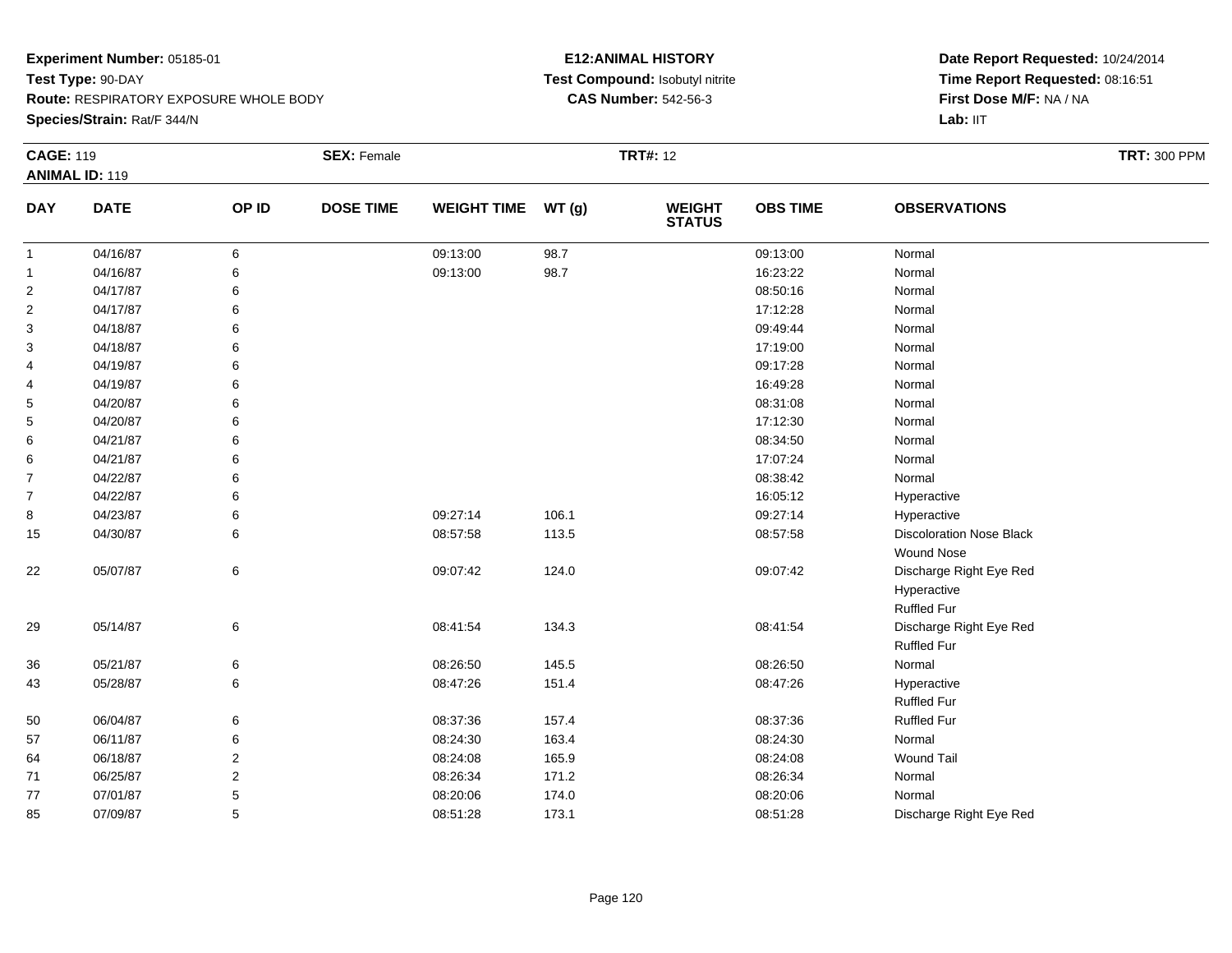| Experiment Number: 05185-01<br>Test Type: 90-DAY<br><b>Route: RESPIRATORY EXPOSURE WHOLE BODY</b><br>Species/Strain: Rat/F 344/N |             |       |                    | <b>E12:ANIMAL HISTORY</b><br>Test Compound: Isobutyl nitrite<br><b>CAS Number: 542-56-3</b> |        |                                |                 | Date Report Requested: 10/24/2014<br>Time Report Requested: 08:16:51<br>First Dose M/F: NA / NA<br>Lab: IIT |                     |
|----------------------------------------------------------------------------------------------------------------------------------|-------------|-------|--------------------|---------------------------------------------------------------------------------------------|--------|--------------------------------|-----------------|-------------------------------------------------------------------------------------------------------------|---------------------|
| <b>CAGE: 119</b><br><b>ANIMAL ID: 119</b>                                                                                        |             |       | <b>SEX: Female</b> |                                                                                             |        | <b>TRT#: 12</b>                |                 |                                                                                                             | <b>TRT: 300 PPM</b> |
| <b>DAY</b>                                                                                                                       | <b>DATE</b> | OP ID | <b>DOSE TIME</b>   | <b>WEIGHT TIME</b>                                                                          | WT (a) | <b>WEIGHT</b><br><b>STATUS</b> | <b>OBS TIME</b> | <b>OBSERVATIONS</b>                                                                                         |                     |
| REMOVED ** REASON - TERMINAL SACRIFICE<br>91<br>5<br>07/15/87                                                                    |             |       |                    | 07:37:40                                                                                    | 178.3  |                                | 07:37:40        | Normal                                                                                                      |                     |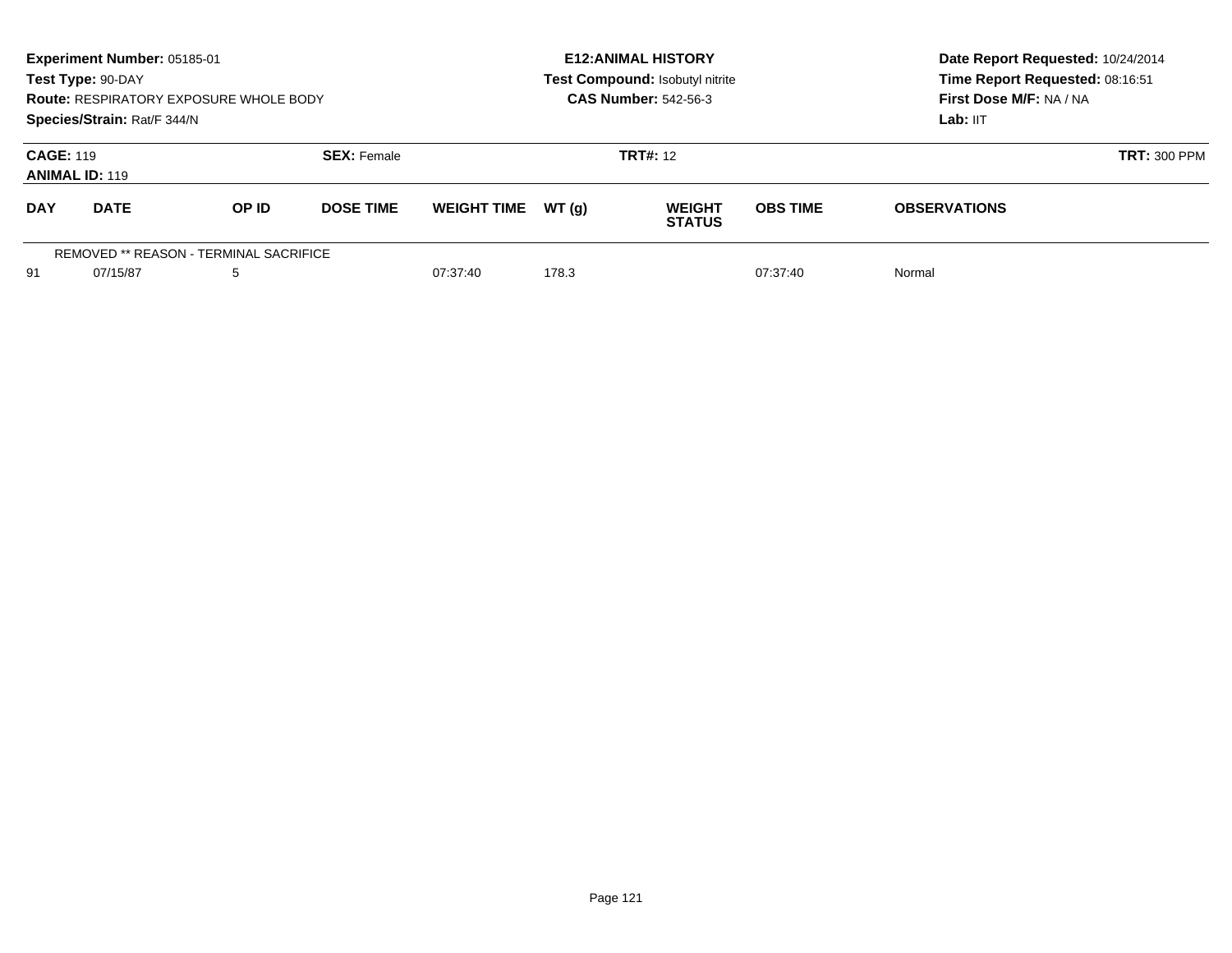**Route:** RESPIRATORY EXPOSURE WHOLE BODY

**Species/Strain:** Rat/F 344/N

#### **E12:ANIMAL HISTORY Test Compound:** Isobutyl nitrite**CAS Number:** 542-56-3

| <b>CAGE: 120</b>      |                                        | <b>SEX: Female</b> |                  | <b>TRT#: 12</b>    |       |                                |                 | <b>TRT: 300 PPM</b> |  |
|-----------------------|----------------------------------------|--------------------|------------------|--------------------|-------|--------------------------------|-----------------|---------------------|--|
| <b>ANIMAL ID: 120</b> |                                        |                    |                  |                    |       |                                |                 |                     |  |
| <b>DAY</b>            | <b>DATE</b>                            | OP ID              | <b>DOSE TIME</b> | <b>WEIGHT TIME</b> | WT(g) | <b>WEIGHT</b><br><b>STATUS</b> | <b>OBS TIME</b> | <b>OBSERVATIONS</b> |  |
| $\mathbf{1}$          | 04/16/87                               | 6                  |                  | 09:15:00           | 103.4 |                                | 09:15:00        | Normal              |  |
| 1                     | 04/16/87                               | 6                  |                  | 09:15:00           | 103.4 |                                | 16:23:38        | Normal              |  |
| 2                     | 04/17/87                               | 6                  |                  |                    |       |                                | 08:50:28        | Normal              |  |
| 2                     | 04/17/87                               | 6                  |                  |                    |       |                                | 17:12:44        | Normal              |  |
| 3                     | 04/18/87                               |                    |                  |                    |       |                                | 09:49:56        | Normal              |  |
| 3                     | 04/18/87                               | 6                  |                  |                    |       |                                | 17:19:12        | Normal              |  |
| 4                     | 04/19/87                               |                    |                  |                    |       |                                | 09:17:40        | Normal              |  |
| 4                     | 04/19/87                               | 6                  |                  |                    |       |                                | 16:49:38        | Normal              |  |
| 5                     | 04/20/87                               |                    |                  |                    |       |                                | 08:31:20        | Normal              |  |
| 5                     | 04/20/87                               |                    |                  |                    |       |                                | 17:12:38        | Normal              |  |
| 6                     | 04/21/87                               | 6                  |                  |                    |       |                                | 08:35:02        | Normal              |  |
| 6                     | 04/21/87                               | 6                  |                  |                    |       |                                | 17:07:34        | Normal              |  |
| 7                     | 04/22/87                               |                    |                  |                    |       |                                | 08:38:58        | Normal              |  |
| 7                     | 04/22/87                               |                    |                  |                    |       |                                | 16:05:32        | Normal              |  |
| 8                     | 04/23/87                               | 6                  |                  | 09:28:56           | 108.7 |                                | 09:28:56        | <b>Ruffled Fur</b>  |  |
| 15                    | 04/30/87                               | 6                  |                  | 08:59:54           | 126.3 |                                | 08:59:54        | <b>Ruffled Fur</b>  |  |
| 22                    | 05/07/87                               | 6                  |                  | 09:09:54           | 135.9 |                                | 09:09:54        | <b>Ruffled Fur</b>  |  |
| 29                    | 05/14/87                               |                    |                  | 08:43:12           | 145.5 |                                | 08:43:12        | <b>Ruffled Fur</b>  |  |
| 36                    | 05/21/87                               | 6                  |                  | 08:27:14           | 155.6 |                                | 08:27:14        | <b>Ruffled Fur</b>  |  |
| 43                    | 05/28/87                               |                    |                  | 08:47:54           | 165.6 |                                | 08:47:54        | <b>Ruffled Fur</b>  |  |
| 50                    | 06/04/87                               |                    |                  | 08:38:10           | 170.7 |                                | 08:38:10        | Normal              |  |
| 57                    | 06/11/87                               |                    |                  | 08:25:08           | 170.4 |                                | 08:25:08        | Normal              |  |
| 64                    | 06/18/87                               | 2                  |                  | 08:24:42           | 175.8 |                                | 08:24:42        | Normal              |  |
| 71                    | 06/25/87                               | 2                  |                  | 08:26:56           | 184.5 |                                | 08:26:56        | Normal              |  |
| 77                    | 07/01/87                               | 5                  |                  | 08:20:24           | 187.6 |                                | 08:20:24        | Normal              |  |
| 85                    | 07/09/87                               | 5                  |                  | 08:52:22           | 186.0 |                                | 08:52:22        | Normal              |  |
|                       | REMOVED ** REASON - TERMINAL SACRIFICE |                    |                  |                    |       |                                |                 |                     |  |
| 91                    | 07/15/87                               | 5                  |                  | 07:38:08           | 194.4 |                                | 07:38:08        | Normal              |  |